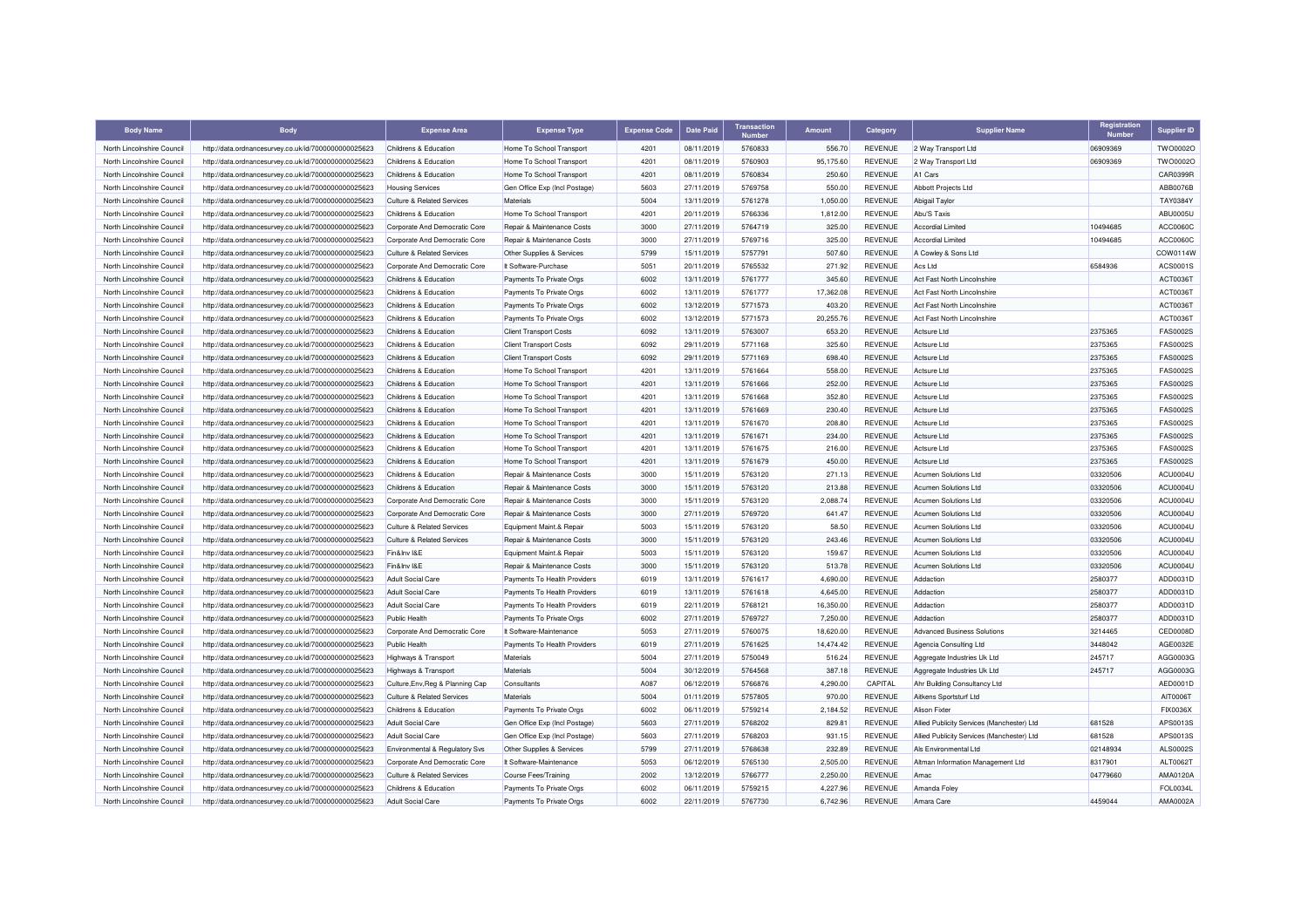| North Lincolnshire Council                               | http://data.ordnancesurvey.co.uk/id/7000000000025623 | <b>Adult Social Care</b>                                               | Payments To Private Orgs     | 6002         | 22/11/2019               | 5767731            | 29.358.16        | <b>REVENUE</b>            | Amara Care                                | 4459044  | AMA0002A                    |
|----------------------------------------------------------|------------------------------------------------------|------------------------------------------------------------------------|------------------------------|--------------|--------------------------|--------------------|------------------|---------------------------|-------------------------------------------|----------|-----------------------------|
| North Lincolnshire Council                               | http://data.ordnancesurvey.co.uk/id/7000000000025623 | <b>Adult Social Care</b>                                               | Payments To Private Orgs     | 6002         | 22/11/2019               | 5767731            | 6,445.16         | REVENUE                   | Amara Care                                | 4459044  | AMA0002A                    |
| North Lincolnshire Council                               | http://data.ordnancesurvey.co.uk/id/7000000000025623 | <b>Childrens &amp; Education</b>                                       | Payments To Private Orgs     | 6002         | 27/11/2019               | 5769876            | 394.65           | REVENUE                   | Amara Care                                | 4459044  | AMA0002A                    |
| North Lincolnshire Council                               | http://data.ordnancesurvey.co.uk/id/7000000000025623 | Childrens & Education                                                  | Payments To Private Orgs     | 6002         | 27/11/2019               | 5769877            | 296.75           | REVENUE                   | Amara Care                                | 4459044  | AMA0002A                    |
| North Lincolnshire Council                               | http://data.ordnancesurvey.co.uk/id/7000000000025623 | Adult Social Care Capital                                              | Other Costs                  | A085         | 22/11/2019               | 5768043            | 399.96           | CAPITAL                   | Amazon Payments Uk Ltd                    |          | AMA0016A                    |
| North Lincolnshire Council                               | http://data.ordnancesurvey.co.uk/id/7000000000025623 | Corporate And Democratic Core                                          | Other Supplies & Services    | 5799         | 06/11/2019               | 5758510            | 314.80           | REVENUE                   | Amazon Payments Uk Ltd                    |          | AMA0016A                    |
| North Lincolnshire Council                               | http://data.ordnancesurvey.co.uk/id/7000000000025623 | <b>Adult Social Care</b>                                               | Payments To Private Orgs     | 6002         | 21/11/2019               | 5767772            | 1,060.00         | <b>REVENUE</b>            | Amber Care (Lincolnshire) Ltd             |          | ISF0038F                    |
| North Lincolnshire Council                               | http://data.ordnancesurvey.co.uk/id/7000000000025623 | <b>Culture &amp; Related Services</b>                                  | <b>Equipment Purchase</b>    | 5001         | 13/11/2019               | 5762995            | 500.00           | <b>REVENUE</b>            | Amber Tree Care                           |          | AMB0017E                    |
| North Lincolnshire Council                               | http://data.ordnancesurvey.co.uk/id/7000000000025623 | <b>Culture &amp; Related Services</b>                                  | <b>Equipment Purchase</b>    | 5001         | 13/11/2019               | 5762996            | 900.00           | <b>REVENUE</b>            | Amber Tree Care                           |          | AMB0017E                    |
| North Lincolnshire Council                               | http://data.ordnancesurvey.co.uk/id/7000000000025623 | Adult Social Care Capital                                              | <b>Other Costs</b>           | A085         | 20/11/2019               | 5765495            | 2,267.50         | CAPITAL                   | Ambre-Stone Ltd                           | 11108770 | <b>AMB0080E</b>             |
| North Lincolnshire Council                               | http://data.ordnancesurvey.co.uk/id/7000000000025623 | Adult Social Care Capital                                              | Other Costs                  | A085         | 20/11/2019               | 5765508            | 229.50           | CAPITAL                   | Ambre-Stone Ltd                           | 11108770 | <b>AMB0080B</b>             |
| North Lincolnshire Council                               | http://data.ordnancesurvey.co.uk/id/7000000000025623 | Corporate And Democratic Core                                          | <b>Heating Fuels</b>         | 3104         | 15/11/2019               | 5764734            | 1,308.92         | REVENUE                   | Amp Biomass Fuels Ltd                     | 5735950  | AMP0041P                    |
| North Lincolnshire Council                               | http://data.ordnancesurvey.co.uk/id/7000000000025623 | Corporate And Democratic Core                                          | <b>Heating Fuels</b>         | 3104         | 27/11/2019               | 5769413            | 2,055.70         | <b>REVENUE</b>            | Amp Biomass Fuels Ltd                     | 5735950  | AMP0041F                    |
| North Lincolnshire Council                               | http://data.ordnancesurvey.co.uk/id/7000000000025623 | Highways & Transport                                                   | <b>Heating Fuels</b>         | 3104         | 15/11/2019               | 5749054            | 1,843.56         | REVENUE                   | Amp Biomass Fuels Ltd                     | 5735950  | AMP0041F                    |
| North Lincolnshire Council                               | http://data.ordnancesurvey.co.uk/id/7000000000025623 | <b>Adult Social Care</b>                                               | Payments To Private Orgs     | 6002         | 22/11/2019               | 5767733            | 2,577.20         | REVENUE                   | Amphion Home Care Services Ltd            | 03480829 | <b>AMP0002F</b>             |
| North Lincolnshire Council                               | http://data.ordnancesurvey.co.uk/id/7000000000025623 | <b>Adult Social Care</b>                                               | Payments To Private Orgs     | 6002         | 22/11/2019               | 5767733            | 128,505.76       | REVENUE                   | Amphion Home Care Services Ltd            | 03480829 | AMP0002P                    |
| North Lincolnshire Council                               | http://data.ordnancesurvey.co.uk/id/7000000000025623 | <b>Adult Social Care</b>                                               | Payments To Private Orgs     | 6002         | 22/11/2019               | 5767735            | $-826.75$        | REVENUE                   | Amphion Home Care Services Ltd            | 03480829 | AMP0002P                    |
| North Lincolnshire Council                               | http://data.ordnancesurvey.co.uk/id/7000000000025623 | Childrens & Education                                                  | Home To School Transport     | 4201         | 15/11/2019               | 5764345            | 9,277.50         | REVENUE                   | Amvale Medical Transport Ltd              |          | AMV0003\                    |
| North Lincolnshire Council                               | http://data.ordnancesurvey.co.uk/id/7000000000025623 | Childrens & Education                                                  | Home To School Transport     | 4201         | 15/11/2019               | 5764462            | 29,634.00        | <b>REVENUE</b>            | Amvale Medical Transport Ltd              |          | AMV0003\                    |
| North Lincolnshire Council                               | http://data.ordnancesurvey.co.uk/id/7000000000025623 | <b>Adult Social Care</b>                                               | Payments To Health Providers | 6019         | 13/11/2019               | 5763243            | 721.33           | <b>REVENUE</b>            | Ancora Medical Practice                   |          | <b>KEN0064N</b>             |
| North Lincolnshire Council                               | http://data.ordnancesurvey.co.uk/id/7000000000025623 | Public Health                                                          | Payments To Health Providers | 6019         | 13/11/2019               | 5763243            | 280.00           | <b>REVENUE</b>            | Ancora Medical Practice                   |          | <b>KEN0064N</b>             |
|                                                          |                                                      |                                                                        |                              |              |                          |                    |                  |                           |                                           |          |                             |
| North Lincolnshire Council<br>North Lincolnshire Council | http://data.ordnancesurvey.co.uk/id/7000000000025623 | Corporate And Democratic Core<br><b>Culture &amp; Related Services</b> | <b>Other Premises Costs</b>  | 3390<br>5799 | 27/11/2019<br>13/11/2019 | 5769368<br>5763108 | 234.00<br>375.00 | REVENUE<br><b>REVENUE</b> | Angel Springs Ltd<br>Anita L Robinson     | 2418453  | ANG0018G<br><b>ROB0205B</b> |
|                                                          | http://data.ordnancesurvey.co.uk/id/7000000000025623 |                                                                        | Other Supplies & Services    |              |                          |                    |                  |                           |                                           |          |                             |
| North Lincolnshire Council                               | http://data.ordnancesurvey.co.uk/id/7000000000025623 | Childrens & Education                                                  | Payments To Private Orgs     | 6002         | 29/11/2019               | 5771148            | 1,500.00         | REVENUE                   | Anne-Marie Stead                          |          | STE0462E                    |
| North Lincolnshire Council                               | http://data.ordnancesurvey.co.uk/id/7000000000025623 | Corporate And Democratic Core                                          | Other Professional Fees      | 5829         | 15/11/2019               | 5764766            | 4,000.00         | <b>REVENUE</b>            | Aon Uk Limited                            | 210725   | AON0010N                    |
| North Lincolnshire Council                               | http://data.ordnancesurvey.co.uk/id/7000000000025623 | Corporate And Democratic Core                                          | Other Professional Fees      | 5829         | 22/11/2019               | 5767618            | 3,128.16         | REVENUE                   | Aon Uk Limited                            | 210725   | AON0010N                    |
| North Lincolnshire Council                               | http://data.ordnancesurvey.co.uk/id/7000000000025623 | Corporate And Democratic Core                                          | Other Professional Fees      | 5829         | 22/11/2019               | 5767619            | 2,562.00         | <b>REVENUE</b>            | Aon Uk Limited                            | 210725   | AON0010N                    |
| North Lincolnshire Council                               | http://data.ordnancesurvey.co.uk/id/7000000000025623 | Corporate And Democratic Core                                          | Other Professional Fees      | 5829         | 22/11/2019               | 5767624            | 22,736.00        | REVENUE                   | Aon Uk Limited                            | 210725   | AON0010N                    |
| North Lincolnshire Council                               | http://data.ordnancesurvey.co.uk/id/7000000000025623 | Corporate And Democratic Core                                          | Other Professional Fees      | 5829         | 22/11/2019               | 5767626            | 1,767.06         | <b>REVENUE</b>            | Aon Uk Limited                            | 210725   | AON0010N                    |
| North Lincolnshire Council                               | http://data.ordnancesurvey.co.uk/id/7000000000025623 | Corporate And Democratic Core                                          | Other Professional Fees      | 5829         | 22/11/2019               | 5767629            | 17,834.12        | REVENUE                   | Aon Uk Limited                            | 210725   | AON0010N                    |
| North Lincolnshire Council                               | http://data.ordnancesurvey.co.uk/id/7000000000025623 | Corporate And Democratic Core                                          | Other Professional Fees      | 5829         | 22/11/2019               | 5767640            | 332,183.31       | <b>REVENUE</b>            | Aon Uk Limited                            | 210725   | AON0010N                    |
| North Lincolnshire Council                               | http://data.ordnancesurvey.co.uk/id/7000000000025623 | Corporate And Democratic Core                                          | Other Professional Fees      | 5829         | 22/11/2019               | 5767643            | 25,704.00        | REVENUE                   | Aon Uk Limited                            | 210725   | AON0010N                    |
| North Lincolnshire Council                               | http://data.ordnancesurvey.co.uk/id/7000000000025623 | <b>Planning Services</b>                                               | Payments To Voluntary Orgs   | 6001         | 27/11/2019               | 5769662            | 19,000.00        | REVENUE                   | Appleby Frodingham Sports And Social Club |          | APP0103P                    |
| North Lincolnshire Council                               | http://data.ordnancesurvey.co.uk/id/7000000000025623 | Childrens & Education                                                  | Payments To Private Orgs     | 6002         | 06/11/2019               | 5759185            | 7,365.96         | REVENUE                   | Apple Tree Day Nursery Ltd                |          | APP0007P                    |
| North Lincolnshire Council                               | http://data.ordnancesurvey.co.uk/id/7000000000025623 | Childrens & Education                                                  | Payments To Private Orgs     | 6002         | 06/11/2019               | 5759186            | 19,383.88        | <b>REVENUE</b>            | Apple Tree Day Nursery Ltd                |          | APP0024P                    |
| North Lincolnshire Council                               | http://data.ordnancesurvey.co.uk/id/7000000000025623 | <b>Culture &amp; Related Services</b>                                  | <b>Exhibitions/Events</b>    | 5709         | 22/11/2019               | 5762981            | 5,000.00         | REVENUE                   | Appleyard Projects Ltd                    |          | APP0139P                    |
| North Lincolnshire Council                               | http://data.ordnancesurvey.co.uk/id/7000000000025623 | Childrens & Education                                                  | Payments To Private Orgs     | 6002         | 06/11/2019               | 5759187            | 431.02           | <b>REVENUE</b>            | <b>Arc Childminding</b>                   |          | ARC0011C                    |
| North Lincolnshire Council                               | http://data.ordnancesurvey.co.uk/id/7000000000025623 | Childrens & Education                                                  | Home To School Transport     | 4201         | 15/11/2019               | 5764356            | 1,960.00         | REVENUE                   | Aria Cars                                 |          | ARI00021                    |
| North Lincolnshire Council                               | http://data.ordnancesurvey.co.uk/id/7000000000025623 | Highways & Transport                                                   | <b>Concessionary Fares</b>   | 6010         | 22/11/2019               | 5757890            | 899.63           | REVENUE                   | Arriva Rail Northern Ltd                  | 04337712 | <b>NOR0761F</b>             |
| North Lincolnshire Council                               | http://data.ordnancesurvey.co.uk/id/7000000000025623 | Highways & Transport                                                   | <b>Concessionary Fares</b>   | 6010         | 29/11/2019               | 5770397            | 1,099.68         | REVENUE                   | Arriva Rail Northern Ltd                  | 04337712 | <b>NOR0761F</b>             |
| North Lincolnshire Council                               | http://data.ordnancesurvey.co.uk/id/7000000000025623 | <b>Housing Services</b>                                                | Other Supplies & Services    | 5799         | 13/11/2019               | 5759635            | 233.33           | REVENUE                   | <b>Arties Mil</b>                         |          | ART0028T                    |
| North Lincolnshire Council                               | http://data.ordnancesurvey.co.uk/id/7000000000025623 | <b>Housing Services</b>                                                | Other Supplies & Services    | 5799         | 13/11/2019               | 5759686            | 254.46           | <b>REVENUE</b>            | <b>Arties Mill</b>                        |          | ART0028T                    |
| North Lincolnshire Council                               | http://data.ordnancesurvey.co.uk/id/7000000000025623 | <b>Housing Services</b>                                                | Other Supplies & Services    | 5799         | 20/11/2019               | 5766197            | 233.33           | <b>REVENUE</b>            | <b>Arties Mill</b>                        |          | ART0028T                    |
| North Lincolnshire Council                               | http://data.ordnancesurvey.co.uk/id/7000000000025623 | <b>Housing Services</b>                                                | Other Supplies & Services    | 5799         | 20/11/2019               | 5766200            | 262.50           | REVENUE                   | <b>Arties Mill</b>                        |          | ART0028T                    |
| North Lincolnshire Council                               | http://data.ordnancesurvey.co.uk/id/7000000000025623 | <b>Housing Services</b>                                                | Other Supplies & Services    | 5799         | 29/11/2019               | 5771196            | 262.50           | <b>REVENUE</b>            | <b>Arties Mill</b>                        |          | ART0028T                    |
| North Lincolnshire Council                               | http://data.ordnancesurvey.co.uk/id/7000000000025623 | <b>Housing Services</b>                                                | Other Supplies & Services    | 5799         | 29/11/2019               | 5771197            | 350.00           | <b>REVENUE</b>            | <b>Arties Mill</b>                        |          | <b>ART0028T</b>             |
| North Lincolnshire Council                               | http://data.ordnancesurvey.co.uk/id/7000000000025623 | Childrens & Education                                                  | Home To School Transport     | 4201         | 08/11/2019               | 5760904            | 12,152.83        | REVENUE                   | Ashby Cars Ltd                            |          | ROQ0001Q                    |
| North Lincolnshire Council                               | http://data.ordnancesurvey.co.uk/id/7000000000025623 | Childrens & Education                                                  | Home To School Transport     | 4201         | 08/11/2019               | 5760924            | 563.20           | REVENUE                   | <b>Ashby Cars Ltd</b>                     |          | ROQ0001G                    |
| North Lincolnshire Council                               | http://data.ordnancesurvey.co.uk/id/7000000000025623 | <b>Adult Social Care</b>                                               | Payments To Private Orgs     | 6002         | 21/11/2019               | 5767769            | 2,741.57         | <b>REVENUE</b>            | Ashby Meadows (Hica)                      |          | ISF0033F                    |
| North Lincolnshire Council                               | http://data.ordnancesurvey.co.uk/id/7000000000025623 | <b>Adult Social Care</b>                                               | Payments To Health Providers | 6019         | 13/11/2019               | 5763237            | 607.39           | REVENUE                   | Ashby Turn Primary Care Partners          |          | <b>ASH0208H</b>             |
| North Lincolnshire Council                               | http://data.ordnancesurvey.co.uk/id/7000000000025623 | <b>Environmental &amp; Regulatory Svs</b>                              | Other Professional Fees      | 5829         | 08/11/2019               | 5758582            | 696.89           | <b>REVENUE</b>            | Ashes To Glasses                          |          | <b>ASH0420H</b>             |
| North Lincolnshire Council                               | http://data.ordnancesurvey.co.uk/id/7000000000025623 | Childrens & Education                                                  | Home To School Transport     | 4201         | 08/11/2019               | 5760856            | 7,325.00         | REVENUE                   | <b>Ash Taxis</b>                          |          | <b>ASH0070H</b>             |
| North Lincolnshire Council                               | http://data.ordnancesurvey.co.uk/id/7000000000025623 | <b>Environmental &amp; Regulatory Svs</b>                              | Fees & Charges Income        | 9002         | 15/11/2019               | 5764277            | 425.00           | <b>REVENUE</b>            | Astun Technology Ltd                      | 5410695  | AST0040T                    |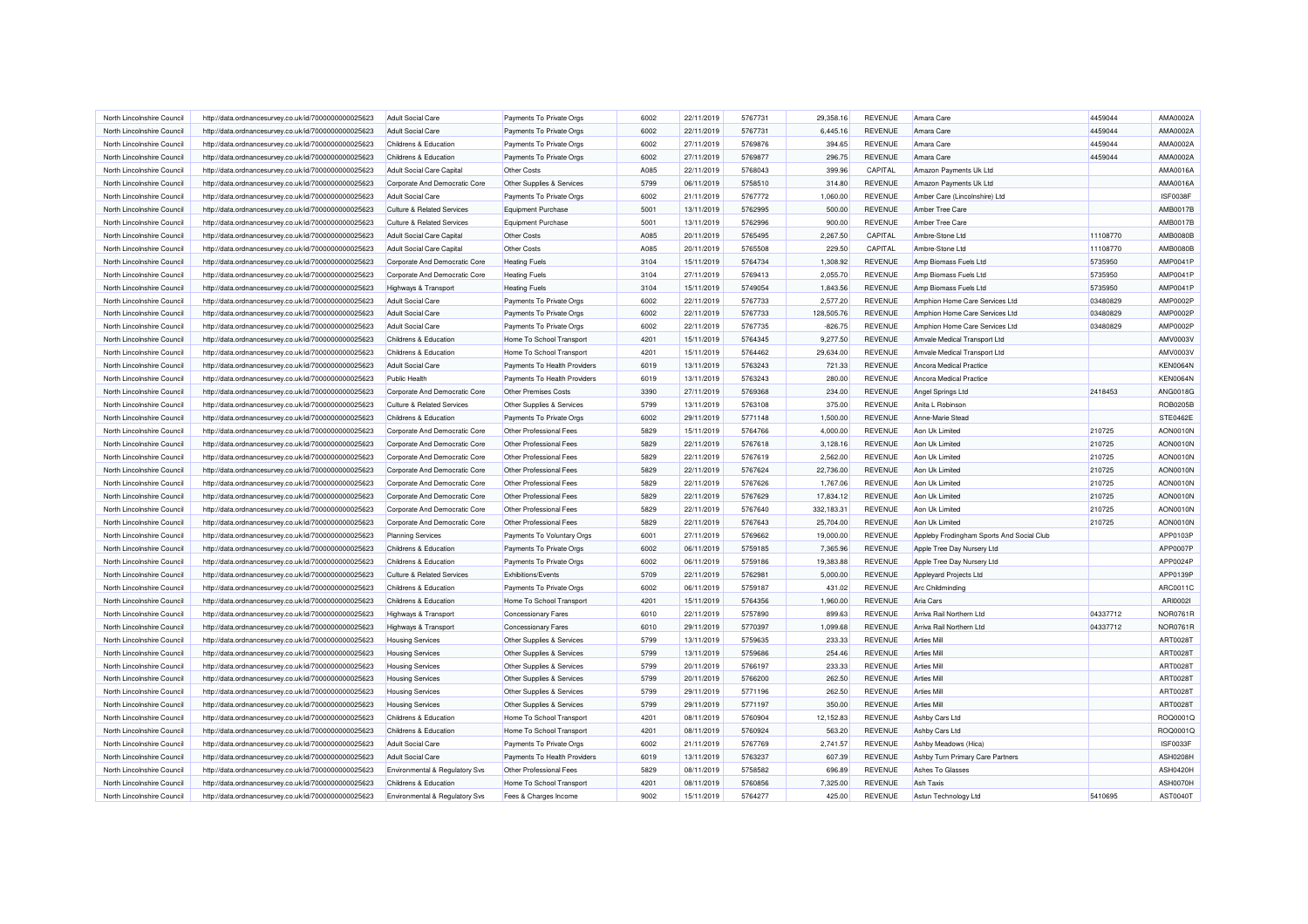| North Lincolnshire Council | http://data.ordnancesurvey.co.uk/id/7000000000025623 | <b>Adult Social Care</b>                  | Payments To Private Orgs       | 6002 | 22/11/2019 | 5767737 | 12.764.72 | <b>REVENUE</b> | A.T.C.S. Ltd                        | 05057212 | ATC0006C        |
|----------------------------|------------------------------------------------------|-------------------------------------------|--------------------------------|------|------------|---------|-----------|----------------|-------------------------------------|----------|-----------------|
| North Lincolnshire Council | http://data.ordnancesurvey.co.uk/id/7000000000025623 | <b>Adult Social Care</b>                  | Payments To Private Orgs       | 6002 | 22/11/2019 | 5767737 | 36,196.00 | REVENUE        | A.T.C.S. Ltd                        | 05057212 | ATC0006C        |
| North Lincolnshire Council | http://data.ordnancesurvey.co.uk/id/7000000000025623 | <b>Adult Social Care</b>                  | Payments To Private Orgs       | 6002 | 22/11/2019 | 5767738 | 3.79      | REVENUE        | A.T.C.S. Ltd                        | 05057212 | ATC0006C        |
| North Lincolnshire Council | http://data.ordnancesurvey.co.uk/id/7000000000025623 | Corporate And Democratic Core             | Other Supplies & Services      | 5799 | 06/12/2019 | 5764738 | 1,940.00  | REVENUE        | Auditel Rental & Service Ltd        |          | AUD0074D        |
| North Lincolnshire Council | http://data.ordnancesurvey.co.uk/id/7000000000025623 | Childrens & Education                     | Home To School Transport       | 4201 | 08/11/2019 | 5760841 | 540.00    | <b>REVENUE</b> | <b>Axholme Taxis</b>                |          | GLE0073E        |
| North Lincolnshire Council | http://data.ordnancesurvey.co.uk/id/7000000000025623 | Childrens & Education                     | Home To School Transport       | 4201 | 08/11/2019 | 5760844 | 550.80    | REVENUE        | <b>Axholme Taxis</b>                |          | GLE0073E        |
| North Lincolnshire Council | http://data.ordnancesurvey.co.uk/id/7000000000025623 | <b>Childrens &amp; Education</b>          | Home To School Transport       | 4201 | 08/11/2019 | 5760845 | 320.00    | <b>REVENUE</b> | <b>Axholme Taxis</b>                |          | GLE0073E        |
| North Lincolnshire Council | http://data.ordnancesurvey.co.uk/id/7000000000025623 | Fin&Inv I&E                               | Other Vehicle Costs            | 4005 | 15/11/2019 | 5760993 | 904.00    | REVENUE        | B A Bush & Sons Ltd                 |          | <b>BUS0283S</b> |
| North Lincolnshire Council | http://data.ordnancesurvey.co.uk/id/7000000000025623 | Fin&Inv I&F                               | Other Vehicle Costs            | 4005 | 15/11/2019 | 5760995 | 466.50    | REVENUE        | B A Bush & Sons Ltd                 |          | <b>BUS0283S</b> |
| North Lincolnshire Council | http://data.ordnancesurvey.co.uk/id/7000000000025623 | Fin&Inv I&E                               | Other Vehicle Costs            | 4005 | 15/11/2019 | 5760998 | 944.00    | REVENUE        | B A Bush & Sons Ltd                 |          | <b>BUS0283S</b> |
| North Lincolnshire Council | http://data.ordnancesurvey.co.uk/id/7000000000025623 | Fin&Inv I&E                               | Other Vehicle Costs            | 4005 | 15/11/2019 | 5760999 | 208.47    | REVENUE        | B A Bush & Sons Ltd                 |          | <b>BUS0283S</b> |
| North Lincolnshire Council | http://data.ordnancesurvey.co.uk/id/7000000000025623 | Fin&Inv I&E                               | Other Vehicle Costs            | 4005 | 22/11/2019 | 5761016 | 453.80    | REVENUE        | B A Bush & Sons Ltd                 |          | <b>BUS0283S</b> |
| North Lincolnshire Council | http://data.ordnancesurvey.co.uk/id/7000000000025623 | Fin&Inv I&E                               | Other Vehicle Costs            | 4005 | 22/11/2019 | 5761017 | 231.18    | REVENUE        | B A Bush & Sons Ltd                 |          | <b>BUS0283S</b> |
| North Lincolnshire Council | http://data.ordnancesurvey.co.uk/id/7000000000025623 | Fin&Inv I&E                               | Other Vehicle Costs            | 4005 | 22/11/2019 | 5761019 | 209.14    | REVENUE        | B A Bush & Sons Ltd                 |          | <b>BUS0283S</b> |
| North Lincolnshire Council | http://data.ordnancesurvey.co.uk/id/7000000000025623 | Fin&Inv I&E                               | Other Vehicle Costs            | 4005 | 29/11/2019 | 5767356 | 1,294.00  | <b>REVENUE</b> | B A Bush & Sons Ltd                 |          | <b>BUS0283S</b> |
| North Lincolnshire Council | http://data.ordnancesurvey.co.uk/id/7000000000025623 | Fin&Inv I&E                               | Other Vehicle Costs            | 4005 | 29/11/2019 | 5767358 | 454.00    | <b>REVENUE</b> | B A Bush & Sons Ltd                 |          | <b>BUS0283S</b> |
| North Lincolnshire Council | http://data.ordnancesurvey.co.uk/id/7000000000025623 | Fin&Inv I&E                               | Other Vehicle Costs            | 4005 | 29/11/2019 | 5767360 | 258.87    | <b>REVENUE</b> | B A Bush & Sons Ltd                 |          | <b>BUS0283S</b> |
| North Lincolnshire Council | http://data.ordnancesurvey.co.uk/id/7000000000025623 | Fin&Inv I&E                               | Other Vehicle Costs            | 4005 | 06/12/2019 | 5767348 | 209.24    | REVENUE        | B A Bush & Sons Ltd                 |          | <b>BUS0283S</b> |
| North Lincolnshire Council | http://data.ordnancesurvey.co.uk/id/7000000000025623 | Fin&Inv I&E                               | Other Vehicle Costs            | 4005 | 06/12/2019 | 5767353 | 3,092.30  | <b>REVENUE</b> | B A Bush & Sons Ltd                 |          | <b>BUS0283S</b> |
| North Lincolnshire Council | http://data.ordnancesurvey.co.uk/id/7000000000025623 | Fin&Inv I&E                               | Other Vehicle Costs            | 4005 | 06/12/2019 | 5767361 | 209.24    | <b>REVENUE</b> | B A Bush & Sons Ltd                 |          | <b>BUS0283S</b> |
| North Lincolnshire Council | http://data.ordnancesurvey.co.uk/id/7000000000025623 | <b>Adult Social Care</b>                  | Pay - Agency                   | 0131 | 04/12/2019 | 5766231 | 1,050.00  | REVENUE        | <b>Baltimore Consulting Ltd</b>     |          | <b>BAL0083L</b> |
| North Lincolnshire Council | http://data.ordnancesurvey.co.uk/id/7000000000025623 | Childrens & Education                     | Payments To Voluntary Orgs     | 6001 | 06/11/2019 | 5759191 | 6,241.81  | <b>REVENUE</b> | Barnetby Under Fives Playgroup      |          | <b>BAR0021F</b> |
| North Lincolnshire Council | http://data.ordnancesurvey.co.uk/id/7000000000025623 | Culture, Env, Reg & Planning Cap          | <b>Other Costs</b>             | A085 | 06/11/2019 | 5759425 | 2,350.00  | CAPITAL        | <b>Barrier Security</b>             |          | <b>BAR0421F</b> |
| North Lincolnshire Council | http://data.ordnancesurvey.co.uk/id/7000000000025623 | Childrens & Education                     | Payments To Voluntary Orgs     | 6001 | 06/11/2019 | 5759192 | 7,239.24  | <b>REVENUE</b> | Barrow Preschool Playgroup          |          | <b>BAR0072F</b> |
| North Lincolnshire Council | http://data.ordnancesurvey.co.uk/id/7000000000025623 | Culture, Env, Reg & Planning Cap          | Other Costs                    | A085 | 13/11/2019 | 5762063 | 50,000.00 | CAPITAL        | Barton Town Fc                      | 11729264 | <b>BAR0539R</b> |
| North Lincolnshire Council | http://data.ordnancesurvey.co.uk/id/7000000000025623 | Childrens & Education                     | <b>Client Transport Costs</b>  | 6092 | 27/11/2019 | 5769346 | 17,093.60 | REVENUE        | <b>Barton Tt Taxis Ltd</b>          | 07405760 | <b>BAR0888F</b> |
| North Lincolnshire Council | http://data.ordnancesurvey.co.uk/id/7000000000025623 | Childrens & Education                     | Home To School Transport       | 4201 | 13/11/2019 | 5761711 | 720.00    | <b>REVENUE</b> | Barton Tt Taxis Ltd                 | 07405760 | <b>BAR0888F</b> |
| North Lincolnshire Council | http://data.ordnancesurvey.co.uk/id/7000000000025623 | Childrens & Education                     | Home To School Transport       | 4201 | 13/11/2019 | 5761713 | 288.00    | <b>REVENUE</b> | <b>Barton Tt Taxis Ltd</b>          | 07405760 | <b>BAR0888F</b> |
| North Lincolnshire Council | http://data.ordnancesurvey.co.uk/id/7000000000025623 | Childrens & Education                     | Home To School Transport       | 4201 | 13/11/2019 | 5761714 | 512.00    | <b>REVENUE</b> | Barton Tt Taxis Ltd                 | 07405760 | <b>BAR0888F</b> |
| North Lincolnshire Council | http://data.ordnancesurvey.co.uk/id/7000000000025623 | Childrens & Education                     | Home To School Transport       | 4201 | 27/11/2019 | 5769346 | 128.00    | <b>REVENUE</b> | <b>Barton Tt Taxis Ltd</b>          | 07405760 | <b>BAR0888F</b> |
| North Lincolnshire Council | http://data.ordnancesurvey.co.uk/id/7000000000025623 | <b>Culture &amp; Related Services</b>     | Exhibitions/Events             | 5709 | 20/11/2019 | 5762862 | 24,566.60 | REVENUE        | <b>Bb-Interpretive Products Ltd</b> |          | <b>BLA0262A</b> |
| North Lincolnshire Council | http://data.ordnancesurvey.co.uk/id/7000000000025623 | Non Distributed Costs                     | Subscriptions & Memberships    | 5510 | 22/11/2019 | 5767617 | 2,050.00  | REVENUE        | <b>Bcis Ltd</b>                     |          | <b>BCI00011</b> |
| North Lincolnshire Council | http://data.ordnancesurvey.co.uk/id/7000000000025623 | Childrens & Education                     | Payments To Voluntary Orgs     | 6001 | 06/11/2019 | 5759256 | 1,493.91  | REVENUE        | Belwood Playgroup                   |          | <b>PLA0049A</b> |
| North Lincolnshire Council | http://data.ordnancesurvey.co.uk/id/7000000000025623 | Childrens & Education                     | Payments To Private Orgs       | 6002 | 13/11/2019 | 5761783 | 330.30    | REVENUE        | Benjamin Nunn                       |          | <b>NUN0018N</b> |
| North Lincolnshire Council | http://data.ordnancesurvey.co.uk/id/7000000000025623 | Corporate And Democratic Core             | Other Supplies & Services      | 5799 | 13/11/2019 | 5760526 | 247.27    | REVENUE        | Berendsen Uk Ltd                    | 00228604 | SPR0001F        |
| North Lincolnshire Council | http://data.ordnancesurvey.co.uk/id/7000000000025623 | <b>Culture &amp; Related Services</b>     | Books (Libraries+Schools Only) | 5005 | 15/11/2019 | 5763345 | 256.20    | <b>REVENUE</b> | <b>Bertram Group</b>                | 6849888  | BER0090F        |
| North Lincolnshire Council | http://data.ordnancesurvey.co.uk/id/7000000000025623 | <b>Culture &amp; Related Services</b>     | Books (Libraries+Schools Only) | 5005 | 11/12/2019 | 5768515 | 309.30    | REVENUE        | <b>Bertram Group</b>                | 6849888  | BER0090F        |
| North Lincolnshire Council | http://data.ordnancesurvey.co.uk/id/7000000000025623 | Childrens & Education                     | Legal Fees                     | 5823 | 22/11/2019 | 5768069 | 390.00    | <b>REVENUE</b> | <b>Bg Solicitors</b>                |          | <b>BGS0003S</b> |
| North Lincolnshire Council | http://data.ordnancesurvey.co.uk/id/7000000000025623 | Environmental & Regulatory Svs            | Payments To Private Orgs       | 6002 | 08/11/2019 | 5760561 | 5,405.87  | REVENUE        | <b>Biowise Ltd</b>                  | 04305295 | <b>BIO0014O</b> |
| North Lincolnshire Council | http://data.ordnancesurvey.co.uk/id/7000000000025623 | <b>Environmental &amp; Regulatory Svs</b> | Payments To Private Orgs       | 6002 | 15/11/2019 | 5763183 | 398.56    | <b>REVENUE</b> | <b>Biowise Ltd</b>                  | 04305295 | <b>BIO0014O</b> |
| North Lincolnshire Council | http://data.ordnancesurvey.co.uk/id/7000000000025623 | <b>Environmental &amp; Regulatory Svs</b> | Payments To Private Orgs       | 6002 | 27/11/2019 | 5763382 | 39,099.97 | REVENUE        | <b>Biowise Ltd</b>                  | 04305295 | <b>BIO0014O</b> |
| North Lincolnshire Council | http://data.ordnancesurvey.co.uk/id/7000000000025623 | Environmental & Regulatory Svs            | Payments To Private Orgs       | 6002 | 27/11/2019 | 5764350 | 9,243.14  | REVENUE        | <b>Biowise Ltd</b>                  | 04305295 | <b>BIO0014O</b> |
| North Lincolnshire Council | http://data.ordnancesurvey.co.uk/id/7000000000025623 | Childrens & Education                     | Payments To Private Orgs       | 6002 | 22/11/2019 | 5760047 | 2,666.67  | <b>REVENUE</b> | <b>Bishop Burton College</b>        |          | <b>BIS0030S</b> |
| North Lincolnshire Council | http://data.ordnancesurvey.co.uk/id/7000000000025623 | Childrens & Education                     | Home To School Transport       | 4201 | 08/11/2019 | 5760968 | 2,699.82  | <b>REVENUE</b> | <b>Black &amp; White Coaches</b>    |          | <b>BLA0209A</b> |
| North Lincolnshire Council | http://data.ordnancesurvey.co.uk/id/7000000000025623 | Childrens & Education                     | Home To School Transport       | 4201 | 08/11/2019 | 5760970 | 2,770.02  | REVENUE        | <b>Black &amp; White Coaches</b>    |          | <b>BLA0209A</b> |
| North Lincolnshire Council | http://data.ordnancesurvey.co.uk/id/7000000000025623 | Childrens & Education                     | Home To School Transport       | 4201 | 08/11/2019 | 5760978 | 3,960.00  | <b>REVENUE</b> | Black & White Coaches               |          | <b>BLA0209A</b> |
| North Lincolnshire Council | http://data.ordnancesurvey.co.uk/id/7000000000025623 | <b>Culture &amp; Related Services</b>     | <b>Passenger Transport</b>     | 6011 | 15/11/2019 | 5764272 | 392.00    | <b>REVENUE</b> | <b>Black &amp; White Coaches</b>    |          | <b>BLA0209A</b> |
| North Lincolnshire Council | http://data.ordnancesurvey.co.uk/id/7000000000025623 | Highways & Transport                      | Passenger Transport            | 6011 | 13/11/2019 | 5763046 | 3,008.90  | <b>REVENUE</b> | <b>Black &amp; White Coaches</b>    |          | <b>BLA0209A</b> |
| North Lincolnshire Council | http://data.ordnancesurvey.co.uk/id/7000000000025623 | Highways & Transport                      | Passenger Transport            | 6011 | 13/11/2019 | 5763047 | 4,535.00  | REVENUE        | <b>Black &amp; White Coaches</b>    |          | <b>BLA0209A</b> |
| North Lincolnshire Council | http://data.ordnancesurvey.co.uk/id/7000000000025623 | <b>Planning Services</b>                  | Other Supplies & Services      | 5799 | 04/12/2019 | 5771613 | 300.00    | <b>REVENUE</b> | Blair Jacobs Communications Ltd     |          | <b>BLA0180A</b> |
| North Lincolnshire Council | http://data.ordnancesurvey.co.uk/id/7000000000025623 | <b>Culture &amp; Related Services</b>     | Other Supplies & Services      | 5799 | 06/11/2019 | 5758487 | 493.45    | REVENUE        | <b>Bliss Distribution Ltd</b>       | 05804422 | DRA0038A        |
| North Lincolnshire Council | http://data.ordnancesurvey.co.uk/id/7000000000025623 | <b>Culture &amp; Related Services</b>     | Equipment Hire/Rent            | 5002 | 29/11/2019 | 5768192 | 1,137.49  | <b>REVENUE</b> | Bnp Paribas Lease Group (Rentals)   |          | <b>BNP0002P</b> |
| North Lincolnshire Council | http://data.ordnancesurvey.co.uk/id/7000000000025623 | Childrens & Education                     | Payments To Voluntary Orgs     | 6001 | 06/11/2019 | 5759193 | 3.886.07  | REVENUE        | <b>Bonby Pre-School</b>             |          | <b>BON0005N</b> |
|                            |                                                      |                                           |                                |      |            |         |           |                |                                     |          |                 |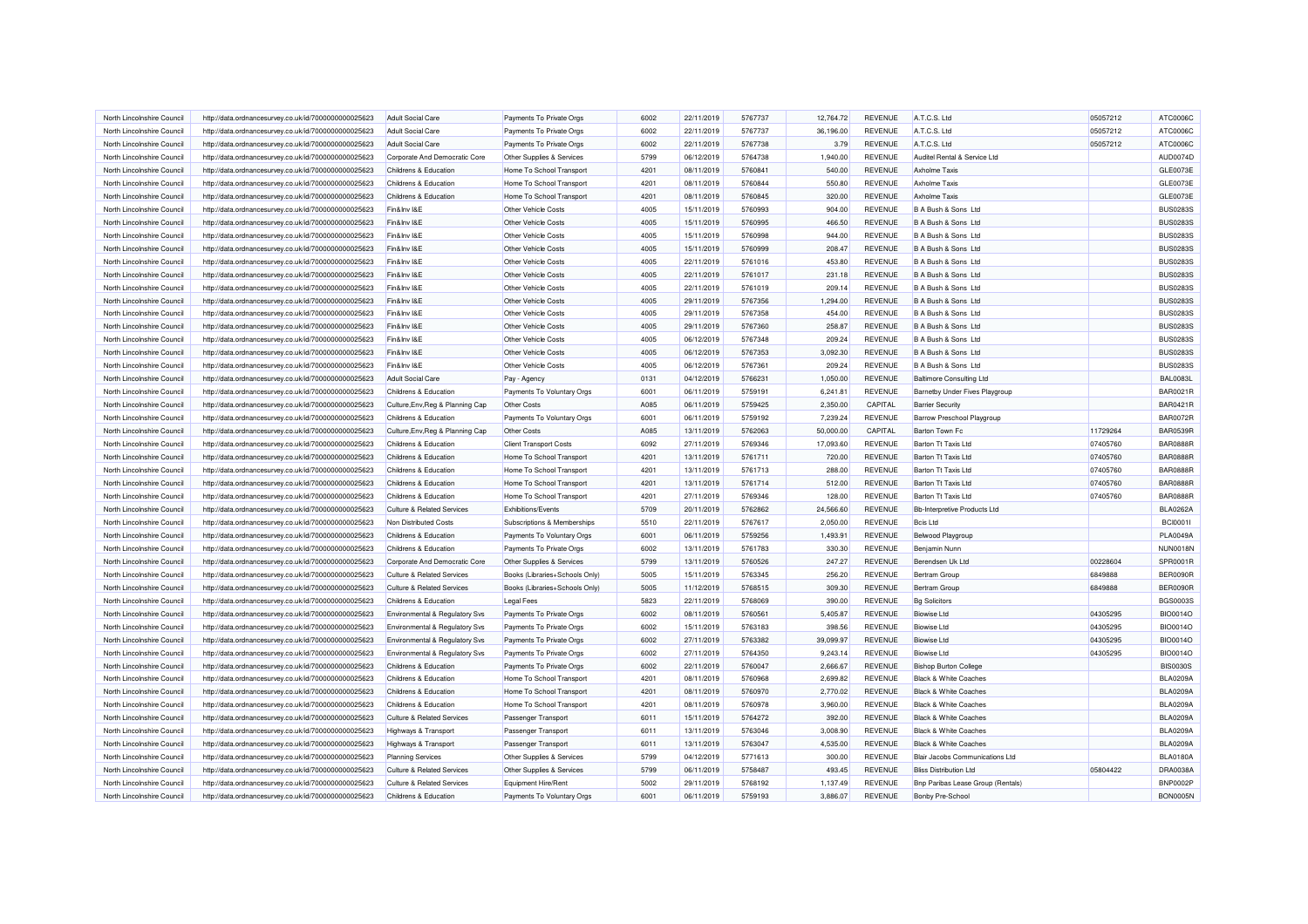| North Lincolnshire Council | http://data.ordnancesurvey.co.uk/id/7000000000025623 | Childrens & Education                 | Payments To Private Orgs      | 6002 | 06/11/2019 | 5759194 | 12.015.32  | <b>REVENUE</b> | <b>Bottesford Bunnies Ltd</b>   |          | <b>BOT0226T</b> |
|----------------------------|------------------------------------------------------|---------------------------------------|-------------------------------|------|------------|---------|------------|----------------|---------------------------------|----------|-----------------|
| North Lincolnshire Council | http://data.ordnancesurvey.co.uk/id/7000000000025623 | <b>Culture &amp; Related Services</b> | Materials                     | 5004 | 20/11/2019 | 5750050 | 12,352.60  | REVENUE        | <b>Boverton Nurseries Ltd</b>   |          | <b>BOV0010V</b> |
| North Lincolnshire Council | http://data.ordnancesurvey.co.uk/id/7000000000025623 | <b>Culture &amp; Related Services</b> | Materials                     | 5004 | 20/11/2019 | 5750051 | 906.00     | REVENUE        | <b>Boverton Nurseries Ltd</b>   |          | <b>BOV0010V</b> |
| North Lincolnshire Council | http://data.ordnancesurvey.co.uk/id/7000000000025623 | Corporate And Democratic Core         | <b>Other Premises Costs</b>   | 3390 | 27/11/2019 | 5769654 | 272.00     | <b>REVENUE</b> | <b>Brendeck I td</b>            |          | <b>BRE0027E</b> |
| North Lincolnshire Council | http://data.ordnancesurvey.co.uk/id/7000000000025623 | <b>Planning Services</b>              | Payments To Private Orgs      | 6002 | 04/12/2019 | 5766303 | 549,173.62 | <b>REVENUE</b> | Britcon (Scunthorpe) Ltd        |          | <b>BRI00321</b> |
| North Lincolnshire Council | http://data.ordnancesurvey.co.uk/id/7000000000025623 | <b>Culture &amp; Related Services</b> | Stock Purchases & Adjustments | 5030 | 22/11/2019 | 5759519 | 823.84     | <b>REVENUE</b> | <b>British Fossils</b>          |          | <b>BRI0687I</b> |
| North Lincolnshire Council | http://data.ordnancesurvey.co.uk/id/7000000000025623 | Corporate And Democratic Core         | Telephone Rent/Calls          | 5403 | 20/11/2019 | 5766330 | 386.70     | <b>REVENUE</b> | <b>British Telecom Plc</b>      | 1800000  | <b>BRI00201</b> |
| North Lincolnshire Council | http://data.ordnancesurvey.co.uk/id/7000000000025623 | Corporate And Democratic Core         | Telephone Rent/Calls          | 5403 | 29/11/2019 | 5771375 | 859.77     | <b>REVENUE</b> | <b>British Telecom Plc</b>      | 1800000  | <b>BRI00201</b> |
| North Lincolnshire Council | http://data.ordnancesurvey.co.uk/id/7000000000025623 | <b>Culture &amp; Related Services</b> | Telephone Rent/Calls          | 5403 | 27/11/2019 | 5768556 | 1,546.00   | REVENUE        | <b>British Telecom Plc</b>      | 1800000  | <b>BRI00201</b> |
| North Lincolnshire Council | http://data.ordnancesurvey.co.uk/id/7000000000025623 | Corporate And Democratic Core         | Repair & Maintenance Costs    | 3000 | 15/11/2019 | 5763257 | 1,771.51   | <b>REVENUE</b> | Brook & Mayo Ltd                | 4625674  | <b>BRO0686C</b> |
| North Lincolnshire Council | http://data.ordnancesurvey.co.uk/id/7000000000025623 | <b>Culture &amp; Related Services</b> | Repair & Maintenance Costs    | 3000 | 15/11/2019 | 5763257 | 121.11     | REVENUE        | Brook & Mayo Ltd                | 4625674  | <b>BRO0686O</b> |
| North Lincolnshire Council | http://data.ordnancesurvey.co.uk/id/7000000000025623 | <b>Culture &amp; Related Services</b> | Equipment Purchase            | 5001 | 29/11/2019 | 5753713 | 1,516.00   | <b>REVENUE</b> | <b>Broxap Ltd</b>               |          | <b>BRO0359O</b> |
| North Lincolnshire Council | http://data.ordnancesurvey.co.uk/id/7000000000025623 | <b>Culture &amp; Related Services</b> | Equipment Purchase            | 5001 | 29/11/2019 | 5754118 | 956.00     | REVENUE        | Broxap Ltd                      |          | <b>BRO0359C</b> |
| North Lincolnshire Council | http://data.ordnancesurvey.co.uk/id/7000000000025623 | <b>Adult Social Care</b>              | Other Professional Fees       | 5829 | 22/11/2019 | 5762986 | 689.00     | <b>REVENUE</b> | <b>Buddi Ltd</b>                |          | <b>BUD0061D</b> |
| North Lincolnshire Council | http://data.ordnancesurvey.co.uk/id/7000000000025623 | Childrens & Education                 | <b>Legal Fees</b>             | 5823 | 20/11/2019 | 5766222 | 351.00     | <b>REVENUE</b> | <b>Buick Consulting Ltd</b>     | 10663980 | <b>BUI0014I</b> |
| North Lincolnshire Council | http://data.ordnancesurvey.co.uk/id/7000000000025623 | <b>Culture &amp; Related Services</b> | Equipment Maint.& Repair      | 5003 | 20/11/2019 | 5766703 | 446.00     | <b>REVENUE</b> | <b>Burdens Group Ltd</b>        |          | <b>BUR0253F</b> |
| North Lincolnshire Council | http://data.ordnancesurvey.co.uk/id/7000000000025623 | <b>Culture &amp; Related Services</b> | Materials                     | 5004 | 20/11/2019 | 5766703 | 7.83       | REVENUE        | <b>Burdens Group Ltd</b>        |          | <b>BUR0253F</b> |
| North Lincolnshire Council | http://data.ordnancesurvey.co.uk/id/7000000000025623 | Childrens & Education                 | Payments To Voluntary Orgs    | 6001 | 06/11/2019 | 5759197 | 11,686.93  | <b>REVENUE</b> | <b>Burton Play</b>              |          | <b>BUR0352F</b> |
| North Lincolnshire Council | http://data.ordnancesurvey.co.uk/id/7000000000025623 | Childrens & Education                 | <b>Client Related Costs</b>   | 5534 | 13/11/2019 | 5763032 | 440.00     | <b>REVENUE</b> | Busi Bodies Day Nursery         |          | <b>BUS0015S</b> |
| North Lincolnshire Council | http://data.ordnancesurvey.co.uk/id/7000000000025623 | <b>Childrens &amp; Education</b>      | Payments To Private Orgs      | 6002 | 06/11/2019 | 5759198 | 7.855.11   | <b>REVENUE</b> | Busi Bodies Day Nursery         |          | <b>BUS0015S</b> |
| North Lincolnshire Council | http://data.ordnancesurvey.co.uk/id/7000000000025623 | Childrens & Education                 | Payments To Private Orgs      | 6002 | 06/11/2019 | 5759199 | 643.64     | REVENUE        | <b>Busy Bea Childminding</b>    |          | <b>BUS0165S</b> |
| North Lincolnshire Council | http://data.ordnancesurvey.co.uk/id/7000000000025623 | Corporate And Democratic Core         | Gas                           | 3101 | 06/11/2019 | 5759369 | 1,014.94   | <b>REVENUE</b> | Calor Gas Ltd                   | 303703   | CAL0063L        |
| North Lincolnshire Council | http://data.ordnancesurvey.co.uk/id/7000000000025623 | Corporate And Democratic Core         | Gas                           | 3101 | 15/11/2019 | 5764729 | 765.03     | REVENUE        | Calor Gas Ltd                   | 303703   | CAL0063L        |
| North Lincolnshire Council | http://data.ordnancesurvey.co.uk/id/7000000000025623 | <b>Adult Social Care</b>              | Payments To Health Providers  | 6019 | 13/11/2019 | 5761610 | 832.45     | <b>REVENUE</b> | Cambridge Avenue Medical Centre |          | <b>CAM0007M</b> |
| North Lincolnshire Council | http://data.ordnancesurvey.co.uk/id/7000000000025623 | <b>Public Health</b>                  | Payments To Health Providers  | 6019 | 13/11/2019 | 5761610 | 170.00     | REVENUE        | Cambridge Avenue Medical Centre |          | CAM0007M        |
| North Lincolnshire Council | http://data.ordnancesurvey.co.uk/id/7000000000025623 | Environmental & Regulatory Svs        | Equipment Maint.& Repair      | 5003 | 11/12/2019 | 5766344 | 836.00     | REVENUE        | <b>Campbell Associates</b>      |          | CAM0198M        |
| North Lincolnshire Council | http://data.ordnancesurvey.co.uk/id/7000000000025623 | Childrens & Education                 | Course Fees/Training          | 2002 | 06/11/2019 | 5759397 | 2.747.88   | <b>REVENUE</b> | Capita Business Services Ltd    | 2299747  | CAP0021F        |
| North Lincolnshire Council | http://data.ordnancesurvey.co.uk/id/7000000000025623 | Corporate And Democratic Core         | Gen Office Exp (Incl Postage) | 5603 | 22/11/2019 | 5768128 | 2,974.37   | <b>REVENUE</b> | Capita Business Services Ltd    | 2299747  | CAP0021P        |
| North Lincolnshire Council | http://data.ordnancesurvey.co.uk/id/7000000000025623 | Corporate And Democratic Core         | It Software-Maintenance       | 5053 | 20/11/2019 | 5765458 | 5.552.00   | <b>REVENUE</b> | Capita Software Services        |          | <b>CAP0190P</b> |
| North Lincolnshire Council | http://data.ordnancesurvey.co.uk/id/7000000000025623 | <b>Adult Social Care</b>              | Payments To Private Orgs      | 6002 | 22/11/2019 | 5767740 | 2,471.00   | <b>REVENUE</b> | Care Plus Care Ltd              |          | <b>CAR0337F</b> |
| North Lincolnshire Council | http://data.ordnancesurvey.co.uk/id/7000000000025623 | <b>Adult Social Care</b>              | Payments To Private Orgs      | 6002 | 21/11/2019 | 5767756 | 924.00     | REVENUE        | Care Plus Care Uk Ltd           |          | ISF0002F        |
| North Lincolnshire Council | http://data.ordnancesurvey.co.uk/id/7000000000025623 | <b>Adult Social Care</b>              | Payments To Private Orgs      | 6002 | 21/11/2019 | 5767756 | 880.00     | <b>REVENUE</b> | Care Plus Care Uk Ltd           |          | <b>ISF0002F</b> |
| North Lincolnshire Council | http://data.ordnancesurvey.co.uk/id/7000000000025623 | <b>Adult Social Care</b>              | Payments To Private Orgs      | 6002 | 22/11/2019 | 5767741 | 9,090.00   | REVENUE        | Care Plus Care (Uk) Ltd (Isle)  |          | CAR0542F        |
| North Lincolnshire Council | http://data.ordnancesurvey.co.uk/id/7000000000025623 | <b>Adult Social Care</b>              | Other Supplies & Services     | 5799 | 15/11/2019 | 5764759 | 6,138.00   | <b>REVENUE</b> | Care Quality Commission         |          | <b>CAR0150F</b> |
| North Lincolnshire Council | http://data.ordnancesurvey.co.uk/id/7000000000025623 | <b>Adult Social Care</b>              | Payments To Private Orgs      | 6002 | 21/11/2019 | 5767757 | 4,301.93   | REVENUE        | Carers' Support Centre          |          | ISF0003F        |
| North Lincolnshire Council | http://data.ordnancesurvey.co.uk/id/7000000000025623 | <b>Adult Social Care</b>              | Payments To Private Orgs      | 6002 | 22/11/2019 | 5767739 | 1,751.45   | <b>REVENUE</b> | Carers' Support Centre          |          | CAR0131F        |
| North Lincolnshire Council | http://data.ordnancesurvey.co.uk/id/7000000000025623 | <b>Adult Social Care</b>              | Payments To Private Orgs      | 6002 | 22/11/2019 | 5767739 | $-207.64$  | REVENUE        | Carers' Support Centre          |          | CAR0131F        |
| North Lincolnshire Council | http://data.ordnancesurvey.co.uk/id/7000000000025623 | Childrens & Education                 | Payments To Private Orgs      | 6002 | 06/11/2019 | 5759254 | 790.88     | <b>REVENUE</b> | <b>Carlie Peake</b>             |          | <b>PEA0152A</b> |
| North Lincolnshire Council | http://data.ordnancesurvey.co.uk/id/7000000000025623 | Corporate And Democratic Core         | <b>Heating Fuels</b>          | 3104 | 08/11/2019 | 5759372 | 1,117.60   | REVENUE        | <b>Carlton Fuels</b>            | 04168225 | CAR0127F        |
| North Lincolnshire Council | http://data.ordnancesurvey.co.uk/id/7000000000025623 | Corporate And Democratic Core         | <b>Heating Fuels</b>          | 3104 | 08/11/2019 | 5759392 | 519.16     | <b>REVENUE</b> | <b>Carlton Fuels</b>            | 04168225 | <b>CAR0127F</b> |
| North Lincolnshire Council | http://data.ordnancesurvey.co.uk/id/7000000000025623 | Corporate And Democratic Core         | <b>Heating Fuels</b>          | 3104 | 08/11/2019 | 5759394 | 2,776.50   | REVENUE        | <b>Carlton Fuels</b>            | 04168225 | <b>CAR0127F</b> |
| North Lincolnshire Council | http://data.ordnancesurvey.co.uk/id/7000000000025623 | Environmental & Regulatory Svs        | Fuel                          | 4001 | 11/12/2019 | 5770405 | 1,381.25   | <b>REVENUE</b> | <b>Carlton Fuels</b>            | 04168225 | <b>CAR0127F</b> |
| North Lincolnshire Council | http://data.ordnancesurvey.co.uk/id/7000000000025623 | Fin&Inv I&E                           | Fuel                          | 4001 | 08/11/2019 | 5761027 | 35,118.49  | <b>REVENUE</b> | <b>Carlton Fuels</b>            | 04168225 | <b>CAR0127F</b> |
| North Lincolnshire Council | http://data.ordnancesurvey.co.uk/id/7000000000025623 | Fin&Inv I&E                           | Fuel                          | 4001 | 11/12/2019 | 5767363 | 28,098.00  | <b>REVENUE</b> | <b>Carlton Fuels</b>            | 04168225 | <b>CAR0127F</b> |
| North Lincolnshire Council | http://data.ordnancesurvey.co.uk/id/7000000000025623 | Childrens & Education                 | Payments To Private Orgs      | 6002 | 29/11/2019 | 5771149 | 2,600.00   | <b>REVENUE</b> | Caroline Taylor                 |          | TAY0213Y        |
| North Lincolnshire Council | http://data.ordnancesurvey.co.uk/id/7000000000025623 | Childrens & Education                 | Payments To Private Orgs      | 6002 | 06/11/2019 | 5759202 | 6,400.82   | <b>REVENUE</b> | Castledyke Ltd                  |          | CAS0095S        |
| North Lincolnshire Council | http://data.ordnancesurvey.co.uk/id/7000000000025623 | Highways & Transport                  | Equipment Hire/Rent           | 5002 | 27/11/2019 | 5765134 | 335.00     | <b>REVENUE</b> | Castle Group Ltd                | 2388128  | CAS0120S        |
| North Lincolnshire Council | http://data.ordnancesurvey.co.uk/id/7000000000025623 | Childrens & Education                 | Payments To Private Orgs      | 6002 | 20/11/2019 | 5766310 | 9,134.00   | <b>REVENUE</b> | <b>Castles Education Lip</b>    | OC415116 | CAS0042S        |
| North Lincolnshire Council | http://data.ordnancesurvey.co.uk/id/7000000000025623 | Childrens & Education                 | Payments To Private Orgs      | 6002 | 20/11/2019 | 5766314 | 3,850.00   | REVENUE        | <b>Castles Education Lip</b>    | OC415116 | CAS0042S        |
| North Lincolnshire Council | http://data.ordnancesurvey.co.uk/id/7000000000025623 | <b>Adult Social Care</b>              | <b>Course Fees/Training</b>   | 2002 | 22/11/2019 | 5767555 | 153.42     | REVENUE        | Cat Csh Card Imprest            |          | NOR0754F        |
| North Lincolnshire Council | http://data.ordnancesurvey.co.uk/id/7000000000025623 | Childrens & Education                 | <b>Client Related Costs</b>   | 5534 | 22/11/2019 | 5767555 | 1.040.1    | REVENUE        | Cat Csh Card Imprest            |          | NOR0754F        |
| North Lincolnshire Council | http://data.ordnancesurvey.co.uk/id/7000000000025623 | Childrens & Education                 | Other Supplies & Services     | 5799 | 22/11/2019 | 5767555 | 306.50     | <b>REVENUE</b> | Cat Csh Card Imprest            |          | NOR0754F        |
| North Lincolnshire Council | http://data.ordnancesurvey.co.uk/id/7000000000025623 | Corporate And Democratic Core         | Clothing, Uniforms & Laundry  | 5301 | 22/11/2019 | 5767555 | 66.19      | <b>REVENUE</b> | Cat Csh Card Imprest            |          | <b>NOR0754R</b> |
|                            |                                                      |                                       |                               |      |            |         |            |                |                                 |          |                 |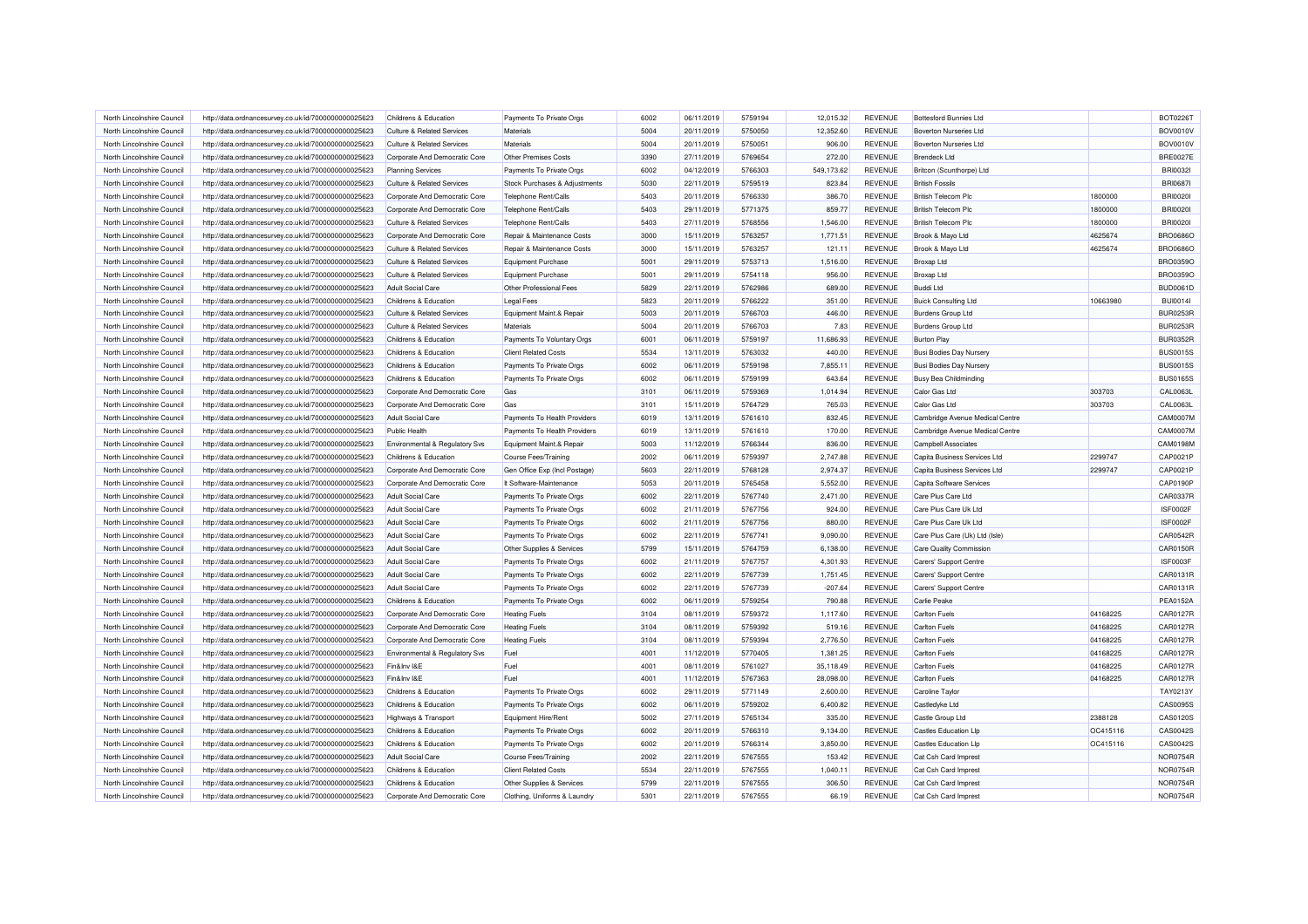| North Lincolnshire Council                               | http://data.ordnancesurvey.co.uk/id/7000000000025623                                                         | Corporate And Democratic Core                          | Gen Office Exp (Incl Postage)                 | 5603 | 22/11/2019 | 5767555            | 1.38      | REVENUE                          | Cat Csh Card Imprest                                |          | <b>NOR0754R</b> |
|----------------------------------------------------------|--------------------------------------------------------------------------------------------------------------|--------------------------------------------------------|-----------------------------------------------|------|------------|--------------------|-----------|----------------------------------|-----------------------------------------------------|----------|-----------------|
| North Lincolnshire Council                               | http://data.ordnancesurvey.co.uk/id/7000000000025623                                                         | <b>Planning Services</b>                               | Other Supplies & Services                     | 5799 | 22/11/2019 | 5767555            | 60.00     | <b>REVENUE</b>                   | Cat Csh Card Imprest                                |          | <b>NOR0754R</b> |
| North Lincolnshire Council                               | http://data.ordnancesurvey.co.uk/id/7000000000025623                                                         | Corporate And Democratic Core                          | Gen Office Exp (Incl Postage)                 | 5603 | 29/11/2019 | 5765490            | 297.50    | <b>REVENUE</b>                   | Ccm Supplies (Nottingham) Ltd                       |          | CCM0050M        |
| North Lincolnshire Council                               | http://data.ordnancesurvey.co.uk/id/7000000000025623                                                         | <b>Adult Social Care</b>                               | <b>Cleaning Services &amp; Contracts</b>      | 3311 | 08/11/2019 | 5759423            | 1,952.50  | <b>REVENUE</b>                   | Central Laundry Ltd                                 | 06765045 | <b>CEN0085N</b> |
| North Lincolnshire Council                               | http://data.ordnancesurvey.co.uk/id/7000000000025623                                                         | <b>Adult Social Care</b>                               | Payments To Health Providers                  | 6019 | 13/11/2019 | 5763239            | 1,480.84  | REVENUE                          | Central Surgery                                     |          | <b>DIC0005C</b> |
| North Lincolnshire Council                               | http://data.ordnancesurvey.co.uk/id/7000000000025623                                                         | Culture, Env, Reg & Planning Cap                       | Other Costs                                   | A085 | 27/11/2019 | 5769714            | 4,950.00  | CAPITAL                          | Cgm Group                                           | 3529670  | CGM0032M        |
| North Lincolnshire Council                               | http://data.ordnancesurvey.co.uk/id/7000000000025623                                                         | Culture, Env, Reg & Planning Cap                       | <b>Other Costs</b>                            | A085 | 29/11/2019 | 5767912            | 1,360.00  | CAPITAL                          | Cgm Group                                           | 3529670  | CGM0032M        |
| North Lincolnshire Council                               | http://data.ordnancesurvey.co.uk/id/7000000000025623                                                         | Childrens & Education                                  | Other Supplies & Services                     | 5799 | 06/12/2019 | 5771583            | 5,220.00  | REVENUE                          | Champ Ltd                                           |          | CHA0374A        |
| North Lincolnshire Council                               | http://data.ordnancesurvey.co.uk/id/7000000000025623                                                         | Childrens & Education                                  | Payments To Private Orgs                      | 6002 | 22/11/2019 | 5767959            | 2,100.00  | REVENUE                          | Charanga Ltd                                        |          | CHA0486A        |
| North Lincolnshire Council                               |                                                                                                              | Fin&Inv I&E                                            | Other Professional Fees                       | 5829 | 20/11/2019 | 5765189            | 2,322.81  | <b>REVENUE</b>                   | Chartwells                                          | 2114954  | CHA0474A        |
| North Lincolnshire Council                               | http://data.ordnancesurvey.co.uk/id/7000000000025623<br>http://data.ordnancesurvey.co.uk/id/7000000000025623 | <b>Adult Social Care</b>                               | Payments To Private Orgs                      | 6002 | 21/11/2019 | 5767766            | 3,560.00  | <b>REVENUE</b>                   | Chestnut Homecare Ltd                               |          | <b>ISF0027F</b> |
|                                                          |                                                                                                              |                                                        |                                               |      |            |                    |           |                                  |                                                     |          |                 |
| North Lincolnshire Council                               | http://data.ordnancesurvey.co.uk/id/7000000000025623                                                         | <b>Adult Social Care</b>                               | Payments To Private Orgs                      | 6002 | 22/11/2019 | 5767742            | 8,105.73  | <b>REVENUE</b>                   | Chestnut Homecare Ltd                               |          | CHE0222E        |
| North Lincolnshire Council                               | http://data.ordnancesurvey.co.uk/id/7000000000025623                                                         | Corporate And Democratic Core                          | <b>Other Premises Costs</b>                   | 3390 | 22/11/2019 | 5768037            | 317.00    | <b>REVENUE</b>                   | Chevington Finance & Leasing Ltd                    |          | CHE0162E        |
| North Lincolnshire Council                               | http://data.ordnancesurvey.co.uk/id/7000000000025623                                                         | Childrens & Education                                  | Payments To Private Orgs                      | 6002 | 13/11/2019 | 5761784            | 399.75    | <b>REVENUE</b>                   | Christopher Barton                                  |          | <b>BAR0895R</b> |
| North Lincolnshire Council                               | http://data.ordnancesurvey.co.uk/id/7000000000025623                                                         | Childrens & Education                                  | Payments To Private Orgs                      | 6002 | 13/11/2019 | 5763053            | 5,314.33  | <b>REVENUE</b>                   | Chrysalis Consortium                                |          | CHR0024F        |
| North Lincolnshire Council                               | http://data.ordnancesurvey.co.uk/id/7000000000025623                                                         | Corporate And Democratic Core                          | Repair & Maintenance Costs                    | 3000 | 27/11/2019 | 5769696            | -C        | REVENUE                          | Chubb Fire & Security Ltd                           | 524469   | SHO0001O        |
| North Lincolnshire Council                               | http://data.ordnancesurvey.co.uk/id/7000000000025623                                                         | <b>Culture &amp; Related Services</b>                  | Repair & Maintenance Costs                    | 3000 | 27/11/2019 | 5769696            | 334.35    | <b>REVENUE</b>                   | Chubb Fire & Security Ltd                           | 524469   | SHO0001O        |
| North Lincolnshire Council                               | http://data.ordnancesurvey.co.uk/id/7000000000025623                                                         | <b>Adult Social Care</b>                               | Payments To Health Providers                  | 6019 | 13/11/2019 | 5761622            | 125.19    | <b>REVENUE</b>                   | Church Lane Medical Centre                          |          | CHU0022L        |
| North Lincolnshire Council                               | http://data.ordnancesurvey.co.uk/id/7000000000025623                                                         | <b>Public Health</b>                                   | Payments To Health Providers                  | 6019 | 13/11/2019 | 5761622            | 800.00    | <b>REVENUE</b>                   | Church Lane Medical Centre                          |          | CHU0022L        |
| North Lincolnshire Council                               | http://data.ordnancesurvey.co.uk/id/7000000000025623                                                         | Corporate And Democratic Core                          | <b>Course Fees/Training</b>                   | 2002 | 27/11/2019 | 5768532            | 990.00    | REVENUE                          | C.I.P.F.A.                                          |          | CIP0001P        |
| North Lincolnshire Council                               | http://data.ordnancesurvey.co.uk/id/7000000000025623                                                         | Corporate And Democratic Core                          | <b>Course Fees/Training</b>                   | 2002 | 04/12/2019 | 5767947            | 3,300.00  | <b>REVENUE</b>                   | Cipfa Business Ltd                                  |          | CIP0003P        |
| North Lincolnshire Council                               | http://data.ordnancesurvey.co.uk/id/7000000000025623                                                         | Fin&Inv I&E                                            | Subscriptions & Memberships                   | 5510 | 06/11/2019 | 5757888            | 1,645.00  | REVENUE                          | Cipfa Business Ltd                                  |          | CIP0003P        |
| North Lincolnshire Council                               | http://data.ordnancesurvey.co.uk/id/7000000000025623                                                         | Non Distributed Costs                                  | <b>Course Fees/Training</b>                   | 2002 | 22/11/2019 | 5767329            | 390.00    | <b>REVENUE</b>                   | Cipfa Business Ltd                                  |          | <b>CIP0003P</b> |
| North Lincolnshire Council                               | http://data.ordnancesurvey.co.uk/id/7000000000025623                                                         | Corporate And Democratic Core                          | <b>Other Premises Costs</b>                   | 3390 | 27/11/2019 | 5759684            | 402.62    | <b>REVENUE</b>                   | Citron Hygiene Ltd                                  | 3056469  | CAN0001N        |
| North Lincolnshire Council                               | http://data.ordnancesurvey.co.uk/id/7000000000025623                                                         | Childrens & Education                                  | <b>Examination Fees</b>                       | 5730 | 20/07/2019 | 5764329            | $-378.60$ | <b>REVENUE</b>                   | City & Guilds                                       | 312832   | CIT0025T        |
| North Lincolnshire Council                               | http://data.ordnancesurvey.co.uk/id/7000000000025623                                                         | Childrens & Education                                  | <b>Examination Fees</b>                       | 5730 | 07/09/2019 | 5764327            | $-265.60$ | REVENUE                          | City & Guilds                                       | 312832   | CIT0025T        |
| North Lincolnshire Council                               | http://data.ordnancesurvey.co.uk/id/7000000000025623                                                         | <b>Adult Social Care</b>                               | Payments To Private Orgs                      | 6002 | 22/11/2019 | 5767746            | 17,518.60 | <b>REVENUE</b>                   | Clarity Homecare Ltd                                |          | CLA0252A        |
| North Lincolnshire Council                               | http://data.ordnancesurvey.co.uk/id/7000000000025623                                                         | <b>Adult Social Care</b>                               | Payments To Private Orgs                      | 6002 | 22/11/2019 | 5767746            | 217.84    | <b>REVENUE</b>                   | Clarity Homecare Ltd                                |          | CLA0252A        |
| North Lincolnshire Council                               | http://data.ordnancesurvey.co.uk/id/7000000000025623                                                         | Highways & Transport                                   | Other Supplies & Services                     | 5799 | 22/11/2019 | 5759483            | 826.00    | REVENUE                          | Clearway Environmental Services Ltd                 |          | <b>CLE0018E</b> |
| North Lincolnshire Council                               | http://data.ordnancesurvey.co.uk/id/7000000000025623                                                         | <b>Culture &amp; Related Services</b>                  | <b>Exhibitions/Events</b>                     | 5709 | 15/11/2019 | 5763332            | 3,114.50  | <b>REVENUE</b>                   | <b>Clicknetherfield Ltd</b>                         |          | <b>NET0031T</b> |
| North Lincolnshire Council                               | http://data.ordnancesurvey.co.uk/id/7000000000025623                                                         | <b>Adult Social Care</b>                               | Car And Travel Allowances                     | 4306 | 27/11/2019 | 5764335            | 14.50     | <b>REVENUE</b>                   | <b>Click Travel Limited</b>                         | 03770815 | CLI0015I        |
| North Lincolnshire Council                               | http://data.ordnancesurvey.co.uk/id/7000000000025623                                                         | <b>Adult Social Care</b>                               | <b>Client Related Costs</b>                   | 5534 | 27/11/2019 | 5764335            | 106.00    | <b>REVENUE</b>                   | <b>Click Travel Limited</b>                         | 03770815 | CLI0015I        |
| North Lincolnshire Council                               | http://data.ordnancesurvey.co.uk/id/7000000000025623                                                         | <b>Adult Social Care</b>                               | <b>Client Transport Costs</b>                 | 6092 | 27/11/2019 | 5764335            | 319.30    | REVENUE                          | <b>Click Travel Limited</b>                         | 03770815 | CLI0015I        |
| North Lincolnshire Council                               | http://data.ordnancesurvey.co.uk/id/7000000000025623                                                         | <b>Adult Social Care</b>                               | <b>Client Transport Costs</b>                 | 6092 | 27/11/2019 | 5766669            | $-127.00$ | <b>REVENUE</b>                   | <b>Click Travel Limited</b>                         | 03770815 | CLI0015I        |
| North Lincolnshire Council                               | http://data.ordnancesurvey.co.uk/id/7000000000025623                                                         | <b>Adult Social Care</b>                               | Equipment Maint.& Repair                      | 5003 | 27/11/2019 | 5764335            | 81.10     | REVENUE                          | <b>Click Travel Limited</b>                         | 03770815 | CLI0015I        |
| North Lincolnshire Council                               | http://data.ordnancesurvey.co.uk/id/7000000000025623                                                         | Adult Social Care                                      | Other Supplies & Services                     | 5799 | 27/11/2019 | 5764335            | 1,267.50  | <b>REVENUE</b>                   | Click Travel Limited                                | 03770815 | CLI0015I        |
| North Lincolnshire Council                               | http://data.ordnancesurvey.co.uk/id/7000000000025623                                                         | <b>Adult Social Care</b>                               | Rail & Other Fares                            | 4121 | 27/11/2019 | 5764335            | 578.00    | <b>REVENUE</b>                   | <b>Click Travel Limited</b>                         | 03770815 | CLI0015I        |
| North Lincolnshire Council                               | http://data.ordnancesurvey.co.uk/id/7000000000025623                                                         | <b>Adult Social Care</b>                               | Rail & Other Fares                            | 4121 | 27/11/2019 | 5764335            | 328.90    | <b>REVENUE</b>                   | <b>Click Travel Limited</b>                         | 03770815 | CLI0015I        |
| North Lincolnshire Council                               | http://data.ordnancesurvey.co.uk/id/7000000000025623                                                         | <b>Adult Social Care</b>                               | Rail & Other Fares                            | 4121 | 27/11/2019 | 5766669            | $-8.10$   | REVENUE                          | Click Travel Limited                                | 03770815 | CLI0015I        |
| North Lincolnshire Council                               | http://data.ordnancesurvey.co.uk/id/7000000000025623                                                         | Central Services To Public                             | Rail & Other Fares                            | 4121 | 27/11/2019 | 5764335            | 38.50     | <b>REVENUE</b>                   | <b>Click Travel Limited</b>                         | 03770815 | CLI0015I        |
| North Lincolnshire Council                               | http://data.ordnancesurvey.co.uk/id/7000000000025623                                                         | <b>Childrens &amp; Education</b>                       | <b>Client Related Costs</b>                   | 5534 | 27/11/2019 | 5764335            | 2,213.28  | REVENUE                          | <b>Click Travel Limited</b>                         | 03770815 | CLI0015I        |
| North Lincolnshire Council                               | http://data.ordnancesurvey.co.uk/id/7000000000025623                                                         | Childrens & Education                                  | <b>Client Transport Costs</b>                 | 6092 | 27/11/2019 | 5764335            | 33,80     | <b>REVENUE</b>                   | <b>Click Travel Limited</b>                         | 03770815 | CLI0015I        |
| North Lincolnshire Council                               | http://data.ordnancesurvey.co.uk/id/7000000000025623                                                         | Childrens & Education                                  | <b>Client Transport Costs</b>                 | 6092 | 27/11/2019 | 5766669            | $-11.90$  | <b>REVENUE</b>                   | <b>Click Travel Limited</b>                         | 03770815 | CLI0015I        |
| North Lincolnshire Council                               | http://data.ordnancesurvey.co.uk/id/7000000000025623                                                         | Childrens & Education                                  | Other Incidental Travel Costs                 | 4311 | 27/11/2019 | 5764335            | 168.33    | REVENUE                          | <b>Click Travel Limited</b>                         | 03770815 | CLI0015I        |
| North Lincolnshire Council                               | http://data.ordnancesurvey.co.uk/id/7000000000025623                                                         | Childrens & Education                                  | Rail & Other Fares                            | 4121 | 27/11/2019 | 5764335            | 483.52    | REVENUE                          | <b>Click Travel Limited</b>                         | 03770815 | CLI0015I        |
| North Lincolnshire Council                               | http://data.ordnancesurvey.co.uk/id/7000000000025623                                                         | Childrens & Education                                  | Rail & Other Fares                            | 4121 | 27/11/2019 | 5764335            | 3,103.80  | <b>REVENUE</b>                   | <b>Click Travel Limited</b>                         | 03770815 | CLI0015I        |
| North Lincolnshire Council                               |                                                                                                              |                                                        | Subsistence & Expenses (Staff)                | 5720 | 27/11/2019 | 5764335            | 22.67     | REVENUE                          | <b>Click Travel Limited</b>                         | 03770815 | CLI0015I        |
| North Lincolnshire Council                               | http://data.ordnancesurvey.co.uk/id/7000000000025623<br>http://data.ordnancesurvey.co.uk/id/7000000000025623 | Childrens & Education<br>Corporate And Democratic Core | Course Fees/Training                          | 2002 | 27/11/2019 | 5764335            | 16.00     | REVENUE                          | Click Travel Limited                                | 03770815 | CLI0015I        |
|                                                          |                                                                                                              |                                                        |                                               | 5829 |            |                    |           |                                  |                                                     |          |                 |
| North Lincolnshire Council<br>North Lincolnshire Council | http://data.ordnancesurvey.co.uk/id/7000000000025623                                                         | Corporate And Democratic Core                          | Other Professional Fees<br>Rail & Other Fares | 4121 | 27/11/2019 | 5764335<br>5764335 | 75.42     | <b>REVENUE</b><br><b>REVENUE</b> | <b>Click Travel Limited</b><br>Click Travel Limited | 03770815 | CLI0015I        |
|                                                          | http://data.ordnancesurvey.co.uk/id/7000000000025623                                                         | Corporate And Democratic Core                          |                                               |      | 27/11/2019 |                    | 105.40    |                                  |                                                     | 03770815 | CLI0015I        |
| North Lincolnshire Council                               | http://data.ordnancesurvey.co.uk/id/7000000000025623                                                         | Corporate And Democratic Core                          | Rail & Other Fares                            | 4121 | 27/11/2019 | 5764335            | 636.95    | <b>REVENUE</b>                   | <b>Click Travel Limited</b>                         | 03770815 | CLI0015I        |
| North Lincolnshire Council                               | http://data.ordnancesurvey.co.uk/id/7000000000025623                                                         | <b>Culture &amp; Related Services</b>                  | Car And Travel Allowances                     | 4306 | 27/11/2019 | 5764335            | 175.60    | REVENUE                          | <b>Click Travel Limited</b>                         | 03770815 | CLI0015I        |
| North Lincolnshire Council                               | http://data.ordnancesurvey.co.uk/id/7000000000025623                                                         | <b>Culture &amp; Related Services</b>                  | Other Incidental Travel Costs                 | 4311 | 27/11/2019 | 5764335            | 99.00     | <b>REVENUE</b>                   | <b>Click Travel Limited</b>                         | 03770815 | CLI0015I        |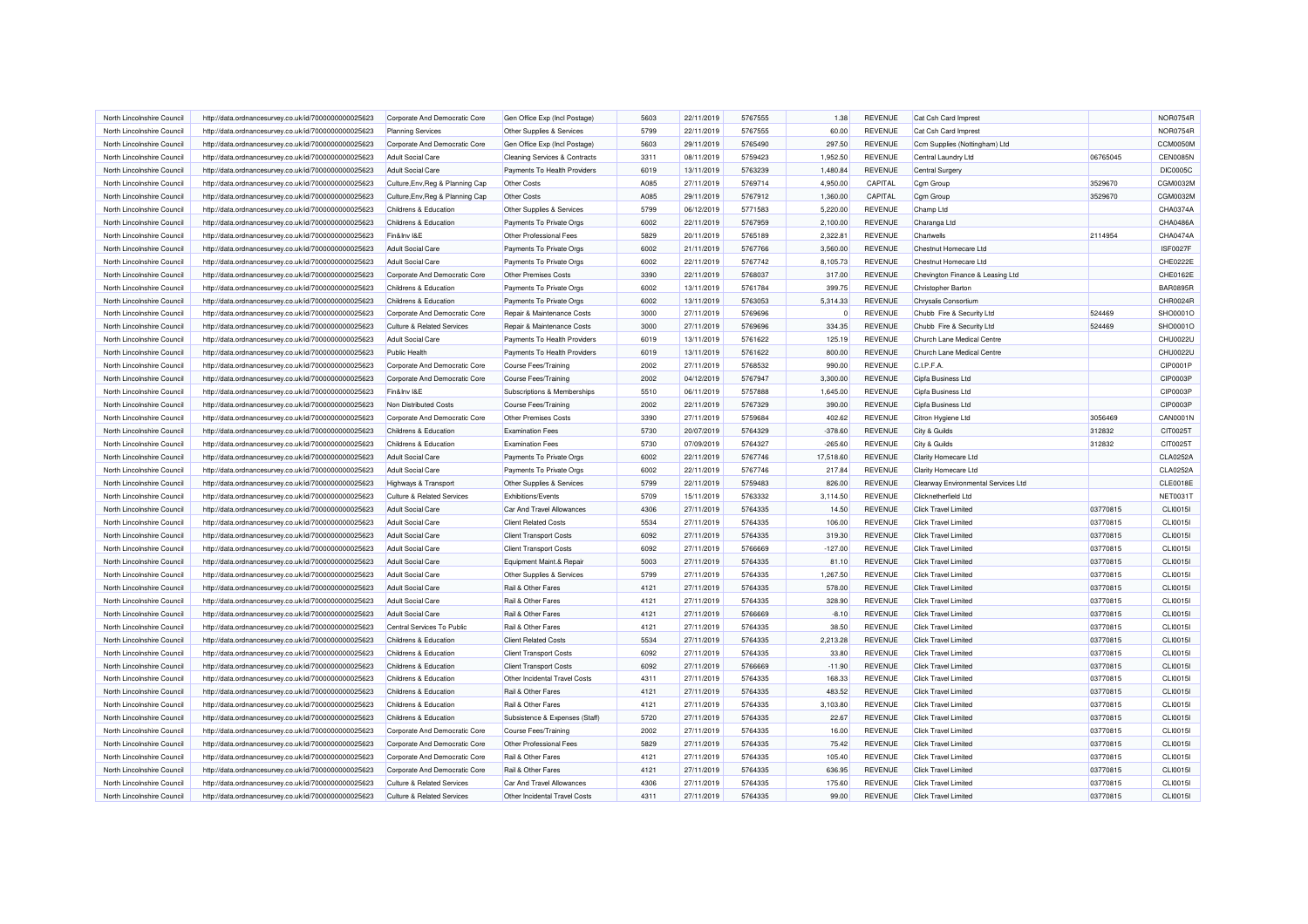| North Lincolnshire Council                               | http://data.ordnancesurvey.co.uk/id/7000000000025623                                                         | <b>Culture &amp; Related Services</b>                            | Rail & Other Fares                        | 4121 | 27/11/2019               | 5764335 | 392.70                | REVENUE        | <b>Click Travel Limited</b>          | 03770815 | CLI0015I        |
|----------------------------------------------------------|--------------------------------------------------------------------------------------------------------------|------------------------------------------------------------------|-------------------------------------------|------|--------------------------|---------|-----------------------|----------------|--------------------------------------|----------|-----------------|
| North Lincolnshire Council                               | http://data.ordnancesurvey.co.uk/id/7000000000025623                                                         | Environmental & Regulatory Svs                                   | Car And Travel Allowances                 | 4306 | 27/11/2019               | 5764335 | 7.80                  | REVENUE        | <b>Click Travel Limited</b>          | 03770815 | CLI0015I        |
| North Lincolnshire Council                               | http://data.ordnancesurvey.co.uk/id/7000000000025623                                                         | Environmental & Regulatory Svs                                   | Car And Travel Allowances                 | 4306 | 27/11/2019               | 5764335 | 134.55                | <b>REVENUE</b> | <b>Click Travel Limited</b>          | 03770815 | CLI0015I        |
| North Lincolnshire Council                               | http://data.ordnancesurvey.co.uk/id/7000000000025623                                                         | Environmental & Regulatory Svs                                   | Rail & Other Fares                        | 4121 | 27/11/2019               | 5764335 | 598.30                | REVENUE        | <b>Click Travel Limited</b>          | 03770815 | CLI0015I        |
| North Lincolnshire Council                               | http://data.ordnancesurvey.co.uk/id/7000000000025623                                                         | Environmental & Regulatory Svs                                   | Rail & Other Fares                        | 4121 | 27/11/2019               | 5764335 | 112.20                | REVENUE        | <b>Click Travel Limited</b>          | 03770815 | CLI0015I        |
| North Lincolnshire Council                               | http://data.ordnancesurvey.co.uk/id/7000000000025623                                                         | <b>Housing Services</b>                                          | Other Supplies & Services                 | 5799 | 27/11/2019               | 5764335 | 41.20                 | <b>REVENUE</b> | <b>Click Travel Limited</b>          | 03770815 | CLI0015I        |
| North Lincolnshire Council                               | http://data.ordnancesurvey.co.uk/id/7000000000025623                                                         | <b>Housing Services</b>                                          | Rail & Other Fares                        | 4121 | 27/11/2019               | 5764335 | 99.20                 | <b>REVENUE</b> | Click Travel Limited                 | 03770815 | <b>CLI0015I</b> |
| North Lincolnshire Council                               | http://data.ordnancesurvey.co.uk/id/7000000000025623                                                         | Non Distributed Costs                                            | <b>Course Fees/Training</b>               | 2002 | 27/11/2019               | 5764335 | 51.60                 | REVENUE        | <b>Click Travel Limited</b>          | 03770815 | CLI0015I        |
| North Lincolnshire Council                               | http://data.ordnancesurvey.co.uk/id/7000000000025623                                                         | <b>Planning Services</b>                                         | <b>Car And Travel Allowances</b>          | 4306 | 27/11/2019               | 5764335 | 160.45                | <b>REVENUE</b> | Click Travel Limited                 | 03770815 | CLI0015I        |
| North Lincolnshire Council                               | http://data.ordnancesurvey.co.uk/id/7000000000025623                                                         | <b>Planning Services</b>                                         | Rail & Other Fares                        | 4121 | 27/11/2019               | 5764335 | 47.70                 | <b>REVENUE</b> | <b>Click Travel Limited</b>          | 03770815 | CLI0015I        |
| North Lincolnshire Council                               | http://data.ordnancesurvey.co.uk/id/7000000000025623                                                         | <b>Planning Services</b>                                         | Rail & Other Fares                        | 4121 | 27/11/2019               | 5766669 | $-102.20$             | REVENUE        | <b>Click Travel Limited</b>          | 03770815 | CLI0015I        |
| North Lincolnshire Council                               | http://data.ordnancesurvey.co.uk/id/7000000000025623                                                         | <b>Planning Services</b>                                         | Repair & Maintenance Costs                | 3000 | 27/11/2019               | 5766669 | $-67.80$              | <b>REVENUE</b> | <b>Click Travel Limited</b>          | 03770815 | <b>CLI0015I</b> |
| North Lincolnshire Council                               | http://data.ordnancesurvey.co.uk/id/7000000000025623                                                         | Public Health                                                    | Car And Travel Allowances                 | 4306 | 27/11/2019               | 5764335 | 48.60                 | REVENUE        | <b>Click Travel Limited</b>          | 03770815 | CLI0015I        |
| North Lincolnshire Council                               | http://data.ordnancesurvey.co.uk/id/7000000000025623                                                         | Public Health                                                    | Rail & Other Fares                        | 4121 | 27/11/2019               | 5764335 | 86.50                 | REVENUE        | <b>Click Travel Limited</b>          | 03770815 | CLI0015I        |
| North Lincolnshire Council                               | http://data.ordnancesurvey.co.uk/id/7000000000025623                                                         | <b>Adult Social Care</b>                                         | Payments To Private Orgs                  | 6002 | 15/11/2019               | 5758466 | 8,692.16              | REVENUE        | Cloverleaf Advocacy 2000 Ltd         |          | CLO0101C        |
| North Lincolnshire Council                               | http://data.ordnancesurvey.co.uk/id/7000000000025623                                                         | Culture, Env, Reg & Planning Cap                                 | <b>Building/Construction</b>              | A082 | 13/11/2019               | 5761638 | 1,146.88              | CAPITAL        | <b>CIs Demolition Ltd</b>            |          | <b>CLS0001S</b> |
| North Lincolnshire Council                               | http://data.ordnancesurvey.co.uk/id/7000000000025623                                                         | Culture, Env, Reg & Planning Cap                                 | <b>Building/Construction</b>              | A082 | 20/11/2019               | 5765470 | 140.101.38            | CAPITAL        | <b>Clugston Construction Limited</b> | 681537   | <b>CLU0007U</b> |
| North Lincolnshire Council                               | http://data.ordnancesurvey.co.uk/id/7000000000025623                                                         | Environmental & Regulatory Svs                                   | Consultancy                               | 5830 | 13/11/2019               | 5761759 | 3,082.75              | <b>REVENUE</b> | <b>Clugston Construction Ltd</b>     | 681537   | <b>CLU0001U</b> |
|                                                          |                                                                                                              |                                                                  |                                           | 5799 |                          | 5771450 |                       | REVENUE        | <b>Clugston Construction Ltd</b>     | 681537   | <b>CLU0001U</b> |
| North Lincolnshire Council<br>North Lincolnshire Council | http://data.ordnancesurvey.co.uk/id/7000000000025623<br>http://data.ordnancesurvey.co.uk/id/7000000000025623 | Highways & Transport                                             | Other Supplies & Services<br>Vehicle Hire | 4101 | 29/11/2019<br>27/11/2019 | 5767371 | 59,812.33<br>3,450.00 | <b>REVENUE</b> | Cms Hire Ltd                         |          | COO0073C        |
| North Lincolnshire Council                               | http://data.ordnancesurvey.co.uk/id/7000000000025623                                                         | Environmental & Regulatory Svs<br>Environmental & Regulatory Svs | Vehicle Hire                              | 4101 | 27/11/2019               | 5767372 | 3,450.00              | <b>REVENUE</b> | Cms Hire Ltd                         |          | COO0073C        |
| North Lincolnshire Council                               |                                                                                                              |                                                                  | Other Vehicle Costs                       | 4005 |                          |         |                       |                |                                      |          |                 |
|                                                          | http://data.ordnancesurvey.co.uk/id/7000000000025623                                                         | Fin&Inv I&E                                                      |                                           | 5829 | 27/11/2019               | 5767373 | 3,450.00              | REVENUE        | Cms Hire Ltd                         |          | CO00073C        |
| North Lincolnshire Council                               | http://data.ordnancesurvey.co.uk/id/7000000000025623                                                         | Highways & Transport                                             | Other Professional Fees                   |      | 27/11/2019               | 5764292 | 1,036.52              | REVENUE        | Cobalt Telephone Technologies Ltd    | 3151938  | COB0031E        |
| North Lincolnshire Council                               | http://data.ordnancesurvey.co.uk/id/7000000000025623                                                         | <b>Adult Social Care</b>                                         | Equipment Purchase                        | 5001 | 29/11/2019               | 5771511 | 249.50                | <b>REVENUE</b> | Complete Office Solutions (Uk) Ltd   | 3045607  | AQU0001L        |
| North Lincolnshire Council                               | http://data.ordnancesurvey.co.uk/id/7000000000025623                                                         | Corporate And Democratic Core                                    | Equipment Purchase                        | 5001 | 29/11/2019               | 5771510 | 998.00                | REVENUE        | Complete Office Solutions (Uk) Ltd   | 3045607  | AQU0001L        |
| North Lincolnshire Council                               | http://data.ordnancesurvey.co.uk/id/7000000000025623                                                         | Corporate And Democratic Core                                    | Other Supplies & Services                 | 5799 | 29/11/2019               | 5771513 | 370.38                | <b>REVENUE</b> | Complete Office Solutions (Uk) Ltd   | 3045607  | AQU0001U        |
| North Lincolnshire Council                               | http://data.ordnancesurvey.co.uk/id/7000000000025623                                                         | Culture, Env, Reg & Planning Cap                                 | Furniture & Fittings                      | A097 | 29/11/2019               | 5771512 | 6,100.76              | CAPITAL        | Complete Office Solutions (Uk) Ltd   | 3045607  | AQU0001L        |
| North Lincolnshire Council                               | http://data.ordnancesurvey.co.uk/id/7000000000025623                                                         | Culture, Env, Reg & Planning Cap                                 | <b>Other Costs</b>                        | A085 | 29/11/2019               | 5771509 | 4.666.20              | CAPITAL        | Complete Office Solutions (Uk) Ltd   | 3045607  | AQU0001U        |
| North Lincolnshire Council                               | http://data.ordnancesurvey.co.uk/id/7000000000025623                                                         | Childrens & Education                                            | Payments To Private Orgs                  | 6002 | 06/11/2019               | 5759204 | 9,470.38              | REVENUE        | Coneygarth Farm Day Nursery          |          | CON0013N        |
| North Lincolnshire Council                               | http://data.ordnancesurvey.co.uk/id/7000000000025623                                                         | Corporate And Democratic Core                                    | Rents                                     | 3201 | 06/11/2019               | 5759413 | 792.00                | REVENUE        | Containerking Ltd                    | 3402386  | CON0338N        |
| North Lincolnshire Council                               | http://data.ordnancesurvey.co.uk/id/7000000000025623                                                         | <b>Culture &amp; Related Services</b>                            | Equipment Hire/Rent                       | 5002 | 20/11/2019               | 5765149 | 220.00                | REVENUE        | Containerking Ltd                    | 3402386  | CON0338N        |
| North Lincolnshire Council                               | http://data.ordnancesurvey.co.uk/id/7000000000025623                                                         | Childrens & Education                                            | Payments To Private Orgs                  | 6002 | 27/11/2019               | 5766312 | 804.68                | <b>REVENUE</b> | Coritani Academy                     | 07814150 | COR0086F        |
| North Lincolnshire Council                               | http://data.ordnancesurvey.co.uk/id/7000000000025623                                                         | Childrens & Education                                            | Gas                                       | 3101 | 27/11/2019               | 5770175 | 333.06                | REVENUE        | Corona Energy Retail 4 Ltd           |          | COR0300R        |
| North Lincolnshire Council                               | http://data.ordnancesurvey.co.uk/id/7000000000025623                                                         | Childrens & Education                                            | Gas                                       | 3101 | 27/11/2019               | 5770180 | 294.64                | <b>REVENUE</b> | Corona Energy Retail 4 Ltd           |          | COR0300R        |
| North Lincolnshire Council                               | http://data.ordnancesurvey.co.uk/id/7000000000025623                                                         | Childrens & Education                                            | Gas                                       | 3101 | 27/11/2019               | 5770184 | 297.30                | REVENUE        | Corona Energy Retail 4 Ltd           |          | <b>COR0300F</b> |
| North Lincolnshire Council                               | http://data.ordnancesurvey.co.uk/id/7000000000025623                                                         | Childrens & Education                                            | Gas                                       | 3101 | 27/11/2019               | 5770189 | 329.52                | REVENUE        | Corona Energy Retail 4 Ltd           |          | COR0300R        |
| North Lincolnshire Council                               | http://data.ordnancesurvey.co.uk/id/7000000000025623                                                         | Childrens & Education                                            | Gas                                       | 3101 | 27/11/2019               | 5770193 | 412.66                | REVENUE        | Corona Energy Retail 4 Ltd           |          | <b>COR0300F</b> |
| North Lincolnshire Council                               | http://data.ordnancesurvey.co.uk/id/7000000000025623                                                         | <b>Childrens &amp; Education</b>                                 | Gas                                       | 3101 | 27/11/2019               | 5770197 | 573.96                | <b>REVENUE</b> | Corona Energy Retail 4 Ltd           |          | COR0300R        |
| North Lincolnshire Council                               | http://data.ordnancesurvey.co.uk/id/7000000000025623                                                         | Childrens & Education                                            | Gas                                       | 3101 | 27/11/2019               | 5770202 | 528.41                | REVENUE        | Corona Energy Retail 4 Ltd           |          | COR0300R        |
| North Lincolnshire Council                               | http://data.ordnancesurvey.co.uk/id/7000000000025623                                                         | Childrens & Education                                            | Gas                                       | 3101 | 27/11/2019               | 5770206 | 540.33                | <b>REVENUE</b> | Corona Energy Retail 4 Ltd           |          | <b>COR0300R</b> |
| North Lincolnshire Council                               | http://data.ordnancesurvey.co.uk/id/7000000000025623                                                         | Childrens & Education                                            | Gas                                       | 3101 | 27/11/2019               | 5770211 | 651.84                | REVENUE        | Corona Energy Retail 4 Ltd           |          | <b>COR0300F</b> |
| North Lincolnshire Council                               | http://data.ordnancesurvey.co.uk/id/7000000000025623                                                         | Childrens & Education                                            | Gas                                       | 3101 | 27/11/2019               | 5770215 | 578.53                | <b>REVENUE</b> | Corona Energy Retail 4 Ltd           |          | COR0300R        |
| North Lincolnshire Council                               | http://data.ordnancesurvey.co.uk/id/7000000000025623                                                         | Childrens & Education                                            | Gas                                       | 3101 | 27/11/2019               | 5770219 | 551.37                | <b>REVENUE</b> | Corona Energy Retail 4 Ltd           |          | COR0300F        |
| North Lincolnshire Council                               | http://data.ordnancesurvey.co.uk/id/7000000000025623                                                         | Childrens & Education                                            | Gas                                       | 3101 | 27/11/2019               | 5770222 | 473.22                | REVENUE        | Corona Energy Retail 4 Ltd           |          | COR0300R        |
| North Lincolnshire Council                               | http://data.ordnancesurvey.co.uk/id/7000000000025623                                                         | Childrens & Education                                            | Gas                                       | 3101 | 27/11/2019               | 5770224 | 354.67                | REVENUE        | Corona Energy Retail 4 Ltd           |          | COR0300R        |
| North Lincolnshire Council                               | http://data.ordnancesurvey.co.uk/id/7000000000025623                                                         | Childrens & Education                                            | Gas                                       | 3101 | 27/11/2019               | 5770226 | 277.18                | REVENUE        | Corona Energy Retail 4 Ltd           |          | COR0300R        |
| North Lincolnshire Council                               | http://data.ordnancesurvey.co.uk/id/7000000000025623                                                         | <b>Childrens &amp; Education</b>                                 | Gas                                       | 3101 | 27/11/2019               | 5770228 | 248.01                | REVENUE        | Corona Energy Retail 4 Ltd           |          | COR0300F        |
| North Lincolnshire Council                               | http://data.ordnancesurvey.co.uk/id/7000000000025623                                                         | Childrens & Education                                            | Gas                                       | 3101 | 27/11/2019               | 5770230 | 279.92                | REVENUE        | Corona Energy Retail 4 Ltd           |          | <b>COR0300F</b> |
| North Lincolnshire Council                               | http://data.ordnancesurvey.co.uk/id/7000000000025623                                                         | Childrens & Education                                            | Gas                                       | 3101 | 27/11/2019               | 5770233 | 357.62                | REVENUE        | Corona Energy Retail 4 Ltd           |          | COR0300R        |
| North Lincolnshire Council                               | http://data.ordnancesurvey.co.uk/id/7000000000025623                                                         | Childrens & Education                                            | Gas                                       | 3101 | 27/11/2019               | 5770235 | 275.10                | <b>REVENUE</b> | Corona Energy Retail 4 Ltd           |          | COR0300R        |
| North Lincolnshire Council                               | http://data.ordnancesurvey.co.uk/id/7000000000025623                                                         | Childrens & Education                                            | Gas                                       | 3101 | 27/11/2019               | 5770237 | 536.32                | <b>REVENUE</b> | Corona Energy Retail 4 Ltd           |          | <b>COR0300F</b> |
| North Lincolnshire Council                               | http://data.ordnancesurvey.co.uk/id/7000000000025623                                                         | Childrens & Education                                            | Gas                                       | 3101 | 27/11/2019               | 5770239 | 537.37                | REVENUE        | Corona Energy Retail 4 Ltd           |          | COR0300R        |
| North Lincolnshire Council                               | http://data.ordnancesurvey.co.uk/id/7000000000025623                                                         | Childrens & Education                                            | Gas                                       | 3101 | 27/11/2019               | 5770241 | 609.40                | <b>REVENUE</b> | Corona Energy Retail 4 Ltd           |          | COR0300R        |
|                                                          |                                                                                                              |                                                                  |                                           |      |                          |         |                       |                |                                      |          |                 |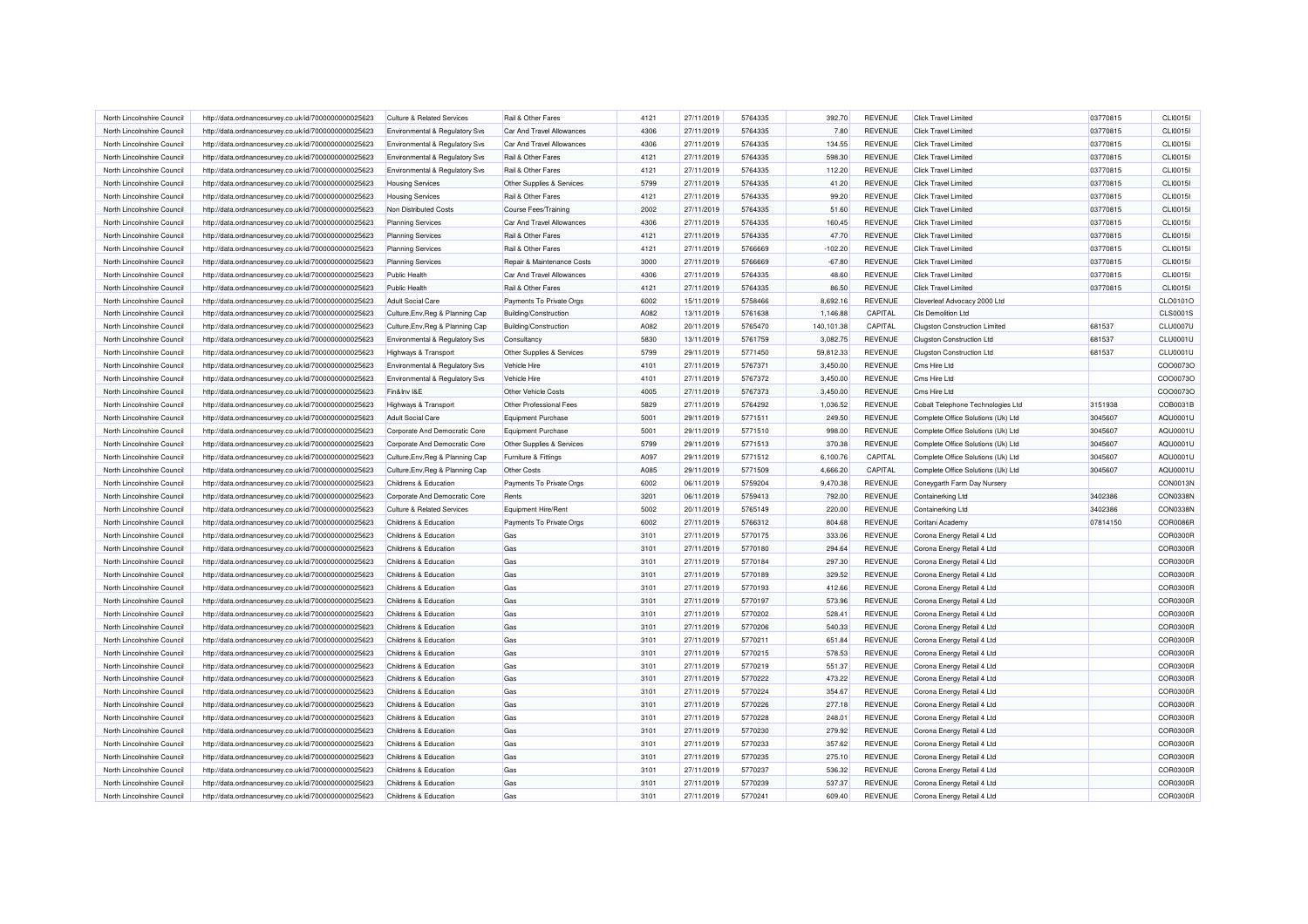| North Lincolnshire Council | http://data.ordnancesurvey.co.uk/id/7000000000025623 | Childrens & Education         | Gas | 3101 | 27/11/2019 | 5770244 | 578.93    | <b>REVENUE</b> | Corona Energy Retail 4 Ltd | COR0300R        |
|----------------------------|------------------------------------------------------|-------------------------------|-----|------|------------|---------|-----------|----------------|----------------------------|-----------------|
| North Lincolnshire Council | http://data.ordnancesurvey.co.uk/id/7000000000025623 | Childrens & Education         | Gas | 3101 | 27/11/2019 | 5770246 | 502.88    | REVENUE        | Corona Energy Retail 4 Ltd | COR0300R        |
| North Lincolnshire Council | http://data.ordnancesurvey.co.uk/id/7000000000025623 | Childrens & Education         | Gas | 3101 | 27/11/2019 | 5770248 | 686.24    | <b>REVENUE</b> | Corona Energy Retail 4 Ltd | COR0300F        |
| North Lincolnshire Council | http://data.ordnancesurvey.co.uk/id/7000000000025623 | Childrens & Education         | Gas | 3101 | 29/11/2019 | 5770154 | 549.36    | REVENUE        | Corona Energy Retail 4 Ltd | COR0300R        |
| North Lincolnshire Council | http://data.ordnancesurvey.co.uk/id/7000000000025623 | Childrens & Education         | Gas | 3101 | 18/12/2019 | 5770268 | 72.32     | <b>REVENUE</b> | Corona Energy Retail 4 Ltd | <b>COR0300F</b> |
| North Lincolnshire Council | http://data.ordnancesurvey.co.uk/id/7000000000025623 | Childrens & Education         | Gas | 3101 | 18/12/2019 | 5770285 | 631.45    | REVENUE        | Corona Energy Retail 4 Ltd | COR0300R        |
| North Lincolnshire Council | http://data.ordnancesurvey.co.uk/id/7000000000025623 | Corporate And Democratic Core | Gas | 3101 | 01/11/2019 | 5757961 | 281.52    | <b>REVENUE</b> | Corona Energy Retail 4 Ltd | COR0300R        |
| North Lincolnshire Council | http://data.ordnancesurvey.co.uk/id/7000000000025623 | Corporate And Democratic Core | Gas | 3101 | 01/11/2019 | 5757963 | $-216.47$ | <b>REVENUE</b> | Corona Energy Retail 4 Ltd | <b>COR0300F</b> |
| North Lincolnshire Council | http://data.ordnancesurvey.co.uk/id/7000000000025623 | Corporate And Democratic Core | Gas | 3101 | 01/11/2019 | 5757965 | 323.51    | REVENUE        | Corona Energy Retail 4 Ltd | COR0300R        |
| North Lincolnshire Council | http://data.ordnancesurvey.co.uk/id/7000000000025623 | Corporate And Democratic Core | Gas | 3101 | 01/11/2019 | 5757967 | $-238.25$ | REVENUE        | Corona Energy Retail 4 Ltd | COR0300R        |
| North Lincolnshire Council | http://data.ordnancesurvey.co.uk/id/7000000000025623 | Corporate And Democratic Core | Gas | 3101 | 01/11/2019 | 5757968 | 340.49    | REVENUE        | Corona Energy Retail 4 Ltd | COR0300R        |
| North Lincolnshire Council | http://data.ordnancesurvey.co.uk/id/7000000000025623 | Corporate And Democratic Core | Gas | 3101 | 01/11/2019 | 5757970 | $-245.99$ | REVENUE        | Corona Energy Retail 4 Ltd | COR0300R        |
| North Lincolnshire Council | http://data.ordnancesurvey.co.uk/id/7000000000025623 | Corporate And Democratic Core | Gas | 3101 | 01/11/2019 | 5757971 | 334.35    | REVENUE        | Corona Energy Retail 4 Ltd | COR0300R        |
| North Lincolnshire Council | http://data.ordnancesurvey.co.uk/id/7000000000025623 | Corporate And Democratic Core | Gas | 3101 | 01/11/2019 | 5757973 | $-279.71$ | REVENUE        | Corona Energy Retail 4 Ltd | COR0300R        |
| North Lincolnshire Council | http://data.ordnancesurvey.co.uk/id/7000000000025623 | Corporate And Democratic Core | Gas | 3101 | 01/11/2019 | 5757974 | 436.61    | <b>REVENUE</b> | Corona Energy Retail 4 Ltd | COR0300R        |
| North Lincolnshire Council | http://data.ordnancesurvey.co.uk/id/7000000000025623 | Corporate And Democratic Core | Gas | 3101 | 01/11/2019 | 5757977 | $-267.09$ | <b>REVENUE</b> | Corona Energy Retail 4 Ltd | <b>COR0300F</b> |
| North Lincolnshire Council | http://data.ordnancesurvey.co.uk/id/7000000000025623 | Corporate And Democratic Core | Gas | 3101 | 01/11/2019 | 5757978 | 370.34    | REVENUE        | Corona Energy Retail 4 Ltd | COR0300R        |
| North Lincolnshire Council | http://data.ordnancesurvey.co.uk/id/7000000000025623 | Corporate And Democratic Core | Gas | 3101 | 01/11/2019 | 5757980 | $-225.45$ | REVENUE        | Corona Energy Retail 4 Ltd | COR0300R        |
| North Lincolnshire Council | http://data.ordnancesurvey.co.uk/id/7000000000025623 | Corporate And Democratic Core | Gas | 3101 | 01/11/2019 | 5757981 | 300.71    | <b>REVENUE</b> | Corona Energy Retail 4 Ltd | COR0300R        |
| North Lincolnshire Council | http://data.ordnancesurvey.co.uk/id/7000000000025623 | Corporate And Democratic Core | Gas | 3101 | 01/11/2019 | 5757982 | 1,135.66  | REVENUE        | Corona Energy Retail 4 Ltd | COR0300R        |
| North Lincolnshire Council | http://data.ordnancesurvey.co.uk/id/7000000000025623 | Corporate And Democratic Core | Gas | 3101 | 01/11/2019 | 5757983 | 570.09    | <b>REVENUE</b> | Corona Energy Retail 4 Ltd | <b>COR0300F</b> |
| North Lincolnshire Council | http://data.ordnancesurvey.co.uk/id/7000000000025623 | Corporate And Democratic Core | Gas | 3101 | 01/11/2019 | 5757984 | 421.50    | REVENUE        | Corona Energy Retail 4 Ltd | COR0300R        |
| North Lincolnshire Council | http://data.ordnancesurvey.co.uk/id/7000000000025623 | Corporate And Democratic Core | Gas | 3101 | 01/11/2019 | 5757985 | 429.65    | <b>REVENUE</b> | Corona Energy Retail 4 Ltd | COR0300R        |
| North Lincolnshire Council | http://data.ordnancesurvey.co.uk/id/7000000000025623 | Corporate And Democratic Core | Gas | 3101 | 01/11/2019 | 5757987 | 522.52    | REVENUE        | Corona Energy Retail 4 Ltd | COR0300R        |
| North Lincolnshire Council | http://data.ordnancesurvey.co.uk/id/7000000000025623 | Corporate And Democratic Core | Gas | 3101 | 01/11/2019 | 5757988 | 941.56    | <b>REVENUE</b> | Corona Energy Retail 4 Ltd | <b>COR0300F</b> |
| North Lincolnshire Council | http://data.ordnancesurvey.co.uk/id/7000000000025623 | Corporate And Democratic Core | Gas | 3101 | 13/11/2019 | 5757945 | 244.58    | REVENUE        | Corona Energy Retail 4 Ltd | COR0300R        |
| North Lincolnshire Council | http://data.ordnancesurvey.co.uk/id/7000000000025623 | Corporate And Democratic Core | Gas | 3101 | 13/11/2019 | 5757948 | 217.46    | <b>REVENUE</b> | Corona Energy Retail 4 Ltd | <b>COR0300F</b> |
| North Lincolnshire Council | http://data.ordnancesurvey.co.uk/id/7000000000025623 | Corporate And Democratic Core | Gas | 3101 | 13/11/2019 | 5757993 | 1,279.03  | REVENUE        | Corona Energy Retail 4 Ltd | COR0300R        |
| North Lincolnshire Council | http://data.ordnancesurvey.co.uk/id/7000000000025623 | Corporate And Democratic Core | Gas | 3101 | 13/11/2019 | 5758012 | 1,325.55  | <b>REVENUE</b> | Corona Energy Retail 4 Ltd | <b>COR0300R</b> |
| North Lincolnshire Council | http://data.ordnancesurvey.co.uk/id/7000000000025623 | Corporate And Democratic Core | Gas | 3101 | 13/11/2019 | 5758014 | 238.80    | REVENUE        | Corona Energy Retail 4 Ltd | <b>COR0300F</b> |
| North Lincolnshire Council | http://data.ordnancesurvey.co.uk/id/7000000000025623 | Corporate And Democratic Core | Gas | 3101 | 13/11/2019 | 5758016 | 394.63    | REVENUE        | Corona Energy Retail 4 Ltd | COR0300R        |
| North Lincolnshire Council | http://data.ordnancesurvey.co.uk/id/7000000000025623 | Corporate And Democratic Core | Gas | 3101 | 13/11/2019 | 5758021 | 948.14    | REVENUE        | Corona Energy Retail 4 Ltd | <b>COR0300F</b> |
| North Lincolnshire Council | http://data.ordnancesurvey.co.uk/id/7000000000025623 | Corporate And Democratic Core | Gas | 3101 | 13/11/2019 | 5758040 | 399.85    | REVENUE        | Corona Energy Retail 4 Ltd | COR0300R        |
| North Lincolnshire Council | http://data.ordnancesurvey.co.uk/id/7000000000025623 | Corporate And Democratic Core | Gas | 3101 | 13/11/2019 | 5758052 | 396.39    | REVENUE        | Corona Energy Retail 4 Ltd | COR0300R        |
| North Lincolnshire Council | http://data.ordnancesurvey.co.uk/id/7000000000025623 | Corporate And Democratic Core | Gas | 3101 | 13/11/2019 | 5758062 | 228.26    | <b>REVENUE</b> | Corona Energy Retail 4 Ltd | COR0300F        |
| North Lincolnshire Council | http://data.ordnancesurvey.co.uk/id/7000000000025623 | Corporate And Democratic Core | Gas | 3101 | 13/11/2019 | 5758064 | 277.30    | REVENUE        | Corona Energy Retail 4 Ltd | COR0300R        |
| North Lincolnshire Council | http://data.ordnancesurvey.co.uk/id/7000000000025623 | Corporate And Democratic Core | Gas | 3101 | 13/11/2019 | 5758065 | 432.29    | <b>REVENUE</b> | Corona Energy Retail 4 Ltd | <b>COR0300R</b> |
| North Lincolnshire Council | http://data.ordnancesurvey.co.uk/id/7000000000025623 | Corporate And Democratic Core | Gas | 3101 | 13/11/2019 | 5758069 | 526.51    | <b>REVENUE</b> | Corona Energy Retail 4 Ltd | COR0300R        |
| North Lincolnshire Council | http://data.ordnancesurvey.co.uk/id/7000000000025623 | Corporate And Democratic Core | Gas | 3101 | 13/11/2019 | 5758072 | 799.21    | <b>REVENUE</b> | Corona Energy Retail 4 Ltd | COR0300R        |
| North Lincolnshire Council | http://data.ordnancesurvey.co.uk/id/7000000000025623 | Corporate And Democratic Core | Gas | 3101 | 13/11/2019 | 5758074 | 2,303.17  | REVENUE        | Corona Energy Retail 4 Ltd | COR0300R        |
| North Lincolnshire Council | http://data.ordnancesurvey.co.uk/id/7000000000025623 | Corporate And Democratic Core | Gas | 3101 | 18/12/2019 | 5770169 | 369.95    | <b>REVENUE</b> | Corona Energy Retail 4 Ltd | <b>COR0300F</b> |
| North Lincolnshire Council | http://data.ordnancesurvey.co.uk/id/7000000000025623 | Corporate And Democratic Core | Gas | 3101 | 18/12/2019 | 5770172 | 419.02    | REVENUE        | Corona Energy Retail 4 Ltd | COR0300R        |
| North Lincolnshire Council | http://data.ordnancesurvey.co.uk/id/7000000000025623 | Corporate And Democratic Core | Gas | 3101 | 18/12/2019 | 5770254 | 213.72    | <b>REVENUE</b> | Corona Energy Retail 4 Ltd | COR0300F        |
| North Lincolnshire Council | http://data.ordnancesurvey.co.uk/id/7000000000025623 | Corporate And Democratic Core | Gas | 3101 | 18/12/2019 | 5770260 | 310.48    | REVENUE        | Corona Energy Retail 4 Ltd | COR0300R        |
| North Lincolnshire Council | http://data.ordnancesurvey.co.uk/id/7000000000025623 | Corporate And Democratic Core | Gas | 3101 | 18/12/2019 | 5770261 | 2,695.03  | <b>REVENUE</b> | Corona Energy Retail 4 Ltd | <b>COR0300R</b> |
| North Lincolnshire Council | http://data.ordnancesurvey.co.uk/id/7000000000025623 | Corporate And Democratic Core | Gas | 3101 | 18/12/2019 | 5770268 | 168.74    | <b>REVENUE</b> | Corona Energy Retail 4 Ltd | COR0300R        |
| North Lincolnshire Council | http://data.ordnancesurvey.co.uk/id/7000000000025623 | Corporate And Democratic Core | Gas | 3101 | 18/12/2019 | 5770279 | 2,413.97  | <b>REVENUE</b> | Corona Energy Retail 4 Ltd | <b>COR0300F</b> |
| North Lincolnshire Council | http://data.ordnancesurvey.co.uk/id/7000000000025623 | Corporate And Democratic Core | Gas | 3101 | 18/12/2019 | 5770281 | 1,471.71  | <b>REVENUE</b> | Corona Energy Retail 4 Ltd | COR0300R        |
| North Lincolnshire Council | http://data.ordnancesurvey.co.uk/id/7000000000025623 | Corporate And Democratic Core | Gas | 3101 | 18/12/2019 | 5770288 | 1,775.75  | <b>REVENUE</b> | Corona Energy Retail 4 Ltd | <b>COR0300R</b> |
| North Lincolnshire Council | http://data.ordnancesurvey.co.uk/id/7000000000025623 | Corporate And Democratic Core | Gas | 3101 | 18/12/2019 | 5770293 | 374.60    | REVENUE        | Corona Energy Retail 4 Ltd | COR0300R        |
| North Lincolnshire Council | http://data.ordnancesurvey.co.uk/id/7000000000025623 | Corporate And Democratic Core | Gas | 3101 | 18/12/2019 | 5770307 | 750.53    | <b>REVENUE</b> | Corona Energy Retail 4 Ltd | <b>COR0300F</b> |
| North Lincolnshire Council | http://data.ordnancesurvey.co.uk/id/7000000000025623 | Corporate And Democratic Core | Gas | 3101 | 18/12/2019 | 5770311 | 590.98    | REVENUE        | Corona Energy Retail 4 Ltd | <b>COR0300F</b> |
| North Lincolnshire Council | http://data.ordnancesurvey.co.uk/id/7000000000025623 | Corporate And Democratic Core | Gas | 3101 | 18/12/2019 | 5770312 | 357.19    | <b>REVENUE</b> | Corona Energy Retail 4 Ltd | COR0300R        |
|                            |                                                      |                               |     |      |            |         |           |                |                            |                 |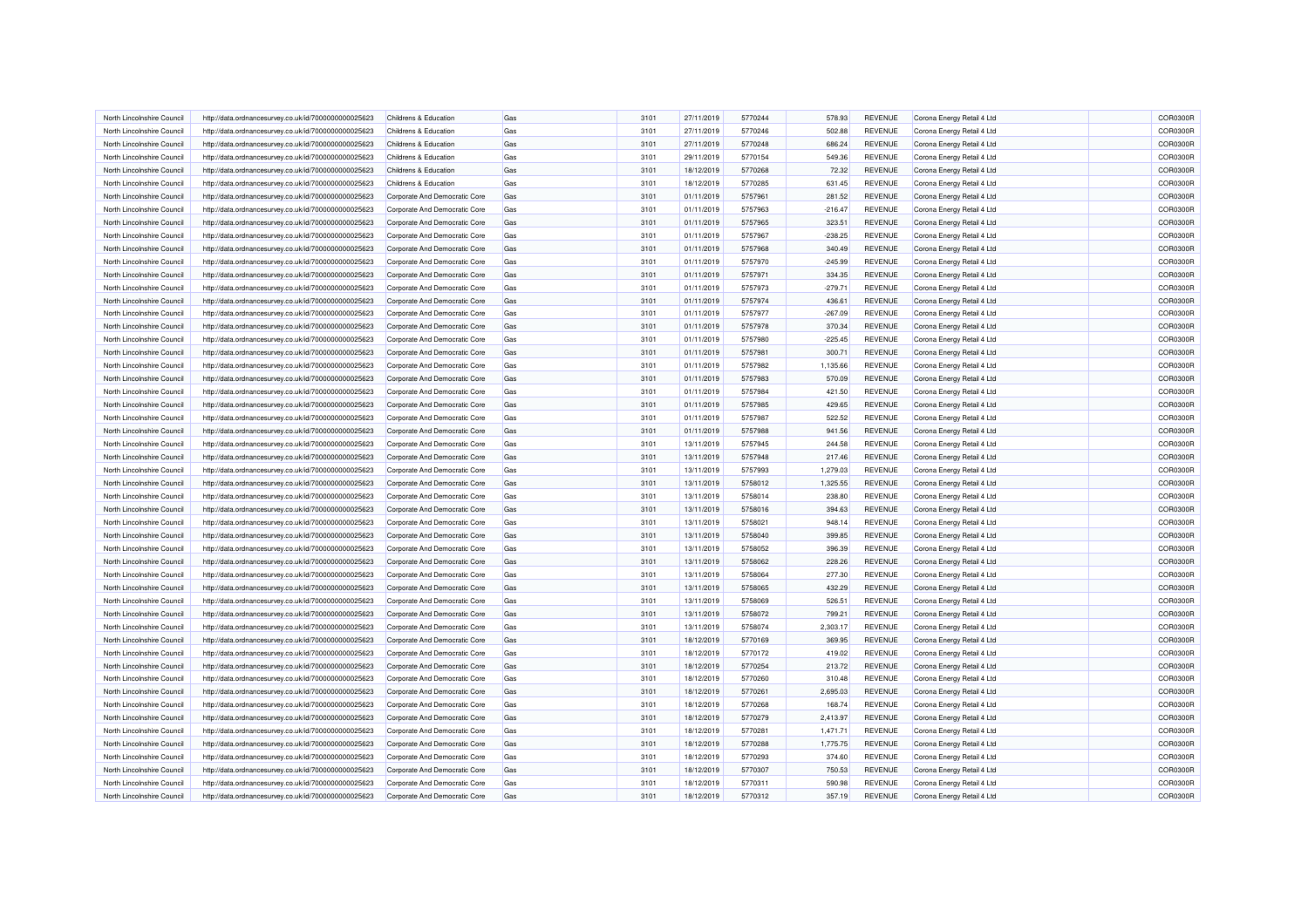| North Lincolnshire Council                               | http://data.ordnancesurvey.co.uk/id/7000000000025623 | Corporate And Democratic Core         | Gas                           | 3101 | 18/12/2019 | 5770316            | 230.32     | REVENUE                          | Corona Energy Retail 4 Ltd      |          | COR0300R             |
|----------------------------------------------------------|------------------------------------------------------|---------------------------------------|-------------------------------|------|------------|--------------------|------------|----------------------------------|---------------------------------|----------|----------------------|
| North Lincolnshire Council                               | http://data.ordnancesurvey.co.uk/id/7000000000025623 | Corporate And Democratic Core         | Gas                           | 3101 | 18/12/2019 | 5770319            | 1,175.04   | REVENUE                          | Corona Energy Retail 4 Ltd      |          | COR0300R             |
| North Lincolnshire Council                               | http://data.ordnancesurvey.co.uk/id/7000000000025623 | Corporate And Democratic Core         | Gas                           | 3101 | 18/12/2019 | 5770323            | 606.17     | REVENUE                          | Corona Energy Retail 4 Ltd      |          | COR0300F             |
| North Lincolnshire Council                               | http://data.ordnancesurvey.co.uk/id/7000000000025623 | Corporate And Democratic Core         | Gas                           | 3101 | 18/12/2019 | 5770324            | 627.07     | <b>REVENUE</b>                   | Corona Energy Retail 4 Ltd      |          | COR0300R             |
| North Lincolnshire Council                               | http://data.ordnancesurvey.co.uk/id/7000000000025623 | Corporate And Democratic Core         | Gas                           | 3101 | 18/12/2019 | 5770328            | 209.70     | <b>REVENUE</b>                   | Corona Energy Retail 4 Ltd      |          | <b>COR0300F</b>      |
| North Lincolnshire Council                               | http://data.ordnancesurvey.co.uk/id/7000000000025623 | Corporate And Democratic Core         | Gas                           | 3101 | 18/12/2019 | 5770329            | 537.59     | REVENUE                          | Corona Energy Retail 4 Ltd      |          | COR0300R             |
| North Lincolnshire Council                               | http://data.ordnancesurvey.co.uk/id/7000000000025623 | Corporate And Democratic Core         | Gas                           | 3101 | 18/12/2019 | 5770331            | 407.81     | <b>REVENUE</b>                   | Corona Energy Retail 4 Ltd      |          | COR0300R             |
| North Lincolnshire Council                               | http://data.ordnancesurvey.co.uk/id/7000000000025623 | Corporate And Democratic Core         | Gas                           | 3101 | 18/12/2019 | 5770332            | 554.96     | <b>REVENUE</b>                   | Corona Energy Retail 4 Ltd      |          | COR0300F             |
| North Lincolnshire Council                               | http://data.ordnancesurvey.co.uk/id/7000000000025623 | Corporate And Democratic Core         | Gas                           | 3101 | 18/12/2019 | 5770333            | 321.68     | REVENUE                          | Corona Energy Retail 4 Ltd      |          | COR0300R             |
| North Lincolnshire Council                               | http://data.ordnancesurvey.co.uk/id/7000000000025623 | Corporate And Democratic Core         | Gas                           | 3101 | 18/12/2019 | 5770334            | 326.37     | REVENUE                          | Corona Energy Retail 4 Ltd      |          | COR0300R             |
| North Lincolnshire Council                               | http://data.ordnancesurvey.co.uk/id/7000000000025623 | Corporate And Democratic Core         | Gas                           | 3101 | 18/12/2019 | 5770336            | 1,183.45   | REVENUE                          | Corona Energy Retail 4 Ltd      |          | COR0300R             |
| North Lincolnshire Council                               | http://data.ordnancesurvey.co.uk/id/7000000000025623 | Corporate And Democratic Core         | Gas                           | 3101 | 18/12/2019 | 5770339            | 1,842.65   | <b>REVENUE</b>                   | Corona Energy Retail 4 Ltd      |          | COR0300R             |
| North Lincolnshire Council                               | http://data.ordnancesurvey.co.uk/id/7000000000025623 | Corporate And Democratic Core         | Gas                           | 3101 | 18/12/2019 | 5770340            | 288.73     | REVENUE                          | Corona Energy Retail 4 Ltd      |          | <b>COR0300F</b>      |
| North Lincolnshire Council                               | http://data.ordnancesurvey.co.uk/id/7000000000025623 | Corporate And Democratic Core         | Gas                           | 3101 | 18/12/2019 | 5770341            | 2,483.72   | <b>REVENUE</b>                   | Corona Energy Retail 4 Ltd      |          | COR0300R             |
| North Lincolnshire Council                               | http://data.ordnancesurvey.co.uk/id/7000000000025623 | Corporate And Democratic Core         | Gas                           | 3101 | 18/12/2019 | 5770343            | 316.00     | <b>REVENUE</b>                   | Corona Energy Retail 4 Ltd      |          | COR0300R             |
| North Lincolnshire Council                               | http://data.ordnancesurvey.co.uk/id/7000000000025623 | Corporate And Democratic Core         | Gas                           | 3101 | 18/12/2019 | 5770345            | 247.77     | <b>REVENUE</b>                   | Corona Energy Retail 4 Ltd      |          | COR0300R             |
| North Lincolnshire Council                               | http://data.ordnancesurvey.co.uk/id/7000000000025623 | Corporate And Democratic Core         | Gas                           | 3101 | 18/12/2019 | 5770346            | 151.12     | REVENUE                          | Corona Energy Retail 4 Ltd      |          | COR0300R             |
| North Lincolnshire Council                               | http://data.ordnancesurvey.co.uk/id/7000000000025623 | <b>Culture &amp; Related Services</b> | Gas                           | 3101 | 18/12/2019 | 5770346            | 151.12     | REVENUE                          | Corona Energy Retail 4 Ltd      |          | COR0300R             |
| North Lincolnshire Council                               | http://data.ordnancesurvey.co.uk/id/7000000000025623 | Fin&Inv I&E                           | Electricity                   | 3102 | 15/11/2019 | 5763378            | 220.69     | <b>REVENUE</b>                   | Corona Energy Retail 4 Ltd      |          | <b>COR0300F</b>      |
| North Lincolnshire Council                               | http://data.ordnancesurvey.co.uk/id/7000000000025623 | Fin&Inv I&E                           | Gas                           | 3101 | 13/11/2019 | 5758027            | 360.32     | REVENUE                          | Corona Energy Retail 4 Ltd      |          | COR0300R             |
| North Lincolnshire Council                               | http://data.ordnancesurvey.co.uk/id/7000000000025623 | Fin&Inv I&E                           | Gas                           | 3101 | 13/11/2019 | 5758051            | 225.73     | <b>REVENUE</b>                   | Corona Energy Retail 4 Ltd      |          | <b>COR0300F</b>      |
| North Lincolnshire Council                               | http://data.ordnancesurvey.co.uk/id/7000000000025623 | Fin&Inv I&E                           | Gas                           | 3101 | 13/11/2019 | 5758058            | 439.85     | <b>REVENUE</b>                   | Corona Energy Retail 4 Ltd      |          | COR0300R             |
| North Lincolnshire Council                               | http://data.ordnancesurvey.co.uk/id/7000000000025623 | Fin&Inv I&E                           | Gas                           | 3101 | 18/12/2019 | 5770243            | 339.13     | <b>REVENUE</b>                   | Corona Energy Retail 4 Ltd      |          | COR0300R             |
| North Lincolnshire Council                               | http://data.ordnancesurvey.co.uk/id/7000000000025623 | Fin&Inv I&E                           | Gas                           | 3101 | 18/12/2019 | 5770267            | 225.84     | REVENUE                          | Corona Energy Retail 4 Ltd      |          | COR0300R             |
| North Lincolnshire Council                               | http://data.ordnancesurvey.co.uk/id/7000000000025623 | Fin&Inv I&E                           | Gas                           | 3101 | 18/12/2019 | 5770283            | 232.38     | REVENUE                          | Corona Energy Retail 4 Ltd      |          | <b>COR0300F</b>      |
| North Lincolnshire Council                               |                                                      | Fin&Inv I&E                           |                               |      |            |                    |            |                                  |                                 |          |                      |
|                                                          | http://data.ordnancesurvey.co.uk/id/7000000000025623 |                                       | Gas                           | 3101 | 18/12/2019 | 5770304            | 464.34     | <b>REVENUE</b>                   | Corona Energy Retail 4 Ltd      |          | COR0300R             |
| North Lincolnshire Council<br>North Lincolnshire Council | http://data.ordnancesurvey.co.uk/id/7000000000025623 | Fin&Inv I&E                           | Gas                           | 3101 | 18/12/2019 | 5770318<br>5770325 | 366.12     | <b>REVENUE</b><br><b>REVENUE</b> | Corona Energy Retail 4 Ltd      |          | COR0300F<br>COR0300R |
|                                                          | http://data.ordnancesurvey.co.uk/id/7000000000025623 | Fin&Inv I&E                           | Gas                           | 3101 | 18/12/2019 |                    | 731.43     |                                  | Corona Energy Retail 4 Ltd      |          |                      |
| North Lincolnshire Council                               | http://data.ordnancesurvey.co.uk/id/7000000000025623 | <b>Culture &amp; Related Services</b> | <b>Exhibitions/Events</b>     | 5709 | 27/11/2019 | 5759534            | 1,500.00   | <b>REVENUE</b>                   | <b>Crafts Council</b>           |          | CRA0244A             |
| North Lincolnshire Council                               | http://data.ordnancesurvey.co.uk/id/7000000000025623 | <b>Adult Social Care</b>              | Payments To Private Orgs      | 6002 | 22/11/2019 | 5767747            | 924.76     | REVENUE                          | <b>Creative Support</b>         |          | CRE0144E             |
| North Lincolnshire Council                               | http://data.ordnancesurvey.co.uk/id/7000000000025623 | <b>Adult Social Care</b>              | Payments To Private Orgs      | 6002 | 22/11/2019 | 5767747            | 93,166.06  | REVENUE                          | <b>Creative Support</b>         |          | CRE0144E             |
| North Lincolnshire Council                               | http://data.ordnancesurvey.co.uk/id/7000000000025623 | <b>Adult Social Care</b>              | Payments To Private Orgs      | 6002 | 22/11/2019 | 5767748            | 8,192.40   | REVENUE                          | <b>Creative Support</b>         |          | CRE0144E             |
| North Lincolnshire Council                               | http://data.ordnancesurvey.co.uk/id/7000000000025623 | <b>Adult Social Care</b>              | Payments To Private Orgs      | 6002 | 21/11/2019 | 5767761            | 5,330.09   | REVENUE                          | <b>Creative Support Ltd</b>     |          | ISF0013F             |
| North Lincolnshire Council                               | http://data.ordnancesurvey.co.uk/id/7000000000025623 | <b>Housing Services</b>               | Payments To Private Orgs      | 6002 | 06/11/2019 | 5758464            | 10,073.30  | <b>REVENUE</b>                   | Creative Support Ltd            |          | CRE0034E             |
| North Lincolnshire Council                               | http://data.ordnancesurvey.co.uk/id/7000000000025623 | <b>Housing Services</b>               | Payments To Private Orgs      | 6002 | 06/11/2019 | 5758465            | 147,555.76 | <b>REVENUE</b>                   | Creative Support Ltd            |          | <b>CRE0034E</b>      |
| North Lincolnshire Council                               | http://data.ordnancesurvey.co.uk/id/7000000000025623 | <b>Culture &amp; Related Services</b> | Stock Purchases & Adjustments | 5030 | 25/12/2019 | 5761573            | 491.37     | REVENUE                          | Creme D'Or                      |          | CRE0082E             |
| North Lincolnshire Council                               | http://data.ordnancesurvey.co.uk/id/7000000000025623 | Environmental & Regulatory Svs        | Other Premises Costs          | 3390 | 22/11/2019 | 5766788            | 587.50     | <b>REVENUE</b>                   | Crestwood Environmental Ltd     | 06544898 | <b>CRE0250E</b>      |
| North Lincolnshire Council                               | http://data.ordnancesurvey.co.uk/id/7000000000025623 | Childrens & Education                 | <b>Legal Fees</b>             | 5823 | 22/11/2019 | 5768052            | 1,026.85   | REVENUE                          | Criterion A Psychology Services |          | CRI0091I             |
| North Lincolnshire Council                               | http://data.ordnancesurvey.co.uk/id/7000000000025623 | Childrens & Education                 | <b>Legal Fees</b>             | 5823 | 29/11/2019 | 5771143            | 470.68     | REVENUE                          | Criterion A Psychology Services |          | CRI0091I             |
| North Lincolnshire Council                               | http://data.ordnancesurvey.co.uk/id/7000000000025623 | Environmental & Regulatory Svs        | Materials                     | 5004 | 15/11/2019 | 5761548            | 691.20     | REVENUE                          | Cromwell Polythene Ltd          | 2230104  | CRO0048O             |
| North Lincolnshire Council                               | http://data.ordnancesurvey.co.uk/id/7000000000025623 | Environmental & Regulatory Svs        | Materials                     | 5004 | 27/11/2019 | 5767634            | 691.20     | <b>REVENUE</b>                   | Cromwell Polythene Ltd          | 2230104  | CRO0048O             |
| North Lincolnshire Council                               | http://data.ordnancesurvey.co.uk/id/7000000000025623 | Environmental & Regulatory Svs        | Materials                     | 5004 | 06/12/2019 | 5767625            | 691.20     | REVENUE                          | Cromwell Polythene Ltd          | 2230104  | CRO0048C             |
| North Lincolnshire Council                               | http://data.ordnancesurvey.co.uk/id/7000000000025623 | Childrens & Education                 | Home To School Transport      | 4201 | 13/11/2019 | 5761693            | 294.40     | <b>REVENUE</b>                   | Crosby Cabz                     |          | CRO0242C             |
| North Lincolnshire Council                               | http://data.ordnancesurvey.co.uk/id/7000000000025623 | Childrens & Education                 | Home To School Transport      | 4201 | 13/11/2019 | 5761695            | 693.00     | <b>REVENUE</b>                   | <b>Crosby Cabz</b>              |          | CRO0242O             |
| North Lincolnshire Council                               | http://data.ordnancesurvey.co.uk/id/7000000000025623 | Childrens & Education                 | Home To School Transport      | 4201 | 13/11/2019 | 5761697            | 450.00     | <b>REVENUE</b>                   | <b>Crosby Cabz</b>              |          | CRO0242O             |
| North Lincolnshire Council                               | http://data.ordnancesurvey.co.uk/id/7000000000025623 | Childrens & Education                 | Home To School Transport      | 4201 | 13/11/2019 | 5761698            | 504.00     | <b>REVENUE</b>                   | <b>Crosby Cabz</b>              |          | CRO0242O             |
| North Lincolnshire Council                               | http://data.ordnancesurvey.co.uk/id/7000000000025623 | Childrens & Education                 | Home To School Transport      | 4201 | 13/11/2019 | 5761699            | 858.00     | REVENUE                          | Crosby Cabz                     |          | CRO0242O             |
| North Lincolnshire Council                               | http://data.ordnancesurvey.co.uk/id/7000000000025623 | Childrens & Education                 | Home To School Transport      | 4201 | 13/11/2019 | 5761700            | 613.00     | <b>REVENUE</b>                   | <b>Crosby Cabz</b>              |          | CRO0242O             |
| North Lincolnshire Council                               | http://data.ordnancesurvey.co.uk/id/7000000000025623 | Childrens & Education                 | Home To School Transport      | 4201 | 13/11/2019 | 5761701            | 278.60     | <b>REVENUE</b>                   | Crosby Cabz                     |          | CRO0242C             |
| North Lincolnshire Council                               | http://data.ordnancesurvey.co.uk/id/7000000000025623 | Childrens & Education                 | Home To School Transport      | 4201 | 13/11/2019 | 5761702            | 464.00     | REVENUE                          | <b>Crosby Cabz</b>              |          | CRO0242O             |
| North Lincolnshire Council                               | http://data.ordnancesurvey.co.uk/id/7000000000025623 | Childrens & Education                 | Home To School Transport      | 4201 | 13/11/2019 | 5761703            | 720.00     | <b>REVENUE</b>                   | <b>Crosby Cabz</b>              |          | CRO0242C             |
| North Lincolnshire Council                               | http://data.ordnancesurvey.co.uk/id/7000000000025623 | Childrens & Education                 | Home To School Transport      | 4201 | 13/11/2019 | 5761705            | 1,482.00   | REVENUE                          | <b>Crosby Cabz</b>              |          | CRO0242O             |
| North Lincolnshire Council                               | http://data.ordnancesurvey.co.uk/id/7000000000025623 | Childrens & Education                 | Payments To Private Orgs      | 6002 | 06/11/2019 | 5759205            | 21,758.40  | <b>REVENUE</b>                   | Crowle Primary Academy          |          | CRO0346O             |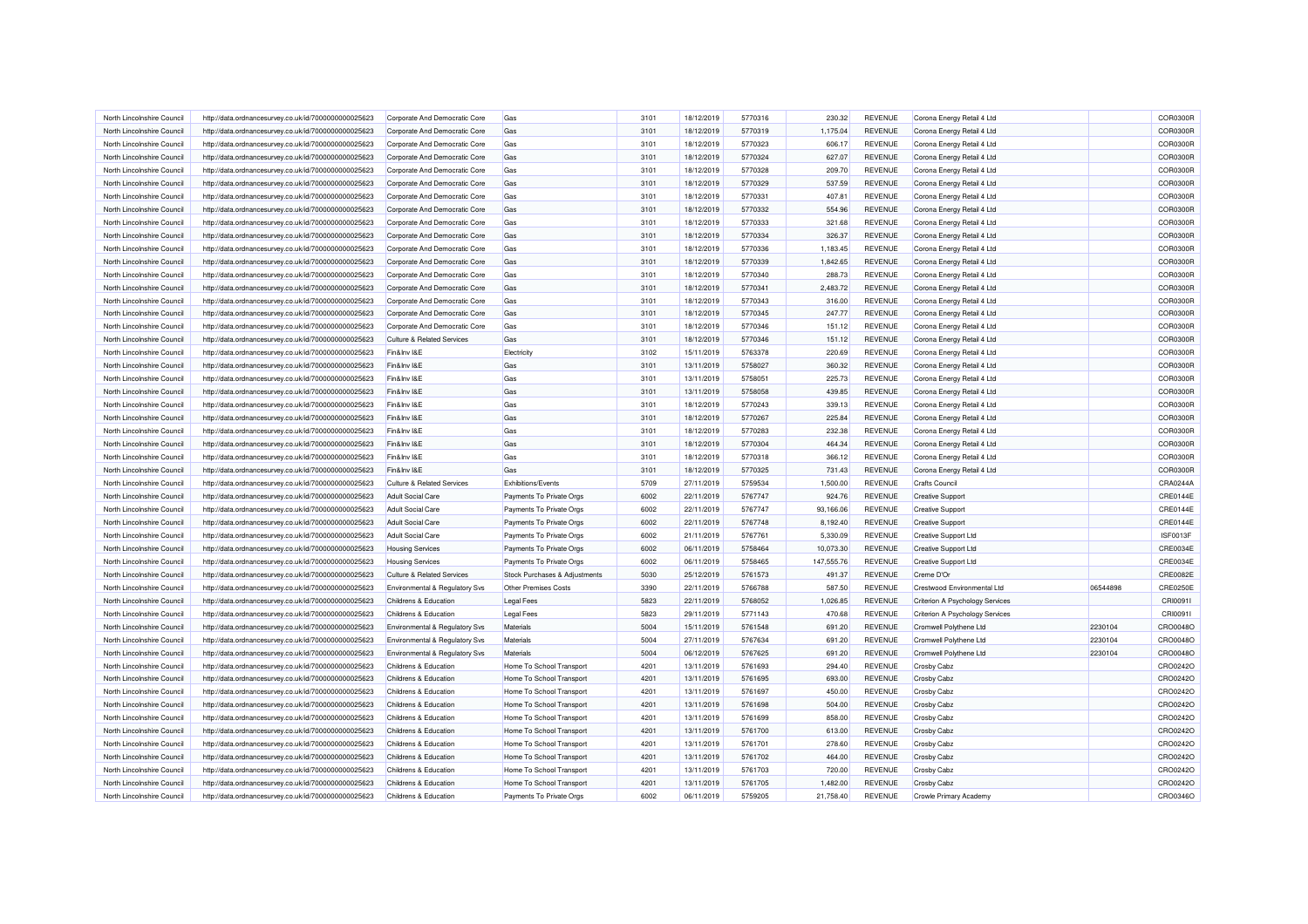| North Lincolnshire Council                               | http://data.ordnancesurvey.co.uk/id/7000000000025623 | <b>Housing Services</b>                   | Fees & Charges Income                                 | 9002         | 15/11/2019 | 5764316            | $-1,836.99$ | REVENUE        | <b>Crown Building Services</b>                       |          | <b>HIN0039N</b>             |
|----------------------------------------------------------|------------------------------------------------------|-------------------------------------------|-------------------------------------------------------|--------------|------------|--------------------|-------------|----------------|------------------------------------------------------|----------|-----------------------------|
| North Lincolnshire Council                               | http://data.ordnancesurvey.co.uk/id/7000000000025623 | <b>Housing Services</b>                   | Fees & Charges Income                                 | 9002         | 27/11/2019 | 5762956            | $-1,471.73$ | <b>REVENUE</b> | <b>Crown Building Services</b>                       |          | <b>HIN0039N</b>             |
| North Lincolnshire Council                               | http://data.ordnancesurvey.co.uk/id/7000000000025623 | Corporate And Democratic Core             | Repair & Maintenance Costs                            | 3000         | 27/11/2019 | 5769706            | 258.00      | <b>REVENUE</b> | C S L (Dualcom) Ltd                                  | 03155883 | <b>CSL0003L</b>             |
| North Lincolnshire Council                               | http://data.ordnancesurvey.co.uk/id/7000000000025623 | Childrens & Education                     | <b>Equipment Purchase</b>                             | 5001         | 27/11/2019 | 5764682            | 498.33      | REVENUE        | Currys Ltd                                           |          | CUR0006F                    |
| North Lincolnshire Council                               | http://data.ordnancesurvey.co.uk/id/7000000000025623 | Childrens & Education                     | Telephone Rent/Calls                                  | 5403         | 13/11/2019 | 5763202            | 99.91       | REVENUE        | Daisy Communications Ltd                             | 4145329  | <b>DAI00091</b>             |
| North Lincolnshire Council                               | http://data.ordnancesurvey.co.uk/id/7000000000025623 | Childrens & Education                     | Telephone Rent/Calls                                  | 5403         | 13/11/2019 | 5763202            | 641.76      | <b>REVENUE</b> | Daisy Communications Ltd                             | 4145329  | <b>DAI00091</b>             |
|                                                          |                                                      |                                           |                                                       |              |            |                    |             |                |                                                      |          |                             |
| North Lincolnshire Council                               | http://data.ordnancesurvey.co.uk/id/7000000000025623 | Corporate And Democratic Core             | Telephone Rent/Calls                                  | 5403         | 13/11/2019 | 5763202            | 14,264.89   | <b>REVENUE</b> | Daisy Communications Ltd                             | 4145329  | <b>DAI00091</b>             |
| North Lincolnshire Council                               | http://data.ordnancesurvey.co.uk/id/7000000000025623 | Corporate And Democratic Core             | Subscriptions & Memberships                           | 5510         | 29/11/2019 | 5768627            | 2,200.00    | <b>REVENUE</b> | Datawoj Ltd                                          |          | DAT0139T<br><b>DBA0004A</b> |
| North Lincolnshire Council                               | http://data.ordnancesurvey.co.uk/id/7000000000025623 | Highways & Transport                      | Materials                                             | 5004         | 27/11/2019 | 5769784            | 528.00      | REVENUE        | D B Aggregates                                       |          |                             |
| North Lincolnshire Council                               | http://data.ordnancesurvey.co.uk/id/7000000000025623 | Highways & Transport                      | Materials                                             | 5004         | 27/11/2019 | 5769785            | 2,288.00    | <b>REVENUE</b> | D B Aggregates                                       |          | <b>DBA0004A</b>             |
| North Lincolnshire Council                               | http://data.ordnancesurvey.co.uk/id/7000000000025623 | <b>Culture &amp; Related Services</b>     | Other Professional Fees                               | 5829         | 01/11/2019 | 5757809            | 2,406.45    | REVENUE        | Debit Finance Collections Plc                        | 3422873  | <b>DEB0189B</b>             |
| North Lincolnshire Council                               | http://data.ordnancesurvey.co.uk/id/7000000000025623 | <b>Culture &amp; Related Services</b>     | Other Professional Fees                               | 5829         | 27/11/2019 | 5769796            | 2,446.21    | REVENUE        | Debit Finance Collections Plc                        | 3422873  | <b>DEB0189B</b>             |
| North Lincolnshire Council                               | http://data.ordnancesurvey.co.uk/id/7000000000025623 | Corporate And Democratic Core             | Repair & Maintenance Costs                            | 3000         | 27/11/2019 | 5769712            | 4,556.00    | <b>REVENUE</b> | Delta Security Systems Ltd                           | 06373017 | <b>DEL0004L</b>             |
| North Lincolnshire Council                               | http://data.ordnancesurvey.co.uk/id/7000000000025623 | <b>Culture &amp; Related Services</b>     | Repair & Maintenance Costs                            | 3000         | 13/11/2019 | 5762915            | 465.00      | <b>REVENUE</b> | Delta Security Systems Ltd                           | 06373017 | DEL0004L                    |
| North Lincolnshire Council                               | http://data.ordnancesurvey.co.uk/id/7000000000025623 | Non Distributed Costs                     | Other Supplies & Services                             | 5799         | 06/11/2019 | 5758504            | 1,458.00    | REVENUE        | Delta Security Systems Ltd                           | 06373017 | <b>DEL0004L</b>             |
| North Lincolnshire Council                               | http://data.ordnancesurvey.co.uk/id/7000000000025623 | Non Distributed Costs                     | Other Supplies & Services                             | 5799         | 06/11/2019 | 5758505            | 380.00      | <b>REVENUE</b> | Delta Security Systems Ltd                           | 06373017 | DEL0004L                    |
| North Lincolnshire Council                               | http://data.ordnancesurvey.co.uk/id/7000000000025623 | Childrens & Education                     | Payments To Private Orgs                              | 6002         | 06/11/2019 | 5759206            | 5.994.34    | <b>REVENUE</b> | Demeter House (England) Ltd                          | 5774107  | <b>DEM0021M</b>             |
| North Lincolnshire Council                               | http://data.ordnancesurvey.co.uk/id/7000000000025623 | Childrens & Education                     | Payments To Private Orgs                              | 6002         | 22/11/2019 | 5766975            | 13,383.33   | <b>REVENUE</b> | Demeter House (England) Ltd                          | 5774107  | <b>DEM0021M</b>             |
| North Lincolnshire Council                               | http://data.ordnancesurvey.co.uk/id/7000000000025623 | Childrens & Education                     | Payments To Private Orgs                              | 6002         | 22/11/2019 | 5766978            | 5,850.00    | REVENUE        | Demeter House (England) Ltd                          | 5774107  | <b>DEM0021M</b>             |
| North Lincolnshire Council                               | http://data.ordnancesurvey.co.uk/id/7000000000025623 | Childrens & Education                     | Payments To Private Orgs                              | 6002         | 29/11/2019 | 5771219            | 9,833.33    | REVENUE        | Demeter House (England) Ltd                          | 5774107  | <b>DEM0021M</b>             |
| North Lincolnshire Council                               | http://data.ordnancesurvey.co.uk/id/7000000000025623 | Childrens & Education                     | Payments To Private Orgs                              | 6002         | 29/11/2019 | 5771355            | 10,383.33   | REVENUE        | Demeter House (England) Ltd                          | 5774107  | DEM0021M                    |
| North Lincolnshire Council                               | http://data.ordnancesurvey.co.uk/id/7000000000025623 | Childrens & Education                     | Payments To Private Orgs                              | 6002         | 29/11/2019 | 5771357            | 9,833.33    | REVENUE        | Demeter House (England) Ltd                          | 5774107  | DEM0021N                    |
| North Lincolnshire Council                               | http://data.ordnancesurvey.co.uk/id/7000000000025623 | <b>Culture &amp; Related Services</b>     | Payments To Private Orgs                              | 6002         | 27/11/2019 | 5768603            | 1,244.00    | <b>REVENUE</b> | Dh & G Pantry                                        |          | <b>PAN0038N</b>             |
| North Lincolnshire Council                               | http://data.ordnancesurvey.co.uk/id/7000000000025623 | <b>Adult Social Care</b>                  | Other Vehicle Costs                                   | 4005         | 20/11/2019 | 5765455            | 237.75      | REVENUE        | Diana Princess Of Wales Hospital                     |          | <b>DIA0027A</b>             |
| North Lincolnshire Council                               | http://data.ordnancesurvey.co.uk/id/7000000000025623 | Adult Social Care                         | Other Supplies & Services                             | 5799         | 20/11/2019 | 5757875            | 735.00      | <b>REVENUE</b> | <b>Direct Removals</b>                               |          | DIR0163R                    |
| North Lincolnshire Council                               | http://data.ordnancesurvey.co.uk/id/7000000000025623 | <b>Environmental &amp; Regulatory Svs</b> | Payments To Private Orgs                              | 6002         | 13/11/2019 | 5763010            | 880.00      | REVENUE        | Disclosure & Barring Service                         |          | CRI0032I                    |
| North Lincolnshire Council                               | http://data.ordnancesurvey.co.uk/id/7000000000025623 | Childrens & Education                     | Payments To Private Orgs                              | 6002         | 13/11/2019 | 5763171            | 360.00      | <b>REVENUE</b> | <b>Dizions Ltd</b>                                   | SC340502 | DIZ0130Z                    |
| North Lincolnshire Council                               | http://data.ordnancesurvey.co.uk/id/7000000000025623 | Childrens & Education                     | Payments To Private Orgs                              | 6002         | 06/11/2019 | 5759228            | 1,517.24    | <b>REVENUE</b> | D Johns                                              |          | <b>JOH0680H</b>             |
| North Lincolnshire Council                               | http://data.ordnancesurvey.co.uk/id/7000000000025623 | Childrens & Education                     | Home To School Transport                              | 4201         | 13/11/2019 | 5760849            | 3,443.00    | <b>REVENUE</b> | D J Taxis Scunthorpe                                 |          | DJT0001T                    |
| North Lincolnshire Council                               | http://data.ordnancesurvey.co.uk/id/7000000000025623 | Childrens & Education                     |                                                       | 6002         | 15/11/2019 | 5759494            | 4,000.00    | <b>REVENUE</b> |                                                      |          | NOR0007F                    |
| North Lincolnshire Council                               |                                                      | <b>Culture &amp; Related Services</b>     | Payments To Private Orgs<br>Other Supplies & Services | 5799         | 13/11/2019 | 5761716            | 858.50      | <b>REVENUE</b> | <b>Dn Colleges Group</b><br><b>Dn Colleges Group</b> |          | <b>NOR0007R</b>             |
|                                                          | http://data.ordnancesurvey.co.uk/id/7000000000025623 |                                           |                                                       |              |            |                    |             |                |                                                      |          | DOC0003C                    |
| North Lincolnshire Council<br>North Lincolnshire Council | http://data.ordnancesurvey.co.uk/id/7000000000025623 | Highways & Transport                      | Other Professional Fees<br>Other Professional Fees    | 5829<br>5829 | 20/11/2019 | 5766271<br>5766271 | 1,430.00    | <b>REVENUE</b> | Docte Consulting Ltd                                 | 05136541 |                             |
|                                                          | http://data.ordnancesurvey.co.uk/id/7000000000025623 | Non Distributed Costs                     |                                                       |              | 20/11/2019 |                    | 1,430.00    | REVENUE        | Docte Consulting Ltd                                 | 05136541 | DOC0003C                    |
| North Lincolnshire Council                               | http://data.ordnancesurvey.co.uk/id/7000000000025623 | <b>Adult Social Care</b>                  | Other Supplies & Services                             | 5799         | 15/11/2019 | 5764745            | 1,987.50    | REVENUE        | Doctorcall I td                                      |          | DOC0007C                    |
| North Lincolnshire Council                               | http://data.ordnancesurvey.co.uk/id/7000000000025623 | Childrens & Education                     | Payments To Private Orgs                              | 6002         | 06/11/2019 | 5759495            | 1,320.00    | REVENUE        | Doncaster Deaf Trust                                 |          | DON0228M                    |
| North Lincolnshire Council                               | http://data.ordnancesurvey.co.uk/id/7000000000025623 | Corporate And Democratic Core             | Gen Office Exp (Incl Postage)                         | 5603         | 20/11/2019 | 5765489            | 679.03      | REVENUE        | Doncaster Metropolitan B C                           |          | <b>DON0001N</b>             |
| North Lincolnshire Council                               | http://data.ordnancesurvey.co.uk/id/7000000000025623 | Corporate And Democratic Core             | Gen Office Exp (Incl Postage)                         | 5603         | 20/11/2019 | 5766332            | 952.68      | REVENUE        | Doncaster Metropolitan B C                           |          | DON0001N                    |
| North Lincolnshire Council                               | http://data.ordnancesurvey.co.uk/id/7000000000025623 | Corporate And Democratic Core             | Gen Office Exp (Incl Postage)                         | 5603         | 27/11/2019 | 5768543            | 318.88      | REVENUE        | Doncaster Metropolitan B C                           |          | <b>DON0001N</b>             |
| North Lincolnshire Council                               | http://data.ordnancesurvey.co.uk/id/7000000000025623 | Childrens & Education                     | Payments To Private Orgs                              | 6002         | 06/11/2019 | 5759207            | 1.567.80    | <b>REVENUE</b> | Donna Ducker Childminding                            |          | <b>DUC0041C</b>             |
| North Lincolnshire Council                               | http://data.ordnancesurvey.co.uk/id/7000000000025623 | Childrens & Education                     | Payments To Private Orgs                              | 6002         | 27/11/2019 | 5770152            | 9,183.80    | REVENUE        | Do-Re-Mi Nursery                                     |          | <b>WIN0044N</b>             |
| North Lincolnshire Council                               | http://data.ordnancesurvey.co.uk/id/7000000000025623 | <b>Culture &amp; Related Services</b>     | Exhibitions/Events                                    | 5709         | 20/11/2019 | 5766769            | 2,916.00    | REVENUE        | Dowson Joinery Limited                               | 5896753  | DOW0083W                    |
| North Lincolnshire Council                               | http://data.ordnancesurvey.co.uk/id/7000000000025623 | <b>Adult Social Care</b>                  | Payments To Health Providers                          | 6019         | 13/11/2019 | 5763242            | 201.59      | REVENUE        | Dr A Whitaker & Partners                             |          | WHI0114I                    |
| North Lincolnshire Council                               | http://data.ordnancesurvey.co.uk/id/7000000000025623 | <b>Public Health</b>                      | Payments To Health Providers                          | 6019         | 13/11/2019 | 5763242            | 160.00      | REVENUE        | Dr A Whitaker & Partners                             |          | WHI0114I                    |
| North Lincolnshire Council                               | http://data.ordnancesurvey.co.uk/id/7000000000025623 | Fin&Inv I&E                               | Materials                                             | 5004         | 22/11/2019 | 5761030            | 300.00      | REVENUE        | Draytons Paint Shop                                  |          | DRA0151A                    |
| North Lincolnshire Council                               | http://data.ordnancesurvey.co.uk/id/7000000000025623 | <b>Adult Social Care Capital</b>          | <b>Other Costs</b>                                    | A085         | 20/11/2019 | 5765501            | 308.70      | CAPITAL        | Drive Devilbiss Healthcare Limited                   | 4301005  | <b>DRI0008I</b>             |
| North Lincolnshire Council                               | http://data.ordnancesurvey.co.uk/id/7000000000025623 | Adult Social Care Capital                 | <b>Other Costs</b>                                    | A085         | 20/11/2019 | 5765503            | 1,025.00    | CAPITAL        | Drive Devilbiss Healthcare Limited                   | 4301005  | <b>DRI00081</b>             |
| North Lincolnshire Council                               | http://data.ordnancesurvey.co.uk/id/7000000000025623 | <b>Adult Social Care Capital</b>          | <b>Other Costs</b>                                    | A085         | 22/11/2019 | 5765504            | 2.208.50    | CAPITAL        | Drive Devilbiss Healthcare Limited                   | 4301005  | <b>DRI0008I</b>             |
| North Lincolnshire Council                               | http://data.ordnancesurvey.co.uk/id/7000000000025623 | Adult Social Care Capital                 | Other Costs                                           | A085         | 22/11/2019 | 5765505            | 396.00      | CAPITAL        | Drive Devilbiss Healthcare Limited                   | 4301005  | <b>DRI0008I</b>             |
| North Lincolnshire Council                               | http://data.ordnancesurvey.co.uk/id/7000000000025623 | Adult Social Care Capital                 | Other Costs                                           | A085         | 27/11/2019 | 5765500            | 360.00      | CAPITAL        | Drive Devilbiss Healthcare Limited                   | 4301005  | <b>DRI0008I</b>             |
| North Lincolnshire Council                               | http://data.ordnancesurvey.co.uk/id/7000000000025623 | <b>Adult Social Care</b>                  | Other Professional Fees                               | 5829         | 22/11/2019 | 5764522            | 920.00      | <b>REVENUE</b> | Dr M C Waziri                                        |          | WAZ0001Z                    |
| North Lincolnshire Council                               | http://data.ordnancesurvey.co.uk/id/7000000000025623 | <b>Adult Social Care</b>                  | Other Professional Fees                               | 5829         | 29/11/2019 | 5765185            | 560.00      | <b>REVENUE</b> | Dr M C Waziri                                        |          | WAZ0001Z                    |
| North Lincolnshire Council                               | http://data.ordnancesurvey.co.uk/id/7000000000025623 | <b>Adult Social Care</b>                  | Payments To Health Providers                          | 6019         | 29/11/2019 | 5761602            | 654.69      | <b>REVENUE</b> | Dr M J Dwyer & Partners                              |          | DWY0001Y                    |
| North Lincolnshire Council                               | http://data.ordnancesurvey.co.uk/id/7000000000025623 | <b>Public Health</b>                      | Payments To Health Providers                          | 6019         | 29/11/2019 | 5761602            | 260.00      | REVENUE        | Dr M J Dwyer & Partners                              |          | DWY0001Y                    |
|                                                          |                                                      |                                           |                                                       |              |            |                    |             |                |                                                      |          |                             |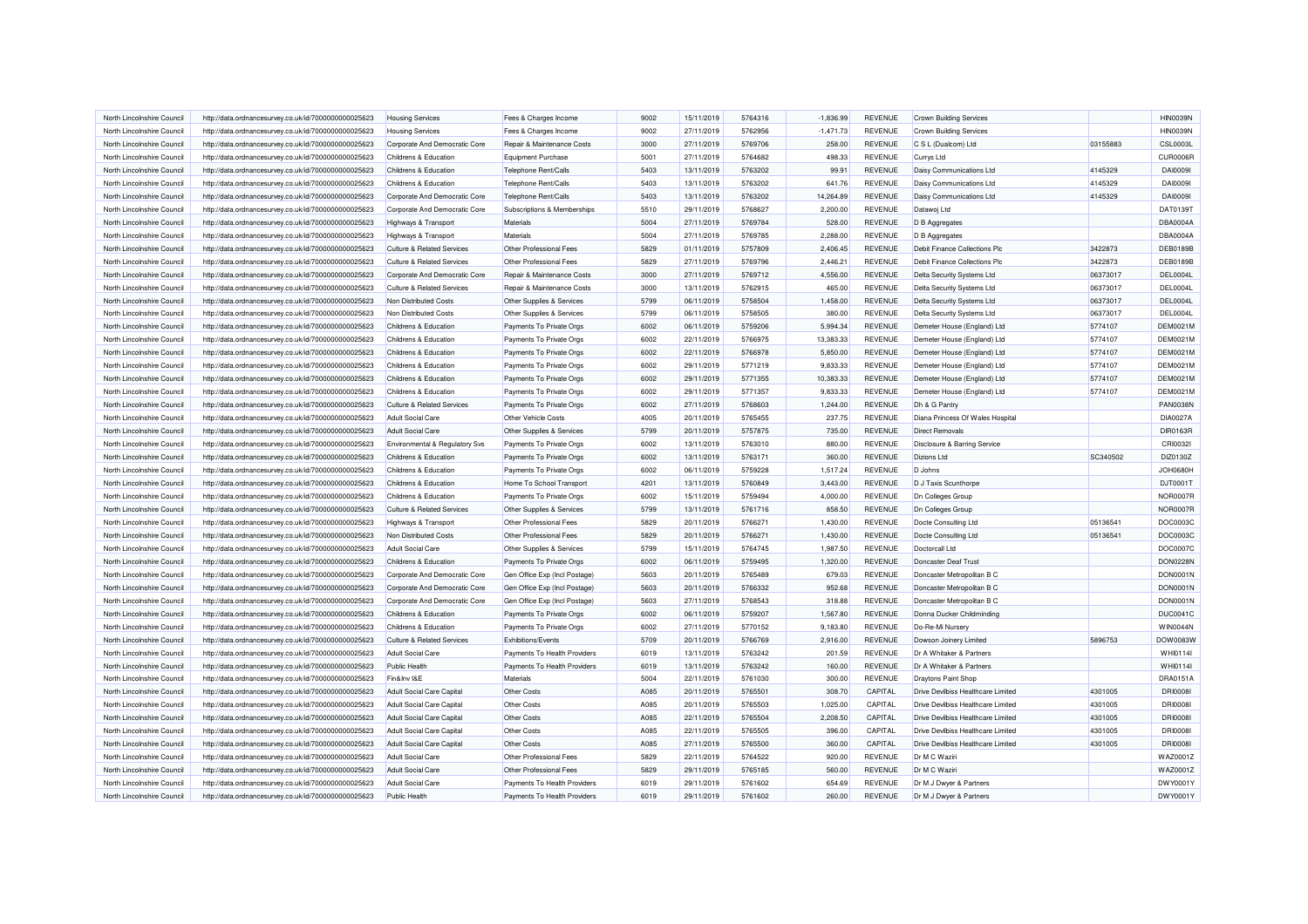| North Lincolnshire Council                               | http://data.ordnancesurvey.co.uk/id/7000000000025623                                                         | Environmental & Regulatory Svs                       | Other Professional Fees            | 5829         | 06/11/2019               | 5759178            | 1.875.00   | <b>REVENUE</b> | Dr T Mahmood Anwar                       |                    | <b>MAH0003H</b>             |
|----------------------------------------------------------|--------------------------------------------------------------------------------------------------------------|------------------------------------------------------|------------------------------------|--------------|--------------------------|--------------------|------------|----------------|------------------------------------------|--------------------|-----------------------------|
| North Lincolnshire Council                               | http://data.ordnancesurvey.co.uk/id/7000000000025623                                                         | Childrens & Education                                | Materials                          | 5004         | 18/12/2019               | 5769707            | 250.00     | REVENUE        | Dubit I td                               |                    | <b>DUB0008B</b>             |
| North Lincolnshire Council                               | http://data.ordnancesurvey.co.uk/id/7000000000025623                                                         | Fin&Inv I&E                                          | Equipment Maint.& Repair           | 5003         | 13/11/2019               | 5761748            | 1,583.33   | REVENUE        | Easters & Son Commercial Services Ltd    |                    | <b>EAS0590S</b>             |
| North Lincolnshire Council                               | http://data.ordnancesurvey.co.uk/id/7000000000025623                                                         | Fin&Inv I&E                                          | Other Supplies & Services          | 5799         | 20/11/2019               | 5766700            | 3,016.83   | REVENUE        | Easters & Son Commercial Services Ltd    |                    | <b>EAS0590S</b>             |
| North Lincolnshire Council                               | http://data.ordnancesurvey.co.uk/id/7000000000025623                                                         | Childrens & Education                                | <b>Client Transport Costs</b>      | 6092         | 13/11/2019               | 5763009            | 704.00     | <b>REVENUE</b> | East Hull Cars Ltd                       | 5777873            | EAS0093S                    |
| North Lincolnshire Council                               | http://data.ordnancesurvey.co.uk/id/7000000000025623                                                         | Childrens & Education                                | <b>Client Transport Costs</b>      | 6092         | 27/11/2019               | 5769345            | 1,064.00   | <b>REVENUE</b> | East Hull Cars Ltd                       | 5777873            | EAS0093S                    |
| North Lincolnshire Council                               | http://data.ordnancesurvey.co.uk/id/7000000000025623                                                         | Childrens & Education                                | Payments To Private Orgs           | 6002         | 06/11/2019               | 5759209            | 546.00     | <b>REVENUE</b> | Eastoft Little Leas                      |                    | EAS0282S                    |
| North Lincolnshire Council                               | http://data.ordnancesurvey.co.uk/id/7000000000025623                                                         | Corporate And Democratic Core                        | Payments To Private Orgs           | 6002         | 08/11/2019               | 5760943            | 18,648.78  | <b>REVENUE</b> | East Riding Of Yorkshire Council         |                    | EAS0126S                    |
| North Lincolnshire Council                               | http://data.ordnancesurvey.co.uk/id/7000000000025623                                                         | Non Distributed Costs                                | <b>Retirement Additional Costs</b> | 2007         | 29/11/2019               | 5770400            | 157,680.00 | REVENUE        | East Riding Pension Fund                 |                    | EAS0381S                    |
| North Lincolnshire Council                               | http://data.ordnancesurvey.co.uk/id/7000000000025623                                                         | Highways & Transport                                 | <b>Concessionary Fares</b>         | 6010         | 27/11/2019               | 5768050            | 4,430.00   | REVENUE        | East Yorkshire Motor Services Ltd        | 216628             | EAS0120S                    |
| North Lincolnshire Council                               | http://data.ordnancesurvey.co.uk/id/7000000000025623                                                         | Fin&Inv I&E                                          | Equipment Maint.& Repair           | 5003         | 08/11/2019               | 5761031            | 2,105.44   | REVENUE        | <b>Econ Engineering Limited</b>          |                    | ECO0008C                    |
| North Lincolnshire Council                               | http://data.ordnancesurvey.co.uk/id/7000000000025623                                                         | Fin&Inv I&E                                          | Vehicle Hire                       | 4101         | 22/11/2019               | 5767375            | 362.13     | REVENUE        | Econ Engineering Limited                 |                    | ECO0008O                    |
| North Lincolnshire Council                               | http://data.ordnancesurvey.co.uk/id/7000000000025623                                                         | Highways & Transport                                 | Other Supplies & Services          | 5799         | 15/11/2019               | 5763322            | 47,371.16  | REVENUE        | E C Surfacing Ltd                        | 07080098           | <b>ECS0006S</b>             |
| North Lincolnshire Council                               | http://data.ordnancesurvey.co.uk/id/7000000000025623                                                         | Highways & Transport                                 | Other Supplies & Services          | 5799         | 15/11/2019               | 5763323            | 65,058.03  | REVENUE        | E C Surfacing Ltd                        | 07080098           | <b>ECS0006S</b>             |
| North Lincolnshire Council                               | http://data.ordnancesurvey.co.uk/id/7000000000025623                                                         | Highways & Transport                                 | Other Supplies & Services          | 5799         | 15/11/2019               | 5763324            | 58.086.95  | <b>REVENUE</b> | E C Surfacing Ltd                        | 07080098           | <b>ECS0006S</b>             |
| North Lincolnshire Council                               | http://data.ordnancesurvey.co.uk/id/7000000000025623                                                         | <b>Highways &amp; Transport</b>                      | Other Supplies & Services          | 5799         | 15/11/2019               | 5763325            | 43,134.01  | <b>REVENUE</b> | E C Surfacing Ltd                        | 07080098           | <b>ECS0006S</b>             |
| North Lincolnshire Council                               | http://data.ordnancesurvey.co.uk/id/7000000000025623                                                         | <b>Adult Social Care</b>                             | Pay - Agency                       | 0131         | 13/11/2019               | 5763040            | 1,762.50   | REVENUE        | Eden Brown Synergy                       | 3643845            | EDE0130E                    |
| North Lincolnshire Council                               | http://data.ordnancesurvey.co.uk/id/7000000000025623                                                         | <b>Adult Social Care</b>                             | Pay - Agency                       | 0131         | 13/11/2019               | 5763042            | 1,034.00   | <b>REVENUE</b> | Eden Brown Synergy                       | 3643845            | EDE0130E                    |
| North Lincolnshire Council                               |                                                                                                              | <b>Adult Social Care</b>                             |                                    | 0131         |                          | 5763044            | 1,057.50   | <b>REVENUE</b> |                                          |                    |                             |
| North Lincolnshire Council                               | http://data.ordnancesurvey.co.uk/id/7000000000025623                                                         |                                                      | Pay - Agency                       | 0131         | 15/11/2019<br>15/11/2019 | 5763303            | 1,443.00   | <b>REVENUE</b> | Eden Brown Synergy                       | 3643845<br>3643845 | EDE0130E<br><b>EDE0130E</b> |
| North Lincolnshire Council                               | http://data.ordnancesurvey.co.uk/id/7000000000025623<br>http://data.ordnancesurvey.co.uk/id/7000000000025623 | <b>Adult Social Care</b><br><b>Adult Social Care</b> | Pay - Agency                       | 0131         | 15/11/2019               | 5763307            | 1,088.00   | REVENUE        | Eden Brown Synergy<br>Eden Brown Synergy | 3643845            | EDE0130E                    |
|                                                          |                                                                                                              |                                                      | Pay - Agency                       |              |                          |                    |            |                |                                          |                    |                             |
| North Lincolnshire Council<br>North Lincolnshire Council | http://data.ordnancesurvey.co.uk/id/7000000000025623                                                         | <b>Adult Social Care</b>                             | Pay - Agency                       | 0131<br>0131 | 15/11/2019               | 5763308<br>5764638 | 944.00     | <b>REVENUE</b> | Eden Brown Synergy                       | 3643845            | EDE0130E                    |
|                                                          | http://data.ordnancesurvey.co.uk/id/7000000000025623                                                         | <b>Adult Social Care</b>                             | Pay - Agency                       |              | 20/11/2019               |                    | 1,443.00   | REVENUE        | Eden Brown Synergy                       | 3643845            | EDE0130E                    |
| North Lincolnshire Council                               | http://data.ordnancesurvey.co.uk/id/7000000000025623                                                         | <b>Adult Social Care</b>                             | Pay - Agency                       | 0131         | 20/11/2019               | 5764650            | 1,184.00   | <b>REVENUE</b> | Eden Brown Synergy                       | 3643845            | EDE0130E                    |
| North Lincolnshire Council                               | http://data.ordnancesurvey.co.uk/id/7000000000025623                                                         | <b>Adult Social Care</b>                             | Pay - Agency                       | 0131         | 20/11/2019               | 5764652            | 1,184.00   | REVENUE        | Eden Brown Synergy                       | 3643845            | <b>EDE0130E</b>             |
| North Lincolnshire Council                               | http://data.ordnancesurvey.co.uk/id/7000000000025623                                                         | <b>Adult Social Care</b>                             | Pay - Agency                       | 0131         | 22/11/2019               | 5766754            | 1,184.00   | REVENUE        | Eden Brown Synergy                       | 3643845            | EDE0130E                    |
| North Lincolnshire Council                               | http://data.ordnancesurvey.co.uk/id/7000000000025623                                                         | <b>Adult Social Care</b>                             | Pay - Agency                       | 0131         | 22/11/2019               | 5766758            | 1,443.00   | <b>REVENUE</b> | Eden Brown Synergy                       | 3643845            | EDE0130E                    |
| North Lincolnshire Council                               | http://data.ordnancesurvey.co.uk/id/7000000000025623                                                         | Childrens & Education                                | It Hardware - Purchase             | 5050         | 29/11/2019               | 5758482            | 322.90     | <b>REVENUE</b> | Eden Telecom Ltd                         |                    | EDE0145E                    |
| North Lincolnshire Council                               | http://data.ordnancesurvey.co.uk/id/7000000000025623                                                         | Corporate And Democratic Core                        | It Hardware - Purchase             | 5050         | 20/11/2019               | 5766277            | 255.00     | <b>REVENUE</b> | Eden Telecom Ltd                         |                    | EDE0145E                    |
| North Lincolnshire Council                               | http://data.ordnancesurvey.co.uk/id/7000000000025623                                                         | Childrens & Education                                | <b>Client Related Costs</b>        | 5534         | 04/12/2019               | 5763034            | 687.00     | <b>REVENUE</b> | Edith Moorhouse Primary School           | 07966500           | <b>EDI0010I</b>             |
| North Lincolnshire Council                               | http://data.ordnancesurvey.co.uk/id/7000000000025623                                                         | Highways & Transport                                 | Materials                          | 5004         | 06/11/2019               | 5743591            | 771.16     | REVENUE        | <b>Edmundson Electrical Ltd</b>          | 2667012            | EDM0002M                    |
| North Lincolnshire Council                               | http://data.ordnancesurvey.co.uk/id/7000000000025623                                                         | <b>Public Health</b>                                 | Materials                          | 5004         | 22/11/2019               | 5768147            | 290.00     | <b>REVENUE</b> | E H Advertising Ltd                      |                    | EHA0003A                    |
| North Lincolnshire Council                               | http://data.ordnancesurvey.co.uk/id/7000000000025623                                                         | Corporate And Democratic Core                        | Other Supplies & Services          | 5799         | 29/11/2019               | 5766224            | 1,111.70   | REVENUE        | <b>Elaine Kitchen</b>                    |                    | KIT0021T                    |
| North Lincolnshire Council                               | http://data.ordnancesurvey.co.uk/id/7000000000025623                                                         | <b>Adult Social Care</b>                             | It Software-Maintenance            | 5053         | 11/12/2019               | 5768126            | 1.906.52   | <b>REVENUE</b> | <b>Elisian Limited</b>                   |                    | MIC0023C                    |
| North Lincolnshire Council                               | http://data.ordnancesurvey.co.uk/id/7000000000025623                                                         | <b>Adult Social Care</b>                             | Payments To Private Orgs           | 6002         | 21/11/2019               | 5767759            | 2.447.20   | REVENUE        | Elite Care Solutions Ltd                 |                    | ISF0009F                    |
| North Lincolnshire Council                               | http://data.ordnancesurvey.co.uk/id/7000000000025623                                                         | <b>Adult Social Care</b>                             | Payments To Private Orgs           | 6002         | 21/11/2019               | 5767759            | 134.40     | <b>REVENUE</b> | Elite Care Solutions Ltd                 |                    | ISF0009F                    |
| North Lincolnshire Council                               | http://data.ordnancesurvey.co.uk/id/7000000000025623                                                         | Environmental & Regulatory Svs                       | Other Professional Fees            | 5829         | 15/11/2019               | 5764347            | 5,328.96   | REVENUE        | Ellgia Scunthorpe                        | 860123             | <b>BEL0170L</b>             |
| North Lincolnshire Council                               | http://data.ordnancesurvey.co.uk/id/7000000000025623                                                         | Environmental & Regulatory Svs                       | Payments To Private Orgs           | 6002         | 15/11/2019               | 5763184            | 261.50     | <b>REVENUE</b> | <b>Ellgia Scunthorpe</b>                 | 860123             | <b>BEL0170L</b>             |
| North Lincolnshire Council                               | http://data.ordnancesurvey.co.uk/id/7000000000025623                                                         | Environmental & Regulatory Svs                       | Payments To Private Orgs           | 6002         | 15/11/2019               | 5763186            | 616.76     | REVENUE        | Ellgia Scunthorpe                        | 860123             | <b>BEL0170L</b>             |
| North Lincolnshire Council                               | http://data.ordnancesurvey.co.uk/id/7000000000025623                                                         | Environmental & Regulatory Svs                       | Payments To Private Orgs           | 6002         | 15/11/2019               | 5763196            | 18.929.23  | <b>REVENUE</b> | <b>Ellgia Scunthorpe</b>                 | 860123             | BEL0170L                    |
| North Lincolnshire Council                               | http://data.ordnancesurvey.co.uk/id/7000000000025623                                                         | Environmental & Regulatory Svs                       | Payments To Private Orgs           | 6002         | 15/11/2019               | 5763199            | 21,719.94  | REVENUE        | <b>Ellgia Scunthorpe</b>                 | 860123             | <b>BEL0170L</b>             |
| North Lincolnshire Council                               | http://data.ordnancesurvey.co.uk/id/7000000000025623                                                         | Environmental & Regulatory Svs                       | Payments To Private Orgs           | 6002         | 15/11/2019               | 5763201            | 22,817.88  | <b>REVENUE</b> | Ellgia Scunthorpe                        | 860123             | <b>BEL0170L</b>             |
| North Lincolnshire Council                               | http://data.ordnancesurvey.co.uk/id/7000000000025623                                                         | Environmental & Regulatory Svs                       | Payments To Private Orgs           | 6002         | 20/11/2019               | 5766786            | 14,162.74  | <b>REVENUE</b> | <b>Ellgia Scunthorpe</b>                 | 860123             | <b>BEL0170L</b>             |
| North Lincolnshire Council                               | http://data.ordnancesurvey.co.uk/id/7000000000025623                                                         | <b>Culture &amp; Related Services</b>                | Other Supplies & Services          | 5799         | 20/11/2019               | 5766774            | 450.00     | <b>REVENUE</b> | <b>Elliott Nixon</b>                     |                    | <b>NIX0002X</b>             |
| North Lincolnshire Council                               | http://data.ordnancesurvey.co.uk/id/7000000000025623                                                         | <b>Culture &amp; Related Services</b>                | Materials                          | 5004         | 27/11/2019               | 5760530            | 404.00     | REVENUE        | Elsham Aggregates Ltd                    | 9039036            | <b>ELS0091S</b>             |
| North Lincolnshire Council                               | http://data.ordnancesurvey.co.uk/id/7000000000025623                                                         | <b>Adult Social Care</b>                             | Payments To Private Orgs           | 6002         | 21/11/2019               | 5767765            | 1,675.00   | <b>REVENUE</b> | Emerald Care Services (North Lincs) Ltd  |                    | ISF0026F                    |
| North Lincolnshire Council                               | http://data.ordnancesurvey.co.uk/id/7000000000025623                                                         | <b>Adult Social Care</b>                             | Payments To Private Orgs           | 6002         | 22/11/2019               | 5767752            | 12,050.08  | <b>REVENUE</b> | Emerald Care Services (North Lincs) Ltd  | 08136830           | <b>EME0032E</b>             |
| North Lincolnshire Council                               | http://data.ordnancesurvey.co.uk/id/7000000000025623                                                         | Childrens & Education                                | Home To School Transport           | 4201         | 15/11/2019               | 5764409            | 1,377.50   | <b>REVENUE</b> | Emerald Care Services (North Lincs) Ltd  | 08136830           | <b>EME0032E</b>             |
| North Lincolnshire Council                               | http://data.ordnancesurvey.co.uk/id/7000000000025623                                                         | Childrens & Education                                | Payments To Private Orgs           | 6002         | 20/11/2019               | 5766351            | 608.00     | REVENUE        | Emerald Care Services (North Lincs) Ltd  | 08136830           | <b>EME0032E</b>             |
| North Lincolnshire Council                               | http://data.ordnancesurvey.co.uk/id/7000000000025623                                                         | <b>Childrens &amp; Education</b>                     | Payments To Private Orgs           | 6002         | 20/11/2019               | 5766356            | 2,584.00   | REVENUE        | Emerald Care Services (North Lincs) Ltd  | 08136830           | <b>EME0032E</b>             |
| North Lincolnshire Council                               | http://data.ordnancesurvey.co.uk/id/7000000000025623                                                         | Childrens & Education                                | Payments To Private Orgs           | 6002         | 20/11/2019               | 5766360            | 589.00     | REVENUE        | Emerald Care Services (North Lincs) Ltd  | 08136830           | <b>EME0032E</b>             |
| North Lincolnshire Council                               | http://data.ordnancesurvey.co.uk/id/7000000000025623                                                         | Childrens & Education                                | Payments To Private Orgs           | 6002         | 20/11/2019               | 5766361            | 456.00     | <b>REVENUE</b> | Emerald Care Services (North Lincs) Ltd  | 08136830           | <b>EME0032E</b>             |
| North Lincolnshire Council                               | http://data.ordnancesurvey.co.uk/id/7000000000025623                                                         | Childrens & Education                                | Payments To Private Orgs           | 6002         | 20/11/2019               | 5766362            | 1.159.00   | <b>REVENUE</b> | Emerald Care Services (North Lincs) Ltd  | 08136830           | <b>EME0032E</b>             |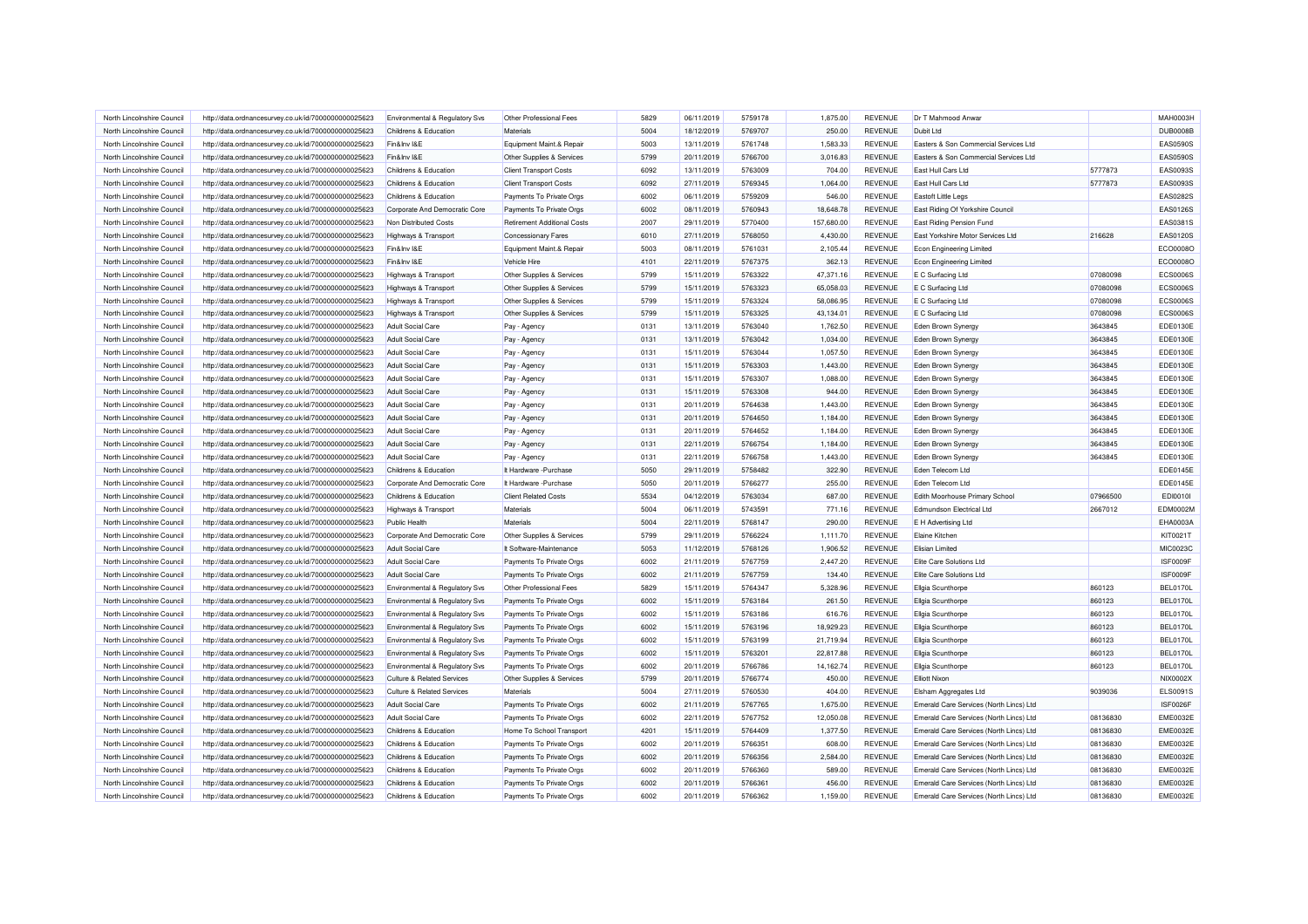| North Lincolnshire Council | http://data.ordnancesurvey.co.uk/id/7000000000025623 | <b>Childrens &amp; Education</b>      | Payments To Private Orgs      | 6002 | 06/11/2019 | 5759203 | 425.24    | <b>REVENUE</b> | Emma C Cobb                               |          | COB0002B        |
|----------------------------|------------------------------------------------------|---------------------------------------|-------------------------------|------|------------|---------|-----------|----------------|-------------------------------------------|----------|-----------------|
| North Lincolnshire Council | http://data.ordnancesurvey.co.uk/id/7000000000025623 | <b>Culture &amp; Related Services</b> | <b>Heating Fuels</b>          | 3104 | 13/11/2019 | 5761738 | 1,642.20  | REVENUE        | Emo Oil                                   |          | EMO0004C        |
| North Lincolnshire Council | http://data.ordnancesurvey.co.uk/id/7000000000025623 | Corporate And Democratic Core         | Repair & Maintenance Costs    | 3000 | 06/12/2019 | 5769699 | 3,144.50  | <b>REVENUE</b> | End2end Services Limited                  |          | <b>END0042D</b> |
| North Lincolnshire Council | http://data.ordnancesurvey.co.uk/id/7000000000025623 | Childrens & Education                 | Rents                         | 3201 | 13/11/2019 | 5762974 | 8,250.00  | <b>REVENUE</b> | Engineering Utc Northern Lincolnshire     |          | <b>ENG0084G</b> |
| North Lincolnshire Council | http://data.ordnancesurvey.co.uk/id/7000000000025623 | Highways & Transport                  | Stock Purchases & Adjustments | 5030 | 29/11/2019 | 5767644 | 253.46    | REVENUE        | Engineering & Welding Supplies Ltd        | 00815796 | ENG0001G        |
| North Lincolnshire Council | http://data.ordnancesurvey.co.uk/id/7000000000025623 | <b>Culture &amp; Related Services</b> | Other Supplies & Services     | 5799 | 27/11/2019 | 5769804 | 212.78    | <b>REVENUE</b> | Envirotec                                 |          | <b>ENV0092V</b> |
| North Lincolnshire Council | http://data.ordnancesurvey.co.uk/id/7000000000025623 | Environmental & Regulatory Svs        | Payments To Private Orgs      | 6002 | 29/11/2019 | 5770398 | 233.80    | <b>REVENUE</b> | Envirotyre Uk Ltd                         |          | <b>ENV0014V</b> |
| North Lincolnshire Council | http://data.ordnancesurvey.co.uk/id/7000000000025623 | Corporate And Democratic Core         | Repair & Maintenance Costs    | 3000 | 22/11/2019 | 5757729 | 920.00    | REVENUE        | E.On Control Solutions Ltd                |          | <b>MAT0002T</b> |
| North Lincolnshire Council | http://data.ordnancesurvey.co.uk/id/7000000000025623 | Corporate And Democratic Core         | Repair & Maintenance Costs    | 3000 | 22/11/2019 | 5757731 | 960.00    | <b>REVENUE</b> | E.On Control Solutions Ltd                |          | <b>MAT0002T</b> |
| North Lincolnshire Council | http://data.ordnancesurvey.co.uk/id/7000000000025623 | Corporate And Democratic Core         | Repair & Maintenance Costs    | 3000 | 22/11/2019 | 5757734 | 720.00    | <b>REVENUE</b> | E.On Control Solutions Ltd                |          | <b>MAT0002T</b> |
| North Lincolnshire Council | http://data.ordnancesurvey.co.uk/id/7000000000025623 | Corporate And Democratic Core         | Repair & Maintenance Costs    | 3000 | 27/11/2019 | 5769700 | 1,150.00  | REVENUE        | E.On Control Solutions Ltd                |          | <b>MAT0002T</b> |
| North Lincolnshire Council | http://data.ordnancesurvey.co.uk/id/7000000000025623 | Corporate And Democratic Core         | Repair & Maintenance Costs    | 3000 | 27/11/2019 | 5769703 | 1,150.00  | <b>REVENUE</b> | E.On Control Solutions Ltd                |          | <b>MAT0002T</b> |
| North Lincolnshire Council | http://data.ordnancesurvey.co.uk/id/7000000000025623 | Corporate And Democratic Core         | Repair & Maintenance Costs    | 3000 | 27/11/2019 | 5769704 | 300.00    | <b>REVENUE</b> | E.On Control Solutions Ltd                |          | <b>MAT0002T</b> |
| North Lincolnshire Council | http://data.ordnancesurvey.co.uk/id/7000000000025623 | Childrens & Education                 | Payments To Private Orgs      | 6002 | 27/11/2019 | 5759210 | 15,284.85 | REVENUE        | Epworth Primary Academy                   |          | EPW0006W        |
| North Lincolnshire Council | http://data.ordnancesurvey.co.uk/id/7000000000025623 | Childrens & Education                 | Payments To Private Orgs      | 6002 | 04/12/2019 | 5771181 | 4,300.00  | REVENUE        | Epworth Primary Academy                   |          | EPW0006W        |
| North Lincolnshire Council | http://data.ordnancesurvey.co.uk/id/7000000000025623 | Childrens & Education                 | Home To School Transport      | 4201 | 13/11/2019 | 5761682 | 759.50    | REVENUE        | Epworth Taxis Ltd                         | 8601067  | EPW0003W        |
| North Lincolnshire Council | http://data.ordnancesurvey.co.uk/id/7000000000025623 | Childrens & Education                 | Home To School Transport      | 4201 | 13/11/2019 | 5761683 | 293.40    | REVENUE        | Epworth Taxis Ltd                         | 8601067  | EPW0003W        |
| North Lincolnshire Council | http://data.ordnancesurvey.co.uk/id/7000000000025623 | Childrens & Education                 | Home To School Transport      | 4201 | 13/11/2019 | 5761684 | 1,044.00  | <b>REVENUE</b> | Epworth Taxis Ltd                         | 8601067  | EPW0003W        |
| North Lincolnshire Council | http://data.ordnancesurvey.co.uk/id/7000000000025623 | Childrens & Education                 | Home To School Transport      | 4201 | 13/11/2019 | 5761686 | 929.10    | <b>REVENUE</b> | Epworth Taxis Ltd                         | 8601067  | EPW0003W        |
| North Lincolnshire Council | http://data.ordnancesurvey.co.uk/id/7000000000025623 | Childrens & Education                 | Home To School Transport      | 4201 | 13/11/2019 | 5761689 | 620.10    | <b>REVENUE</b> | Epworth Taxis Ltd                         | 8601067  | EPW0003W        |
| North Lincolnshire Council | http://data.ordnancesurvey.co.uk/id/7000000000025623 | Childrens & Education                 | Home To School Transport      | 4201 | 13/11/2019 | 5761690 | 720.00    | <b>REVENUE</b> | Epworth Taxis Ltd                         | 8601067  | EPW0003W        |
| North Lincolnshire Council |                                                      | Childrens & Education                 |                               | 4201 | 13/11/2019 | 5761691 | 1,059.30  | REVENUE        | Epworth Taxis Ltd                         | 8601067  | EPW0003W        |
| North Lincolnshire Council | http://data.ordnancesurvey.co.uk/id/7000000000025623 | Childrens & Education                 | Home To School Transport      | 6001 | 06/11/2019 | 5759211 | 4,953.46  | REVENUE        | Epworth Thurlow Pre-School                |          | EPW0018W        |
|                            | http://data.ordnancesurvey.co.uk/id/7000000000025623 |                                       | Payments To Voluntary Orgs    |      |            |         |           |                |                                           |          |                 |
| North Lincolnshire Council | http://data.ordnancesurvey.co.uk/id/7000000000025623 | Childrens & Education                 | Gen Office Exp (Incl Postage) | 5603 | 29/11/2019 | 5771119 | 252.94    | <b>REVENUE</b> | Eryc - Supplies                           |          | EAS0125S        |
| North Lincolnshire Council | http://data.ordnancesurvey.co.uk/id/7000000000025623 | Childrens & Education                 | Other Supplies & Services     | 5799 | 29/11/2019 | 5767022 | 209.50    | REVENUE        | Eryc - Supplies                           |          | EAS0125S        |
| North Lincolnshire Council | http://data.ordnancesurvey.co.uk/id/7000000000025623 | Environmental & Regulatory Svs        | Stock Purchases & Adjustments | 5030 | 08/11/2019 | 5760562 | 3,291.40  | <b>REVENUE</b> | Ese World Ltd                             | 2327763  | <b>ESE0002E</b> |
| North Lincolnshire Council | http://data.ordnancesurvey.co.uk/id/7000000000025623 | Corporate And Democratic Core         | Other Supplies & Services     | 5799 | 20/11/2019 | 5766755 | 4,623.19  | <b>REVENUE</b> | <b>Esphera Solutions Ltd</b>              |          | <b>ESP0052P</b> |
| North Lincolnshire Council | http://data.ordnancesurvey.co.uk/id/7000000000025623 | Fin&Inv I&E                           | Materials                     | 5004 | 15/11/2019 | 5761034 | 1.081.99  | <b>REVENUE</b> | Ets (Uk) Ltd                              |          | ETS0002S        |
| North Lincolnshire Council | http://data.ordnancesurvey.co.uk/id/7000000000025623 | Highways & Transport                  | Other Supplies & Services     | 5799 | 20/11/2019 | 5760536 | 550.00    | REVENUE        | Exactrak                                  |          | EXA0014A        |
| North Lincolnshire Council | http://data.ordnancesurvey.co.uk/id/7000000000025623 | Corporate And Democratic Core         | <b>Other Premises Costs</b>   | 3390 | 06/11/2019 | 5759348 | 600.00    | REVENUE        | Eye Watch Security Ltd                    | 04480210 | <b>EYE0006E</b> |
| North Lincolnshire Council | http://data.ordnancesurvey.co.uk/id/7000000000025623 | Corporate And Democratic Core         | <b>Other Premises Costs</b>   | 3390 | 06/11/2019 | 5759358 | 2,440.00  | REVENUE        | Eye Watch Security Ltd                    | 04480210 | <b>EYE0006E</b> |
| North Lincolnshire Council | http://data.ordnancesurvey.co.uk/id/7000000000025623 | Corporate And Democratic Core         | Repair & Maintenance Costs    | 3000 | 06/11/2019 | 5759358 |           | <b>REVENUE</b> | Eye Watch Security Ltd                    | 04480210 | EYE0006E        |
| North Lincolnshire Council | http://data.ordnancesurvey.co.uk/id/7000000000025623 | Highways & Transport                  | Stock Purchases & Adjustments | 5030 | 20/11/2019 | 5753739 | 1,244.00  | <b>REVENUE</b> | Fabrikat (Nottingham) Ltd                 |          | FAB0002B        |
| North Lincolnshire Council | http://data.ordnancesurvey.co.uk/id/7000000000025623 | Environmental & Regulatory Svs        | Repair & Maintenance Costs    | 3000 | 08/11/2019 | 5757928 | 6.300.93  | <b>REVENUE</b> | Facultatieve Technologies Ltd             | 633222   | FAC0013C        |
| North Lincolnshire Council | http://data.ordnancesurvey.co.uk/id/7000000000025623 | Childrens & Education                 | Subscriptions & Memberships   | 5510 | 20/11/2019 | 5766762 | 900.00    | REVENUE        | Fellowship Of Inspection Nominees         | 4632142  | <b>FEL0006L</b> |
| North Lincolnshire Council | http://data.ordnancesurvey.co.uk/id/7000000000025623 | <b>Housing Services</b>               | <b>Course Fees/Training</b>   | 2002 | 06/12/2019 | 5768073 | 310.00    | REVENUE        | Ferret Information Systems Ltd            | 2126033  | <b>FER0001R</b> |
| North Lincolnshire Council | http://data.ordnancesurvey.co.uk/id/7000000000025623 | <b>Culture &amp; Related Services</b> | Equipment Maint.& Repair      | 5003 | 01/11/2019 | 5757804 | 545.16    | REVENUE        | F G Adamson & Son                         |          | ADA0002A        |
| North Lincolnshire Council | http://data.ordnancesurvey.co.uk/id/7000000000025623 | <b>Culture &amp; Related Services</b> | Equipment Maint.& Repair      | 5003 | 06/11/2019 | 5758388 | 1,383.39  | <b>REVENUE</b> | F G Adamson & Son                         |          | ADA0002A        |
| North Lincolnshire Council | http://data.ordnancesurvey.co.uk/id/7000000000025623 | <b>Culture &amp; Related Services</b> | <b>Equipment Purchase</b>     | 5001 | 06/12/2019 | 5766701 | 299.00    | REVENUE        | F G Adamson & Son                         |          | ADA0002A        |
| North Lincolnshire Council | http://data.ordnancesurvey.co.uk/id/7000000000025623 | Childrens & Education                 | Payments To Private Orgs      | 6002 | 06/11/2019 | 5759213 | 14,426.23 | <b>REVENUE</b> | Fieldview Day Nursery                     |          | <b>FIE0045E</b> |
| North Lincolnshire Council | http://data.ordnancesurvey.co.uk/id/7000000000025623 | Childrens & Education                 | Payments To Private Orgs      | 6002 | 29/11/2019 | 5771150 | 2,000.00  | REVENUE        | Fiona Wakefield                           |          | <b>WAK0094K</b> |
| North Lincolnshire Council | http://data.ordnancesurvey.co.uk/id/7000000000025623 | Childrens & Education                 | Payments To Private Orgs      | 6002 | 20/11/2019 | 5766315 | 320.00    | <b>REVENUE</b> | First Class Tailored Solutions Ltd        | 07819183 | FIR0124R        |
| North Lincolnshire Council | http://data.ordnancesurvey.co.uk/id/7000000000025623 | Childrens & Education                 | Payments To Private Orgs      | 6002 | 27/11/2019 | 5766308 | 320.00    | <b>REVENUE</b> | <b>First Class Tailored Solutions Ltd</b> | 07819183 | <b>FIR0124R</b> |
| North Lincolnshire Council | http://data.ordnancesurvey.co.uk/id/7000000000025623 | Childrens & Education                 | Payments To Private Orgs      | 6002 | 04/12/2019 | 5771571 | 320.00    | REVENUE        | <b>First Class Tailored Solutions Ltd</b> | 07819183 | <b>FIR0124R</b> |
| North Lincolnshire Council | http://data.ordnancesurvey.co.uk/id/7000000000025623 | Childrens & Education                 | Payments To Private Orgs      | 6002 | 11/12/2019 | 5771570 | 320.00    | REVENUE        | <b>First Class Tailored Solutions Ltd</b> | 07819183 | <b>FIR0124R</b> |
| North Lincolnshire Council | http://data.ordnancesurvey.co.uk/id/7000000000025623 | Childrens & Education                 | It Software-Purchase          | 5051 | 06/12/2019 | 5771214 | 11,100.00 | REVENUE        | <b>First Media Solutions Ltd</b>          |          | <b>FIR0039R</b> |
| North Lincolnshire Council | http://data.ordnancesurvey.co.uk/id/7000000000025623 | Highways & Transport                  | Other Supplies & Services     | 5799 | 13/11/2019 | 5763002 | 7,904.00  | <b>REVENUE</b> | <b>First Step Sports Ltd</b>              |          | FIR0143R        |
| North Lincolnshire Council | http://data.ordnancesurvey.co.uk/id/7000000000025623 | Childrens & Education                 | Payments To Private Orgs      | 6002 | 13/11/2019 | 5763051 | 3,516.91  | REVENUE        | Five Rivers Child Care Ltd                |          | <b>FIV0006V</b> |
| North Lincolnshire Council | http://data.ordnancesurvey.co.uk/id/7000000000025623 | Fin&Inv I&E                           | Fuel                          | 4001 | 08/11/2019 | 5761135 | $-232.00$ | <b>REVENUE</b> | <b>Fleet Factors Ltd</b>                  | 01231325 | <b>FLE0026E</b> |
| North Lincolnshire Council | http://data.ordnancesurvey.co.uk/id/7000000000025623 | Fin&Inv I&E                           | Fuel                          | 4001 | 29/11/2019 | 5767388 | 580.00    | REVENUE        | <b>Fleet Factors Ltd</b>                  | 01231325 | <b>FLE0026E</b> |
| North Lincolnshire Council | http://data.ordnancesurvey.co.uk/id/7000000000025623 | Fin&Inv I&E                           | Materials                     | 5004 | 15/11/2019 | 5761039 | 379.14    | <b>REVENUE</b> | <b>Fleet Factors Ltd</b>                  | 01231325 | <b>FLE0026E</b> |
| North Lincolnshire Council | http://data.ordnancesurvey.co.uk/id/7000000000025623 | Fin&Inv I&E                           | Materials                     | 5004 | 15/11/2019 | 5761042 | 883.92    | <b>REVENUE</b> | <b>Fleet Factors Ltd</b>                  | 01231325 | <b>FLE0026E</b> |
| North Lincolnshire Council | http://data.ordnancesurvey.co.uk/id/7000000000025623 | Fin&Inv I&E                           | Materials                     | 5004 | 15/11/2019 | 5761046 | 1,906.65  | <b>REVENUE</b> | <b>Fleet Factors Ltd</b>                  | 01231325 | <b>FLE0026E</b> |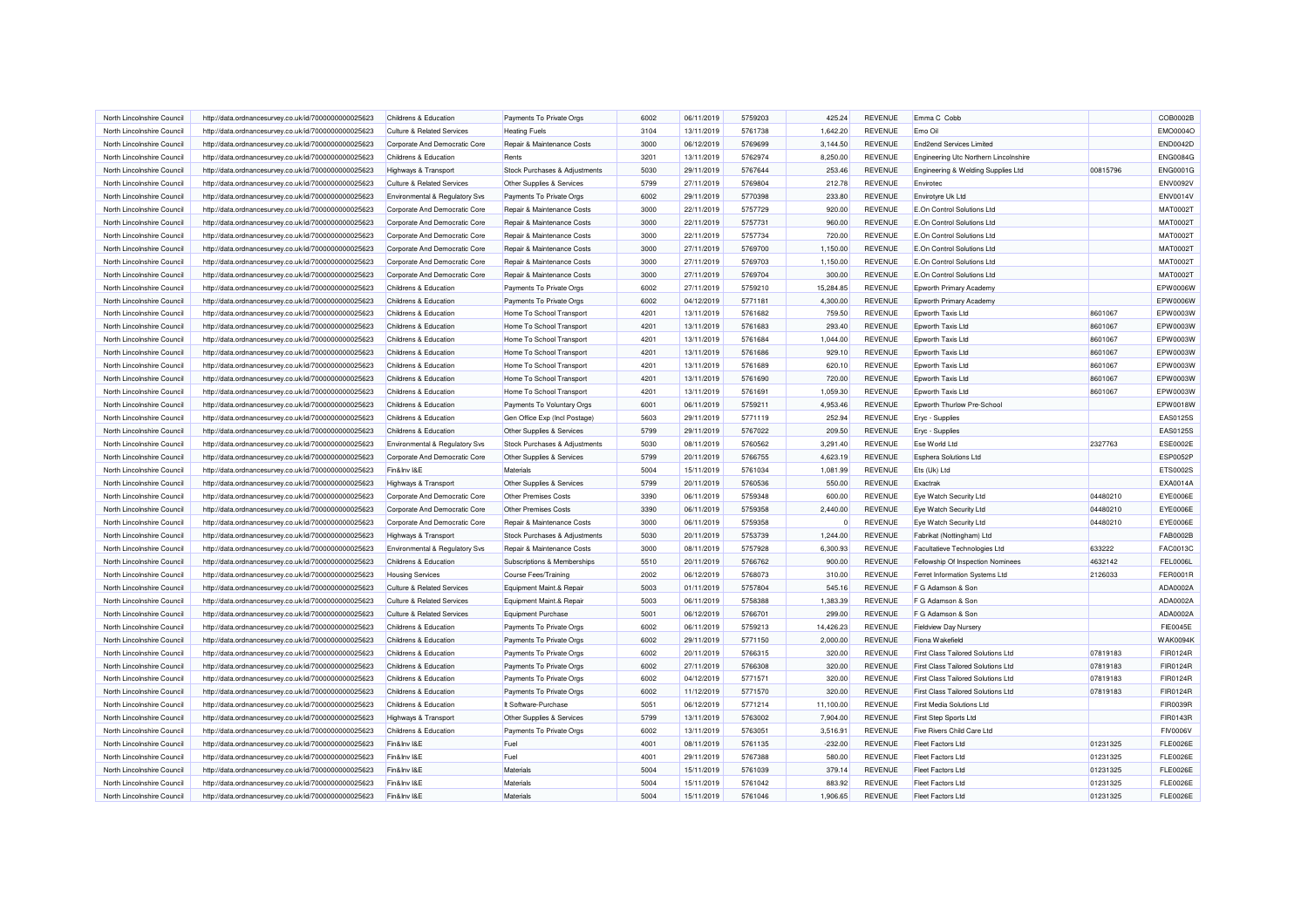| North Lincolnshire Council | http://data.ordnancesurvey.co.uk/id/7000000000025623 | Fin&Inv I&E | Materials                     | 5004 | 15/11/2019 | 5761048 | 516.14    | REVENUE        | <b>Fleet Factors Ltd</b> | 01231325 | <b>FLE0026E</b> |
|----------------------------|------------------------------------------------------|-------------|-------------------------------|------|------------|---------|-----------|----------------|--------------------------|----------|-----------------|
| North Lincolnshire Council | http://data.ordnancesurvey.co.uk/id/7000000000025623 | Fin&Inv I&E | Materials                     | 5004 | 15/11/2019 | 5761050 | 783.28    | REVENUE        | <b>Fleet Factors Ltd</b> | 01231325 | <b>FLE0026E</b> |
| North Lincolnshire Council | http://data.ordnancesurvey.co.uk/id/7000000000025623 | Fin&Inv I&E | Materials                     | 5004 | 15/11/2019 | 5761056 | 319.46    | REVENUE        | <b>Fleet Factors Ltd</b> | 01231325 | <b>FLE0026E</b> |
| North Lincolnshire Council | http://data.ordnancesurvey.co.uk/id/7000000000025623 | Fin&Inv I&E | Materials                     | 5004 | 15/11/2019 | 5761057 | 550.02    | <b>REVENUE</b> | <b>Fleet Factors Ltd</b> | 01231325 | <b>FLE0026E</b> |
| North Lincolnshire Council | http://data.ordnancesurvey.co.uk/id/7000000000025623 | Fin&Inv I&E | Materials                     | 5004 | 15/11/2019 | 5761058 | 470.00    | REVENUE        | <b>Fleet Factors Ltd</b> | 01231325 | <b>FLE0026E</b> |
| North Lincolnshire Council | http://data.ordnancesurvey.co.uk/id/7000000000025623 | Fin&Inv I&E | Materials                     | 5004 | 15/11/2019 | 5761062 | 288.31    | REVENUE        | <b>Fleet Factors Ltd</b> | 01231325 | <b>FLE0026E</b> |
| North Lincolnshire Council | http://data.ordnancesurvey.co.uk/id/7000000000025623 | Fin&Inv I&E | Materials                     | 5004 | 20/11/2019 | 5761078 | 1,844.13  | <b>REVENUE</b> | <b>Fleet Factors Ltd</b> | 01231325 | <b>FLE0026E</b> |
| North Lincolnshire Council | http://data.ordnancesurvey.co.uk/id/7000000000025623 | Fin&Inv I&E | Materials                     | 5004 | 20/11/2019 | 5761083 | 1.094.76  | <b>REVENUE</b> | <b>Fleet Factors Ltd</b> | 01231325 | <b>FLE0026E</b> |
| North Lincolnshire Council | http://data.ordnancesurvey.co.uk/id/7000000000025623 | Fin&Inv I&E | Materials                     | 5004 | 20/11/2019 | 5761085 | 229.08    | <b>REVENUE</b> | <b>Fleet Factors Ltd</b> | 01231325 | <b>FLE0026E</b> |
| North Lincolnshire Council | http://data.ordnancesurvey.co.uk/id/7000000000025623 | Fin&Inv I&E | Materials                     | 5004 | 20/11/2019 | 5761091 | 317.68    | REVENUE        | <b>Fleet Factors Ltd</b> | 01231325 | <b>FLE0026E</b> |
| North Lincolnshire Council | http://data.ordnancesurvey.co.uk/id/7000000000025623 | Fin&Inv I&E | Materials                     | 5004 | 20/11/2019 | 5761093 | 221.18    | <b>REVENUE</b> | <b>Fleet Factors Ltd</b> | 01231325 | <b>FLE0026E</b> |
| North Lincolnshire Council | http://data.ordnancesurvey.co.uk/id/7000000000025623 | Fin&Inv I&E | Materials                     | 5004 | 22/11/2019 | 5761094 | 597.13    | REVENUE        | <b>Fleet Factors Ltd</b> | 01231325 | <b>FLE0026E</b> |
| North Lincolnshire Council | http://data.ordnancesurvey.co.uk/id/7000000000025623 | Fin&Inv I&E | Materials                     | 5004 | 22/11/2019 | 5761100 | 215.13    | REVENUE        | <b>Fleet Factors Ltd</b> | 01231325 | <b>FLE0026E</b> |
| North Lincolnshire Council | http://data.ordnancesurvey.co.uk/id/7000000000025623 | Fin&Inv I&E | Materials                     | 5004 | 22/11/2019 | 5761104 | 525.71    | <b>REVENUE</b> | <b>Fleet Factors Ltd</b> | 01231325 | <b>FLE0026E</b> |
| North Lincolnshire Council | http://data.ordnancesurvey.co.uk/id/7000000000025623 | Fin&Inv I&E | Materials                     | 5004 | 22/11/2019 | 5761109 | 656.40    | <b>REVENUE</b> | <b>Fleet Factors Ltd</b> | 01231325 | <b>FLE0026E</b> |
| North Lincolnshire Council | http://data.ordnancesurvey.co.uk/id/7000000000025623 | Fin&Inv I&E | Materials                     | 5004 | 22/11/2019 | 5767510 | $-419.00$ | REVENUE        | <b>Fleet Factors Ltd</b> | 01231325 | <b>FLE0026E</b> |
| North Lincolnshire Council | http://data.ordnancesurvey.co.uk/id/7000000000025623 | Fin&Inv I&E | Materials                     | 5004 | 27/11/2019 | 5761121 | 235.11    | <b>REVENUE</b> | <b>Fleet Factors Ltd</b> | 01231325 | <b>FLE0026E</b> |
| North Lincolnshire Council | http://data.ordnancesurvey.co.uk/id/7000000000025623 | Fin&Inv I&E | Materials                     | 5004 | 27/11/2019 | 5761122 | 507.61    | REVENUE        | <b>Fleet Factors Ltd</b> | 01231325 | <b>FLE0026E</b> |
| North Lincolnshire Council | http://data.ordnancesurvey.co.uk/id/7000000000025623 | Fin&Inv I&E | Materials                     | 5004 | 27/11/2019 | 5761124 | 222.50    | REVENUE        | <b>Fleet Factors Ltd</b> | 01231325 | <b>FLE0026E</b> |
| North Lincolnshire Council | http://data.ordnancesurvey.co.uk/id/7000000000025623 | Fin&Inv I&E | Materials                     | 5004 | 27/11/2019 | 5761130 | 260.40    | REVENUE        | <b>Fleet Factors Ltd</b> | 01231325 | <b>FLE0026E</b> |
| North Lincolnshire Council | http://data.ordnancesurvey.co.uk/id/7000000000025623 | Fin&Inv I&E | Materials                     | 5004 | 29/11/2019 | 5767383 | 401.11    | <b>REVENUE</b> | <b>Fleet Factors Ltd</b> | 01231325 | <b>FLE0026E</b> |
| North Lincolnshire Council | http://data.ordnancesurvey.co.uk/id/7000000000025623 | Fin&Inv I&E | Materials                     | 5004 | 29/11/2019 | 5767384 | 550.59    | REVENUE        | <b>Fleet Factors Ltd</b> | 01231325 | <b>FLE0026E</b> |
| North Lincolnshire Council | http://data.ordnancesurvey.co.uk/id/7000000000025623 | Fin&Inv I&E | Materials                     | 5004 | 29/11/2019 | 5767390 | 242.20    | <b>REVENUE</b> | <b>Fleet Factors Ltd</b> | 01231325 | <b>FLE0026E</b> |
| North Lincolnshire Council | http://data.ordnancesurvey.co.uk/id/7000000000025623 | Fin&Inv I&E | Materials                     | 5004 | 29/11/2019 | 5767396 | 251.78    | <b>REVENUE</b> | <b>Fleet Factors Ltd</b> | 01231325 | <b>FLE0026E</b> |
| North Lincolnshire Council | http://data.ordnancesurvey.co.uk/id/7000000000025623 | Fin&Inv I&E | Materials                     | 5004 | 29/11/2019 | 5767400 | 277.85    | <b>REVENUE</b> | <b>Fleet Factors Ltd</b> | 01231325 | <b>FLE0026E</b> |
| North Lincolnshire Council | http://data.ordnancesurvey.co.uk/id/7000000000025623 | Fin&Inv I&E | Materials                     | 5004 | 29/11/2019 | 5767402 | 875.67    | <b>REVENUE</b> | <b>Fleet Factors Ltd</b> | 01231325 | <b>FLE0026E</b> |
| North Lincolnshire Council | http://data.ordnancesurvey.co.uk/id/7000000000025623 | Fin&Inv I&E | Materials                     | 5004 | 29/11/2019 | 5767404 | 237.29    | REVENUE        | <b>Fleet Factors Ltd</b> | 01231325 | <b>FLE0026E</b> |
| North Lincolnshire Council | http://data.ordnancesurvey.co.uk/id/7000000000025623 | Fin&Inv I&E | Materials                     | 5004 | 04/12/2019 | 5767409 | 600.74    | REVENUE        | <b>Fleet Factors Ltd</b> | 01231325 | <b>FLE0026E</b> |
| North Lincolnshire Council | http://data.ordnancesurvey.co.uk/id/7000000000025623 | Fin&Inv I&E | Materials                     | 5004 | 04/12/2019 | 5767412 | 519.77    | <b>REVENUE</b> | <b>Fleet Factors Ltd</b> | 01231325 | <b>FLE0026E</b> |
| North Lincolnshire Council | http://data.ordnancesurvey.co.uk/id/7000000000025623 | Fin&Inv I&E | Materials                     | 5004 | 04/12/2019 | 5767415 | 233.03    | <b>REVENUE</b> | <b>Fleet Factors Ltd</b> | 01231325 | <b>FLE0026E</b> |
| North Lincolnshire Council | http://data.ordnancesurvey.co.uk/id/7000000000025623 | Fin&Inv I&E | Materials                     | 5004 | 04/12/2019 | 5767421 | 736.00    | <b>REVENUE</b> | <b>Fleet Factors Ltd</b> | 01231325 | <b>FLE0026E</b> |
| North Lincolnshire Council | http://data.ordnancesurvey.co.uk/id/7000000000025623 | Fin&Inv I&E | Materials                     | 5004 | 06/12/2019 | 5767424 | 208.33    | <b>REVENUE</b> | <b>Fleet Factors Ltd</b> | 01231325 | <b>FLE0026E</b> |
| North Lincolnshire Council | http://data.ordnancesurvey.co.uk/id/7000000000025623 | Fin&Inv I&E | Materials                     | 5004 | 06/12/2019 | 5767427 | 242.15    | REVENUE        | <b>Fleet Factors Ltd</b> | 01231325 | <b>FLE0026E</b> |
| North Lincolnshire Council | http://data.ordnancesurvey.co.uk/id/7000000000025623 | Fin&Inv I&E | Materials                     | 5004 | 06/12/2019 | 5767428 | 314.20    | REVENUE        | <b>Fleet Factors Ltd</b> | 01231325 | <b>FLE0026E</b> |
| North Lincolnshire Council | http://data.ordnancesurvey.co.uk/id/7000000000025623 | Fin&Inv I&E | Materials                     | 5004 | 06/12/2019 | 5767431 | 275.00    | REVENUE        | <b>Fleet Factors Ltd</b> | 01231325 | <b>FLE0026E</b> |
| North Lincolnshire Council | http://data.ordnancesurvey.co.uk/id/7000000000025623 | Fin&Inv I&E | Materials                     | 5004 | 06/12/2019 | 5767433 | 1,998.62  | <b>REVENUE</b> | <b>Fleet Factors Ltd</b> | 01231325 | <b>FLE0026E</b> |
| North Lincolnshire Council | http://data.ordnancesurvey.co.uk/id/7000000000025623 | Fin&Inv I&E | Materials                     | 5004 | 06/12/2019 | 5767434 | 659.10    | REVENUE        | <b>Fleet Factors Ltd</b> | 01231325 | <b>FLE0026E</b> |
| North Lincolnshire Council | http://data.ordnancesurvey.co.uk/id/7000000000025623 | Fin&Inv I&E | Materials                     | 5004 | 06/12/2019 | 5767435 | 650.08    | REVENUE        | <b>Fleet Factors Ltd</b> | 01231325 | <b>FLE0026E</b> |
| North Lincolnshire Council | http://data.ordnancesurvey.co.uk/id/7000000000025623 | Fin&Inv I&E | Materials                     | 5004 | 06/12/2019 | 5767445 | 503.22    | REVENUE        | <b>Fleet Factors Ltd</b> | 01231325 | <b>FLE0026E</b> |
| North Lincolnshire Council | http://data.ordnancesurvey.co.uk/id/7000000000025623 | Fin&Inv I&E | Materials                     | 5004 | 06/12/2019 | 5767454 | 364.41    | REVENUE        | <b>Fleet Factors Ltd</b> | 01231325 | <b>FLE0026E</b> |
| North Lincolnshire Council | http://data.ordnancesurvey.co.uk/id/7000000000025623 | Fin&Inv I&E | Materials                     | 5004 | 06/12/2019 | 5767465 | 233.78    | REVENUE        | <b>Fleet Factors Ltd</b> | 01231325 | <b>FLE0026E</b> |
| North Lincolnshire Council | http://data.ordnancesurvey.co.uk/id/7000000000025623 | Fin&Inv I&E | Materials                     | 5004 | 06/12/2019 | 5767471 | 451.13    | <b>REVENUE</b> | <b>Fleet Factors Ltd</b> | 01231325 | <b>FLE0026E</b> |
| North Lincolnshire Council | http://data.ordnancesurvey.co.uk/id/7000000000025623 | Fin&Inv I&E | Materials                     | 5004 | 06/12/2019 | 5767474 | 498.63    | <b>REVENUE</b> | <b>Fleet Factors Ltd</b> | 01231325 | <b>FLE0026E</b> |
| North Lincolnshire Council | http://data.ordnancesurvey.co.uk/id/7000000000025623 | Fin&Inv I&E | Materials                     | 5004 | 06/12/2019 | 5767480 | 572.24    | REVENUE        | <b>Fleet Factors Ltd</b> | 01231325 | <b>FLE0026E</b> |
| North Lincolnshire Council | http://data.ordnancesurvey.co.uk/id/7000000000025623 | Fin&Inv I&E | Materials                     | 5004 | 11/12/2019 | 5767495 | 360.71    | <b>REVENUE</b> | <b>Fleet Factors Ltd</b> | 01231325 | <b>FLE0026E</b> |
| North Lincolnshire Council | http://data.ordnancesurvey.co.uk/id/7000000000025623 | Fin&Inv I&E | Materials                     | 5004 | 11/12/2019 | 5767497 | 367.50    | <b>REVENUE</b> | <b>Fleet Factors Ltd</b> | 01231325 | <b>FLE0026E</b> |
| North Lincolnshire Council | http://data.ordnancesurvey.co.uk/id/7000000000025623 | Fin&Inv I&E | Materials                     | 5004 | 11/12/2019 | 5767498 | 1,123.40  | REVENUE        | <b>Fleet Factors Ltd</b> | 01231325 | <b>FLE0026E</b> |
| North Lincolnshire Council | http://data.ordnancesurvey.co.uk/id/7000000000025623 | Fin&Inv I&E | Materials                     | 5004 | 11/12/2019 | 5767499 | 1,100.00  | REVENUE        | <b>Fleet Factors Ltd</b> | 01231325 | <b>FLE0026E</b> |
| North Lincolnshire Council | http://data.ordnancesurvey.co.uk/id/7000000000025623 | Fin&Inv I&E | Materials                     | 5004 | 13/12/2019 | 5767503 | 296.80    | <b>REVENUE</b> | <b>Fleet Factors Ltd</b> | 01231325 | <b>FLE0026E</b> |
| North Lincolnshire Council | http://data.ordnancesurvey.co.uk/id/7000000000025623 | Fin&Inv I&E | Materials                     | 5004 | 13/12/2019 | 5767509 | 251.78    | REVENUE        | <b>Fleet Factors Ltd</b> | 01231325 | <b>FLE0026E</b> |
| North Lincolnshire Council | http://data.ordnancesurvey.co.uk/id/7000000000025623 | Fin&Inv I&E | Stock Purchases & Adjustments | 5030 | 29/11/2019 | 5767385 | 497.17    | <b>REVENUE</b> | <b>Fleet Factors Ltd</b> | 01231325 | <b>FLE0026E</b> |
| North Lincolnshire Council | http://data.ordnancesurvey.co.uk/id/7000000000025623 | Fin&Inv I&E | Stock Purchases & Adjustments | 5030 | 29/11/2019 | 5767386 | 443.10    | REVENUE        | <b>Fleet Factors Ltd</b> | 01231325 | <b>FLE0026E</b> |
| North Lincolnshire Council | http://data.ordnancesurvey.co.uk/id/7000000000025623 | Fin&Inv I&E | Vehicle Repairs               | 4004 | 22/11/2019 | 5761102 | 303.35    | <b>REVENUE</b> | <b>Fleet Factors Ltd</b> | 01231325 | <b>FLE0026E</b> |
|                            |                                                      |             |                               |      |            |         |           |                |                          |          |                 |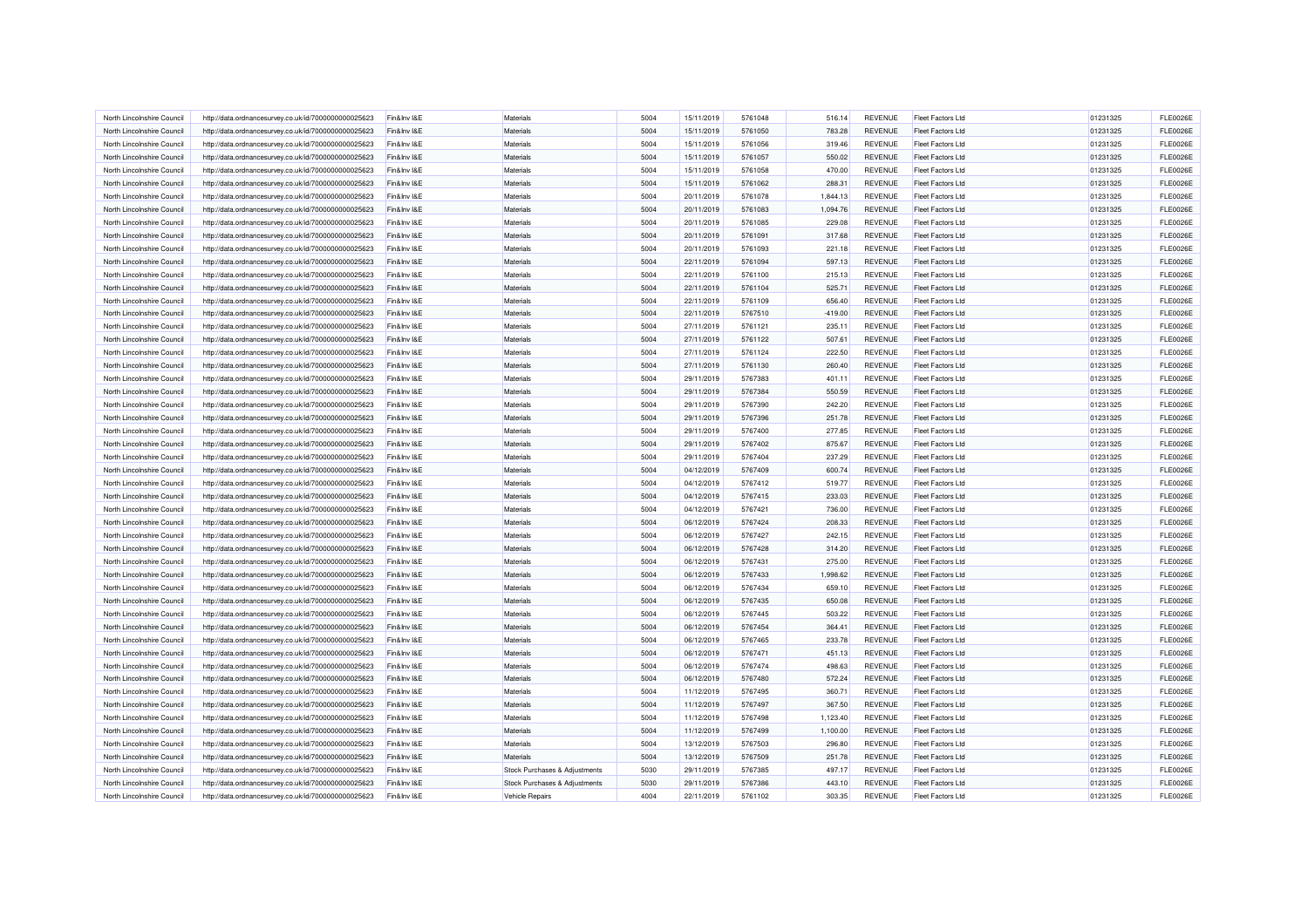| North Lincolnshire Council | http://data.ordnancesurvey.co.uk/id/7000000000025623 | Childrens & Education                 | Payments To Private Orgs     | 6002 | 29/11/2019 | 5771569 | 2,720.00    | REVENUE        | Flourish With Us Ltd                          | 12005316 | FLO0013O                    |
|----------------------------|------------------------------------------------------|---------------------------------------|------------------------------|------|------------|---------|-------------|----------------|-----------------------------------------------|----------|-----------------------------|
| North Lincolnshire Council | http://data.ordnancesurvey.co.uk/id/7000000000025623 | Childrens & Education                 | Payments To Private Orgs     | 6002 | 29/11/2019 | 5771572 | 2,400.00    | REVENUE        | Flourish With Us Ltd                          | 12005316 | FLO0013O                    |
| North Lincolnshire Council | http://data.ordnancesurvey.co.uk/id/7000000000025623 | N Lincs Gf Balance Sheet              | Insurance-Combined Liability | L493 | 22/11/2019 | 5767886 | $\Omega$    | CAPITAL        | <b>Forbes Solicitors</b>                      |          | <b>FOR0452F</b>             |
| North Lincolnshire Council | http://data.ordnancesurvey.co.uk/id/7000000000025623 | N Lincs Gf Balance Sheet              | Insurance-Combined Liability | L493 | 22/11/2019 | 5767892 |             | CAPITAL        | <b>Forbes Solicitors</b>                      |          | <b>FOR0452F</b>             |
| North Lincolnshire Council | http://data.ordnancesurvey.co.uk/id/7000000000025623 | Corporate And Democratic Core         | Course Fees/Training         | 2002 | 11/12/2019 | 5766778 | 420.00      | REVENUE        | <b>Forefront Training Ltd</b>                 | 7200153  | FOR0084F                    |
| North Lincolnshire Council | http://data.ordnancesurvey.co.uk/id/7000000000025623 | Environmental & Regulatory Svs        | Vehicle Hire                 | 4101 | 27/11/2019 | 5761136 | 249.19      | <b>REVENUE</b> | <b>Forktruck Solutions Ltd</b>                | 4032332  | <b>FOR0059F</b>             |
| North Lincolnshire Council | http://data.ordnancesurvey.co.uk/id/7000000000025623 | Childrens & Education                 | Payments To Private Orgs     | 6002 | 13/11/2019 | 5759691 | 3.299.02    | <b>REVENUE</b> | <b>Foster Care Associates Limited</b>         | 08273494 | FOS0030S                    |
| North Lincolnshire Council | http://data.ordnancesurvey.co.uk/id/7000000000025623 | Childrens & Education                 | Payments To Private Orgs     | 6002 | 13/11/2019 | 5760529 | 10,106.62   | <b>REVENUE</b> | <b>Foster Care Associates Limited</b>         | 08273494 | FOS0030S                    |
| North Lincolnshire Council | http://data.ordnancesurvey.co.uk/id/7000000000025623 | Childrens & Education                 | Other Supplies & Services    | 5799 | 06/11/2019 | 5759508 | 741.58      | <b>REVENUE</b> | <b>Foster Environmental Ltd</b>               |          | ENV0024V                    |
| North Lincolnshire Council | http://data.ordnancesurvey.co.uk/id/7000000000025623 | Childrens & Education                 | Other Supplies & Services    | 5799 | 15/11/2019 | 5764353 | 2,675.78    | <b>REVENUE</b> | <b>Foster Environmental Ltd</b>               |          | ENV0024V                    |
| North Lincolnshire Council | http://data.ordnancesurvey.co.uk/id/7000000000025623 | Childrens & Education                 | Payments To Private Orgs     | 6002 | 13/11/2019 | 5759689 | 3,265.85    | REVENUE        | <b>Fostering Solutions Ltd</b>                |          | FOS0044S                    |
| North Lincolnshire Council | http://data.ordnancesurvey.co.uk/id/7000000000025623 | Fin&Inv I&E                           | Materials                    | 5004 | 29/11/2019 | 5767513 | 262.50      | REVENUE        | Fox Auto Electrical                           |          | FOX0061X                    |
| North Lincolnshire Council | http://data.ordnancesurvey.co.uk/id/7000000000025623 | <b>Housing Services</b>               | Other Supplies & Services    | 5799 | 29/11/2019 | 5771200 | 862.82      | REVENUE        | Framework Housing Association                 |          | FRA0017A                    |
| North Lincolnshire Council | http://data.ordnancesurvey.co.uk/id/7000000000025623 | <b>Housing Services</b>               | Other Supplies & Services    | 5799 | 29/11/2019 | 5771517 | 21,446.25   | REVENUE        | Framework Housing Association                 |          | FRA0017A                    |
| North Lincolnshire Council | http://data.ordnancesurvey.co.uk/id/7000000000025623 | <b>Public Health</b>                  | Payments To Private Orgs     | 6002 | 06/11/2019 | 5758469 | 21,400.00   | REVENUE        | Framework Housing Association                 |          | FRA0017A                    |
| North Lincolnshire Council | http://data.ordnancesurvey.co.uk/id/7000000000025623 | Fin&Inv I&E                           | Subscriptions & Memberships  | 5510 | 22/11/2019 | 5767514 | 1,063.00    | REVENUE        | <b>Freight Transport Ass</b>                  |          | FRE0014E                    |
| North Lincolnshire Council | http://data.ordnancesurvey.co.uk/id/7000000000025623 | <b>Planning Services</b>              | Payments To Voluntary Orgs   | 6001 | 11/12/2019 | 5769697 | 8,000.00    | REVENUE        | Friends Of Althorpe And Keadby Primary School |          | FRI00651                    |
| North Lincolnshire Council | http://data.ordnancesurvey.co.uk/id/7000000000025623 | Childrens & Education                 | Equipment Purchase           | 5001 | 01/11/2019 | 5757416 | 490.00      | <b>REVENUE</b> |                                               | 10433373 | ABA0005A                    |
|                            |                                                      |                                       |                              |      |            |         |             |                | Gainsborough Baths Ltd                        |          |                             |
| North Lincolnshire Council | http://data.ordnancesurvey.co.uk/id/7000000000025623 | Corporate And Democratic Core         | Telephone Rent/Calls         | 5403 | 04/12/2019 | 5766289 | 2,157.69    | REVENUE        | Gamma Business Communications Ltd             | 04340834 | GAM0150M                    |
| North Lincolnshire Council | http://data.ordnancesurvey.co.uk/id/7000000000025623 | Childrens & Education                 | Payments To Private Orgs     | 6002 | 06/11/2019 | 5759253 | 2,003.38    | REVENUE        | <b>Gayle Parker</b>                           |          | PAR0491F<br><b>EMP0019P</b> |
| North Lincolnshire Council | http://data.ordnancesurvey.co.uk/id/7000000000025623 | <b>Public Health</b>                  | <b>Equipment Purchase</b>    | 5001 | 27/11/2019 | 5764296 | 464.88      | REVENUE        | G Empson & Sons Limited                       | 1434924  |                             |
| North Lincolnshire Council | http://data.ordnancesurvey.co.uk/id/7000000000025623 | Corporate And Democratic Core         | Fees & Charges Income        | 9002 | 06/11/2019 | 5758513 | $-43.91$    | <b>REVENUE</b> | <b>GMB</b>                                    |          | GMB0003E                    |
| North Lincolnshire Council | http://data.ordnancesurvey.co.uk/id/7000000000025623 | Childrens & Education                 | Payments To Private Orgs     | 6002 | 08/11/2019 | 5759485 | 1,000.00    | REVENUE        | Good Apple Independent School                 |          | GOO0110C                    |
| North Lincolnshire Council | http://data.ordnancesurvey.co.uk/id/7000000000025623 | Childrens & Education                 | Payments To Private Orgs     | 6002 | 08/11/2019 | 5759487 | 750.00      | <b>REVENUE</b> | Good Apple Independent School                 |          | GOO0110C                    |
| North Lincolnshire Council | http://data.ordnancesurvey.co.uk/id/7000000000025623 | <b>Adult Social Care</b>              | Payments To Private Orgs     | 6002 | 21/11/2019 | 5767767 | 2,867.41    | REVENUE        | Goodwin Healthcare Services Ltd               |          | ISF0030F                    |
| North Lincolnshire Council | http://data.ordnancesurvey.co.uk/id/7000000000025623 | Childrens & Education                 | Payments To Private Orgs     | 6002 | 22/11/2019 | 5766855 | 292.69      | <b>REVENUE</b> | Goodwin Healthcare Services Ltd               | 8461130  | <b>CLA0170A</b>             |
| North Lincolnshire Council | http://data.ordnancesurvey.co.uk/id/7000000000025623 | <b>Childrens &amp; Education</b>      | Payments To Voluntary Orgs   | 6001 | 06/11/2019 | 5759218 | 396.90      | <b>REVENUE</b> | Goxhill Out Of School Club                    |          | GOX0020>                    |
| North Lincolnshire Council | http://data.ordnancesurvey.co.uk/id/7000000000025623 | Highways & Transport                  | Other Supplies & Services    | 5799 | 29/11/2019 | 5771459 | 1,491.60    | <b>REVENUE</b> | Goxhill Parish Council                        |          | GOX0015X                    |
| North Lincolnshire Council | http://data.ordnancesurvey.co.uk/id/7000000000025623 | Childrens & Education                 | Payments To Private Orgs     | 6002 | 06/11/2019 | 5759217 | 2,561.26    | REVENUE        | Goxhill Pre-School                            |          | GOX0012X                    |
| North Lincolnshire Council | http://data.ordnancesurvey.co.uk/id/7000000000025623 | <b>Planning Services</b>              | <b>Legal Fees</b>            | 5823 | 11/12/2019 | 5769661 | 2,107.00    | <b>REVENUE</b> | Grange Farm Hobbies Centre                    |          | GRA0425A                    |
| North Lincolnshire Council | http://data.ordnancesurvey.co.uk/id/7000000000025623 | <b>Adult Social Care</b>              | Payments To Private Orgs     | 6002 | 21/11/2019 | 5767768 | 1,864.68    | REVENUE        | <b>Gray Healthcare Ltd</b>                    |          | ISF0032F                    |
| North Lincolnshire Council | http://data.ordnancesurvey.co.uk/id/7000000000025623 | Culture, Env, Reg & Planning Cap      | Furniture & Fittings         | A097 | 22/11/2019 | 5758489 | 255.00      | CAPITAL        | Gresswell                                     | 2067190  | DEM0012M                    |
| North Lincolnshire Council | http://data.ordnancesurvey.co.uk/id/7000000000025623 | Childrens & Education                 | Payments To Voluntary Orgs   | 6001 | 06/11/2019 | 5759219 | 3,049.66    | <b>REVENUE</b> | Gunness & Burringham Playgroup                |          | <b>GUN0025M</b>             |
| North Lincolnshire Council | http://data.ordnancesurvey.co.uk/id/7000000000025623 | <b>Culture &amp; Related Services</b> | Other Supplies & Services    | 5799 | 27/11/2019 | 5766926 | 930.00      | <b>REVENUE</b> | G W Lord (Gainsborough)                       |          | LOR0004R                    |
| North Lincolnshire Council | http://data.ordnancesurvey.co.uk/id/7000000000025623 | <b>Adult Social Care</b>              | Payments To Private Orgs     | 6002 | 22/11/2019 | 5767728 | 4,367.30    | REVENUE        | <b>Hales Group Ltd</b>                        | 04738023 | ABB0054B                    |
| North Lincolnshire Council | http://data.ordnancesurvey.co.uk/id/7000000000025623 | <b>Adult Social Care</b>              | Payments To Private Orgs     | 6002 | 22/11/2019 | 5767728 | 66,426.73   | REVENUE        | Hales Group Ltd                               | 04738023 | ABB0054B                    |
| North Lincolnshire Council | http://data.ordnancesurvey.co.uk/id/7000000000025623 | <b>Adult Social Care</b>              | Payments To Private Orgs     | 6002 | 22/11/2019 | 5767729 | $-1,987.79$ | REVENUE        | Hales Group Ltd                               | 04738023 | ABB0054B                    |
| North Lincolnshire Council | http://data.ordnancesurvey.co.uk/id/7000000000025623 | Childrens & Education                 | Payments To Private Orgs     | 6002 | 06/11/2019 | 5759222 | 7,862.51    | REVENUE        | Happy Days Day Nursery                        |          | <b>HAP0008P</b>             |
| North Lincolnshire Council | http://data.ordnancesurvey.co.uk/id/7000000000025623 | Childrens & Education                 | Payments To Private Orgs     | 6002 | 06/11/2019 | 5759220 | 2,366.00    | REVENUE        | Happy Stars Day Nursery                       |          | <b>HAP0006P</b>             |
| North Lincolnshire Council | http://data.ordnancesurvey.co.uk/id/7000000000025623 | Childrens & Education                 | Payments To Private Orgs     | 6002 | 06/11/2019 | 5759221 | 24.685.85   | <b>REVENUE</b> | Happy Stars Day Nursery                       |          | <b>HAP0006F</b>             |
| North Lincolnshire Council | http://data.ordnancesurvey.co.uk/id/7000000000025623 | Childrens & Education                 | Payments To Voluntary Orgs   | 6001 | 06/11/2019 | 5759223 | 3,183.34    | REVENUE        | Haxey Pre-School Cio                          |          | HAX0008X                    |
| North Lincolnshire Council | http://data.ordnancesurvey.co.uk/id/7000000000025623 | Childrens & Education                 | Payments To Private Orgs     | 6002 | 22/11/2019 | 5761782 | 2,520.00    | <b>REVENUE</b> | <b>Haxey Study Centre</b>                     |          | <b>HAX0006X</b>             |
| North Lincolnshire Council | http://data.ordnancesurvey.co.uk/id/7000000000025623 | Childrens & Education                 | Payments To Private Orgs     | 6002 | 29/11/2019 | 5771151 | 1,500.00    | <b>REVENUE</b> | Hayleigh Smith                                |          | SMI06731                    |
| North Lincolnshire Council | http://data.ordnancesurvey.co.uk/id/7000000000025623 | <b>Culture &amp; Related Services</b> | Other Supplies & Services    | 5799 | 13/11/2019 | 5761739 | 220.00      | REVENUE        | <b>Hcr Systems Ltd</b>                        | 5548532  | HCR0032F                    |
| North Lincolnshire Council | http://data.ordnancesurvey.co.uk/id/7000000000025623 | Fin&Inv I&E                           | Other Vehicle Costs          | 4005 | 08/11/2019 | 5761138 | 2,528.53    | REVENUE        | Heage Road Vehicle Services Ltd               | 3415212  | HRV0001V                    |
|                            |                                                      |                                       |                              |      |            |         |             |                |                                               |          |                             |
| North Lincolnshire Council | http://data.ordnancesurvey.co.uk/id/7000000000025623 | Fin&Inv I&E                           | Other Vehicle Costs          | 4005 | 08/11/2019 | 5761139 | 3,400.85    | <b>REVENUE</b> | Heage Road Vehicle Services Ltd               | 3415212  | <b>HRV0001V</b>             |
| North Lincolnshire Council | http://data.ordnancesurvey.co.uk/id/7000000000025623 | Fin&Inv I&E                           | <b>Other Vehicle Costs</b>   | 4005 | 08/11/2019 | 5761140 | 317.94      | <b>REVENUE</b> | Heage Road Vehicle Services Ltd               | 3415212  | HRV0001V                    |
| North Lincolnshire Council | http://data.ordnancesurvey.co.uk/id/7000000000025623 | Fin&Inv I&E                           | Other Vehicle Costs          | 4005 | 20/11/2019 | 5761141 | 2,220.23    | REVENUE        | Heage Road Vehicle Services Ltd               | 3415212  | HRV0001V                    |
| North Lincolnshire Council | http://data.ordnancesurvey.co.uk/id/7000000000025623 | Childrens & Education                 | <b>Client Related Costs</b>  | 5534 | 04/12/2019 | 5760869 | 1,060.00    | REVENUE        | <b>Health Books Ltd</b>                       |          | <b>HEA0147A</b>             |
| North Lincolnshire Council | http://data.ordnancesurvey.co.uk/id/7000000000025623 | <b>Culture &amp; Related Services</b> | Payments To Private Orgs     | 6002 | 04/12/2019 | 5766322 | 10,440.00   | <b>REVENUE</b> | Heritage Lincolnshire                         | 2554738  | <b>HER0165F</b>             |
| North Lincolnshire Council | http://data.ordnancesurvey.co.uk/id/7000000000025623 | Childrens & Education                 | <b>Client Related Costs</b>  | 5534 | 13/11/2019 | 5763224 | 230.25      | <b>REVENUE</b> | He Words Ltd                                  |          | <b>HEW0030W</b>             |
| North Lincolnshire Council | http://data.ordnancesurvey.co.uk/id/7000000000025623 | Childrens & Education                 | Other Supplies & Services    | 5799 | 13/11/2019 | 5763217 | 1,338.38    | REVENUE        | He Words Ltd                                  |          | <b>HEW0030W</b>             |
| North Lincolnshire Council | http://data.ordnancesurvey.co.uk/id/7000000000025623 | Childrens & Education                 | Other Supplies & Services    | 5799 | 13/11/2019 | 5763222 | 294.00      | REVENUE        | He Words Ltd                                  |          | HEW0030W                    |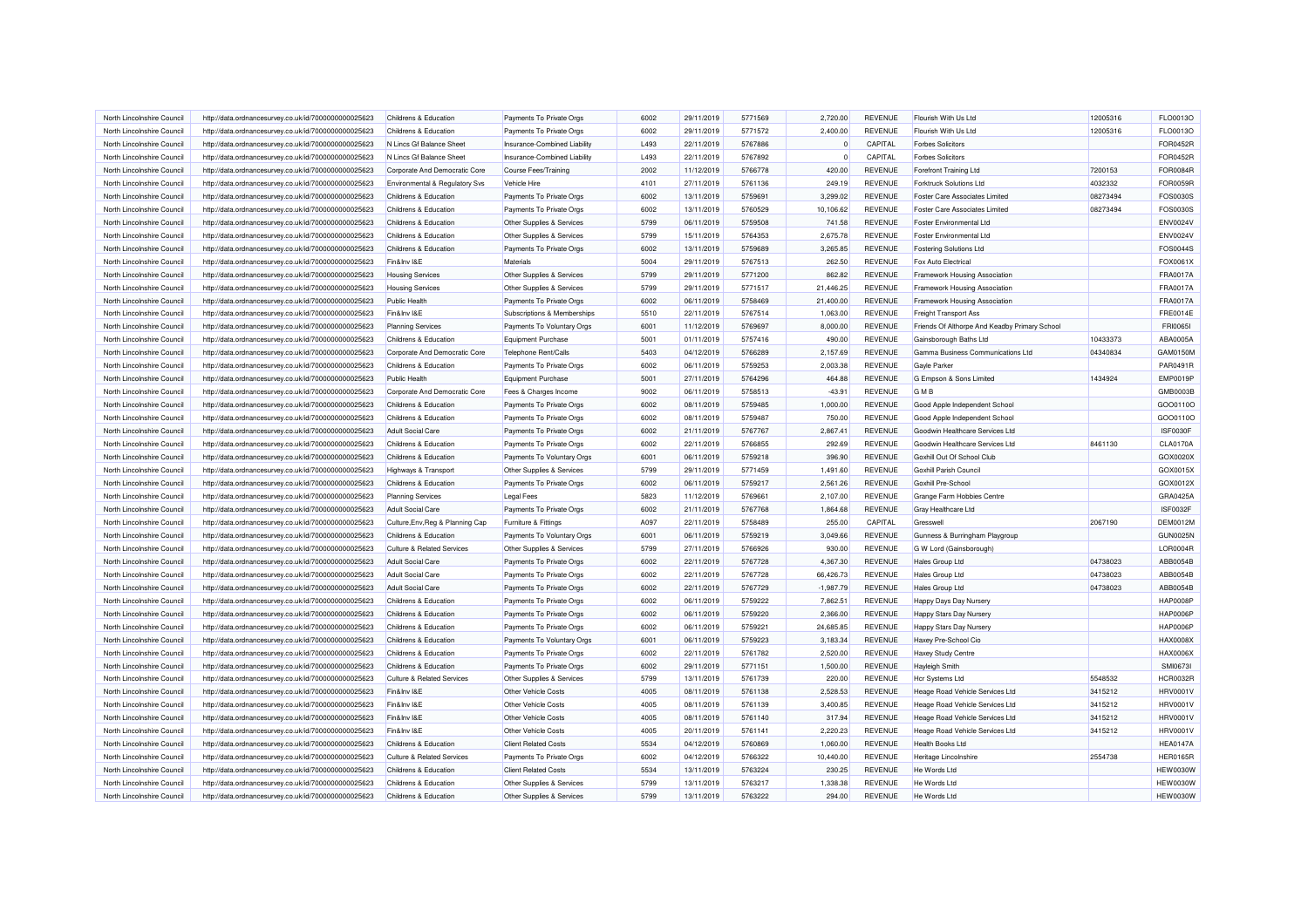| North Lincolnshire Council | http://data.ordnancesurvey.co.uk/id/7000000000025623 | Childrens & Education                 | Other Supplies & Services  | 5799         | 13/11/2019 | 5763225            | 246.87      | <b>REVENUE</b>                   | He Words Ltd                          |          | <b>HEW0030W</b> |
|----------------------------|------------------------------------------------------|---------------------------------------|----------------------------|--------------|------------|--------------------|-------------|----------------------------------|---------------------------------------|----------|-----------------|
| North Lincolnshire Council | http://data.ordnancesurvey.co.uk/id/7000000000025623 | Childrens & Education                 | Other Supplies & Services  | 5799         | 13/11/2019 | 5763227            | 448.67      | <b>REVENUE</b>                   | He Words Ltd                          |          | <b>HEW0030W</b> |
| North Lincolnshire Council | http://data.ordnancesurvey.co.uk/id/7000000000025623 | <b>Adult Social Care</b>              | Payments To Private Orgs   | 6002         | 21/11/2019 | 5767760            | 7,198.80    | <b>REVENUE</b>                   | <b>Hica Ltd</b>                       |          | ISF0010F        |
| North Lincolnshire Council | http://data.ordnancesurvey.co.uk/id/7000000000025623 | <b>Adult Social Care</b>              | Payments To Private Orgs   | 6002         | 21/11/2019 | 5767760            | 8,505.00    | <b>REVENUE</b>                   | Hica I td                             |          | ISF0010F        |
| North Lincolnshire Council | http://data.ordnancesurvey.co.uk/id/7000000000025623 | <b>Adult Social Care</b>              | Equipment Maint.& Repair   | 5003         | 15/11/2019 | 5764693            | 1,148.58    | <b>REVENUE</b>                   | Hill Builders (Humberside) Ltd        | 1876857  | <b>HIL0003L</b> |
| North Lincolnshire Council | http://data.ordnancesurvey.co.uk/id/7000000000025623 | Corporate And Democratic Core         | Repair & Maintenance Costs | 3000         | 15/11/2019 | 5764693            | 3,002.16    | <b>REVENUE</b>                   | Hill Builders (Humberside) Ltd        | 1876857  | HIL0003L        |
| North Lincolnshire Council | http://data.ordnancesurvey.co.uk/id/7000000000025623 | Culture, Env, Reg & Planning Cap      | <b>Other Costs</b>         | A085         | 01/11/2019 | 5757818            | 961.00      | CAPITAL                          | Hill Builders (Humberside) Ltd        | 1876857  | <b>HIL0003L</b> |
| North Lincolnshire Council | http://data.ordnancesurvey.co.uk/id/7000000000025623 | <b>Culture &amp; Related Services</b> | Repair & Maintenance Costs | 3000         | 15/11/2019 | 5764693            | 3,852.75    | <b>REVENUE</b>                   | Hill Builders (Humberside) Ltd        | 1876857  | <b>HIL0003L</b> |
| North Lincolnshire Council | http://data.ordnancesurvey.co.uk/id/7000000000025623 | Environmental & Regulatory Svs        | <b>Equipment Purchase</b>  | 5001         | 15/11/2019 | 5764693            | 165.27      | <b>REVENUE</b>                   | Hill Builders (Humberside) Ltd        | 1876857  | <b>HIL0003L</b> |
| North Lincolnshire Council | http://data.ordnancesurvey.co.uk/id/7000000000025623 | <b>Housing Services</b>               | Fees & Charges Income      | 9002         | 15/11/2019 | 5757846            | $-1,538.18$ | <b>REVENUE</b>                   | Hill Builders (Humberside) Ltd        | 1876857  | <b>HIL0003L</b> |
| North Lincolnshire Council | http://data.ordnancesurvey.co.uk/id/7000000000025623 | Public Health                         | Materials                  | 5004         | 13/11/2019 | 5761763            | 805.83      | <b>REVENUE</b>                   | Hill Builders (Humberside) Ltd        | 1876857  | HIL0003L        |
| North Lincolnshire Council | http://data.ordnancesurvey.co.uk/id/7000000000025623 | Childrens & Education                 | Payments To Private Orgs   | 6002         | 27/11/2019 | 5758581            | 2,160.00    | <b>REVENUE</b>                   | Hm Prison & Probation Service (Hmpps) |          | HMP0009P        |
| North Lincolnshire Council | http://data.ordnancesurvey.co.uk/id/7000000000025623 | <b>Housing Services</b>               | Fees & Charges Income      | 9002         | 15/11/2019 | 5761579            | $-1,969.32$ | REVENUE                          | Hobson & Porter Ltd                   |          | <b>HOB0001B</b> |
| North Lincolnshire Council | http://data.ordnancesurvey.co.uk/id/7000000000025623 | <b>Housing Services</b>               | Fees & Charges Income      | 9002         | 15/11/2019 | 5764284            | $-1,433.82$ | <b>REVENUE</b>                   | Hobson & Porter Ltd                   |          | <b>HOB0001B</b> |
| North Lincolnshire Council | http://data.ordnancesurvey.co.uk/id/7000000000025623 | <b>Adult Social Care</b>              | Payments To Private Orgs   | 6002         | 06/11/2019 | 5759548            | 1.070.16    | <b>REVENUE</b>                   | <b>Holdall Self Storage Ltd</b>       |          | <b>HOL0426L</b> |
| North Lincolnshire Council | http://data.ordnancesurvey.co.uk/id/7000000000025623 | Childrens & Education                 | <b>Equipment Purchase</b>  | 5001         | 27/11/2019 | 5769698            | 2,268.09    | <b>REVENUE</b>                   | <b>Holls Electrical Ltd</b>           | 1421429  | HOL0021L        |
| North Lincolnshire Council | http://data.ordnancesurvey.co.uk/id/7000000000025623 | Corporate And Democratic Core         | Repair & Maintenance Costs | 3000         | 15/11/2019 | 5764687            | 1,986.08    | <b>REVENUE</b>                   | <b>Holls Electrical Ltd</b>           | 1421429  | <b>HOL0021L</b> |
| North Lincolnshire Council | http://data.ordnancesurvey.co.uk/id/7000000000025623 | <b>Culture &amp; Related Services</b> | Repair & Maintenance Costs | 3000         | 15/11/2019 | 5764687            | 122.75      | <b>REVENUE</b>                   | <b>Holls Electrical Ltd</b>           | 1421429  | HOL0021L        |
|                            |                                                      |                                       |                            |              |            |                    |             |                                  |                                       |          |                 |
| North Lincolnshire Council | http://data.ordnancesurvey.co.uk/id/7000000000025623 | Fin&Inv I&E                           | Repair & Maintenance Costs | 3000<br>3000 | 15/11/2019 | 5764687<br>5764687 | 230.43      | <b>REVENUE</b><br><b>REVENUE</b> | <b>Holls Electrical Ltd</b>           | 1421429  | <b>HOL0021L</b> |
| North Lincolnshire Council | http://data.ordnancesurvey.co.uk/id/7000000000025623 | Fin&Inv I&E                           | Repair & Maintenance Costs |              | 15/11/2019 |                    | 25.00       |                                  | <b>Holls Electrical Ltd</b>           | 1421429  | HOL0021L        |
| North Lincolnshire Council | http://data.ordnancesurvey.co.uk/id/7000000000025623 | Non Distributed Costs                 | Other Supplies & Services  | 5799         | 06/11/2019 | 5757889            | 270.00      | <b>REVENUE</b>                   | Holls Flectrical Ltd                  | 1421429  | HOL0021L        |
| North Lincolnshire Council | http://data.ordnancesurvey.co.uk/id/7000000000025623 | Childrens & Education                 | Payments To Private Orgs   | 6002         | 06/11/2019 | 5759225            | 2,470.08    | <b>REVENUE</b>                   | Home Comforts Childminding            |          | <b>HOM0132M</b> |
| North Lincolnshire Council | http://data.ordnancesurvey.co.uk/id/7000000000025623 | Environmental & Regulatory Svs        | Course Fees/Training       | 2002         | 20/11/2019 | 5766764            | 477.95      | <b>REVENUE</b>                   | Home Office                           |          | <b>HOM0120M</b> |
| North Lincolnshire Council | http://data.ordnancesurvey.co.uk/id/7000000000025623 | <b>Culture &amp; Related Services</b> | Provisions                 | 5201         | 22/11/2019 | 5759580            | 278.66      | <b>REVENUE</b>                   | <b>Hopwells Limited</b>               | 01404481 | <b>HOP0104P</b> |
| North Lincolnshire Council | http://data.ordnancesurvey.co.uk/id/7000000000025623 | Fin&Inv I&E                           | Provisions                 | 5201         | 06/11/2019 | 5759721            | 303.97      | REVENUE                          | Hopwells Limited                      | 01404481 | <b>HOP0104P</b> |
| North Lincolnshire Council | http://data.ordnancesurvey.co.uk/id/7000000000025623 | Fin&Inv I&E                           | Provisions                 | 5201         | 06/11/2019 | 5759742            | 301.58      | <b>REVENUE</b>                   | <b>Hopwells Limited</b>               | 01404481 | <b>HOP0104P</b> |
| North Lincolnshire Council | http://data.ordnancesurvey.co.uk/id/7000000000025623 | Fin&Inv I&E                           | Provisions                 | 5201         | 06/11/2019 | 5759775            | 340.93      | <b>REVENUE</b>                   | <b>Hopwells Limited</b>               | 01404481 | <b>HOP0104P</b> |
| North Lincolnshire Council | http://data.ordnancesurvey.co.uk/id/7000000000025623 | Fin&Inv I&E                           | Provisions                 | 5201         | 06/11/2019 | 5759805            | 372.48      | REVENUE                          | <b>Hopwells Limited</b>               | 01404481 | <b>HOP0104P</b> |
| North Lincolnshire Council | http://data.ordnancesurvey.co.uk/id/7000000000025623 | Fin&Inv I&E                           | Provisions                 | 5201         | 20/11/2019 | 5765210            | 296.68      | <b>REVENUE</b>                   | <b>Hopwells Limited</b>               | 01404481 | <b>HOP0104P</b> |
| North Lincolnshire Council | http://data.ordnancesurvey.co.uk/id/7000000000025623 | Fin&Inv I&E                           | Provisions                 | 5201         | 20/11/2019 | 5765226            | 320.40      | <b>REVENUE</b>                   | <b>Hopwells Limited</b>               | 01404481 | <b>HOP0104P</b> |
| North Lincolnshire Council | http://data.ordnancesurvey.co.uk/id/7000000000025623 | Fin&Inv I&E                           | Provisions                 | 5201         | 20/11/2019 | 5765228            | 270.60      | <b>REVENUE</b>                   | Hopwells Limited                      | 01404481 | <b>HOP0104P</b> |
| North Lincolnshire Council | http://data.ordnancesurvey.co.uk/id/7000000000025623 | Fin&Inv I&E                           | Provisions                 | 5201         | 20/11/2019 | 5765240            | 481.44      | <b>REVENUE</b>                   | <b>Hopwells Limited</b>               | 01404481 | <b>HOP0104P</b> |
| North Lincolnshire Council | http://data.ordnancesurvey.co.uk/id/7000000000025623 | Fin&Inv I&E                           | Provisions                 | 5201         | 20/11/2019 | 5765260            | 284.68      | REVENUE                          | Hopwells Limited                      | 01404481 | <b>HOP0104P</b> |
| North Lincolnshire Council | http://data.ordnancesurvey.co.uk/id/7000000000025623 | Fin&Inv I&E                           | Provisions                 | 5201         | 20/11/2019 | 5765266            | 259.06      | REVENUE                          | <b>Hopwells Limited</b>               | 01404481 | <b>HOP0104P</b> |
| North Lincolnshire Council | http://data.ordnancesurvey.co.uk/id/7000000000025623 | Fin&Inv I&E                           | Provisions                 | 5201         | 20/11/2019 | 5766410            | 357.66      | <b>REVENUE</b>                   | <b>Hopwells Limited</b>               | 01404481 | <b>HOP0104P</b> |
| North Lincolnshire Council | http://data.ordnancesurvey.co.uk/id/7000000000025623 | Fin&Inv I&E                           | Provisions                 | 5201         | 20/11/2019 | 5766461            | 395.14      | <b>REVENUE</b>                   | <b>Hopwells Limited</b>               | 01404481 | <b>HOP0104P</b> |
| North Lincolnshire Council | http://data.ordnancesurvey.co.uk/id/7000000000025623 | Fin&Inv I&E                           | Provisions                 | 5201         | 27/11/2019 | 5769981            | 261.02      | REVENUE                          | <b>Hopwells Limited</b>               | 01404481 | <b>HOP0104P</b> |
| North Lincolnshire Council | http://data.ordnancesurvey.co.uk/id/7000000000025623 | <b>Planning Services</b>              | Equipment Maint.& Repair   | 5003         | 08/11/2019 | 5760570            | 2,939.15    | <b>REVENUE</b>                   | Horizon Group Ltd                     |          | <b>HOR0019R</b> |
| North Lincolnshire Council | http://data.ordnancesurvey.co.uk/id/7000000000025623 | Childrens & Education                 | Home To School Transport   | 4201         | 08/11/2019 | 5760980            | 9,540.00    | REVENUE                          | Hornsby Travel Services Ltd           | 01490232 | <b>HOR0122F</b> |
| North Lincolnshire Council | http://data.ordnancesurvey.co.uk/id/7000000000025623 | <b>Highways &amp; Transport</b>       | <b>Concessionary Fares</b> | 6010         | 04/12/2019 | 5768047            | 35,500.00   | <b>REVENUE</b>                   | <b>Hornsby Travel Services Ltd</b>    | 01490232 | <b>HOR0122F</b> |
| North Lincolnshire Council | http://data.ordnancesurvey.co.uk/id/7000000000025623 | Highways & Transport                  | Passenger Transport        | 6011         | 13/11/2019 | 5763177            | 29,773.85   | <b>REVENUE</b>                   | Hornsby Travel Services Ltd           | 01490232 | <b>HOR0122F</b> |
| North Lincolnshire Council | http://data.ordnancesurvey.co.uk/id/7000000000025623 | Highways & Transport                  | Passenger Transport        | 6011         | 13/11/2019 | 5763182            | 6,654.00    | REVENUE                          | Hornsby Travel Services Ltd           | 01490232 | HOR0122R        |
| North Lincolnshire Council | http://data.ordnancesurvey.co.uk/id/7000000000025623 | <b>Highways &amp; Transport</b>       | Passenger Transport        | 6011         | 13/11/2019 | 5763256            | 6,271.00    | <b>REVENUE</b>                   | Hornsby Travel Services Ltd           | 01490232 | <b>HOR0122F</b> |
| North Lincolnshire Council | http://data.ordnancesurvey.co.uk/id/7000000000025623 | Highways & Transport                  | Passenger Transport        | 6011         | 27/11/2019 | 5763255            | 6,603.00    | <b>REVENUE</b>                   | Hornsby Travel Services Ltd           | 01490232 | <b>HOR0122R</b> |
| North Lincolnshire Council | http://data.ordnancesurvey.co.uk/id/7000000000025623 | <b>Highways &amp; Transport</b>       | Passenger Transport        | 6011         | 27/11/2019 | 5768631            | 757.60      | REVENUE                          | Hornsby Travel Services Ltd           | 01490232 | <b>HOR0122F</b> |
| North Lincolnshire Council | http://data.ordnancesurvey.co.uk/id/7000000000025623 | <b>Childrens &amp; Education</b>      | Payments To Private Orgs   | 6002         | 15/11/2019 | 5764563            | 12,816.29   | <b>REVENUE</b>                   | Horton Establishments Ltd             |          | <b>HOR0164R</b> |
| North Lincolnshire Council | http://data.ordnancesurvey.co.uk/id/7000000000025623 | <b>Culture &amp; Related Services</b> | <b>Equipment Purchase</b>  | 5001         | 27/11/2019 | 5768537            | 1,300.00    | <b>REVENUE</b>                   | House Of Images                       |          | HOU0016U        |
| North Lincolnshire Council | http://data.ordnancesurvey.co.uk/id/7000000000025623 | <b>Adult Social Care</b>              | Payments To Private Orgs   | 6002         | 21/11/2019 | 5767762            | $-2,185.50$ | <b>REVENUE</b>                   | Housing & Support Solutions Ltd       |          | <b>ISF0014F</b> |
| North Lincolnshire Council | http://data.ordnancesurvey.co.uk/id/7000000000025623 | <b>Adult Social Care</b>              | Payments To Private Orgs   | 6002         | 21/11/2019 | 5767763            | 2,352.00    | <b>REVENUE</b>                   | Housing & Support Solutions Ltd       |          | ISF0014F        |
| North Lincolnshire Council | http://data.ordnancesurvey.co.uk/id/7000000000025623 | <b>Adult Social Care</b>              | Payments To Private Orgs   | 6002         | 21/11/2019 | 5767763            | 22,371.58   | REVENUE                          | Housing & Support Solutions Ltd       |          | ISF0014F        |
| North Lincolnshire Council | http://data.ordnancesurvey.co.uk/id/7000000000025623 | <b>Adult Social Care</b>              | Payments To Private Orgs   | 6002         | 22/11/2019 | 5767755            | 2,979.20    | <b>REVENUE</b>                   | Housing & Support Solutions Ltd       |          | <b>HOU0264U</b> |
| North Lincolnshire Council |                                                      | <b>Adult Social Care</b>              | Payments To Private Orgs   | 6002         | 22/11/2019 | 5767755            | 5,999.86    | <b>REVENUE</b>                   | Housing & Support Solutions Ltd       |          | <b>HOU0264U</b> |
| North Lincolnshire Council | http://data.ordnancesurvey.co.uk/id/7000000000025623 | Childrens & Education                 | Payments To Other La'S     | 6003         | 06/11/2019 | 5759493            | 7.956.90    | <b>REVENUE</b>                   |                                       |          | <b>KIN0002N</b> |
|                            | http://data.ordnancesurvey.co.uk/id/7000000000025623 |                                       |                            |              |            |                    |             |                                  | <b>Hull City Council</b>              |          |                 |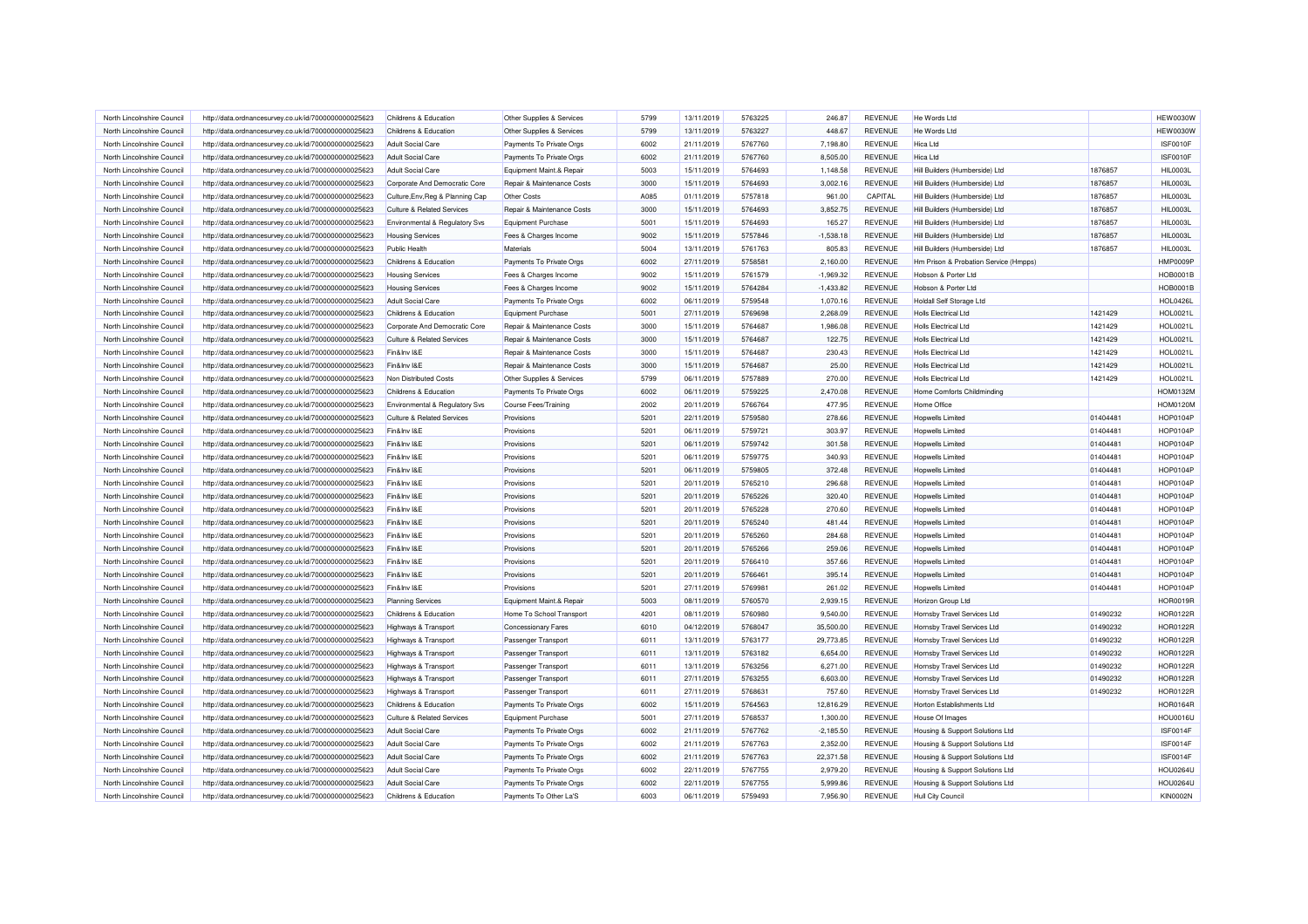| North Lincolnshire Council | http://data.ordnancesurvey.co.uk/id/7000000000025623 | Corporate And Democratic Core             | Subscriptions & Memberships              | 5510 | 22/11/2019 | 5768004 | 50,000.00   | REVENUE        | <b>Hull City Council</b>                   |          | <b>KIN0002N</b> |
|----------------------------|------------------------------------------------------|-------------------------------------------|------------------------------------------|------|------------|---------|-------------|----------------|--------------------------------------------|----------|-----------------|
| North Lincolnshire Council | http://data.ordnancesurvey.co.uk/id/7000000000025623 | Childrens & Education                     | Advertising & Publicity                  | 5610 | 27/11/2019 | 5769775 | 250.00      | <b>REVENUE</b> | Hull Labt And Community Pride              |          | HUL0038L        |
| North Lincolnshire Council | http://data.ordnancesurvey.co.uk/id/7000000000025623 | <b>Public Health</b>                      | Materials                                | 5004 | 08/11/2019 | 5760599 | 897.40      | <b>REVENUE</b> | Humber Merchants Ltd                       | 1045179  | <b>HUM0003M</b> |
| North Lincolnshire Council | http://data.ordnancesurvey.co.uk/id/7000000000025623 | <b>Public Health</b>                      | Materials                                | 5004 | 30/12/2019 | 5766334 | 521.86      | REVENUE        | Humber Merchants Ltd                       | 1045179  | <b>HUM0003M</b> |
| North Lincolnshire Council | http://data.ordnancesurvey.co.uk/id/7000000000025623 | Fin&Inv I&E                               | Rents                                    | 3201 | 15/11/2019 | 5764257 | 5,625.00    | <b>REVENUE</b> | Humberside International Airport           |          | <b>HUM0039M</b> |
| North Lincolnshire Council | http://data.ordnancesurvey.co.uk/id/7000000000025623 | Fin&Inv I&E                               | Rents                                    | 3201 | 15/11/2019 | 5764259 | 7,875.00    | REVENUE        | Humberside International Airport           |          | <b>HUM0039M</b> |
| North Lincolnshire Council | http://data.ordnancesurvey.co.uk/id/7000000000025623 | Fin&Inv I&E                               | Grounds Maintenance                      | 3010 | 15/11/2019 | 5764260 | 338.00      | REVENUE        | Hydrainer Pump Hire Ltd                    | 1522204  | <b>HYD0065D</b> |
| North Lincolnshire Council | http://data.ordnancesurvey.co.uk/id/7000000000025623 | Childrens & Education                     | Payments To Private Orgs                 | 6002 | 06/11/2019 | 5759227 | 11,323.09   | <b>REVENUE</b> | I Learn Education Crowle                   |          | ILE0012E        |
| North Lincolnshire Council | http://data.ordnancesurvey.co.uk/id/7000000000025623 | Childrens & Education                     | <b>Client Related Costs</b>              | 5534 | 27/11/2019 | 5768623 | 286.50      | <b>REVENUE</b> | I Learn Education Ltd                      |          | ABC0063C        |
| North Lincolnshire Council | http://data.ordnancesurvey.co.uk/id/7000000000025623 | Childrens & Education                     | Payments To Private Orgs                 | 6002 | 06/11/2019 | 5759184 | 11.435.98   | <b>REVENUE</b> | I Learn Education Ltd                      |          | ABC0063C        |
| North Lincolnshire Council | http://data.ordnancesurvey.co.uk/id/7000000000025623 | Childrens & Education                     | Payments To Private Orgs                 | 6002 | 06/11/2019 | 5759226 | 14,503.10   | <b>REVENUE</b> | I Learn Education Ltd                      |          | ILE0004E        |
| North Lincolnshire Council | http://data.ordnancesurvey.co.uk/id/7000000000025623 | Fin&Inv I&E                               | Materials                                | 5004 | 08/11/2019 | 5761143 | 260.00      | REVENUE        | Imperial Commercials Ltd                   | 653665   | LEX0001X        |
| North Lincolnshire Council | http://data.ordnancesurvey.co.uk/id/7000000000025623 | Fin&Inv I&E                               | Materials                                | 5004 | 15/11/2019 | 5761144 | 1,218.46    | <b>REVENUE</b> | Imperial Commercials Ltd                   | 653665   | LEX0001X        |
| North Lincolnshire Council | http://data.ordnancesurvey.co.uk/id/7000000000025623 | Fin&Inv I&E                               | Materials                                | 5004 | 22/11/2019 | 5767521 | 406.00      | REVENUE        | Imperial Commercials Ltd                   | 653665   | LEX0001X        |
| North Lincolnshire Council | http://data.ordnancesurvey.co.uk/id/7000000000025623 | Childrens & Education                     | Payments To Private Orgs                 | 6002 | 13/11/2019 | 5763057 | 14,171.34   | <b>REVENUE</b> | Independent Childcare Group Of Schools Ltd |          | CAM0185M        |
| North Lincolnshire Council | http://data.ordnancesurvey.co.uk/id/7000000000025623 | Childrens & Education                     | Payments To Private Orgs                 | 6002 | 20/11/2019 | 5766747 | 13,833.33   | REVENUE        | Independent Childcare Group Of Schools Ltd |          | CLI00111        |
| North Lincolnshire Council | http://data.ordnancesurvey.co.uk/id/7000000000025623 | Childrens & Education                     | Payments To Private Orgs                 | 6002 | 20/11/2019 | 5766748 | 13,000.00   | <b>REVENUE</b> | Independent Childcare Group Of Schools Ltd |          | CLI0011I        |
| North Lincolnshire Council |                                                      | Fin&Inv I&E                               |                                          | 3311 | 20/11/2019 | 5764261 | 622.13      | <b>REVENUE</b> | Initial Washroom Solutions                 | 293397   | <b>INI00501</b> |
|                            | http://data.ordnancesurvey.co.uk/id/7000000000025623 |                                           | <b>Cleaning Services &amp; Contracts</b> |      |            |         |             |                |                                            |          |                 |
| North Lincolnshire Council | http://data.ordnancesurvey.co.uk/id/7000000000025623 | Corporate And Democratic Core             | Gen Office Exp (Incl Postage)            | 5603 | 25/11/2019 | 5768542 | $-318.88$   | <b>REVENUE</b> | Inpress                                    |          | <b>INP0001P</b> |
| North Lincolnshire Council | http://data.ordnancesurvey.co.uk/id/7000000000025623 | Highways & Transport                      | Stock Purchases & Adjustments            | 5030 | 06/11/2019 | 5749109 | 464.88      | REVENUE        | Instarmac Group Plc                        | 1324925  | <b>INS0024S</b> |
| North Lincolnshire Council | http://data.ordnancesurvey.co.uk/id/7000000000025623 | Highways & Transport                      | Stock Purchases & Adjustments            | 5030 | 20/11/2019 | 5721640 | 954.24      | <b>REVENUE</b> | Instarmac Group Plc                        | 1324925  | <b>INS0024S</b> |
| North Lincolnshire Council | http://data.ordnancesurvey.co.uk/id/7000000000025623 | Highways & Transport                      | Stock Purchases & Adjustments            | 5030 | 06/12/2019 | 5767726 | 954.24      | <b>REVENUE</b> | Instarmac Group Plc                        | 1324925  | <b>INS0024S</b> |
| North Lincolnshire Council | http://data.ordnancesurvey.co.uk/id/7000000000025623 | Corporate And Democratic Core             | Telephone Rent/Calls                     | 5403 | 01/12/2019 | 5761634 | $-939.67$   | <b>REVENUE</b> | Interoute Networks Ltd                     | 03773255 | <b>MDN0001N</b> |
| North Lincolnshire Council | http://data.ordnancesurvey.co.uk/id/7000000000025623 | <b>Culture &amp; Related Services</b>     | Leasing Charges - Controllable           | 5798 | 27/11/2019 | 5768015 | 293.46      | <b>REVENUE</b> | Investec Asset Finance Plc                 | 02179313 | <b>INV0004V</b> |
| North Lincolnshire Council | http://data.ordnancesurvey.co.uk/id/7000000000025623 | <b>Culture &amp; Related Services</b>     | Leasing Charges - Controllable           | 5798 | 27/11/2019 | 5768016 | 693.61      | <b>REVENUE</b> | Investec Asset Finance Plo                 | 02179313 | <b>INV0004V</b> |
| North Lincolnshire Council | http://data.ordnancesurvey.co.uk/id/7000000000025623 | <b>Adult Social Care</b>                  | <b>Legal Fees</b>                        | 5823 | 15/11/2019 | 5764653 | 5,000.00    | <b>REVENUE</b> | Irwin Mitchell Solicitors                  |          | IRW0002W        |
| North Lincolnshire Council | http://data.ordnancesurvey.co.uk/id/7000000000025623 | Childrens & Education                     | Home To School Transport                 | 4201 | 08/11/2019 | 5760839 | 5,021.30    | <b>REVENUE</b> | <b>Isle Coaches</b>                        |          | COA0039A        |
| North Lincolnshire Council | http://data.ordnancesurvey.co.uk/id/7000000000025623 | Childrens & Education                     | Home To School Transport                 | 4201 | 08/11/2019 | 5761185 | 7,306.02    | REVENUE        | <b>Isle Coaches</b>                        |          | COA0039A        |
| North Lincolnshire Council | http://data.ordnancesurvey.co.uk/id/7000000000025623 | Highways & Transport                      | Concessionary Fares                      | 6010 | 27/11/2019 | 5768049 | 5,100.00    | <b>REVENUE</b> | <b>Isle Coaches</b>                        |          | COA0039A        |
| North Lincolnshire Council | http://data.ordnancesurvey.co.uk/id/7000000000025623 | Highways & Transport                      | Passenger Transport                      | 6011 | 08/11/2019 | 5760572 | 4,487.20    | REVENUE        | <b>Isle Coaches</b>                        |          | COA0039A        |
| North Lincolnshire Council | http://data.ordnancesurvey.co.uk/id/7000000000025623 | <b>Culture &amp; Related Services</b>     | Equipment Maint.& Repair                 | 5003 | 27/11/2019 | 5763098 | 993.92      | <b>REVENUE</b> | Isle Education Trust Enterprises Limited   | 07814150 | <b>ISL0101L</b> |
| North Lincolnshire Council | http://data.ordnancesurvey.co.uk/id/7000000000025623 | Childrens & Education                     | <b>Examination Fees</b>                  | 5730 | 27/11/2019 | 5760638 | 5.164.80    | <b>REVENUE</b> | J <sub>2</sub> Research                    |          | J2R0001R        |
| North Lincolnshire Council | http://data.ordnancesurvey.co.uk/id/7000000000025623 | Fin&Inv I&E                               | Clothing, Uniforms & Laundry             | 5301 | 27/11/2019 | 5767518 | 453.00      | <b>REVENUE</b> | Jacksons Workwear Rental Ltd               | 193856   | <b>JAC0171C</b> |
| North Lincolnshire Council | http://data.ordnancesurvey.co.uk/id/7000000000025623 | Corporate And Democratic Core             | Other Professional Fees                  | 5829 | 22/11/2019 | 5767931 |             | REVENUE        | Jacobs                                     |          | JAC0011C        |
| North Lincolnshire Council | http://data.ordnancesurvey.co.uk/id/7000000000025623 | <b>Culture &amp; Related Services</b>     | <b>Materials</b>                         | 5004 | 29/11/2019 | 5771390 | 864.75      | REVENUE        | Jamies Sweet Emporium                      |          | <b>JAM0198M</b> |
| North Lincolnshire Council | http://data.ordnancesurvey.co.uk/id/7000000000025623 | <b>Culture &amp; Related Services</b>     | Other Supplies & Services                | 5799 | 13/11/2019 | 5762994 | 645.00      | <b>REVENUE</b> | J A Shaw                                   |          | SHA0613A        |
| North Lincolnshire Council | http://data.ordnancesurvey.co.uk/id/7000000000025623 | <b>Planning Services</b>                  | Other Supplies & Services                | 5799 | 20/11/2019 | 5766080 | 8,680.00    | REVENUE        | Jba Consulting                             |          | <b>JBA0003A</b> |
| North Lincolnshire Council | http://data.ordnancesurvey.co.uk/id/7000000000025623 | Corporate And Democratic Core             | It Software-Maintenance                  | 5053 | 15/11/2019 | 5764735 | 1,850.00    | <b>REVENUE</b> | J C Applications Development Ltd           |          | <b>JCA0002A</b> |
| North Lincolnshire Council | http://data.ordnancesurvey.co.uk/id/7000000000025623 | Fin&Inv I&E                               | Repair & Maintenance Costs               | 3000 | 29/11/2019 | 5764263 | 4,342.08    | REVENUE        | J E Vickers & Sons                         |          | <b>VIC0036C</b> |
| North Lincolnshire Council | http://data.ordnancesurvey.co.uk/id/7000000000025623 | <b>Culture &amp; Related Services</b>     | Other Professional Fees                  | 5829 | 20/11/2019 | 5766772 | 400.00      | <b>REVENUE</b> | Jim Bond                                   |          | <b>BON0124N</b> |
| North Lincolnshire Council | http://data.ordnancesurvey.co.uk/id/7000000000025623 | <b>Environmental &amp; Regulatory Svs</b> | Equipment Maint.& Repair                 | 5003 | 15/11/2019 | 5764474 | 614.76      | <b>REVENUE</b> | J & J Maintenance Services                 |          | <b>JJM0010M</b> |
| North Lincolnshire Council | http://data.ordnancesurvey.co.uk/id/7000000000025623 | Environmental & Regulatory Svs            | Equipment Maint.& Repair                 | 5003 | 15/11/2019 | 5764481 | 700.00      | REVENUE        | J & J Maintenance Services                 |          | <b>JJM0010M</b> |
| North Lincolnshire Council | http://data.ordnancesurvey.co.uk/id/7000000000025623 | <b>Housing Services</b>                   | Fees & Charges Income                    | 9002 | 06/11/2019 | 5757845 | $-1,968.25$ | <b>REVENUE</b> | J K Windows                                |          | JKW0001W        |
| North Lincolnshire Council | http://data.ordnancesurvey.co.uk/id/7000000000025623 | <b>Adult Social Care</b>                  | Cleaning Costs/ Materials                | 3301 | 27/11/2019 | 5764750 | 470.40      | <b>REVENUE</b> | Jla Total Care Ltd                         |          | <b>LAU0014U</b> |
| North Lincolnshire Council | http://data.ordnancesurvey.co.uk/id/7000000000025623 | Highways & Transport                      | Other Supplies & Services                | 5799 | 22/11/2019 | 5763461 | 742.15      | <b>REVENUE</b> | J Mccann & Co Ltd                          | 08326109 | <b>JMC0004C</b> |
| North Lincolnshire Council | http://data.ordnancesurvey.co.uk/id/7000000000025623 | Adult Social Care                         | Payments To Private Orgs                 | 6002 | 21/11/2019 | 5767770 | 33.034.92   | <b>REVENUE</b> | Jme Care Ltd                               |          | ISF0035F        |
| North Lincolnshire Council | http://data.ordnancesurvey.co.uk/id/7000000000025623 | Childrens & Education                     | Payments To Private Orgs                 | 6002 | 01/11/2019 | 5757714 | 300.00      | REVENUE        | Jmp Support Ltd                            | 8185918  | <b>JMP0010P</b> |
| North Lincolnshire Council | http://data.ordnancesurvey.co.uk/id/7000000000025623 | Childrens & Education                     | Consultancy                              | 5830 | 29/11/2019 | 5761779 | 1,000.00    | REVENUE        | John Fitzgerald                            |          | FIT0130T        |
| North Lincolnshire Council | http://data.ordnancesurvey.co.uk/id/7000000000025623 | <b>Childrens &amp; Education</b>          | Payments To Private Orgs                 | 6002 | 06/11/2019 | 5760048 | 22,000.00   | REVENUE        | John Leggott College                       |          | JOH0003H        |
| North Lincolnshire Council | http://data.ordnancesurvey.co.uk/id/7000000000025623 | Childrens & Education                     | <b>Equipment Purchase</b>                | 5001 | 13/11/2019 | 5761787 | 975.00      | REVENUE        | John Packer Ltd                            |          | <b>PAC0006C</b> |
| North Lincolnshire Council | http://data.ordnancesurvey.co.uk/id/7000000000025623 | Childrens & Education                     | Clothing, Uniforms & Laundry             | 5301 | 15/11/2019 | 5763309 | 362.45      | REVENUE        | John Pickering                             |          | <b>NAM0120M</b> |
| North Lincolnshire Council | http://data.ordnancesurvey.co.uk/id/7000000000025623 | Fin&Inv I&E                               | Equipment Purchase                       | 5001 | 20/11/2019 | 5766478 | 473.10      | <b>REVENUE</b> | Johnson Catering Equipment                 | 4519013  | JOH0152H        |
| North Lincolnshire Council | http://data.ordnancesurvey.co.uk/id/7000000000025623 | Fin&Inv I&E                               | <b>Equipment Purchase</b>                | 5001 | 20/11/2019 | 5766481 | 229.19      | <b>REVENUE</b> | Johnson Catering Equipment                 | 4519013  | JOH0152H        |
|                            |                                                      |                                           |                                          |      |            |         |             |                |                                            |          |                 |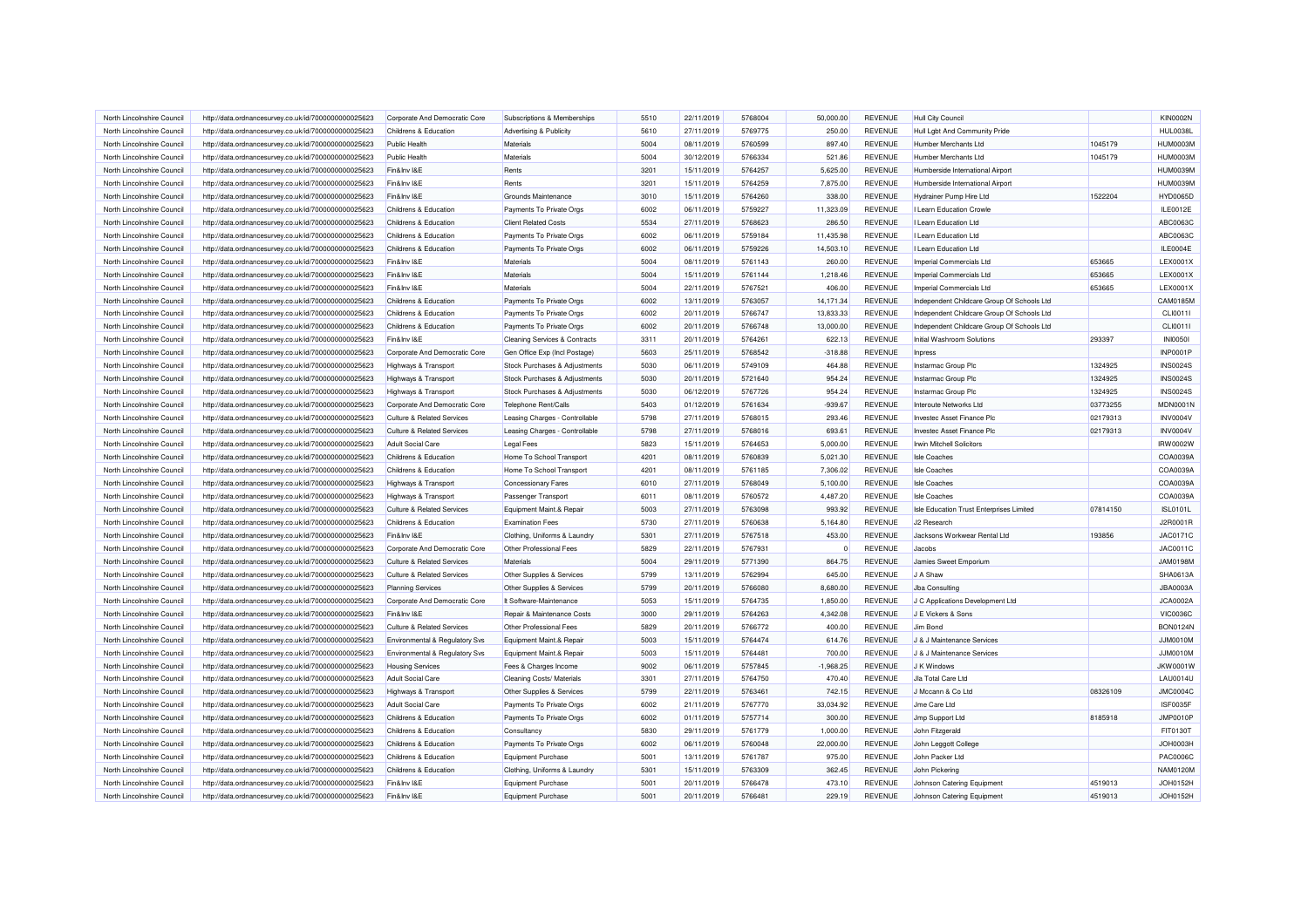| North Lincolnshire Council                               | http://data.ordnancesurvey.co.uk/id/7000000000025623 | Non Distributed Costs                 | <b>Equipment Purchase</b>     | 5001 | 20/11/2019               | 5766480 | 763.44             | REVENUE                          | Johnson Catering Equipment         | 4519013  | <b>JOH0152H</b> |
|----------------------------------------------------------|------------------------------------------------------|---------------------------------------|-------------------------------|------|--------------------------|---------|--------------------|----------------------------------|------------------------------------|----------|-----------------|
| North Lincolnshire Council                               | http://data.ordnancesurvey.co.uk/id/7000000000025623 | Childrens & Education                 | Home To School Transport      | 4201 | 27/11/2019               | 5760828 | 3,798.00           | REVENUE                          | Johnson Coaches                    |          | <b>JOH0153H</b> |
| North Lincolnshire Council                               | http://data.ordnancesurvey.co.uk/id/7000000000025623 | Childrens & Education                 | Advertising & Publicity       | 5610 | 08/11/2019               | 5758478 | 308.00             | <b>REVENUE</b>                   | Johnston Publishing Ltd            | 01919088 | <b>JOH0340H</b> |
| North Lincolnshire Council                               | http://data.ordnancesurvey.co.uk/id/7000000000025623 | Fin&Inv I&E                           | Materials                     | 5004 | 15/11/2019               | 5761142 | 237.88             | REVENUE                          | Johnston Sweepers Ltd              | 199841   | JOH0004H        |
| North Lincolnshire Council                               | http://data.ordnancesurvey.co.uk/id/7000000000025623 | Fin&Inv I&E                           | Materials                     | 5004 | 06/12/2019               | 5767519 | 702.88             | <b>REVENUE</b>                   | Johnston Sweepers Ltd              | 199841   | JOH0004H        |
| North Lincolnshire Council                               | http://data.ordnancesurvey.co.uk/id/7000000000025623 | <b>Culture &amp; Related Services</b> | <b>Equipment Purchase</b>     | 5001 | 01/11/2019               | 5757830 | 252.50             | REVENUE                          | John Watson T/A Ultrasonic Systems |          | WAT0063T        |
| North Lincolnshire Council                               | http://data.ordnancesurvey.co.uk/id/7000000000025623 | <b>Planning Services</b>              | Other Supplies & Services     | 5799 | 27/11/2019               | 5768719 | 540.00             | <b>REVENUE</b>                   | John Watson T/A Ultrasonic Systems |          | WAT00631        |
| North Lincolnshire Council                               | http://data.ordnancesurvey.co.uk/id/7000000000025623 | <b>Culture &amp; Related Services</b> | Other Supplies & Services     | 5799 | 20/11/2019               | 5766708 | 400.00             | REVENUE                          | Josie Deno                         |          | <b>JOS0003S</b> |
| North Lincolnshire Council                               | http://data.ordnancesurvey.co.uk/id/7000000000025623 | <b>Housing Services</b>               | Fees & Charges Income         | 9002 | 15/11/2019               | 5764290 | $-2,906.92$        | REVENUE                          | Jp Developers Limited              |          | JPD0001D        |
| North Lincolnshire Council                               | http://data.ordnancesurvey.co.uk/id/7000000000025623 | <b>Housing Services</b>               | Fees & Charges Income         | 9002 | 29/11/2019               | 5766179 | $-3,144.01$        | REVENUE                          | Jp Developers Limited              |          | JPD0001D        |
| North Lincolnshire Council                               | http://data.ordnancesurvey.co.uk/id/7000000000025623 | <b>Culture &amp; Related Services</b> | Equipment Maint.& Repair      | 5003 | 13/12/2019               | 5769812 | 222.95             | REVENUE                          | J P Lennard Ltd                    | 00750393 | <b>LEN0001N</b> |
| North Lincolnshire Council                               | http://data.ordnancesurvey.co.uk/id/7000000000025623 | <b>Culture &amp; Related Services</b> | <b>Equipment Purchase</b>     | 5001 | 27/11/2019               | 5769811 | 258.90             | REVENUE                          | J P Lennard Ltd                    | 00750393 | <b>LEN0001N</b> |
| North Lincolnshire Council                               | http://data.ordnancesurvey.co.uk/id/7000000000025623 | <b>Culture &amp; Related Services</b> | <b>Equipment Purchase</b>     | 5001 | 29/11/2019               | 5766710 | 345.97             | <b>REVENUE</b>                   | J P Lennard Ltd                    | 00750393 | <b>LEN0001N</b> |
| North Lincolnshire Council                               | http://data.ordnancesurvey.co.uk/id/7000000000025623 | <b>Culture &amp; Related Services</b> | <b>Equipment Purchase</b>     | 5001 | 29/11/2019               | 5768199 | 217.70             | REVENUE                          | J P Lennard Ltd                    | 00750393 | <b>LEN0001N</b> |
| North Lincolnshire Council                               | http://data.ordnancesurvey.co.uk/id/7000000000025623 | <b>Culture &amp; Related Services</b> | Gen Office Exp (Incl Postage) | 5603 | 13/12/2019               | 5769812 | 13.95              | <b>REVENUE</b>                   | J P Lennard Ltd                    | 00750393 | <b>LEN0001N</b> |
| North Lincolnshire Council                               | http://data.ordnancesurvey.co.uk/id/7000000000025623 | <b>Culture &amp; Related Services</b> | Materials                     | 5004 | 15/11/2019               | 5760542 | 216.35             | REVENUE                          | J P Lennard Ltd                    | 00750393 | <b>LEN0001N</b> |
| North Lincolnshire Council                               | http://data.ordnancesurvey.co.uk/id/7000000000025623 | <b>Culture &amp; Related Services</b> | Materials                     | 5004 | 29/11/2019               | 5768199 | 91.02              | REVENUE                          | J P Lennard Ltd                    | 00750393 | <b>LEN0001N</b> |
| North Lincolnshire Council                               | http://data.ordnancesurvey.co.uk/id/7000000000025623 | <b>Culture &amp; Related Services</b> | Payments To Private Orgs      | 6002 | 01/11/2019               | 5757794 | 750.00             | REVENUE                          | J R Planning                       | 10212680 | JRP0120P        |
|                                                          |                                                      |                                       |                               | 5799 |                          | 5757821 |                    |                                  |                                    |          | JOH0213H        |
| North Lincolnshire Council<br>North Lincolnshire Council | http://data.ordnancesurvey.co.uk/id/7000000000025623 | <b>Culture &amp; Related Services</b> | Other Supplies & Services     | 6002 | 01/11/2019<br>29/11/2019 | 5771152 | 280.00<br>1,200.00 | <b>REVENUE</b><br><b>REVENUE</b> | Judith Johnson                     |          | BRO0315O        |
|                                                          | http://data.ordnancesurvey.co.uk/id/7000000000025623 | Childrens & Education                 | Payments To Private Orgs      |      |                          |         |                    |                                  | Julia Brooke                       |          |                 |
| North Lincolnshire Council                               | http://data.ordnancesurvey.co.uk/id/7000000000025623 | Fin&Inv I&E                           | Provisions                    | 5201 | 06/11/2019               | 5759879 | 288.30             | <b>REVENUE</b>                   | J W Young (Butcher) Ltd            | 01348637 | <b>JWY0001Y</b> |
| North Lincolnshire Council                               | http://data.ordnancesurvey.co.uk/id/7000000000025623 | Fin&Inv I&E                           | Provisions                    | 5201 | 20/11/2019               | 5765346 | 396.41             | REVENUE                          | J W Young (Butcher) Ltd            | 01348637 | <b>JWY0001Y</b> |
| North Lincolnshire Council                               | http://data.ordnancesurvey.co.uk/id/7000000000025623 | Fin&Inv I&E                           | Provisions                    | 5201 | 20/11/2019               | 5766540 | 268.82             | <b>REVENUE</b>                   | J W Young (Butcher) Ltd            | 01348637 | <b>JWY0001Y</b> |
| North Lincolnshire Council                               | http://data.ordnancesurvey.co.uk/id/7000000000025623 | Fin&Inv I&E                           | Provisions                    | 5201 | 27/11/2019               | 5770042 | 374.76             | REVENUE                          | J W Young (Butcher) Ltd            | 01348637 | <b>JWY0001Y</b> |
| North Lincolnshire Council                               | http://data.ordnancesurvey.co.uk/id/7000000000025623 | Childrens & Education                 | Payments To Private Orgs      | 6002 | 13/11/2019               | 5761785 | 474.99             | <b>REVENUE</b>                   | Karen Beer                         |          | <b>BEE0016E</b> |
| North Lincolnshire Council                               | http://data.ordnancesurvey.co.uk/id/7000000000025623 | Childrens & Education                 | Payments To Private Orgs      | 6002 | 06/11/2019               | 5759278 | 461.70             | REVENUE                          | Karen Tidmarsh                     |          | TID0036D        |
| North Lincolnshire Council                               | http://data.ordnancesurvey.co.uk/id/7000000000025623 | Childrens & Education                 | <b>Client Related Costs</b>   | 5534 | 20/11/2019               | 5764740 | 550.00             | <b>REVENUE</b>                   | <b>Kays Estates</b>                |          | KAY0074Y        |
| North Lincolnshire Council                               | http://data.ordnancesurvey.co.uk/id/7000000000025623 | Childrens & Education                 | Home To School Transport      | 4201 | 08/11/2019               | 5760866 | 429.48             | REVENUE                          | <b>Keadby Cabs</b>                 |          | <b>KEA0022A</b> |
| North Lincolnshire Council                               | http://data.ordnancesurvey.co.uk/id/7000000000025623 | Childrens & Education                 | Payments To Private Orgs      | 6002 | 29/11/2019               | 5771154 | 1,500.00           | <b>REVENUE</b>                   | Keelan Cooke                       |          | COO0652C        |
| North Lincolnshire Council                               | http://data.ordnancesurvey.co.uk/id/7000000000025623 | Culture, Env, Reg & Planning Cap      | Other Costs                   | A085 | 29/11/2019               | 5771406 | 14,417.40          | CAPITAL                          | Keiser Uk Limited                  |          | <b>KEI0018I</b> |
| North Lincolnshire Council                               | http://data.ordnancesurvey.co.uk/id/7000000000025623 | <b>Adult Social Care</b>              | Payments To Private Orgs      | 6002 | 13/11/2019               | 5763037 | 519.82             | REVENUE                          | Kent County Council                |          | <b>KEN0052N</b> |
| North Lincolnshire Council                               | http://data.ordnancesurvey.co.uk/id/7000000000025623 | N Lincs Gf Balance Sheet              | Insurance-Combined Liability  | L493 | 22/11/2019               | 5767889 |                    | CAPITAL                          | Keoghs Llp                         |          | <b>KEO0025C</b> |
| North Lincolnshire Council                               | http://data.ordnancesurvey.co.uk/id/7000000000025623 | Highways & Transport                  | Stock Purchases & Adjustments | 5030 | 20/11/2019               | 5759480 | 216.00             | REVENUE                          | Keyline Builders Merchants         | 42425    | <b>KEY0035Y</b> |
| North Lincolnshire Council                               | http://data.ordnancesurvey.co.uk/id/7000000000025623 | Highways & Transport                  | Stock Purchases & Adjustments | 5030 | 20/11/2019               | 5759481 | 221.76             | REVENUE                          | Keyline Builders Merchants         | 42425    | <b>KEY0035Y</b> |
| North Lincolnshire Council                               | http://data.ordnancesurvey.co.uk/id/7000000000025623 | Highways & Transport                  | Stock Purchases & Adjustments | 5030 | 27/11/2019               | 5767672 | 1,067.75           | <b>REVENUE</b>                   | Keyline Builders Merchants         | 42425    | <b>KEY0035Y</b> |
| North Lincolnshire Council                               | http://data.ordnancesurvey.co.uk/id/7000000000025623 | Environmental & Regulatory Svs        | Other Supplies & Services     | 5799 | 22/11/2019               | 5767784 | 2,430.00           | REVENUE                          | Key Security (Uk) Ltd              | 6168252  | <b>KEY0017Y</b> |
| North Lincolnshire Council                               | http://data.ordnancesurvey.co.uk/id/7000000000025623 | Environmental & Regulatory Svs        | Other Supplies & Services     | 5799 | 27/11/2019               | 5763447 | 963.00             | <b>REVENUE</b>                   | Key Security (Uk) Ltd              | 6168252  | <b>KEY0017Y</b> |
| North Lincolnshire Council                               | http://data.ordnancesurvey.co.uk/id/7000000000025623 | Environmental & Regulatory Svs        | Other Supplies & Services     | 5799 | 27/11/2019               | 5763451 | 250.00             | REVENUE                          | Key Security (Uk) Ltd              | 6168252  | <b>KEY0017Y</b> |
| North Lincolnshire Council                               | http://data.ordnancesurvey.co.uk/id/7000000000025623 | Environmental & Regulatory Svs        | Other Supplies & Services     | 5799 | 27/11/2019               | 5767720 | 780.00             | REVENUE                          | Key Security (Uk) Ltd              | 6168252  | <b>KEY0017Y</b> |
| North Lincolnshire Council                               | http://data.ordnancesurvey.co.uk/id/7000000000025623 | Highways & Transport                  | Other Professional Fees       | 5829 | 27/11/2019               | 5764293 | 1,240.00           | REVENUE                          | Key Security (Uk) Ltd              | 6168252  | <b>KEY0017Y</b> |
| North Lincolnshire Council                               | http://data.ordnancesurvey.co.uk/id/7000000000025623 | Childrens & Education                 | Payments To Private Orgs      | 6002 | 22/11/2019               | 5766980 | 13,024.00          | <b>REVENUE</b>                   | Keys Pce Ltd                       | 10660100 | <b>KEY0164Y</b> |
| North Lincolnshire Council                               | http://data.ordnancesurvey.co.uk/id/7000000000025623 | Childrens & Education                 | Payments To Private Orgs      | 6002 | 29/11/2019               | 5771161 | 13,024.00          | REVENUE                          | Keys Pce Ltd                       | 10660100 | <b>KEY0164Y</b> |
| North Lincolnshire Council                               | http://data.ordnancesurvey.co.uk/id/7000000000025623 | Childrens & Education                 | Payments To Private Orgs      | 6002 | 29/11/2019               | 5771162 | 13,024.00          | <b>REVENUE</b>                   | Keys Pce Ltd                       | 10660100 | KEY0164Y        |
| North Lincolnshire Council                               | http://data.ordnancesurvey.co.uk/id/7000000000025623 | Childrens & Education                 | Payments To Private Orgs      | 6002 | 29/11/2019               | 5771163 | 8,448.00           | REVENUE                          | Keys Pce Ltd                       | 10660100 | <b>KEY0164Y</b> |
| North Lincolnshire Council                               | http://data.ordnancesurvey.co.uk/id/7000000000025623 | Childrens & Education                 | Payments To Private Orgs      | 6002 | 29/11/2019               | 5771164 | 7,200.00           | <b>REVENUE</b>                   | Keys Pce Ltd                       | 10660100 | KEY0164Y        |
| North Lincolnshire Council                               | http://data.ordnancesurvey.co.uk/id/7000000000025623 | Childrens & Education                 | Payments To Private Orgs      | 6002 | 29/11/2019               | 5771165 | 13,024.00          | <b>REVENUE</b>                   | <b>Keys Pce Ltd</b>                | 10660100 | KEY0164Y        |
| North Lincolnshire Council                               | http://data.ordnancesurvey.co.uk/id/7000000000025623 | Childrens & Education                 | Payments To Private Orgs      | 6002 | 29/11/2019               | 5771167 | 10,286.00          | <b>REVENUE</b>                   | Keys Pce Ltd                       | 10660100 | <b>KEY0164Y</b> |
| North Lincolnshire Council                               | http://data.ordnancesurvey.co.uk/id/7000000000025623 | Childrens & Education                 | Payments To Private Orgs      | 6002 | 29/11/2019               | 5771170 | 13,024.00          | REVENUE                          | <b>Keys Pce Ltd</b>                | 10660100 | <b>KEY0164Y</b> |
| North Lincolnshire Council                               | http://data.ordnancesurvey.co.uk/id/7000000000025623 | Childrens & Education                 | Payments To Private Orgs      | 6002 | 29/11/2019               | 5771171 | 13,024.00          | <b>REVENUE</b>                   | Keys Pce Ltd                       | 10660100 | KEY0164Y        |
| North Lincolnshire Council                               | http://data.ordnancesurvey.co.uk/id/7000000000025623 | Childrens & Education                 | Payments To Private Orgs      | 6002 | 29/11/2019               | 5771172 | 13,024.00          | REVENUE                          | Keys Pce Ltd                       | 10660100 | <b>KEY0164Y</b> |
| North Lincolnshire Council                               | http://data.ordnancesurvey.co.uk/id/7000000000025623 | Childrens & Education                 | Payments To Private Orgs      | 6002 | 29/11/2019               | 5771173 | 13,024.00          | <b>REVENUE</b>                   | Keys Pce Ltd                       | 10660100 | <b>KEY0164Y</b> |
| North Lincolnshire Council                               | http://data.ordnancesurvey.co.uk/id/7000000000025623 | Childrens & Education                 | Payments To Private Orgs      | 6002 | 29/11/2019               | 5771174 | 10,360.00          | REVENUE                          | Keys Pce Ltd                       | 10660100 | <b>KEY0164Y</b> |
| North Lincolnshire Council                               | http://data.ordnancesurvey.co.uk/id/7000000000025623 | Childrens & Education                 | Payments To Private Orgs      | 6002 | 29/11/2019               | 5771175 | 9,328.00           | <b>REVENUE</b>                   | Keys Pce Ltd                       | 10660100 | <b>KEY0164Y</b> |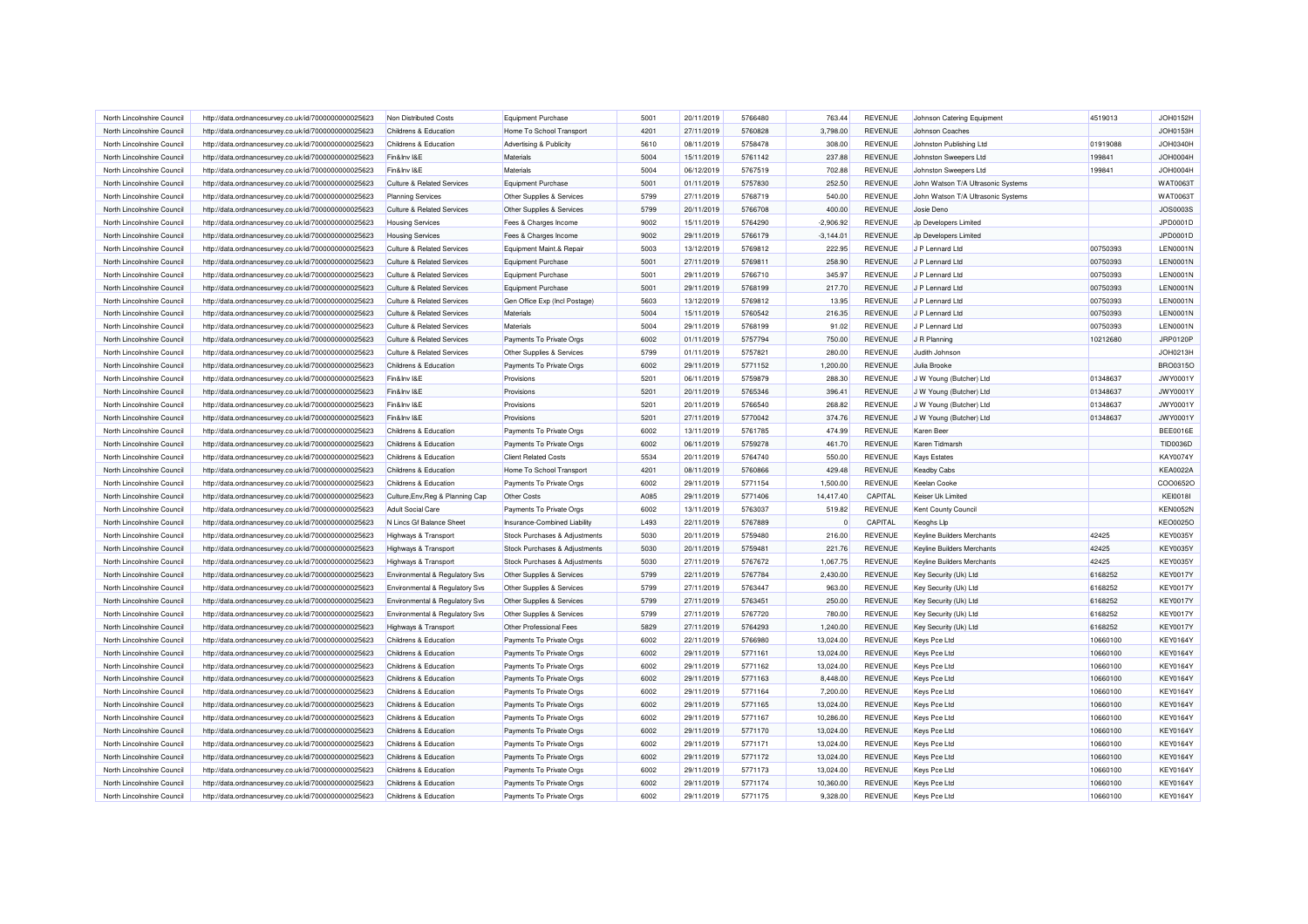| North Lincolnshire Council                               | http://data.ordnancesurvey.co.uk/id/7000000000025623 | Childrens & Education                                                          | Payments To Private Orgs     | 6002         | 29/11/2019               | 5771176            | 13.024.00          | REVENUE                   | Keys Pce Ltd                    | 10660100 | <b>KEY0164Y</b>      |
|----------------------------------------------------------|------------------------------------------------------|--------------------------------------------------------------------------------|------------------------------|--------------|--------------------------|--------------------|--------------------|---------------------------|---------------------------------|----------|----------------------|
| North Lincolnshire Council                               | http://data.ordnancesurvey.co.uk/id/7000000000025623 | <b>Childrens &amp; Education</b>                                               | Payments To Private Orgs     | 6002         | 29/11/2019               | 5771177            | 13,024.00          | REVENUE                   | Keys Pce Ltd                    | 10660100 | <b>KEY0164Y</b>      |
| North Lincolnshire Council                               | http://data.ordnancesurvey.co.uk/id/7000000000025623 | Childrens & Education                                                          | Payments To Private Orgs     | 6002         | 29/11/2019               | 5771178            | 13,024.00          | REVENUE                   | Keys Pce Ltd                    | 10660100 | <b>KEY0164Y</b>      |
| North Lincolnshire Council                               | http://data.ordnancesurvey.co.uk/id/7000000000025623 | Childrens & Education                                                          | Payments To Private Orgs     | 6002         | 29/11/2019               | 5771179            | 13,024.00          | REVENUE                   | Keys Pce Ltd                    | 10660100 | <b>KEY0164Y</b>      |
| North Lincolnshire Council                               | http://data.ordnancesurvey.co.uk/id/7000000000025623 | Childrens & Education                                                          | Payments To Private Orgs     | 6002         | 06/11/2019               | 5759229            | 1,433.72           | <b>REVENUE</b>            | Kidz Club                       |          | <b>KID0044D</b>      |
| North Lincolnshire Council                               | http://data.ordnancesurvey.co.uk/id/7000000000025623 | Childrens & Education                                                          | Payments To Private Orgs     | 6002         | 06/11/2019               | 5759230            | 17,538.40          | REVENUE                   | Kingsway Consulting Ltd         | 02808435 | <b>KIN0105N</b>      |
| North Lincolnshire Council                               | http://data.ordnancesurvey.co.uk/id/7000000000025623 | <b>Housing Services</b>                                                        | Other Supplies & Services    | 5799         | 06/11/2019               | 5759379            | 511.00             | <b>REVENUE</b>            | Kirks Korner Ltd                |          | <b>KIR0182R</b>      |
| North Lincolnshire Council                               | http://data.ordnancesurvey.co.uk/id/7000000000025623 | <b>Housing Services</b>                                                        | Other Supplies & Services    | 5799         | 08/11/2019               | 5760580            | 511.00             | <b>REVENUE</b>            | Kirks Korner Ltd                |          | <b>KIR0182R</b>      |
| North Lincolnshire Council                               | http://data.ordnancesurvey.co.uk/id/7000000000025623 | <b>Housing Services</b>                                                        | Other Supplies & Services    | 5799         | 15/11/2019               | 5764254            | 511.00             | REVENUE                   | Kirks Korner I td               |          | <b>KIR0182R</b>      |
| North Lincolnshire Council                               | http://data.ordnancesurvey.co.uk/id/7000000000025623 | <b>Adult Social Care</b>                                                       | Payments To Health Providers | 6019         | 22/11/2019               | 5768123            | 590.60             | REVENUE                   | Kirton Lindsey Surgery          |          | <b>KIR0068F</b>      |
| North Lincolnshire Council                               | http://data.ordnancesurvey.co.uk/id/7000000000025623 | Childrens & Education                                                          | Payments To Private Orgs     | 6002         | 14/11/2019               | 5759478            | 900.00             | REVENUE                   | Kmec Scunthorpe                 |          | <b>KIP0010P</b>      |
| North Lincolnshire Council                               | http://data.ordnancesurvey.co.uk/id/7000000000025623 | Childrens & Education                                                          | Payments To Private Orgs     | 6002         | 29/11/2019               | 5766973            | 900.00             | <b>REVENUE</b>            | <b>Kmec Scunthorpe</b>          |          | <b>KIP0010P</b>      |
| North Lincolnshire Council                               | http://data.ordnancesurvey.co.uk/id/7000000000025623 | <b>Culture &amp; Related Services</b>                                          | <b>Equipment Purchase</b>    | 5001         | 13/11/2019               | 5757740            | 211.25             | REVENUE                   | Knights Electrocom Ltd          |          | <b>KNI00051</b>      |
| North Lincolnshire Council                               | http://data.ordnancesurvey.co.uk/id/7000000000025623 | <b>Planning Services</b>                                                       | Other Supplies & Services    | 5799         | 20/11/2019               | 5765157            | 2,400.00           | REVENUE                   | <b>Know Media</b>               |          | KNO0010O             |
| North Lincolnshire Council                               | http://data.ordnancesurvey.co.uk/id/7000000000025623 | Highways & Transport                                                           | Other Supplies & Services    | 5799         | 22/11/2019               | 5763326            | 1,190.00           | <b>REVENUE</b>            | K W Wilson & Sons Ltd           | 6237791  | <b>WIL0178L</b>      |
| North Lincolnshire Council                               | http://data.ordnancesurvey.co.uk/id/7000000000025623 | Highways & Transport                                                           | Rents                        | 3201         | 11/12/2019               | 5769341            | 425.00             | REVENUE                   | Lambert Smith Hampton Group Ltd |          | LAM0004N             |
| North Lincolnshire Council                               | http://data.ordnancesurvey.co.uk/id/7000000000025623 | Childrens & Education                                                          | Subscriptions & Memberships  | 5510         | 29/11/2019               | 5771574            | 300.00             | REVENUE                   | Language Line Solutions         |          | <b>LAN0077N</b>      |
| North Lincolnshire Council                               | http://data.ordnancesurvey.co.uk/id/7000000000025623 | Childrens & Education                                                          | Telephone Rent/Calls         | 5403         | 29/11/2019               | 5771574            | 21.60              | REVENUE                   | Language Line Solutions         |          | <b>LAN0077N</b>      |
| North Lincolnshire Council                               |                                                      |                                                                                | Payments To Private Orgs     | 6002         | 15/11/2019               | 5763172            | 823.00             | <b>REVENUE</b>            | <b>Las Metals</b>               |          | <b>LAS0020S</b>      |
| North Lincolnshire Council                               | http://data.ordnancesurvey.co.uk/id/7000000000025623 | Environmental & Regulatory Svs                                                 |                              | 6002         | 15/11/2019               | 5763383            | 518.00             | <b>REVENUE</b>            | Las Metals                      |          | <b>LAS0020S</b>      |
| North Lincolnshire Council                               | http://data.ordnancesurvey.co.uk/id/7000000000025623 | Environmental & Regulatory Svs<br><b>Culture &amp; Related Services</b>        | Payments To Private Orgs     | 5003         | 22/11/2019               | 5758444            | 229.48             | <b>REVENUE</b>            |                                 |          | LAW0017W             |
|                                                          | http://data.ordnancesurvey.co.uk/id/7000000000025623 |                                                                                | Equipment Maint.& Repair     |              |                          |                    |                    |                           | Lawnmower Service (Lincoln) Ltd |          |                      |
| North Lincolnshire Council<br>North Lincolnshire Council | http://data.ordnancesurvey.co.uk/id/7000000000025623 | <b>Culture &amp; Related Services</b><br><b>Culture &amp; Related Services</b> | Equipment Maint.& Repair     | 5003<br>5001 | 04/12/2019<br>29/11/2019 | 5766712<br>5771383 | 1,264.98<br>405.54 | REVENUE<br><b>REVENUE</b> | Lawnmower Service (Lincoln) Ltd |          | LAW0017W<br>LAW0017W |
|                                                          | http://data.ordnancesurvey.co.uk/id/7000000000025623 |                                                                                | <b>Equipment Purchase</b>    |              |                          |                    |                    |                           | Lawnmower Service (Lincoln) Ltd |          |                      |
| North Lincolnshire Council                               | http://data.ordnancesurvey.co.uk/id/7000000000025623 | <b>Culture &amp; Related Services</b>                                          | Other Supplies & Services    | 5799         | 08/11/2019               | 5759539            | 1,833.33           | REVENUE                   | Ld Golf Ltd                     | 10458739 | LDG0120G             |
| North Lincolnshire Council                               | http://data.ordnancesurvey.co.uk/id/7000000000025623 | <b>Culture &amp; Related Services</b>                                          | Other Supplies & Services    | 5799         | 08/11/2019               | 5759540            | 864.98             | REVENUE                   | Ld Golf Ltd                     | 10458739 | LDG0120G             |
| North Lincolnshire Council                               | http://data.ordnancesurvey.co.uk/id/7000000000025623 | Culture & Related Services                                                     | Exhibitions/Events           | 5709         | 06/11/2019               | 5759531            | 1,745.68           | REVENUE                   | Leach Studio Limited            | 3729135  | <b>LEA0080A</b>      |
| North Lincolnshire Council                               | http://data.ordnancesurvey.co.uk/id/7000000000025623 | Childrens & Education                                                          | Payments To Private Orgs     | 6002         | 06/11/2019               | 5759282            | 1,072.14           | <b>REVENUE</b>            | Leanne Webster                  |          | <b>WEB0058E</b>      |
| North Lincolnshire Council                               | http://data.ordnancesurvey.co.uk/id/7000000000025623 | Environmental & Regulatory Svs                                                 | Other Professional Fees      | 5829         | 06/11/2019               | 5759176            | 2,029.00           | REVENUE                   | Lee Snashfold C M & C Ltd       |          | SNA0034A             |
| North Lincolnshire Council                               | http://data.ordnancesurvey.co.uk/id/7000000000025623 | Environmental & Regulatory Svs                                                 | Other Professional Fees      | 5829         | 06/11/2019               | 5759179            | 1,979.60           | <b>REVENUE</b>            | Lee Snashfold C M & C Ltd       |          | SNA0034A             |
| North Lincolnshire Council                               | http://data.ordnancesurvey.co.uk/id/7000000000025623 | Environmental & Regulatory Svs                                                 | Other Professional Fees      | 5829         | 08/11/2019               | 5759180            | 1,779.00           | REVENUE                   | Lee Snashfold C M & C Ltd       |          | SNA0034A             |
| North Lincolnshire Council                               | http://data.ordnancesurvey.co.uk/id/7000000000025623 | Environmental & Regulatory Svs                                                 | Other Professional Fees      | 5829         | 15/11/2019               | 5762817            | 1,729.60           | REVENUE                   | Lee Snashfold C M & C Ltd       |          | <b>SNA0034A</b>      |
| North Lincolnshire Council                               | http://data.ordnancesurvey.co.uk/id/7000000000025623 | <b>Environmental &amp; Regulatory Svs</b>                                      | Other Professional Fees      | 5829         | 22/11/2019               | 5766667            | 1,729.60           | REVENUE                   | Lee Snashfold C M & C Ltd       |          | SNA0034A             |
| North Lincolnshire Council                               | http://data.ordnancesurvey.co.uk/id/7000000000025623 | <b>Culture &amp; Related Services</b>                                          | <b>Exhibitions/Events</b>    | 5709         | 15/11/2019               | 5764492            | 662.52             | REVENUE                   | Lego Company Ltd                |          | <b>LEG0010G</b>      |
| North Lincolnshire Council                               | http://data.ordnancesurvey.co.uk/id/7000000000025623 | Childrens & Education                                                          | Payments To Private Orgs     | 6002         | 06/11/2019               | 5759200            | 255.14             | REVENUE                   | Lesley Campbell                 |          | CAM0130M             |
| North Lincolnshire Council                               | http://data.ordnancesurvey.co.uk/id/7000000000025623 | <b>Culture &amp; Related Services</b>                                          | Other Professional Fees      | 5829         | 29/11/2019               | 5762891            | 284.50             | <b>REVENUE</b>            | Les Mills Fitness Uk Ltd        | 07880229 | <b>MIL0298L</b>      |
| North Lincolnshire Council                               | http://data.ordnancesurvey.co.uk/id/7000000000025623 | <b>Culture &amp; Related Services</b>                                          | Other Professional Fees      | 5829         | 29/11/2019               | 5763105            | 270.93             | REVENUE                   | Les Mills Fitness Uk Ltd        | 07880229 | MIL0298L             |
| North Lincolnshire Council                               | http://data.ordnancesurvey.co.uk/id/7000000000025623 | <b>Culture &amp; Related Services</b>                                          | Other Professional Fees      | 5829         | 29/11/2019               | 5763106            | 360.05             | <b>REVENUE</b>            | Les Mills Fitness Uk Ltd        | 07880229 | <b>MIL0298L</b>      |
| North Lincolnshire Council                               | http://data.ordnancesurvey.co.uk/id/7000000000025623 | <b>Culture &amp; Related Services</b>                                          | Other Professional Fees      | 5829         | 06/12/2019               | 5766719            | 495.89             | REVENUE                   | Les Mills Fitness Uk Ltd        | 07880229 | <b>MIL0298L</b>      |
| North Lincolnshire Council                               | http://data.ordnancesurvey.co.uk/id/7000000000025623 | <b>Adult Social Care</b>                                                       | Other Supplies & Services    | 5799         | 29/11/2019               | 5771519            | 250.00             | REVENUE                   | Lewis Removals Ltd              | 05115077 | LEW0003W             |
| North Lincolnshire Council                               | http://data.ordnancesurvey.co.uk/id/7000000000025623 | Childrens & Education                                                          | Other Supplies & Services    | 5799         | 29/11/2019               | 5761761            | 434.95             | REVENUE                   | Lewis Removals Ltd              | 05115077 | LEW0003W             |
| North Lincolnshire Council                               | http://data.ordnancesurvey.co.uk/id/7000000000025623 | Childrens & Education                                                          | Other Supplies & Services    | 5799         | 06/12/2019               | 5763330            | 399.00             | <b>REVENUE</b>            | Lewis Removals Ltd              | 05115077 | <b>LEW0003W</b>      |
| North Lincolnshire Council                               | http://data.ordnancesurvey.co.uk/id/7000000000025623 | Corporate And Democratic Core                                                  | Other Supplies & Services    | 5799         | 29/11/2019               | 5771519            | 109.04             | <b>REVENUE</b>            | I ewis Removals I td            | 05115077 | <b>LEW0003W</b>      |
| North Lincolnshire Council                               | http://data.ordnancesurvey.co.uk/id/7000000000025623 | Corporate And Democratic Core                                                  | Other Supplies & Services    | 5799         | 29/11/2019               | 5771520            | 105.00             | <b>REVENUE</b>            | Lewis Removals Ltd              | 05115077 | <b>LEW0003W</b>      |
| North Lincolnshire Council                               | http://data.ordnancesurvey.co.uk/id/7000000000025623 | Corporate And Democratic Core                                                  | Other Supplies & Services    | 5799         | 29/11/2019               | 5771521            | 126.00             | REVENUE                   | Lewis Removals Ltd              | 05115077 | <b>LEW0003W</b>      |
| North Lincolnshire Council                               | http://data.ordnancesurvey.co.uk/id/7000000000025623 | Corporate And Democratic Core                                                  | Repair & Maintenance Costs   | 3000         | 29/11/2019               | 5771522            | 317.03             | <b>REVENUE</b>            | Lewis Removals Ltd              | 05115077 | <b>LEW0003W</b>      |
| North Lincolnshire Council                               | http://data.ordnancesurvey.co.uk/id/7000000000025623 | Corporate And Democratic Core                                                  | Repair & Maintenance Costs   | 3000         | 29/11/2019               | 5771523            | 357.00             | <b>REVENUE</b>            | Lewis Removals Ltd              | 05115077 | <b>LEW0003W</b>      |
| North Lincolnshire Council                               | http://data.ordnancesurvey.co.uk/id/7000000000025623 | Environmental & Regulatory Svs                                                 | Other Supplies & Services    | 5799         | 29/11/2019               | 5771520            | 42.00              | <b>REVENUE</b>            | Lewis Removals Ltd              | 05115077 | <b>LEW0003W</b>      |
| North Lincolnshire Council                               | http://data.ordnancesurvey.co.uk/id/7000000000025623 | Fin&Inv I&E                                                                    | Equipment Maint.& Repair     | 5003         | 29/11/2019               | 5771522            | 42.00              | REVENUE                   | Lewis Removals Ltd              | 05115077 | LEW0003W             |
| North Lincolnshire Council                               | http://data.ordnancesurvey.co.uk/id/7000000000025623 | Non Distributed Costs                                                          | Other Supplies & Services    | 5799         | 13/11/2019               | 5763000            | 619.50             | <b>REVENUE</b>            | Lewis Removals Ltd              | 05115077 | <b>LEW0003W</b>      |
| North Lincolnshire Council                               | http://data.ordnancesurvey.co.uk/id/7000000000025623 | Non Distributed Costs                                                          | Other Supplies & Services    | 5799         | 29/11/2019               | 5771519            | 310.00             | <b>REVENUE</b>            | Lewis Removals Ltd              | 05115077 | LEW0003W             |
| North Lincolnshire Council                               | http://data.ordnancesurvey.co.uk/id/7000000000025623 | Non Distributed Costs                                                          | Other Supplies & Services    | 5799         | 29/11/2019               | 5771520            | 493.50             | <b>REVENUE</b>            | Lewis Removals Ltd              | 05115077 | LEW0003W             |
| North Lincolnshire Council                               | http://data.ordnancesurvey.co.uk/id/7000000000025623 | Non Distributed Costs                                                          | Other Supplies & Services    | 5799         | 29/11/2019               | 5771521            | 1,056.47           | REVENUE                   | Lewis Removals Ltd              | 05115077 | <b>LEW0003W</b>      |
| North Lincolnshire Council                               | http://data.ordnancesurvey.co.uk/id/7000000000025623 | Non Distributed Costs                                                          | Other Supplies & Services    | 5799         | 29/11/2019               | 5771522            | 808.50             | <b>REVENUE</b>            | Lewis Removals Ltd              | 05115077 | <b>LEW0003W</b>      |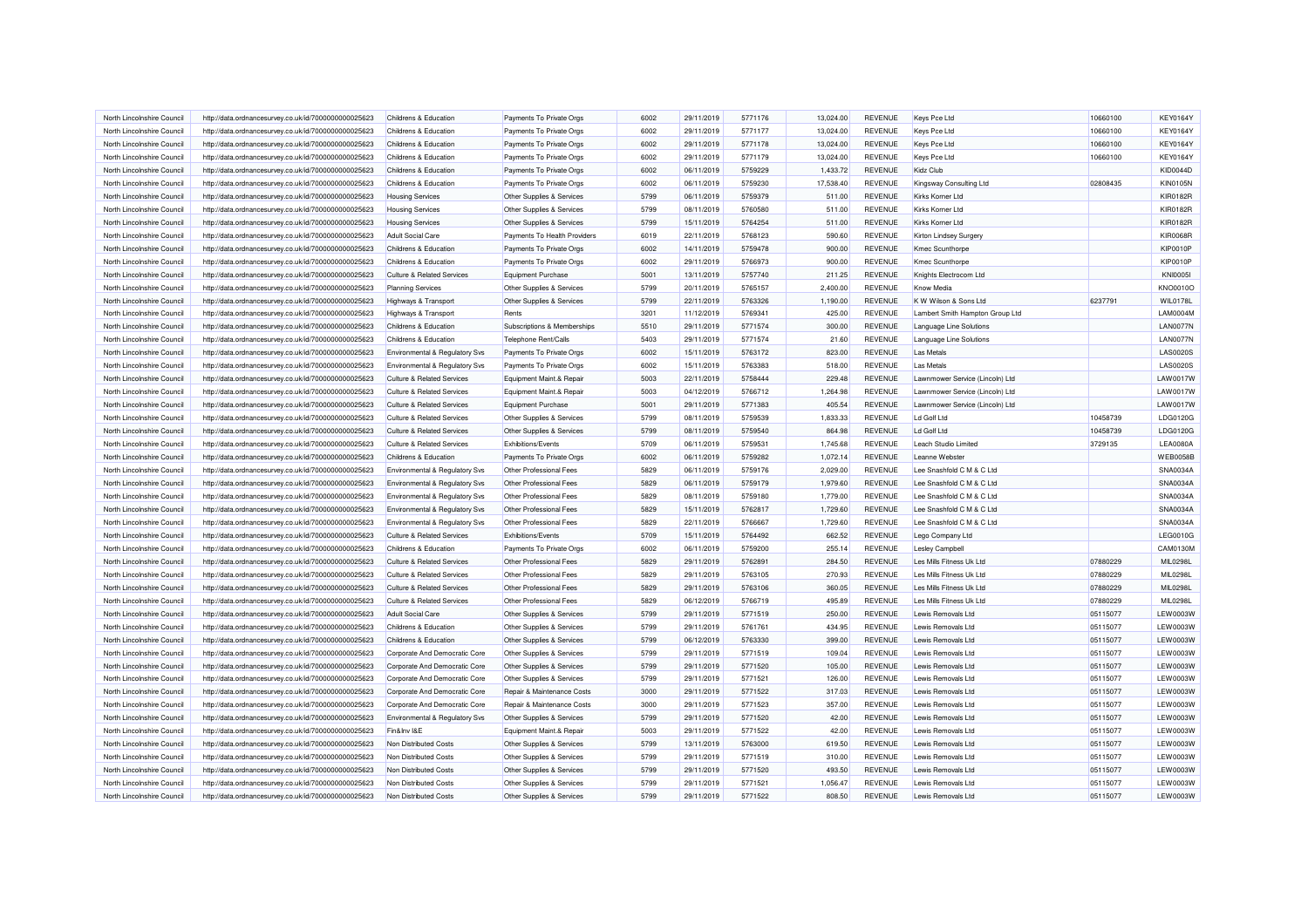| North Lincolnshire Council | http://data.ordnancesurvey.co.uk/id/7000000000025623 | Non Distributed Costs                     | Other Supplies & Services      | 5799 | 29/11/2019 | 5771523 | 252.00    | <b>REVENUE</b> | Lewis Removals Ltd           | 05115077 | <b>LEW0003W</b> |
|----------------------------|------------------------------------------------------|-------------------------------------------|--------------------------------|------|------------|---------|-----------|----------------|------------------------------|----------|-----------------|
| North Lincolnshire Council | http://data.ordnancesurvey.co.uk/id/7000000000025623 | Corporate And Democratic Core             | Gen Office Exp (Incl Postage)  | 5603 | 18/12/2019 | 5768715 | 1,467.48  | REVENUE        | Lexon (G.B) Limited          | 9671486  | LEX0012X        |
| North Lincolnshire Council | http://data.ordnancesurvey.co.uk/id/7000000000025623 | Childrens & Education                     | Legal Fees                     | 5823 | 20/11/2019 | 5766781 | 574.25    | <b>REVENUE</b> | Lextox                       |          | LEX0011X        |
| North Lincolnshire Council | http://data.ordnancesurvey.co.uk/id/7000000000025623 | Childrens & Education                     | Legal Fees                     | 5823 | 20/11/2019 | 5766784 | 326.00    | REVENUE        | Lextox                       |          | LEX0011X        |
| North Lincolnshire Council | http://data.ordnancesurvey.co.uk/id/7000000000025623 | Childrens & Education                     | Legal Fees                     | 5823 | 22/11/2019 | 5768053 | 668.00    | <b>REVENUE</b> | Lextox                       |          | LEX0011X        |
| North Lincolnshire Council | http://data.ordnancesurvey.co.uk/id/7000000000025623 | Childrens & Education                     | Legal Fees                     | 5823 | 22/11/2019 | 5768056 | 320.63    | REVENUE        | <b>Lextox</b>                |          | LEX0011X        |
| North Lincolnshire Council | http://data.ordnancesurvey.co.uk/id/7000000000025623 | Childrens & Education                     | Legal Fees                     | 5823 | 22/11/2019 | 5768059 | 297.64    | <b>REVENUE</b> | Lextox                       |          | LEX0011X        |
| North Lincolnshire Council | http://data.ordnancesurvey.co.uk/id/7000000000025623 | <b>Childrens &amp; Education</b>          | <b>Legal Fees</b>              | 5823 | 22/11/2019 | 5768060 | 232.25    | REVENUE        | Lextox                       |          | LEX0011X        |
| North Lincolnshire Council | http://data.ordnancesurvey.co.uk/id/7000000000025623 | Childrens & Education                     | Legal Fees                     | 5823 | 22/11/2019 | 5768063 | 212.00    | REVENUE        | <b>Lextox</b>                |          | LEX0011X        |
| North Lincolnshire Council | http://data.ordnancesurvey.co.uk/id/7000000000025623 | Childrens & Education                     | Payments To Private Orgs       | 6002 | 13/11/2019 | 5761786 | 600.00    | REVENUE        | Liam Fletcher                |          | <b>FLE0167E</b> |
| North Lincolnshire Council | http://data.ordnancesurvey.co.uk/id/7000000000025623 | Childrens & Education                     | Payments To Private Orgs       | 6002 | 13/11/2019 | 5759690 | 18,821.43 | REVENUE        | Life Change Care Ltd         |          | <b>LIF0163F</b> |
| North Lincolnshire Council | http://data.ordnancesurvey.co.uk/id/7000000000025623 | Culture, Env, Reg & Planning Cap          | Other Costs                    | A085 | 08/11/2019 | 5759606 | 8,629.66  | CAPITAL        | Life Fitness (Uk) Ltd        | 2747223  | <b>LIF0002F</b> |
| North Lincolnshire Council | http://data.ordnancesurvey.co.uk/id/7000000000025623 | <b>Culture &amp; Related Services</b>     | Equipment Maint.& Repair       | 5003 | 01/11/2019 | 5757822 | 545.32    | <b>REVENUE</b> | Life Fitness (Uk) Ltd        | 2747223  | LIF0002F        |
| North Lincolnshire Council | http://data.ordnancesurvey.co.uk/id/7000000000025623 | Childrens & Education                     | Payments To Private Orgs       | 6002 | 06/11/2019 | 5759234 | 5,452.81  | REVENUE        | Lincoln Gardens Pre School   |          | <b>LIN0248N</b> |
| North Lincolnshire Council | http://data.ordnancesurvey.co.uk/id/7000000000025623 | Childrens & Education                     | Advertising & Publicity        | 5610 | 27/11/2019 | 5768611 | 400.00    | <b>REVENUE</b> | <b>Lincolnshire Today</b>    |          | <b>LIN0214N</b> |
| North Lincolnshire Council | http://data.ordnancesurvey.co.uk/id/7000000000025623 | Childrens & Education                     | Advertising & Publicity        | 5610 | 27/11/2019 | 5768614 | 300.00    | REVENUE        | <b>Lincolnshire Today</b>    |          | LIN0214N        |
| North Lincolnshire Council |                                                      |                                           |                                | 6001 | 13/11/2019 | 5762064 |           | REVENUE        |                              |          | <b>LIN0319N</b> |
|                            | http://data.ordnancesurvey.co.uk/id/7000000000025623 | <b>Culture &amp; Related Services</b>     | Payments To Voluntary Orgs     |      |            |         | 525.00    |                | <b>Lincs Twirlers</b>        |          |                 |
| North Lincolnshire Council | http://data.ordnancesurvey.co.uk/id/7000000000025623 | Childrens & Education                     | Payments To Private Orgs       | 6002 | 06/11/2019 | 5759290 | 1,039.76  | REVENUE        | Linda Wood T/As Tiddly Peeps |          | WOO0052O        |
| North Lincolnshire Council | http://data.ordnancesurvey.co.uk/id/7000000000025623 | <b>Environmental &amp; Regulatory Svs</b> | Payments To Voluntary Orgs     | 6001 | 15/11/2019 | 5763457 | 717.64    | <b>REVENUE</b> | <b>Lindsey Lodge Hospice</b> |          | LIN0261N        |
| North Lincolnshire Council | http://data.ordnancesurvey.co.uk/id/7000000000025623 | Environmental & Regulatory Svs            | Payments To Voluntary Orgs     | 6001 | 15/11/2019 | 5764465 | 494.81    | REVENUE        | <b>Lindsey Lodge Hospice</b> |          | LIN0261N        |
| North Lincolnshire Council | http://data.ordnancesurvey.co.uk/id/7000000000025623 | <b>Childrens &amp; Education</b>          | Payments To Private Orgs       | 6002 | 29/11/2019 | 5771217 | 3,711.60  | <b>REVENUE</b> | Linkage Community Trust Ltd  |          | <b>LIN0343N</b> |
| North Lincolnshire Council | http://data.ordnancesurvey.co.uk/id/7000000000025623 | Childrens & Education                     | Payments To Private Orgs       | 6002 | 29/11/2019 | 5771218 | 5,104.62  | REVENUE        | Linkage Community Trust Ltd  |          | <b>LIN0343N</b> |
| North Lincolnshire Council | http://data.ordnancesurvey.co.uk/id/7000000000025623 | <b>Childrens &amp; Education</b>          | Subscriptions & Memberships    | 5510 | 29/11/2019 | 5768628 | 3,200.80  | <b>REVENUE</b> | Link Maker Systems Ltd       | 8472919  | <b>LIN0601N</b> |
| North Lincolnshire Council | http://data.ordnancesurvey.co.uk/id/7000000000025623 | Childrens & Education                     | Payments To Private Orgs       | 6002 | 06/11/2019 | 5759189 | 792.19    | REVENUE        | I isa Atkinsor               |          | ATK0120K        |
| North Lincolnshire Council | http://data.ordnancesurvey.co.uk/id/7000000000025623 | Childrens & Education                     | Payments To Private Orgs       | 6002 | 06/11/2019 | 5759190 | 705.29    | <b>REVENUE</b> | Lisa Backhouse               |          | <b>BAC0163C</b> |
| North Lincolnshire Council | http://data.ordnancesurvey.co.uk/id/7000000000025623 | Childrens & Education                     | Payments To Voluntary Orgs     | 6001 | 06/11/2019 | 5759236 | 12,488.74 | <b>REVENUE</b> | Little Acorns Pre-School     |          | LIT0009T        |
| North Lincolnshire Council | http://data.ordnancesurvey.co.uk/id/7000000000025623 | Childrens & Education                     | Payments To Private Orgs       | 6002 | 27/11/2019 | 5769879 | 7,607.52  | <b>REVENUE</b> | Little Angels Pre-School     |          | LIT0045T        |
| North Lincolnshire Council | http://data.ordnancesurvey.co.uk/id/7000000000025623 | Childrens & Education                     | Payments To Private Orgs       | 6002 | 06/11/2019 | 5759233 | 8,020.46  | REVENUE        | Little Cygnets Nursen        |          | <b>LCN0002N</b> |
| North Lincolnshire Council | http://data.ordnancesurvey.co.uk/id/7000000000025623 | Childrens & Education                     | Payments To Private Orgs       | 6002 | 06/11/2019 | 5759239 | 4,674.66  | <b>REVENUE</b> | Little Imps Playgroup        |          | LIT0035T        |
| North Lincolnshire Council | http://data.ordnancesurvey.co.uk/id/7000000000025623 | Childrens & Education                     | Payments To Private Orgs       | 6002 | 08/11/2019 | 5760088 | 1,962.19  | REVENUE        | <b>Little Owls Nursery</b>   |          | LIT0028T        |
| North Lincolnshire Council | http://data.ordnancesurvey.co.uk/id/7000000000025623 | Childrens & Education                     | Payments To Private Orgs       | 6002 | 06/11/2019 | 5759240 | 9,980.66  | <b>REVENUE</b> | Little Owls Pre-School       |          | LIT0041T        |
| North Lincolnshire Council | http://data.ordnancesurvey.co.uk/id/7000000000025623 | Childrens & Education                     | Payments To Private Orgs       | 6002 | 06/11/2019 | 5759241 | 20,386.18 | <b>REVENUE</b> | Little Owls Pre-School       |          | LIT0041T        |
| North Lincolnshire Council | http://data.ordnancesurvey.co.uk/id/7000000000025623 | Childrens & Education                     | Payments To Private Orgs       | 6002 | 06/11/2019 | 5759242 | 5,944.69  | REVENUE        | Little Owls Pre-Schoo        |          | LIT0041T        |
| North Lincolnshire Council | http://data.ordnancesurvey.co.uk/id/7000000000025623 | Childrens & Education                     | Payments To Voluntary Orgs     | 6001 | 06/11/2019 | 5759238 | 16,673.75 | REVENUE        | Little Rascals Pre-School    |          | LIT0011T        |
| North Lincolnshire Council | http://data.ordnancesurvey.co.uk/id/7000000000025623 | Childrens & Education                     | Payments To Private Orgs       | 6002 | 06/11/2019 | 5759237 | 24,403.95 | <b>REVENUE</b> | Little Tots Nursen           |          | LIT0010T        |
| North Lincolnshire Council | http://data.ordnancesurvey.co.uk/id/7000000000025623 | Adult Social Care Capital                 | Other Costs                    | A085 | 20/11/2019 | 5765494 | 1,550.00  | CAPITAL        | Lmb Ltd                      | 4637736  | LMB0001B        |
| North Lincolnshire Council | http://data.ordnancesurvey.co.uk/id/7000000000025623 | <b>Adult Social Care</b>                  | Equipment Purchase             | 5001 | 27/11/2019 | 5764741 | 283.11    | <b>REVENUE</b> | Lyreco Uk Ltd                | 442696   | LYR0001R        |
| North Lincolnshire Council | http://data.ordnancesurvey.co.uk/id/7000000000025623 | Childrens & Education                     | Gen Office Exp (Incl Postage)  | 5603 | 29/11/2019 | 5771144 | 296.67    | REVENUE        | Lyreco Uk Ltd                | 442696   | LYR0001R        |
| North Lincolnshire Council | http://data.ordnancesurvey.co.uk/id/7000000000025623 | Corporate And Democratic Core             | Gen Office Exp (Incl Postage)  | 5603 | 27/11/2019 | 5766866 | 240.98    | REVENUE        | Lyreco Uk Ltd                | 442696   | LYR0001R        |
| North Lincolnshire Council | http://data.ordnancesurvey.co.uk/id/7000000000025623 | Corporate And Democratic Core             | Gen Office Exp (Incl Postage)  | 5603 | 27/11/2019 | 5767718 | 316.33    | REVENUE        | Lyreco Uk Ltd                | 442696   | LYR0001R        |
| North Lincolnshire Council | http://data.ordnancesurvey.co.uk/id/7000000000025623 | Corporate And Democratic Core             | Gen Office Exp (Incl Postage)  | 5603 | 27/11/2019 | 5769765 | 255.00    | <b>REVENUE</b> | Lyreco Uk Ltd                | 442696   | LYR0001R        |
| North Lincolnshire Council | http://data.ordnancesurvey.co.uk/id/7000000000025623 | <b>Culture &amp; Related Services</b>     | Gen Office Exp (Incl Postage)  | 5603 | 27/11/2019 | 5759569 | 306.00    | <b>REVENUE</b> | Lyreco Uk Ltd                | 442696   | LYR0001R        |
| North Lincolnshire Council | http://data.ordnancesurvey.co.uk/id/7000000000025623 | <b>Culture &amp; Related Services</b>     | Gen Office Exp (Incl Postage)  | 5603 | 27/11/2019 | 5760545 | 245.17    | <b>REVENUE</b> | Lyreco Uk Ltd                | 442696   | LYR0001R        |
| North Lincolnshire Council | http://data.ordnancesurvey.co.uk/id/7000000000025623 | <b>Culture &amp; Related Services</b>     | Materials                      | 5004 | 27/11/2019 | 5762892 | 231.96    | REVENUE        | Lyreco Uk Ltd                | 442696   | LYR0001R        |
| North Lincolnshire Council | http://data.ordnancesurvey.co.uk/id/7000000000025623 | <b>Planning Services</b>                  | Other Supplies & Services      | 5799 | 27/11/2019 | 5759518 | 294.00    | <b>REVENUE</b> | Lyreco Uk Ltd                | 442696   | LYR0001R        |
| North Lincolnshire Council | http://data.ordnancesurvey.co.uk/id/7000000000025623 | <b>Adult Social Care</b>                  | <b>Equipment Purchase</b>      | 5001 | 13/11/2019 | 5762997 | 104.00    | REVENUE        | Mac Auto Valeting            |          | <b>MAC0090C</b> |
| North Lincolnshire Council |                                                      | <b>Adult Social Care</b>                  | <b>Equipment Purchase</b>      | 5001 | 13/11/2019 | 5763213 | 84.50     | REVENUE        |                              |          | <b>MAC0090C</b> |
|                            | http://data.ordnancesurvey.co.uk/id/7000000000025623 |                                           |                                | 5001 | 13/11/2019 | 5762997 |           | REVENUE        | Mac Auto Valeting            |          | <b>MAC0090C</b> |
| North Lincolnshire Council | http://data.ordnancesurvey.co.uk/id/7000000000025623 | Childrens & Education                     | <b>Equipment Purchase</b>      |      |            |         | 299.00    |                | Mac Auto Valeting            |          |                 |
| North Lincolnshire Council | http://data.ordnancesurvey.co.uk/id/7000000000025623 | Childrens & Education                     | <b>Equipment Purchase</b>      | 5001 | 13/11/2019 | 5763213 | 247.00    | <b>REVENUE</b> | Mac Auto Valeting            |          | <b>MAC0090C</b> |
| North Lincolnshire Council | http://data.ordnancesurvey.co.uk/id/7000000000025623 | Highways & Transport                      | Stock Purchases & Adjustments  | 5030 | 22/11/2019 | 5760948 | 16,702.20 | REVENUE        | Mallatite I td               | 2621328  | <b>MAL0036L</b> |
| North Lincolnshire Council | http://data.ordnancesurvey.co.uk/id/7000000000025623 | Childrens & Education                     | Payments To Private Orgs (Inv) | 6026 | 11/12/2019 | 5771166 | 886.25    | <b>REVENUE</b> | Manor School Sports College  |          | <b>NAS0050S</b> |
| North Lincolnshire Council | http://data.ordnancesurvey.co.uk/id/7000000000025623 | <b>Culture &amp; Related Services</b>     | <b>Exhibitions/Events</b>      | 5709 | 15/11/2019 | 5764315 | 1,200.00  | REVENUE        | <b>Marc Renshav</b>          |          | COL0482L        |
| North Lincolnshire Council | http://data.ordnancesurvey.co.uk/id/7000000000025623 | Fin&Inv I&E                               | Materials                      | 5004 | 27/11/2019 | 5767540 | 1,591.92  | <b>REVENUE</b> | Martin Williams (Hull) Ltd   | 4756870  | <b>WIL0777L</b> |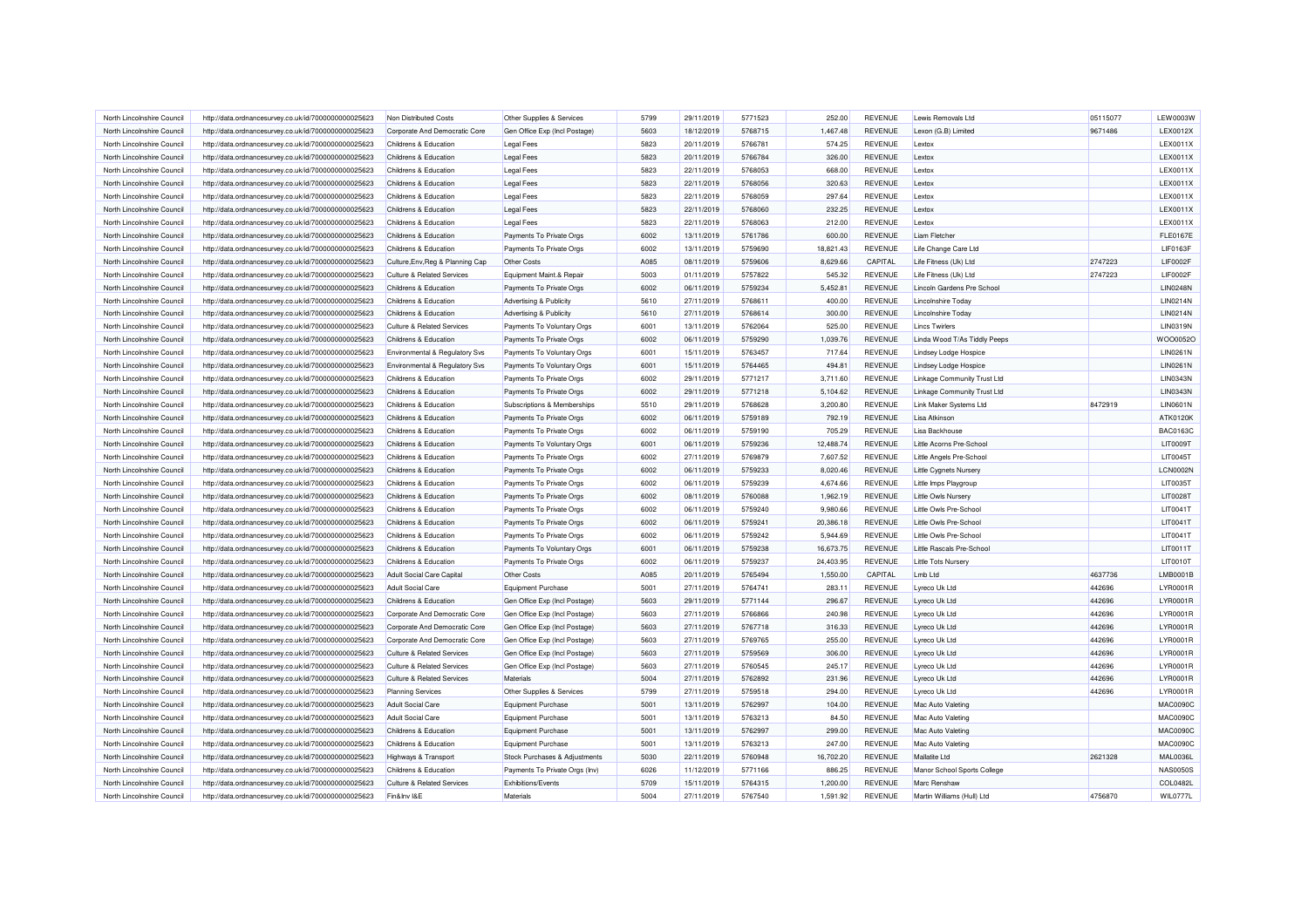| North Lincolnshire Council | http://data.ordnancesurvey.co.uk/id/7000000000025623                                                         | Fin&Inv I&E                           | Materials                  | 5004 | 06/12/2019 | 5767539 | 9,956.04  | REVENUE        | Martin Williams (Hull) Ltd    | 4756870  | <b>WIL0777L</b>                    |
|----------------------------|--------------------------------------------------------------------------------------------------------------|---------------------------------------|----------------------------|------|------------|---------|-----------|----------------|-------------------------------|----------|------------------------------------|
| North Lincolnshire Council | http://data.ordnancesurvey.co.uk/id/7000000000025623                                                         | Highways & Transport                  | Other Supplies & Services  | 5799 | 15/11/2019 | 5753760 | 540.00    | <b>REVENUE</b> | Marti'S Aggregates            |          | MAR0641R                           |
| North Lincolnshire Council | http://data.ordnancesurvey.co.uk/id/7000000000025623                                                         | Corporate And Democratic Core         | <b>Legal Fees</b>          | 5823 | 15/11/2019 | 5764742 | 455.34    | REVENUE        | Mason Baggott & Garton        |          | <b>MAS0046S</b>                    |
| North Lincolnshire Council | http://data.ordnancesurvey.co.uk/id/7000000000025623                                                         | Corporate And Democratic Core         | <b>Legal Fees</b>          | 5823 | 29/11/2019 | 5771525 | 216.81    | <b>REVENUE</b> | Mason Baggott & Garton        |          | <b>MAS0046S</b>                    |
| North Lincolnshire Council | http://data.ordnancesurvey.co.uk/id/7000000000025623                                                         | <b>Adult Social Care</b>              | Equipment Maint.& Repair   | 5003 | 13/11/2019 | 5761652 | 657.00    | REVENUE        | <b>Mason Clark Associates</b> | 02537113 | <b>MAS0158S</b>                    |
| North Lincolnshire Council | http://data.ordnancesurvey.co.uk/id/7000000000025623                                                         | Culture, Env, Reg & Planning Cap      | Consultants                | A087 | 06/12/2019 | 5766929 | 436.00    | CAPITAL        | <b>Mason Clark Associates</b> | 02537113 | <b>MAS0158S</b>                    |
| North Lincolnshire Council | http://data.ordnancesurvey.co.uk/id/7000000000025623                                                         | Fin&Inv I&E                           | Repair & Maintenance Costs | 3000 | 15/11/2019 | 5761648 | 220.00    | <b>REVENUE</b> | <b>Mason Clark Associates</b> | 02537113 | MAS0158S                           |
| North Lincolnshire Council | http://data.ordnancesurvey.co.uk/id/7000000000025623                                                         | Highways & Transport                  | Other Supplies & Services  | 5799 | 22/11/2019 | 5765147 | 3,617.60  | <b>REVENUE</b> | <b>Mason Clark Associates</b> | 02537113 | <b>MAS0158S</b>                    |
| North Lincolnshire Council | http://data.ordnancesurvey.co.uk/id/7000000000025623                                                         | Non Distributed Costs                 | Consultancy                | 5830 | 06/12/2019 | 5766957 | 1,034.00  | REVENUE        | <b>Mason Clark Associates</b> | 02537113 | <b>MAS0158S</b>                    |
| North Lincolnshire Council | http://data.ordnancesurvey.co.uk/id/7000000000025623                                                         | <b>Adult Social Care</b>              | Pay - Agency               | 0131 | 01/11/2019 | 5757240 | 815.43    | <b>REVENUE</b> | Matrix Scm Ltd                | 2227962  | MAT0022T                           |
| North Lincolnshire Council | http://data.ordnancesurvey.co.uk/id/7000000000025623                                                         | <b>Adult Social Care</b>              | Pay - Agency               | 0131 | 01/11/2019 | 5757240 | 11,563.35 | REVENUE        | Matrix Scm Ltd                | 2227962  | <b>MAT0022T</b>                    |
| North Lincolnshire Council | http://data.ordnancesurvey.co.uk/id/7000000000025623                                                         | <b>Adult Social Care</b>              | Pay - Agency               | 0131 | 01/11/2019 | 5757243 | 273.84    | <b>REVENUE</b> | Matrix Scm Ltd                | 2227962  | <b>MAT0022T</b>                    |
| North Lincolnshire Council | http://data.ordnancesurvey.co.uk/id/7000000000025623                                                         | <b>Adult Social Care</b>              | Pay - Agency               | 0131 | 01/11/2019 | 5757243 | 12.693.20 | <b>REVENUE</b> | Matrix Scm Ltd                | 2227962  | MAT0022T                           |
| North Lincolnshire Council | http://data.ordnancesurvey.co.uk/id/7000000000025623                                                         | <b>Adult Social Care</b>              | Pay - Agency               | 0131 | 08/11/2019 | 5757239 | 10.329.56 | <b>REVENUE</b> | Matrix Scm Ltd                | 2227962  | <b>MAT0022T</b>                    |
| North Lincolnshire Council | http://data.ordnancesurvey.co.uk/id/7000000000025623                                                         | <b>Adult Social Care</b>              | Pay - Agency               | 0131 | 08/11/2019 | 5760977 | 716.59    | REVENUE        | Matrix Scm Ltd                | 2227962  | <b>MAT0022T</b>                    |
| North Lincolnshire Council | http://data.ordnancesurvey.co.uk/id/7000000000025623                                                         | <b>Adult Social Care</b>              | Pay - Agency               | 0131 | 08/11/2019 | 5760977 | 38.13     | REVENUE        | Matrix Scm Ltd                | 2227962  | <b>MAT0022T</b>                    |
| North Lincolnshire Council | http://data.ordnancesurvey.co.uk/id/7000000000025623                                                         | <b>Adult Social Care</b>              | Pay - Agency               | 0131 | 15/11/2019 | 5760946 | 14,767.59 | REVENUE        | Matrix Scm Ltd                | 2227962  | <b>MAT0022T</b>                    |
| North Lincolnshire Council | http://data.ordnancesurvey.co.uk/id/7000000000025623                                                         | <b>Adult Social Care</b>              | Pay - Agency               | 0131 | 15/11/2019 | 5760946 | 450.31    | REVENUE        | Matrix Scm Ltd                | 2227962  | <b>MAT0022T</b>                    |
| North Lincolnshire Council |                                                                                                              | <b>Adult Social Care</b>              |                            | 0131 | 22/11/2019 | 5765181 | 13,530.32 | REVENUE        | Matrix Scm Ltd                | 2227962  | MAT0022T                           |
| North Lincolnshire Council | http://data.ordnancesurvey.co.uk/id/7000000000025623<br>http://data.ordnancesurvey.co.uk/id/7000000000025623 | <b>Adult Social Care</b>              | Pay - Agency               | 0131 | 29/11/2019 | 5768530 | 11,388.66 | REVENUE        | Matrix Scm Ltd                | 2227962  | <b>MAT0022T</b>                    |
| North Lincolnshire Council |                                                                                                              | <b>Adult Social Care</b>              | Pay - Agency               | 0131 | 29/11/2019 | 5768530 |           | <b>REVENUE</b> | Matrix Scm Ltd                | 2227962  | <b>MAT0022T</b>                    |
| North Lincolnshire Council | http://data.ordnancesurvey.co.uk/id/7000000000025623                                                         |                                       | Pay - Agency               | 0131 | 01/11/2019 | 5757240 | 900.62    | <b>REVENUE</b> | Matrix Scm Ltd                | 2227962  | <b>MAT0022T</b>                    |
|                            | http://data.ordnancesurvey.co.uk/id/7000000000025623                                                         | Childrens & Education                 | Pay - Agency               |      |            |         | 5,102.50  |                |                               |          |                                    |
| North Lincolnshire Council | http://data.ordnancesurvey.co.uk/id/7000000000025623                                                         | Childrens & Education                 | Pay - Agency               | 0131 | 01/11/2019 | 5757243 | 6,353.87  | <b>REVENUE</b> | Matrix Scm Ltd                | 2227962  | MAT0022T                           |
| North Lincolnshire Council | http://data.ordnancesurvey.co.uk/id/7000000000025623                                                         | Childrens & Education                 | Pay - Agency               | 0131 | 08/11/2019 | 5757239 | 5,015.19  | <b>REVENUE</b> | Matrix Scm Ltd                | 2227962  | <b>MAT0022T</b><br><b>MAT0022T</b> |
| North Lincolnshire Council | http://data.ordnancesurvey.co.uk/id/7000000000025623                                                         | Childrens & Education                 | Pay - Agency               | 0131 | 15/11/2019 | 5760946 | 4.928.50  | <b>REVENUE</b> | Matrix Scm Ltd                | 2227962  |                                    |
| North Lincolnshire Council | http://data.ordnancesurvey.co.uk/id/7000000000025623                                                         | Childrens & Education                 | Pay - Agency               | 0131 | 22/11/2019 | 5765181 | 9,294.58  | <b>REVENUE</b> | Matrix Scm Ltd                | 2227962  | <b>MAT0022T</b>                    |
| North Lincolnshire Council | http://data.ordnancesurvey.co.uk/id/7000000000025623                                                         | Childrens & Education                 | Pay - Agency               | 0131 | 29/11/2019 | 5768530 | 5,063.18  | REVENUE        | Matrix Scm Ltd                | 2227962  | <b>MAT0022T</b>                    |
| North Lincolnshire Council | http://data.ordnancesurvey.co.uk/id/7000000000025623                                                         | Corporate And Democratic Core         | Pay - Agency               | 0131 | 01/11/2019 | 5757240 | 883.77    | REVENUE        | Matrix Scm Ltd                | 2227962  | <b>MAT0022T</b>                    |
| North Lincolnshire Council | http://data.ordnancesurvey.co.uk/id/7000000000025623                                                         | Corporate And Democratic Core         | Pay - Agency               | 0131 | 01/11/2019 | 5757240 | 2,669.92  | <b>REVENUE</b> | Matrix Scm Ltd                | 2227962  | <b>MAT0022T</b>                    |
| North Lincolnshire Council | http://data.ordnancesurvey.co.uk/id/7000000000025623                                                         | Corporate And Democratic Core         | Pay - Agency               | 0131 | 01/11/2019 | 5757243 | 1.290.80  | <b>REVENUE</b> | Matrix Scm Ltd                | 2227962  | <b>MAT0022T</b>                    |
| North Lincolnshire Council | http://data.ordnancesurvey.co.uk/id/7000000000025623                                                         | Corporate And Democratic Core         | Pay - Agency               | 0131 | 01/11/2019 | 5757243 | 2.002.44  | <b>REVENUE</b> | Matrix Scm Ltd                | 2227962  | <b>MAT0022T</b>                    |
| North Lincolnshire Council | http://data.ordnancesurvey.co.uk/id/7000000000025623                                                         | Corporate And Democratic Core         | Pay - Agency               | 0131 | 08/11/2019 | 5757239 | 1,580.13  | <b>REVENUE</b> | Matrix Scm Ltd                | 2227962  | MAT0022T                           |
| North Lincolnshire Council | http://data.ordnancesurvey.co.uk/id/7000000000025623                                                         | Corporate And Democratic Core         | Pay - Agency               | 0131 | 08/11/2019 | 5757239 | 1,392.27  | REVENUE        | Matrix Scm Ltd                | 2227962  | <b>MAT0022T</b>                    |
| North Lincolnshire Council | http://data.ordnancesurvey.co.uk/id/7000000000025623                                                         | Corporate And Democratic Core         | Pay - Agency               | 0131 | 08/11/2019 | 5760977 | 1,779.26  | <b>REVENUE</b> | Matrix Scm Ltd                | 2227962  | <b>MAT0022T</b>                    |
| North Lincolnshire Council | http://data.ordnancesurvey.co.uk/id/7000000000025623                                                         | Corporate And Democratic Core         | Pay - Agency               | 0131 | 15/11/2019 | 5760946 | 1,392.27  | REVENUE        | Matrix Scm Ltd                | 2227962  | <b>MAT0022T</b>                    |
| North Lincolnshire Council | http://data.ordnancesurvey.co.uk/id/7000000000025623                                                         | Corporate And Democratic Core         | Pay - Agency               | 0131 | 15/11/2019 | 5760946 | 927.32    | <b>REVENUE</b> | Matrix Scm Ltd                | 2227962  | <b>MAT0022T</b>                    |
| North Lincolnshire Council | http://data.ordnancesurvey.co.uk/id/7000000000025623                                                         | Corporate And Democratic Core         | Pay - Agency               | 0131 | 22/11/2019 | 5765181 | 3,156.72  | <b>REVENUE</b> | Matrix Scm Ltd                | 2227962  | <b>MAT0022T</b>                    |
| North Lincolnshire Council | http://data.ordnancesurvey.co.uk/id/7000000000025623                                                         | Corporate And Democratic Core         | Pay - Agency               | 0131 | 22/11/2019 | 5765181 | 1,939.46  | REVENUE        | Matrix Scm Ltd                | 2227962  | MAT0022T                           |
| North Lincolnshire Council | http://data.ordnancesurvey.co.uk/id/7000000000025623                                                         | Corporate And Democratic Core         | Pay - Agency               | 0131 | 29/11/2019 | 5768530 | 377.19    | <b>REVENUE</b> | Matrix Scm Ltd                | 2227962  | <b>MAT0022T</b>                    |
| North Lincolnshire Council | http://data.ordnancesurvey.co.uk/id/7000000000025623                                                         | Corporate And Democratic Core         | Pay - Agency               | 0131 | 29/11/2019 | 5768530 | 1,980.42  | <b>REVENUE</b> | Matrix Scm Ltd                | 2227962  | MAT0022T                           |
| North Lincolnshire Council | http://data.ordnancesurvey.co.uk/id/7000000000025623                                                         | <b>Culture &amp; Related Services</b> | Pay - Agency               | 0131 | 01/11/2019 | 5757240 | 1,843.41  | REVENUE        | Matrix Scm Ltd                | 2227962  | <b>MAT0022T</b>                    |
| North Lincolnshire Council | http://data.ordnancesurvey.co.uk/id/7000000000025623                                                         | <b>Culture &amp; Related Services</b> | Pay - Agency               | 0131 | 01/11/2019 | 5757243 | 548.25    | <b>REVENUE</b> | Matrix Scm Ltd                | 2227962  | <b>MAT0022T</b>                    |
| North Lincolnshire Council | http://data.ordnancesurvey.co.uk/id/7000000000025623                                                         | <b>Culture &amp; Related Services</b> | Pay - Agency               | 0131 | 08/11/2019 | 5760977 | 976.91    | REVENUE        | Matrix Scm Ltd                | 2227962  | MAT0022T                           |
| North Lincolnshire Council | http://data.ordnancesurvey.co.uk/id/7000000000025623                                                         | <b>Culture &amp; Related Services</b> | Pay - Agency               | 0131 | 15/11/2019 | 5760946 | 566.39    | REVENUE        | Matrix Scm Ltd                | 2227962  | MAT0022T                           |
| North Lincolnshire Council | http://data.ordnancesurvey.co.uk/id/7000000000025623                                                         | <b>Culture &amp; Related Services</b> | Pay - Agency               | 0131 | 29/11/2019 | 5768530 | 379.91    | REVENUE        | Matrix Scm Ltd                | 2227962  | MAT0022T                           |
| North Lincolnshire Council | http://data.ordnancesurvey.co.uk/id/7000000000025623                                                         | Environmental & Regulatory Svs        | Pay - Agency               | 0131 | 01/11/2019 | 5757240 | 2,157.58  | <b>REVENUE</b> | Matrix Scm Ltd                | 2227962  | MAT0022T                           |
| North Lincolnshire Council | http://data.ordnancesurvey.co.uk/id/7000000000025623                                                         | Environmental & Regulatory Svs        | Pay - Agency               | 0131 | 08/11/2019 | 5757239 | 2,994.12  | REVENUE        | Matrix Scm Ltd                | 2227962  | <b>MAT0022T</b>                    |
| North Lincolnshire Council | http://data.ordnancesurvey.co.uk/id/7000000000025623                                                         | Environmental & Regulatory Svs        | Pay - Agency               | 0131 | 08/11/2019 | 5760977 | 4,721.34  | <b>REVENUE</b> | Matrix Scm Ltd                | 2227962  | MAT0022T                           |
| North Lincolnshire Council | http://data.ordnancesurvey.co.uk/id/7000000000025623                                                         | Environmental & Regulatory Svs        | Pay - Agency               | 0131 | 08/11/2019 | 5760979 | $-813.24$ | <b>REVENUE</b> | Matrix Scm Ltd                | 2227962  | MAT0022T                           |
| North Lincolnshire Council | http://data.ordnancesurvey.co.uk/id/7000000000025623                                                         | Environmental & Regulatory Svs        | Pay - Agency               | 0131 | 15/11/2019 | 5760946 | 2.407.29  | <b>REVENUE</b> | Matrix Scm Ltd                | 2227962  | <b>MAT0022T</b>                    |
| North Lincolnshire Council | http://data.ordnancesurvey.co.uk/id/7000000000025623                                                         | Environmental & Regulatory Svs        | Pay - Agency               | 0131 | 22/11/2019 | 5765181 | 1,297.27  | <b>REVENUE</b> | Matrix Scm Ltd                | 2227962  | <b>MAT0022T</b>                    |
| North Lincolnshire Council | http://data.ordnancesurvey.co.uk/id/7000000000025623                                                         | Environmental & Regulatory Svs        | Pay - Agency               | 0131 | 29/11/2019 | 5768530 | 2,244.77  | REVENUE        | Matrix Scm Ltd                | 2227962  | MAT0022T                           |
| North Lincolnshire Council | http://data.ordnancesurvey.co.uk/id/7000000000025623                                                         | <b>Public Health</b>                  | Pay - Agency               | 0131 | 01/11/2019 | 5757240 | 590.17    | <b>REVENUE</b> | Matrix Scm Ltd                | 2227962  | <b>MAT0022T</b>                    |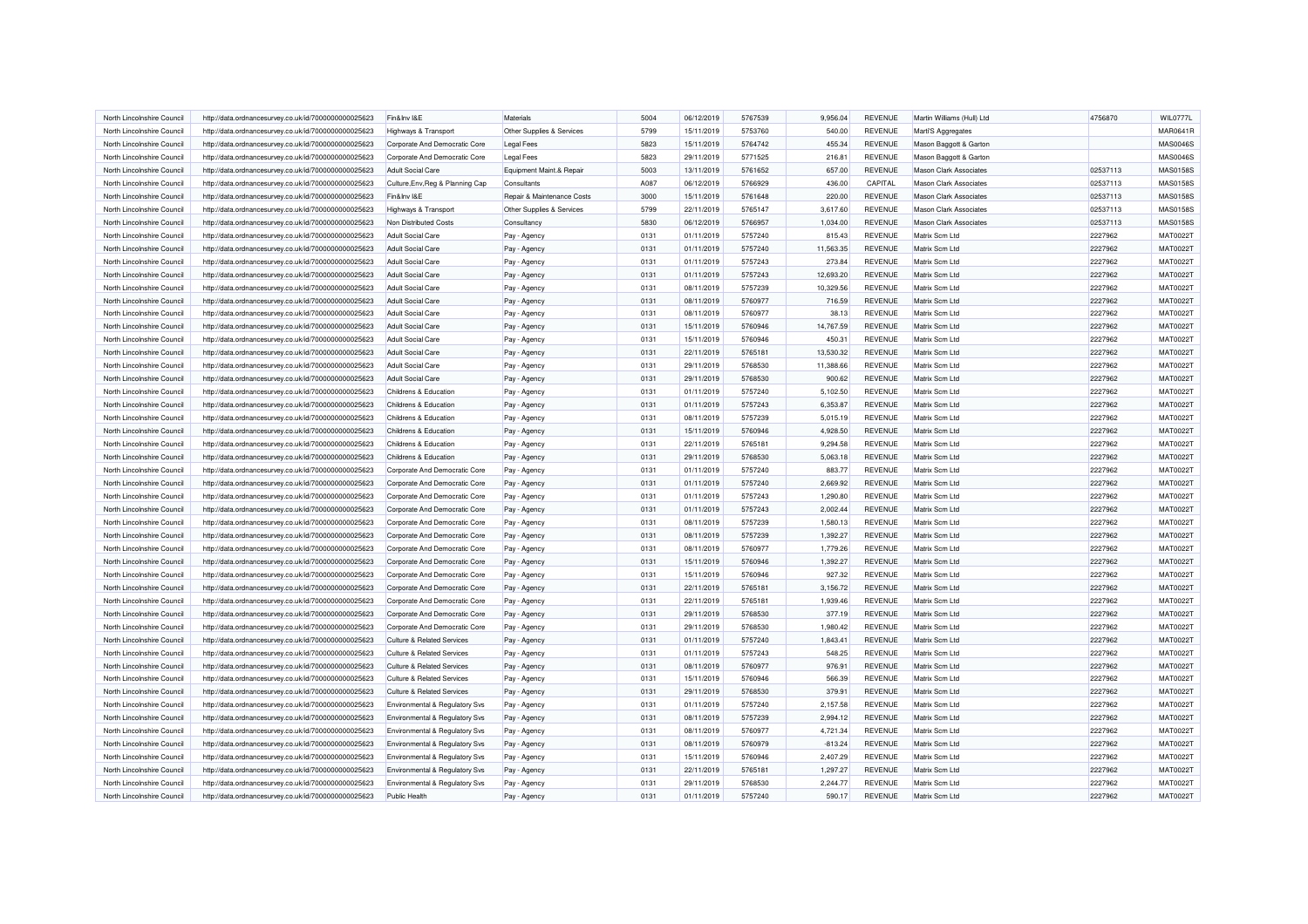| North Lincolnshire Council | http://data.ordnancesurvey.co.uk/id/7000000000025623 | <b>Public Health</b>                                     | Pay - Agency                             | 0131 | 08/11/2019 | 5760979 | $-606.72$ | REVENUE        | Matrix Scm Ltd                             | 2227962  | MAT0022T        |
|----------------------------|------------------------------------------------------|----------------------------------------------------------|------------------------------------------|------|------------|---------|-----------|----------------|--------------------------------------------|----------|-----------------|
| North Lincolnshire Council | http://data.ordnancesurvey.co.uk/id/7000000000025623 | <b>Public Health</b>                                     | Pay - Agency                             | 0131 | 15/11/2019 | 5760946 | 3,229.76  | <b>REVENUE</b> | Matrix Scm Ltd                             | 2227962  | MAT0022T        |
| North Lincolnshire Council | http://data.ordnancesurvey.co.uk/id/7000000000025623 | Public Health                                            | Pay - Agency                             | 0131 | 29/11/2019 | 5768530 | 590.17    | <b>REVENUE</b> | Matrix Scm Ltd                             | 2227962  | <b>MAT0022T</b> |
| North Lincolnshire Council | http://data.ordnancesurvey.co.uk/id/7000000000025623 | Childrens & Education                                    | Payments To Private Orgs                 | 6002 | 29/11/2019 | 5771360 | 8,130.00  | REVENUE        | Mayflower Specialist School Academic Trust | 09610951 | MAY0180Y        |
| North Lincolnshire Council | http://data.ordnancesurvey.co.uk/id/7000000000025623 | Corporate And Democratic Core                            | Other Professional Fees                  | 5829 | 27/11/2019 | 5768534 | 20,046.00 | REVENUE        | Mazars Llp                                 | OC308299 | MAZ0032Z        |
| North Lincolnshire Council | http://data.ordnancesurvey.co.uk/id/7000000000025623 | Highways & Transport                                     | Materials                                | 5004 | 06/11/2019 | 5753744 | 250.00    | <b>REVENUE</b> | Mcgregor Logistics                         |          | MCG0079G        |
| North Lincolnshire Council | http://data.ordnancesurvey.co.uk/id/7000000000025623 | Childrens & Education                                    | Repair & Maintenance Costs               | 3000 | 20/11/2019 | 5757755 | 870.00    | <b>REVENUE</b> | Md Holmes Decorating Services              |          | MDH0003H        |
| North Lincolnshire Council | http://data.ordnancesurvey.co.uk/id/7000000000025623 | Childrens & Education                                    | <b>Equipment Purchase</b>                | 5001 | 13/11/2019 | 5759688 | 293.55    | <b>REVENUE</b> | Md Signs Limited                           | 07734254 | MDS0003S        |
| North Lincolnshire Council | http://data.ordnancesurvey.co.uk/id/7000000000025623 | Childrens & Education                                    | Materials                                | 5004 | 13/11/2019 | 5759688 | 104.20    | <b>REVENUE</b> | Md Signs Limited                           | 07734254 | MDS0003S        |
| North Lincolnshire Council | http://data.ordnancesurvey.co.uk/id/7000000000025623 | Corporate And Democratic Core                            | Repair & Maintenance Costs               | 3000 | 27/11/2019 | 5768998 | 350.20    | <b>REVENUE</b> | Md Signs Limited                           | 07734254 | MDS0003S        |
| North Lincolnshire Council | http://data.ordnancesurvey.co.uk/id/7000000000025623 | <b>Culture &amp; Related Services</b>                    | Gen Office Exp (Incl Postage)            | 5603 | 06/11/2019 | 5758508 | 225.90    | REVENUE        | Md Signs Limited                           | 07734254 | MDS0003S        |
| North Lincolnshire Council | http://data.ordnancesurvey.co.uk/id/7000000000025623 | Fin&Inv I&E                                              | Other Supplies & Services                | 5799 | 27/11/2019 | 5768568 | 383.00    | <b>REVENUE</b> | Md Signs Limited                           | 07734254 | MDS0003S        |
| North Lincolnshire Council | http://data.ordnancesurvey.co.uk/id/7000000000025623 | Non Distributed Costs                                    | Other Supplies & Services                | 5799 | 20/11/2019 | 5766333 | 368.10    | REVENUE        | Md Signs Limited                           | 07734254 | MDS0003S        |
| North Lincolnshire Council | http://data.ordnancesurvey.co.uk/id/7000000000025623 | Childrens & Education                                    | Payments To Private Orgs                 | 6002 | 20/11/2019 | 5763017 | 300.00    | <b>REVENUE</b> | Mediaburst Ltd                             |          | MED0080D        |
| North Lincolnshire Council | http://data.ordnancesurvey.co.uk/id/7000000000025623 | Childrens & Education                                    | Payments To Private Orgs                 | 6002 | 06/11/2019 | 5759245 | 20,795.91 | REVENUE        | Mels Totstop Day Nursery                   |          | MEL0044L        |
| North Lincolnshire Council | http://data.ordnancesurvey.co.uk/id/7000000000025623 | <b>Adult Social Care</b>                                 | Payments To Private Orgs                 | 6002 | 22/11/2019 | 5767775 | 3,130.48  | <b>REVENUE</b> | Mencap                                     |          | MEN0244N        |
| North Lincolnshire Council | http://data.ordnancesurvey.co.uk/id/7000000000025623 | Highways & Transport                                     | Other Supplies & Services                | 5799 | 29/11/2019 | 5771457 | 1,591.00  | REVENUE        | Messingham Parish Council                  |          | <b>MES0002S</b> |
| North Lincolnshire Council | http://data.ordnancesurvey.co.uk/id/7000000000025623 | Childrens & Education                                    | <b>Legal Fees</b>                        | 5823 | 27/11/2019 | 5768626 | 1,428.00  | <b>REVENUE</b> | Mewa Lip                                   |          | <b>MEW0020V</b> |
| North Lincolnshire Council | http://data.ordnancesurvey.co.uk/id/7000000000025623 | Corporate And Democratic Core                            | <b>Cleaning Services &amp; Contracts</b> | 3311 | 08/11/2019 | 5759401 | 1,126.00  | REVENUE        | Midori Pools And Gardens Ltd               |          | MID0033D        |
| North Lincolnshire Council | http://data.ordnancesurvey.co.uk/id/7000000000025623 | <b>Culture &amp; Related Services</b>                    | Materials                                | 5004 | 20/11/2019 | 5760956 | 1,036.00  | <b>REVENUE</b> | Midori Pools And Gardens Ltd               |          | MID0033D        |
| North Lincolnshire Council | http://data.ordnancesurvey.co.uk/id/7000000000025623 | Childrens & Education                                    | Other Supplies & Services                | 5799 | 15/11/2019 | 5763362 | 385.00    | REVENUE        | Mini First Aid Scunthorpe Goole & Grimsby  |          | <b>MIN0016N</b> |
| North Lincolnshire Council | http://data.ordnancesurvey.co.uk/id/7000000000025623 | Corporate And Democratic Core                            | Legal Fees                               | 5823 | 20/11/2019 | 5766359 | 2,380.00  | <b>REVENUE</b> | Miss J F Jenkins                           |          | <b>JEN0222N</b> |
| North Lincolnshire Council | http://data.ordnancesurvey.co.uk/id/7000000000025623 | <b>Housing Services</b>                                  | Gen Office Exp (Incl Postage)            | 5603 | 27/11/2019 | 5769755 | 565.44    | REVENUE        | <b>REDACTED</b>                            |          | REDACTED        |
| North Lincolnshire Council | http://data.ordnancesurvey.co.uk/id/7000000000025623 | Corporate And Democratic Core                            | Legal Fees                               | 5823 | 27/11/2019 | 5759360 | 610.00    | <b>REVENUE</b> | Miss Naomi Madderson                       |          | MAD0062D        |
| North Lincolnshire Council | http://data.ordnancesurvey.co.uk/id/7000000000025623 | Fin&Inv I&E                                              | Materials                                | 5004 | 27/11/2019 | 5761151 | 540.00    | REVENUE        | M L Protective Coatings Ltd                | 01773189 | MLP0002P        |
| North Lincolnshire Council | http://data.ordnancesurvey.co.uk/id/7000000000025623 | Fin&Inv I&E                                              | Materials                                | 5004 | 27/11/2019 | 5761153 | 520.00    | <b>REVENUE</b> | M L Protective Coatings Ltd                | 01773189 | MLP0002P        |
| North Lincolnshire Council | http://data.ordnancesurvey.co.uk/id/7000000000025623 | Highways & Transport                                     | Other Supplies & Services                | 5799 | 06/11/2019 | 5749077 | 4,500.00  | <b>REVENUE</b> | Modatso Limited                            | 09121089 | MOD0010D        |
| North Lincolnshire Council | http://data.ordnancesurvey.co.uk/id/7000000000025623 | Childrens & Education                                    | Payments To Private Orgs                 | 6002 | 06/11/2019 | 5759246 | 18,482.79 | <b>REVENUE</b> | Moorwell Miracles Ltd                      |          | MOO0120O        |
| North Lincolnshire Council | http://data.ordnancesurvey.co.uk/id/7000000000025623 | Childrens & Education                                    | Payments To Private Orgs                 | 6002 | 08/11/2019 | 5760087 | 656.80    | REVENUE        | Moorwell Miracles Ltd                      |          | MOO0120O        |
| North Lincolnshire Council | http://data.ordnancesurvey.co.uk/id/7000000000025623 | Highways & Transport                                     | Equipment Maint.& Repair                 | 5003 | 06/11/2019 | 5749103 | 1,733.59  | <b>REVENUE</b> | Motus Traffic Limited                      | 06044474 | <b>MOT0051T</b> |
| North Lincolnshire Council | http://data.ordnancesurvey.co.uk/id/7000000000025623 | Highways & Transport                                     | Equipment Maint.& Repair                 | 5003 | 06/11/2019 | 5749104 | 664.63    | REVENUE        | Motus Traffic Limited                      | 06044474 | <b>MOT0051T</b> |
| North Lincolnshire Council | http://data.ordnancesurvey.co.uk/id/7000000000025623 |                                                          | Equipment Maint.& Repair                 | 5003 | 29/11/2019 | 5760958 | 5,416.67  | <b>REVENUE</b> | Motus Traffic Limited                      | 06044474 | <b>MOT0051T</b> |
| North Lincolnshire Council | http://data.ordnancesurvey.co.uk/id/7000000000025623 | Highways & Transport                                     |                                          | 5799 | 13/11/2019 | 5759623 | 750.00    | REVENUE        | Mr Andrew Bell                             |          | <b>BEL0081L</b> |
| North Lincolnshire Council |                                                      | <b>Housing Services</b><br>Corporate And Democratic Core | Other Supplies & Services                | 5823 | 06/11/2019 | 5758476 | 570.00    | <b>REVENUE</b> | Mr Gavin Button                            |          | <b>BUT0174T</b> |
|                            | http://data.ordnancesurvey.co.uk/id/7000000000025623 |                                                          | <b>Legal Fees</b>                        |      |            |         |           |                | Mr Martin Walker                           |          |                 |
| North Lincolnshire Council | http://data.ordnancesurvey.co.uk/id/7000000000025623 | Corporate And Democratic Core                            | Other Supplies & Services                | 5799 | 06/11/2019 | 5759415 | 841.70    | REVENUE        |                                            |          | <b>WAL0113L</b> |
| North Lincolnshire Council | http://data.ordnancesurvey.co.uk/id/7000000000025623 | <b>Adult Social Care</b>                                 | Gen Office Exp (Incl Postage)            | 5603 | 08/11/2019 | 5757873 | 750.00    | <b>REVENUE</b> | Mr Richard Copnall Ltd                     |          | COP0024P        |
| North Lincolnshire Council | http://data.ordnancesurvey.co.uk/id/7000000000025623 | <b>Adult Social Care</b>                                 | Gen Office Exp (Incl Postage)            | 5603 | 08/11/2019 | 5757874 | 1,500.00  | REVENUE        | Mr Richard Copnall Ltd                     |          | COP0024P        |
| North Lincolnshire Council | http://data.ordnancesurvey.co.uk/id/7000000000025623 | <b>Childrens &amp; Education</b>                         | Payments To Private Orgs                 | 6002 | 06/11/2019 | 5759224 | 6,786.03  | REVENUE        | Mrs Alexandra Heighington                  |          | <b>HEI0036I</b> |
| North Lincolnshire Council | http://data.ordnancesurvey.co.uk/id/7000000000025623 | Corporate And Democratic Core                            | Legal Fees                               | 5823 | 29/11/2019 | 5761764 | 636.00    | REVENUE        | Mrs Gaynor Hall                            |          | <b>HAL0074L</b> |
| North Lincolnshire Council | http://data.ordnancesurvey.co.uk/id/7000000000025623 | Corporate And Democratic Core                            | <b>Legal Fees</b>                        | 5823 | 29/11/2019 | 5761765 | 660.00    | <b>REVENUE</b> | Mrs Gaynor Hall                            |          | <b>HAL0074L</b> |
| North Lincolnshire Council | http://data.ordnancesurvey.co.uk/id/7000000000025623 | Corporate And Democratic Core                            | <b>Legal Fees</b>                        | 5823 | 29/11/2019 | 5761766 | 684.00    | REVENUE        | Mrs Gaynor Hall                            |          | <b>HAL0074L</b> |
| North Lincolnshire Council | http://data.ordnancesurvey.co.uk/id/7000000000025623 | Childrens & Education                                    | Payments To Private Orgs                 | 6002 | 06/11/2019 | 5759261 | 528.14    | <b>REVENUE</b> | Mrs G E Robinson                           |          | ROB0063B        |
| North Lincolnshire Council | http://data.ordnancesurvey.co.uk/id/7000000000025623 | Childrens & Education                                    | Payments To Private Orgs                 | 6002 | 06/11/2019 | 5759208 | 273.00    | <b>REVENUE</b> | Mrs J E Easton                             |          | <b>EAS0196S</b> |
| North Lincolnshire Council | http://data.ordnancesurvey.co.uk/id/7000000000025623 | Corporate And Democratic Core                            | Legal Fees                               | 5823 | 29/11/2019 | 5761762 | 483.00    | <b>REVENUE</b> | Mrs Rebecca Miller                         |          | MIL0169L        |
| North Lincolnshire Council | http://data.ordnancesurvey.co.uk/id/7000000000025623 | Childrens & Education                                    | <b>Equipment Purchase</b>                | 5001 | 22/11/2019 | 5767987 | 262.08    | REVENUE        | Musicroom Lincoln                          | 01250515 | <b>MUS0152S</b> |
| North Lincolnshire Council | http://data.ordnancesurvey.co.uk/id/7000000000025623 | Childrens & Education                                    | Payments To Private Orgs                 | 6002 | 15/12/2019 | 5771216 | 26,988.15 | <b>REVENUE</b> | Nas Services Ltd                           | 2757062  | <b>NAS0022S</b> |
| North Lincolnshire Council | http://data.ordnancesurvey.co.uk/id/7000000000025623 | Childrens & Education                                    | Payments To Private Orgs                 | 6002 | 06/11/2019 | 5759281 | 765.44    | <b>REVENUE</b> | Natalie Watson                             |          | WAT0430T        |
| North Lincolnshire Council | http://data.ordnancesurvey.co.uk/id/7000000000025623 | Childrens & Education                                    | Payments To Private Orgs                 | 6002 | 27/11/2019 | 5763173 | 6,009.66  | REVENUE        | National Fostering Agency Ltd              |          | <b>NAT0100T</b> |
| North Lincolnshire Council | http://data.ordnancesurvey.co.uk/id/7000000000025623 | Fin&Inv I&E                                              | Materials                                | 5004 | 22/11/2019 | 5767522 | 321.96    | REVENUE        | Nationwide Windscreen Services             | 5683242  | NAT0165T        |
| North Lincolnshire Council | http://data.ordnancesurvey.co.uk/id/7000000000025623 | Fin&Inv I&E                                              | <b>Materials</b>                         | 5004 | 29/11/2019 | 5767523 | 209.34    | REVENUE        | Nationwide Windscreen Services             | 5683242  | NAT0165T        |
| North Lincolnshire Council | http://data.ordnancesurvey.co.uk/id/7000000000025623 | <b>Culture &amp; Related Services</b>                    | Other Supplies & Services                | 5799 | 11/12/2019 | 5768600 | 835.60    | REVENUE        | Naturescape Ltd                            |          | <b>NAT0415T</b> |
| North Lincolnshire Council | http://data.ordnancesurvey.co.uk/id/7000000000025623 | <b>Childrens &amp; Education</b>                         | <b>Examination Fees</b>                  | 5730 | 29/11/2019 | 5771158 | 1,831.00  | REVENUE        | Ncfe                                       | 2896700  | NCF0002F        |
| North Lincolnshire Council | http://data.ordnancesurvey.co.uk/id/7000000000025623 | Corporate And Democratic Core                            | <b>Course Fees/Training</b>              | 2002 | 15/11/2019 | 5764565 | 625.00    | <b>REVENUE</b> | Ncrg                                       | 09063141 | NCR0032R        |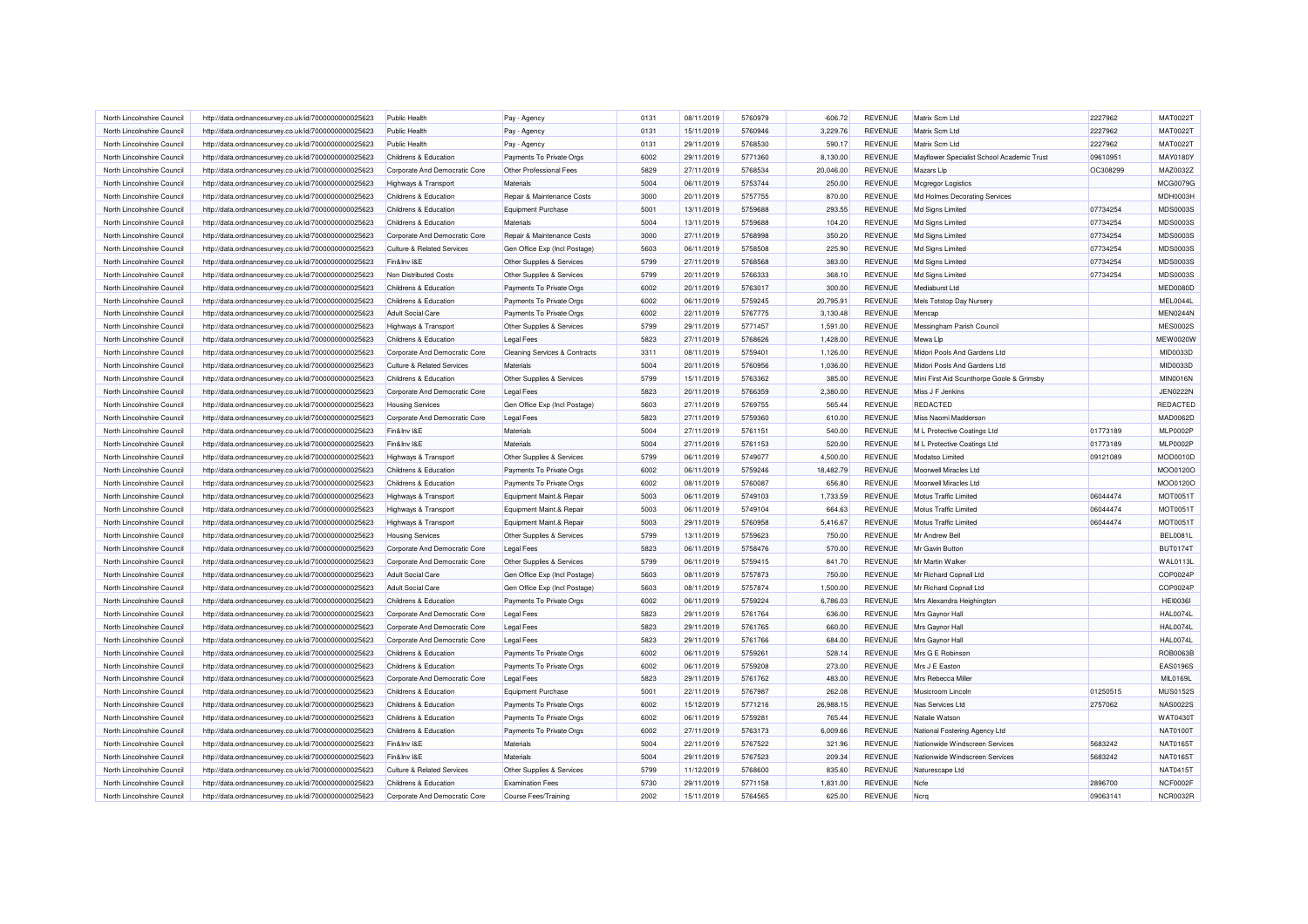| North Lincolnshire Council | http://data.ordnancesurvey.co.uk/id/7000000000025623 | Non Distributed Costs                 | Subscriptions & Memberships                        | 5510 | 22/11/2019               | 5767616 | 2.005.00    | <b>REVENUE</b> | <b>Nec</b>                           | 2556636 | <b>NEC0010C</b> |
|----------------------------|------------------------------------------------------|---------------------------------------|----------------------------------------------------|------|--------------------------|---------|-------------|----------------|--------------------------------------|---------|-----------------|
| North Lincolnshire Council | http://data.ordnancesurvey.co.uk/id/7000000000025623 | <b>Adult Social Care</b>              | <b>Equipment Hire/Rent</b>                         | 5002 | 20/11/2019               | 5766766 | 428.38      | REVENUE        | Neopost Ltd                          | 2658324 | NEO0001O        |
| North Lincolnshire Council | http://data.ordnancesurvey.co.uk/id/7000000000025623 | Corporate And Democratic Core         | Equipment Hire/Rent                                | 5002 | 13/11/2019               | 5763049 | 4,130.39    | REVENUE        | Neopost Ltd                          | 2658324 | NEO0001O        |
| North Lincolnshire Council | http://data.ordnancesurvey.co.uk/id/7000000000025623 | Corporate And Democratic Core         | <b>Equipment Hire/Rent</b>                         | 5002 | 13/11/2019               | 5763050 | 4,130.39    | REVENUE        | Neopost Ltd                          | 2658324 | NEO0001O        |
| North Lincolnshire Council | http://data.ordnancesurvey.co.uk/id/7000000000025623 | Corporate And Democratic Core         | <b>Equipment Hire/Rent</b>                         | 5002 | 20/11/2019               | 5768100 | $-4,130.39$ | <b>REVENUE</b> | Neopost Ltd                          | 2658324 | NEO0001O        |
| North Lincolnshire Council | http://data.ordnancesurvey.co.uk/id/7000000000025623 | Corporate And Democratic Core         | Equipment Hire/Rent                                | 5002 | 20/11/2019               | 5768102 | $-4,130.39$ | REVENUE        | Neopost Ltd                          | 2658324 | NEO0001O        |
| North Lincolnshire Council | http://data.ordnancesurvey.co.uk/id/7000000000025623 | Corporate And Democratic Core         | <b>Equipment Hire/Rent</b>                         | 5002 | 21/11/2019               | 5768103 | 4,130.39    | <b>REVENUE</b> | Neopost Ltd                          | 2658324 | NEO0001O        |
| North Lincolnshire Council | http://data.ordnancesurvey.co.uk/id/7000000000025623 | Corporate And Democratic Core         | <b>Equipment Hire/Rent</b>                         | 5002 | 21/11/2019               | 5768104 | 4,130.39    | REVENUE        | Neopost Ltd                          | 2658324 | NEO0001O        |
| North Lincolnshire Council | http://data.ordnancesurvey.co.uk/id/7000000000025623 | <b>Adult Social Care</b>              | Payments To Private Orgs                           | 6002 | 22/11/2019               | 5767776 | 974.40      | REVENUE        | New Concept Care & Nursing Ltd       | 3892391 | <b>NEW0146W</b> |
| North Lincolnshire Council | http://data.ordnancesurvey.co.uk/id/7000000000025623 | Corporate And Democratic Core         | Other Professional Fees                            | 5829 | 15/11/2019               | 5764694 |             | <b>REVENUE</b> | Newlyn Plc                           | 3770985 | <b>NEW0120W</b> |
| North Lincolnshire Council | http://data.ordnancesurvey.co.uk/id/7000000000025623 | Corporate And Democratic Core         | Other Professional Fees                            | 5829 | 15/11/2019               | 5764699 | $^{\circ}$  | <b>REVENUE</b> | Newlyn Plc                           | 3770985 | <b>NEW0120W</b> |
| North Lincolnshire Council | http://data.ordnancesurvey.co.uk/id/7000000000025623 | Corporate And Democratic Core         | Other Professional Fees                            | 5829 | 15/11/2019               | 5764701 | $\Omega$    | <b>REVENUE</b> | Newlyn Plc                           | 3770985 | <b>NEW0120W</b> |
| North Lincolnshire Council | http://data.ordnancesurvey.co.uk/id/7000000000025623 | Corporate And Democratic Core         | Other Professional Fees                            | 5829 | 22/11/2019               | 5767925 | $\mathbf 0$ | <b>REVENUE</b> | Newlyn Plc                           | 3770985 | <b>NEW0120W</b> |
| North Lincolnshire Council | http://data.ordnancesurvey.co.uk/id/7000000000025623 | Corporate And Democratic Core         | Other Professional Fees                            | 5829 | 22/11/2019               | 5767936 | $\Omega$    | REVENUE        | Newlyn Plc                           | 3770985 | <b>NEW0120W</b> |
| North Lincolnshire Council | http://data.ordnancesurvey.co.uk/id/7000000000025623 | Corporate And Democratic Core         | Other Professional Fees                            | 5829 | 27/11/2019               | 5768585 | $\Omega$    | <b>REVENUE</b> | Newlyn Plc                           | 3770985 | <b>NEW0120W</b> |
| North Lincolnshire Council | http://data.ordnancesurvey.co.uk/id/7000000000025623 | Corporate And Democratic Core         | Other Professional Fees                            | 5829 | 27/11/2019               | 5768586 | $\Omega$    | <b>REVENUE</b> | Newlyn Plc                           | 3770985 | <b>NEW0120W</b> |
| North Lincolnshire Council | http://data.ordnancesurvey.co.uk/id/7000000000025623 | Corporate And Democratic Core         | Other Professional Fees                            | 5829 | 27/11/2019               | 5768595 | $\Omega$    | REVENUE        | Newlyn Plc                           | 3770985 | <b>NEW0120W</b> |
| North Lincolnshire Council | http://data.ordnancesurvey.co.uk/id/7000000000025623 | Corporate And Democratic Core         | Other Professional Fees                            | 5829 | 27/11/2019               | 5768597 | $\Omega$    | <b>REVENUE</b> | Newlyn Plc                           | 3770985 | <b>NEW0120W</b> |
|                            |                                                      |                                       |                                                    | 5829 |                          | 5768598 | $\Omega$    |                |                                      | 3770985 | <b>NEW0120W</b> |
| North Lincolnshire Council | http://data.ordnancesurvey.co.uk/id/7000000000025623 | Corporate And Democratic Core         | Other Professional Fees<br>Other Professional Fees | 5829 | 27/11/2019<br>27/11/2019 |         | $\Omega$    | <b>REVENUE</b> | Newlyn Plc                           | 3770985 | <b>NEW0120W</b> |
| North Lincolnshire Council | http://data.ordnancesurvey.co.uk/id/7000000000025623 | Corporate And Democratic Core         |                                                    |      |                          | 5768599 |             | <b>REVENUE</b> | Newlyn Plc                           |         |                 |
| North Lincolnshire Council | http://data.ordnancesurvey.co.uk/id/7000000000025623 | <b>Adult Social Care</b>              | Cleaning Costs/ Materials                          | 3301 | 22/11/2019               | 5758492 | 1,995.94    | <b>REVENUE</b> | Nexon Group                          | 8560885 | GRE0002E        |
| North Lincolnshire Council | http://data.ordnancesurvey.co.uk/id/7000000000025623 | <b>Adult Social Care</b>              | Cleaning Costs/ Materials                          | 3301 | 06/12/2019               | 5764743 | 284.29      | <b>REVENUE</b> | Nexon Group                          | 8560885 | GRE0002E        |
| North Lincolnshire Council | http://data.ordnancesurvey.co.uk/id/7000000000025623 | <b>Adult Social Care</b>              | <b>Cleaning Costs/ Materials</b>                   | 3301 | 06/12/2019               | 5768572 | 2,978.91    | <b>REVENUE</b> | Nexon Group                          | 8560885 | GRE0002E        |
| North Lincolnshire Council | http://data.ordnancesurvey.co.uk/id/7000000000025623 | Childrens & Education                 | Provisions                                         | 5201 | 22/11/2019               | 5763068 | 272.70      | REVENUE        | Nhs Supply Chain                     |         | <b>NHS0006S</b> |
| North Lincolnshire Council | http://data.ordnancesurvey.co.uk/id/7000000000025623 | <b>Culture &amp; Related Services</b> | Equipment Hire/Rent                                | 5002 | 29/11/2019               | 5761584 | 599.05      | <b>REVENUE</b> | Nitelights Hire                      |         | NIT0003T        |
| North Lincolnshire Council | http://data.ordnancesurvey.co.uk/id/7000000000025623 | Childrens & Education                 | <b>Bank Charges</b>                                | 5821 | 29/11/2019               | 5771473 | 1.96        | <b>REVENUE</b> | Nic-Adult Community Learning Imprest |         | <b>NOR0285F</b> |
| North Lincolnshire Council | http://data.ordnancesurvey.co.uk/id/7000000000025623 | Childrens & Education                 | <b>Equipment Purchase</b>                          | 5001 | 29/11/2019               | 5771473 | 16.65       | <b>REVENUE</b> | Nic-Adult Community Learning Imprest |         | <b>NOR0285R</b> |
| North Lincolnshire Council | http://data.ordnancesurvey.co.uk/id/7000000000025623 | Childrens & Education                 | <b>Examination Fees</b>                            | 5730 | 29/11/2019               | 5771473 | 22.00       | REVENUE        | Nic-Adult Community Learning Imprest |         | <b>NOR0285F</b> |
| North Lincolnshire Council | http://data.ordnancesurvey.co.uk/id/7000000000025623 | Childrens & Education                 | Gen Office Exp (Incl Postage)                      | 5603 | 29/11/2019               | 5771473 | 63.20       | <b>REVENUE</b> | Nic-Adult Community Learning Imprest |         | <b>NOR0285F</b> |
| North Lincolnshire Council | http://data.ordnancesurvey.co.uk/id/7000000000025623 | Childrens & Education                 | Materials                                          | 5004 | 29/11/2019               | 5771473 | 200.92      | <b>REVENUE</b> | Nic-Adult Community Learning Imprest |         | <b>NOR0285R</b> |
| North Lincolnshire Council | http://data.ordnancesurvey.co.uk/id/7000000000025623 | Childrens & Education                 | Other Supplies & Services                          | 5799 | 29/11/2019               | 5771473 | 169.97      | <b>REVENUE</b> | Nic-Adult Community Learning Imprest |         | <b>NOR0285R</b> |
| North Lincolnshire Council | http://data.ordnancesurvey.co.uk/id/7000000000025623 | Childrens & Education                 | Provisions                                         | 5201 | 29/11/2019               | 5771473 | 159.11      | <b>REVENUE</b> | Nic-Adult Community Learning Imprest |         | <b>NOR0285R</b> |
| North Lincolnshire Council | http://data.ordnancesurvey.co.uk/id/7000000000025623 | Childrens & Education                 | Repair & Maintenance Costs                         | 3000 | 29/11/2019               | 5771473 | 24.33       | <b>REVENUE</b> | Nic-Adult Community Learning Imprest |         | <b>NOR0285R</b> |
| North Lincolnshire Council | http://data.ordnancesurvey.co.uk/id/7000000000025623 | <b>Adult Social Care</b>              | <b>Client Transport Costs</b>                      | 6092 | 08/11/2019               | 5760883 | 5.00        | <b>REVENUE</b> | Nlc-Case Management & Cic Imprest    |         | NOR0235F        |
| North Lincolnshire Council | http://data.ordnancesurvey.co.uk/id/7000000000025623 | <b>Adult Social Care</b>              | <b>Client Transport Costs</b>                      | 6092 | 15/11/2019               | 5764237 | 78.00       | <b>REVENUE</b> | NIc-Case Management & Cic Imprest    |         | NOR0235F        |
| North Lincolnshire Council | http://data.ordnancesurvey.co.uk/id/7000000000025623 | <b>Adult Social Care</b>              | <b>Client Transport Costs</b>                      | 6092 | 22/11/2019               | 5767607 | 18.80       | <b>REVENUE</b> | NIc-Case Management & Cic Imprest    |         | NOR0235R        |
| North Lincolnshire Council | http://data.ordnancesurvey.co.uk/id/7000000000025623 | <b>Adult Social Care</b>              | <b>Client Transport Costs</b>                      | 6092 | 29/11/2019               | 5771205 | 104.90      | REVENUE        | Nic-Case Management & Cic Imprest    |         | NOR0235F        |
| North Lincolnshire Council | http://data.ordnancesurvey.co.uk/id/7000000000025623 | Childrens & Education                 | <b>Client Related Costs</b>                        | 5534 | 08/11/2019               | 5760883 | 1,139.67    | <b>REVENUE</b> | Nic-Case Management & Cic Imprest    |         | NOR0235R        |
| North Lincolnshire Council | http://data.ordnancesurvey.co.uk/id/7000000000025623 | Childrens & Education                 | <b>Client Related Costs</b>                        | 5534 | 15/11/2019               | 5764237 | 391.96      | REVENUE        | Nlc-Case Management & Cic Imprest    |         | NOR0235R        |
| North Lincolnshire Council | http://data.ordnancesurvey.co.uk/id/7000000000025623 | Childrens & Education                 | <b>Client Related Costs</b>                        | 5534 | 22/11/2019               | 5767607 | 1,178.38    | REVENUE        | NIc-Case Management & Cic Imprest    |         | NOR0235F        |
| North Lincolnshire Council | http://data.ordnancesurvev.co.uk/id/7000000000025623 | Childrens & Education                 | <b>Client Related Costs</b>                        | 5534 | 29/11/2019               | 5771205 | 754.02      | <b>REVENUE</b> | Nic-Case Management & Cic Imprest    |         | <b>NOR0235R</b> |
| North Lincolnshire Council | http://data.ordnancesurvey.co.uk/id/7000000000025623 | Childrens & Education                 | <b>Client Related Costs</b>                        | 5534 | 29/11/2019               | 5771485 | 1,010.03    | <b>REVENUE</b> | Nic-Case Management & Cic Imprest    |         | <b>NOR0235F</b> |
| North Lincolnshire Council | http://data.ordnancesurvey.co.uk/id/7000000000025623 | Childrens & Education                 | <b>Client Transport Costs</b>                      | 6092 | 08/11/2019               | 5760883 | 152.15      | <b>REVENUE</b> | Nic-Case Management & Cic Imprest    |         | <b>NOR0235R</b> |
| North Lincolnshire Council | http://data.ordnancesurvey.co.uk/id/7000000000025623 | Childrens & Education                 | <b>Client Transport Costs</b>                      | 6092 | 15/11/2019               | 5764237 | 52.05       | <b>REVENUE</b> | Nic-Case Management & Cic Imprest    |         | NOR0235R        |
| North Lincolnshire Council | http://data.ordnancesurvey.co.uk/id/7000000000025623 | Childrens & Education                 | <b>Client Transport Costs</b>                      | 6092 | 22/11/2019               | 5767607 | 70.68       | <b>REVENUE</b> | NIc-Case Management & Cic Imprest    |         | <b>NOR0235F</b> |
| North Lincolnshire Council | http://data.ordnancesurvey.co.uk/id/7000000000025623 | Childrens & Education                 | <b>Client Transport Costs</b>                      | 6092 | 29/11/2019               | 5771205 | 62.60       | <b>REVENUE</b> | NIc-Case Management & Cic Imprest    |         | NOR0235R        |
| North Lincolnshire Council | http://data.ordnancesurvey.co.uk/id/7000000000025623 | Childrens & Education                 | <b>Client Transport Costs</b>                      | 6092 | 29/11/2019               | 5771485 | 31.00       | <b>REVENUE</b> | NIc-Case Management & Cic Imprest    |         | NOR0235F        |
| North Lincolnshire Council | http://data.ordnancesurvey.co.uk/id/7000000000025623 | <b>Adult Social Care</b>              | <b>Client Related Costs</b>                        | 5534 | 08/11/2019               | 5760867 | 100.00      | REVENUE        | Nic-Central Admin Team               |         | NOR0836R        |
| North Lincolnshire Council | http://data.ordnancesurvey.co.uk/id/7000000000025623 | <b>Adult Social Care</b>              | Equipment Maint.& Repair                           | 5003 | 08/11/2019               | 5760867 | 31.44       | <b>REVENUE</b> | Nic-Central Admin Team               |         | NOR0836R        |
| North Lincolnshire Council | http://data.ordnancesurvey.co.uk/id/7000000000025623 | <b>Adult Social Care</b>              | Gen Office Exp (Incl Postage)                      | 5603 | 08/11/2019               | 5760867 | 4.00        | REVENUE        | Nic-Central Admin Team               |         | <b>NOR0836F</b> |
| North Lincolnshire Council | http://data.ordnancesurvey.co.uk/id/7000000000025623 | <b>Adult Social Care</b>              | Other Supplies & Services                          | 5799 | 08/11/2019               | 5760867 | 99.60       | REVENUE        | Nic-Central Admin Team               |         | NOR0836R        |
| North Lincolnshire Council | http://data.ordnancesurvey.co.uk/id/7000000000025623 | <b>Adult Social Care</b>              | Provisions                                         | 5201 | 08/11/2019               | 5760867 | 20.90       | <b>REVENUE</b> | Nic-Central Admin Team               |         | NOR0836F        |
| North Lincolnshire Council | http://data.ordnancesurvey.co.uk/id/7000000000025623 | <b>Adult Social Care</b>              | Provisions                                         | 5201 | 08/11/2019               | 5760867 | 15.99       | <b>REVENUE</b> | Nic-Central Admin Team               |         | NOR0836R        |
|                            |                                                      |                                       |                                                    |      |                          |         |             |                |                                      |         |                 |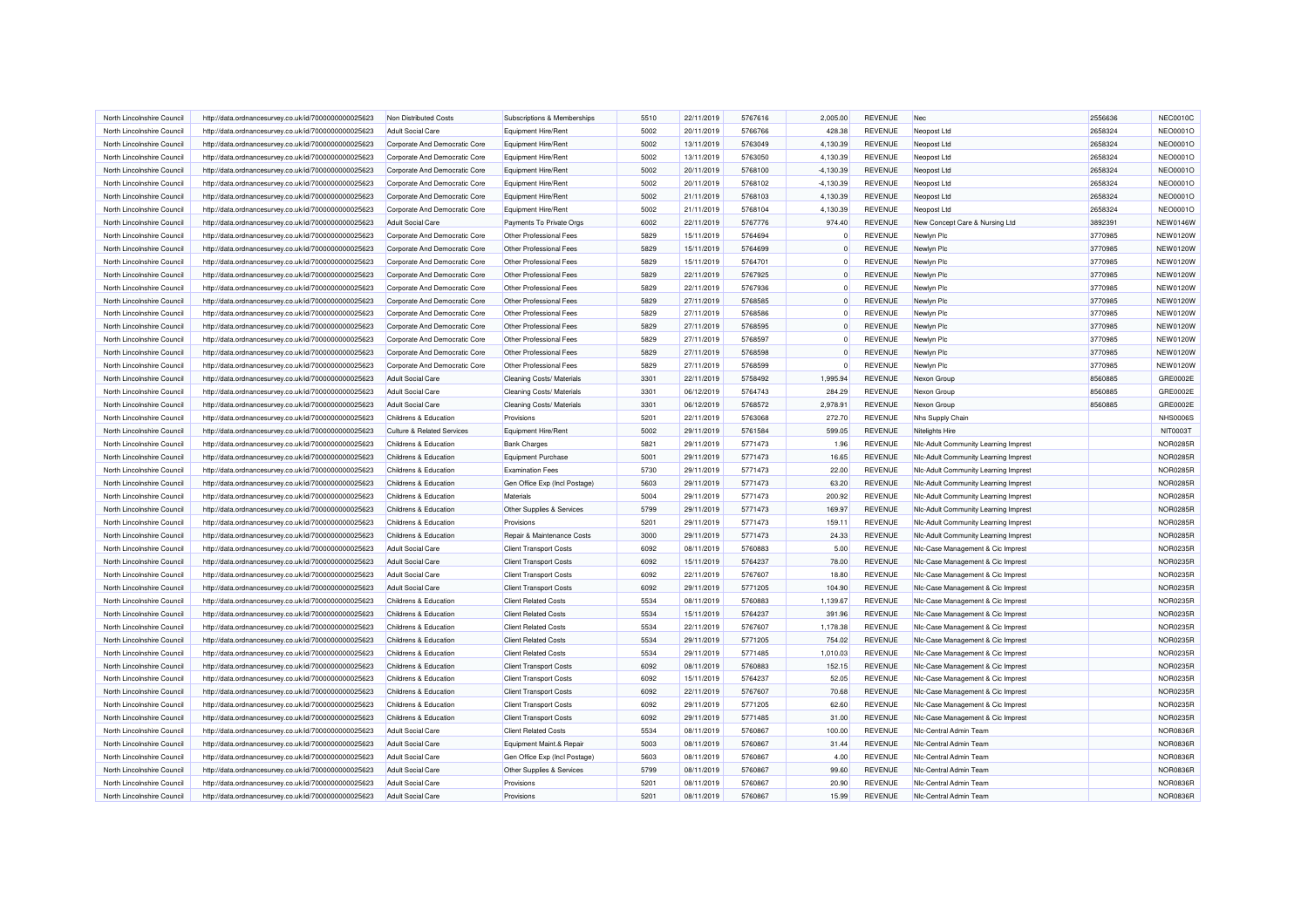| North Lincolnshire Council | http://data.ordnancesurvey.co.uk/id/7000000000025623 | Childrens & Education                 | <b>Client Related Costs</b>    | 5534          | 08/11/2019 | 5760867            | 118.71    | <b>REVENUE</b> | Nic-Central Admin Team             | <b>NOR0836R</b> |
|----------------------------|------------------------------------------------------|---------------------------------------|--------------------------------|---------------|------------|--------------------|-----------|----------------|------------------------------------|-----------------|
| North Lincolnshire Council | http://data.ordnancesurvey.co.uk/id/7000000000025623 | <b>Adult Social Care</b>              | Equipment Maint.& Repair       | 5003          | 08/11/2019 | 5760872            | 20.63     | REVENUE        | Nlc-Csh Central Admin Imprest Cash | NOR0933R        |
| North Lincolnshire Council | http://data.ordnancesurvey.co.uk/id/7000000000025623 | <b>Adult Social Care</b>              | Equipment Purchase             | 5001          | 08/11/2019 | 5760894            | 14.16     | <b>REVENUE</b> | Nlc-Csh Central Admin Imprest Cash | NOR0933R        |
| North Lincolnshire Council | http://data.ordnancesurvey.co.uk/id/7000000000025623 | <b>Adult Social Care</b>              | Gen Office Exp (Incl Postage)  | 5603          | 08/11/2019 | 5760872            | 150.00    | REVENUE        | Nlc-Csh Central Admin Imprest Cash | NOR0933R        |
| North Lincolnshire Council | http://data.ordnancesurvey.co.uk/id/7000000000025623 | <b>Adult Social Care</b>              | Gen Office Exp (Incl Postage)  | 5603          | 08/11/2019 | 5760894            | 13.33     | <b>REVENUE</b> | Nlc-Csh Central Admin Imprest Cash | NOR0933R        |
| North Lincolnshire Council | http://data.ordnancesurvey.co.uk/id/7000000000025623 | <b>Adult Social Care</b>              | <b>Materials</b>               | 5004          | 08/11/2019 | 5760872            | 2.93      | REVENUE        | Nic-Csh Central Admin Imprest Cash | NOR0933R        |
| North Lincolnshire Council | http://data.ordnancesurvey.co.uk/id/7000000000025623 | Adult Social Care                     | Materials                      | 5004          | 08/11/2019 | 5760894            | 11.63     | <b>REVENUE</b> | Nlc-Csh Central Admin Imprest Cash | <b>NOR0933R</b> |
| North Lincolnshire Council | http://data.ordnancesurvey.co.uk/id/7000000000025623 | <b>Adult Social Care</b>              | Other Supplies & Services      | 5799          | 08/11/2019 | 5760894            | 9.98      | <b>REVENUE</b> | Nic-Csh Central Admin Imprest Cash | NOR0933F        |
| North Lincolnshire Council | http://data.ordnancesurvey.co.uk/id/7000000000025623 | <b>Adult Social Care</b>              | Provisions                     | 5201          | 08/11/2019 | 5760894            | 37.43     | <b>REVENUE</b> | Nlc-Csh Central Admin Imprest Cash | NOR0933R        |
| North Lincolnshire Council | http://data.ordnancesurvey.co.uk/id/7000000000025623 | Childrens & Education                 | <b>Client Related Costs</b>    | 5534          | 08/11/2019 | 5760872            | 294.29    | <b>REVENUE</b> | Nlc-Csh Central Admin Imprest Cash | NOR0933R        |
| North Lincolnshire Council | http://data.ordnancesurvey.co.uk/id/7000000000025623 | Childrens & Education                 | <b>Client Related Costs</b>    | 5534          | 08/11/2019 | 5760894            | 52.25     | REVENUE        | Nlc-Csh Central Admin Imprest Cash | NOR0933R        |
| North Lincolnshire Council | http://data.ordnancesurvey.co.uk/id/7000000000025623 | Childrens & Education                 | <b>Client Related Costs</b>    | 5534          | 15/11/2019 | 5764230            | 31.73     | <b>REVENUE</b> | Nlc-Csh Central Admin Imprest Cash | NOR0933R        |
| North Lincolnshire Council | http://data.ordnancesurvey.co.uk/id/7000000000025623 | Childrens & Education                 | Equipment Maint.& Repair       | 5003          | 08/11/2019 | 5760872            | 5.15      | <b>REVENUE</b> | Nlc-Csh Central Admin Imprest Cash | NOR0933R        |
| North Lincolnshire Council | http://data.ordnancesurvey.co.uk/id/7000000000025623 | Childrens & Education                 | Equipment Purchase             | 5001          | 08/11/2019 | 5760872            | 82.51     | <b>REVENUE</b> | Nlc-Csh Central Admin Imprest Cash | NOR0933R        |
| North Lincolnshire Council | http://data.ordnancesurvey.co.uk/id/7000000000025623 | Childrens & Education                 | Gen Office Exp (Incl Postage)  | 5603          | 08/11/2019 | 5760872            | 25.30     | <b>REVENUE</b> | Nic-Csh Central Admin Imprest Cash | NOR0933R        |
| North Lincolnshire Council | http://data.ordnancesurvey.co.uk/id/7000000000025623 | Childrens & Education                 | Other Supplies & Services      | 5799          | 08/11/2019 | 5760872            | 651.37    | <b>REVENUE</b> | Nlc-Csh Central Admin Imprest Cash | NOR0933R        |
| North Lincolnshire Council | http://data.ordnancesurvey.co.uk/id/7000000000025623 | Childrens & Education                 | Other Supplies & Services      | 5799          | 08/11/2019 | 5760872            | 1.78      | <b>REVENUE</b> | Nlc-Csh Central Admin Imprest Cash | NOR0933R        |
| North Lincolnshire Council | http://data.ordnancesurvey.co.uk/id/7000000000025623 | Childrens & Education                 | Other Supplies & Services      | 5799          | 15/11/2019 | 5764230            | 25.54     | REVENUE        | Nlc-Csh Central Admin Imprest Cash | NOR0933R        |
|                            |                                                      |                                       |                                |               |            |                    |           |                |                                    |                 |
| North Lincolnshire Council | http://data.ordnancesurvey.co.uk/id/7000000000025623 | Childrens & Education                 | Provisions                     | 5201          | 08/11/2019 | 5760872<br>5764230 | 495.91    | REVENUE        | Nlc-Csh Central Admin Imprest Cash | NOR0933R        |
| North Lincolnshire Council | http://data.ordnancesurvey.co.uk/id/7000000000025623 | Childrens & Education                 | Provisions                     | 5201<br>2002  | 15/11/2019 |                    | 293.10    | <b>REVENUE</b> | Nic-Csh Central Admin Imprest Cash | NOR0933R        |
| North Lincolnshire Council | http://data.ordnancesurvey.co.uk/id/7000000000025623 | Corporate And Democratic Core         | <b>Course Fees/Training</b>    |               | 08/11/2019 | 5760872            | 33.50     | <b>REVENUE</b> | Nlc-Csh Central Admin Imprest Cash | NOR0933R        |
| North Lincolnshire Council | http://data.ordnancesurvey.co.uk/id/7000000000025623 | Corporate And Democratic Core         | Gen Office Exp (Incl Postage)  | 5603          | 08/11/2019 | 5760872            | $-100.00$ | <b>REVENUE</b> | Nlc-Csh Central Admin Imprest Cash | NOR0933R        |
| North Lincolnshire Council | http://data.ordnancesurvey.co.uk/id/7000000000025623 | Corporate And Democratic Core         | Gen Office Exp (Incl Postage)  | 5603          | 08/11/2019 | 5760894            | 6.77      | <b>REVENUE</b> | Nlc-Csh Central Admin Imprest Cash | NOR0933R        |
| North Lincolnshire Council | http://data.ordnancesurvey.co.uk/id/7000000000025623 | Corporate And Democratic Core         | Other Supplies & Services      | 5799          | 08/11/2019 | 5760872            | 42.45     | REVENUE        | Nlc-Csh Central Admin Imprest Cash | NOR0933R        |
| North Lincolnshire Council | http://data.ordnancesurvey.co.uk/id/7000000000025623 | Corporate And Democratic Core         | Other Supplies & Services      | 5799          | 15/11/2019 | 5764230            | 31.80     | REVENUE        | Nic-Csh Central Admin Imprest Cash | NOR0933R        |
| North Lincolnshire Council | http://data.ordnancesurvey.co.uk/id/7000000000025623 | <b>Culture &amp; Related Services</b> | Materials                      | 5004          | 08/11/2019 | 5760872            | 16.43     | REVENUE        | Nlc-Csh Central Admin Imprest Cash | <b>NOR0933R</b> |
| North Lincolnshire Council | http://data.ordnancesurvey.co.uk/id/7000000000025623 | <b>Culture &amp; Related Services</b> | Materials                      | 5004          | 08/11/2019 | 5760894            | 14.50     | <b>REVENUE</b> | Nlc-Csh Central Admin Imprest Cash | NOR0933R        |
| North Lincolnshire Council | http://data.ordnancesurvey.co.uk/id/7000000000025623 | <b>Culture &amp; Related Services</b> | Other Supplies & Services      | 5799          | 15/11/2019 | 5764230            | 20.00     | REVENUE        | Nlc-Csh Central Admin Imprest Cash | NOR0933R        |
| North Lincolnshire Council | http://data.ordnancesurvey.co.uk/id/7000000000025623 | Environmental & Regulatory Svs        | Gen Office Exp (Incl Postage)  | 5603          | 08/11/2019 | 5760872            | 12.99     | <b>REVENUE</b> | Nlc-Csh Central Admin Imprest Cash | NOR0933R        |
| North Lincolnshire Council | http://data.ordnancesurvey.co.uk/id/7000000000025623 | Environmental & Regulatory Svs        | Other Professional Fees        | 5829          | 15/11/2019 | 5764230            | 78.87     | <b>REVENUE</b> | Nlc-Csh Central Admin Imprest Cash | NOR0933R        |
| North Lincolnshire Council | http://data.ordnancesurvey.co.uk/id/7000000000025623 | Fin&Inv I&E                           | Other Professional Fees        | 5829          | 08/11/2019 | 5760894            | 20.00     | <b>REVENUE</b> | Nlc-Csh Central Admin Imprest Cash | <b>NOR0933R</b> |
| North Lincolnshire Council | http://data.ordnancesurvey.co.uk/id/7000000000025623 | Fin&Inv I&E                           | Other Supplies & Services      | 5799          | 08/11/2019 | 5760894            | 19.08     | <b>REVENUE</b> | Nlc-Csh Central Admin Imprest Cash | NOR0933R        |
| North Lincolnshire Council | http://data.ordnancesurvey.co.uk/id/7000000000025623 | Fin&Inv I&E                           | Provisions                     | $520^{\circ}$ | 08/11/2019 | 5760872            | 77.08     | <b>REVENUE</b> | Nlc-Csh Central Admin Imprest Cash | NOR0933R        |
| North Lincolnshire Council | http://data.ordnancesurvey.co.uk/id/7000000000025623 | Fin&Inv I&E                           | Provisions                     | 5201          | 08/11/2019 | 5760894            | 52.23     | REVENUE        | Nic-Csh Central Admin Imprest Cash | NOR0933R        |
| North Lincolnshire Council | http://data.ordnancesurvey.co.uk/id/7000000000025623 | Highways & Transport                  | Materials                      | 5004          | 08/11/2019 | 5760872            | 1.30      | <b>REVENUE</b> | Nlc-Csh Central Admin Imprest Cash | NOR0933R        |
| North Lincolnshire Council | http://data.ordnancesurvey.co.uk/id/7000000000025623 | Highways & Transport                  | Materials                      | 5004          | 08/11/2019 | 5760872            | 86.41     | <b>REVENUE</b> | Nlc-Csh Central Admin Imprest Cash | <b>NOR0933R</b> |
| North Lincolnshire Council | http://data.ordnancesurvey.co.uk/id/7000000000025623 | Highways & Transport                  | Other Supplies & Services      | 5799          | 08/11/2019 | 5760872            | 18.00     | <b>REVENUE</b> | Nlc-Csh Central Admin Imprest Cash | NOR0933R        |
| North Lincolnshire Council | http://data.ordnancesurvey.co.uk/id/7000000000025623 | <b>Public Health</b>                  | Clothing, Uniforms & Laundry   | 5301          | 08/11/2019 | 5760872            | 8.48      | <b>REVENUE</b> | Nlc-Csh Central Admin Imprest Cash | NOR0933R        |
| North Lincolnshire Council | http://data.ordnancesurvey.co.uk/id/7000000000025623 | Childrens & Education                 | <b>Client Related Costs</b>    | 5534          | 08/11/2019 | 5761187            | 510.82    | <b>REVENUE</b> | Nic-Kingfisher Lodge Imprest       | <b>NOR0248R</b> |
| North Lincolnshire Council | http://data.ordnancesurvey.co.uk/id/7000000000025623 | <b>Childrens &amp; Education</b>      | <b>Client Related Costs</b>    | 5534          | 29/11/2019 | 5771190            | 669.53    | <b>REVENUE</b> | Nic-Kingfisher Lodge Imprest       | <b>NOR0248R</b> |
| North Lincolnshire Council | http://data.ordnancesurvey.co.uk/id/7000000000025623 | Childrens & Education                 | Provisions                     | 5201          | 08/11/2019 | 5761187            | 703.02    | <b>REVENUE</b> | Nic-Kingfisher Lodge Imprest       | NOR0248R        |
| North Lincolnshire Council | http://data.ordnancesurvey.co.uk/id/7000000000025623 | <b>Childrens &amp; Education</b>      | Provisions                     | 5201          | 29/11/2019 | 5771190            | 1,082.14  | REVENUE        | Nic-Kingfisher Lodge Imprest       | NOR0248R        |
| North Lincolnshire Council | http://data.ordnancesurvey.co.uk/id/7000000000025623 | Childrens & Education                 | Rail & Other Fares             | 4121          | 08/11/2019 | 5761187            | 39.80     | <b>REVENUE</b> | Nlc-Kingfisher Lodge Imprest       | NOR0248R        |
| North Lincolnshire Council | http://data.ordnancesurvey.co.uk/id/7000000000025623 | Childrens & Education                 | Rail & Other Fares             | 4121          | 29/11/2019 | 5771190            | 64.55     | <b>REVENUE</b> | Nic-Kingfisher Lodge Imprest       | <b>NOR0248R</b> |
| North Lincolnshire Council | http://data.ordnancesurvey.co.uk/id/7000000000025623 | Childrens & Education                 | <b>Client Related Costs</b>    | 5534          | 15/11/2019 | 5764236            | 45.16     | <b>REVENUE</b> | N Lincs Council-The Cygnets        | NOR0058R        |
| North Lincolnshire Council | http://data.ordnancesurvey.co.uk/id/7000000000025623 | Childrens & Education                 | Equipment Purchase             | 5001          | 15/11/2019 | 5764236            | 35.37     | <b>REVENUE</b> | N Lincs Council-The Cygnets        | NOR0058R        |
| North Lincolnshire Council | http://data.ordnancesurvey.co.uk/id/7000000000025623 | <b>Childrens &amp; Education</b>      | Gen Office Exp (Incl Postage)  | 5603          | 15/11/2019 | 5764236            | 80.58     | <b>REVENUE</b> | N Lincs Council-The Cygnets        | NOR0058R        |
| North Lincolnshire Council | http://data.ordnancesurvey.co.uk/id/7000000000025623 | Childrens & Education                 | Provisions                     | 5201          | 15/11/2019 | 5764236            | 739.69    | <b>REVENUE</b> | N Lincs Council-The Cygnets        | NOR0058R        |
| North Lincolnshire Council | http://data.ordnancesurvey.co.uk/id/7000000000025623 | <b>Adult Social Care</b>              | Other Supplies & Services      | 5799          | 06/11/2019 | 5758491            | 6,138.00  | REVENUE        | N Lincs & Goole Hosps Nhs Ft       | <b>NOR0424R</b> |
| North Lincolnshire Council | http://data.ordnancesurvey.co.uk/id/7000000000025623 | <b>Adult Social Care</b>              | Other Supplies & Services      | 5799          | 22/11/2019 | 5767307            | 40,196.00 | REVENUE        | N Lincs & Goole Hosps Nhs Ft       | <b>NOR0424R</b> |
| North Lincolnshire Council | http://data.ordnancesurvey.co.uk/id/7000000000025623 | <b>Adult Social Care</b>              | Payments To Health Providers   | 6019          | 29/11/2019 | 5763247            | 4,789.00  | <b>REVENUE</b> | N Lincs & Goole Hosps Nhs Ft       | <b>NOR0424R</b> |
| North Lincolnshire Council | http://data.ordnancesurvey.co.uk/id/7000000000025623 | <b>Adult Social Care</b>              | Payments To Private Orgs (Inv) | 6026          | 29/11/2019 | 5768707            | 19,374.00 | <b>REVENUE</b> | N Lincs & Goole Hosps Nhs Ft       | NOR0424F        |
| North Lincolnshire Council | http://data.ordnancesurvey.co.uk/id/7000000000025623 | <b>Adult Social Care</b>              | Payments To Private Orgs (Inv) | 6026          | 29/11/2019 | 5768711            | 7,805.00  | <b>REVENUE</b> | N Lincs & Goole Hosps Nhs Ft       | <b>NOR0424R</b> |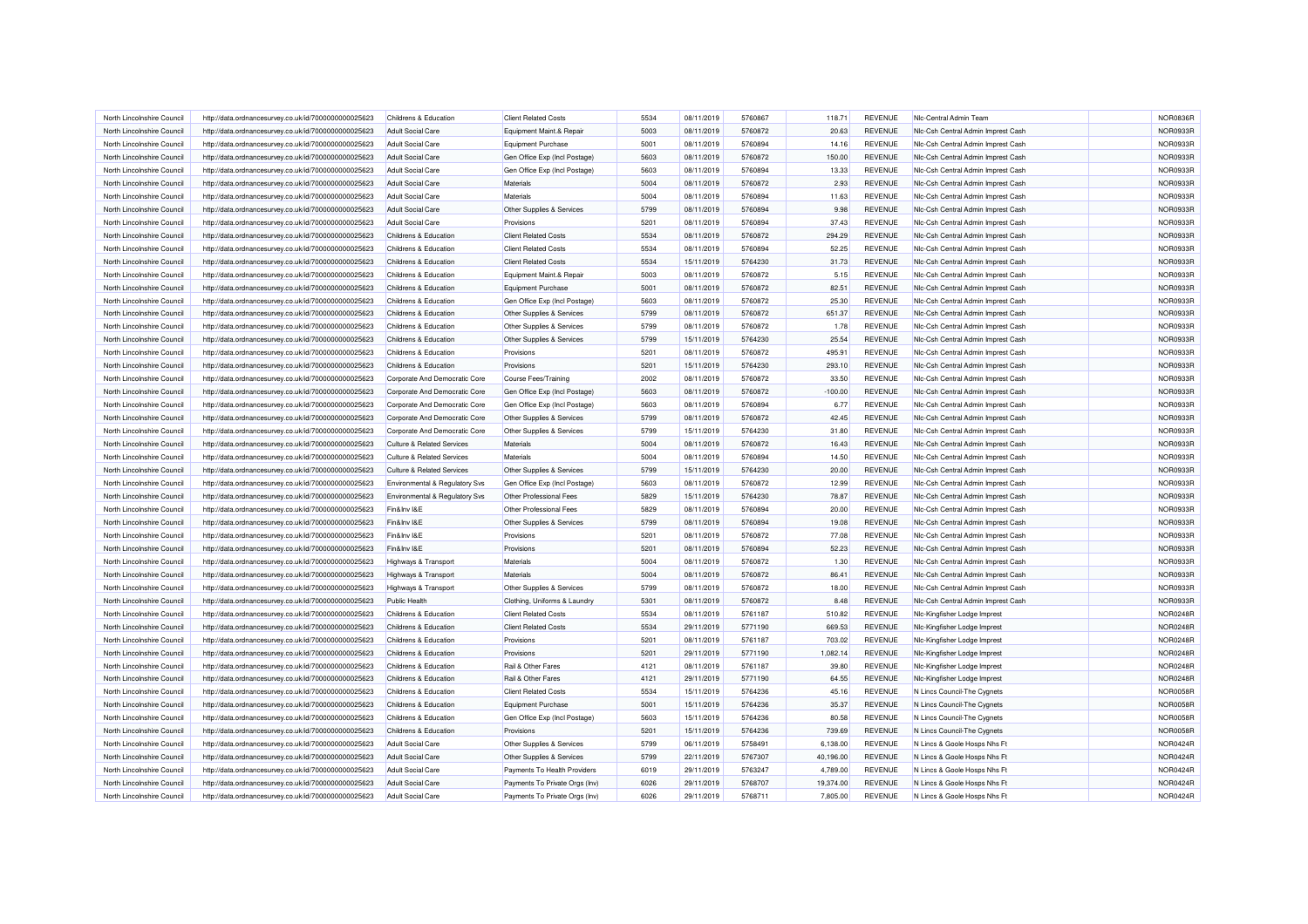| North Lincolnshire Council                               | http://data.ordnancesurvey.co.uk/id/7000000000025623 | Childrens & Education                                                  | Payments To Health Providers   | 6019 | 08/11/2019               | 5760637 | 3,125.00       | REVENUE        | N Lincs & Goole Hosps Nhs Ft            |         | <b>NOR0424R</b> |
|----------------------------------------------------------|------------------------------------------------------|------------------------------------------------------------------------|--------------------------------|------|--------------------------|---------|----------------|----------------|-----------------------------------------|---------|-----------------|
| North Lincolnshire Council                               | http://data.ordnancesurvey.co.uk/id/7000000000025623 | <b>Childrens &amp; Education</b>                                       | Payments To Health Providers   | 6019 | 29/11/2019               | 5768606 | 3,125.00       | REVENUE        | N Lincs & Goole Hosps Nhs Ft            |         | <b>NOR0424R</b> |
| North Lincolnshire Council                               | http://data.ordnancesurvey.co.uk/id/7000000000025623 | <b>Childrens &amp; Education</b>                                       | Payments To Health Providers   | 6019 | 29/11/2019               | 5768607 | 3,125.00       | REVENUE        | N Lincs & Goole Hosps Nhs Ft            |         | NOR0424F        |
| North Lincolnshire Council                               | http://data.ordnancesurvey.co.uk/id/7000000000025623 | Childrens & Education                                                  | Payments To Private Orgs       | 6002 | 29/11/2019               | 5771180 | 11,959.00      | REVENUE        | N Lincs & Goole Hosps Nhs Ft            |         | <b>NOR0424R</b> |
| North Lincolnshire Council                               | http://data.ordnancesurvey.co.uk/id/7000000000025623 | Corporate And Democratic Core                                          | Other Supplies & Services      | 5799 | 06/12/2019               | 5763097 | 719.25         | <b>REVENUE</b> | Noreen Wilkinson                        |         | <b>WIL0530L</b> |
| North Lincolnshire Council                               | http://data.ordnancesurvey.co.uk/id/7000000000025623 | <b>Housing Services</b>                                                | Other Supplies & Services      | 5799 | 13/11/2019               | 5763103 | 3,342.00       | REVENUE        | Normanby Hotel                          |         | <b>NOR0478R</b> |
| North Lincolnshire Council                               | http://data.ordnancesurvey.co.uk/id/7000000000025623 | <b>Housing Services</b>                                                | Other Supplies & Services      | 5799 | 29/11/2019               | 5771201 | 2,772.00       | <b>REVENUE</b> | Normanby Hotel                          |         | <b>NOR0478R</b> |
| North Lincolnshire Council                               | http://data.ordnancesurvey.co.uk/id/7000000000025623 | Corporate And Democratic Core                                          | Equipment Hire/Rent            | 5002 | 06/11/2019               | 5757881 | $-7,260.88$    | <b>REVENUE</b> | North East Lincolnshire Counci          |         | <b>NOR0269F</b> |
| North Lincolnshire Council                               | http://data.ordnancesurvey.co.uk/id/7000000000025623 | Corporate And Democratic Core                                          | Equipment Hire/Ren             | 5002 | 06/11/2019               | 5757882 | 7,260.88       | REVENUE        | North East Lincolnshire Council         |         | NOR0269R        |
| North Lincolnshire Council                               | http://data.ordnancesurvey.co.uk/id/7000000000025623 | Corporate And Democratic Core                                          | Gen Office Exp (Incl Postage)  | 5603 | 22/11/2019               | 5768132 | 770.00         | REVENUE        | North East Lincolnshire Counci          |         | NOR0269F        |
| North Lincolnshire Council                               | http://data.ordnancesurvey.co.uk/id/7000000000025623 | Corporate And Democratic Core                                          | Gen Office Exp (Incl Postage)  | 5603 | 22/11/2019               | 5768138 | 702.00         | REVENUE        | North East Lincolnshire Council         |         | NOR0269R        |
| North Lincolnshire Council                               | http://data.ordnancesurvey.co.uk/id/7000000000025623 | Environmental & Regulatory Svs                                         | <b>Equipment Purchase</b>      | 5001 | 06/12/2019               | 5767620 | 2,929.50       | REVENUE        | Northern Municipal Spares Ltd           |         | NOR0013R        |
| North Lincolnshire Council                               | http://data.ordnancesurvey.co.uk/id/7000000000025623 | Corporate And Democratic Core                                          | It Software-Maintenance        | 5053 | 27/11/2019               | 5769354 | 750.00         | REVENUE        | Northgate Public Services Uk Ltd        | 968498  | <b>MVM0001M</b> |
| North Lincolnshire Council                               | http://data.ordnancesurvey.co.uk/id/7000000000025623 | Corporate And Democratic Core                                          | It Software-Purchase           | 5051 | 27/11/2019               | 5769350 | 3,000.00       | REVENUE        | Northgate Public Services Uk Ltd        | 968498  | <b>MVM0001N</b> |
| North Lincolnshire Council                               | http://data.ordnancesurvey.co.uk/id/7000000000025623 | <b>Adult Social Care</b>                                               | Vehicle Hire                   | 4101 | 15/11/2019               | 5761148 | 329.96         | <b>REVENUE</b> | Northgate Vehicle Hire Ltd              | 1434157 | M&G0002G        |
| North Lincolnshire Council                               | http://data.ordnancesurvey.co.uk/id/7000000000025623 | <b>Adult Social Care</b>                                               | Vehicle Hire                   | 4101 | 15/11/2019               | 5761149 | 479.08         | <b>REVENUE</b> | Northgate Vehicle Hire Ltd              | 1434157 | M&G0002G        |
| North Lincolnshire Council                               | http://data.ordnancesurvey.co.uk/id/7000000000025623 | <b>Adult Social Care</b>                                               | Payments To Health Providers   | 6019 | 13/11/2019               | 5763246 | 9,402.96       | REVENUE        | North Lincolnshire Ccg                  |         | <b>NOR0071R</b> |
| North Lincolnshire Council                               | http://data.ordnancesurvey.co.uk/id/7000000000025623 | <b>Adult Social Care</b>                                               | Payments To Private Orgs       | 6002 | 08/11/2019               | 5760885 | 1,438.00       | REVENUE        | North Lincolnshire Council              |         | <b>NOR0351R</b> |
| North Lincolnshire Council                               | http://data.ordnancesurvey.co.uk/id/7000000000025623 | Childrens & Education                                                  | <b>Client Related Costs</b>    | 5534 | 19/11/2019               | 5765183 | 1,200.00       | <b>REVENUE</b> | North Lincolnshire Council              |         | NOR0380F        |
| North Lincolnshire Council                               | http://data.ordnancesurvey.co.uk/id/7000000000025623 | Childrens & Education                                                  | Other Professional Fees        | 5829 | 08/11/2019               | 5760885 | 8,633.53       | REVENUE        | North Lincolnshire Council              |         | NOR0351F        |
| North Lincolnshire Council                               | http://data.ordnancesurvey.co.uk/id/7000000000025623 | Childrens & Education                                                  | Payments To Private Orgs       | 6002 | 08/11/2019               | 5760881 | 199.95         | REVENUE        | North Lincolnshire Council              |         | <b>NOR0860F</b> |
| North Lincolnshire Council                               | http://data.ordnancesurvey.co.uk/id/7000000000025623 | Corporate And Democratic Core                                          | <b>Bank Charges</b>            | 5821 | 04/12/2019               | 5771910 | 1.09           | REVENUE        | North Lincolnshire Council              |         | NOR0442R        |
| North Lincolnshire Council                               | http://data.ordnancesurvey.co.uk/id/7000000000025623 | Corporate And Democratic Core                                          | Exhibitions/Events             | 5709 | 04/12/2019               | 5771910 | 65.86          | REVENUE        | North Lincolnshire Council              |         | NOR0442R        |
| North Lincolnshire Council                               | http://data.ordnancesurvey.co.uk/id/7000000000025623 | Corporate And Democratic Core                                          | It Hardware-Maintenance        | 5052 | 04/12/2019               | 5771910 | 226.39         | REVENUE        | North Lincolnshire Council              |         | NOR0442F        |
|                                                          |                                                      |                                                                        | It Software-Purchase           | 5051 | 04/12/2019               | 5771910 | 40.59          | <b>REVENUE</b> | North Lincolnshire Council              |         | NOR0442F        |
| North Lincolnshire Council<br>North Lincolnshire Council | http://data.ordnancesurvey.co.uk/id/7000000000025623 | Corporate And Democratic Core                                          | Other Professional Fees        | 5829 |                          | 5771432 |                | REVENUE        | North Lincolnshire Council              |         | NOR0775R        |
| North Lincolnshire Council                               | http://data.ordnancesurvey.co.uk/id/7000000000025623 | Corporate And Democratic Core<br><b>Culture &amp; Related Services</b> | <b>Bank Charges</b>            | 5821 | 04/12/2019<br>08/11/2019 | 5760881 | 272.50<br>1.86 | <b>REVENUE</b> | North Lincolnshire Council              |         | NOR0860F        |
| North Lincolnshire Council                               | http://data.ordnancesurvey.co.uk/id/7000000000025623 | <b>Culture &amp; Related Services</b>                                  |                                | 5005 | 08/11/2019               | 5760881 | 542.67         | REVENUE        | North Lincolnshire Council              |         | <b>NOR0860R</b> |
| North Lincolnshire Council                               | http://data.ordnancesurvey.co.uk/id/7000000000025623 |                                                                        | Books (Libraries+Schools Only) | 5005 |                          | 5771220 |                | <b>REVENUE</b> | North Lincolnshire Council              |         |                 |
|                                                          | http://data.ordnancesurvey.co.uk/id/7000000000025623 | <b>Culture &amp; Related Services</b>                                  | Books (Libraries+Schools Only) |      | 29/11/2019               |         | 253.29         |                |                                         |         | <b>NOR0860R</b> |
| North Lincolnshire Council                               | http://data.ordnancesurvey.co.uk/id/7000000000025623 | <b>Culture &amp; Related Services</b>                                  | Equipment Purchase             | 5001 | 08/11/2019               | 5760881 | 9.95           | <b>REVENUE</b> | North Lincolnshire Council              |         | <b>NOR0860F</b> |
| North Lincolnshire Council                               | http://data.ordnancesurvey.co.uk/id/7000000000025623 | <b>Culture &amp; Related Services</b>                                  | <b>Equipment Purchase</b>      | 5001 | 29/11/2019               | 5771220 | 43.36          | REVENUE        | North Lincolnshire Council              |         | <b>NOR0860R</b> |
| North Lincolnshire Council                               | http://data.ordnancesurvey.co.uk/id/7000000000025623 | <b>Culture &amp; Related Services</b>                                  | Gen Office Exp (Incl Postage)  | 5603 | 08/11/2019               | 5760881 | 25.20          | REVENUE        | North Lincolnshire Council              |         | <b>NOR0860R</b> |
| North Lincolnshire Council                               | http://data.ordnancesurvey.co.uk/id/7000000000025623 | <b>Culture &amp; Related Services</b>                                  | Provisions                     | 5201 | 08/11/2019               | 5760881 | 12.89          | REVENUE        | North Lincolnshire Council              |         | <b>NOR0860R</b> |
| North Lincolnshire Council                               | http://data.ordnancesurvey.co.uk/id/7000000000025623 | <b>Culture &amp; Related Services</b>                                  | Provisions                     | 5201 | 29/11/2019               | 5771220 | 6.69           | REVENUE        | North Lincolnshire Council              |         | <b>NOR0860R</b> |
| North Lincolnshire Council                               | http://data.ordnancesurvey.co.uk/id/7000000000025623 | <b>Environmental &amp; Regulatory Svs</b>                              | <b>Course Fees/Training</b>    | 2002 | 22/11/2019               | 5767602 | 347.00         | REVENUE        | North Lincolnshire Council              |         | <b>NOR0707R</b> |
| North Lincolnshire Council                               | http://data.ordnancesurvey.co.uk/id/7000000000025623 | <b>Environmental &amp; Regulatory Svs</b>                              | Other Supplies & Services      | 5799 | 29/11/2019               | 5771373 | 380.00         | <b>REVENUE</b> | North Lincolnshire Council              |         | <b>NOR0707F</b> |
| North Lincolnshire Council                               | http://data.ordnancesurvey.co.uk/id/7000000000025623 | Fin&Inv I&E                                                            | Course Fees/Training           | 2002 | 27/11/2019               | 5768541 | 345.00         | REVENUE        | North Lincolnshire Council              |         | <b>NOR0802F</b> |
| North Lincolnshire Council                               | http://data.ordnancesurvey.co.uk/id/7000000000025623 | Fin&Inv I&E                                                            | Licences                       | 4002 | 27/11/2019               | 5768541 | 3,670.50       | <b>REVENUE</b> | North Lincolnshire Council              |         | NOR0802F        |
| North Lincolnshire Council                               | http://data.ordnancesurvey.co.uk/id/7000000000025623 | <b>Housing Services</b>                                                | <b>Bank Charges</b>            | 5821 | 22/11/2019               | 5767602 | 1.12           | REVENUE        | North Lincolnshire Council              |         | <b>NOR0707R</b> |
| North Lincolnshire Council                               | http://data.ordnancesurvey.co.uk/id/7000000000025623 | <b>Planning Services</b>                                               | <b>Client Related Costs</b>    | 5534 | 29/11/2019               | 5771220 | 47.00          | <b>REVENUE</b> | North Lincolnshire Council              |         | <b>NOR0860R</b> |
| North Lincolnshire Council                               | http://data.ordnancesurvey.co.uk/id/7000000000025623 | <b>Planning Services</b>                                               | <b>Equipment Purchase</b>      | 5001 | 08/11/2019               | 5760881 | 59.99          | REVENUE        | North Lincolnshire Council              |         | <b>NOR0860F</b> |
| North Lincolnshire Council                               | http://data.ordnancesurvey.co.uk/id/7000000000025623 | <b>Planning Services</b>                                               | Other Vehicle Costs            | 4005 | 27/11/2019               | 5768541 | 30.00          | REVENUE        | North Lincolnshire Council              |         | <b>NOR0802F</b> |
| North Lincolnshire Council                               | http://data.ordnancesurvey.co.uk/id/7000000000025623 | <b>Public Health</b>                                                   | <b>Equipment Purchase</b>      | 5001 | 08/11/2019               | 5760881 | 87.41          | <b>REVENUE</b> | North Lincolnshire Council              |         | <b>NOR0860R</b> |
| North Lincolnshire Council                               | http://data.ordnancesurvey.co.uk/id/7000000000025623 | <b>Public Health</b>                                                   | <b>Equipment Purchase</b>      | 5001 | 22/11/2019               | 5767602 | 343.20         | <b>REVENUE</b> | North Lincolnshire Council              |         | <b>NOR0707F</b> |
| North Lincolnshire Council                               | http://data.ordnancesurvey.co.uk/id/7000000000025623 | <b>Public Health</b>                                                   | Materials                      | 5004 | 29/11/2019               | 5771373 | 340.99         | REVENUE        | North Lincolnshire Council              |         | <b>NOR0707R</b> |
| North Lincolnshire Council                               | http://data.ordnancesurvey.co.uk/id/7000000000025623 | Childrens & Education                                                  | Course Fees/Training           | 2002 | 08/11/2019               | 5760861 | 40.00          | <b>REVENUE</b> | North Lincs Council-N.Hall Country Park |         | NOR0283R        |
| North Lincolnshire Council                               | http://data.ordnancesurvey.co.uk/id/7000000000025623 | <b>Culture &amp; Related Services</b>                                  | <b>Bank Charges</b>            | 5821 | 08/11/2019               | 5760861 | 46.33          | <b>REVENUE</b> | North Lincs Council-N.Hall Country Park |         | NOR0283F        |
| North Lincolnshire Council                               | http://data.ordnancesurvey.co.uk/id/7000000000025623 | <b>Culture &amp; Related Services</b>                                  | <b>Course Fees/Training</b>    | 2002 | 08/11/2019               | 5760861 | 97.17          | REVENUE        | North Lincs Council-N.Hall Country Park |         | NOR0283R        |
| North Lincolnshire Council                               | http://data.ordnancesurvey.co.uk/id/7000000000025623 | <b>Culture &amp; Related Services</b>                                  | <b>Equipment Purchase</b>      | 5001 | 22/11/2019               | 5767336 | 140.35         | REVENUE        | North Lincs Council-N.Hall Country Park |         | NOR0283R        |
| North Lincolnshire Council                               | http://data.ordnancesurvey.co.uk/id/7000000000025623 | <b>Culture &amp; Related Services</b>                                  | Exhibitions/Events             | 5709 | 22/11/2019               | 5767336 | 29.12          | REVENUE        | North Lincs Council-N.Hall Country Park |         | NOR0283R        |
| North Lincolnshire Council                               | http://data.ordnancesurvey.co.uk/id/7000000000025623 | <b>Culture &amp; Related Services</b>                                  | Gen Office Exp (Incl Postage)  | 5603 | 08/11/2019               | 5760861 | 31.96          | REVENUE        | North Lincs Council-N.Hall Country Park |         | NOR0283R        |
| North Lincolnshire Council                               | http://data.ordnancesurvey.co.uk/id/7000000000025623 | <b>Culture &amp; Related Services</b>                                  | Materials                      | 5004 | 08/11/2019               | 5760861 | 112.42         | <b>REVENUE</b> | North Lincs Council-N.Hall Country Park |         | NOR0283F        |
| North Lincolnshire Council                               | http://data.ordnancesurvey.co.uk/id/7000000000025623 | Culture & Related Services                                             | Materials                      | 5004 | 22/11/2019               | 5767336 | 687.96         | REVENUE        | North Lincs Council-N.Hall Country Park |         | <b>NOR0283R</b> |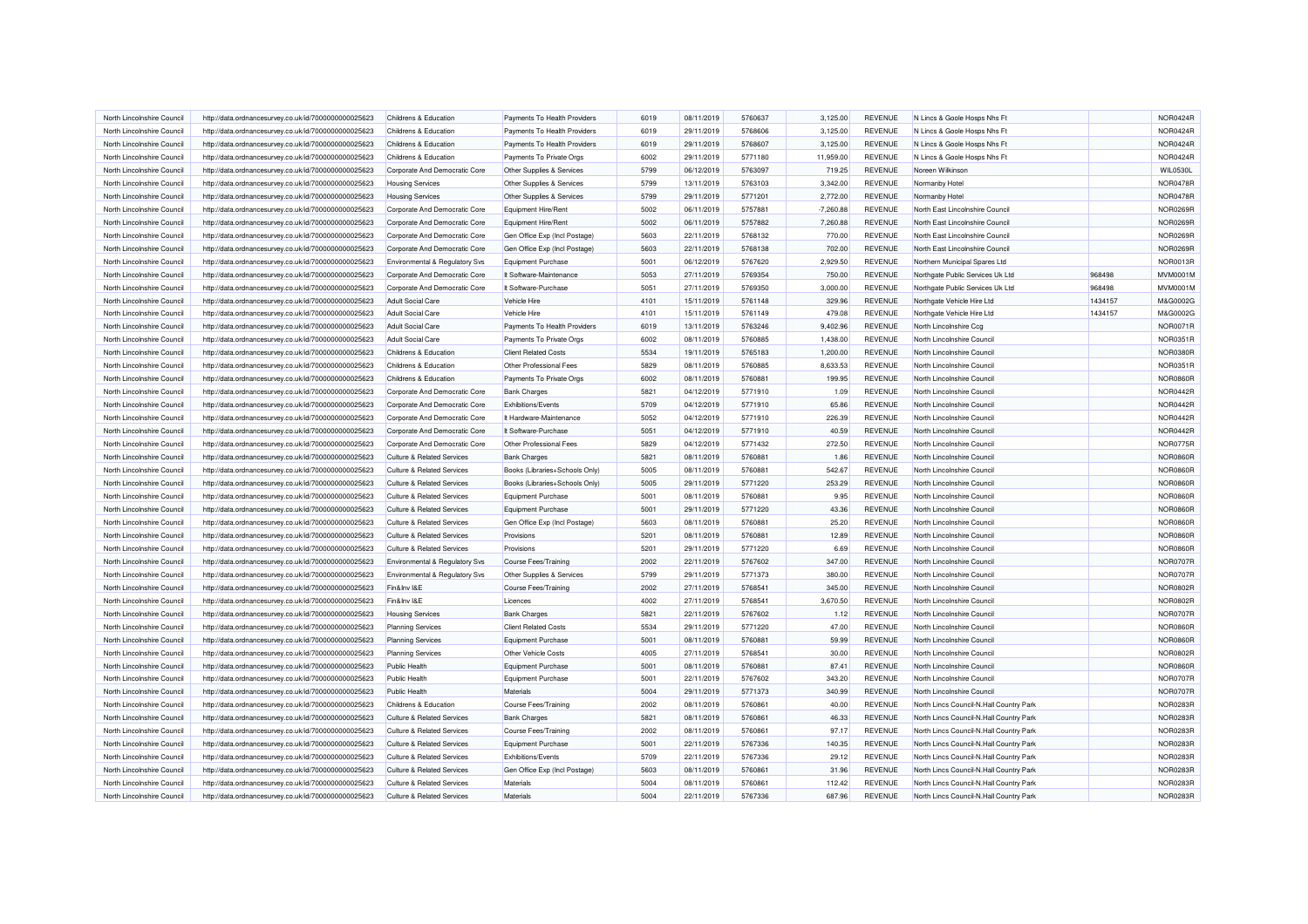| North Lincolnshire Council                               | http://data.ordnancesurvey.co.uk/id/7000000000025623                                                         | <b>Culture &amp; Related Services</b>                          | Other Professional Fees    | 5829         | 08/11/2019               | 5760861            | 128.06           | REVENUE                          | North Lincs Council-N.Hall Country Park |          | <b>NOR0283R</b>      |
|----------------------------------------------------------|--------------------------------------------------------------------------------------------------------------|----------------------------------------------------------------|----------------------------|--------------|--------------------------|--------------------|------------------|----------------------------------|-----------------------------------------|----------|----------------------|
| North Lincolnshire Council                               | http://data.ordnancesurvey.co.uk/id/7000000000025623                                                         | <b>Culture &amp; Related Services</b>                          | Other Professional Fees    | 5829         | 22/11/2019               | 5767336            | 30.00            | <b>REVENUE</b>                   | North Lincs Council-N.Hall Country Park |          | NOR0283R             |
| North Lincolnshire Council                               | http://data.ordnancesurvey.co.uk/id/7000000000025623                                                         | <b>Culture &amp; Related Services</b>                          | Other Supplies & Services  | 5799         | 08/11/2019               | 5760861            | 10.00            | <b>REVENUE</b>                   | North Lincs Council-N.Hall Country Park |          | NOR0283R             |
| North Lincolnshire Council                               | http://data.ordnancesurvey.co.uk/id/7000000000025623                                                         | Fin&Inv I&E                                                    | Other Professional Fees    | 5829         | 20/11/2019               | 5766545            | 2,223.17         | <b>REVENUE</b>                   | North Point Uk Ltd                      | 4575195  | <b>NOR0683R</b>      |
| North Lincolnshire Council                               | http://data.ordnancesurvey.co.uk/id/7000000000025623                                                         | Fin&Inv I&E                                                    | Other Professional Fees    | 5829         | 20/11/2019               | 5766546            | 766.00           | REVENUE                          | North Point Uk Ltd                      | 4575195  | <b>NOR0683R</b>      |
| North Lincolnshire Council                               | http://data.ordnancesurvey.co.uk/id/7000000000025623                                                         | Childrens & Education                                          | Electricity                | 3102         | 27/11/2019               | 5769429            | 178.56           | REVENUE                          | Noower Limited                          | 03653277 | NPO0007O             |
| North Lincolnshire Council                               | http://data.ordnancesurvey.co.uk/id/7000000000025623                                                         | Childrens & Education                                          | Electricity                | 3102         | 27/11/2019               | 5769466            | 2.110.38         | <b>REVENUE</b>                   | Noower Limited                          | 03653277 | NPO0007O             |
| North Lincolnshire Council                               | http://data.ordnancesurvey.co.uk/id/7000000000025623                                                         | Childrens & Education                                          | Electricity                | 3102         | 27/11/2019               | 5769632            | 1,147.22         | <b>REVENUE</b>                   | Noower Limited                          | 03653277 | NPO0007O             |
| North Lincolnshire Council                               | http://data.ordnancesurvey.co.uk/id/7000000000025623                                                         | Corporate And Democratic Core                                  | Electricity                | 3102         | 27/11/2019               | 5769418            | 1,359.77         | <b>REVENUE</b>                   | Nnower I imited                         | 03653277 | NPO0007O             |
| North Lincolnshire Council                               | http://data.ordnancesurvey.co.uk/id/7000000000025623                                                         | Corporate And Democratic Core                                  | Electricity                | 3102         | 27/11/2019               | 5769429            | 416.63           | REVENUE                          | Npower Limited                          | 03653277 | NPO0007O             |
| North Lincolnshire Council                               | http://data.ordnancesurvey.co.uk/id/7000000000025623                                                         | Corporate And Democratic Core                                  | Electricity                | 3102         | 27/11/2019               | 5769434            | 1,079.58         | REVENUE                          | Npower Limited                          | 03653277 | NPO0007O             |
| North Lincolnshire Council                               | http://data.ordnancesurvey.co.uk/id/7000000000025623                                                         | Corporate And Democratic Core                                  | Electricity                | 3102         | 27/11/2019               | 5769436            | 824.68           | REVENUE                          | Npower Limited                          | 03653277 | NPO0007O             |
| North Lincolnshire Council                               | http://data.ordnancesurvey.co.uk/id/7000000000025623                                                         | Corporate And Democratic Core                                  | Electricity                | 3102         | 27/11/2019               | 5769437            | 1,113.29         | REVENUE                          | Npower Limited                          | 03653277 | NPO0007O             |
| North Lincolnshire Council                               | http://data.ordnancesurvey.co.uk/id/7000000000025623                                                         | Corporate And Democratic Core                                  | Electricity                | 3102         | 27/11/2019               | 5769440            | 248.02           | <b>REVENUE</b>                   | Npower Limited                          | 03653277 | NPO0007O             |
| North Lincolnshire Council                               | http://data.ordnancesurvey.co.uk/id/7000000000025623                                                         | Corporate And Democratic Core                                  | Electricity                | 3102         | 27/11/2019               | 5769442            | 632.42           | <b>REVENUE</b>                   | Npower Limited                          | 03653277 | NPO0007O             |
| North Lincolnshire Council                               | http://data.ordnancesurvey.co.uk/id/7000000000025623                                                         | Corporate And Democratic Core                                  | Electricity                | 3102         | 27/11/2019               | 5769450            | 1,268.69         | REVENUE                          | Noower Limited                          | 03653277 | NPO0007O             |
| North Lincolnshire Council                               | http://data.ordnancesurvey.co.uk/id/7000000000025623                                                         | Corporate And Democratic Core                                  | Electricity                | 3102         | 27/11/2019               | 5769453            | 563.96           | <b>REVENUE</b>                   | Nnower I imited                         | 03653277 | NPO0007O             |
| North Lincolnshire Council                               | http://data.ordnancesurvey.co.uk/id/7000000000025623                                                         | Corporate And Democratic Core                                  | Electricity                | 3102         | 27/11/2019               | 5769455            | 421.54           | <b>REVENUE</b>                   | Noower Limited                          | 03653277 | NPO0007O             |
| North Lincolnshire Council                               | http://data.ordnancesurvey.co.uk/id/7000000000025623                                                         | Corporate And Democratic Core                                  | Electricity                | 3102         | 27/11/2019               | 5769484            | 1,012.02         | <b>REVENUE</b>                   | Noower Limited                          | 03653277 | NPO0007O             |
| North Lincolnshire Council                               | http://data.ordnancesurvey.co.uk/id/7000000000025623                                                         | Corporate And Democratic Core                                  | Electricity                | 3102         | 27/11/2019               | 5769496            | 260.04           | REVENUE                          | Npower Limited                          | 03653277 | NPO0007O             |
| North Lincolnshire Council                               | http://data.ordnancesurvey.co.uk/id/7000000000025623                                                         | Corporate And Democratic Core                                  | Electricity                | 3102         | 27/11/2019               | 5769503            | 259.46           | REVENUE                          | Npower Limited                          | 03653277 | NPO0007O             |
| North Lincolnshire Council                               | http://data.ordnancesurvey.co.uk/id/7000000000025623                                                         | Corporate And Democratic Core                                  | Electricity                | 3102         | 27/11/2019               | 5769504            | 330.23           | REVENUE                          | Noower Limited                          | 03653277 | NPO0007O             |
| North Lincolnshire Council                               | http://data.ordnancesurvey.co.uk/id/7000000000025623                                                         | Corporate And Democratic Core                                  | Electricity                | 3102         | 27/11/2019               | 5769505            | 680.68           | <b>REVENUE</b>                   | Npower Limited                          | 03653277 | NPO0007O             |
| North Lincolnshire Council                               | http://data.ordnancesurvey.co.uk/id/7000000000025623                                                         | Corporate And Democratic Core                                  | Electricity                | 3102         | 27/11/2019               | 5769506            | 752.18           | <b>REVENUE</b>                   | Npower Limited                          | 03653277 | NPO0007O             |
| North Lincolnshire Council                               | http://data.ordnancesurvey.co.uk/id/7000000000025623                                                         | Corporate And Democratic Core                                  | Electricity                | 3102         | 27/11/2019               | 5769507            | 354.58           | <b>REVENUE</b>                   | Npower Limited                          | 03653277 | NPO0007O             |
| North Lincolnshire Council                               | http://data.ordnancesurvey.co.uk/id/7000000000025623                                                         | Corporate And Democratic Core                                  | Electricity                | 3102         | 27/11/2019               | 5769510            | 255.62           | <b>REVENUE</b>                   | Npower Limited                          | 03653277 | NPO0007O             |
| North Lincolnshire Council                               | http://data.ordnancesurvey.co.uk/id/7000000000025623                                                         | Corporate And Democratic Core                                  | Electricity                | 3102         | 27/11/2019               | 5769517            | 825.58           | REVENUE                          | Npower Limited                          | 03653277 | NPO0007O             |
| North Lincolnshire Council                               | http://data.ordnancesurvey.co.uk/id/7000000000025623                                                         | Corporate And Democratic Core                                  | Electricity                | 3102         | 27/11/2019               | 5769524            | 1,190.06         | REVENUE                          | Noower Limited                          | 03653277 | NPO0007O             |
| North Lincolnshire Council                               | http://data.ordnancesurvey.co.uk/id/7000000000025623                                                         | Corporate And Democratic Core                                  | Electricity                | 3102         | 27/11/2019               | 5769529            | 1,613.95         | <b>REVENUE</b>                   | Noower Limited                          | 03653277 | NPO0007O             |
| North Lincolnshire Council                               | http://data.ordnancesurvey.co.uk/id/7000000000025623                                                         | Corporate And Democratic Core                                  | Electricity                | 3102         | 27/11/2019               | 5769540            | 1,803.56         | REVENUE                          | Npower Limited                          | 03653277 | NPO0007O             |
| North Lincolnshire Council                               | http://data.ordnancesurvey.co.uk/id/7000000000025623                                                         | Corporate And Democratic Core                                  | Electricity                | 3102         | 27/11/2019               | 5769551            | 2.040.99         | <b>REVENUE</b>                   | Nnower I imited                         | 03653277 | NPO0007O             |
| North Lincolnshire Council                               | http://data.ordnancesurvey.co.uk/id/7000000000025623                                                         | Corporate And Democratic Core                                  | Electricity                | 3102         | 27/11/2019               | 5769562            | 11,874.99        | REVENUE                          | Npower Limited                          | 03653277 | NPO0007O             |
| North Lincolnshire Council                               | http://data.ordnancesurvey.co.uk/id/7000000000025623                                                         | Corporate And Democratic Core                                  | Electricity                | 3102         | 27/11/2019               | 5769572            | 4.047.21         | <b>REVENUE</b>                   | Nnower Limited                          | 03653277 | NPO0007O             |
| North Lincolnshire Council                               | http://data.ordnancesurvey.co.uk/id/7000000000025623                                                         | Corporate And Democratic Core                                  | Electricity                | 3102         | 27/11/2019               | 5769573            | 3,656.42         | REVENUE                          | Npower Limited                          | 03653277 | NPO0007O             |
| North Lincolnshire Council                               | http://data.ordnancesurvey.co.uk/id/7000000000025623                                                         | Corporate And Democratic Core                                  | Electricity                | 3102         | 27/11/2019               | 5769574            | 5,365.80         | REVENUE                          | Npower Limited                          | 03653277 | NPO0007O             |
| North Lincolnshire Council                               |                                                                                                              | Corporate And Democratic Core                                  |                            | 3102         | 27/11/2019               | 5769575            | 1,391.27         | <b>REVENUE</b>                   | Npower Limited                          | 03653277 | NPO0007O             |
| North Lincolnshire Council                               | http://data.ordnancesurvey.co.uk/id/7000000000025623<br>http://data.ordnancesurvey.co.uk/id/7000000000025623 | Corporate And Democratic Core                                  | Electricity<br>Electricity | 3102         | 27/11/2019               | 5769576            | 10,629.38        | <b>REVENUE</b>                   | Npower Limited                          | 03653277 | NPO0007O             |
| North Lincolnshire Council                               | http://data.ordnancesurvey.co.uk/id/7000000000025623                                                         | Corporate And Democratic Core                                  |                            | 3102         | 27/11/2019               | 5769578            | 4,103.10         | REVENUE                          | Npower Limited                          | 03653277 | NPO0007O             |
| North Lincolnshire Council                               | http://data.ordnancesurvey.co.uk/id/7000000000025623                                                         | Corporate And Democratic Core                                  | Electricity<br>Electricity | 3102         | 27/11/2019               | 5769579            | 289.45           | <b>REVENUE</b>                   | Nnower I imited                         | 03653277 | NPO0007O             |
| North Lincolnshire Council                               | http://data.ordnancesurvey.co.uk/id/7000000000025623                                                         | Corporate And Democratic Core                                  | Electricity                | 3102         | 27/11/2019               | 5769583            | 230.20           | <b>REVENUE</b>                   | Noower Limited                          | 03653277 | NPO0007O             |
| North Lincolnshire Council                               | http://data.ordnancesurvey.co.uk/id/7000000000025623                                                         | Corporate And Democratic Core                                  | Electricity                | 3102         | 27/11/2019               | 5769588            | 3,664.38         | <b>REVENUE</b>                   | Noower Limited                          | 03653277 | NPO0007O             |
| North Lincolnshire Council                               | http://data.ordnancesurvey.co.uk/id/7000000000025623                                                         | Corporate And Democratic Core                                  | Electricity                | 3102         | 27/11/2019               | 5769610            | 1,839.56         | <b>REVENUE</b>                   | Npower Limited                          | 03653277 | NPO0007O             |
| North Lincolnshire Council                               | http://data.ordnancesurvey.co.uk/id/7000000000025623                                                         | Corporate And Democratic Core                                  | Electricity                | 3102         | 27/11/2019               | 5769643            | 380.02           | <b>REVENUE</b>                   | Npower Limited                          | 03653277 | NPO0007O             |
| North Lincolnshire Council                               |                                                                                                              | Corporate And Democratic Core                                  | Gas                        | 3101         | 01/11/2019               | 5757279            | 7,981.09         | REVENUE                          | Noower Limited                          | 03653277 | NPO0007O             |
| North Lincolnshire Council                               | http://data.ordnancesurvey.co.uk/id/7000000000025623                                                         |                                                                | Gas                        | 3101         | 29/11/2019               | 5771539            | 521.91           | <b>REVENUE</b>                   | Noower Limited                          | 03653277 | NPO0007O             |
|                                                          | http://data.ordnancesurvey.co.uk/id/7000000000025623                                                         | Corporate And Democratic Core                                  |                            |              |                          | 5771551            |                  |                                  |                                         | 03653277 | NPO0007O             |
| North Lincolnshire Council<br>North Lincolnshire Council | http://data.ordnancesurvey.co.uk/id/7000000000025623                                                         | Corporate And Democratic Core<br>Corporate And Democratic Core | Gas<br>Gas                 | 3101<br>3101 | 29/11/2019<br>29/11/2019 | 5771553            | 337.85<br>518.46 | <b>REVENUE</b><br><b>REVENUE</b> | Npower Limited<br>Nnower I imited       | 03653277 | NPO0007O             |
| North Lincolnshire Council                               | http://data.ordnancesurvey.co.uk/id/7000000000025623                                                         | Corporate And Democratic Core                                  | Gas                        | 3101         | 29/11/2019               | 5771562            | 1,229.99         | <b>REVENUE</b>                   | Npower Limited                          | 03653277 | NPO0007O             |
|                                                          | http://data.ordnancesurvey.co.uk/id/7000000000025623                                                         |                                                                |                            |              |                          |                    |                  |                                  |                                         |          |                      |
| North Lincolnshire Council                               | http://data.ordnancesurvey.co.uk/id/7000000000025623                                                         | <b>Culture &amp; Related Services</b>                          | Electricity                | 3102         | 27/11/2019               | 5769433            | 1,530.55         | REVENUE                          | Noower Limited                          | 03653277 | NPO0007O<br>NPO0007O |
| North Lincolnshire Council                               | http://data.ordnancesurvey.co.uk/id/7000000000025623                                                         | <b>Culture &amp; Related Services</b>                          | Gas                        | 3101         | 29/11/2019               | 5771549            | 395.92           | REVENUE                          | Noower Limited                          | 03653277 |                      |
| North Lincolnshire Council<br>North Lincolnshire Council | http://data.ordnancesurvey.co.uk/id/7000000000025623                                                         | Environmental & Regulatory Svs                                 | Electricity                | 3102         | 27/11/2019               | 5769519<br>5769575 | 905.71           | <b>REVENUE</b><br><b>REVENUE</b> | Noower Limited                          | 03653277 | NPO0007O<br>NPO0007O |
|                                                          | http://data.ordnancesurvey.co.uk/id/7000000000025623                                                         | Environmental & Regulatory Svs                                 | Electricity                | 3102         | 27/11/2019               |                    | 347.82           |                                  | Npower Limited                          | 03653277 |                      |
| North Lincolnshire Council                               | http://data.ordnancesurvey.co.uk/id/7000000000025623                                                         | Fin&Inv I&E                                                    | Electricity                | 3102         | 27/11/2019               | 5769417            | 3,586.81         | <b>REVENUE</b>                   | Noower Limited                          | 03653277 | NPO0007O             |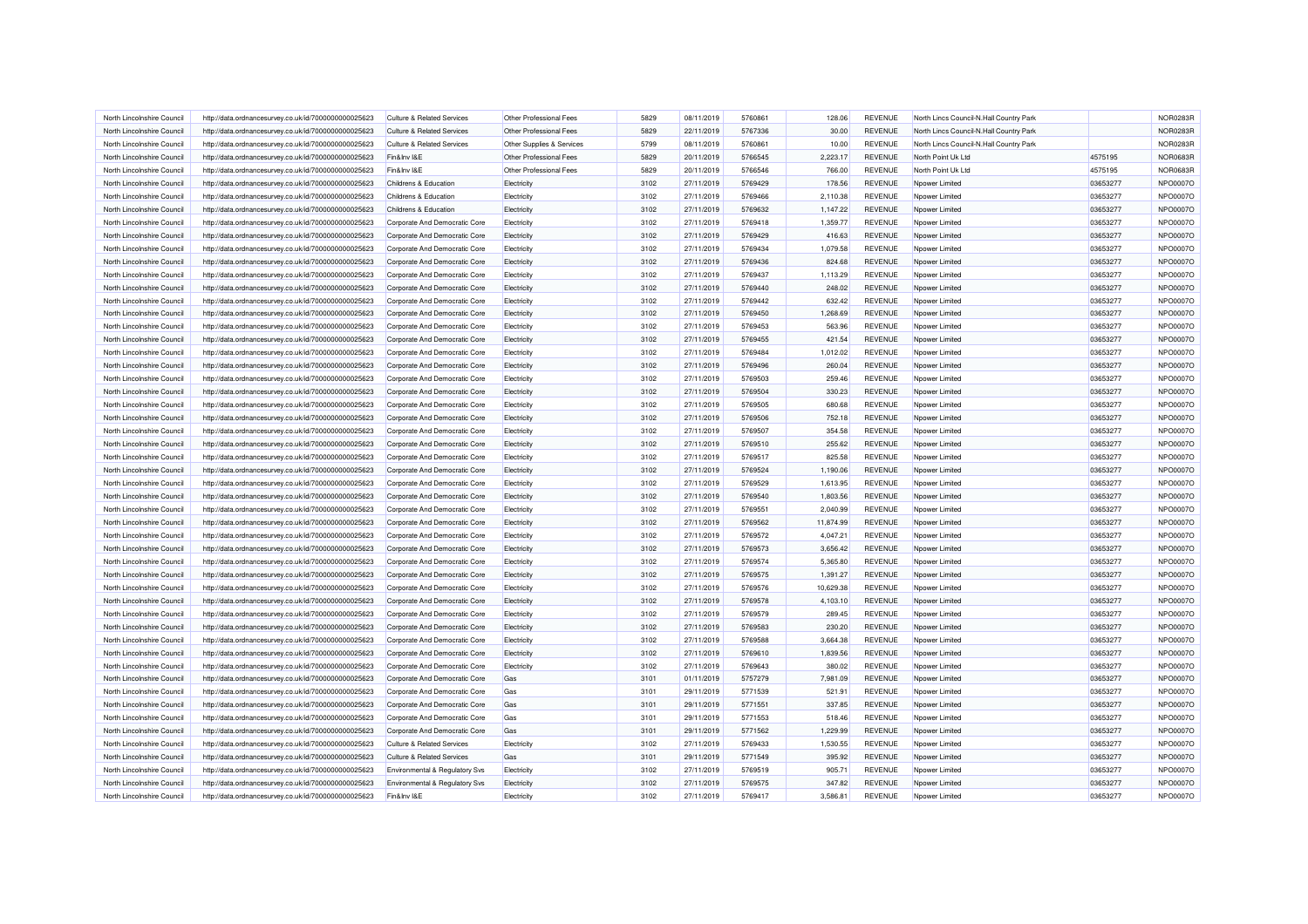| North Lincolnshire Council | http://data.ordnancesurvey.co.uk/id/7000000000025623 | Fin&Inv I&E                      | Electricity               | 3102 | 27/11/2019 | 5769473 | 856.62       | REVENUE        | Npower Limited                       | 03653277 | NPO0007O        |
|----------------------------|------------------------------------------------------|----------------------------------|---------------------------|------|------------|---------|--------------|----------------|--------------------------------------|----------|-----------------|
| North Lincolnshire Council | http://data.ordnancesurvey.co.uk/id/7000000000025623 | Fin&Inv I&E                      | Electricity               | 3102 | 27/11/2019 | 5769490 | 438.08       | REVENUE        | Noower Limited                       | 03653277 | NPO0007O        |
| North Lincolnshire Council | http://data.ordnancesurvey.co.uk/id/7000000000025623 | Fin&Inv I&E                      | Electricity               | 3102 | 27/11/2019 | 5769494 | 351.06       | <b>REVENUE</b> | Npower Limited                       | 03653277 | NPO0007O        |
| North Lincolnshire Council | http://data.ordnancesurvey.co.uk/id/7000000000025623 | Fin&Inv I&E                      | Electricity               | 3102 | 27/11/2019 | 5769495 | 446.32       | <b>REVENUE</b> | Noower Limited                       | 03653277 | NPO0007O        |
| North Lincolnshire Council | http://data.ordnancesurvey.co.uk/id/7000000000025623 | Fin&Inv I&E                      | Electricity               | 3102 | 27/11/2019 | 5769514 | 554.94       | REVENUE        | Noower Limited                       | 03653277 | NPO0007O        |
| North Lincolnshire Council | http://data.ordnancesurvey.co.uk/id/7000000000025623 | Fin&Inv I&E                      | Electricity               | 3102 | 27/11/2019 | 5769525 | 2,499.85     | <b>REVENUE</b> | Npower Limited                       | 03653277 | NPO0007O        |
| North Lincolnshire Council | http://data.ordnancesurvey.co.uk/id/7000000000025623 | Fin&Inv I&E                      | Electricity               | 3102 | 27/11/2019 | 5769526 | 4,665.85     | <b>REVENUE</b> | Npower Limited                       | 03653277 | NPO0007O        |
| North Lincolnshire Council |                                                      | Fin&Inv I&E                      |                           | 3102 | 27/11/2019 | 5769528 | 4.823.32     | <b>REVENUE</b> | Noower Limited                       | 03653277 | NPO0007O        |
|                            | http://data.ordnancesurvey.co.uk/id/7000000000025623 |                                  | Electricity               |      |            |         |              |                |                                      |          |                 |
| North Lincolnshire Council | http://data.ordnancesurvey.co.uk/id/7000000000025623 | Fin&Inv I&E                      | Electricity               | 3102 | 27/11/2019 | 5769530 | 3,108.11     | <b>REVENUE</b> | Npower Limited                       | 03653277 | NPO0007O        |
| North Lincolnshire Council | http://data.ordnancesurvey.co.uk/id/7000000000025623 | Fin&Inv I&E                      | Electricity               | 3102 | 27/11/2019 | 5769531 | 5,275.19     | REVENUE        | Npower Limited                       | 03653277 | NPO0007O        |
| North Lincolnshire Council | http://data.ordnancesurvey.co.uk/id/7000000000025623 | Fin&Inv I&E                      | Electricity               | 3102 | 27/11/2019 | 5769535 | 3,430.10     | <b>REVENUE</b> | Noower Limited                       | 03653277 | NPO0007O        |
| North Lincolnshire Council | http://data.ordnancesurvey.co.uk/id/7000000000025623 | Fin&Inv I&E                      | Electricity               | 3102 | 27/11/2019 | 5769536 | 5,219.22     | <b>REVENUE</b> | Npower Limited                       | 03653277 | NPO0007O        |
| North Lincolnshire Council | http://data.ordnancesurvey.co.uk/id/7000000000025623 | Fin&Inv I&E                      | Electricity               | 3102 | 27/11/2019 | 5769538 | $-1,529.03$  | REVENUE        | Noower Limited                       | 03653277 | NPO0007O        |
| North Lincolnshire Council | http://data.ordnancesurvey.co.uk/id/7000000000025623 | Fin&Inv I&E                      | Electricity               | 3102 | 27/11/2019 | 5769541 | 3,144.02     | REVENUE        | Noower Limited                       | 03653277 | NPO0007O        |
| North Lincolnshire Council | http://data.ordnancesurvey.co.uk/id/7000000000025623 | Fin&Inv I&E                      | Electricity               | 3102 | 27/11/2019 | 5769542 | 4,947.96     | <b>REVENUE</b> | Noower Limited                       | 03653277 | NPO0007O        |
| North Lincolnshire Council | http://data.ordnancesurvey.co.uk/id/7000000000025623 | Fin&Inv I&E                      | Electricity               | 3102 | 27/11/2019 | 5769544 | $-1,378.78$  | <b>REVENUE</b> | Noower Limited                       | 03653277 | NPO0007O        |
| North Lincolnshire Council | http://data.ordnancesurvey.co.uk/id/7000000000025623 | Fin&Inv I&E                      | Electricity               | 3102 | 27/11/2019 | 5769546 | 2,611.84     | <b>REVENUE</b> | Noower Limited                       | 03653277 | NPO0007O        |
| North Lincolnshire Council | http://data.ordnancesurvey.co.uk/id/7000000000025623 | Fin&Inv I&E                      | Electricity               | 3102 | 27/11/2019 | 5769547 | 4,423.41     | <b>REVENUE</b> | Npower Limited                       | 03653277 | NPO0007O        |
| North Lincolnshire Council | http://data.ordnancesurvey.co.uk/id/7000000000025623 | Fin&Inv I&E                      | Electricity               | 3102 | 27/11/2019 | 5769549 | $-1,338.55$  | REVENUE        | Noower Limited                       | 03653277 | NPO0007O        |
| North Lincolnshire Council | http://data.ordnancesurvey.co.uk/id/7000000000025623 | Fin&Inv I&E                      | Electricity               | 3102 | 27/11/2019 | 5769552 | 1,256.73     | REVENUE        | Npower Limited                       | 03653277 | NPO0007O        |
| North Lincolnshire Council | http://data.ordnancesurvey.co.uk/id/7000000000025623 | Fin&Inv I&E                      | Electricity               | 3102 | 27/11/2019 | 5769553 | 2,691.45     | <b>REVENUE</b> | Npower Limited                       | 03653277 | NPO0007O        |
| North Lincolnshire Council | http://data.ordnancesurvey.co.uk/id/7000000000025623 | Fin&Inv I&E                      | Electricity               | 3102 | 27/11/2019 | 5769555 | $-1,384.71$  | REVENUE        | Noower Limited                       | 03653277 | NPO0007O        |
| North Lincolnshire Council | http://data.ordnancesurvey.co.uk/id/7000000000025623 | Fin&Inv I&E                      | Electricity               | 3102 | 27/11/2019 | 5769557 | 3,037.18     | REVENUE        | Npower Limited                       | 03653277 | NPO0007O        |
| North Lincolnshire Council | http://data.ordnancesurvey.co.uk/id/7000000000025623 | Fin&Inv I&E                      | Electricity               | 3102 | 27/11/2019 | 5769558 | 4,991.70     | <b>REVENUE</b> | Npower Limited                       | 03653277 | NPO0007O        |
| North Lincolnshire Council | http://data.ordnancesurvey.co.uk/id/7000000000025623 | Fin&Inv I&E                      | Electricity               | 3102 | 27/11/2019 | 5769559 | $-1.123.01$  | <b>REVENUE</b> |                                      | 03653277 | NPO0007O        |
|                            |                                                      |                                  |                           |      |            |         |              |                | Npower Limited                       |          |                 |
| North Lincolnshire Council | http://data.ordnancesurvey.co.uk/id/7000000000025623 | Fin&Inv I&E                      | Electricity               | 3102 | 27/11/2019 | 5769560 | $-1,322.66$  | <b>REVENUE</b> | Npower Limited                       | 03653277 | NPO0007O        |
| North Lincolnshire Council | http://data.ordnancesurvey.co.uk/id/7000000000025623 | Fin&Inv I&E                      | Electricity               | 3102 | 27/11/2019 | 5769571 | 853.90       | REVENUE        | Npower Limited                       | 03653277 | NPO0007O        |
| North Lincolnshire Council | http://data.ordnancesurvey.co.uk/id/7000000000025623 | Fin&Inv I&E                      | Electricity               | 3102 | 27/11/2019 | 5769599 | 1,683.49     | <b>REVENUE</b> | Noower Limited                       | 03653277 | NPO0007O        |
| North Lincolnshire Council | http://data.ordnancesurvey.co.uk/id/7000000000025623 | Highways & Transport             | Electricity               | 3102 | 27/11/2019 | 5769456 | 1,456.02     | <b>REVENUE</b> | Npower Limited                       | 03653277 | NPO0007O        |
| North Lincolnshire Council | http://data.ordnancesurvey.co.uk/id/7000000000025623 | Highways & Transport             | Electricity               | 3102 | 27/11/2019 | 5769457 | 35,133.83    | REVENUE        | Noower Limited                       | 03653277 | NPO0007O        |
| North Lincolnshire Council | http://data.ordnancesurvey.co.uk/id/7000000000025623 | Highways & Transport             | Electricity               | 3102 | 27/11/2019 | 5769459 | $-1,468.05$  | REVENUE        | Npower Limited                       | 03653277 | NPO0007O        |
| North Lincolnshire Council | http://data.ordnancesurvey.co.uk/id/7000000000025623 | Highways & Transport             | Electricity               | 3102 | 27/11/2019 | 5769460 | $-35,263.61$ | <b>REVENUE</b> | Npower Limited                       | 03653277 | NPO0007O        |
| North Lincolnshire Council | http://data.ordnancesurvey.co.uk/id/7000000000025623 | Highways & Transport             | Electricity               | 3102 | 27/11/2019 | 5769521 | 1,075.24     | REVENUE        | Npower Limited                       | 03653277 | NPO0007O        |
| North Lincolnshire Council | http://data.ordnancesurvey.co.uk/id/7000000000025623 | Highways & Transport             | Electricity               | 3102 | 27/11/2019 | 5769522 | 576.47       | <b>REVENUE</b> | Npower Limited                       | 03653277 | NPO0007O        |
| North Lincolnshire Council | http://data.ordnancesurvey.co.uk/id/7000000000025623 | Highways & Transport             | Electricity               | 3102 | 27/11/2019 | 5769523 | 352.83       | REVENUE        | Npower Limited                       | 03653277 | NPO0007O        |
| North Lincolnshire Council | http://data.ordnancesurvey.co.uk/id/7000000000025623 | Highways & Transport             | Electricity               | 3102 | 27/11/2019 | 5769637 | 383.31       | <b>REVENUE</b> | Noower Limited                       | 03653277 | NPO0007O        |
| North Lincolnshire Council | http://data.ordnancesurvey.co.uk/id/7000000000025623 | Highways & Transport             | Electricity               | 3102 | 27/11/2019 | 5769651 | 262.11       | REVENUE        | Npower Limited                       | 03653277 | NPO0007O        |
| North Lincolnshire Council | http://data.ordnancesurvey.co.uk/id/7000000000025623 | Highways & Transport             | Electricity               | 3102 | 27/11/2019 | 5769652 | 302.59       | REVENUE        | Noower Limited                       | 03653277 | NPO0007O        |
| North Lincolnshire Council | http://data.ordnancesurvey.co.uk/id/7000000000025623 | <b>Public Health</b>             | Electricity               | 3102 | 27/11/2019 | 5769624 | 214.41       | REVENUE        | Noower Limited                       | 03653277 | NPO0007O        |
| North Lincolnshire Council | http://data.ordnancesurvey.co.uk/id/7000000000025623 | <b>Adult Social Care Capital</b> | <b>Other Costs</b>        | A085 | 20/11/2019 | 5765507 | 372.50       | CAPITAL        | <b>Nrs Healthcare</b>                | 1948041  | NOT0059T        |
| North Lincolnshire Council | http://data.ordnancesurvey.co.uk/id/7000000000025623 | Adult Social Care Capital        | Other Costs               | A085 | 06/12/2019 | 5767897 | 226.75       | CAPITAL        | <b>Nrs Healthcare</b>                | 1948041  | NOT0059T        |
| North Lincolnshire Council | http://data.ordnancesurvey.co.uk/id/7000000000025623 | <b>Adult Social Care</b>         | Other Professional Fees   | 5829 | 06/11/2019 | 5759373 | 254.92       | <b>REVENUE</b> | Nurse Plus And Carer Plus Uk Limited | 05512996 | <b>NUR0029R</b> |
| North Lincolnshire Council | http://data.ordnancesurvey.co.uk/id/7000000000025623 | <b>Adult Social Care</b>         | Other Professional Fees   | 5829 | 06/11/2019 | 5759443 | 316.12       | REVENUE        | Nurse Plus And Carer Plus Uk Limited | 05512996 | <b>NUR0029R</b> |
| North Lincolnshire Council |                                                      | <b>Adult Social Care</b>         | Other Professional Fees   | 5829 | 06/11/2019 | 5759446 | 254.92       | REVENUE        | Nurse Plus And Carer Plus Uk Limited | 05512996 | <b>NUR0029R</b> |
|                            | http://data.ordnancesurvey.co.uk/id/7000000000025623 |                                  |                           |      |            |         |              |                |                                      |          |                 |
| North Lincolnshire Council | http://data.ordnancesurvey.co.uk/id/7000000000025623 | <b>Adult Social Care</b>         | Other Professional Fees   | 5829 | 08/11/2019 | 5759450 | 254.92       | REVENUE        | Nurse Plus And Carer Plus Uk Limited | 05512996 | <b>NUR0029R</b> |
| North Lincolnshire Council | http://data.ordnancesurvey.co.uk/id/7000000000025623 | <b>Adult Social Care</b>         | Other Professional Fees   | 5829 | 15/11/2019 | 5759445 | 254.92       | <b>REVENUE</b> | Nurse Plus And Carer Plus Uk Limited | 05512996 | NUR0029R        |
| North Lincolnshire Council | http://data.ordnancesurvey.co.uk/id/7000000000025623 | <b>Adult Social Care</b>         | Other Professional Fees   | 5829 | 22/11/2019 | 5759452 | 254.92       | REVENUE        | Nurse Plus And Carer Plus Uk Limited | 05512996 | <b>NUR0029R</b> |
| North Lincolnshire Council | http://data.ordnancesurvey.co.uk/id/7000000000025623 | <b>Adult Social Care</b>         | Other Professional Fees   | 5829 | 29/11/2019 | 5762988 | 254.92       | REVENUE        | Nurse Plus And Carer Plus Uk Limited | 05512996 | <b>NUR0029R</b> |
| North Lincolnshire Council | http://data.ordnancesurvey.co.uk/id/7000000000025623 | <b>Adult Social Care</b>         | Payments To Private Orgs  | 6002 | 06/12/2019 | 5771191 | 254.92       | REVENUE        | Nurse Plus And Carer Plus Uk Limited | 05512996 | <b>NUR0029R</b> |
| North Lincolnshire Council | http://data.ordnancesurvey.co.uk/id/7000000000025623 | Public Health                    | <b>Equipment Purchase</b> | 5001 | 22/11/2019 | 5758473 | 286.84       | REVENUE        | Nymas                                |          | NYM0001M        |
| North Lincolnshire Council | http://data.ordnancesurvey.co.uk/id/7000000000025623 | <b>Adult Social Care</b>         | Payments To Private Orgs  | 6002 | 21/11/2019 | 5767771 | 1,336.80     | <b>REVENUE</b> | Oakhills Residential Homes Ltd       |          | ISF0037F        |
| North Lincolnshire Council | http://data.ordnancesurvey.co.uk/id/7000000000025623 | <b>Adult Social Care</b>         | Payments To Private Orgs  | 6002 | 22/11/2019 | 5767778 | 1,399.78     | REVENUE        | Oakhills Residential Homes Ltd       |          | <b>OAK0300K</b> |
| North Lincolnshire Council | http://data.ordnancesurvey.co.uk/id/7000000000025623 | Childrens & Education            | Payments To Private Orgs  | 6002 | 06/11/2019 | 5759248 | 29,364.15    | REVENUE        | Oasis Academy Parkwood               |          | <b>OAS0085S</b> |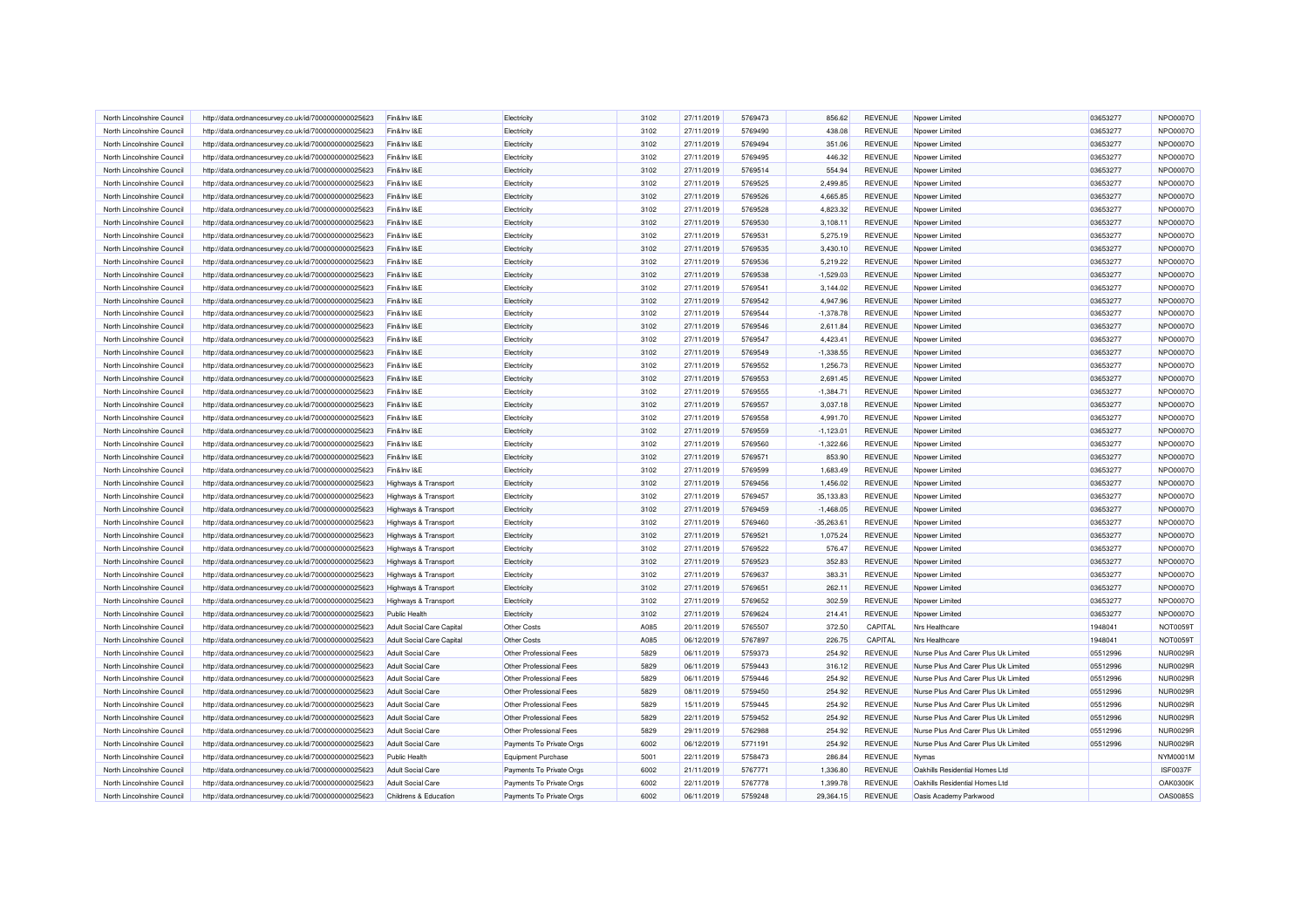| North Lincolnshire Council                               | http://data.ordnancesurvey.co.uk/id/7000000000025623 | Childrens & Education                          | Rents                            | 3201             | 29/11/2019               | 5771145            | 2,250,00            | <b>REVENUE</b>                   | Oasis Academy Parkwood                             |          | OAS0085S                           |
|----------------------------------------------------------|------------------------------------------------------|------------------------------------------------|----------------------------------|------------------|--------------------------|--------------------|---------------------|----------------------------------|----------------------------------------------------|----------|------------------------------------|
| North Lincolnshire Council                               | http://data.ordnancesurvey.co.uk/id/7000000000025623 | Environmental & Regulatory Svs                 | Other Supplies & Services        | 5799             | 08/11/2019               | 5760571            | 24,407.00           | REVENUE                          | Oasis Community Hub - Henderson Avenue             |          | <b>OAS0060S</b>                    |
| North Lincolnshire Council                               | http://data.ordnancesurvey.co.uk/id/7000000000025623 | Childrens & Education                          | Payments To Private Orgs         | 6002             | 06/11/2019               | 5759247            | 51,859.65           | REVENUE                          | Oasis Community Learning Henderson Avenue          | 05398529 | OAS0032S                           |
| North Lincolnshire Council                               | http://data.ordnancesurvey.co.uk/id/7000000000025623 | <b>Housing Services</b>                        | Fees & Charges Income            | 9002             | 13/11/2019               | 5762952            | $-2,766.45$         | <b>REVENUE</b>                   | Oham Domestic Lift Services Ltd                    |          | OBA0002A                           |
| North Lincolnshire Council                               | http://data.ordnancesurvey.co.uk/id/7000000000025623 | <b>Housing Services</b>                        | Fees & Charges Income            | 9002             | 29/11/2019               | 5762977            | $-588.25$           | <b>REVENUE</b>                   | Obam Domestic Lift Services Ltd                    |          | OBA0002A                           |
| North Lincolnshire Council                               | http://data.ordnancesurvey.co.uk/id/7000000000025623 | <b>Housing Services</b>                        | Fees & Charges Income            | 9002             | 29/11/2019               | 5766177            | $-700.00$           | <b>REVENUE</b>                   | Obam Domestic Lift Services Ltd                    |          | OBA0002A                           |
| North Lincolnshire Council                               | http://data.ordnancesurvey.co.uk/id/7000000000025623 | Childrens & Education                          | <b>Examination Fees</b>          | 5730             | 15/11/2019               | 5763331            | 590.00              | <b>REVENUE</b>                   | OCR                                                | 3484466  | OCR0001R                           |
| North Lincolnshire Council                               | http://data.ordnancesurvey.co.uk/id/7000000000025623 | Childrens & Education                          | Home To School Transport         | 4201             | 15/11/2019               | 5764340            | 4,112.00            | <b>REVENUE</b>                   | One 2 One Taxis                                    |          | <b>ONE0035E</b>                    |
| North Lincolnshire Council                               | http://data.ordnancesurvey.co.uk/id/7000000000025623 | <b>Adult Social Care</b>                       | Payments To Private Orgs         | 6002             | 15/11/2019               | 5763297            | 721.31              | <b>REVENUE</b>                   | Ongo                                               |          | ONG0120G                           |
| North Lincolnshire Council                               | http://data.ordnancesurvey.co.uk/id/7000000000025623 | <b>Adult Social Care</b>                       | Payments To Private Orgs         | 6002             | 21/11/2019               | 5767773            | 5,039.44            | REVENUE                          | Ongo Recruitment Ltd                               |          | ISF0039F                           |
| North Lincolnshire Council                               | http://data.ordnancesurvey.co.uk/id/7000000000025623 | Childrens & Education                          | Other Supplies & Services        | 5799             | 06/11/2019               | 5759647            | 576.20              | REVENUE                          | Ongo Recruitment Ltd                               | 4750128  | CRO0323O                           |
| North Lincolnshire Council                               | http://data.ordnancesurvey.co.uk/id/7000000000025623 | Childrens & Education                          | Payments To Private Orgs         | 6002             | 08/11/2019               | 5760987            | 4,749.75            | <b>REVENUE</b>                   | Ongo Recruitment Ltd                               | 4750128  | CRO0323C                           |
| North Lincolnshire Council                               | http://data.ordnancesurvey.co.uk/id/7000000000025623 | Childrens & Education                          | Payments To Private Orgs         | 6002             | 20/11/2019               | 5764832            | 4,749.75            | <b>REVENUE</b>                   | Ongo Recruitment Ltd                               | 4750128  | CRO0323C                           |
| North Lincolnshire Council                               | http://data.ordnancesurvey.co.uk/id/7000000000025623 | <b>Culture &amp; Related Services</b>          | Cleaning Costs/ Materials        | 3301             | 20/11/2019               | 5765151            | 409.29              | REVENUE                          | Ongo Recruitment Ltd                               | 4750128  | CRO0323O                           |
| North Lincolnshire Council                               | http://data.ordnancesurvey.co.uk/id/7000000000025623 | <b>Culture &amp; Related Services</b>          | Payments To Private Orgs         | 6002             | 27/11/2019               | 5762856            | 700.00              | REVENUE                          | Onjali Rauf                                        |          | <b>RAU0010L</b>                    |
| North Lincolnshire Council                               | http://data.ordnancesurvey.co.uk/id/7000000000025623 | Corporate And Democratic Core                  | Repair & Maintenance Costs       | 3000             | 01/11/2019               | 5757713            | 630.00              | <b>REVENUE</b>                   | Open Control Solutions Ltd                         |          | OPE0032E                           |
| North Lincolnshire Council                               | http://data.ordnancesurvey.co.uk/id/7000000000025623 | <b>Adult Social Care</b>                       | Payments To Private Orgs         | 6002             | 21/11/2019               | 5767764            | 5,648.58            | REVENUE                          | Options (Autism 2) Ltd                             |          | <b>ISF0021F</b>                    |
| North Lincolnshire Council                               | http://data.ordnancesurvey.co.uk/id/7000000000025623 | <b>Adult Social Care</b>                       | Payments To Private Orgs         | 6002             | 21/11/2019               | 5767764            | 298.00              | <b>REVENUE</b>                   | Options (Autism 2) Ltd                             |          | <b>ISF0021F</b>                    |
| North Lincolnshire Council                               |                                                      | Childrens & Education                          | Payments To Private Orgs         | 6002             | 06/11/2019               | 5759249            | 17,937.93           | <b>REVENUE</b>                   | <b>Orkidz Nursery</b>                              |          | ORK0001K                           |
| North Lincolnshire Council                               | http://data.ordnancesurvey.co.uk/id/7000000000025623 | Childrens & Education                          |                                  | 6002             | 06/11/2019               | 5759484            | 13,700.61           | <b>REVENUE</b>                   |                                                    | 06995649 | OUT0023T                           |
| North Lincolnshire Council                               | http://data.ordnancesurvey.co.uk/id/7000000000025623 | Childrens & Education                          | Payments To Private Orgs         | 6002             | 06/11/2019               | 5759482            | 78,707.00           | <b>REVENUE</b>                   | Outwood Grange Academies Trust<br>Oversands School | 03579104 |                                    |
|                                                          | http://data.ordnancesurvey.co.uk/id/7000000000025623 |                                                | Payments To Private Orgs         |                  |                          |                    |                     |                                  |                                                    |          | WIT0023T                           |
| North Lincolnshire Council<br>North Lincolnshire Council | http://data.ordnancesurvey.co.uk/id/7000000000025623 | Childrens & Education<br>Childrens & Education | Payments To Voluntary Orgs       | 6001<br>4201     | 06/11/2019<br>08/11/2019 | 5759252<br>5760853 | 11,023.76<br>525.00 | <b>REVENUE</b><br><b>REVENUE</b> | Panda Play Playgroup                               |          | <b>PAN0016N</b><br><b>FRA0130A</b> |
|                                                          | http://data.ordnancesurvey.co.uk/id/7000000000025623 |                                                | Home To School Transport         |                  |                          |                    |                     |                                  | Pat Frankish Psychology & Psychotherapy Ltd        | 6711712  |                                    |
| North Lincolnshire Council                               | http://data.ordnancesurvey.co.uk/id/7000000000025623 | Public Health                                  | Payments To Private Orgs         | 6002             | 27/11/2019               | 5760641            | 406.00              | REVENUE                          | Patrick Lappin                                     |          | LAP0025P                           |
| North Lincolnshire Council                               | http://data.ordnancesurvey.co.uk/id/7000000000025623 | Childrens & Education                          | Payments To Private Orgs         | 6002             | 08/11/2019               | 5760603            | 4,400.00            | REVENUE                          | Paula Bennett Consultancy                          |          | <b>BEN0320N</b>                    |
| North Lincolnshire Council                               | http://data.ordnancesurvey.co.uk/id/7000000000025623 | Childrens & Education                          | Payments To Private Orgs         | 6002             | 06/11/2019               | 5759231            | 784.43              | <b>REVENUE</b>                   | Paula Kirk                                         |          | <b>KIR0110R</b>                    |
| North Lincolnshire Council                               | http://data.ordnancesurvey.co.uk/id/7000000000025623 | <b>Culture &amp; Related Services</b>          | Equipment Purchase               | 5001             | 20/11/2019               | 5765154            | 310.00              | <b>REVENUE</b>                   | P B'S Wood & Art                                   |          | PBW0001V                           |
| North Lincolnshire Council                               | http://data.ordnancesurvey.co.uk/id/7000000000025623 | Childrens & Education                          | Other Supplies & Services        | 5799             | 06/12/2019               | 5764248            | 1,488.00            | <b>REVENUE</b>                   | Pcc For Humberside                                 |          | <b>PCC0030C</b>                    |
| North Lincolnshire Council                               | http://data.ordnancesurvey.co.uk/id/7000000000025623 | Childrens & Education                          | Payments To Private Orgs         | 6002             | 06/11/2019               | 5759255            | 7,639.68            | <b>REVENUE</b>                   | Peekaboo Day Nursery                               |          | PEE0011E                           |
| North Lincolnshire Council                               | http://data.ordnancesurvey.co.uk/id/7000000000025623 | <b>Adult Social Care</b>                       | Other Professional Fees          | 5829             | 15/11/2019               | 5764239            | 11,285.28           | REVENUE                          | Peggy'S World Cic                                  |          | PEG0032G                           |
| North Lincolnshire Council                               | http://data.ordnancesurvey.co.uk/id/7000000000025623 | Highways & Transport                           | Consultancy                      | 5830             | 27/11/2019               | 5767713            | 8,950.00            | <b>REVENUE</b>                   | Pell Frischman Consultants Ltd                     |          | <b>PEL0004L</b>                    |
| North Lincolnshire Council                               | http://data.ordnancesurvey.co.uk/id/7000000000025623 | <b>Adult Social Care</b>                       | Fees & Charges Income            | 9002             | 13/11/2019               | 5762653            | $-122.56$           | REVENUE                          | <b>Penderels Trust</b>                             |          | DP4284                             |
| North Lincolnshire Council                               | http://data.ordnancesurvey.co.uk/id/7000000000025623 | Corporate And Democratic Core                  | Recruitment Costs And Dbs        | 2004             | 27/11/2019               | 5760945            | 685.00              | REVENUE                          | People Asset Management Ltd                        | 5199107  | PEO0120C                           |
| North Lincolnshire Council                               | http://data.ordnancesurvey.co.uk/id/7000000000025623 | Childrens & Education                          | <b>Legal Fees</b>                | 5823             | 27/11/2019               | 5768630            | 740.20              | <b>REVENUE</b>                   | Pepperells Solicitors Ltd                          | 10244781 | <b>PEP0001P</b>                    |
| North Lincolnshire Council                               | http://data.ordnancesurvey.co.uk/id/7000000000025623 | <b>Adult Social Care Capital</b>               | Other Costs                      | A085             | 20/11/2019               | 5765499            | 1,225.87            | CAPITAL                          | Performance Health International Ltd               | 4374752  | ABI00051                           |
| North Lincolnshire Council                               | http://data.ordnancesurvey.co.uk/id/7000000000025623 | Adult Social Care Capital                      | Other Costs                      | A085             | 20/11/2019               | 5765509            | 499.90              | CAPITAL                          | Performance Health International Ltd               | 4374752  | ABI00051                           |
| North Lincolnshire Council                               | http://data.ordnancesurvey.co.uk/id/7000000000025623 | <b>Adult Social Care Capital</b>               | Other Costs                      | A085             | 27/11/2019               | 5765506            | 3,120.00            | CAPITAL                          | Performance Health International Ltd               | 4374752  | ABI00051                           |
| North Lincolnshire Council                               | http://data.ordnancesurvey.co.uk/id/7000000000025623 | Culture, Env, Reg & Planning Cap               | Consultants                      | A087             | 20/11/2019               | 5765468            | 5,065.80            | CAPITAL                          | Perkins George Mawer & Co Limited                  |          | <b>PER0071R</b>                    |
| North Lincolnshire Council                               | http://data.ordnancesurvey.co.uk/id/7000000000025623 | <b>Housing Services</b>                        | Other Supplies & Services        | 5799             | 13/11/2019               | 5759618            | 458.80              | REVENUE                          | Peter & Amanda Mallinson                           |          | <b>MAL0068L</b>                    |
| North Lincolnshire Council                               | http://data.ordnancesurvey.co.uk/id/7000000000025623 | <b>Housing Services</b>                        | Other Supplies & Services        | 5799             | 29/11/2019               | 5771199            | 444.00              | REVENUE                          | Peter & Amanda Mallinson                           |          | <b>MAL0068L</b>                    |
| North Lincolnshire Council                               | http://data.ordnancesurvey.co.uk/id/7000000000025623 | Corporate And Democratic Core                  | <b>Cleaning Costs/ Materials</b> | 3301             | 06/11/2019               | 5759410            | 911.74              | REVENUE                          | Peter Hogarth & Sons Ltd                           | 1143352  | HOG0001G                           |
| North Lincolnshire Council                               | http://data.ordnancesurvey.co.uk/id/7000000000025623 | Corporate And Democratic Core                  | <b>Cleaning Costs/ Materials</b> | 3301             | 15/11/2019               | 5764725            | 283.44              | <b>REVENUE</b>                   | Peter Hogarth & Sons Ltd                           | 1143352  | HOG0001G                           |
| North Lincolnshire Council                               | http://data.ordnancesurvey.co.uk/id/7000000000025623 | Corporate And Democratic Core                  | Cleaning Costs/ Materials        | 3301             | 15/11/2019               | 5764726            | 341.10              | <b>REVENUE</b>                   | Peter Hogarth & Sons Ltd                           | 1143352  | HOG0001G                           |
| North Lincolnshire Council                               | http://data.ordnancesurvey.co.uk/id/7000000000025623 | Corporate And Democratic Core                  | <b>Cleaning Costs/ Materials</b> | 3301             | 22/11/2019               | 5757743            | 242.61              | REVENUE                          | Peter Hogarth & Sons Ltd                           | 1143352  | HOG0001G                           |
| North Lincolnshire Council                               | http://data.ordnancesurvey.co.uk/id/7000000000025623 | Corporate And Democratic Core                  | Cleaning Costs/ Materials        | 3301             | 27/11/2019               | 5759406            | 337.90              | <b>REVENUE</b>                   | Peter Hogarth & Sons Ltd                           | 1143352  | HOG0001G                           |
| North Lincolnshire Council                               | http://data.ordnancesurvey.co.uk/id/7000000000025623 | Corporate And Democratic Core                  | Cleaning Costs/ Materials        | 3301             | 06/12/2019               | 5769410            | 341.10              | <b>REVENUE</b>                   | Peter Hogarth & Sons Ltd                           | 1143352  | HOG0001G                           |
| North Lincolnshire Council                               | http://data.ordnancesurvey.co.uk/id/7000000000025623 | Corporate And Democratic Core                  | Cleaning Costs/ Materials        | 3301             | 13/12/2019               | 5769369            | 277.02              | REVENUE                          | Peter Hogarth & Sons Ltd                           | 1143352  | HOG00010                           |
| North Lincolnshire Council                               | http://data.ordnancesurvey.co.uk/id/7000000000025623 | Corporate And Democratic Core                  | Cleaning Costs/ Materials        | 3301             | 13/12/2019               | 5769397            | 666.39              | REVENUE                          | Peter Hogarth & Sons Ltd                           | 1143352  | HOG0001G                           |
| North Lincolnshire Council                               | http://data.ordnancesurvey.co.uk/id/7000000000025623 | Corporate And Democratic Core                  | Cleaning Costs/ Materials        | 3301             | 13/12/2019               | 5769398            | 274.45              | <b>REVENUE</b>                   | Peter Hogarth & Sons Ltd                           | 1143352  | HOG0001G                           |
| North Lincolnshire Council                               | http://data.ordnancesurvey.co.uk/id/7000000000025623 | Fin&Inv I&E                                    | <b>Cleaning Costs/ Materials</b> | 3301             | 06/11/2019               | 5759717            | 7,681.99            | <b>REVENUE</b>                   | Peter Hogarth & Sons Ltd                           | 1143352  | HOG0001G                           |
| North Lincolnshire Council                               | http://data.ordnancesurvey.co.uk/id/7000000000025623 | Fin&Inv I&E                                    | Cleaning Costs/ Materials        | 330 <sup>4</sup> | 20/11/2019               | 5765190            | 287.24              | <b>REVENUE</b>                   | Peter Hogarth & Sons Ltd                           | 1143352  | HOG0001C                           |
| North Lincolnshire Council                               | http://data.ordnancesurvey.co.uk/id/7000000000025623 | Fin&Inv I&E                                    | <b>Cleaning Costs/ Materials</b> | 3301             | 20/11/2019               | 5765191            | 2,334.88            | REVENUE                          | Peter Hogarth & Sons Ltd                           | 1143352  | HOG00010                           |
| North Lincolnshire Council                               | http://data.ordnancesurvey.co.uk/id/7000000000025623 | Highways & Transport                           | Materials                        | 5004             | 06/11/2019               | 5745726            | 267.75              | <b>REVENUE</b>                   | Peter Hogarth & Sons Ltd                           | 1143352  | HOG0001G                           |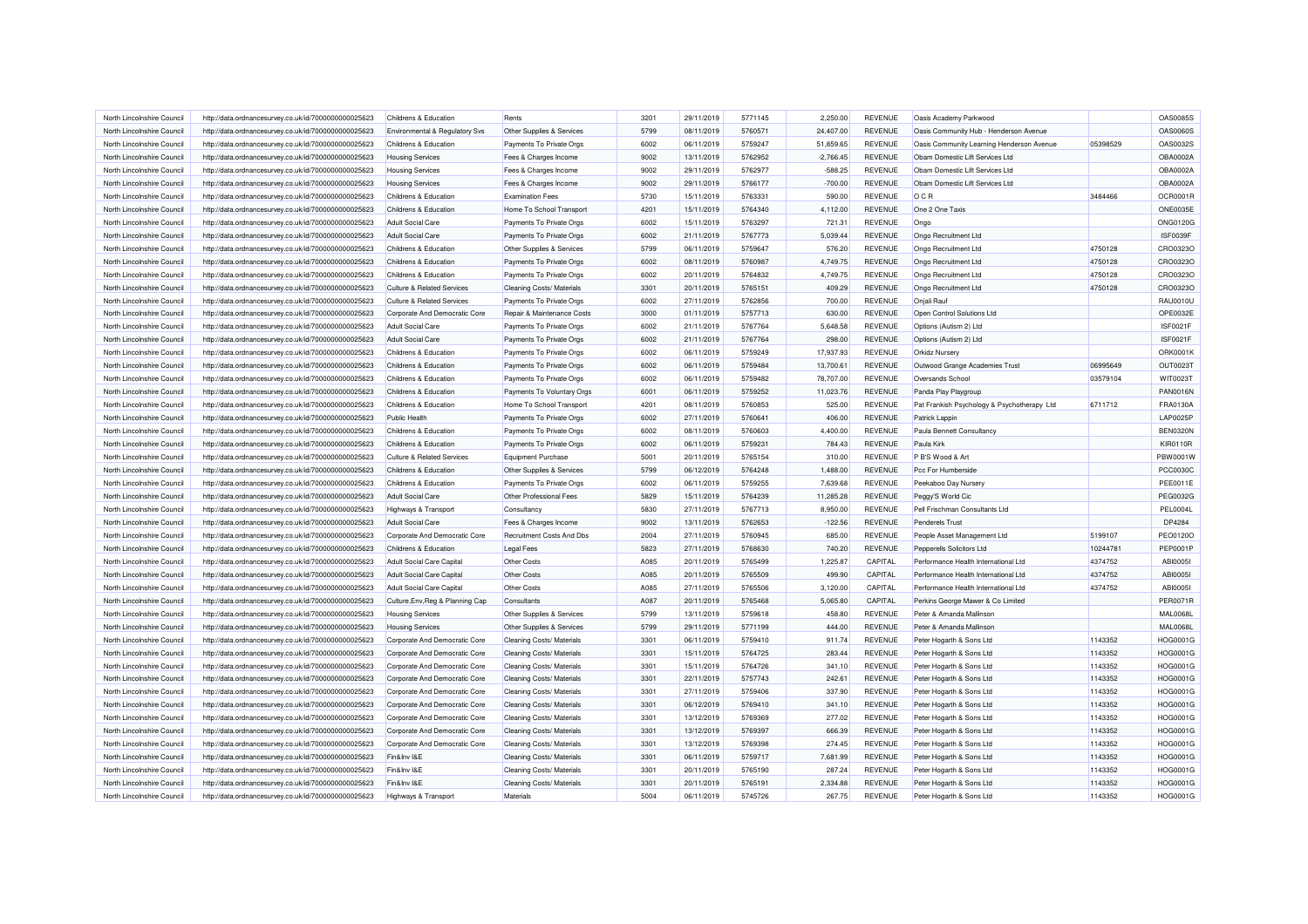| North Lincolnshire Council | http://data.ordnancesurvey.co.uk/id/7000000000025623 | Culture, Env, Reg & Planning Cap                          | Other Costs                     | A085 | 04/12/2019 | 5766824 | 325.00    | CAPITAL        | Peters I td                            | 24252340   | <b>PET0110T</b> |
|----------------------------|------------------------------------------------------|-----------------------------------------------------------|---------------------------------|------|------------|---------|-----------|----------------|----------------------------------------|------------|-----------------|
| North Lincolnshire Council | http://data.ordnancesurvey.co.uk/id/7000000000025623 | <b>Culture &amp; Related Services</b>                     | Books (Libraries+Schools Only)  | 5005 | 13/11/2019 | 5758382 | 271.61    | <b>REVENUE</b> | Peters Ltd                             | 24252340   | <b>PET0110T</b> |
| North Lincolnshire Council | http://data.ordnancesurvey.co.uk/id/7000000000025623 | Corporate And Democratic Core                             | It Hardware-Maintenance         | 5052 | 13/11/2019 | 5761646 | 5,293.00  | <b>REVENUE</b> | Pgi Cyber                              |            | PGI0012I        |
| North Lincolnshire Council | http://data.ordnancesurvey.co.uk/id/7000000000025623 | Childrens & Education                                     | Payments To Private Orgs        | 6002 | 20/11/2019 | 5766217 | 73,333.33 | <b>REVENUE</b> | Phase (Young Peoples Support) Cic      |            | PHA0121A        |
| North Lincolnshire Council | http://data.ordnancesurvey.co.uk/id/7000000000025623 | Fin&Inv I&E                                               | Repair & Maintenance Costs      | 3000 | 11/12/2019 | 5769347 | 1,290.50  | REVENUE        | <b>Phil Jarratt</b>                    |            | <b>JAR0097R</b> |
| North Lincolnshire Council | http://data.ordnancesurvey.co.uk/id/7000000000025623 | Corporate And Democratic Core                             | Gen Office Exp (Incl Postage)   | 5603 | 20/11/2019 | 5765520 | 4,017.90  | <b>REVENUE</b> | Phoenix Software Ltd                   | 2548628    | SOF0026F        |
| North Lincolnshire Council | http://data.ordnancesurvey.co.uk/id/7000000000025623 | Corporate And Democratic Core                             | It Software-Purchase            | 5051 | 20/11/2019 | 5765515 | 1,205.37  | <b>REVENUE</b> | Phoenix Software Ltd                   | 2548628    | SOF0026F        |
| North Lincolnshire Council | http://data.ordnancesurvey.co.uk/id/7000000000025623 | Corporate And Democratic Core                             | It Software-Purchase            | 5051 | 20/11/2019 | 5765518 | 1,311.59  | REVENUE        | Phoenix Software Ltd                   | 2548628    | SOF0026F        |
| North Lincolnshire Council | http://data.ordnancesurvey.co.uk/id/7000000000025623 | Corporate And Democratic Core                             | It Software-Purchase            | 5051 | 29/11/2019 | 5765160 | 5,223.27  | <b>REVENUE</b> | Phoenix Software Ltd                   | 2548628    | SOF0026F        |
| North Lincolnshire Council | http://data.ordnancesurvey.co.uk/id/7000000000025623 | Corporate And Democratic Core                             | It Software-Purchase            | 5051 | 13/12/2019 | 5768525 | 4,821.48  | <b>REVENUE</b> | Phoenix Software Ltd                   | 2548628    | SOF0026F        |
| North Lincolnshire Council | http://data.ordnancesurvey.co.uk/id/7000000000025623 | Corporate And Democratic Core                             | It Software-Purchase            | 5051 | 13/12/2019 | 5768540 | 401.79    | <b>REVENUE</b> | Phoenix Software Ltd                   | 2548628    | SOF0026F        |
| North Lincolnshire Council | http://data.ordnancesurvey.co.uk/id/7000000000025623 | Public Health                                             | It Software-Purchase            | 5051 | 20/11/2019 | 5765514 | 401.79    | <b>REVENUE</b> | Phoenix Software Ltd                   | 2548628    | SOF0026F        |
| North Lincolnshire Council | http://data.ordnancesurvey.co.uk/id/7000000000025623 | <b>Adult Social Care</b>                                  | Skips/Sanitary Collections, Etc | 3321 | 27/11/2019 | 5765169 | 2,933.28  | REVENUE        | <b>Phs Group</b>                       | 770813     | <b>PHS0001S</b> |
| North Lincolnshire Council | http://data.ordnancesurvey.co.uk/id/7000000000025623 | <b>Planning Services</b>                                  | Other Supplies & Services       | 5799 | 11/12/2019 | 5771614 | 1,223.76  | <b>REVENUE</b> | Pickerings Of Brigg                    |            | <b>PIC0032C</b> |
| North Lincolnshire Council | http://data.ordnancesurvey.co.uk/id/7000000000025623 | Childrens & Education                                     | It Software-Maintenance         | 5053 | 22/11/2019 | 5759371 | 16,800.00 | <b>REVENUE</b> | Pitney Bowes Software Europe Ltd       |            | PIT0064T        |
| North Lincolnshire Council | http://data.ordnancesurvey.co.uk/id/7000000000025623 | Culture, Env, Reg & Planning Cap                          | Other Costs                     | A085 | 13/12/2019 | 5771397 | 895.00    | CAPITAL        | Pk Cleaning & Security Ltd             |            | <b>PKC0001C</b> |
| North Lincolnshire Council | http://data.ordnancesurvey.co.uk/id/7000000000025623 | Corporate And Democratic Core                             | Other Supplies & Services       | 5799 | 08/11/2019 | 5760941 | 1,712.00  | <b>REVENUE</b> | P & M M Ltd                            | 1090180    | P&M0008M        |
| North Lincolnshire Council | http://data.ordnancesurvey.co.uk/id/7000000000025623 | Corporate And Democratic Core                             | Repair & Maintenance Costs      | 3000 | 27/11/2019 | 5768720 | 1,597.62  | <b>REVENUE</b> | Poolside Leisure                       |            | PO00002C        |
| North Lincolnshire Council | http://data.ordnancesurvey.co.uk/id/7000000000025623 | Childrens & Education                                     | Subscriptions & Memberships     | 5510 | 27/11/2019 | 5768619 | 1,470.00  | REVENUE        | <b>Post-Adoption Centre</b>            |            | POS0056S        |
| North Lincolnshire Council | http://data.ordnancesurvey.co.uk/id/7000000000025623 | Childrens & Education                                     | Subscriptions & Memberships     | 5510 | 27/11/2019 | 5768620 | 1,872.50  | <b>REVENUE</b> | Post-Adoption Centre                   |            | <b>POS0056S</b> |
| North Lincolnshire Council | http://data.ordnancesurvey.co.uk/id/7000000000025623 | Childrens & Education                                     | Subscriptions & Memberships     | 5510 | 27/11/2019 | 5768621 | 6,208.00  | <b>REVENUE</b> | Post-Adoption Centre                   |            | <b>POS0056S</b> |
| North Lincolnshire Council |                                                      |                                                           | Consultants                     | A087 | 06/11/2019 | 5758470 | 1,000.00  | CAPITAL        | Pph Commercial                         |            | <b>PPH0005H</b> |
| North Lincolnshire Council | http://data.ordnancesurvey.co.uk/id/7000000000025623 | Culture, Env, Reg & Planning Cap<br>Childrens & Education | Home To School Transport        | 4201 | 08/11/2019 | 5760840 | 3,827.60  | <b>REVENUE</b> | <b>Premier Cabs</b>                    |            | <b>PRE0280E</b> |
|                            | http://data.ordnancesurvey.co.uk/id/7000000000025623 |                                                           |                                 |      |            |         |           |                |                                        |            |                 |
| North Lincolnshire Council | http://data.ordnancesurvey.co.uk/id/7000000000025623 | Corporate And Democratic Core                             | Repair & Maintenance Costs      | 3000 | 15/11/2019 | 5764341 | 10,162.79 | <b>REVENUE</b> | Premier Roofing And Services Ltd       | 4577119    | <b>PRE0164E</b> |
| North Lincolnshire Council | http://data.ordnancesurvey.co.uk/id/7000000000025623 | <b>Culture &amp; Related Services</b>                     | Repair & Maintenance Costs      | 3000 | 15/11/2019 | 5764341 | 2,779.40  | REVENUE        | Premier Roofing And Services Ltd       | 4577119    | <b>PRE0164E</b> |
| North Lincolnshire Council | http://data.ordnancesurvey.co.uk/id/7000000000025623 | <b>Culture &amp; Related Services</b>                     | <b>Heating Fuels</b>            | 3104 | 27/11/2019 | 5759588 | 360.00    | <b>REVENUE</b> | <b>Premier Stove Installations</b>     | 7581190    | <b>PRE0256E</b> |
| North Lincolnshire Council | http://data.ordnancesurvey.co.uk/id/7000000000025623 | <b>Culture &amp; Related Services</b>                     | Materials                       | 5004 | 27/11/2019 | 5759588 | 135.00    | <b>REVENUE</b> | <b>Premier Stove Installations</b>     | 7581190    | <b>PRE0256E</b> |
| North Lincolnshire Council | http://data.ordnancesurvey.co.uk/id/7000000000025623 | <b>Adult Social Care</b>                                  | Payments To Private Orgs        | 6002 | 06/11/2019 | 5757815 | 365.00    | <b>REVENUE</b> | <b>Prepaid Financial Services</b>      |            | <b>PRE0260E</b> |
| North Lincolnshire Council | http://data.ordnancesurvey.co.uk/id/7000000000025623 | Childrens & Education                                     | Payments To Voluntary Orgs      | 6001 | 06/11/2019 | 5759258 | 24,454.02 | <b>REVENUE</b> | Pre-School Learning Alliance           |            | <b>PRE0172E</b> |
| North Lincolnshire Council | http://data.ordnancesurvey.co.uk/id/7000000000025623 | Central Services To Public                                | Gen Office Exp (Incl Postage)   | 5603 | 20/11/2019 | 5760525 | $-721.11$ | REVENUE        | Print Image Facilities Llp             | OC330921   | <b>PRI00571</b> |
| North Lincolnshire Council | http://data.ordnancesurvey.co.uk/id/7000000000025623 | Central Services To Public                                | Gen Office Exp (Incl Postage)   | 5603 | 20/11/2019 | 5766342 | 36,299.96 | <b>REVENUE</b> | <b>Print Image Facilities LIp</b>      | OC330921   | <b>PRI00571</b> |
| North Lincolnshire Council | http://data.ordnancesurvey.co.uk/id/7000000000025623 | Central Services To Public                                | Gen Office Exp (Incl Postage)   | 5603 | 27/11/2019 | 5769001 | 6,341.64  | <b>REVENUE</b> | Print Image Facilities Llp             | OC330921   | <b>PRI00571</b> |
| North Lincolnshire Council | http://data.ordnancesurvey.co.uk/id/7000000000025623 | Central Services To Public                                | Gen Office Exp (Incl Postage)   | 5603 | 13/11/2019 | 5760524 | 1,374.00  | REVENUE        | Print Image Network Ltd                | 4009079    | PRI0345I        |
| North Lincolnshire Council | http://data.ordnancesurvey.co.uk/id/7000000000025623 | Central Services To Public                                | Gen Office Exp (Incl Postage)   | 5603 | 13/12/2019 | 5768724 | 880.00    | <b>REVENUE</b> | Print Image Network Ltd                | 4009079    | PRI03451        |
| North Lincolnshire Council | http://data.ordnancesurvey.co.uk/id/7000000000025623 | Childrens & Education                                     | Payments To Voluntary Orgs      | 6001 | 06/11/2019 | 5759232 | 10,583.49 | <b>REVENUE</b> | Priory Lane Pre-School                 |            | <b>LAN0081N</b> |
| North Lincolnshire Council | http://data.ordnancesurvey.co.uk/id/7000000000025623 | Childrens & Education                                     | Equipment Maint.& Repair        | 5003 | 29/11/2019 | 5771483 | 214.22    | <b>REVENUE</b> | Prism Medical Uk                       | 04992349   | <b>WES0123S</b> |
| North Lincolnshire Council | http://data.ordnancesurvey.co.uk/id/7000000000025623 | Childrens & Education                                     | It Hardware-Maintenance         | 5052 | 22/11/2019 | 5766265 | 490.00    | <b>REVENUE</b> | Professional Telecom Installations Ltd | 04629825   | PRO0051C        |
| North Lincolnshire Council | http://data.ordnancesurvey.co.uk/id/7000000000025623 | Corporate And Democratic Core                             | <b>Equipment Purchase</b>       | 5001 | 22/11/2019 | 5766265 | 339.22    | REVENUE        | Professional Telecom Installations Ltd | 04629825   | PRO0051O        |
| North Lincolnshire Council | http://data.ordnancesurvey.co.uk/id/7000000000025623 | Corporate And Democratic Core                             | <b>Equipment Purchase</b>       | 5001 | 29/11/2019 | 5758479 | 240.51    | REVENUE        | Professional Telecom Installations Ltd | 04629825   | PRO0051O        |
| North Lincolnshire Council | http://data.ordnancesurvey.co.uk/id/7000000000025623 | Corporate And Democratic Core                             | It Hardware-Maintenance         | 5052 | 29/11/2019 | 5758479 | 219.38    | <b>REVENUE</b> | Professional Telecom Installations Ltd | 04629825   | PRO0051O        |
| North Lincolnshire Council | http://data.ordnancesurvey.co.uk/id/7000000000025623 | Corporate And Democratic Core                             | It Hardware - Purchase          | 5050 | 22/11/2019 | 5766265 | 1,932.73  | <b>REVENUE</b> | Professional Telecom Installations Ltd | 04629825   | PRO0051C        |
| North Lincolnshire Council | http://data.ordnancesurvey.co.uk/id/7000000000025623 | Culture, Env, Reg & Planning Cap                          | It Equipment                    | A098 | 22/11/2019 | 5766265 | 70.00     | CAPITAL        | Professional Telecom Installations Ltd | 04629825   | PRO0051C        |
| North Lincolnshire Council | http://data.ordnancesurvey.co.uk/id/7000000000025623 | <b>Culture &amp; Related Services</b>                     | It Hardware - Purchase          | 5050 | 22/11/2019 | 5766265 | 83.50     | <b>REVENUE</b> | Professional Telecom Installations Ltd | 04629825   | PRO0051C        |
| North Lincolnshire Council | http://data.ordnancesurvey.co.uk/id/7000000000025623 | Non Distributed Costs                                     | Other Supplies & Services       | 5799 | 27/11/2019 | 5757859 | 5,212.37  | <b>REVENUE</b> | Professional Telecom Installations Ltd | 04629825   | PRO0051C        |
| North Lincolnshire Council | http://data.ordnancesurvey.co.uk/id/7000000000025623 | Non Distributed Costs                                     | Other Supplies & Services       | 5799 | 27/11/2019 | 5757870 | 219.00    | <b>REVENUE</b> | Professional Telecom Installations Ltd | 04629825   | PRO0051C        |
| North Lincolnshire Council | http://data.ordnancesurvey.co.uk/id/7000000000025623 | Corporate And Democratic Core                             | Repair & Maintenance Costs      | 3000 | 15/11/2019 | 5764718 | 472.00    | <b>REVENUE</b> | Protec Camerfield Ltd                  |            | PRO0119C        |
| North Lincolnshire Council | http://data.ordnancesurvey.co.uk/id/7000000000025623 | Corporate And Democratic Core                             | Payments To Private Orgs        | 6002 | 13/12/2019 | 5768529 | 4.800.00  | <b>REVENUE</b> | Pstax                                  |            | <b>LAV0077V</b> |
| North Lincolnshire Council | http://data.ordnancesurvey.co.uk/id/7000000000025623 | Childrens & Education                                     | Payments To Private Orgs        | 6002 | 04/12/2019 | 5761681 | 7,200.00  | <b>REVENUE</b> | Psychology Together                    | 1055440510 | <b>PSY0120Y</b> |
| North Lincolnshire Council | http://data.ordnancesurvey.co.uk/id/7000000000025623 | Environmental & Regulatory Svs                            | Other Professional Fees         | 5829 | 27/11/2019 | 5763028 | 1,411.70  | <b>REVENUE</b> | <b>Public Health England</b>           |            | <b>PUB0015B</b> |
| North Lincolnshire Council | http://data.ordnancesurvey.co.uk/id/7000000000025623 | Corporate And Democratic Core                             | It Software-Maintenance         | 5053 | 27/11/2019 | 5764716 | 650.00    | REVENUE        | Public Sector Live                     |            | <b>PUB0160B</b> |
| North Lincolnshire Council | http://data.ordnancesurvey.co.uk/id/7000000000025623 | Childrens & Education                                     | <b>Rents</b>                    | 3201 | 01/11/2019 | 5757753 | 1,187.50  | <b>REVENUE</b> | Queen Street School Preservation Trust |            | QUE0052E        |
| North Lincolnshire Council | http://data.ordnancesurvey.co.uk/id/7000000000025623 | Fin&Inv I&E                                               | Other Vehicle Costs             | 4005 | 08/11/2019 | 5761154 | 240.00    | REVENUE        | Queensway Engineering(Scunthorpe)Ltd   | 00986777   | QUE0018E        |
| North Lincolnshire Council | http://data.ordnancesurvey.co.uk/id/7000000000025623 | Childrens & Education                                     | Payments To Private Orgs        | 6002 | 06/11/2019 | 5759257 | 1,424.56  | <b>REVENUE</b> | Rachel Popovski                        |            | POP0165P        |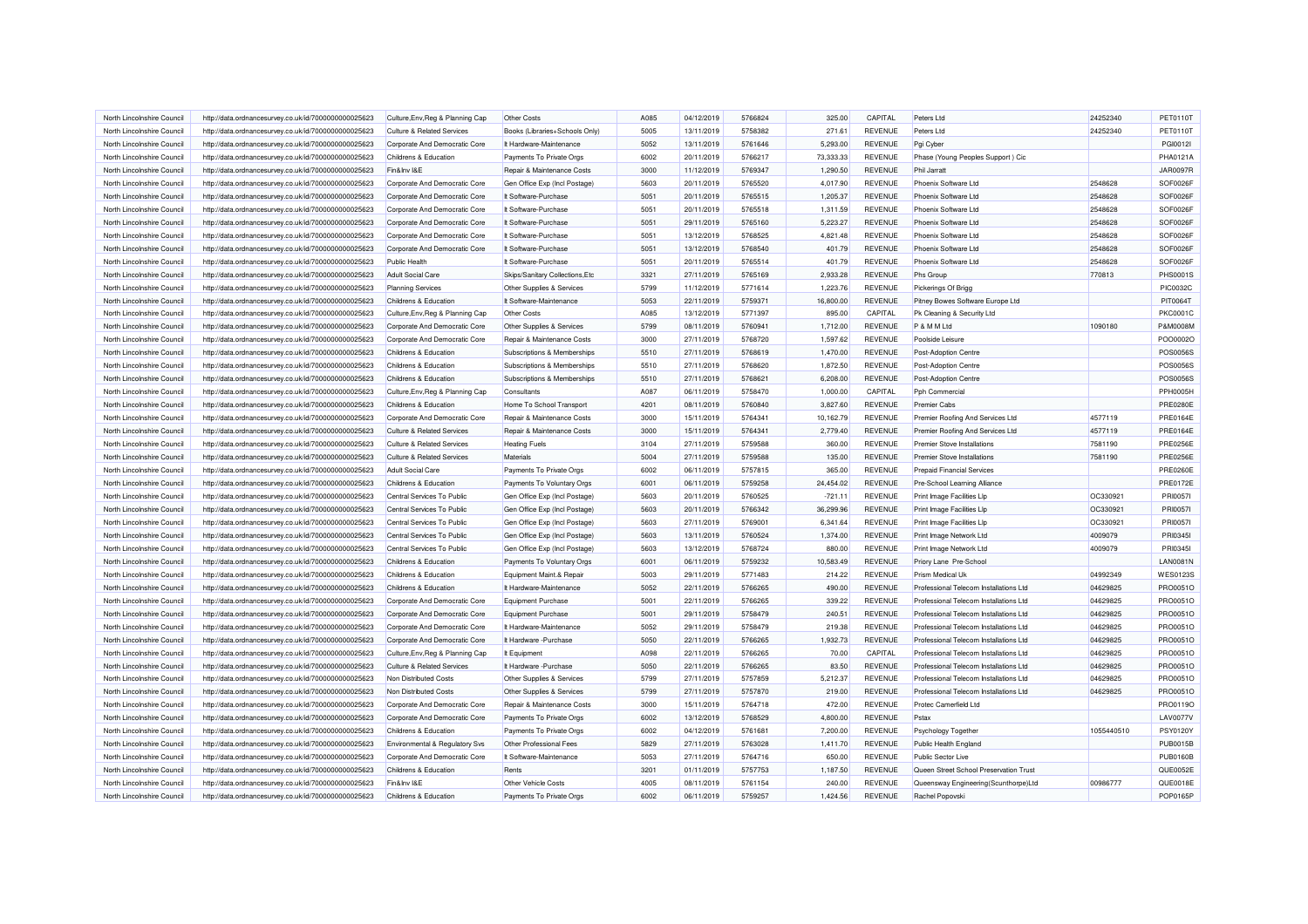| North Lincolnshire Council                               | http://data.ordnancesurvey.co.uk/id/7000000000025623                                                         | Corporate And Democratic Core                        | Other Supplies & Services         | 5799         | 06/11/2019 | 5759598            | 30.094.00 | <b>REVENUE</b>                   | Rackline Ltd                | 04697883 | RAC0003C        |
|----------------------------------------------------------|--------------------------------------------------------------------------------------------------------------|------------------------------------------------------|-----------------------------------|--------------|------------|--------------------|-----------|----------------------------------|-----------------------------|----------|-----------------|
| North Lincolnshire Council                               | http://data.ordnancesurvey.co.uk/id/7000000000025623                                                         | Childrens & Education                                | <b>Client Related Costs</b>       | 5534         | 27/11/2019 | 5768610            | 310.00    | <b>REVENUE</b>                   | Rainbow Kindergarten Barton |          | STO0060O        |
| North Lincolnshire Council                               | http://data.ordnancesurvey.co.uk/id/7000000000025623                                                         | Childrens & Education                                | Payments To Private Orgs          | 6002         | 06/11/2019 | 5759274            | 16,494.23 | REVENUE                          | Rainbow Kindergarten Barton |          | STO0060C        |
| North Lincolnshire Council                               | http://data.ordnancesurvey.co.uk/id/7000000000025623                                                         | <b>Culture &amp; Related Services</b>                | Other Supplies & Services         | 5799         | 15/11/2019 | 5764704            | 17,133.33 | <b>REVENUE</b>                   | R C Burniston               |          | RIG0013G        |
| North Lincolnshire Council                               | http://data.ordnancesurvey.co.uk/id/7000000000025623                                                         | Childrens & Education                                | Advertising & Publicity           | 5610         | 27/11/2019 | 5763025            | 332.00    | <b>REVENUE</b>                   | Reach Publishing Ltd        | 82548    | REA0038/        |
| North Lincolnshire Council                               | http://data.ordnancesurvey.co.uk/id/7000000000025623                                                         | Childrens & Education                                | Advertising & Publicity           | 5610         | 27/11/2019 | 5768615            | 1,300.00  | <b>REVENUE</b>                   | <b>Reach Publishing Ltd</b> | 82548    | <b>REA0038A</b> |
| North Lincolnshire Council                               | http://data.ordnancesurvey.co.uk/id/7000000000025623                                                         | Childrens & Education                                | Advertising & Publicity           | 5610         | 11/12/2019 | 5770406            | 240.00    | <b>REVENUE</b>                   | Reach Publishing Ltd        | 82548    | <b>REA0038A</b> |
| North Lincolnshire Council                               | http://data.ordnancesurvey.co.uk/id/7000000000025623                                                         | Corporate And Democratic Core                        | Advertising & Publicity           | 5610         | 04/12/2019 | 5764505            | 934.40    | REVENUE                          | <b>Reach Publishing Ltd</b> | 82548    | REA0038/        |
| North Lincolnshire Council                               | http://data.ordnancesurvey.co.uk/id/7000000000025623                                                         | Highways & Transport                                 | Advertising & Publicity           | 5610         | 27/11/2019 | 5760611            | 379.60    | <b>REVENUE</b>                   | Reach Publishing Ltd        | 82548    | <b>REA0038A</b> |
| North Lincolnshire Council                               | http://data.ordnancesurvey.co.uk/id/7000000000025623                                                         | Childrens & Education                                | <b>Course Fees/Training</b>       | 2002         | 20/11/2019 | 5766770            | 484.00    | <b>REVENUE</b>                   | Rebound Therapy             |          | <b>REB0005B</b> |
| North Lincolnshire Council                               | http://data.ordnancesurvey.co.uk/id/7000000000025623                                                         | <b>Adult Social Care</b>                             | Direct Payments To Clients        | 6012         | 01/11/2019 | 5757862            | 893.57    | <b>REVENUE</b>                   | <b>REDACTED</b>             |          | REDACTED        |
| North Lincolnshire Council                               | http://data.ordnancesurvey.co.uk/id/7000000000025623                                                         | <b>Adult Social Care</b>                             | <b>Direct Payments To Clients</b> | 6012         | 01/11/2019 | 5757878            | 705.99    | <b>REVENUE</b>                   | <b>REDACTED</b>             |          | REDACTED        |
| North Lincolnshire Council                               | http://data.ordnancesurvey.co.uk/id/7000000000025623                                                         | <b>Adult Social Care</b>                             | Direct Payments To Clients        | 6012         | 01/11/2019 | 5757887            | 764.60    | <b>REVENUE</b>                   | <b>REDACTED</b>             |          | REDACTED        |
| North Lincolnshire Council                               | http://data.ordnancesurvey.co.uk/id/7000000000025623                                                         | <b>Adult Social Care</b>                             | Direct Payments To Clients        | 6012         | 06/11/2019 | 5759564            | 13,855.27 | <b>REVENUE</b>                   | <b>REDACTED</b>             |          | REDACTED        |
| North Lincolnshire Council                               | http://data.ordnancesurvey.co.uk/id/7000000000025623                                                         | <b>Adult Social Care</b>                             | Direct Payments To Clients        | 6012         | 06/11/2019 | 5760017            | 500.00    | <b>REVENUE</b>                   | REDACTED                    |          | REDACTED        |
| North Lincolnshire Council                               | http://data.ordnancesurvey.co.uk/id/7000000000025623                                                         | <b>Adult Social Care</b>                             | Direct Payments To Clients        | 6012         | 06/11/2019 | 5760018            | 405.00    | REVENUE                          | REDACTED                    |          | REDACTED        |
| North Lincolnshire Council                               | http://data.ordnancesurvey.co.uk/id/7000000000025623                                                         | Adult Social Care                                    | Direct Payments To Clients        | 6012         | 06/11/2019 | 5760019            | 500.00    | <b>REVENUE</b>                   | <b>REDACTED</b>             |          | REDACTED        |
| North Lincolnshire Council                               | http://data.ordnancesurvey.co.uk/id/7000000000025623                                                         | <b>Adult Social Care</b>                             | <b>Direct Payments To Clients</b> | 6012         | 06/11/2019 | 5760021            | 750.00    | <b>REVENUE</b>                   | <b>REDACTED</b>             |          | REDACTED        |
| North Lincolnshire Council                               | http://data.ordnancesurvey.co.uk/id/7000000000025623                                                         | <b>Adult Social Care</b>                             | Direct Payments To Clients        | 6012         | 06/11/2019 | 5760022            | 750.00    | <b>REVENUE</b>                   | REDACTED                    |          | REDACTED        |
| North Lincolnshire Council                               | http://data.ordnancesurvey.co.uk/id/7000000000025623                                                         | <b>Adult Social Care</b>                             | <b>Direct Payments To Clients</b> | 6012         | 06/11/2019 | 5760023            | 500.00    | <b>REVENUE</b>                   | <b>REDACTED</b>             |          | REDACTED        |
| North Lincolnshire Council                               | http://data.ordnancesurvey.co.uk/id/7000000000025623                                                         | <b>Adult Social Care</b>                             | Direct Payments To Clients        | 6012         | 06/11/2019 | 5760024            | 750.00    | REVENUE                          | REDACTED                    |          | REDACTED        |
| North Lincolnshire Council                               |                                                                                                              | <b>Adult Social Care</b>                             | Direct Payments To Clients        | 6012         | 06/11/2019 | 5760025            | 500.00    | <b>REVENUE</b>                   | REDACTED                    |          | REDACTED        |
| North Lincolnshire Council                               | http://data.ordnancesurvey.co.uk/id/7000000000025623<br>http://data.ordnancesurvey.co.uk/id/7000000000025623 | <b>Adult Social Care</b>                             | Direct Payments To Clients        | 6012         | 06/11/2019 | 5760028            | 300.00    | <b>REVENUE</b>                   | REDACTED                    |          | REDACTED        |
|                                                          |                                                                                                              |                                                      |                                   |              |            |                    |           |                                  |                             |          |                 |
| North Lincolnshire Council<br>North Lincolnshire Council | http://data.ordnancesurvey.co.uk/id/7000000000025623                                                         | <b>Adult Social Care</b><br><b>Adult Social Care</b> | <b>Direct Payments To Clients</b> | 6012<br>6012 | 06/11/2019 | 5760029<br>5760030 | 663.00    | <b>REVENUE</b><br><b>REVENUE</b> | <b>REDACTED</b>             |          | REDACTED        |
|                                                          | http://data.ordnancesurvey.co.uk/id/7000000000025623                                                         |                                                      | Direct Payments To Clients        |              | 06/11/2019 |                    | 750.00    |                                  | REDACTED                    |          | REDACTED        |
| North Lincolnshire Council                               | http://data.ordnancesurvey.co.uk/id/7000000000025623                                                         | <b>Adult Social Care</b>                             | Direct Payments To Clients        | 6012         | 06/11/2019 | 5760037            | 822.30    | <b>REVENUE</b>                   | REDACTED                    |          | REDACTED        |
| North Lincolnshire Council                               | http://data.ordnancesurvey.co.uk/id/7000000000025623                                                         | <b>Adult Social Care</b>                             | Direct Payments To Clients        | 6012         | 08/11/2019 | 5761198            | 661.88    | <b>REVENUE</b>                   | REDACTED                    |          | REDACTED        |
| North Lincolnshire Council                               | http://data.ordnancesurvey.co.uk/id/7000000000025623                                                         | <b>Adult Social Care</b>                             | Direct Payments To Clients        | 6012         | 08/11/2019 | 5761199            | 350.10    | <b>REVENUE</b>                   | <b>REDACTED</b>             |          | REDACTED        |
| North Lincolnshire Council                               | http://data.ordnancesurvey.co.uk/id/7000000000025623                                                         | <b>Adult Social Care</b>                             | Direct Payments To Clients        | 6012         | 08/11/2019 | 5761200            | 1,711.60  | <b>REVENUE</b>                   | <b>REDACTED</b>             |          | REDACTED        |
| North Lincolnshire Council                               | http://data.ordnancesurvey.co.uk/id/7000000000025623                                                         | <b>Adult Social Care</b>                             | Direct Payments To Clients        | 6012         | 13/11/2019 | 5762337            | 1,058.20  | <b>REVENUE</b>                   | <b>REDACTED</b>             |          | REDACTED        |
| North Lincolnshire Council                               | http://data.ordnancesurvey.co.uk/id/7000000000025623                                                         | <b>Adult Social Care</b>                             | Direct Payments To Clients        | 6012         | 13/11/2019 | 5762338            | 1,261.48  | <b>REVENUE</b>                   | REDACTED                    |          | REDACTED        |
| North Lincolnshire Council                               | http://data.ordnancesurvey.co.uk/id/7000000000025623                                                         | <b>Adult Social Care</b>                             | <b>Direct Payments To Clients</b> | 6012         | 13/11/2019 | 5762340            | 1,200.00  | <b>REVENUE</b>                   | <b>REDACTED</b>             |          | REDACTED        |
| North Lincolnshire Council                               | http://data.ordnancesurvey.co.uk/id/7000000000025623                                                         | <b>Adult Social Care</b>                             | <b>Direct Payments To Clients</b> | 6012         | 13/11/2019 | 5762341            | 2,396.00  | <b>REVENUE</b>                   | <b>REDACTED</b>             |          | REDACTED        |
| North Lincolnshire Council                               | http://data.ordnancesurvey.co.uk/id/7000000000025623                                                         | <b>Adult Social Care</b>                             | <b>Direct Payments To Clients</b> | 6012         | 13/11/2019 | 5762342            | 1,004.80  | <b>REVENUE</b>                   | <b>REDACTED</b>             |          | REDACTED        |
| North Lincolnshire Council                               | http://data.ordnancesurvey.co.uk/id/7000000000025623                                                         | <b>Adult Social Care</b>                             | Direct Payments To Clients        | 6012         | 13/11/2019 | 5762343            | 504.00    | REVENUE                          | REDACTED                    |          | REDACTED        |
| North Lincolnshire Council                               | http://data.ordnancesurvey.co.uk/id/7000000000025623                                                         | <b>Adult Social Care</b>                             | Direct Payments To Clients        | 6012         | 13/11/2019 | 5762344            | 2,361.32  | <b>REVENUE</b>                   | REDACTED                    |          | REDACTED        |
| North Lincolnshire Council                               | http://data.ordnancesurvey.co.uk/id/7000000000025623                                                         | <b>Adult Social Care</b>                             | Direct Payments To Clients        | 6012         | 13/11/2019 | 5762345            | 891.92    | <b>REVENUE</b>                   | <b>REDACTED</b>             |          | REDACTED        |
| North Lincolnshire Council                               | http://data.ordnancesurvey.co.uk/id/7000000000025623                                                         | <b>Adult Social Care</b>                             | Direct Payments To Clients        | 6012         | 13/11/2019 | 5762346            | 703.36    | <b>REVENUE</b>                   | <b>REDACTED</b>             |          | REDACTED        |
| North Lincolnshire Council                               | http://data.ordnancesurvey.co.uk/id/7000000000025623                                                         | <b>Adult Social Care</b>                             | Direct Payments To Clients        | 6012         | 13/11/2019 | 5762347            | 1,124.00  | <b>REVENUE</b>                   | <b>REDACTED</b>             |          | REDACTED        |
| North Lincolnshire Council                               | http://data.ordnancesurvey.co.uk/id/7000000000025623                                                         | <b>Adult Social Care</b>                             | Direct Payments To Clients        | 6012         | 13/11/2019 | 5762349            | 866.00    | REVENUE                          | <b>REDACTED</b>             |          | REDACTED        |
| North Lincolnshire Council                               | http://data.ordnancesurvey.co.uk/id/7000000000025623                                                         | <b>Adult Social Care</b>                             | Direct Payments To Clients        | 6012         | 13/11/2019 | 5762350            | 792.28    | <b>REVENUE</b>                   | REDACTED                    |          | REDACTED        |
| North Lincolnshire Council                               | http://data.ordnancesurvey.co.uk/id/7000000000025623                                                         | <b>Adult Social Care</b>                             | Direct Payments To Clients        | 6012         | 13/11/2019 | 5762354            | 1,088.00  | <b>REVENUE</b>                   | <b>REDACTED</b>             |          | REDACTED        |
| North Lincolnshire Council                               | http://data.ordnancesurvey.co.uk/id/7000000000025623                                                         | <b>Adult Social Care</b>                             | Direct Payments To Clients        | 6012         | 13/11/2019 | 5762355            | 479.36    | <b>REVENUE</b>                   | <b>REDACTED</b>             |          | REDACTED        |
| North Lincolnshire Council                               | http://data.ordnancesurvey.co.uk/id/7000000000025623                                                         | <b>Adult Social Care</b>                             | <b>Direct Payments To Clients</b> | 6012         | 13/11/2019 | 5762356            | 1.362.00  | <b>REVENUE</b>                   | <b>REDACTED</b>             |          | REDACTED        |
| North Lincolnshire Council                               | http://data.ordnancesurvey.co.uk/id/7000000000025623                                                         | <b>Adult Social Care</b>                             | Direct Payments To Clients        | 6012         | 13/11/2019 | 5762357            | 700.00    | <b>REVENUE</b>                   | <b>REDACTED</b>             |          | REDACTED        |
| North Lincolnshire Council                               | http://data.ordnancesurvey.co.uk/id/7000000000025623                                                         | <b>Adult Social Care</b>                             | Direct Payments To Clients        | 6012         | 13/11/2019 | 5762358            | 570.08    | <b>REVENUE</b>                   | <b>REDACTED</b>             |          | REDACTED        |
| North Lincolnshire Council                               | http://data.ordnancesurvey.co.uk/id/7000000000025623                                                         | <b>Adult Social Care</b>                             | Direct Payments To Clients        | 6012         | 13/11/2019 | 5762359            | 1,332.00  | <b>REVENUE</b>                   | REDACTED                    |          | REDACTED        |
| North Lincolnshire Council                               | http://data.ordnancesurvey.co.uk/id/7000000000025623                                                         | <b>Adult Social Care</b>                             | Direct Payments To Clients        | 6012         | 13/11/2019 | 5762360            | 1,064.00  | <b>REVENUE</b>                   | <b>REDACTED</b>             |          | REDACTED        |
| North Lincolnshire Council                               | http://data.ordnancesurvey.co.uk/id/7000000000025623                                                         | <b>Adult Social Care</b>                             | Direct Payments To Clients        | 6012         | 13/11/2019 | 5762361            | 1,162.60  | REVENUE                          | <b>REDACTED</b>             |          | REDACTED        |
| North Lincolnshire Council                               | http://data.ordnancesurvey.co.uk/id/7000000000025623                                                         | <b>Adult Social Care</b>                             | Direct Payments To Clients        | 6012         | 13/11/2019 | 5762362            | 2,058.72  | <b>REVENUE</b>                   | <b>REDACTED</b>             |          | REDACTED        |
| North Lincolnshire Council                               | http://data.ordnancesurvey.co.uk/id/7000000000025623                                                         | <b>Adult Social Care</b>                             | Direct Payments To Clients        | 6012         | 13/11/2019 | 5762363            | 708.00    | <b>REVENUE</b>                   | <b>REDACTED</b>             |          | REDACTED        |
| North Lincolnshire Council                               | http://data.ordnancesurvey.co.uk/id/7000000000025623                                                         | <b>Adult Social Care</b>                             | Direct Payments To Clients        | 6012         | 13/11/2019 | 5762364            | 1,536.00  | <b>REVENUE</b>                   | <b>REDACTED</b>             |          | REDACTED        |
| North Lincolnshire Council                               | http://data.ordnancesurvey.co.uk/id/7000000000025623                                                         | <b>Adult Social Care</b>                             | Direct Payments To Clients        | 6012         | 13/11/2019 | 5762365            | 756.00    | <b>REVENUE</b>                   | <b>REDACTED</b>             |          | REDACTED        |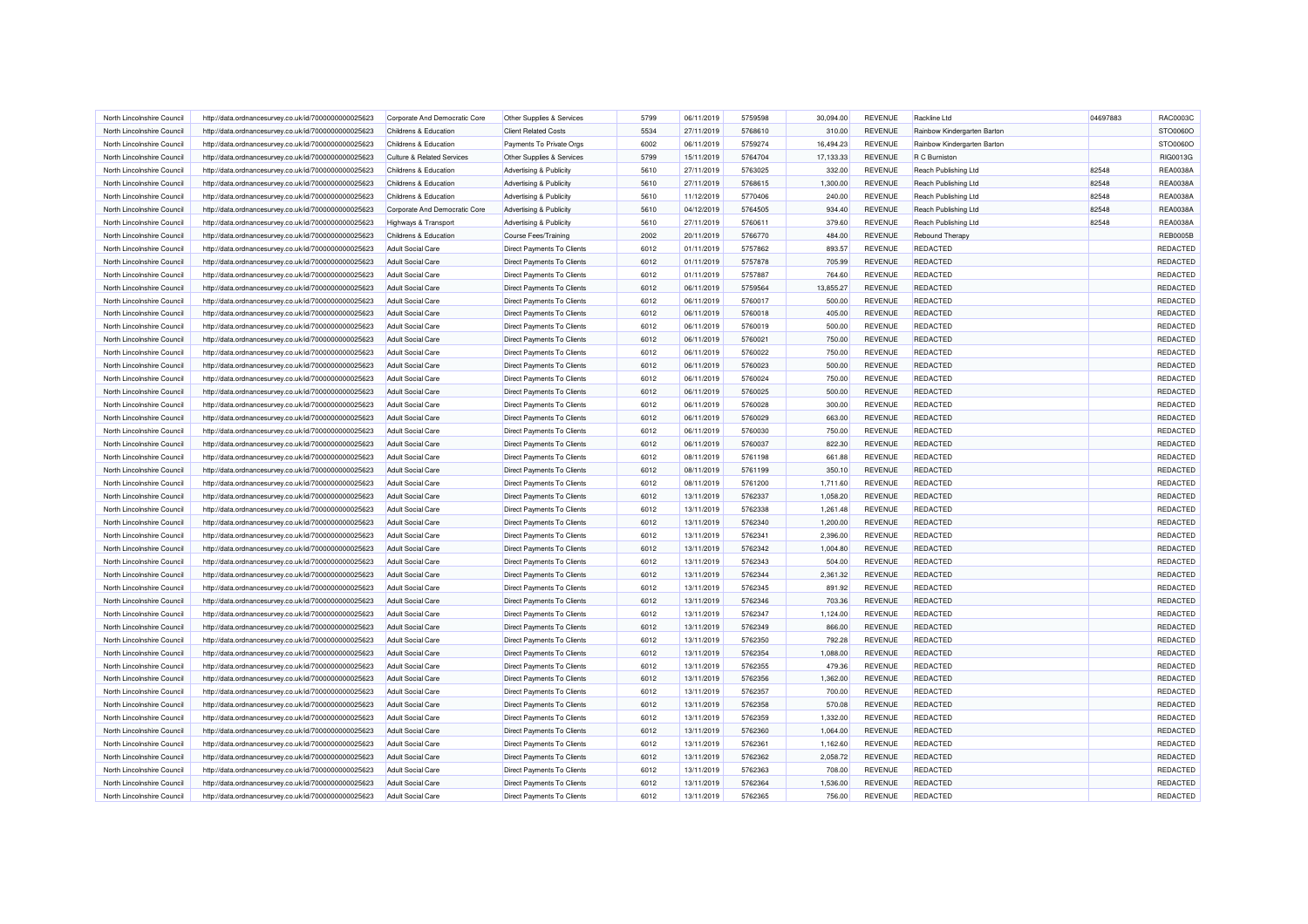| North Lincolnshire Council                               | http://data.ordnancesurvey.co.uk/id/7000000000025623                                                         | <b>Adult Social Care</b>                             | <b>Direct Payments To Clients</b> | 6012 | 13/11/2019               | 5762367 | 956.12             | REVENUE                   | <b>REDACTED</b>                    | <b>REDACTED</b>      |
|----------------------------------------------------------|--------------------------------------------------------------------------------------------------------------|------------------------------------------------------|-----------------------------------|------|--------------------------|---------|--------------------|---------------------------|------------------------------------|----------------------|
| North Lincolnshire Council                               | http://data.ordnancesurvey.co.uk/id/7000000000025623                                                         | <b>Adult Social Care</b>                             | <b>Direct Payments To Clients</b> | 6012 | 13/11/2019               | 5762368 | 829.52             | REVENUE                   | REDACTED                           | REDACTED             |
| North Lincolnshire Council                               | http://data.ordnancesurvey.co.uk/id/7000000000025623                                                         | <b>Adult Social Care</b>                             | Direct Payments To Clients        | 6012 | 13/11/2019               | 5762371 | 1,162.20           | REVENUE                   | <b>REDACTED</b>                    | REDACTED             |
| North Lincolnshire Council                               | http://data.ordnancesurvey.co.uk/id/7000000000025623                                                         | <b>Adult Social Care</b>                             | <b>Direct Payments To Clients</b> | 6012 | 13/11/2019               | 5762372 | 841.60             | REVENUE                   | REDACTED                           | REDACTED             |
| North Lincolnshire Council                               | http://data.ordnancesurvey.co.uk/id/7000000000025623                                                         | <b>Adult Social Care</b>                             | Direct Payments To Clients        | 6012 | 13/11/2019               | 5762373 | 1,596.04           | <b>REVENUE</b>            | <b>REDACTED</b>                    | REDACTED             |
| North Lincolnshire Council                               | http://data.ordnancesurvey.co.uk/id/7000000000025623                                                         | <b>Adult Social Care</b>                             | Direct Payments To Clients        | 6012 | 13/11/2019               | 5762374 | 1,584.08           | REVENUE                   | <b>REDACTED</b>                    | REDACTED             |
| North Lincolnshire Council                               | http://data.ordnancesurvey.co.uk/id/7000000000025623                                                         | <b>Adult Social Care</b>                             | Direct Payments To Clients        | 6012 | 13/11/2019               | 5762375 | 1,594.00           | <b>REVENUE</b>            | <b>REDACTED</b>                    | REDACTED             |
| North Lincolnshire Council                               | http://data.ordnancesurvey.co.uk/id/7000000000025623                                                         | <b>Adult Social Care</b>                             | Direct Payments To Clients        | 6012 | 13/11/2019               | 5762376 | 729.64             | REVENUE                   | <b>REDACTED</b>                    | REDACTED             |
| North Lincolnshire Council                               | http://data.ordnancesurvey.co.uk/id/7000000000025623                                                         | <b>Adult Social Care</b>                             | Direct Payments To Clients        | 6012 | 13/11/2019               | 5762377 | 600.00             | REVENUE                   | REDACTED                           | REDACTED             |
| North Lincolnshire Council                               | http://data.ordnancesurvey.co.uk/id/7000000000025623                                                         | <b>Adult Social Care</b>                             | Direct Payments To Clients        | 6012 | 13/11/2019               | 5762378 | 523.20             | <b>REVENUE</b>            | <b>REDACTED</b>                    | REDACTED             |
| North Lincolnshire Council                               | http://data.ordnancesurvey.co.uk/id/7000000000025623                                                         | <b>Adult Social Care</b>                             | <b>Direct Payments To Clients</b> | 6012 | 13/11/2019               | 5762380 | 1,037.20           | <b>REVENUE</b>            | <b>REDACTED</b>                    | REDACTED             |
| North Lincolnshire Council                               | http://data.ordnancesurvey.co.uk/id/7000000000025623                                                         | Adult Social Care                                    | <b>Direct Payments To Clients</b> | 6012 | 13/11/2019               | 5762383 | 684.32             | <b>REVENUE</b>            | <b>REDACTED</b>                    | REDACTED             |
| North Lincolnshire Council                               | http://data.ordnancesurvey.co.uk/id/7000000000025623                                                         | <b>Adult Social Care</b>                             | Direct Payments To Clients        | 6012 | 13/11/2019               | 5762384 | 1,100.00           | <b>REVENUE</b>            | <b>REDACTED</b>                    | REDACTED             |
| North Lincolnshire Council                               | http://data.ordnancesurvey.co.uk/id/7000000000025623                                                         | <b>Adult Social Care</b>                             | Direct Payments To Clients        | 6012 | 13/11/2019               | 5762385 | 855.68             | REVENUE                   | REDACTED                           | REDACTED             |
| North Lincolnshire Council                               | http://data.ordnancesurvey.co.uk/id/7000000000025623                                                         | <b>Adult Social Care</b>                             | <b>Direct Payments To Clients</b> | 6012 | 13/11/2019               | 5762386 | 800.76             | REVENUE                   | <b>REDACTED</b>                    | REDACTED             |
| North Lincolnshire Council                               | http://data.ordnancesurvey.co.uk/id/7000000000025623                                                         | <b>Adult Social Care</b>                             | Direct Payments To Clients        | 6012 | 13/11/2019               | 5762387 | 600.00             | REVENUE                   | <b>REDACTED</b>                    | REDACTED             |
| North Lincolnshire Council                               | http://data.ordnancesurvey.co.uk/id/7000000000025623                                                         | <b>Adult Social Care</b>                             | Direct Payments To Clients        | 6012 | 13/11/2019               | 5762388 | 1,603.68           | REVENUE                   | <b>REDACTED</b>                    | REDACTED             |
| North Lincolnshire Council                               | http://data.ordnancesurvey.co.uk/id/7000000000025623                                                         | <b>Adult Social Care</b>                             | Direct Payments To Clients        | 6012 | 13/11/2019               | 5762389 | 1,671.84           | <b>REVENUE</b>            | <b>REDACTED</b>                    | REDACTED             |
| North Lincolnshire Council                               | http://data.ordnancesurvey.co.uk/id/7000000000025623                                                         | <b>Adult Social Care</b>                             | Direct Payments To Clients        | 6012 | 13/11/2019               | 5762390 | 461.40             | REVENUE                   | <b>REDACTED</b>                    | REDACTED             |
| North Lincolnshire Council                               | http://data.ordnancesurvey.co.uk/id/7000000000025623                                                         | <b>Adult Social Care</b>                             | Direct Payments To Clients        | 6012 | 13/11/2019               | 5762391 | 540.00             | <b>REVENUE</b>            | <b>REDACTED</b>                    | REDACTED             |
| North Lincolnshire Council                               | http://data.ordnancesurvey.co.uk/id/7000000000025623                                                         | <b>Adult Social Care</b>                             | Direct Payments To Clients        | 6012 | 13/11/2019               | 5762392 | 280.00             | REVENUE                   | <b>REDACTED</b>                    | REDACTED             |
| North Lincolnshire Council                               |                                                                                                              | <b>Adult Social Care</b>                             | Direct Payments To Clients        | 6012 | 13/11/2019               | 5762393 | 1,208.00           | REVENUE                   | <b>REDACTED</b>                    | REDACTED             |
| North Lincolnshire Council                               | http://data.ordnancesurvey.co.uk/id/7000000000025623<br>http://data.ordnancesurvey.co.uk/id/7000000000025623 | <b>Adult Social Care</b>                             | <b>Direct Payments To Clients</b> | 6012 | 13/11/2019               | 5762394 | 1,143.68           | REVENUE                   | <b>REDACTED</b>                    | REDACTED             |
|                                                          |                                                                                                              |                                                      |                                   | 6012 |                          | 5762395 |                    |                           |                                    | REDACTED             |
| North Lincolnshire Council<br>North Lincolnshire Council | http://data.ordnancesurvey.co.uk/id/7000000000025623                                                         | <b>Adult Social Care</b><br><b>Adult Social Care</b> | <b>Direct Payments To Clients</b> | 6012 | 13/11/2019<br>13/11/2019 | 5762396 | 1,102.44<br>508.00 | <b>REVENUE</b><br>REVENUE | <b>REDACTED</b><br><b>REDACTED</b> | REDACTED             |
|                                                          | http://data.ordnancesurvey.co.uk/id/7000000000025623                                                         |                                                      | Direct Payments To Clients        |      |                          |         |                    |                           |                                    |                      |
| North Lincolnshire Council                               | http://data.ordnancesurvey.co.uk/id/7000000000025623                                                         | <b>Adult Social Care</b>                             | <b>Direct Payments To Clients</b> | 6012 | 13/11/2019               | 5762397 | 1,488.32           | REVENUE                   | REDACTED                           | REDACTED             |
| North Lincolnshire Council                               | http://data.ordnancesurvey.co.uk/id/7000000000025623                                                         | <b>Adult Social Care</b>                             | Direct Payments To Clients        | 6012 | 13/11/2019               | 5762398 | 1,320.00           | REVENUE                   | <b>REDACTED</b>                    | REDACTED<br>REDACTED |
| North Lincolnshire Council                               | http://data.ordnancesurvey.co.uk/id/7000000000025623                                                         | <b>Adult Social Care</b>                             | Direct Payments To Clients        | 6012 | 13/11/2019               | 5762400 | 877.00             | <b>REVENUE</b>            | REDACTED                           |                      |
| North Lincolnshire Council                               | http://data.ordnancesurvey.co.uk/id/7000000000025623                                                         | <b>Adult Social Care</b>                             | Direct Payments To Clients        | 6012 | 13/11/2019               | 5762402 | 594.00             | REVENUE                   | <b>REDACTED</b>                    | REDACTED             |
| North Lincolnshire Council                               | http://data.ordnancesurvey.co.uk/id/7000000000025623                                                         | <b>Adult Social Care</b>                             | Direct Payments To Clients        | 6012 | 13/11/2019               | 5762403 | 930.00             | <b>REVENUE</b>            | <b>REDACTED</b>                    | REDACTED             |
| North Lincolnshire Council                               | http://data.ordnancesurvey.co.uk/id/7000000000025623                                                         | <b>Adult Social Care</b>                             | Direct Payments To Clients        | 6012 | 13/11/2019               | 5762404 | 759.72             | <b>REVENUE</b>            | REDACTED                           | REDACTED             |
| North Lincolnshire Council                               | http://data.ordnancesurvey.co.uk/id/7000000000025623                                                         | <b>Adult Social Care</b>                             | <b>Direct Payments To Clients</b> | 6012 | 13/11/2019               | 5762405 | 1,237.52           | <b>REVENUE</b>            | <b>REDACTED</b>                    | REDACTED             |
| North Lincolnshire Council                               | http://data.ordnancesurvey.co.uk/id/7000000000025623                                                         | Adult Social Care                                    | <b>Direct Payments To Clients</b> | 6012 | 13/11/2019               | 5762406 | 510.88             | <b>REVENUE</b>            | <b>REDACTED</b>                    | REDACTED             |
| North Lincolnshire Council                               | http://data.ordnancesurvey.co.uk/id/7000000000025623                                                         | <b>Adult Social Care</b>                             | <b>Direct Payments To Clients</b> | 6012 | 13/11/2019               | 5762408 | 659.20             | REVENUE                   | REDACTED                           | REDACTED             |
| North Lincolnshire Council                               | http://data.ordnancesurvey.co.uk/id/7000000000025623                                                         | <b>Adult Social Care</b>                             | Direct Payments To Clients        | 6012 | 13/11/2019               | 5762409 | 1,660.00           | REVENUE                   | <b>REDACTED</b>                    | REDACTED             |
| North Lincolnshire Council                               | http://data.ordnancesurvey.co.uk/id/7000000000025623                                                         | Adult Social Care                                    | <b>Direct Payments To Clients</b> | 6012 | 13/11/2019               | 5762410 | 848.96             | <b>REVENUE</b>            | REDACTED                           | REDACTED             |
| North Lincolnshire Council                               | http://data.ordnancesurvey.co.uk/id/7000000000025623                                                         | <b>Adult Social Care</b>                             | Direct Payments To Clients        | 6012 | 13/11/2019               | 5762411 | 600.00             | <b>REVENUE</b>            | <b>REDACTED</b>                    | REDACTED             |
| North Lincolnshire Council                               | http://data.ordnancesurvey.co.uk/id/7000000000025623                                                         | <b>Adult Social Care</b>                             | Direct Payments To Clients        | 6012 | 13/11/2019               | 5762413 | 1,564.96           | REVENUE                   | <b>REDACTED</b>                    | REDACTED             |
| North Lincolnshire Council                               | http://data.ordnancesurvey.co.uk/id/7000000000025623                                                         | <b>Adult Social Care</b>                             | Direct Payments To Clients        | 6012 | 13/11/2019               | 5762414 | 3,562.92           | <b>REVENUE</b>            | <b>REDACTED</b>                    | REDACTED             |
| North Lincolnshire Council                               | http://data.ordnancesurvey.co.uk/id/7000000000025623                                                         | <b>Adult Social Care</b>                             | Direct Payments To Clients        | 6012 | 13/11/2019               | 5762416 | 1,000.00           | REVENUE                   | <b>REDACTED</b>                    | REDACTED             |
| North Lincolnshire Council                               | http://data.ordnancesurvey.co.uk/id/7000000000025623                                                         | <b>Adult Social Care</b>                             | Direct Payments To Clients        | 6012 | 13/11/2019               | 5762417 | 3,827.04           | REVENUE                   | REDACTED                           | REDACTED             |
| North Lincolnshire Council                               | http://data.ordnancesurvey.co.uk/id/7000000000025623                                                         | <b>Adult Social Care</b>                             | Direct Payments To Clients        | 6012 | 13/11/2019               | 5762418 | 3,360.00           | REVENUE                   | <b>REDACTED</b>                    | REDACTED             |
| North Lincolnshire Council                               | http://data.ordnancesurvey.co.uk/id/7000000000025623                                                         | <b>Adult Social Care</b>                             | Direct Payments To Clients        | 6012 | 13/11/2019               | 5762419 | 600.00             | <b>REVENUE</b>            | <b>REDACTED</b>                    | REDACTED             |
| North Lincolnshire Council                               | http://data.ordnancesurvey.co.uk/id/7000000000025623                                                         | Adult Social Care                                    | <b>Direct Payments To Clients</b> | 6012 | 13/11/2019               | 5762420 | 441.60             | <b>REVENUE</b>            | <b>REDACTED</b>                    | REDACTED             |
| North Lincolnshire Council                               | http://data.ordnancesurvey.co.uk/id/7000000000025623                                                         | <b>Adult Social Care</b>                             | Direct Payments To Clients        | 6012 | 13/11/2019               | 5762421 | 1,809.24           | REVENUE                   | <b>REDACTED</b>                    | REDACTED             |
| North Lincolnshire Council                               | http://data.ordnancesurvey.co.uk/id/7000000000025623                                                         | <b>Adult Social Care</b>                             | Direct Payments To Clients        | 6012 | 13/11/2019               | 5762422 | 1,055.68           | REVENUE                   | REDACTED                           | REDACTED             |
| North Lincolnshire Council                               | http://data.ordnancesurvey.co.uk/id/7000000000025623                                                         | <b>Adult Social Care</b>                             | Direct Payments To Clients        | 6012 | 13/11/2019               | 5762423 | 1,235.68           | <b>REVENUE</b>            | REDACTED                           | REDACTED             |
| North Lincolnshire Council                               | http://data.ordnancesurvey.co.uk/id/7000000000025623                                                         | <b>Adult Social Care</b>                             | Direct Payments To Clients        | 6012 | 13/11/2019               | 5762424 | 1,487.80           | REVENUE                   | <b>REDACTED</b>                    | REDACTED             |
| North Lincolnshire Council                               | http://data.ordnancesurvey.co.uk/id/7000000000025623                                                         | <b>Adult Social Care</b>                             | Direct Payments To Clients        | 6012 | 13/11/2019               | 5762425 | 949.20             | REVENUE                   | <b>REDACTED</b>                    | REDACTED             |
| North Lincolnshire Council                               | http://data.ordnancesurvey.co.uk/id/7000000000025623                                                         | <b>Adult Social Care</b>                             | Direct Payments To Clients        | 6012 | 13/11/2019               | 5762426 | 760.00             | <b>REVENUE</b>            | <b>REDACTED</b>                    | REDACTED             |
| North Lincolnshire Council                               | http://data.ordnancesurvey.co.uk/id/7000000000025623                                                         | <b>Adult Social Care</b>                             | Direct Payments To Clients        | 6012 | 13/11/2019               | 5762427 | 1,519.32           | REVENUE                   | <b>REDACTED</b>                    | REDACTED             |
| North Lincolnshire Council                               | http://data.ordnancesurvey.co.uk/id/7000000000025623                                                         | <b>Adult Social Care</b>                             | Direct Payments To Clients        | 6012 | 13/11/2019               | 5762428 | 479.36             | <b>REVENUE</b>            | <b>REDACTED</b>                    | REDACTED             |
| North Lincolnshire Council                               | http://data.ordnancesurvey.co.uk/id/7000000000025623                                                         | <b>Adult Social Care</b>                             | Direct Payments To Clients        | 6012 | 13/11/2019               | 5762429 | 1,316.76           | REVENUE                   | <b>REDACTED</b>                    | REDACTED             |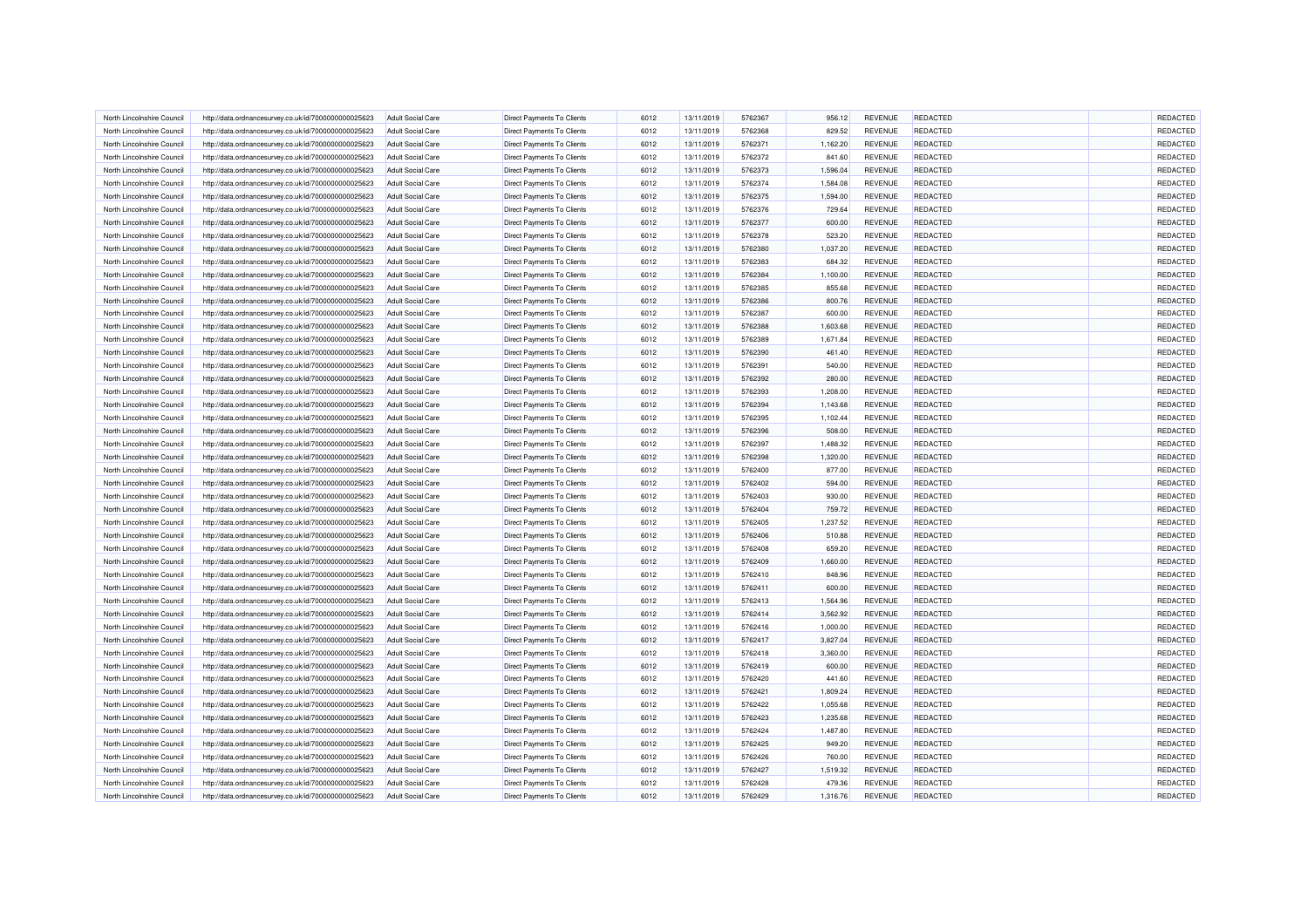| North Lincolnshire Council | http://data.ordnancesurvey.co.uk/id/7000000000025623 | <b>Adult Social Care</b> | <b>Direct Payments To Clients</b> | 6012         | 13/11/2019 | 5762430            | 1,178.44 | REVENUE        | <b>REDACTED</b> | REDACTED             |
|----------------------------|------------------------------------------------------|--------------------------|-----------------------------------|--------------|------------|--------------------|----------|----------------|-----------------|----------------------|
| North Lincolnshire Council | http://data.ordnancesurvey.co.uk/id/7000000000025623 | <b>Adult Social Care</b> | <b>Direct Payments To Clients</b> | 6012         | 13/11/2019 | 5762431            | 1,070.40 | <b>REVENUE</b> | <b>REDACTED</b> | REDACTED             |
| North Lincolnshire Council | http://data.ordnancesurvey.co.uk/id/7000000000025623 | <b>Adult Social Care</b> | Direct Payments To Clients        | 6012         | 13/11/2019 | 5762432            | 656.80   | REVENUE        | <b>REDACTED</b> | REDACTED             |
| North Lincolnshire Council | http://data.ordnancesurvey.co.uk/id/7000000000025623 | <b>Adult Social Care</b> | <b>Direct Payments To Clients</b> | 6012         | 13/11/2019 | 5762433            | 813.16   | <b>REVENUE</b> | REDACTED        | REDACTED             |
| North Lincolnshire Council | http://data.ordnancesurvey.co.uk/id/7000000000025623 | <b>Adult Social Care</b> | Direct Payments To Clients        | 6012         | 13/11/2019 | 5762434            | 1,515.52 | REVENUE        | <b>REDACTED</b> | REDACTED             |
| North Lincolnshire Council | http://data.ordnancesurvey.co.uk/id/7000000000025623 | <b>Adult Social Care</b> | Direct Payments To Clients        | 6012         | 13/11/2019 | 5762435            | 1,200.00 | <b>REVENUE</b> | <b>REDACTED</b> | REDACTED             |
| North Lincolnshire Council | http://data.ordnancesurvey.co.uk/id/7000000000025623 | <b>Adult Social Care</b> | Direct Payments To Clients        | 6012         | 13/11/2019 | 5762436            | 1,612.00 | <b>REVENUE</b> | <b>REDACTED</b> | REDACTED             |
| North Lincolnshire Council | http://data.ordnancesurvey.co.uk/id/7000000000025623 | <b>Adult Social Care</b> | <b>Direct Payments To Clients</b> | 6012         | 13/11/2019 | 5762437            | 2,634.04 | REVENUE        | <b>REDACTED</b> | REDACTED             |
| North Lincolnshire Council | http://data.ordnancesurvey.co.uk/id/7000000000025623 | Adult Social Care        | <b>Direct Payments To Clients</b> | 6012         | 13/11/2019 | 5762438            | 1,680.00 | <b>REVENUE</b> | REDACTED        | REDACTED             |
| North Lincolnshire Council | http://data.ordnancesurvey.co.uk/id/7000000000025623 | <b>Adult Social Care</b> | Direct Payments To Clients        | 6012         | 13/11/2019 | 5762440            | 1,249.60 | <b>REVENUE</b> | <b>REDACTED</b> | REDACTED             |
| North Lincolnshire Council | http://data.ordnancesurvey.co.uk/id/7000000000025623 | <b>Adult Social Care</b> | Direct Payments To Clients        | 6012         | 13/11/2019 | 5762441            | 488.44   | REVENUE        | <b>REDACTED</b> | REDACTED             |
| North Lincolnshire Council | http://data.ordnancesurvey.co.uk/id/7000000000025623 | <b>Adult Social Care</b> | <b>Direct Payments To Clients</b> | 6012         | 13/11/2019 | 5762442            | 987.68   | REVENUE        | REDACTED        | REDACTED             |
| North Lincolnshire Council | http://data.ordnancesurvey.co.uk/id/7000000000025623 | <b>Adult Social Care</b> | Direct Payments To Clients        | 6012         | 13/11/2019 | 5762443            | 1,100.00 | REVENUE        | <b>REDACTED</b> | REDACTED             |
| North Lincolnshire Council | http://data.ordnancesurvey.co.uk/id/7000000000025623 | <b>Adult Social Care</b> | Direct Payments To Clients        | 6012         | 13/11/2019 | 5762445            | 1,598.64 | REVENUE        | <b>REDACTED</b> | REDACTED             |
| North Lincolnshire Council | http://data.ordnancesurvey.co.uk/id/7000000000025623 | <b>Adult Social Care</b> | Direct Payments To Clients        | 6012         | 13/11/2019 | 5762446            | 1,082.36 | REVENUE        | <b>REDACTED</b> | REDACTED             |
| North Lincolnshire Council | http://data.ordnancesurvey.co.uk/id/7000000000025623 | <b>Adult Social Care</b> | Direct Payments To Clients        | 6012         | 13/11/2019 | 5762447            | 1,139.36 | REVENUE        | <b>REDACTED</b> | REDACTED             |
| North Lincolnshire Council | http://data.ordnancesurvey.co.uk/id/7000000000025623 | <b>Adult Social Care</b> | Direct Payments To Clients        | 6012         | 13/11/2019 | 5762448            | 2,194.84 | <b>REVENUE</b> | <b>REDACTED</b> | REDACTED             |
| North Lincolnshire Council | http://data.ordnancesurvey.co.uk/id/7000000000025623 | <b>Adult Social Care</b> | <b>Direct Payments To Clients</b> | 6012         | 13/11/2019 | 5762449            | 560.00   | <b>REVENUE</b> | <b>REDACTED</b> | REDACTED             |
| North Lincolnshire Council | http://data.ordnancesurvey.co.uk/id/7000000000025623 | <b>Adult Social Care</b> | Direct Payments To Clients        | 6012         | 13/11/2019 | 5762450            | 685.40   | REVENUE        | REDACTED        | REDACTED             |
| North Lincolnshire Council | http://data.ordnancesurvey.co.uk/id/7000000000025623 | <b>Adult Social Care</b> | Direct Payments To Clients        | 6012         | 13/11/2019 | 5762452            | 1,676.00 | REVENUE        | REDACTED        | REDACTED             |
| North Lincolnshire Council | http://data.ordnancesurvey.co.uk/id/7000000000025623 | <b>Adult Social Care</b> | Direct Payments To Clients        | 6012         | 13/11/2019 | 5762453            | 1,440.00 | <b>REVENUE</b> | <b>REDACTED</b> | REDACTED             |
| North Lincolnshire Council | http://data.ordnancesurvey.co.uk/id/7000000000025623 | <b>Adult Social Care</b> | Direct Payments To Clients        | 6012         | 13/11/2019 | 5762454            | 1,945.48 | REVENUE        | <b>REDACTED</b> | REDACTED             |
| North Lincolnshire Council | http://data.ordnancesurvey.co.uk/id/7000000000025623 | <b>Adult Social Care</b> | Direct Payments To Clients        | 6012         | 13/11/2019 | 5762455            | 684.80   | <b>REVENUE</b> | <b>REDACTED</b> | REDACTED             |
|                            |                                                      |                          |                                   |              |            |                    |          |                | REDACTED        |                      |
| North Lincolnshire Council | http://data.ordnancesurvey.co.uk/id/7000000000025623 | <b>Adult Social Care</b> | Direct Payments To Clients        | 6012         | 13/11/2019 | 5762458            | 361.44   | REVENUE        | <b>REDACTED</b> | REDACTED<br>REDACTED |
| North Lincolnshire Council | http://data.ordnancesurvey.co.uk/id/7000000000025623 | <b>Adult Social Care</b> | Direct Payments To Clients        | 6012         | 13/11/2019 | 5762459            | 720.96   | <b>REVENUE</b> |                 |                      |
| North Lincolnshire Council | http://data.ordnancesurvey.co.uk/id/7000000000025623 | <b>Adult Social Care</b> | Direct Payments To Clients        | 6012         | 13/11/2019 | 5762460            | 2,139.80 | REVENUE        | <b>REDACTED</b> | REDACTED             |
| North Lincolnshire Council | http://data.ordnancesurvey.co.uk/id/7000000000025623 | <b>Adult Social Care</b> | Direct Payments To Clients        | 6012<br>6012 | 13/11/2019 | 5762461<br>5762463 | 2,550.64 | <b>REVENUE</b> | <b>REDACTED</b> | REDACTED             |
| North Lincolnshire Council | http://data.ordnancesurvey.co.uk/id/7000000000025623 | <b>Adult Social Care</b> | <b>Direct Payments To Clients</b> |              | 13/11/2019 |                    | 909.44   | REVENUE        | REDACTED        | REDACTED             |
| North Lincolnshire Council | http://data.ordnancesurvey.co.uk/id/7000000000025623 | <b>Adult Social Care</b> | Direct Payments To Clients        | 6012         | 13/11/2019 | 5762464            | 726.80   | <b>REVENUE</b> | REDACTED        | REDACTED             |
| North Lincolnshire Council | http://data.ordnancesurvey.co.uk/id/7000000000025623 | <b>Adult Social Care</b> | Direct Payments To Clients        | 6012         | 13/11/2019 | 5762465            | 2,101.68 | REVENUE        | <b>REDACTED</b> | REDACTED             |
| North Lincolnshire Council | http://data.ordnancesurvey.co.uk/id/7000000000025623 | <b>Adult Social Care</b> | <b>Direct Payments To Clients</b> | 6012         | 13/11/2019 | 5762466            | 839.08   | <b>REVENUE</b> | REDACTED        | REDACTED             |
| North Lincolnshire Council | http://data.ordnancesurvey.co.uk/id/7000000000025623 | <b>Adult Social Care</b> | <b>Direct Payments To Clients</b> | 6012         | 13/11/2019 | 5762468            | 460.00   | REVENUE        | <b>REDACTED</b> | REDACTED             |
| North Lincolnshire Council | http://data.ordnancesurvey.co.uk/id/7000000000025623 | <b>Adult Social Care</b> | Direct Payments To Clients        | 6012         | 13/11/2019 | 5762469            | 2,904.88 | <b>REVENUE</b> | <b>REDACTED</b> | REDACTED             |
| North Lincolnshire Council | http://data.ordnancesurvey.co.uk/id/7000000000025623 | <b>Adult Social Care</b> | Direct Payments To Clients        | 6012         | 13/11/2019 | 5762470            | 3,080.28 | REVENUE        | <b>REDACTED</b> | REDACTED             |
| North Lincolnshire Council | http://data.ordnancesurvey.co.uk/id/7000000000025623 | <b>Adult Social Care</b> | Direct Payments To Clients        | 6012         | 13/11/2019 | 5762471            | 840.00   | <b>REVENUE</b> | <b>REDACTED</b> | REDACTED             |
| North Lincolnshire Council | http://data.ordnancesurvey.co.uk/id/7000000000025623 | Adult Social Care        | <b>Direct Payments To Clients</b> | 6012         | 13/11/2019 | 5762472            | 652.00   | <b>REVENUE</b> | <b>REDACTED</b> | REDACTED             |
| North Lincolnshire Council | http://data.ordnancesurvey.co.uk/id/7000000000025623 | <b>Adult Social Care</b> | Direct Payments To Clients        | 6012         | 13/11/2019 | 5762473            | 978.64   | <b>REVENUE</b> | <b>REDACTED</b> | REDACTED             |
| North Lincolnshire Council | http://data.ordnancesurvey.co.uk/id/7000000000025623 | <b>Adult Social Care</b> | Direct Payments To Clients        | 6012         | 13/11/2019 | 5762474            | 1,172.00 | REVENUE        | <b>REDACTED</b> | REDACTED             |
| North Lincolnshire Council | http://data.ordnancesurvey.co.uk/id/7000000000025623 | <b>Adult Social Care</b> | <b>Direct Payments To Clients</b> | 6012         | 13/11/2019 | 5762475            | 1,498.00 | REVENUE        | REDACTED        | REDACTED             |
| North Lincolnshire Council | http://data.ordnancesurvey.co.uk/id/7000000000025623 | <b>Adult Social Care</b> | <b>Direct Payments To Clients</b> | 6012         | 13/11/2019 | 5762476            | 1,618.40 | REVENUE        | <b>REDACTED</b> | REDACTED             |
| North Lincolnshire Council | http://data.ordnancesurvey.co.uk/id/7000000000025623 | <b>Adult Social Care</b> | Direct Payments To Clients        | 6012         | 13/11/2019 | 5762477            | 2,438.68 | REVENUE        | REDACTED        | REDACTED             |
| North Lincolnshire Council | http://data.ordnancesurvey.co.uk/id/7000000000025623 | <b>Adult Social Care</b> | Direct Payments To Clients        | 6012         | 13/11/2019 | 5762478            | 1,765.28 | REVENUE        | <b>REDACTED</b> | REDACTED             |
| North Lincolnshire Council | http://data.ordnancesurvey.co.uk/id/7000000000025623 | <b>Adult Social Care</b> | Direct Payments To Clients        | 6012         | 13/11/2019 | 5762480            | 524.00   | REVENUE        | <b>REDACTED</b> | REDACTED             |
| North Lincolnshire Council | http://data.ordnancesurvey.co.uk/id/7000000000025623 | <b>Adult Social Care</b> | Direct Payments To Clients        | 6012         | 13/11/2019 | 5762481            | 2,720.00 | <b>REVENUE</b> | <b>REDACTED</b> | REDACTED             |
| North Lincolnshire Council | http://data.ordnancesurvey.co.uk/id/7000000000025623 | <b>Adult Social Care</b> | <b>Direct Payments To Clients</b> | 6012         | 13/11/2019 | 5762482            | 4,135.24 | REVENUE        | <b>REDACTED</b> | REDACTED             |
| North Lincolnshire Council | http://data.ordnancesurvey.co.uk/id/7000000000025623 | <b>Adult Social Care</b> | Direct Payments To Clients        | 6012         | 13/11/2019 | 5762483            | 627.20   | REVENUE        | REDACTED        | REDACTED             |
| North Lincolnshire Council | http://data.ordnancesurvey.co.uk/id/7000000000025623 | <b>Adult Social Care</b> | Direct Payments To Clients        | 6012         | 13/11/2019 | 5762484            | 1,505.76 | REVENUE        | REDACTED        | REDACTED             |
| North Lincolnshire Council | http://data.ordnancesurvey.co.uk/id/7000000000025623 | <b>Adult Social Care</b> | Direct Payments To Clients        | 6012         | 13/11/2019 | 5762485            | 1,370.92 | REVENUE        | <b>REDACTED</b> | REDACTED             |
| North Lincolnshire Council | http://data.ordnancesurvey.co.uk/id/7000000000025623 | <b>Adult Social Care</b> | Direct Payments To Clients        | 6012         | 13/11/2019 | 5762486            | 456.00   | REVENUE        | <b>REDACTED</b> | REDACTED             |
| North Lincolnshire Council | http://data.ordnancesurvey.co.uk/id/7000000000025623 | <b>Adult Social Care</b> | Direct Payments To Clients        | 6012         | 13/11/2019 | 5762487            | 1,376.68 | <b>REVENUE</b> | <b>REDACTED</b> | REDACTED             |
| North Lincolnshire Council | http://data.ordnancesurvey.co.uk/id/7000000000025623 | <b>Adult Social Care</b> | Direct Payments To Clients        | 6012         | 13/11/2019 | 5762488            | 966.68   | REVENUE        | REDACTED        | REDACTED             |
| North Lincolnshire Council | http://data.ordnancesurvey.co.uk/id/7000000000025623 | <b>Adult Social Care</b> | Direct Payments To Clients        | 6012         | 13/11/2019 | 5762489            | 411.44   | <b>REVENUE</b> | <b>REDACTED</b> | REDACTED             |
| North Lincolnshire Council | http://data.ordnancesurvey.co.uk/id/7000000000025623 | <b>Adult Social Care</b> | Direct Payments To Clients        | 6012         | 13/11/2019 | 5762490            | 9,680.00 | <b>REVENUE</b> | <b>REDACTED</b> | REDACTED             |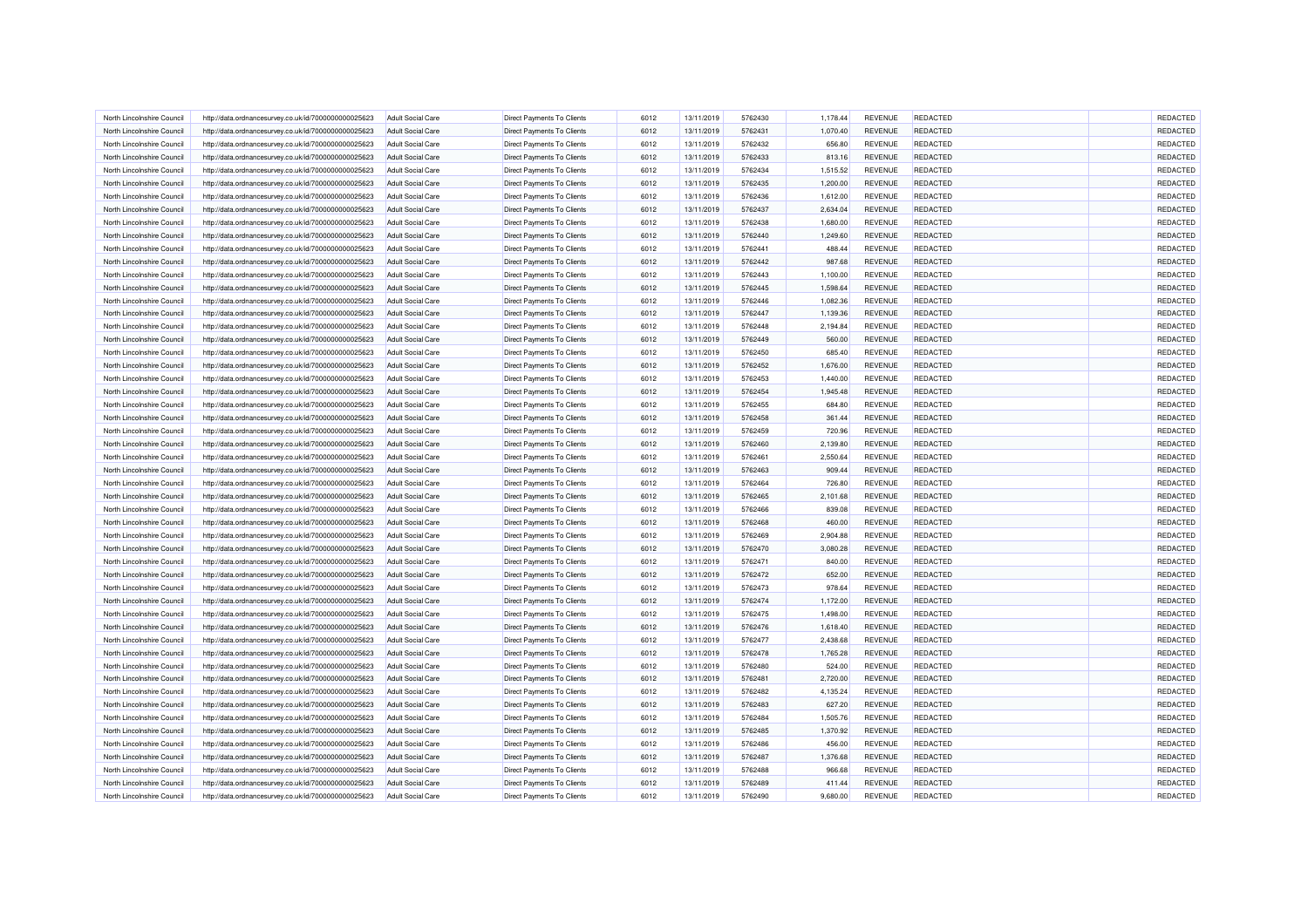| North Lincolnshire Council | http://data.ordnancesurvey.co.uk/id/7000000000025623 | <b>Adult Social Care</b> | <b>Direct Payments To Clients</b> | 6012 | 13/11/2019 | 5762491 | 1,180.00  | REVENUE        | <b>REDACTED</b> | REDACTED |
|----------------------------|------------------------------------------------------|--------------------------|-----------------------------------|------|------------|---------|-----------|----------------|-----------------|----------|
| North Lincolnshire Council | http://data.ordnancesurvey.co.uk/id/7000000000025623 | <b>Adult Social Care</b> | <b>Direct Payments To Clients</b> | 6012 | 13/11/2019 | 5762492 | 1,601.00  | REVENUE        | <b>REDACTED</b> | REDACTED |
| North Lincolnshire Council | http://data.ordnancesurvey.co.uk/id/7000000000025623 | <b>Adult Social Care</b> | Direct Payments To Clients        | 6012 | 13/11/2019 | 5762493 | 2,150.56  | REVENUE        | <b>REDACTED</b> | REDACTED |
| North Lincolnshire Council | http://data.ordnancesurvey.co.uk/id/7000000000025623 | <b>Adult Social Care</b> | Direct Payments To Clients        | 6012 | 13/11/2019 | 5762494 | 856.72    | <b>REVENUE</b> | REDACTED        | REDACTED |
| North Lincolnshire Council | http://data.ordnancesurvey.co.uk/id/7000000000025623 | <b>Adult Social Care</b> | <b>Direct Payments To Clients</b> | 6012 | 13/11/2019 | 5762495 | 2,672.00  | REVENUE        | <b>REDACTED</b> | REDACTED |
| North Lincolnshire Council | http://data.ordnancesurvey.co.uk/id/7000000000025623 | <b>Adult Social Care</b> | Direct Payments To Clients        | 6012 | 13/11/2019 | 5762496 | 828.00    | <b>REVENUE</b> | REDACTED        | REDACTED |
| North Lincolnshire Council | http://data.ordnancesurvey.co.uk/id/7000000000025623 | <b>Adult Social Care</b> | Direct Payments To Clients        | 6012 | 13/11/2019 | 5762497 | 1,344.00  | REVENUE        | <b>REDACTED</b> | REDACTED |
| North Lincolnshire Council | http://data.ordnancesurvey.co.uk/id/7000000000025623 | <b>Adult Social Care</b> | Direct Payments To Clients        | 6012 | 13/11/2019 | 5762498 | 1,403.96  | REVENUE        | <b>REDACTED</b> | REDACTED |
| North Lincolnshire Council | http://data.ordnancesurvey.co.uk/id/7000000000025623 | Adult Social Care        | <b>Direct Payments To Clients</b> | 6012 | 13/11/2019 | 5762499 | 2,090.00  | <b>REVENUE</b> | <b>REDACTED</b> | REDACTED |
| North Lincolnshire Council | http://data.ordnancesurvey.co.uk/id/7000000000025623 | <b>Adult Social Care</b> | Direct Payments To Clients        | 6012 | 13/11/2019 | 5762500 | 2,193.48  | <b>REVENUE</b> | <b>REDACTED</b> | REDACTED |
| North Lincolnshire Council | http://data.ordnancesurvey.co.uk/id/7000000000025623 | <b>Adult Social Care</b> | Direct Payments To Clients        | 6012 | 13/11/2019 | 5762501 | 1,537.28  | REVENUE        | <b>REDACTED</b> | REDACTED |
| North Lincolnshire Council | http://data.ordnancesurvey.co.uk/id/7000000000025623 | <b>Adult Social Care</b> | <b>Direct Payments To Clients</b> | 6012 | 13/11/2019 | 5762502 | 400.00    | REVENUE        | REDACTED        | REDACTED |
| North Lincolnshire Council | http://data.ordnancesurvey.co.uk/id/7000000000025623 | <b>Adult Social Care</b> | <b>Direct Payments To Clients</b> | 6012 | 13/11/2019 | 5762503 | 485.12    | REVENUE        | <b>REDACTED</b> | REDACTED |
| North Lincolnshire Council | http://data.ordnancesurvey.co.uk/id/7000000000025623 | <b>Adult Social Care</b> | Direct Payments To Clients        | 6012 | 13/11/2019 | 5762504 | 593.80    | REVENUE        | REDACTED        | REDACTED |
| North Lincolnshire Council | http://data.ordnancesurvey.co.uk/id/7000000000025623 | <b>Adult Social Care</b> | Direct Payments To Clients        | 6012 | 13/11/2019 | 5762505 | 560.00    | <b>REVENUE</b> | <b>REDACTED</b> | REDACTED |
| North Lincolnshire Council | http://data.ordnancesurvey.co.uk/id/7000000000025623 | <b>Adult Social Care</b> | Direct Payments To Clients        | 6012 | 13/11/2019 | 5762506 | 2,289.52  | REVENUE        | <b>REDACTED</b> | REDACTED |
| North Lincolnshire Council | http://data.ordnancesurvey.co.uk/id/7000000000025623 | <b>Adult Social Care</b> | Direct Payments To Clients        | 6012 | 13/11/2019 | 5762508 | 535.24    | <b>REVENUE</b> | <b>REDACTED</b> | REDACTED |
| North Lincolnshire Council | http://data.ordnancesurvey.co.uk/id/7000000000025623 | <b>Adult Social Care</b> | <b>Direct Payments To Clients</b> | 6012 | 13/11/2019 | 5762509 | 1,040.00  | <b>REVENUE</b> | <b>REDACTED</b> | REDACTED |
| North Lincolnshire Council | http://data.ordnancesurvey.co.uk/id/7000000000025623 | <b>Adult Social Care</b> | <b>Direct Payments To Clients</b> | 6012 | 13/11/2019 | 5762510 | 740.00    | REVENUE        | REDACTED        | REDACTED |
| North Lincolnshire Council | http://data.ordnancesurvey.co.uk/id/7000000000025623 | <b>Adult Social Care</b> | <b>Direct Payments To Clients</b> | 6012 | 13/11/2019 | 5762511 | 600.00    | REVENUE        | REDACTED        | REDACTED |
| North Lincolnshire Council |                                                      | <b>Adult Social Care</b> | Direct Payments To Clients        | 6012 | 13/11/2019 | 5762512 | 828.00    | REVENUE        | <b>REDACTED</b> | REDACTED |
| North Lincolnshire Council | http://data.ordnancesurvey.co.uk/id/7000000000025623 | <b>Adult Social Care</b> |                                   | 6012 | 13/11/2019 | 5762513 | 1,557.60  | REVENUE        | <b>REDACTED</b> | REDACTED |
|                            | http://data.ordnancesurvey.co.uk/id/7000000000025623 |                          | Direct Payments To Clients        |      |            |         |           |                |                 | REDACTED |
| North Lincolnshire Council | http://data.ordnancesurvey.co.uk/id/7000000000025623 | <b>Adult Social Care</b> | Direct Payments To Clients        | 6012 | 13/11/2019 | 5762514 | 384.00    | <b>REVENUE</b> | <b>REDACTED</b> |          |
| North Lincolnshire Council | http://data.ordnancesurvey.co.uk/id/7000000000025623 | <b>Adult Social Care</b> | Direct Payments To Clients        | 6012 | 13/11/2019 | 5762515 | 1,370.80  | REVENUE        | REDACTED        | REDACTED |
| North Lincolnshire Council | http://data.ordnancesurvey.co.uk/id/7000000000025623 | <b>Adult Social Care</b> | Direct Payments To Clients        | 6012 | 13/11/2019 | 5762516 | 1,551.36  | <b>REVENUE</b> | <b>REDACTED</b> | REDACTED |
| North Lincolnshire Council | http://data.ordnancesurvey.co.uk/id/7000000000025623 | <b>Adult Social Care</b> | Direct Payments To Clients        | 6012 | 13/11/2019 | 5762517 | 1,477.72  | REVENUE        | REDACTED        | REDACTED |
| North Lincolnshire Council | http://data.ordnancesurvey.co.uk/id/7000000000025623 | <b>Adult Social Care</b> | <b>Direct Payments To Clients</b> | 6012 | 13/11/2019 | 5762518 | 828.00    | <b>REVENUE</b> | <b>REDACTED</b> | REDACTED |
| North Lincolnshire Council | http://data.ordnancesurvey.co.uk/id/7000000000025623 | <b>Adult Social Care</b> | <b>Direct Payments To Clients</b> | 6012 | 13/11/2019 | 5762519 | 644.00    | REVENUE        | REDACTED        | REDACTED |
| North Lincolnshire Council | http://data.ordnancesurvey.co.uk/id/7000000000025623 | <b>Adult Social Care</b> | Direct Payments To Clients        | 6012 | 13/11/2019 | 5762520 | 1,069.20  | <b>REVENUE</b> | <b>REDACTED</b> | REDACTED |
| North Lincolnshire Council | http://data.ordnancesurvey.co.uk/id/7000000000025623 | <b>Adult Social Care</b> | Direct Payments To Clients        | 6012 | 13/11/2019 | 5762521 | 736.64    | REVENUE        | <b>REDACTED</b> | REDACTED |
| North Lincolnshire Council | http://data.ordnancesurvey.co.uk/id/7000000000025623 | <b>Adult Social Care</b> | <b>Direct Payments To Clients</b> | 6012 | 13/11/2019 | 5762522 | 2,618.48  | <b>REVENUE</b> | REDACTED        | REDACTED |
| North Lincolnshire Council | http://data.ordnancesurvey.co.uk/id/7000000000025623 | <b>Adult Social Care</b> | Direct Payments To Clients        | 6012 | 13/11/2019 | 5762523 | 2,846.00  | REVENUE        | <b>REDACTED</b> | REDACTED |
| North Lincolnshire Council | http://data.ordnancesurvey.co.uk/id/7000000000025623 | <b>Adult Social Care</b> | Direct Payments To Clients        | 6012 | 13/11/2019 | 5762524 | 1,988.40  | <b>REVENUE</b> | <b>REDACTED</b> | REDACTED |
| North Lincolnshire Council | http://data.ordnancesurvey.co.uk/id/7000000000025623 | <b>Adult Social Care</b> | Direct Payments To Clients        | 6012 | 13/11/2019 | 5762525 | 519.20    | REVENUE        | REDACTED        | REDACTED |
| North Lincolnshire Council | http://data.ordnancesurvey.co.uk/id/7000000000025623 | <b>Adult Social Care</b> | Direct Payments To Clients        | 6012 | 13/11/2019 | 5762526 | 366.24    | REVENUE        | <b>REDACTED</b> | REDACTED |
| North Lincolnshire Council | http://data.ordnancesurvey.co.uk/id/7000000000025623 | Adult Social Care        | <b>Direct Payments To Clients</b> | 6012 | 13/11/2019 | 5762527 | 1,291.24  | <b>REVENUE</b> | <b>REDACTED</b> | REDACTED |
| North Lincolnshire Council | http://data.ordnancesurvey.co.uk/id/7000000000025623 | <b>Adult Social Care</b> | Direct Payments To Clients        | 6012 | 13/11/2019 | 5762528 | 280.00    | REVENUE        | <b>REDACTED</b> | REDACTED |
| North Lincolnshire Council | http://data.ordnancesurvey.co.uk/id/7000000000025623 | <b>Adult Social Care</b> | Direct Payments To Clients        | 6012 | 13/11/2019 | 5762529 | 1,080.00  | REVENUE        | <b>REDACTED</b> | REDACTED |
| North Lincolnshire Council | http://data.ordnancesurvey.co.uk/id/7000000000025623 | <b>Adult Social Care</b> | <b>Direct Payments To Clients</b> | 6012 | 13/11/2019 | 5762530 | 1,221.04  | REVENUE        | REDACTED        | REDACTED |
| North Lincolnshire Council | http://data.ordnancesurvey.co.uk/id/7000000000025623 | <b>Adult Social Care</b> | Direct Payments To Clients        | 6012 | 13/11/2019 | 5762531 | 10,459.68 | <b>REVENUE</b> | <b>REDACTED</b> | REDACTED |
| North Lincolnshire Council | http://data.ordnancesurvey.co.uk/id/7000000000025623 | <b>Adult Social Care</b> | Direct Payments To Clients        | 6012 | 13/11/2019 | 5762533 | 280.00    | REVENUE        | <b>REDACTED</b> | REDACTED |
| North Lincolnshire Council | http://data.ordnancesurvey.co.uk/id/7000000000025623 | <b>Adult Social Care</b> | Direct Payments To Clients        | 6012 | 13/11/2019 | 5762534 | 2,288.00  | REVENUE        | <b>REDACTED</b> | REDACTED |
| North Lincolnshire Council | http://data.ordnancesurvey.co.uk/id/7000000000025623 | <b>Adult Social Care</b> | Direct Payments To Clients        | 6012 | 13/11/2019 | 5762535 | 1,177.16  | REVENUE        | <b>REDACTED</b> | REDACTED |
| North Lincolnshire Council | http://data.ordnancesurvey.co.uk/id/7000000000025623 | <b>Adult Social Care</b> | Direct Payments To Clients        | 6012 | 13/11/2019 | 5762536 | 1,204.00  | <b>REVENUE</b> | REDACTED        | REDACTED |
| North Lincolnshire Council | http://data.ordnancesurvey.co.uk/id/7000000000025623 | <b>Adult Social Care</b> | <b>Direct Payments To Clients</b> | 6012 | 13/11/2019 | 5762537 | 1,462.80  | REVENUE        | <b>REDACTED</b> | REDACTED |
| North Lincolnshire Council | http://data.ordnancesurvey.co.uk/id/7000000000025623 | <b>Adult Social Care</b> | Direct Payments To Clients        | 6012 | 13/11/2019 | 5762538 | 480.00    | REVENUE        | REDACTED        | REDACTED |
| North Lincolnshire Council | http://data.ordnancesurvey.co.uk/id/7000000000025623 | <b>Adult Social Care</b> | Direct Payments To Clients        | 6012 | 13/11/2019 | 5762539 | 952.80    | REVENUE        | REDACTED        | REDACTED |
| North Lincolnshire Council | http://data.ordnancesurvey.co.uk/id/7000000000025623 | <b>Adult Social Care</b> | Direct Payments To Clients        | 6012 | 13/11/2019 | 5762540 | 640.00    | REVENUE        | <b>REDACTED</b> | REDACTED |
| North Lincolnshire Council | http://data.ordnancesurvey.co.uk/id/7000000000025623 | <b>Adult Social Care</b> | <b>Direct Payments To Clients</b> | 6012 | 13/11/2019 | 5762541 | 1,013.20  | REVENUE        | <b>REDACTED</b> | REDACTED |
| North Lincolnshire Council | http://data.ordnancesurvey.co.uk/id/7000000000025623 | <b>Adult Social Care</b> | Direct Payments To Clients        | 6012 | 13/11/2019 | 5762542 | 951.32    | <b>REVENUE</b> | <b>REDACTED</b> | REDACTED |
| North Lincolnshire Council | http://data.ordnancesurvey.co.uk/id/7000000000025623 | <b>Adult Social Care</b> | Direct Payments To Clients        | 6012 | 13/11/2019 | 5762543 | 591.20    | REVENUE        | REDACTED        | REDACTED |
| North Lincolnshire Council | http://data.ordnancesurvey.co.uk/id/7000000000025623 | <b>Adult Social Care</b> | Direct Payments To Clients        | 6012 | 13/11/2019 | 5762544 | 823.12    | <b>REVENUE</b> | <b>REDACTED</b> | REDACTED |
| North Lincolnshire Council | http://data.ordnancesurvey.co.uk/id/7000000000025623 | <b>Adult Social Care</b> | Direct Payments To Clients        | 6012 | 13/11/2019 | 5762545 | 280.00    | REVENUE        | <b>REDACTED</b> | REDACTED |
|                            |                                                      |                          |                                   |      |            |         |           |                |                 |          |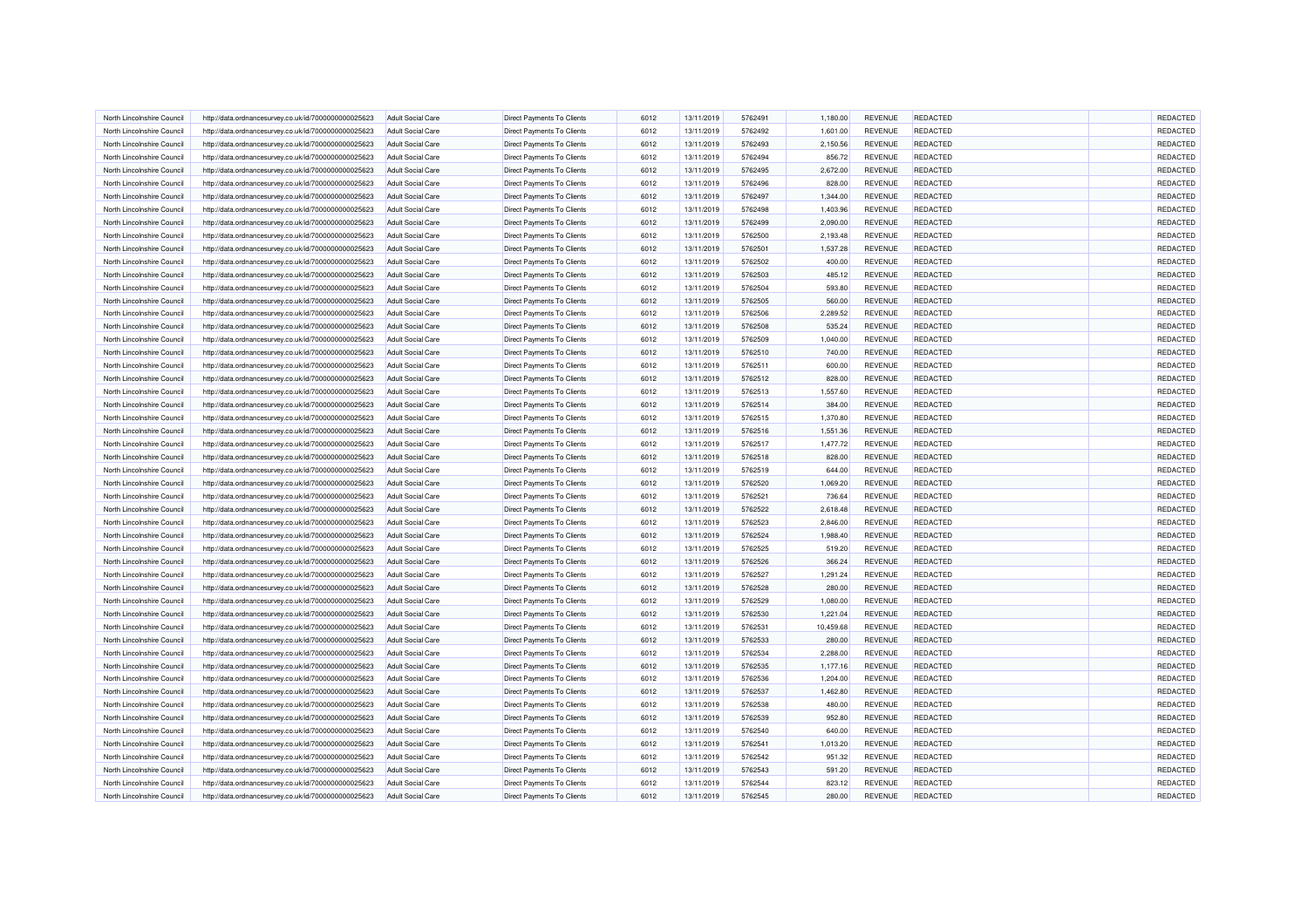| North Lincolnshire Council | http://data.ordnancesurvey.co.uk/id/7000000000025623                                                         | <b>Adult Social Care</b> | Direct Payments To Clients        | 6012 | 13/11/2019 | 5762546 | 486.16   | REVENUE        | <b>REDACTED</b> | REDACTED |
|----------------------------|--------------------------------------------------------------------------------------------------------------|--------------------------|-----------------------------------|------|------------|---------|----------|----------------|-----------------|----------|
| North Lincolnshire Council | http://data.ordnancesurvey.co.uk/id/7000000000025623                                                         | <b>Adult Social Care</b> | <b>Direct Payments To Clients</b> | 6012 | 13/11/2019 | 5762548 | 336.00   | <b>REVENUE</b> | <b>REDACTED</b> | REDACTED |
| North Lincolnshire Council | http://data.ordnancesurvey.co.uk/id/7000000000025623                                                         | <b>Adult Social Care</b> | Direct Payments To Clients        | 6012 | 13/11/2019 | 5762549 | 427.68   | REVENUE        | <b>REDACTED</b> | REDACTED |
| North Lincolnshire Council | http://data.ordnancesurvey.co.uk/id/7000000000025623                                                         | <b>Adult Social Care</b> | Direct Payments To Clients        | 6012 | 13/11/2019 | 5762551 | 1,043.00 | REVENUE        | REDACTED        | REDACTED |
| North Lincolnshire Council | http://data.ordnancesurvey.co.uk/id/7000000000025623                                                         | <b>Adult Social Care</b> | Direct Payments To Clients        | 6012 | 13/11/2019 | 5762552 | 980.28   | REVENUE        | <b>REDACTED</b> | REDACTED |
| North Lincolnshire Council | http://data.ordnancesurvey.co.uk/id/7000000000025623                                                         | <b>Adult Social Care</b> | Direct Payments To Clients        | 6012 | 13/11/2019 | 5762553 | 444.00   | <b>REVENUE</b> | <b>REDACTED</b> | REDACTED |
| North Lincolnshire Council | http://data.ordnancesurvey.co.uk/id/7000000000025623                                                         | <b>Adult Social Care</b> | Direct Payments To Clients        | 6012 | 13/11/2019 | 5762555 | 348.00   | <b>REVENUE</b> | <b>REDACTED</b> | REDACTED |
| North Lincolnshire Council | http://data.ordnancesurvey.co.uk/id/7000000000025623                                                         | <b>Adult Social Care</b> | Direct Payments To Clients        | 6012 | 13/11/2019 | 5762556 | 1,875.48 | <b>REVENUE</b> | <b>REDACTED</b> | REDACTED |
| North Lincolnshire Council | http://data.ordnancesurvey.co.uk/id/7000000000025623                                                         | <b>Adult Social Care</b> | <b>Direct Payments To Clients</b> | 6012 | 13/11/2019 | 5762557 | 560.00   | <b>REVENUE</b> | <b>REDACTED</b> | REDACTED |
| North Lincolnshire Council | http://data.ordnancesurvey.co.uk/id/7000000000025623                                                         | <b>Adult Social Care</b> | <b>Direct Payments To Clients</b> | 6012 | 13/11/2019 | 5762558 | 1,586.96 | <b>REVENUE</b> | <b>REDACTED</b> | REDACTED |
| North Lincolnshire Council | http://data.ordnancesurvey.co.uk/id/7000000000025623                                                         | <b>Adult Social Care</b> | <b>Direct Payments To Clients</b> | 6012 | 13/11/2019 | 5762559 | 959.00   | REVENUE        | <b>REDACTED</b> | REDACTED |
| North Lincolnshire Council | http://data.ordnancesurvey.co.uk/id/7000000000025623                                                         | <b>Adult Social Care</b> | <b>Direct Payments To Clients</b> | 6012 | 13/11/2019 | 5762561 | 521.48   | REVENUE        | REDACTED        | REDACTED |
| North Lincolnshire Council | http://data.ordnancesurvey.co.uk/id/7000000000025623                                                         | <b>Adult Social Care</b> | Direct Payments To Clients        | 6012 | 13/11/2019 | 5762563 | 1,975.92 | REVENUE        | <b>REDACTED</b> | REDACTED |
| North Lincolnshire Council | http://data.ordnancesurvey.co.uk/id/7000000000025623                                                         | <b>Adult Social Care</b> | Direct Payments To Clients        | 6012 | 13/11/2019 | 5762565 | 1,084.64 | <b>REVENUE</b> | <b>REDACTED</b> | REDACTED |
| North Lincolnshire Council | http://data.ordnancesurvey.co.uk/id/7000000000025623                                                         | <b>Adult Social Care</b> | Direct Payments To Clients        | 6012 | 13/11/2019 | 5762567 | 791.32   | <b>REVENUE</b> | <b>REDACTED</b> | REDACTED |
| North Lincolnshire Council | http://data.ordnancesurvey.co.uk/id/7000000000025623                                                         | <b>Adult Social Care</b> | Direct Payments To Clients        | 6012 | 13/11/2019 | 5762568 | 464.00   | REVENUE        | <b>REDACTED</b> | REDACTED |
| North Lincolnshire Council | http://data.ordnancesurvey.co.uk/id/7000000000025623                                                         | <b>Adult Social Care</b> | Direct Payments To Clients        | 6012 | 13/11/2019 | 5762569 | 1,909.28 | <b>REVENUE</b> | <b>REDACTED</b> | REDACTED |
| North Lincolnshire Council | http://data.ordnancesurvey.co.uk/id/7000000000025623                                                         | <b>Adult Social Care</b> | <b>Direct Payments To Clients</b> | 6012 | 13/11/2019 | 5762570 | 570.24   | <b>REVENUE</b> | <b>REDACTED</b> | REDACTED |
| North Lincolnshire Council |                                                                                                              | <b>Adult Social Care</b> | <b>Direct Payments To Clients</b> | 6012 | 13/11/2019 | 5762571 | 880.00   | REVENUE        | REDACTED        | REDACTED |
| North Lincolnshire Council | http://data.ordnancesurvey.co.uk/id/7000000000025623<br>http://data.ordnancesurvey.co.uk/id/7000000000025623 | <b>Adult Social Care</b> | Direct Payments To Clients        | 6012 | 13/11/2019 | 5762572 | 1,680.00 | REVENUE        | <b>REDACTED</b> | REDACTED |
| North Lincolnshire Council |                                                                                                              | <b>Adult Social Care</b> |                                   | 6012 | 13/11/2019 | 5762573 |          | <b>REVENUE</b> | <b>REDACTED</b> | REDACTED |
| North Lincolnshire Council | http://data.ordnancesurvey.co.uk/id/7000000000025623                                                         | <b>Adult Social Care</b> | Direct Payments To Clients        | 6012 | 13/11/2019 | 5762574 | 1,386.52 | <b>REVENUE</b> | REDACTED        | REDACTED |
|                            | http://data.ordnancesurvey.co.uk/id/7000000000025623                                                         |                          | Direct Payments To Clients        |      |            |         | 1,713.92 |                |                 | REDACTED |
| North Lincolnshire Council | http://data.ordnancesurvey.co.uk/id/7000000000025623                                                         | <b>Adult Social Care</b> | Direct Payments To Clients        | 6012 | 13/11/2019 | 5762575 | 1,425.60 | <b>REVENUE</b> | <b>REDACTED</b> |          |
| North Lincolnshire Council | http://data.ordnancesurvey.co.uk/id/7000000000025623                                                         | <b>Adult Social Care</b> | Direct Payments To Clients        | 6012 | 13/11/2019 | 5762576 | 938.00   | REVENUE        | REDACTED        | REDACTED |
| North Lincolnshire Council | http://data.ordnancesurvey.co.uk/id/7000000000025623                                                         | <b>Adult Social Care</b> | Direct Payments To Clients        | 6012 | 13/11/2019 | 5762577 | 1,586.00 | <b>REVENUE</b> | REDACTED        | REDACTED |
| North Lincolnshire Council | http://data.ordnancesurvey.co.uk/id/7000000000025623                                                         | <b>Adult Social Care</b> | Direct Payments To Clients        | 6012 | 13/11/2019 | 5762578 | 5,226.00 | REVENUE        | <b>REDACTED</b> | REDACTED |
| North Lincolnshire Council | http://data.ordnancesurvey.co.uk/id/7000000000025623                                                         | <b>Adult Social Care</b> | Direct Payments To Clients        | 6012 | 13/11/2019 | 5762579 | 699.84   | <b>REVENUE</b> | <b>REDACTED</b> | REDACTED |
| North Lincolnshire Council | http://data.ordnancesurvey.co.uk/id/7000000000025623                                                         | <b>Adult Social Care</b> | <b>Direct Payments To Clients</b> | 6012 | 13/11/2019 | 5762580 | 2,016.00 | REVENUE        | <b>REDACTED</b> | REDACTED |
| North Lincolnshire Council | http://data.ordnancesurvey.co.uk/id/7000000000025623                                                         | <b>Adult Social Care</b> | Direct Payments To Clients        | 6012 | 13/11/2019 | 5762581 | 793.56   | <b>REVENUE</b> | <b>REDACTED</b> | REDACTED |
| North Lincolnshire Council | http://data.ordnancesurvey.co.uk/id/7000000000025623                                                         | <b>Adult Social Care</b> | Direct Payments To Clients        | 6012 | 13/11/2019 | 5762582 | 1,785.00 | <b>REVENUE</b> | REDACTED        | REDACTED |
| North Lincolnshire Council | http://data.ordnancesurvey.co.uk/id/7000000000025623                                                         | <b>Adult Social Care</b> | Direct Payments To Clients        | 6012 | 13/11/2019 | 5762585 | 1,260.00 | <b>REVENUE</b> | REDACTED        | REDACTED |
| North Lincolnshire Council | http://data.ordnancesurvey.co.uk/id/7000000000025623                                                         | <b>Adult Social Care</b> | Direct Payments To Clients        | 6012 | 13/11/2019 | 5762586 | 2,088.00 | REVENUE        | <b>REDACTED</b> | REDACTED |
| North Lincolnshire Council | http://data.ordnancesurvey.co.uk/id/7000000000025623                                                         | <b>Adult Social Care</b> | Direct Payments To Clients        | 6012 | 13/11/2019 | 5762587 | 322.32   | <b>REVENUE</b> | <b>REDACTED</b> | REDACTED |
| North Lincolnshire Council | http://data.ordnancesurvey.co.uk/id/7000000000025623                                                         | <b>Adult Social Care</b> | Direct Payments To Clients        | 6012 | 13/11/2019 | 5762588 | 871.36   | REVENUE        | <b>REDACTED</b> | REDACTED |
| North Lincolnshire Council | http://data.ordnancesurvey.co.uk/id/7000000000025623                                                         | <b>Adult Social Care</b> | Direct Payments To Clients        | 6012 | 13/11/2019 | 5762590 | 816.80   | REVENUE        | REDACTED        | REDACTED |
| North Lincolnshire Council | http://data.ordnancesurvey.co.uk/id/7000000000025623                                                         | <b>Adult Social Care</b> | <b>Direct Payments To Clients</b> | 6012 | 13/11/2019 | 5762591 | 644.32   | <b>REVENUE</b> | <b>REDACTED</b> | REDACTED |
| North Lincolnshire Council | http://data.ordnancesurvey.co.uk/id/7000000000025623                                                         | <b>Adult Social Care</b> | <b>Direct Payments To Clients</b> | 6012 | 13/11/2019 | 5762592 | 756.00   | <b>REVENUE</b> | <b>REDACTED</b> | REDACTED |
| North Lincolnshire Council | http://data.ordnancesurvey.co.uk/id/7000000000025623                                                         | <b>Adult Social Care</b> | <b>Direct Payments To Clients</b> | 6012 | 13/11/2019 | 5762593 | 486.00   | <b>REVENUE</b> | <b>REDACTED</b> | REDACTED |
| North Lincolnshire Council | http://data.ordnancesurvey.co.uk/id/7000000000025623                                                         | <b>Adult Social Care</b> | Direct Payments To Clients        | 6012 | 13/11/2019 | 5762594 | 427.68   | REVENUE        | REDACTED        | REDACTED |
| North Lincolnshire Council | http://data.ordnancesurvey.co.uk/id/7000000000025623                                                         | <b>Adult Social Care</b> | Direct Payments To Clients        | 6012 | 13/11/2019 | 5762595 | 1,290.24 | <b>REVENUE</b> | <b>REDACTED</b> | REDACTED |
| North Lincolnshire Council | http://data.ordnancesurvey.co.uk/id/7000000000025623                                                         | <b>Adult Social Care</b> | Direct Payments To Clients        | 6012 | 13/11/2019 | 5762596 | 1,576.96 | REVENUE        | REDACTED        | REDACTED |
| North Lincolnshire Council | http://data.ordnancesurvey.co.uk/id/7000000000025623                                                         | <b>Adult Social Care</b> | Direct Payments To Clients        | 6012 | 13/11/2019 | 5762597 | 712.52   | REVENUE        | <b>REDACTED</b> | REDACTED |
| North Lincolnshire Council | http://data.ordnancesurvey.co.uk/id/7000000000025623                                                         | <b>Adult Social Care</b> | Direct Payments To Clients        | 6012 | 13/11/2019 | 5762598 | 372.00   | REVENUE        | <b>REDACTED</b> | REDACTED |
| North Lincolnshire Council | http://data.ordnancesurvey.co.uk/id/7000000000025623                                                         | <b>Adult Social Care</b> | Direct Payments To Clients        | 6012 | 13/11/2019 | 5762599 | 400.00   | <b>REVENUE</b> | <b>REDACTED</b> | REDACTED |
| North Lincolnshire Council | http://data.ordnancesurvey.co.uk/id/7000000000025623                                                         | <b>Adult Social Care</b> | <b>Direct Payments To Clients</b> | 6012 | 13/11/2019 | 5762601 | 482.36   | REVENUE        | <b>REDACTED</b> | REDACTED |
| North Lincolnshire Council | http://data.ordnancesurvey.co.uk/id/7000000000025623                                                         | <b>Adult Social Care</b> | Direct Payments To Clients        | 6012 | 13/11/2019 | 5762602 | 1,048.00 | <b>REVENUE</b> | <b>REDACTED</b> | REDACTED |
| North Lincolnshire Council | http://data.ordnancesurvey.co.uk/id/7000000000025623                                                         | <b>Adult Social Care</b> | Direct Payments To Clients        | 6012 | 13/11/2019 | 5762603 | 441.92   | REVENUE        | REDACTED        | REDACTED |
| North Lincolnshire Council | http://data.ordnancesurvey.co.uk/id/7000000000025623                                                         | <b>Adult Social Care</b> | Direct Payments To Clients        | 6012 | 13/11/2019 | 5762604 | 644.32   | REVENUE        | <b>REDACTED</b> | REDACTED |
| North Lincolnshire Council | http://data.ordnancesurvey.co.uk/id/7000000000025623                                                         | Adult Social Care        | Direct Payments To Clients        | 6012 | 13/11/2019 | 5762606 | 544.60   | REVENUE        | <b>REDACTED</b> | REDACTED |
| North Lincolnshire Council | http://data.ordnancesurvey.co.uk/id/7000000000025623                                                         | <b>Adult Social Care</b> | Direct Payments To Clients        | 6012 | 13/11/2019 | 5762608 | 466.80   | <b>REVENUE</b> | <b>REDACTED</b> | REDACTED |
| North Lincolnshire Council | http://data.ordnancesurvey.co.uk/id/7000000000025623                                                         | <b>Adult Social Care</b> | Direct Payments To Clients        | 6012 | 13/11/2019 | 5762609 | 3,880.36 | REVENUE        | REDACTED        | REDACTED |
| North Lincolnshire Council | http://data.ordnancesurvey.co.uk/id/7000000000025623                                                         | <b>Adult Social Care</b> | Direct Payments To Clients        | 6012 | 13/11/2019 | 5762610 | 2,320.00 | <b>REVENUE</b> | <b>REDACTED</b> | REDACTED |
| North Lincolnshire Council | http://data.ordnancesurvey.co.uk/id/7000000000025623                                                         | <b>Adult Social Care</b> | Direct Payments To Clients        | 6012 | 13/11/2019 | 5762611 | 1,897.28 | <b>REVENUE</b> | <b>REDACTED</b> | REDACTED |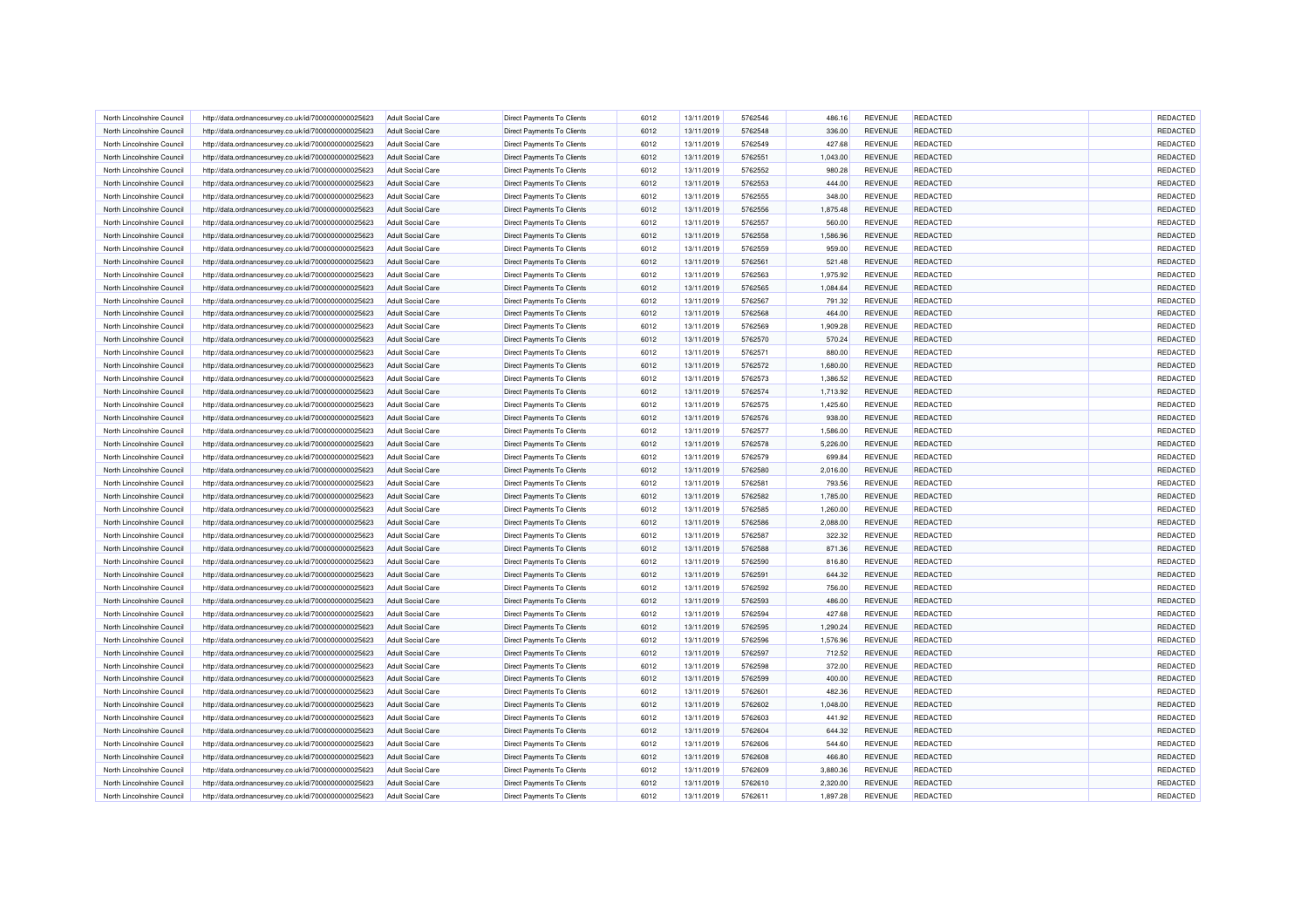| North Lincolnshire Council                               | http://data.ordnancesurvey.co.uk/id/7000000000025623 | <b>Adult Social Care</b>                             | <b>Direct Payments To Clients</b> | 6012         | 13/11/2019 | 5762612            | 367.60   | <b>REVENUE</b> | <b>REDACTED</b>                    | REDACTED             |
|----------------------------------------------------------|------------------------------------------------------|------------------------------------------------------|-----------------------------------|--------------|------------|--------------------|----------|----------------|------------------------------------|----------------------|
| North Lincolnshire Council                               | http://data.ordnancesurvey.co.uk/id/7000000000025623 | <b>Adult Social Care</b>                             | <b>Direct Payments To Clients</b> | 6012         | 13/11/2019 | 5762613            | 1,273.44 | REVENUE        | REDACTED                           | REDACTED             |
| North Lincolnshire Council                               | http://data.ordnancesurvey.co.uk/id/7000000000025623 | <b>Adult Social Care</b>                             | <b>Direct Payments To Clients</b> | 6012         | 13/11/2019 | 5762614            | 560.16   | REVENUE        | <b>REDACTED</b>                    | REDACTED             |
| North Lincolnshire Council                               | http://data.ordnancesurvey.co.uk/id/7000000000025623 | <b>Adult Social Care</b>                             | <b>Direct Payments To Clients</b> | 6012         | 13/11/2019 | 5762615            | 748.80   | REVENUE        | REDACTED                           | REDACTED             |
| North Lincolnshire Council                               | http://data.ordnancesurvey.co.uk/id/7000000000025623 | <b>Adult Social Care</b>                             | Direct Payments To Clients        | 6012         | 13/11/2019 | 5762617            | 995.84   | <b>REVENUE</b> | <b>REDACTED</b>                    | REDACTED             |
| North Lincolnshire Council                               | http://data.ordnancesurvey.co.uk/id/7000000000025623 | <b>Adult Social Care</b>                             | Direct Payments To Clients        | 6012         | 13/11/2019 | 5762618            | 1,467.32 | REVENUE        | <b>REDACTED</b>                    | REDACTED             |
| North Lincolnshire Council                               | http://data.ordnancesurvey.co.uk/id/7000000000025623 | <b>Adult Social Care</b>                             | Direct Payments To Clients        | 6012         | 13/11/2019 | 5762619            | 871.36   | <b>REVENUE</b> | <b>REDACTED</b>                    | REDACTED             |
| North Lincolnshire Council                               | http://data.ordnancesurvey.co.uk/id/7000000000025623 | <b>Adult Social Care</b>                             | Direct Payments To Clients        | 6012         | 13/11/2019 | 5762620            | 870.88   | REVENUE        | <b>REDACTED</b>                    | REDACTED             |
| North Lincolnshire Council                               | http://data.ordnancesurvey.co.uk/id/7000000000025623 | <b>Adult Social Care</b>                             | Direct Payments To Clients        | 6012         | 13/11/2019 | 5762621            | 261.40   | REVENUE        | REDACTED                           | REDACTED             |
| North Lincolnshire Council                               | http://data.ordnancesurvey.co.uk/id/7000000000025623 | <b>Adult Social Care</b>                             | Direct Payments To Clients        | 6012         | 13/11/2019 | 5762622            | 778.52   | REVENUE        | <b>REDACTED</b>                    | REDACTED             |
| North Lincolnshire Council                               | http://data.ordnancesurvey.co.uk/id/7000000000025623 | <b>Adult Social Care</b>                             | <b>Direct Payments To Clients</b> | 6012         | 13/11/2019 | 5762623            | 902.48   | <b>REVENUE</b> | <b>REDACTED</b>                    | REDACTED             |
| North Lincolnshire Council                               | http://data.ordnancesurvey.co.uk/id/7000000000025623 | Adult Social Care                                    | <b>Direct Payments To Clients</b> | 6012         | 13/11/2019 | 5762624            | 408.00   | <b>REVENUE</b> | <b>REDACTED</b>                    | REDACTED             |
| North Lincolnshire Council                               | http://data.ordnancesurvey.co.uk/id/7000000000025623 | <b>Adult Social Care</b>                             | <b>Direct Payments To Clients</b> | 6012         | 13/11/2019 | 5762625            | 672.00   | <b>REVENUE</b> | <b>REDACTED</b>                    | REDACTED             |
| North Lincolnshire Council                               | http://data.ordnancesurvey.co.uk/id/7000000000025623 | <b>Adult Social Care</b>                             | Direct Payments To Clients        | 6012         | 13/11/2019 | 5762626            | 1,170.40 | REVENUE        | REDACTED                           | REDACTED             |
| North Lincolnshire Council                               | http://data.ordnancesurvey.co.uk/id/7000000000025623 | <b>Adult Social Care</b>                             | <b>Direct Payments To Clients</b> | 6012         | 13/11/2019 | 5762627            | 980.28   | REVENUE        | <b>REDACTED</b>                    | REDACTED             |
| North Lincolnshire Council                               | http://data.ordnancesurvey.co.uk/id/7000000000025623 | <b>Adult Social Care</b>                             | Direct Payments To Clients        | 6012         | 13/11/2019 | 5762628            | 629.52   | <b>REVENUE</b> | <b>REDACTED</b>                    | REDACTED             |
| North Lincolnshire Council                               | http://data.ordnancesurvey.co.uk/id/7000000000025623 | <b>Adult Social Care</b>                             | <b>Direct Payments To Clients</b> | 6012         | 13/11/2019 | 5762629            | 769.76   | REVENUE        | <b>REDACTED</b>                    | REDACTED             |
| North Lincolnshire Council                               | http://data.ordnancesurvey.co.uk/id/7000000000025623 | <b>Adult Social Care</b>                             | Direct Payments To Clients        | 6012         | 13/11/2019 | 5762630            | 1,995.84 | <b>REVENUE</b> | <b>REDACTED</b>                    | REDACTED             |
|                                                          |                                                      |                                                      | <b>Direct Payments To Clients</b> | 6012         | 13/11/2019 | 5762631            | 736.64   | REVENUE        | <b>REDACTED</b>                    | REDACTED             |
| North Lincolnshire Council<br>North Lincolnshire Council | http://data.ordnancesurvey.co.uk/id/7000000000025623 | <b>Adult Social Care</b><br><b>Adult Social Care</b> |                                   | 6012         | 13/11/2019 | 5762632            | 800.00   | <b>REVENUE</b> | <b>REDACTED</b>                    | REDACTED             |
| North Lincolnshire Council                               | http://data.ordnancesurvey.co.uk/id/7000000000025623 |                                                      | Direct Payments To Clients        |              |            |                    |          |                |                                    |                      |
| North Lincolnshire Council                               | http://data.ordnancesurvey.co.uk/id/7000000000025623 | <b>Adult Social Care</b>                             | Direct Payments To Clients        | 6012<br>6012 | 13/11/2019 | 5762633<br>5762634 | 828.00   | <b>REVENUE</b> | <b>REDACTED</b><br><b>REDACTED</b> | REDACTED<br>REDACTED |
|                                                          | http://data.ordnancesurvey.co.uk/id/7000000000025623 | <b>Adult Social Care</b>                             | Direct Payments To Clients        | 6012         | 13/11/2019 |                    | 2,875.76 | REVENUE        |                                    |                      |
| North Lincolnshire Council                               | http://data.ordnancesurvey.co.uk/id/7000000000025623 | <b>Adult Social Care</b>                             | <b>Direct Payments To Clients</b> |              | 13/11/2019 | 5762635            | 2,141.04 | REVENUE        | <b>REDACTED</b>                    | REDACTED             |
| North Lincolnshire Council                               | http://data.ordnancesurvey.co.uk/id/7000000000025623 | <b>Adult Social Care</b>                             | <b>Direct Payments To Clients</b> | 6012         | 13/11/2019 | 5762636            | 5,734.28 | <b>REVENUE</b> | <b>REDACTED</b>                    | REDACTED             |
| North Lincolnshire Council                               | http://data.ordnancesurvey.co.uk/id/7000000000025623 | <b>Adult Social Care</b>                             | Direct Payments To Clients        | 6012         | 13/11/2019 | 5762637            | 3,400.68 | REVENUE        | <b>REDACTED</b>                    | REDACTED             |
| North Lincolnshire Council                               | http://data.ordnancesurvey.co.uk/id/7000000000025623 | <b>Adult Social Care</b>                             | <b>Direct Payments To Clients</b> | 6012         | 13/11/2019 | 5762638            | 1,127.20 | REVENUE        | REDACTED                           | REDACTED             |
| North Lincolnshire Council                               | http://data.ordnancesurvey.co.uk/id/7000000000025623 | <b>Adult Social Care</b>                             | Direct Payments To Clients        | 6012         | 13/11/2019 | 5762639            | 1,226.40 | REVENUE        | <b>REDACTED</b>                    | REDACTED             |
| North Lincolnshire Council                               | http://data.ordnancesurvey.co.uk/id/7000000000025623 | <b>Adult Social Care</b>                             | Direct Payments To Clients        | 6012         | 13/11/2019 | 5762640            | 3,628.72 | <b>REVENUE</b> | REDACTED                           | REDACTED             |
| North Lincolnshire Council                               | http://data.ordnancesurvey.co.uk/id/7000000000025623 | <b>Adult Social Care</b>                             | Direct Payments To Clients        | 6012         | 13/11/2019 | 5762641            | 7,102.48 | REVENUE        | <b>REDACTED</b>                    | REDACTED             |
| North Lincolnshire Council                               | http://data.ordnancesurvey.co.uk/id/7000000000025623 | <b>Adult Social Care</b>                             | Direct Payments To Clients        | 6012         | 13/11/2019 | 5762642            | 1,004.80 | REVENUE        | <b>REDACTED</b>                    | REDACTED             |
| North Lincolnshire Council                               | http://data.ordnancesurvey.co.uk/id/7000000000025623 | <b>Adult Social Care</b>                             | Direct Payments To Clients        | 6012         | 13/11/2019 | 5762643            | 1,192.48 | <b>REVENUE</b> | REDACTED                           | REDACTED             |
| North Lincolnshire Council                               | http://data.ordnancesurvey.co.uk/id/7000000000025623 | <b>Adult Social Care</b>                             | <b>Direct Payments To Clients</b> | 6012         | 13/11/2019 | 5762644            | 384.52   | <b>REVENUE</b> | <b>REDACTED</b>                    | REDACTED             |
| North Lincolnshire Council                               | http://data.ordnancesurvey.co.uk/id/7000000000025623 | Adult Social Care                                    | <b>Direct Payments To Clients</b> | 6012         | 13/11/2019 | 5762645            | 1,306.12 | <b>REVENUE</b> | <b>REDACTED</b>                    | <b>REDACTED</b>      |
| North Lincolnshire Council                               | http://data.ordnancesurvey.co.uk/id/7000000000025623 | <b>Adult Social Care</b>                             | <b>Direct Payments To Clients</b> | 6012         | 13/11/2019 | 5762646            | 1,893.80 | REVENUE        | REDACTED                           | REDACTED             |
| North Lincolnshire Council                               | http://data.ordnancesurvey.co.uk/id/7000000000025623 | <b>Adult Social Care</b>                             | <b>Direct Payments To Clients</b> | 6012         | 13/11/2019 | 5762647            | 2,612.96 | REVENUE        | <b>REDACTED</b>                    | REDACTED             |
| North Lincolnshire Council                               | http://data.ordnancesurvey.co.uk/id/7000000000025623 | Adult Social Care                                    | <b>Direct Payments To Clients</b> | 6012         | 13/11/2019 | 5762648            | 1,692.80 | REVENUE        | REDACTED                           | REDACTED             |
| North Lincolnshire Council                               | http://data.ordnancesurvey.co.uk/id/7000000000025623 | <b>Adult Social Care</b>                             | Direct Payments To Clients        | 6012         | 13/11/2019 | 5762649            | 579.60   | <b>REVENUE</b> | <b>REDACTED</b>                    | REDACTED             |
| North Lincolnshire Council                               | http://data.ordnancesurvey.co.uk/id/7000000000025623 | <b>Adult Social Care</b>                             | Direct Payments To Clients        | 6012         | 13/11/2019 | 5762650            | 760.48   | REVENUE        | <b>REDACTED</b>                    | REDACTED             |
| North Lincolnshire Council                               | http://data.ordnancesurvey.co.uk/id/7000000000025623 | <b>Adult Social Care</b>                             | Direct Payments To Clients        | 6012         | 13/11/2019 | 5762651            | 1,878.04 | <b>REVENUE</b> | <b>REDACTED</b>                    | REDACTED             |
| North Lincolnshire Council                               | http://data.ordnancesurvey.co.uk/id/7000000000025623 | <b>Adult Social Care</b>                             | Direct Payments To Clients        | 6012         | 13/11/2019 | 5762653            | 2,634.04 | REVENUE        | <b>REDACTED</b>                    | REDACTED             |
| North Lincolnshire Council                               | http://data.ordnancesurvey.co.uk/id/7000000000025623 | <b>Adult Social Care</b>                             | Direct Payments To Clients        | 6012         | 13/11/2019 | 5762654            | 2,634.04 | REVENUE        | REDACTED                           | REDACTED             |
| North Lincolnshire Council                               | http://data.ordnancesurvey.co.uk/id/7000000000025623 | <b>Adult Social Care</b>                             | Direct Payments To Clients        | 6012         | 13/11/2019 | 5762655            | 2,566.04 | REVENUE        | <b>REDACTED</b>                    | REDACTED             |
| North Lincolnshire Council                               | http://data.ordnancesurvey.co.uk/id/7000000000025623 | <b>Adult Social Care</b>                             | Direct Payments To Clients        | 6012         | 13/11/2019 | 5762656            | 880.00   | <b>REVENUE</b> | <b>REDACTED</b>                    | REDACTED             |
| North Lincolnshire Council                               | http://data.ordnancesurvey.co.uk/id/7000000000025623 | Adult Social Care                                    | <b>Direct Payments To Clients</b> | 6012         | 13/11/2019 | 5762657            | 3.306.60 | <b>REVENUE</b> | <b>REDACTED</b>                    | REDACTED             |
| North Lincolnshire Council                               | http://data.ordnancesurvey.co.uk/id/7000000000025623 | <b>Adult Social Care</b>                             | <b>Direct Payments To Clients</b> | 6012         | 13/11/2019 | 5762658            | 1,464.44 | REVENUE        | <b>REDACTED</b>                    | REDACTED             |
| North Lincolnshire Council                               | http://data.ordnancesurvey.co.uk/id/7000000000025623 | <b>Adult Social Care</b>                             | Direct Payments To Clients        | 6012         | 13/11/2019 | 5762659            | 1,194.80 | REVENUE        | REDACTED                           | REDACTED             |
| North Lincolnshire Council                               | http://data.ordnancesurvey.co.uk/id/7000000000025623 | <b>Adult Social Care</b>                             | Direct Payments To Clients        | 6012         | 13/11/2019 | 5762660            | 945.64   | <b>REVENUE</b> | REDACTED                           | REDACTED             |
| North Lincolnshire Council                               | http://data.ordnancesurvey.co.uk/id/7000000000025623 | <b>Adult Social Care</b>                             | Direct Payments To Clients        | 6012         | 13/11/2019 | 5762661            | 1,944.88 | REVENUE        | <b>REDACTED</b>                    | REDACTED             |
| North Lincolnshire Council                               | http://data.ordnancesurvey.co.uk/id/7000000000025623 | <b>Adult Social Care</b>                             | <b>Direct Payments To Clients</b> | 6012         | 13/11/2019 | 5762662            | 2,049.00 | REVENUE        | <b>REDACTED</b>                    | REDACTED             |
| North Lincolnshire Council                               | http://data.ordnancesurvey.co.uk/id/7000000000025623 | <b>Adult Social Care</b>                             | Direct Payments To Clients        | 6012         | 13/11/2019 | 5762663            | 1,200.00 | <b>REVENUE</b> | <b>REDACTED</b>                    | REDACTED             |
| North Lincolnshire Council                               | http://data.ordnancesurvey.co.uk/id/7000000000025623 | <b>Adult Social Care</b>                             | Direct Payments To Clients        | 6012         | 13/11/2019 | 5762664            | 2,208.00 | REVENUE        | <b>REDACTED</b>                    | REDACTED             |
| North Lincolnshire Council                               | http://data.ordnancesurvey.co.uk/id/7000000000025623 | <b>Adult Social Care</b>                             | Direct Payments To Clients        | 6012         | 13/11/2019 | 5762665            | 1,600.00 | <b>REVENUE</b> | <b>REDACTED</b>                    | REDACTED             |
| North Lincolnshire Council                               | http://data.ordnancesurvey.co.uk/id/7000000000025623 | <b>Adult Social Care</b>                             | Direct Payments To Clients        | 6012         | 13/11/2019 | 5762666            | 1,540.00 | REVENUE        | <b>REDACTED</b>                    | REDACTED             |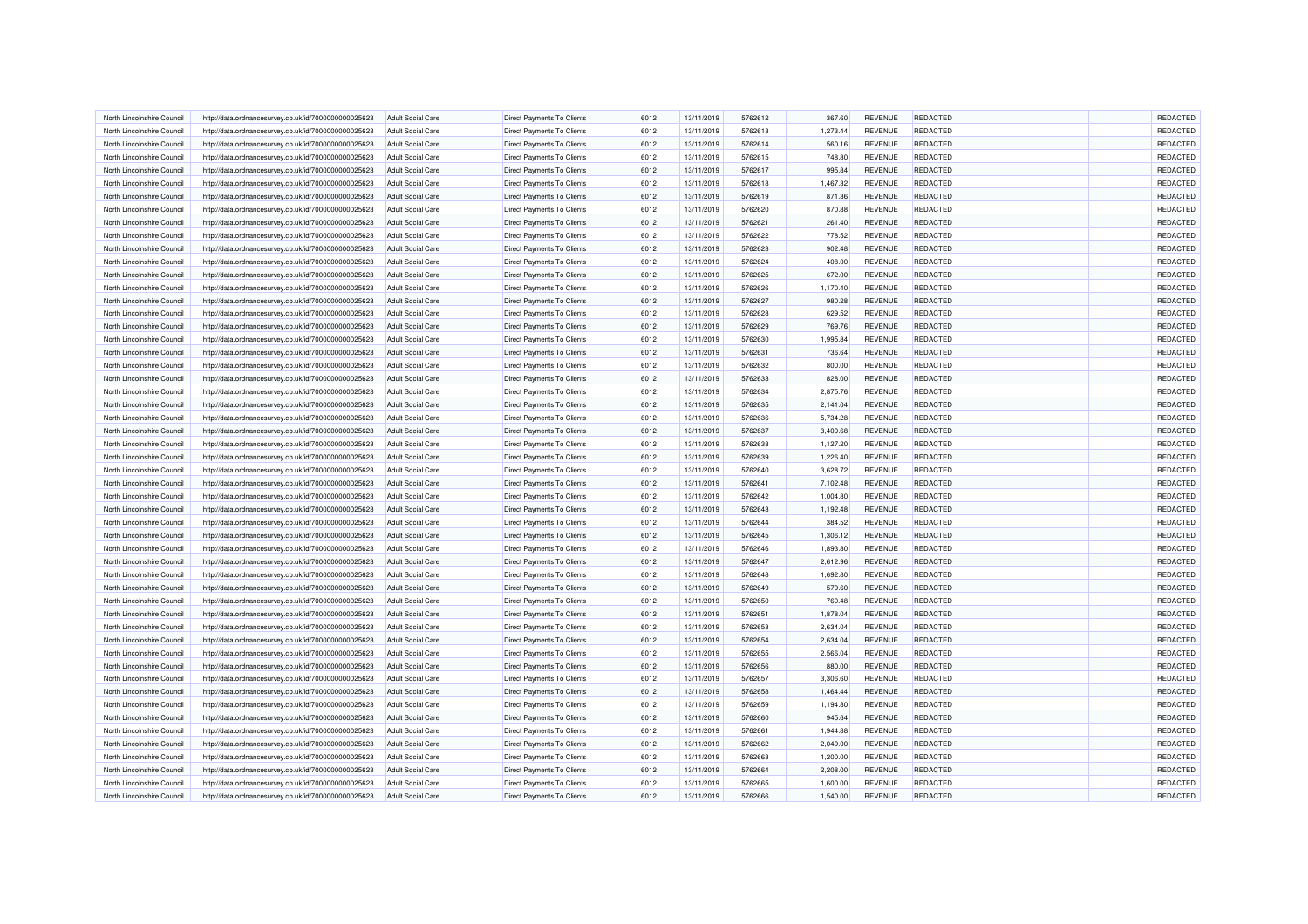| North Lincolnshire Council                               | http://data.ordnancesurvey.co.uk/id/7000000000025623                                                         | <b>Adult Social Care</b>                             | <b>Direct Payments To Clients</b> | 6012 | 13/11/2019               | 5762667 | 645.36             | REVENUE                   | <b>REDACTED</b> | REDACTED |
|----------------------------------------------------------|--------------------------------------------------------------------------------------------------------------|------------------------------------------------------|-----------------------------------|------|--------------------------|---------|--------------------|---------------------------|-----------------|----------|
| North Lincolnshire Council                               | http://data.ordnancesurvey.co.uk/id/7000000000025623                                                         | <b>Adult Social Care</b>                             | <b>Direct Payments To Clients</b> | 6012 | 13/11/2019               | 5762668 | 852.00             | REVENUE                   | REDACTED        | REDACTED |
| North Lincolnshire Council                               | http://data.ordnancesurvey.co.uk/id/7000000000025623                                                         | <b>Adult Social Care</b>                             | Direct Payments To Clients        | 6012 | 13/11/2019               | 5762669 | 684.32             | REVENUE                   | <b>REDACTED</b> | REDACTED |
| North Lincolnshire Council                               | http://data.ordnancesurvey.co.uk/id/7000000000025623                                                         | <b>Adult Social Care</b>                             | <b>Direct Payments To Clients</b> | 6012 | 13/11/2019               | 5762670 | 1,554.08           | REVENUE                   | REDACTED        | REDACTED |
| North Lincolnshire Council                               | http://data.ordnancesurvey.co.uk/id/7000000000025623                                                         | <b>Adult Social Care</b>                             | Direct Payments To Clients        | 6012 | 13/11/2019               | 5762672 | 400.00             | <b>REVENUE</b>            | <b>REDACTED</b> | REDACTED |
| North Lincolnshire Council                               | http://data.ordnancesurvey.co.uk/id/7000000000025623                                                         | <b>Adult Social Care</b>                             | Direct Payments To Clients        | 6012 | 13/11/2019               | 5762673 | 975.52             | <b>REVENUE</b>            | <b>REDACTED</b> | REDACTED |
| North Lincolnshire Council                               | http://data.ordnancesurvey.co.uk/id/7000000000025623                                                         | <b>Adult Social Care</b>                             | Direct Payments To Clients        | 6012 | 13/11/2019               | 5762674 | 730.80             | <b>REVENUE</b>            | REDACTED        | REDACTED |
| North Lincolnshire Council                               | http://data.ordnancesurvey.co.uk/id/7000000000025623                                                         | <b>Adult Social Care</b>                             | Direct Payments To Clients        | 6012 | 13/11/2019               | 5762675 | 2,586.56           | REVENUE                   | <b>REDACTED</b> | REDACTED |
| North Lincolnshire Council                               | http://data.ordnancesurvey.co.uk/id/7000000000025623                                                         | <b>Adult Social Care</b>                             | Direct Payments To Clients        | 6012 | 13/11/2019               | 5762676 | 397.60             | REVENUE                   | REDACTED        | REDACTED |
| North Lincolnshire Council                               | http://data.ordnancesurvey.co.uk/id/7000000000025623                                                         | <b>Adult Social Care</b>                             | Direct Payments To Clients        | 6012 | 13/11/2019               | 5762677 | 777.92             | REVENUE                   | <b>REDACTED</b> | REDACTED |
| North Lincolnshire Council                               | http://data.ordnancesurvey.co.uk/id/7000000000025623                                                         | <b>Adult Social Care</b>                             | Direct Payments To Clients        | 6012 | 13/11/2019               | 5762678 | 1,040.00           | <b>REVENUE</b>            | <b>REDACTED</b> | REDACTED |
| North Lincolnshire Council                               | http://data.ordnancesurvey.co.uk/id/7000000000025623                                                         | Adult Social Care                                    | <b>Direct Payments To Clients</b> | 6012 | 13/11/2019               | 5762679 | 711.00             | <b>REVENUE</b>            | <b>REDACTED</b> | REDACTED |
| North Lincolnshire Council                               | http://data.ordnancesurvey.co.uk/id/7000000000025623                                                         | <b>Adult Social Care</b>                             | Direct Payments To Clients        | 6012 | 13/11/2019               | 5762680 | 490.60             | <b>REVENUE</b>            | <b>REDACTED</b> | REDACTED |
| North Lincolnshire Council                               | http://data.ordnancesurvey.co.uk/id/7000000000025623                                                         | <b>Adult Social Care</b>                             | <b>Direct Payments To Clients</b> | 6012 | 13/11/2019               | 5762681 | 977.60             | REVENUE                   | REDACTED        | REDACTED |
| North Lincolnshire Council                               | http://data.ordnancesurvey.co.uk/id/7000000000025623                                                         | <b>Adult Social Care</b>                             | <b>Direct Payments To Clients</b> | 6012 | 13/11/2019               | 5762683 | 1,411.56           | REVENUE                   | <b>REDACTED</b> | REDACTED |
| North Lincolnshire Council                               | http://data.ordnancesurvey.co.uk/id/7000000000025623                                                         | <b>Adult Social Care</b>                             | Direct Payments To Clients        | 6012 | 13/11/2019               | 5762685 | 913.84             | REVENUE                   | <b>REDACTED</b> | REDACTED |
| North Lincolnshire Council                               | http://data.ordnancesurvey.co.uk/id/7000000000025623                                                         | <b>Adult Social Care</b>                             | Direct Payments To Clients        | 6012 | 13/11/2019               | 5762686 | 7,280.28           | REVENUE                   | <b>REDACTED</b> | REDACTED |
| North Lincolnshire Council                               | http://data.ordnancesurvey.co.uk/id/7000000000025623                                                         | <b>Adult Social Care</b>                             | Direct Payments To Clients        | 6012 | 13/11/2019               | 5762687 | 2,200.00           | <b>REVENUE</b>            | <b>REDACTED</b> | REDACTED |
| North Lincolnshire Council                               | http://data.ordnancesurvey.co.uk/id/7000000000025623                                                         | <b>Adult Social Care</b>                             | Direct Payments To Clients        | 6012 | 13/11/2019               | 5762688 | 1,113.48           | REVENUE                   | <b>REDACTED</b> | REDACTED |
| North Lincolnshire Council                               | http://data.ordnancesurvey.co.uk/id/7000000000025623                                                         | <b>Adult Social Care</b>                             | Direct Payments To Clients        | 6012 | 13/11/2019               | 5762689 | 737.68             | <b>REVENUE</b>            | <b>REDACTED</b> | REDACTED |
| North Lincolnshire Council                               | http://data.ordnancesurvey.co.uk/id/7000000000025623                                                         | <b>Adult Social Care</b>                             | Direct Payments To Clients        | 6012 | 13/11/2019               | 5762692 | 1,160.48           | <b>REVENUE</b>            | <b>REDACTED</b> | REDACTED |
| North Lincolnshire Council                               |                                                                                                              | <b>Adult Social Care</b>                             | Direct Payments To Clients        | 6012 | 13/11/2019               | 5762693 | 1,380.00           | REVENUE                   | <b>REDACTED</b> | REDACTED |
| North Lincolnshire Council                               | http://data.ordnancesurvey.co.uk/id/7000000000025623<br>http://data.ordnancesurvey.co.uk/id/7000000000025623 | <b>Adult Social Care</b>                             | <b>Direct Payments To Clients</b> | 6012 | 13/11/2019               | 5762694 | 2,064.04           | REVENUE                   | REDACTED        | REDACTED |
|                                                          |                                                                                                              |                                                      |                                   | 6012 |                          | 5762695 |                    |                           | <b>REDACTED</b> | REDACTED |
| North Lincolnshire Council<br>North Lincolnshire Council | http://data.ordnancesurvey.co.uk/id/7000000000025623                                                         | <b>Adult Social Care</b><br><b>Adult Social Care</b> | <b>Direct Payments To Clients</b> | 6012 | 13/11/2019<br>13/11/2019 | 5762696 | 1,900.88<br>560.00 | <b>REVENUE</b><br>REVENUE | <b>REDACTED</b> | REDACTED |
|                                                          | http://data.ordnancesurvey.co.uk/id/7000000000025623                                                         |                                                      | Direct Payments To Clients        |      |                          |         |                    |                           |                 |          |
| North Lincolnshire Council                               | http://data.ordnancesurvey.co.uk/id/7000000000025623                                                         | <b>Adult Social Care</b>                             | <b>Direct Payments To Clients</b> | 6012 | 13/11/2019               | 5762697 | 1,299.28           | REVENUE                   | REDACTED        | REDACTED |
| North Lincolnshire Council                               | http://data.ordnancesurvey.co.uk/id/7000000000025623                                                         | <b>Adult Social Care</b>                             | Direct Payments To Clients        | 6012 | 13/11/2019               | 5762698 | 1,206.40           | REVENUE                   | <b>REDACTED</b> | REDACTED |
| North Lincolnshire Council                               | http://data.ordnancesurvey.co.uk/id/7000000000025623                                                         | <b>Adult Social Care</b>                             | Direct Payments To Clients        | 6012 | 13/11/2019               | 5762699 | 1,113.60           | <b>REVENUE</b>            | <b>REDACTED</b> | REDACTED |
| North Lincolnshire Council                               | http://data.ordnancesurvey.co.uk/id/7000000000025623                                                         | <b>Adult Social Care</b>                             | Direct Payments To Clients        | 6012 | 13/11/2019               | 5762700 | 783.60             | REVENUE                   | <b>REDACTED</b> | REDACTED |
| North Lincolnshire Council                               | http://data.ordnancesurvey.co.uk/id/7000000000025623                                                         | <b>Adult Social Care</b>                             | Direct Payments To Clients        | 6012 | 13/11/2019               | 5762701 | 1,352.00           | <b>REVENUE</b>            | <b>REDACTED</b> | REDACTED |
| North Lincolnshire Council                               | http://data.ordnancesurvey.co.uk/id/7000000000025623                                                         | <b>Adult Social Care</b>                             | Direct Payments To Clients        | 6012 | 13/11/2019               | 5762702 | 498.44             | <b>REVENUE</b>            | REDACTED        | REDACTED |
| North Lincolnshire Council                               | http://data.ordnancesurvey.co.uk/id/7000000000025623                                                         | <b>Adult Social Care</b>                             | <b>Direct Payments To Clients</b> | 6012 | 13/11/2019               | 5763153 | 965.93             | <b>REVENUE</b>            | <b>REDACTED</b> | REDACTED |
| North Lincolnshire Council                               | http://data.ordnancesurvey.co.uk/id/7000000000025623                                                         | Adult Social Care                                    | <b>Direct Payments To Clients</b> | 6012 | 13/11/2019               | 5763155 | 984.40             | <b>REVENUE</b>            | <b>REDACTED</b> | REDACTED |
| North Lincolnshire Council                               | http://data.ordnancesurvey.co.uk/id/7000000000025623                                                         | <b>Adult Social Care</b>                             | <b>Direct Payments To Clients</b> | 6012 | 15/11/2019               | 5764604 | 387.50             | REVENUE                   | REDACTED        | REDACTED |
| North Lincolnshire Council                               | http://data.ordnancesurvey.co.uk/id/7000000000025623                                                         | <b>Adult Social Care</b>                             | Direct Payments To Clients        | 6012 | 15/11/2019               | 5764607 | 953.05             | REVENUE                   | <b>REDACTED</b> | REDACTED |
| North Lincolnshire Council                               | http://data.ordnancesurvey.co.uk/id/7000000000025623                                                         | Adult Social Care                                    | <b>Direct Payments To Clients</b> | 6012 | 15/11/2019               | 5764617 | 750.00             | <b>REVENUE</b>            | REDACTED        | REDACTED |
| North Lincolnshire Council                               | http://data.ordnancesurvey.co.uk/id/7000000000025623                                                         | <b>Adult Social Care</b>                             | Direct Payments To Clients        | 6012 | 15/11/2019               | 5764619 | 750.00             | <b>REVENUE</b>            | <b>REDACTED</b> | REDACTED |
| North Lincolnshire Council                               | http://data.ordnancesurvey.co.uk/id/7000000000025623                                                         | <b>Adult Social Care</b>                             | Direct Payments To Clients        | 6012 | 15/11/2019               | 5764622 | 750.00             | <b>REVENUE</b>            | <b>REDACTED</b> | REDACTED |
| North Lincolnshire Council                               | http://data.ordnancesurvey.co.uk/id/7000000000025623                                                         | <b>Adult Social Care</b>                             | Direct Payments To Clients        | 6012 | 15/11/2019               | 5764628 | 250.00             | <b>REVENUE</b>            | <b>REDACTED</b> | REDACTED |
| North Lincolnshire Council                               | http://data.ordnancesurvey.co.uk/id/7000000000025623                                                         | <b>Adult Social Care</b>                             | <b>Direct Payments To Clients</b> | 6012 | 15/11/2019               | 5764799 | 491.98             | <b>REVENUE</b>            | <b>REDACTED</b> | REDACTED |
| North Lincolnshire Council                               | http://data.ordnancesurvey.co.uk/id/7000000000025623                                                         | <b>Adult Social Care</b>                             | Direct Payments To Clients        | 6012 | 15/11/2019               | 5764800 | 632.20             | REVENUE                   | REDACTED        | REDACTED |
| North Lincolnshire Council                               | http://data.ordnancesurvey.co.uk/id/7000000000025623                                                         | <b>Adult Social Care</b>                             | Direct Payments To Clients        | 6012 | 20/11/2019               | 5765517 | 668.64             | REVENUE                   | <b>REDACTED</b> | REDACTED |
| North Lincolnshire Council                               | http://data.ordnancesurvey.co.uk/id/7000000000025623                                                         | <b>Adult Social Care</b>                             | Direct Payments To Clients        | 6012 | 20/11/2019               | 5766790 | 482.36             | <b>REVENUE</b>            | <b>REDACTED</b> | REDACTED |
| North Lincolnshire Council                               | http://data.ordnancesurvey.co.uk/id/7000000000025623                                                         | Adult Social Care                                    | <b>Direct Payments To Clients</b> | 6012 | 20/11/2019               | 5766791 | 310.80             | <b>REVENUE</b>            | <b>REDACTED</b> | REDACTED |
| North Lincolnshire Council                               | http://data.ordnancesurvey.co.uk/id/7000000000025623                                                         | <b>Adult Social Care</b>                             | Direct Payments To Clients        | 6012 | 20/11/2019               | 5766792 | 653.52             | REVENUE                   | <b>REDACTED</b> | REDACTED |
| North Lincolnshire Council                               | http://data.ordnancesurvey.co.uk/id/7000000000025623                                                         | <b>Adult Social Care</b>                             | Direct Payments To Clients        | 6012 | 22/11/2019               | 5767915 | 1,149.94           | REVENUE                   | REDACTED        | REDACTED |
| North Lincolnshire Council                               | http://data.ordnancesurvey.co.uk/id/7000000000025623                                                         | <b>Adult Social Care</b>                             | Direct Payments To Clients        | 6012 | 22/11/2019               | 5767917 | 2,396.24           | REVENUE                   | REDACTED        | REDACTED |
| North Lincolnshire Council                               | http://data.ordnancesurvey.co.uk/id/7000000000025623                                                         | <b>Adult Social Care</b>                             | Direct Payments To Clients        | 6012 | 22/11/2019               | 5768006 | 750.00             | REVENUE                   | <b>REDACTED</b> | REDACTED |
| North Lincolnshire Council                               | http://data.ordnancesurvey.co.uk/id/7000000000025623                                                         | <b>Adult Social Care</b>                             | Direct Payments To Clients        | 6012 | 22/11/2019               | 5768007 | 500.00             | REVENUE                   | <b>REDACTED</b> | REDACTED |
| North Lincolnshire Council                               | http://data.ordnancesurvey.co.uk/id/7000000000025623                                                         | <b>Adult Social Care</b>                             | Direct Payments To Clients        | 6012 | 22/11/2019               | 5768009 | 750.00             | REVENUE                   | <b>REDACTED</b> | REDACTED |
| North Lincolnshire Council                               | http://data.ordnancesurvey.co.uk/id/7000000000025623                                                         | <b>Adult Social Care</b>                             | Direct Payments To Clients        | 6012 | 22/11/2019               | 5768010 | 500.00             | REVENUE                   | REDACTED        | REDACTED |
| North Lincolnshire Council                               | http://data.ordnancesurvey.co.uk/id/7000000000025623                                                         | <b>Adult Social Care</b>                             | Direct Payments To Clients        | 6012 | 22/11/2019               | 5768112 | 3,783.06           | <b>REVENUE</b>            | <b>REDACTED</b> | REDACTED |
| North Lincolnshire Council                               | http://data.ordnancesurvey.co.uk/id/7000000000025623                                                         | <b>Adult Social Care</b>                             | Direct Payments To Clients        | 6012 | 22/11/2019               | 5768113 | 1,960.56           | REVENUE                   | <b>REDACTED</b> | REDACTED |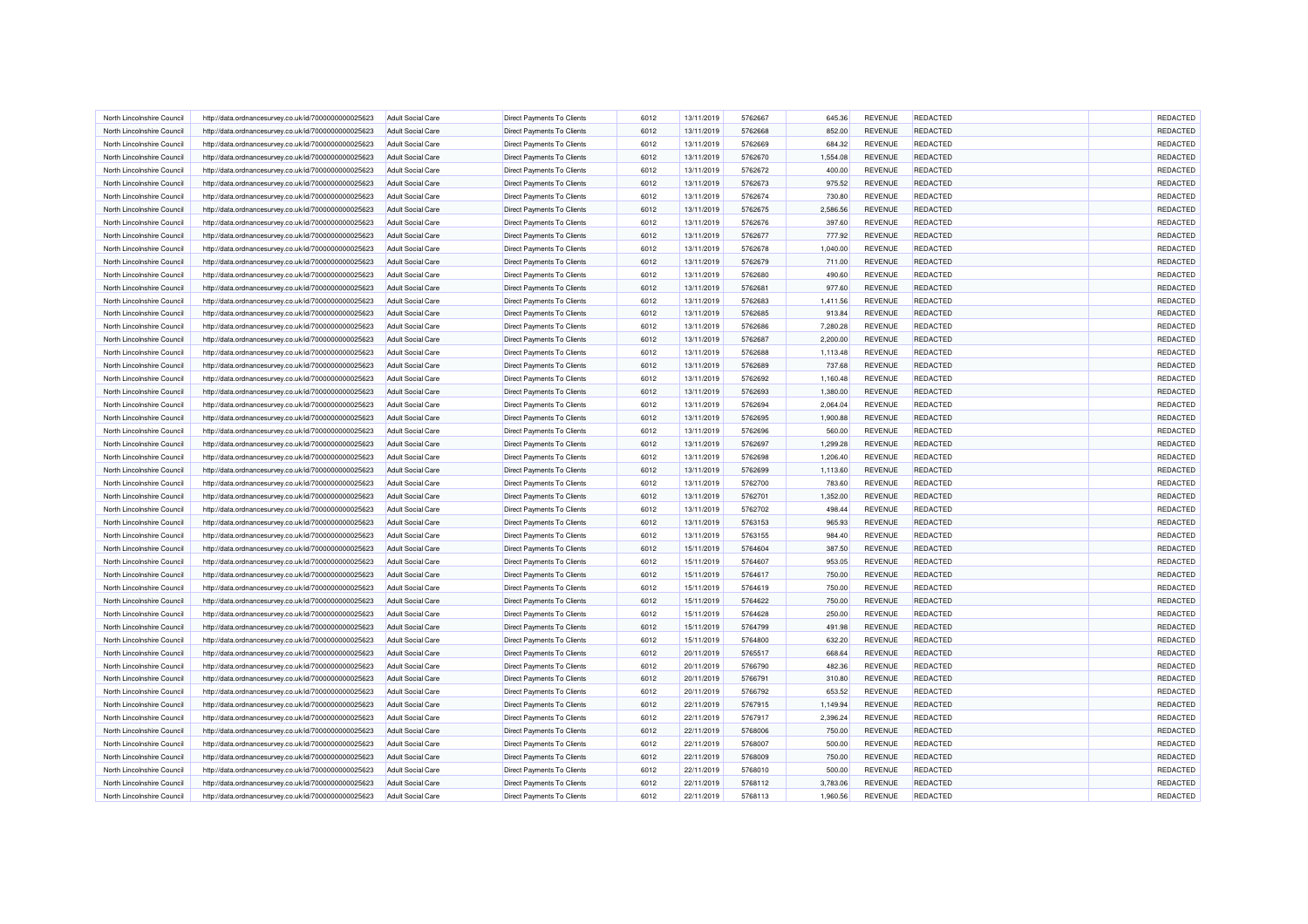| North Lincolnshire Council | http://data.ordnancesurvey.co.uk/id/7000000000025623 | Adult Social Care        | <b>Direct Payments To Clients</b> | 6012 | 27/11/2019 | 5770349 | 594.00    | <b>REVENUE</b> | <b>REDACTED</b> | REDACTED |
|----------------------------|------------------------------------------------------|--------------------------|-----------------------------------|------|------------|---------|-----------|----------------|-----------------|----------|
| North Lincolnshire Council | http://data.ordnancesurvey.co.uk/id/7000000000025623 | <b>Adult Social Care</b> | <b>Direct Payments To Clients</b> | 6012 | 27/11/2019 | 5770353 | 3,015.96  | REVENUE        | REDACTED        | REDACTED |
| North Lincolnshire Council | http://data.ordnancesurvey.co.uk/id/7000000000025623 | <b>Adult Social Care</b> | Direct Payments To Clients        | 6012 | 29/11/2019 | 5771489 | 1,575.78  | <b>REVENUE</b> | REDACTED        | REDACTED |
| North Lincolnshire Council | http://data.ordnancesurvey.co.uk/id/7000000000025623 | <b>Adult Social Care</b> | <b>Direct Payments To Clients</b> | 6012 | 29/11/2019 | 5771578 | 367.08    | REVENUE        | REDACTED        | REDACTED |
| North Lincolnshire Council | http://data.ordnancesurvey.co.uk/id/7000000000025623 | <b>Adult Social Care</b> | Direct Payments To Clients        | 6012 | 29/11/2019 | 5771579 | 415.28    | <b>REVENUE</b> | <b>REDACTED</b> | REDACTED |
| North Lincolnshire Council | http://data.ordnancesurvey.co.uk/id/7000000000025623 | <b>Adult Social Care</b> | Direct Payments To Clients        | 6012 | 29/11/2019 | 5771580 | 1,000.00  | REVENUE        | REDACTED        | REDACTED |
| North Lincolnshire Council | http://data.ordnancesurvey.co.uk/id/7000000000025623 | <b>Adult Social Care</b> | Fees & Charges Income             | 9002 | 13/11/2019 | 5762337 | $-122.56$ | <b>REVENUE</b> | <b>REDACTED</b> | REDACTED |
| North Lincolnshire Council | http://data.ordnancesurvey.co.uk/id/7000000000025623 | Adult Social Care        | Fees & Charges Income             | 9002 | 13/11/2019 | 5762338 | $-99.72$  | REVENUE        | <b>REDACTED</b> | REDACTED |
| North Lincolnshire Council | http://data.ordnancesurvey.co.uk/id/7000000000025623 | <b>Adult Social Care</b> | Fees & Charges Income             | 9002 | 13/11/2019 | 5762340 | $-198.56$ | <b>REVENUE</b> | REDACTED        | REDACTED |
| North Lincolnshire Council | http://data.ordnancesurvey.co.uk/id/7000000000025623 | <b>Adult Social Care</b> | Fees & Charges Income             | 9002 | 13/11/2019 | 5762341 | $-122.56$ | <b>REVENUE</b> | <b>REDACTED</b> | REDACTED |
| North Lincolnshire Council | http://data.ordnancesurvey.co.uk/id/7000000000025623 | <b>Adult Social Care</b> | Fees & Charges Income             | 9002 | 13/11/2019 | 5762342 | $-379.76$ | <b>REVENUE</b> | <b>REDACTED</b> | REDACTED |
| North Lincolnshire Council | http://data.ordnancesurvey.co.uk/id/7000000000025623 | <b>Adult Social Care</b> | Fees & Charges Income             | 9002 | 13/11/2019 | 5762343 | $-119.28$ | <b>REVENUE</b> | <b>REDACTED</b> | REDACTED |
| North Lincolnshire Council | http://data.ordnancesurvey.co.uk/id/7000000000025623 | <b>Adult Social Care</b> | Fees & Charges Income             | 9002 | 13/11/2019 | 5762344 | $-198.56$ | <b>REVENUE</b> | <b>REDACTED</b> | REDACTED |
| North Lincolnshire Council | http://data.ordnancesurvey.co.uk/id/7000000000025623 | <b>Adult Social Care</b> | Fees & Charges Income             | 9002 | 13/11/2019 | 5762345 | $-220.04$ | REVENUE        | REDACTED        | REDACTED |
| North Lincolnshire Council | http://data.ordnancesurvey.co.uk/id/7000000000025623 | <b>Adult Social Care</b> | Fees & Charges Income             | 9002 | 13/11/2019 | 5762346 | $-138.96$ | <b>REVENUE</b> | <b>REDACTED</b> | REDACTED |
| North Lincolnshire Council | http://data.ordnancesurvey.co.uk/id/7000000000025623 | <b>Adult Social Care</b> | Fees & Charges Income             | 9002 | 13/11/2019 | 5762347 | $-122.56$ | REVENUE        | <b>REDACTED</b> | REDACTED |
| North Lincolnshire Council | http://data.ordnancesurvey.co.uk/id/7000000000025623 | <b>Adult Social Care</b> | Fees & Charges Income             | 9002 | 13/11/2019 | 5762349 | $-274.36$ | <b>REVENUE</b> | <b>REDACTED</b> | REDACTED |
| North Lincolnshire Council | http://data.ordnancesurvey.co.uk/id/7000000000025623 | <b>Adult Social Care</b> | Fees & Charges Income             | 9002 | 13/11/2019 | 5762350 | $-122.56$ | <b>REVENUE</b> | <b>REDACTED</b> | REDACTED |
| North Lincolnshire Council | http://data.ordnancesurvey.co.uk/id/7000000000025623 | <b>Adult Social Care</b> | Fees & Charges Income             | 9002 | 13/11/2019 | 5762354 | $-122.56$ | REVENUE        | <b>REDACTED</b> | REDACTED |
| North Lincolnshire Council | http://data.ordnancesurvey.co.uk/id/7000000000025623 | <b>Adult Social Care</b> | Fees & Charges Income             | 9002 | 13/11/2019 | 5762355 | $-122.56$ | <b>REVENUE</b> | REDACTED        | REDACTED |
| North Lincolnshire Council | http://data.ordnancesurvey.co.uk/id/7000000000025623 | <b>Adult Social Care</b> | Fees & Charges Income             | 9002 | 13/11/2019 | 5762357 | $-122.56$ | REVENUE        | <b>REDACTED</b> | REDACTED |
| North Lincolnshire Council | http://data.ordnancesurvey.co.uk/id/7000000000025623 | Adult Social Care        | Fees & Charges Income             | 9002 | 13/11/2019 | 5762358 | $-187.68$ | REVENUE        | REDACTED        | REDACTED |
| North Lincolnshire Council | http://data.ordnancesurvey.co.uk/id/7000000000025623 | <b>Adult Social Care</b> | Fees & Charges Income             | 9002 | 13/11/2019 | 5762360 | $-122.56$ | <b>REVENUE</b> | REDACTED        | REDACTED |
| North Lincolnshire Council | http://data.ordnancesurvey.co.uk/id/7000000000025623 | <b>Adult Social Care</b> | Fees & Charges Income             | 9002 | 13/11/2019 | 5762361 | $-122.56$ | <b>REVENUE</b> | REDACTED        | REDACTED |
| North Lincolnshire Council | http://data.ordnancesurvey.co.uk/id/7000000000025623 | Adult Social Care        | Fees & Charges Income             | 9002 | 13/11/2019 | 5762362 | $-122.56$ | <b>REVENUE</b> | <b>REDACTED</b> | REDACTED |
| North Lincolnshire Council | http://data.ordnancesurvey.co.uk/id/7000000000025623 | <b>Adult Social Care</b> | Fees & Charges Income             | 9002 | 13/11/2019 | 5762363 | $-123.00$ | REVENUE        | REDACTED        | REDACTED |
| North Lincolnshire Council | http://data.ordnancesurvey.co.uk/id/7000000000025623 | <b>Adult Social Care</b> | Fees & Charges Income             | 9002 | 13/11/2019 | 5762364 | $-122.56$ | <b>REVENUE</b> | <b>REDACTED</b> | REDACTED |
| North Lincolnshire Council | http://data.ordnancesurvey.co.uk/id/7000000000025623 | <b>Adult Social Care</b> | Fees & Charges Income             | 9002 | 13/11/2019 | 5762365 | $-56.96$  | <b>REVENUE</b> | <b>REDACTED</b> | REDACTED |
| North Lincolnshire Council | http://data.ordnancesurvey.co.uk/id/7000000000025623 | <b>Adult Social Care</b> | Fees & Charges Income             | 9002 | 13/11/2019 | 5762367 | $-98.56$  | REVENUE        | <b>REDACTED</b> | REDACTED |
| North Lincolnshire Council | http://data.ordnancesurvey.co.uk/id/7000000000025623 | <b>Adult Social Care</b> | Fees & Charges Income             | 9002 | 13/11/2019 | 5762368 | $-122.56$ | REVENUE        | REDACTED        | REDACTED |
| North Lincolnshire Council | http://data.ordnancesurvey.co.uk/id/7000000000025623 | <b>Adult Social Care</b> | Fees & Charges Income             | 9002 | 13/11/2019 | 5762371 | $-21.80$  | <b>REVENUE</b> | REDACTED        | REDACTED |
| North Lincolnshire Council | http://data.ordnancesurvey.co.uk/id/7000000000025623 | <b>Adult Social Care</b> | Fees & Charges Income             | 9002 | 13/11/2019 | 5762375 | $-120.32$ | <b>REVENUE</b> | <b>REDACTED</b> | REDACTED |
| North Lincolnshire Council | http://data.ordnancesurvey.co.uk/id/7000000000025623 | Adult Social Care        | Fees & Charges Income             | 9002 | 13/11/2019 | 5762380 | $-122.56$ | <b>REVENUE</b> | <b>REDACTED</b> | REDACTED |
| North Lincolnshire Council | http://data.ordnancesurvey.co.uk/id/7000000000025623 | <b>Adult Social Care</b> | Fees & Charges Income             | 9002 | 13/11/2019 | 5762383 | $-57.36$  | REVENUE        | REDACTED        | REDACTED |
| North Lincolnshire Council | http://data.ordnancesurvey.co.uk/id/7000000000025623 | <b>Adult Social Care</b> | Fees & Charges Income             | 9002 | 13/11/2019 | 5762384 | $-122.56$ | <b>REVENUE</b> | REDACTED        | REDACTED |
| North Lincolnshire Council | http://data.ordnancesurvey.co.uk/id/7000000000025623 | Adult Social Care        | Fees & Charges Income             | 9002 | 13/11/2019 | 5762385 | $-51.60$  | <b>REVENUE</b> | REDACTED        | REDACTED |
| North Lincolnshire Council | http://data.ordnancesurvey.co.uk/id/7000000000025623 | <b>Adult Social Care</b> | Fees & Charges Income             | 9002 | 13/11/2019 | 5762386 | $-198.56$ | <b>REVENUE</b> | <b>REDACTED</b> | REDACTED |
| North Lincolnshire Council | http://data.ordnancesurvey.co.uk/id/7000000000025623 | <b>Adult Social Care</b> | Fees & Charges Income             | 9002 | 13/11/2019 | 5762387 | $-122.56$ | <b>REVENUE</b> | REDACTED        | REDACTED |
| North Lincolnshire Council | http://data.ordnancesurvey.co.uk/id/7000000000025623 | <b>Adult Social Care</b> | Fees & Charges Income             | 9002 | 13/11/2019 | 5762388 | $-198.56$ | <b>REVENUE</b> | REDACTED        | REDACTED |
| North Lincolnshire Council | http://data.ordnancesurvey.co.uk/id/7000000000025623 | Adult Social Care        | Fees & Charges Income             | 9002 | 13/11/2019 | 5762389 | $-109.36$ | <b>REVENUE</b> | REDACTED        | REDACTED |
| North Lincolnshire Council | http://data.ordnancesurvey.co.uk/id/7000000000025623 | <b>Adult Social Care</b> | Fees & Charges Income             | 9002 | 13/11/2019 | 5762390 | $-56.96$  | <b>REVENUE</b> | REDACTED        | REDACTED |
| North Lincolnshire Council | http://data.ordnancesurvey.co.uk/id/7000000000025623 | <b>Adult Social Care</b> | Fees & Charges Income             | 9002 | 13/11/2019 | 5762391 | $-122.56$ | <b>REVENUE</b> | <b>REDACTED</b> | REDACTED |
| North Lincolnshire Council | http://data.ordnancesurvey.co.uk/id/7000000000025623 | Adult Social Care        | Fees & Charges Income             | 9002 | 13/11/2019 | 5762393 | $-122.56$ | <b>REVENUE</b> | <b>REDACTED</b> | REDACTED |
| North Lincolnshire Council | http://data.ordnancesurvey.co.uk/id/7000000000025623 | Adult Social Care        | Fees & Charges Income             | 9002 | 13/11/2019 | 5762394 | $-122.56$ | <b>REVENUE</b> | <b>REDACTED</b> | REDACTED |
| North Lincolnshire Council | http://data.ordnancesurvey.co.uk/id/7000000000025623 | <b>Adult Social Care</b> | Fees & Charges Income             | 9002 | 13/11/2019 | 5762395 | $-198.56$ | <b>REVENUE</b> | <b>REDACTED</b> | REDACTED |
| North Lincolnshire Council | http://data.ordnancesurvey.co.uk/id/7000000000025623 | <b>Adult Social Care</b> | Fees & Charges Income             | 9002 | 13/11/2019 | 5762396 | $-122.56$ | <b>REVENUE</b> | REDACTED        | REDACTED |
| North Lincolnshire Council | http://data.ordnancesurvey.co.uk/id/7000000000025623 | <b>Adult Social Care</b> | Fees & Charges Income             | 9002 | 13/11/2019 | 5762397 | $-346.44$ | <b>REVENUE</b> | REDACTED        | REDACTED |
| North Lincolnshire Council | http://data.ordnancesurvey.co.uk/id/7000000000025623 | <b>Adult Social Care</b> | Fees & Charges Income             | 9002 | 13/11/2019 | 5762398 | $-379.76$ | <b>REVENUE</b> | <b>REDACTED</b> | REDACTED |
| North Lincolnshire Council | http://data.ordnancesurvey.co.uk/id/7000000000025623 | <b>Adult Social Care</b> | Fees & Charges Income             | 9002 | 13/11/2019 | 5762400 | $-119.28$ | <b>REVENUE</b> | <b>REDACTED</b> | REDACTED |
| North Lincolnshire Council | http://data.ordnancesurvey.co.uk/id/7000000000025623 | <b>Adult Social Care</b> | Fees & Charges Income             | 9002 | 13/11/2019 | 5762402 | $-113.72$ | <b>REVENUE</b> | <b>REDACTED</b> | REDACTED |
| North Lincolnshire Council | http://data.ordnancesurvey.co.uk/id/7000000000025623 | <b>Adult Social Care</b> | Fees & Charges Income             | 9002 | 13/11/2019 | 5762403 | $-122.56$ | <b>REVENUE</b> | REDACTED        | REDACTED |
| North Lincolnshire Council | http://data.ordnancesurvey.co.uk/id/7000000000025623 | <b>Adult Social Care</b> | Fees & Charges Income             | 9002 | 13/11/2019 | 5762404 | $-318.76$ | <b>REVENUE</b> | REDACTED        | REDACTED |
| North Lincolnshire Council | http://data.ordnancesurvey.co.uk/id/7000000000025623 | <b>Adult Social Care</b> | Fees & Charges Income             | 9002 | 13/11/2019 | 5762405 | $-364.72$ | <b>REVENUE</b> | <b>REDACTED</b> | REDACTED |
|                            |                                                      |                          |                                   |      |            |         |           |                |                 |          |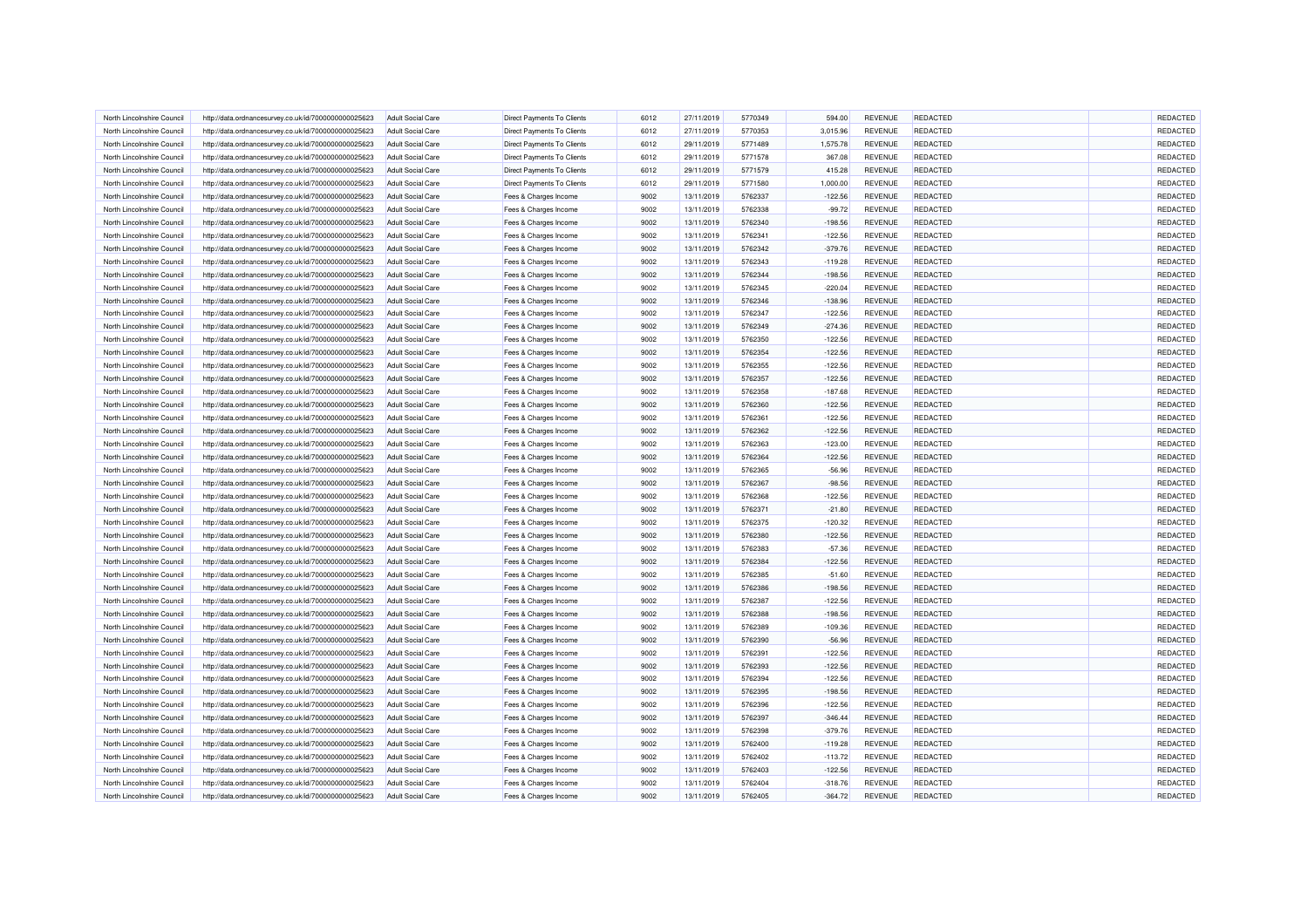| North Lincolnshire Council                               | http://data.ordnancesurvey.co.uk/id/7000000000025623                                                         | <b>Adult Social Care</b>                             | Fees & Charges Income | 9002 | 13/11/2019               | 5762406 | $-85.04$               | <b>REVENUE</b>            | <b>REDACTED</b> | REDACTED |
|----------------------------------------------------------|--------------------------------------------------------------------------------------------------------------|------------------------------------------------------|-----------------------|------|--------------------------|---------|------------------------|---------------------------|-----------------|----------|
| North Lincolnshire Council                               | http://data.ordnancesurvey.co.uk/id/7000000000025623                                                         | <b>Adult Social Care</b>                             | Fees & Charges Income | 9002 | 13/11/2019               | 5762408 | $-104.56$              | REVENUE                   | REDACTED        | REDACTED |
| North Lincolnshire Council                               | http://data.ordnancesurvey.co.uk/id/7000000000025623                                                         | <b>Adult Social Care</b>                             | Fees & Charges Income | 9002 | 13/11/2019               | 5762410 | $-41.12$               | REVENUE                   | <b>REDACTED</b> | REDACTED |
| North Lincolnshire Council                               | http://data.ordnancesurvey.co.uk/id/7000000000025623                                                         | <b>Adult Social Care</b>                             | Fees & Charges Income | 9002 | 13/11/2019               | 5762411 | $-122.56$              | REVENUE                   | REDACTED        | REDACTED |
| North Lincolnshire Council                               | http://data.ordnancesurvey.co.uk/id/7000000000025623                                                         | <b>Adult Social Care</b>                             | Fees & Charges Income | 9002 | 13/11/2019               | 5762413 | $-341.76$              | <b>REVENUE</b>            | <b>REDACTED</b> | REDACTED |
| North Lincolnshire Council                               | http://data.ordnancesurvey.co.uk/id/7000000000025623                                                         | <b>Adult Social Care</b>                             | Fees & Charges Income | 9002 | 13/11/2019               | 5762414 | $-298.12$              | <b>REVENUE</b>            | <b>REDACTED</b> | REDACTED |
| North Lincolnshire Council                               | http://data.ordnancesurvey.co.uk/id/7000000000025623                                                         | <b>Adult Social Care</b>                             | Fees & Charges Income | 9002 | 13/11/2019               | 5762419 | $-122.56$              | <b>REVENUE</b>            | <b>REDACTED</b> | REDACTED |
| North Lincolnshire Council                               | http://data.ordnancesurvey.co.uk/id/7000000000025623                                                         | <b>Adult Social Care</b>                             | Fees & Charges Income | 9002 | 13/11/2019               | 5762423 | $-122.56$              | REVENUE                   | <b>REDACTED</b> | REDACTED |
| North Lincolnshire Council                               | http://data.ordnancesurvey.co.uk/id/7000000000025623                                                         | <b>Adult Social Care</b>                             | Fees & Charges Income | 9002 | 13/11/2019               | 5762424 | $-379.76$              | REVENUE                   | REDACTED        | REDACTED |
| North Lincolnshire Council                               | http://data.ordnancesurvey.co.uk/id/7000000000025623                                                         | <b>Adult Social Care</b>                             | Fees & Charges Income | 9002 | 13/11/2019               | 5762425 | $-49.52$               | <b>REVENUE</b>            | <b>REDACTED</b> | REDACTED |
| North Lincolnshire Council                               | http://data.ordnancesurvey.co.uk/id/7000000000025623                                                         | <b>Adult Social Care</b>                             | Fees & Charges Income | 9002 | 13/11/2019               | 5762426 | $-77.92$               | <b>REVENUE</b>            | <b>REDACTED</b> | REDACTED |
| North Lincolnshire Council                               | http://data.ordnancesurvey.co.uk/id/7000000000025623                                                         | <b>Adult Social Care</b>                             | Fees & Charges Income | 9002 | 13/11/2019               | 5762427 | $-318.04$              | <b>REVENUE</b>            | <b>REDACTED</b> | REDACTED |
| North Lincolnshire Council                               | http://data.ordnancesurvey.co.uk/id/7000000000025623                                                         | <b>Adult Social Care</b>                             | Fees & Charges Income | 9002 | 13/11/2019               | 5762428 | $-198.56$              | REVENUE                   | REDACTED        | REDACTED |
| North Lincolnshire Council                               | http://data.ordnancesurvey.co.uk/id/7000000000025623                                                         | <b>Adult Social Care</b>                             | Fees & Charges Income | 9002 | 13/11/2019               | 5762430 | $-105.48$              | REVENUE                   | REDACTED        | REDACTED |
| North Lincolnshire Council                               | http://data.ordnancesurvey.co.uk/id/7000000000025623                                                         | <b>Adult Social Care</b>                             | Fees & Charges Income | 9002 | 13/11/2019               | 5762432 | $-103.88$              | REVENUE                   | REDACTED        | REDACTED |
| North Lincolnshire Council                               | http://data.ordnancesurvey.co.uk/id/7000000000025623                                                         | <b>Adult Social Care</b>                             | Fees & Charges Income | 9002 | 13/11/2019               | 5762433 | $-322.92$              | <b>REVENUE</b>            | <b>REDACTED</b> | REDACTED |
| North Lincolnshire Council                               | http://data.ordnancesurvey.co.uk/id/7000000000025623                                                         | <b>Adult Social Care</b>                             | Fees & Charges Income | 9002 | 13/11/2019               | 5762434 | $-265.84$              | REVENUE                   | <b>REDACTED</b> | REDACTED |
| North Lincolnshire Council                               | http://data.ordnancesurvey.co.uk/id/7000000000025623                                                         | <b>Adult Social Care</b>                             | Fees & Charges Income | 9002 | 13/11/2019               | 5762435 | $-57.36$               | <b>REVENUE</b>            | <b>REDACTED</b> | REDACTED |
| North Lincolnshire Council                               | http://data.ordnancesurvey.co.uk/id/7000000000025623                                                         | <b>Adult Social Care</b>                             | Fees & Charges Income | 9002 | 13/11/2019               | 5762436 | $-198.56$              | REVENUE                   | <b>REDACTED</b> | REDACTED |
| North Lincolnshire Council                               | http://data.ordnancesurvey.co.uk/id/7000000000025623                                                         | <b>Adult Social Care</b>                             | Fees & Charges Income | 9002 | 13/11/2019               | 5762437 | $-122.56$              | <b>REVENUE</b>            | REDACTED        | REDACTED |
| North Lincolnshire Council                               | http://data.ordnancesurvey.co.uk/id/7000000000025623                                                         | <b>Adult Social Care</b>                             | Fees & Charges Income | 9002 | 13/11/2019               | 5762438 | $-122.56$              | REVENUE                   | <b>REDACTED</b> | REDACTED |
| North Lincolnshire Council                               |                                                                                                              | <b>Adult Social Care</b>                             | Fees & Charges Income | 9002 | 13/11/2019               | 5762440 | $-57.36$               | REVENUE                   | <b>REDACTED</b> | REDACTED |
| North Lincolnshire Council                               | http://data.ordnancesurvey.co.uk/id/7000000000025623<br>http://data.ordnancesurvey.co.uk/id/7000000000025623 | <b>Adult Social Care</b>                             | Fees & Charges Income | 9002 | 13/11/2019               | 5762441 | $-122.56$              | REVENUE                   | REDACTED        | REDACTED |
|                                                          |                                                                                                              |                                                      |                       | 9002 |                          | 5762442 |                        |                           | <b>REDACTED</b> | REDACTED |
| North Lincolnshire Council<br>North Lincolnshire Council | http://data.ordnancesurvey.co.uk/id/7000000000025623                                                         | <b>Adult Social Care</b><br><b>Adult Social Care</b> | Fees & Charges Income | 9002 | 13/11/2019<br>13/11/2019 | 5762443 | $-122.56$<br>$-198.56$ | <b>REVENUE</b><br>REVENUE | <b>REDACTED</b> | REDACTED |
|                                                          | http://data.ordnancesurvey.co.uk/id/7000000000025623                                                         |                                                      | Fees & Charges Income |      |                          |         |                        |                           |                 |          |
| North Lincolnshire Council                               | http://data.ordnancesurvey.co.uk/id/7000000000025623                                                         | <b>Adult Social Care</b>                             | Fees & Charges Income | 9002 | 13/11/2019               | 5762445 | $-85.56$               | REVENUE                   | REDACTED        | REDACTED |
| North Lincolnshire Council                               | http://data.ordnancesurvey.co.uk/id/7000000000025623                                                         | <b>Adult Social Care</b>                             | Fees & Charges Income | 9002 | 13/11/2019               | 5762446 | $-85.64$               | REVENUE                   | REDACTED        | REDACTED |
| North Lincolnshire Council                               | http://data.ordnancesurvey.co.uk/id/7000000000025623                                                         | <b>Adult Social Care</b>                             | Fees & Charges Income | 9002 | 13/11/2019               | 5762447 | $-183.96$              | REVENUE                   | <b>REDACTED</b> | REDACTED |
| North Lincolnshire Council                               | http://data.ordnancesurvey.co.uk/id/7000000000025623                                                         | <b>Adult Social Care</b>                             | Fees & Charges Income | 9002 | 13/11/2019               | 5762448 | $-130.44$              | REVENUE                   | <b>REDACTED</b> | REDACTED |
| North Lincolnshire Council                               | http://data.ordnancesurvey.co.uk/id/7000000000025623                                                         | <b>Adult Social Care</b>                             | Fees & Charges Income | 9002 | 13/11/2019               | 5762449 | $-47.56$               | REVENUE                   | REDACTED        | REDACTED |
| North Lincolnshire Council                               | http://data.ordnancesurvey.co.uk/id/7000000000025623                                                         | <b>Adult Social Care</b>                             | Fees & Charges Income | 9002 | 13/11/2019               | 5762450 | $-248.76$              | <b>REVENUE</b>            | REDACTED        | REDACTED |
| North Lincolnshire Council                               | http://data.ordnancesurvey.co.uk/id/7000000000025623                                                         | <b>Adult Social Care</b>                             | Fees & Charges Income | 9002 | 13/11/2019               | 5762452 | $-105.48$              | <b>REVENUE</b>            | <b>REDACTED</b> | REDACTED |
| North Lincolnshire Council                               | http://data.ordnancesurvey.co.uk/id/7000000000025623                                                         | Adult Social Care                                    | Fees & Charges Income | 9002 | 13/11/2019               | 5762453 | $-107.96$              | <b>REVENUE</b>            | <b>REDACTED</b> | REDACTED |
| North Lincolnshire Council                               | http://data.ordnancesurvey.co.uk/id/7000000000025623                                                         | <b>Adult Social Care</b>                             | Fees & Charges Income | 9002 | 13/11/2019               | 5762454 | $-323.40$              | REVENUE                   | REDACTED        | REDACTED |
| North Lincolnshire Council                               | http://data.ordnancesurvey.co.uk/id/7000000000025623                                                         | <b>Adult Social Care</b>                             | Fees & Charges Income | 9002 | 13/11/2019               | 5762455 | $-136.60$              | REVENUE                   | REDACTED        | REDACTED |
| North Lincolnshire Council                               | http://data.ordnancesurvey.co.uk/id/7000000000025623                                                         | Adult Social Care                                    | Fees & Charges Income | 9002 | 13/11/2019               | 5762459 | $-25.92$               | <b>REVENUE</b>            | REDACTED        | REDACTED |
| North Lincolnshire Council                               | http://data.ordnancesurvey.co.uk/id/7000000000025623                                                         | <b>Adult Social Care</b>                             | Fees & Charges Income | 9002 | 13/11/2019               | 5762460 | $-74.20$               | <b>REVENUE</b>            | <b>REDACTED</b> | REDACTED |
| North Lincolnshire Council                               | http://data.ordnancesurvey.co.uk/id/7000000000025623                                                         | <b>Adult Social Care</b>                             | Fees & Charges Income | 9002 | 13/11/2019               | 5762465 | $-122.56$              | REVENUE                   | <b>REDACTED</b> | REDACTED |
| North Lincolnshire Council                               | http://data.ordnancesurvey.co.uk/id/7000000000025623                                                         | <b>Adult Social Care</b>                             | Fees & Charges Income | 9002 | 13/11/2019               | 5762471 | $-280.56$              | <b>REVENUE</b>            | REDACTED        | REDACTED |
| North Lincolnshire Council                               | http://data.ordnancesurvey.co.uk/id/7000000000025623                                                         | <b>Adult Social Care</b>                             | Fees & Charges Income | 9002 | 13/11/2019               | 5762472 | $-122.56$              | <b>REVENUE</b>            | REDACTED        | REDACTED |
| North Lincolnshire Council                               | http://data.ordnancesurvey.co.uk/id/7000000000025623                                                         | <b>Adult Social Care</b>                             | Fees & Charges Income | 9002 | 13/11/2019               | 5762473 | $-52.20$               | <b>REVENUE</b>            | REDACTED        | REDACTED |
| North Lincolnshire Council                               | http://data.ordnancesurvey.co.uk/id/7000000000025623                                                         | <b>Adult Social Care</b>                             | Fees & Charges Income | 9002 | 13/11/2019               | 5762474 | $-122.56$              | <b>REVENUE</b>            | <b>REDACTED</b> | REDACTED |
| North Lincolnshire Council                               | http://data.ordnancesurvey.co.uk/id/7000000000025623                                                         | <b>Adult Social Care</b>                             | Fees & Charges Income | 9002 | 13/11/2019               | 5762475 | $-269.20$              | <b>REVENUE</b>            | <b>REDACTED</b> | REDACTED |
| North Lincolnshire Council                               | http://data.ordnancesurvey.co.uk/id/7000000000025623                                                         | Adult Social Care                                    | Fees & Charges Income | 9002 | 13/11/2019               | 5762477 | $-299.20$              | <b>REVENUE</b>            | <b>REDACTED</b> | REDACTED |
| North Lincolnshire Council                               | http://data.ordnancesurvey.co.uk/id/7000000000025623                                                         | <b>Adult Social Care</b>                             | Fees & Charges Income | 9002 | 13/11/2019               | 5762480 | $-15.20$               | <b>REVENUE</b>            | <b>REDACTED</b> | REDACTED |
| North Lincolnshire Council                               | http://data.ordnancesurvey.co.uk/id/7000000000025623                                                         | <b>Adult Social Care</b>                             | Fees & Charges Income | 9002 | 13/11/2019               | 5762481 | $-198.56$              | <b>REVENUE</b>            | REDACTED        | REDACTED |
| North Lincolnshire Council                               | http://data.ordnancesurvey.co.uk/id/7000000000025623                                                         | <b>Adult Social Care</b>                             | Fees & Charges Income | 9002 | 13/11/2019               | 5762482 | $-379.76$              | <b>REVENUE</b>            | REDACTED        | REDACTED |
| North Lincolnshire Council                               | http://data.ordnancesurvey.co.uk/id/7000000000025623                                                         | <b>Adult Social Care</b>                             | Fees & Charges Income | 9002 | 13/11/2019               | 5762483 | $-122.56$              | REVENUE                   | <b>REDACTED</b> | REDACTED |
| North Lincolnshire Council                               | http://data.ordnancesurvey.co.uk/id/7000000000025623                                                         | <b>Adult Social Care</b>                             | Fees & Charges Income | 9002 | 13/11/2019               | 5762484 | $-323.40$              | REVENUE                   | <b>REDACTED</b> | REDACTED |
| North Lincolnshire Council                               | http://data.ordnancesurvey.co.uk/id/7000000000025623                                                         | <b>Adult Social Care</b>                             | Fees & Charges Income | 9002 | 13/11/2019               | 5762486 | $-198.56$              | <b>REVENUE</b>            | <b>REDACTED</b> | REDACTED |
| North Lincolnshire Council                               | http://data.ordnancesurvey.co.uk/id/7000000000025623                                                         | <b>Adult Social Care</b>                             | Fees & Charges Income | 9002 | 13/11/2019               | 5762487 | $-146.08$              | REVENUE                   | REDACTED        | REDACTED |
| North Lincolnshire Council                               | http://data.ordnancesurvey.co.uk/id/7000000000025623                                                         | <b>Adult Social Care</b>                             | Fees & Charges Income | 9002 | 13/11/2019               | 5762488 | $-314.76$              | <b>REVENUE</b>            | REDACTED        | REDACTED |
| North Lincolnshire Council                               | http://data.ordnancesurvey.co.uk/id/7000000000025623                                                         | <b>Adult Social Care</b>                             | Fees & Charges Income | 9002 | 13/11/2019               | 5762492 | $-321.00$              | <b>REVENUE</b>            | <b>REDACTED</b> | REDACTED |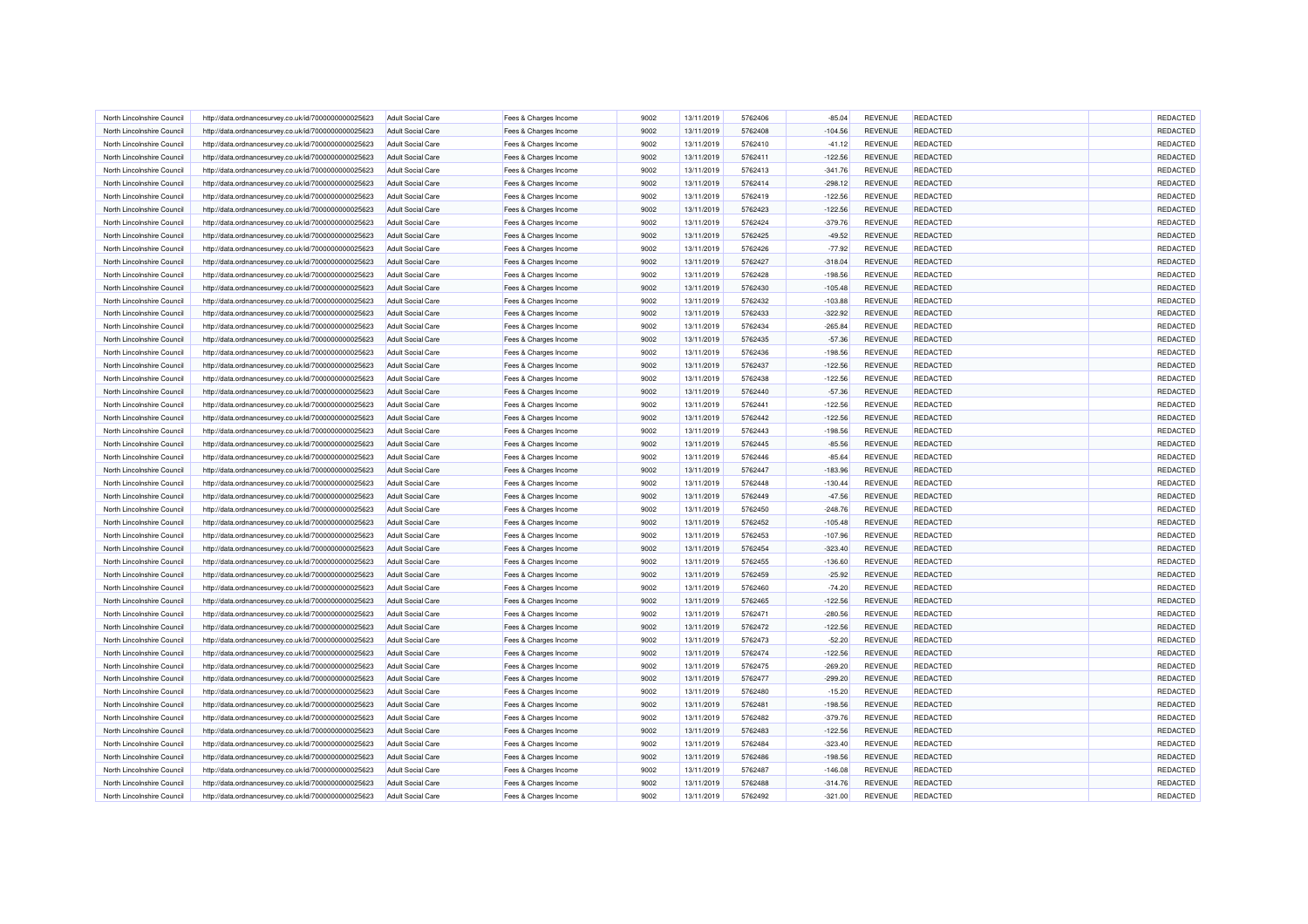| North Lincolnshire Council                               | http://data.ordnancesurvey.co.uk/id/7000000000025623 | <b>Adult Social Care</b>                      | Fees & Charges Income | 9002         | 13/11/2019 | 5762493            | $-177.48$             | <b>REVENUE</b>                   | <b>REDACTED</b>                    | <b>REDACTED</b>      |
|----------------------------------------------------------|------------------------------------------------------|-----------------------------------------------|-----------------------|--------------|------------|--------------------|-----------------------|----------------------------------|------------------------------------|----------------------|
| North Lincolnshire Council                               | http://data.ordnancesurvey.co.uk/id/7000000000025623 | <b>Adult Social Care</b>                      | Fees & Charges Income | 9002         | 13/11/2019 | 5762494            | $-119.32$             | REVENUE                          | REDACTED                           | REDACTED             |
| North Lincolnshire Council                               | http://data.ordnancesurvey.co.uk/id/7000000000025623 | <b>Adult Social Care</b>                      | Fees & Charges Income | 9002         | 13/11/2019 | 5762496            | $-198.56$             | <b>REVENUE</b>                   | REDACTED                           | REDACTED             |
| North Lincolnshire Council                               | http://data.ordnancesurvey.co.uk/id/7000000000025623 | <b>Adult Social Care</b>                      | Fees & Charges Income | 9002         | 13/11/2019 | 5762498            | $-69.16$              | REVENUE                          | REDACTED                           | REDACTED             |
| North Lincolnshire Council                               | http://data.ordnancesurvey.co.uk/id/7000000000025623 | <b>Adult Social Care</b>                      | Fees & Charges Income | 9002         | 13/11/2019 | 5762499            | $-198.56$             | <b>REVENUE</b>                   | <b>REDACTED</b>                    | REDACTED             |
| North Lincolnshire Council                               | http://data.ordnancesurvey.co.uk/id/7000000000025623 | <b>Adult Social Care</b>                      | Fees & Charges Income | 9002         | 13/11/2019 | 5762500            | $-30.24$              | REVENUE                          | <b>REDACTED</b>                    | REDACTED             |
| North Lincolnshire Council                               | http://data.ordnancesurvey.co.uk/id/7000000000025623 | <b>Adult Social Care</b>                      | Fees & Charges Income | 9002         | 13/11/2019 | 5762502            | $-37.84$              | <b>REVENUE</b>                   | <b>REDACTED</b>                    | REDACTED             |
| North Lincolnshire Council                               | http://data.ordnancesurvey.co.uk/id/7000000000025623 | <b>Adult Social Care</b>                      | Fees & Charges Income | 9002         | 13/11/2019 | 5762503            | $-87.16$              | REVENUE                          | <b>REDACTED</b>                    | REDACTED             |
| North Lincolnshire Council                               | http://data.ordnancesurvey.co.uk/id/7000000000025623 | <b>Adult Social Care</b>                      | Fees & Charges Income | 9002         | 13/11/2019 | 5762505            | $-271.12$             | <b>REVENUE</b>                   | REDACTED                           | REDACTED             |
| North Lincolnshire Council                               | http://data.ordnancesurvey.co.uk/id/7000000000025623 | <b>Adult Social Care</b>                      | Fees & Charges Income | 9002         | 13/11/2019 | 5762511            | $-324.00$             | <b>REVENUE</b>                   | <b>REDACTED</b>                    | REDACTED             |
| North Lincolnshire Council                               | http://data.ordnancesurvey.co.uk/id/7000000000025623 | <b>Adult Social Care</b>                      | Fees & Charges Income | 9002         | 13/11/2019 | 5762513            | $-198.56$             | <b>REVENUE</b>                   | <b>REDACTED</b>                    | REDACTED             |
| North Lincolnshire Council                               | http://data.ordnancesurvey.co.uk/id/7000000000025623 | <b>Adult Social Care</b>                      | Fees & Charges Income | 9002         | 13/11/2019 | 5762515            | $-33.44$              | <b>REVENUE</b>                   | <b>REDACTED</b>                    | REDACTED             |
| North Lincolnshire Council                               | http://data.ordnancesurvey.co.uk/id/7000000000025623 | <b>Adult Social Care</b>                      | Fees & Charges Income | 9002         | 13/11/2019 | 5762516            | $-776.60$             | <b>REVENUE</b>                   | <b>REDACTED</b>                    | REDACTED             |
| North Lincolnshire Council                               | http://data.ordnancesurvey.co.uk/id/7000000000025623 | <b>Adult Social Care</b>                      | Fees & Charges Income | 9002         | 13/11/2019 | 5762517            | $-153.40$             | REVENUE                          | REDACTED                           | REDACTED             |
| North Lincolnshire Council                               | http://data.ordnancesurvey.co.uk/id/7000000000025623 | <b>Adult Social Care</b>                      | Fees & Charges Income | 9002         | 13/11/2019 | 5762519            | $-295.92$             | REVENUE                          | <b>REDACTED</b>                    | REDACTED             |
| North Lincolnshire Council                               | http://data.ordnancesurvey.co.uk/id/7000000000025623 | <b>Adult Social Care</b>                      | Fees & Charges Income | 9002         | 13/11/2019 | 5762522            | $-58.48$              | REVENUE                          | <b>REDACTED</b>                    | REDACTED             |
| North Lincolnshire Council                               | http://data.ordnancesurvey.co.uk/id/7000000000025623 | <b>Adult Social Care</b>                      | Fees & Charges Income | 9002         | 13/11/2019 | 5762525            | $-122.56$             | REVENUE                          | REDACTED                           | REDACTED             |
| North Lincolnshire Council                               | http://data.ordnancesurvey.co.uk/id/7000000000025623 | <b>Adult Social Care</b>                      | Fees & Charges Income | 9002         | 13/11/2019 | 5762529            | $-364.88$             | <b>REVENUE</b>                   | <b>REDACTED</b>                    | REDACTED             |
| North Lincolnshire Council                               | http://data.ordnancesurvey.co.uk/id/7000000000025623 | <b>Adult Social Care</b>                      | Fees & Charges Income | 9002         | 13/11/2019 | 5762530            | $-442.92$             | <b>REVENUE</b>                   | <b>REDACTED</b>                    | REDACTED             |
| North Lincolnshire Council                               | http://data.ordnancesurvey.co.uk/id/7000000000025623 | <b>Adult Social Care</b>                      | Fees & Charges Income | 9002         | 13/11/2019 | 5762534            | $-123.88$             | REVENUE                          | <b>REDACTED</b>                    | REDACTED             |
| North Lincolnshire Council                               | http://data.ordnancesurvey.co.uk/id/7000000000025623 | <b>Adult Social Care</b>                      | Fees & Charges Income | 9002         | 13/11/2019 | 5762535            | $-161.32$             | <b>REVENUE</b>                   | <b>REDACTED</b>                    | REDACTED             |
| North Lincolnshire Council                               | http://data.ordnancesurvey.co.uk/id/7000000000025623 | <b>Adult Social Care</b>                      | Fees & Charges Income | 9002         | 13/11/2019 | 5762536            | $-104.80$             | REVENUE                          | <b>REDACTED</b>                    | REDACTED             |
| North Lincolnshire Council                               | http://data.ordnancesurvey.co.uk/id/7000000000025623 | <b>Adult Social Care</b>                      | Fees & Charges Income | 9002         | 13/11/2019 | 5762538            | $-229.44$             | REVENUE                          | <b>REDACTED</b>                    | REDACTED             |
| North Lincolnshire Council                               | http://data.ordnancesurvey.co.uk/id/7000000000025623 | <b>Adult Social Care</b>                      | Fees & Charges Income | 9002         | 13/11/2019 | 5762539            | $-122.56$             | REVENUE                          | <b>REDACTED</b>                    | REDACTED             |
| North Lincolnshire Council                               | http://data.ordnancesurvey.co.uk/id/7000000000025623 | <b>Adult Social Care</b>                      | Fees & Charges Income | 9002         | 13/11/2019 | 5762541            | $-166.36$             | <b>REVENUE</b>                   | <b>REDACTED</b>                    | REDACTED             |
| North Lincolnshire Council                               | http://data.ordnancesurvey.co.uk/id/7000000000025623 | <b>Adult Social Care</b>                      | Fees & Charges Income | 9002         | 13/11/2019 | 5762542            | $-192.48$             | REVENUE                          | REDACTED                           | REDACTED             |
| North Lincolnshire Council                               | http://data.ordnancesurvey.co.uk/id/7000000000025623 | <b>Adult Social Care</b>                      | Fees & Charges Income | 9002         | 13/11/2019 | 5762543            | $-158.56$             | REVENUE                          | REDACTED                           | REDACTED             |
| North Lincolnshire Council                               | http://data.ordnancesurvey.co.uk/id/7000000000025623 | <b>Adult Social Care</b>                      | Fees & Charges Income | 9002         | 13/11/2019 | 5762544            | $-22.76$              | <b>REVENUE</b>                   | REDACTED                           | REDACTED             |
| North Lincolnshire Council                               |                                                      | <b>Adult Social Care</b>                      |                       | 9002         | 13/11/2019 | 5762546            | $-171.76$             | <b>REVENUE</b>                   | <b>REDACTED</b>                    | REDACTED             |
| North Lincolnshire Council                               | http://data.ordnancesurvey.co.uk/id/7000000000025623 | <b>Adult Social Care</b>                      | Fees & Charges Income | 9002         | 13/11/2019 | 5762551            | $-104.80$             | REVENUE                          | <b>REDACTED</b>                    | REDACTED             |
|                                                          | http://data.ordnancesurvey.co.uk/id/7000000000025623 |                                               | Fees & Charges Income |              |            |                    |                       |                                  |                                    |                      |
| North Lincolnshire Council                               | http://data.ordnancesurvey.co.uk/id/7000000000025623 | <b>Adult Social Care</b>                      | Fees & Charges Income | 9002         | 13/11/2019 | 5762552            | $-292.16$             | <b>REVENUE</b>                   | REDACTED                           | REDACTED             |
| North Lincolnshire Council<br>North Lincolnshire Council | http://data.ordnancesurvey.co.uk/id/7000000000025623 | <b>Adult Social Care</b><br>Adult Social Care | Fees & Charges Income | 9002<br>9002 | 13/11/2019 | 5762561<br>5762563 | $-96.16$<br>$-140.52$ | <b>REVENUE</b><br><b>REVENUE</b> | <b>REDACTED</b><br><b>REDACTED</b> | REDACTED<br>REDACTED |
|                                                          | http://data.ordnancesurvey.co.uk/id/7000000000025623 |                                               | Fees & Charges Income |              | 13/11/2019 |                    |                       |                                  |                                    |                      |
| North Lincolnshire Council                               | http://data.ordnancesurvey.co.uk/id/7000000000025623 | <b>Adult Social Care</b>                      | Fees & Charges Income | 9002         | 13/11/2019 | 5762567            | $-74.96$              | REVENUE                          | REDACTED                           | REDACTED             |
| North Lincolnshire Council                               | http://data.ordnancesurvey.co.uk/id/7000000000025623 | <b>Adult Social Care</b>                      | Fees & Charges Income | 9002         | 13/11/2019 | 5762569            | $-55.60$              | <b>REVENUE</b>                   | <b>REDACTED</b>                    | REDACTED             |
| North Lincolnshire Council                               | http://data.ordnancesurvey.co.uk/id/7000000000025623 | Adult Social Care                             | Fees & Charges Income | 9002         | 13/11/2019 | 5762570            | $-122.56$             | REVENUE                          | REDACTED                           | REDACTED             |
| North Lincolnshire Council                               | http://data.ordnancesurvey.co.uk/id/7000000000025623 | <b>Adult Social Care</b>                      | Fees & Charges Income | 9002         | 13/11/2019 | 5762571            | $-430.96$             | <b>REVENUE</b>                   | <b>REDACTED</b>                    | REDACTED             |
| North Lincolnshire Council                               | http://data.ordnancesurvey.co.uk/id/7000000000025623 | <b>Adult Social Care</b>                      | Fees & Charges Income | 9002         | 13/11/2019 | 5762572            | $-104.80$             | REVENUE                          | <b>REDACTED</b>                    | REDACTED             |
| North Lincolnshire Council                               | http://data.ordnancesurvey.co.uk/id/7000000000025623 | <b>Adult Social Care</b>                      | Fees & Charges Income | 9002         | 13/11/2019 | 5762574            | $-135.00$             | <b>REVENUE</b>                   | REDACTED                           | REDACTED             |
| North Lincolnshire Council                               | http://data.ordnancesurvey.co.uk/id/7000000000025623 | <b>Adult Social Care</b>                      | Fees & Charges Income | 9002         | 13/11/2019 | 5762578            | $-122.56$             | <b>REVENUE</b>                   | REDACTED                           | REDACTED             |
| North Lincolnshire Council                               | http://data.ordnancesurvey.co.uk/id/7000000000025623 | <b>Adult Social Care</b>                      | Fees & Charges Income | 9002         | 13/11/2019 | 5762581            | $-442.96$             | <b>REVENUE</b>                   | REDACTED                           | REDACTED             |
| North Lincolnshire Council                               | http://data.ordnancesurvey.co.uk/id/7000000000025623 | <b>Adult Social Care</b>                      | Fees & Charges Income | 9002         | 13/11/2019 | 5762582            | $-750.24$             | <b>REVENUE</b>                   | <b>REDACTED</b>                    | REDACTED             |
| North Lincolnshire Council                               | http://data.ordnancesurvey.co.uk/id/7000000000025623 | <b>Adult Social Care</b>                      | Fees & Charges Income | 9002         | 13/11/2019 | 5762585            | $-34.04$              | <b>REVENUE</b>                   | <b>REDACTED</b>                    | REDACTED             |
| North Lincolnshire Council                               | http://data.ordnancesurvey.co.uk/id/7000000000025623 | Adult Social Care                             | Fees & Charges Income | 9002         | 13/11/2019 | 5762586            | $-229.12$             | <b>REVENUE</b>                   | <b>REDACTED</b>                    | REDACTED             |
| North Lincolnshire Council                               | http://data.ordnancesurvey.co.uk/id/7000000000025623 | <b>Adult Social Care</b>                      | Fees & Charges Income | 9002         | 13/11/2019 | 5762590            | $-94.20$              | <b>REVENUE</b>                   | <b>REDACTED</b>                    | REDACTED             |
| North Lincolnshire Council                               | http://data.ordnancesurvey.co.uk/id/7000000000025623 | <b>Adult Social Care</b>                      | Fees & Charges Income | 9002         | 13/11/2019 | 5762596            | $-228.24$             | <b>REVENUE</b>                   | REDACTED                           | REDACTED             |
| North Lincolnshire Council                               | http://data.ordnancesurvey.co.uk/id/7000000000025623 | <b>Adult Social Care</b>                      | Fees & Charges Income | 9002         | 13/11/2019 | 5762597            | $-191.60$             | <b>REVENUE</b>                   | REDACTED                           | REDACTED             |
| North Lincolnshire Council                               | http://data.ordnancesurvey.co.uk/id/7000000000025623 | <b>Adult Social Care</b>                      | Fees & Charges Income | 9002         | 13/11/2019 | 5762599            | $-122.56$             | REVENUE                          | <b>REDACTED</b>                    | REDACTED             |
| North Lincolnshire Council                               | http://data.ordnancesurvey.co.uk/id/7000000000025623 | <b>Adult Social Care</b>                      | Fees & Charges Income | 9002         | 13/11/2019 | 5762601            | $-107.16$             | <b>REVENUE</b>                   | <b>REDACTED</b>                    | REDACTED             |
| North Lincolnshire Council                               | http://data.ordnancesurvey.co.uk/id/7000000000025623 | <b>Adult Social Care</b>                      | Fees & Charges Income | 9002         | 13/11/2019 | 5762602            | $-122.56$             | <b>REVENUE</b>                   | <b>REDACTED</b>                    | REDACTED             |
| North Lincolnshire Council                               | http://data.ordnancesurvey.co.uk/id/7000000000025623 | <b>Adult Social Care</b>                      | Fees & Charges Income | 9002         | 13/11/2019 | 5762604            | $-50.56$              | REVENUE                          | <b>REDACTED</b>                    | REDACTED             |
| North Lincolnshire Council                               | http://data.ordnancesurvey.co.uk/id/7000000000025623 | <b>Adult Social Care</b>                      | Fees & Charges Income | 9002         | 13/11/2019 | 5762606            | $-247.16$             | <b>REVENUE</b>                   | REDACTED                           | REDACTED             |
| North Lincolnshire Council                               | http://data.ordnancesurvey.co.uk/id/7000000000025623 | <b>Adult Social Care</b>                      | Fees & Charges Income | 9002         | 13/11/2019 | 5762608            | $-100.20$             | <b>REVENUE</b>                   | <b>REDACTED</b>                    | REDACTED             |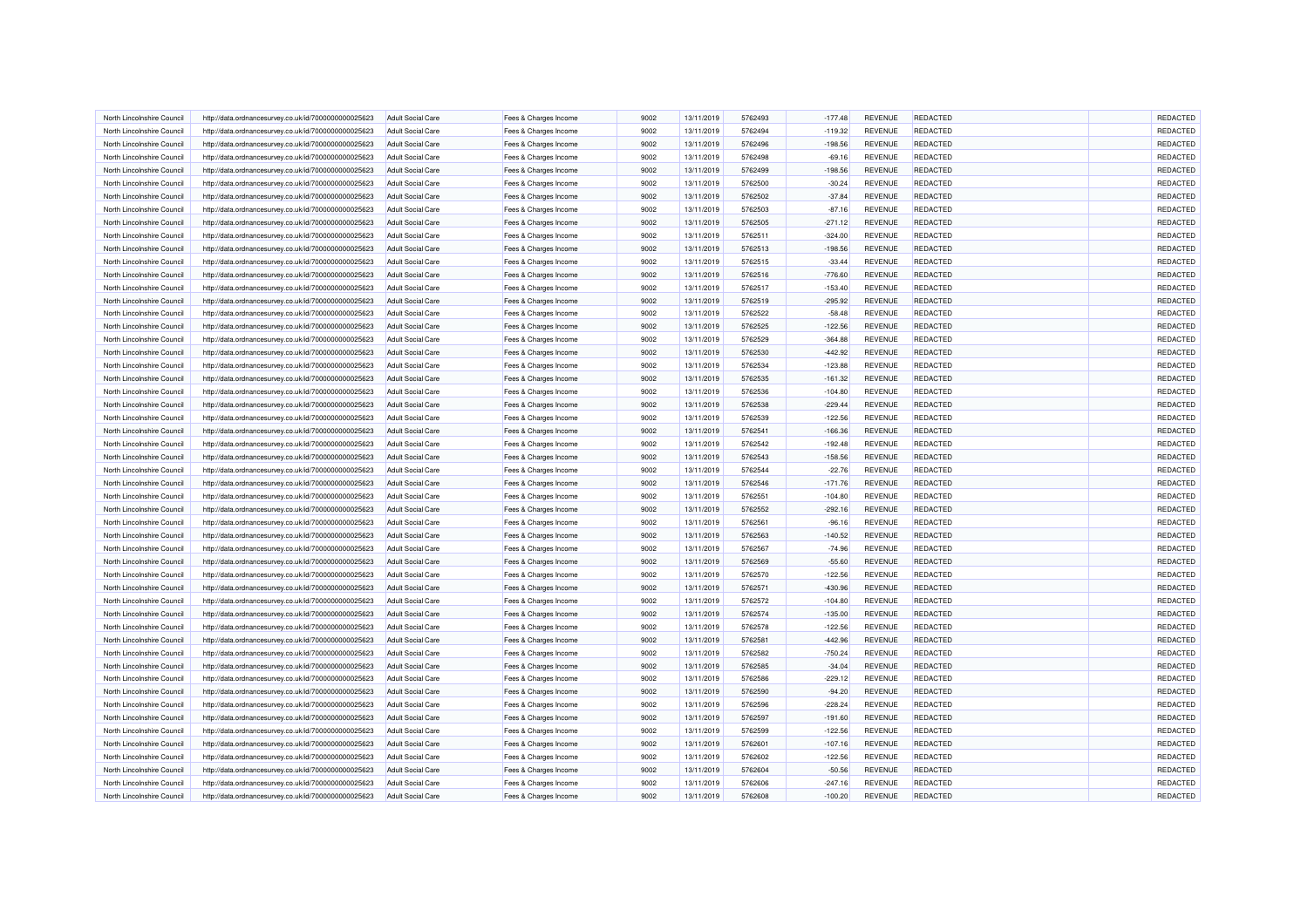| North Lincolnshire Council | http://data.ordnancesurvey.co.uk/id/7000000000025623                                                         | <b>Adult Social Care</b> | Fees & Charges Income                          | 9002 | 13/11/2019 | 5762611 | $-244.20$ | REVENUE        | REDACTED        | REDACTED |
|----------------------------|--------------------------------------------------------------------------------------------------------------|--------------------------|------------------------------------------------|------|------------|---------|-----------|----------------|-----------------|----------|
| North Lincolnshire Council | http://data.ordnancesurvey.co.uk/id/7000000000025623                                                         | <b>Adult Social Care</b> | Fees & Charges Income                          | 9002 | 13/11/2019 | 5762613 | $-676.20$ | REVENUE        | <b>REDACTED</b> | REDACTED |
| North Lincolnshire Council | http://data.ordnancesurvey.co.uk/id/7000000000025623                                                         | <b>Adult Social Care</b> | Fees & Charges Income                          | 9002 | 13/11/2019 | 5762614 | $-232.52$ | <b>REVENUE</b> | <b>REDACTED</b> | REDACTED |
| North Lincolnshire Council | http://data.ordnancesurvey.co.uk/id/7000000000025623                                                         | <b>Adult Social Care</b> | Fees & Charges Income                          | 9002 | 13/11/2019 | 5762618 | $-232.28$ | REVENUE        | REDACTED        | REDACTED |
| North Lincolnshire Council | http://data.ordnancesurvey.co.uk/id/7000000000025623                                                         | <b>Adult Social Care</b> | Fees & Charges Income                          | 9002 | 13/11/2019 | 5762619 | $-47.00$  | REVENUE        | <b>REDACTED</b> | REDACTED |
| North Lincolnshire Council | http://data.ordnancesurvey.co.uk/id/7000000000025623                                                         | <b>Adult Social Care</b> | Fees & Charges Income                          | 9002 | 13/11/2019 | 5762623 | $-12.44$  | <b>REVENUE</b> | <b>REDACTED</b> | REDACTED |
| North Lincolnshire Council | http://data.ordnancesurvey.co.uk/id/7000000000025623                                                         | <b>Adult Social Care</b> | Fees & Charges Income                          | 9002 | 13/11/2019 | 5762625 | $-122.56$ | <b>REVENUE</b> | <b>REDACTED</b> | REDACTED |
| North Lincolnshire Council | http://data.ordnancesurvey.co.uk/id/7000000000025623                                                         | <b>Adult Social Care</b> | Fees & Charges Income                          | 9002 | 13/11/2019 | 5762627 | $-319.40$ | REVENUE        | <b>REDACTED</b> | REDACTED |
| North Lincolnshire Council | http://data.ordnancesurvev.co.uk/id/7000000000025623                                                         | <b>Adult Social Care</b> | Fees & Charges Income                          | 9002 | 13/11/2019 | 5762630 | $-67.56$  | <b>REVENUE</b> | REDACTED        | REDACTED |
| North Lincolnshire Council | http://data.ordnancesurvey.co.uk/id/7000000000025623                                                         | <b>Adult Social Care</b> | Fees & Charges Income                          | 9002 | 13/11/2019 | 5762634 | $-104.76$ | <b>REVENUE</b> | <b>REDACTED</b> | REDACTED |
| North Lincolnshire Council | http://data.ordnancesurvey.co.uk/id/7000000000025623                                                         | <b>Adult Social Care</b> | Fees & Charges Income                          | 9002 | 13/11/2019 | 5762636 | $-122.56$ | REVENUE        | <b>REDACTED</b> | REDACTED |
| North Lincolnshire Council | http://data.ordnancesurvey.co.uk/id/7000000000025623                                                         | <b>Adult Social Care</b> | Fees & Charges Income                          | 9002 | 13/11/2019 | 5762637 | $-57.36$  | REVENUE        | REDACTED        | REDACTED |
| North Lincolnshire Council | http://data.ordnancesurvey.co.uk/id/7000000000025623                                                         | <b>Adult Social Care</b> | Fees & Charges Income                          | 9002 | 13/11/2019 | 5762638 | $-319.16$ | REVENUE        | <b>REDACTED</b> | REDACTED |
| North Lincolnshire Council | http://data.ordnancesurvey.co.uk/id/7000000000025623                                                         | <b>Adult Social Care</b> | Fees & Charges Income                          | 9002 | 13/11/2019 | 5762639 | $-44.44$  | <b>REVENUE</b> | <b>REDACTED</b> | REDACTED |
| North Lincolnshire Council | http://data.ordnancesurvey.co.uk/id/7000000000025623                                                         | <b>Adult Social Care</b> | Fees & Charges Income                          | 9002 | 13/11/2019 | 5762641 | $-352.00$ | <b>REVENUE</b> | <b>REDACTED</b> | REDACTED |
| North Lincolnshire Council | http://data.ordnancesurvey.co.uk/id/7000000000025623                                                         | <b>Adult Social Care</b> | Fees & Charges Income                          | 9002 | 13/11/2019 | 5762642 | $-122.56$ | REVENUE        | <b>REDACTED</b> | REDACTED |
| North Lincolnshire Council | http://data.ordnancesurvey.co.uk/id/7000000000025623                                                         | <b>Adult Social Care</b> | Fees & Charges Income                          | 9002 | 13/11/2019 | 5762643 | $-57.04$  | <b>REVENUE</b> | REDACTED        | REDACTED |
| North Lincolnshire Council | http://data.ordnancesurvey.co.uk/id/7000000000025623                                                         | <b>Adult Social Care</b> | Fees & Charges Income                          | 9002 | 13/11/2019 | 5762645 | $-74.60$  | <b>REVENUE</b> | <b>REDACTED</b> | REDACTED |
| North Lincolnshire Council |                                                                                                              | <b>Adult Social Care</b> |                                                | 9002 | 13/11/2019 | 5762646 | $-56.96$  | REVENUE        | REDACTED        | REDACTED |
| North Lincolnshire Council | http://data.ordnancesurvey.co.uk/id/7000000000025623<br>http://data.ordnancesurvey.co.uk/id/7000000000025623 | <b>Adult Social Care</b> | Fees & Charges Income                          | 9002 | 13/11/2019 | 5762649 | $-122.56$ | REVENUE        | REDACTED        | REDACTED |
| North Lincolnshire Council |                                                                                                              | <b>Adult Social Care</b> | Fees & Charges Income<br>Fees & Charges Income | 9002 | 13/11/2019 | 5762650 | $-122.56$ | REVENUE        | <b>REDACTED</b> | REDACTED |
| North Lincolnshire Council | http://data.ordnancesurvey.co.uk/id/7000000000025623                                                         | <b>Adult Social Care</b> |                                                | 9002 | 13/11/2019 | 5762651 | $-55.24$  | <b>REVENUE</b> | <b>REDACTED</b> | REDACTED |
|                            | http://data.ordnancesurvey.co.uk/id/7000000000025623                                                         |                          | Fees & Charges Income                          |      |            |         |           |                |                 | REDACTED |
| North Lincolnshire Council | http://data.ordnancesurvey.co.uk/id/7000000000025623                                                         | <b>Adult Social Care</b> | Fees & Charges Income                          | 9002 | 13/11/2019 | 5762654 | $-122.56$ | <b>REVENUE</b> | <b>REDACTED</b> |          |
| North Lincolnshire Council | http://data.ordnancesurvey.co.uk/id/7000000000025623                                                         | <b>Adult Social Care</b> | Fees & Charges Income                          | 9002 | 13/11/2019 | 5762655 | $-122.56$ | REVENUE        | REDACTED        | REDACTED |
| North Lincolnshire Council | http://data.ordnancesurvey.co.uk/id/7000000000025623                                                         | <b>Adult Social Care</b> | Fees & Charges Income                          | 9002 | 13/11/2019 | 5762656 | $-122.56$ | REVENUE        | <b>REDACTED</b> | REDACTED |
| North Lincolnshire Council | http://data.ordnancesurvey.co.uk/id/7000000000025623                                                         | <b>Adult Social Care</b> | Fees & Charges Income                          | 9002 | 13/11/2019 | 5762657 | $-284.24$ | <b>REVENUE</b> | <b>REDACTED</b> | REDACTED |
| North Lincolnshire Council | http://data.ordnancesurvey.co.uk/id/7000000000025623                                                         | <b>Adult Social Care</b> | Fees & Charges Income                          | 9002 | 13/11/2019 | 5762658 | $-56.96$  | REVENUE        | <b>REDACTED</b> | REDACTED |
| North Lincolnshire Council | http://data.ordnancesurvey.co.uk/id/7000000000025623                                                         | <b>Adult Social Care</b> | Fees & Charges Income                          | 9002 | 13/11/2019 | 5762659 | $-119.28$ | REVENUE        | <b>REDACTED</b> | REDACTED |
| North Lincolnshire Council | http://data.ordnancesurvey.co.uk/id/7000000000025623                                                         | <b>Adult Social Care</b> | Fees & Charges Income                          | 9002 | 13/11/2019 | 5762660 | $-122.56$ | REVENUE        | <b>REDACTED</b> | REDACTED |
| North Lincolnshire Council | http://data.ordnancesurvey.co.uk/id/7000000000025623                                                         | <b>Adult Social Care</b> | Fees & Charges Income                          | 9002 | 13/11/2019 | 5762661 | $-372.64$ | REVENUE        | <b>REDACTED</b> | REDACTED |
| North Lincolnshire Council | http://data.ordnancesurvey.co.uk/id/7000000000025623                                                         | <b>Adult Social Care</b> | Fees & Charges Income                          | 9002 | 13/11/2019 | 5762662 | $-103.88$ | REVENUE        | REDACTED        | REDACTED |
| North Lincolnshire Council | http://data.ordnancesurvey.co.uk/id/7000000000025623                                                         | <b>Adult Social Care</b> | Fees & Charges Income                          | 9002 | 13/11/2019 | 5762663 | $-122.56$ | REVENUE        | <b>REDACTED</b> | REDACTED |
| North Lincolnshire Council | http://data.ordnancesurvey.co.uk/id/7000000000025623                                                         | <b>Adult Social Care</b> | Fees & Charges Income                          | 9002 | 13/11/2019 | 5762664 | $-71.60$  | <b>REVENUE</b> | REDACTED        | REDACTED |
| North Lincolnshire Council | http://data.ordnancesurvey.co.uk/id/7000000000025623                                                         | <b>Adult Social Care</b> | Fees & Charges Income                          | 9002 | 13/11/2019 | 5762665 | $-122.56$ | <b>REVENUE</b> | <b>REDACTED</b> | REDACTED |
| North Lincolnshire Council | http://data.ordnancesurvey.co.uk/id/7000000000025623                                                         | <b>Adult Social Care</b> | Fees & Charges Income                          | 9002 | 13/11/2019 | 5762666 | $-12.44$  | REVENUE        | <b>REDACTED</b> | REDACTED |
| North Lincolnshire Council | http://data.ordnancesurvey.co.uk/id/7000000000025623                                                         | <b>Adult Social Care</b> | Fees & Charges Income                          | 9002 | 13/11/2019 | 5762667 | $-122.56$ | <b>REVENUE</b> | <b>REDACTED</b> | REDACTED |
| North Lincolnshire Council | http://data.ordnancesurvey.co.uk/id/7000000000025623                                                         | <b>Adult Social Care</b> | Fees & Charges Income                          | 9002 | 13/11/2019 | 5762668 | $-122.56$ | REVENUE        | <b>REDACTED</b> | REDACTED |
| North Lincolnshire Council | http://data.ordnancesurvey.co.uk/id/7000000000025623                                                         | Adult Social Care        | Fees & Charges Income                          | 9002 | 13/11/2019 | 5762670 | $-51.60$  | <b>REVENUE</b> | <b>REDACTED</b> | REDACTED |
| North Lincolnshire Council | http://data.ordnancesurvey.co.uk/id/7000000000025623                                                         | <b>Adult Social Care</b> | Fees & Charges Income                          | 9002 | 13/11/2019 | 5762673 | $-122.56$ | <b>REVENUE</b> | REDACTED        | REDACTED |
| North Lincolnshire Council | http://data.ordnancesurvey.co.uk/id/7000000000025623                                                         | <b>Adult Social Care</b> | Fees & Charges Income                          | 9002 | 13/11/2019 | 5762674 | $-119.28$ | <b>REVENUE</b> | <b>REDACTED</b> | REDACTED |
| North Lincolnshire Council | http://data.ordnancesurvey.co.uk/id/7000000000025623                                                         | <b>Adult Social Care</b> | Fees & Charges Income                          | 9002 | 13/11/2019 | 5762675 | $-62.16$  | <b>REVENUE</b> | REDACTED        | REDACTED |
| North Lincolnshire Council | http://data.ordnancesurvey.co.uk/id/7000000000025623                                                         | <b>Adult Social Care</b> | Fees & Charges Income                          | 9002 | 13/11/2019 | 5762676 | $-84.12$  | REVENUE        | <b>REDACTED</b> | REDACTED |
| North Lincolnshire Council | http://data.ordnancesurvey.co.uk/id/7000000000025623                                                         | <b>Adult Social Care</b> | Fees & Charges Income                          | 9002 | 13/11/2019 | 5762677 | $-42.24$  | REVENUE        | <b>REDACTED</b> | REDACTED |
| North Lincolnshire Council | http://data.ordnancesurvey.co.uk/id/7000000000025623                                                         | <b>Adult Social Care</b> | Fees & Charges Income                          | 9002 | 13/11/2019 | 5762678 | $-122.56$ | <b>REVENUE</b> | <b>REDACTED</b> | REDACTED |
| North Lincolnshire Council | http://data.ordnancesurvey.co.uk/id/7000000000025623                                                         | <b>Adult Social Care</b> | Fees & Charges Income                          | 9002 | 13/11/2019 | 5762679 | $-322.76$ | <b>REVENUE</b> | <b>REDACTED</b> | REDACTED |
| North Lincolnshire Council | http://data.ordnancesurvey.co.uk/id/7000000000025623                                                         | <b>Adult Social Care</b> | Fees & Charges Income                          | 9002 | 13/11/2019 | 5762680 | $-87.36$  | <b>REVENUE</b> | REDACTED        | REDACTED |
| North Lincolnshire Council | http://data.ordnancesurvey.co.uk/id/7000000000025623                                                         | <b>Adult Social Care</b> | Fees & Charges Income                          | 9002 | 13/11/2019 | 5762683 | $-119.28$ | <b>REVENUE</b> | <b>REDACTED</b> | REDACTED |
| North Lincolnshire Council | http://data.ordnancesurvey.co.uk/id/7000000000025623                                                         | <b>Adult Social Care</b> | Fees & Charges Income                          | 9002 | 13/11/2019 | 5762685 | $-54.76$  | REVENUE        | <b>REDACTED</b> | REDACTED |
| North Lincolnshire Council | http://data.ordnancesurvey.co.uk/id/7000000000025623                                                         | <b>Adult Social Care</b> | Fees & Charges Income                          | 9002 | 13/11/2019 | 5762686 | $-82.00$  | <b>REVENUE</b> | <b>REDACTED</b> | REDACTED |
| North Lincolnshire Council | http://data.ordnancesurvey.co.uk/id/7000000000025623                                                         | <b>Adult Social Care</b> | Fees & Charges Income                          | 9002 | 13/11/2019 | 5762687 | $-323.40$ | <b>REVENUE</b> | <b>REDACTED</b> | REDACTED |
| North Lincolnshire Council | http://data.ordnancesurvey.co.uk/id/7000000000025623                                                         | <b>Adult Social Care</b> | Fees & Charges Income                          | 9002 | 13/11/2019 | 5762688 | $-183.52$ | REVENUE        | REDACTED        | REDACTED |
| North Lincolnshire Council | http://data.ordnancesurvey.co.uk/id/7000000000025623                                                         | <b>Adult Social Care</b> | Fees & Charges Income                          | 9002 | 13/11/2019 | 5762692 | $-122.56$ | <b>REVENUE</b> | REDACTED        | REDACTED |
| North Lincolnshire Council | http://data.ordnancesurvey.co.uk/id/7000000000025623                                                         | <b>Adult Social Care</b> | Fees & Charges Income                          | 9002 | 13/11/2019 | 5762694 | $-119.28$ | <b>REVENUE</b> | REDACTED        | REDACTED |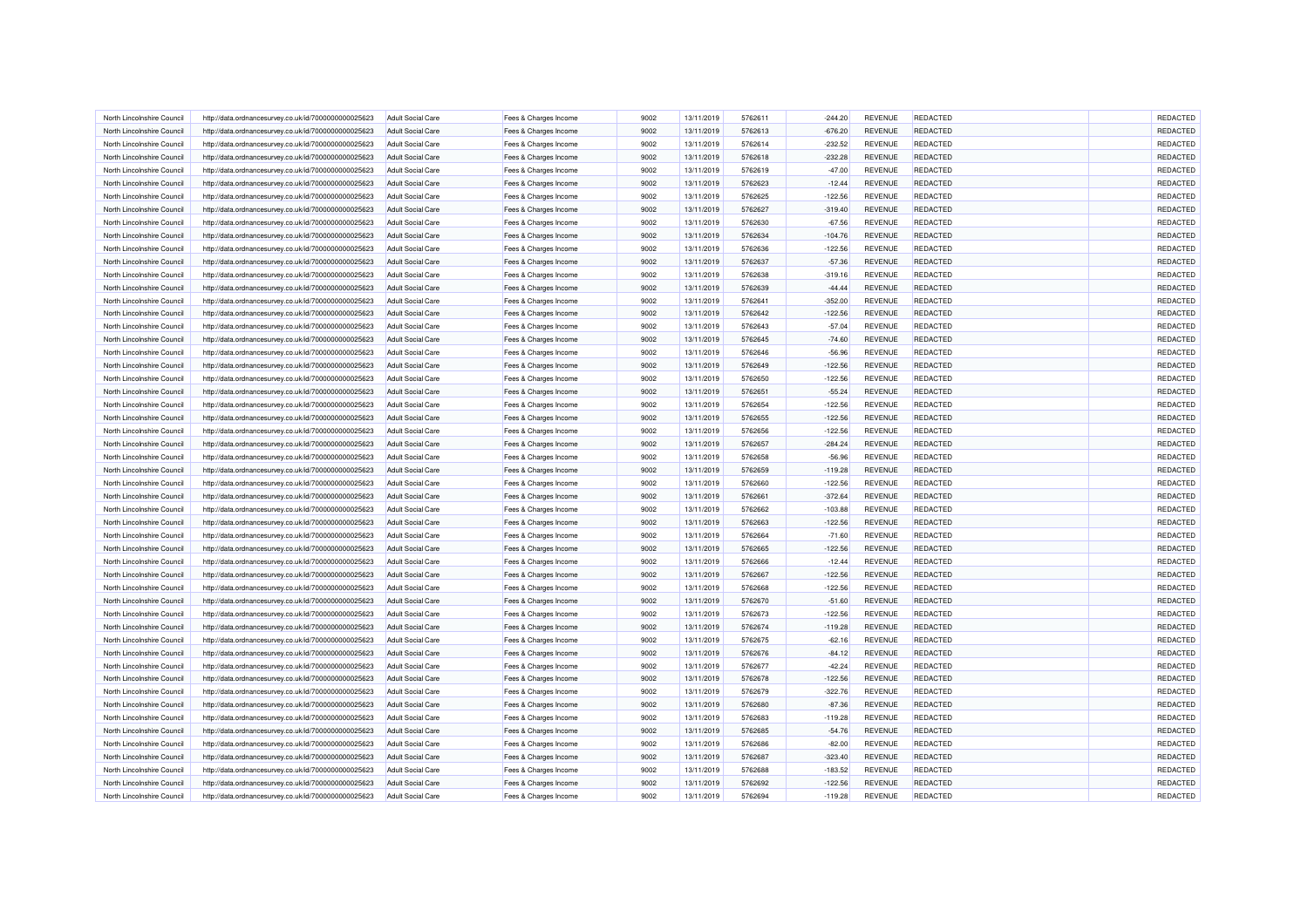| North Lincolnshire Council | http://data.ordnancesurvey.co.uk/id/7000000000025623 | <b>Adult Social Care</b> | Fees & Charges Income          | 9002 | 13/11/2019 | 5762695 | $-210.48$   | REVENUE        | <b>REDACTED</b> |          | REDACTED |
|----------------------------|------------------------------------------------------|--------------------------|--------------------------------|------|------------|---------|-------------|----------------|-----------------|----------|----------|
| North Lincolnshire Council | http://data.ordnancesurvey.co.uk/id/7000000000025623 | <b>Adult Social Care</b> | Fees & Charges Income          | 9002 | 13/11/2019 | 5762696 | $-122.56$   | REVENUE        | <b>REDACTED</b> |          | REDACTED |
| North Lincolnshire Council | http://data.ordnancesurvey.co.uk/id/7000000000025623 | <b>Adult Social Care</b> | Fees & Charges Income          | 9002 | 13/11/2019 | 5762697 | $-122.56$   | <b>REVENUE</b> | <b>REDACTED</b> |          | REDACTED |
| North Lincolnshire Council | http://data.ordnancesurvey.co.uk/id/7000000000025623 | <b>Adult Social Care</b> | Fees & Charges Income          | 9002 | 13/11/2019 | 5762698 | $-198.56$   | <b>REVENUE</b> | REDACTED        |          | REDACTED |
| North Lincolnshire Council | http://data.ordnancesurvey.co.uk/id/7000000000025623 | <b>Adult Social Care</b> | Fees & Charges Income          | 9002 | 13/11/2019 | 5762699 | $-21.12$    | REVENUE        | <b>REDACTED</b> |          | REDACTED |
| North Lincolnshire Council | http://data.ordnancesurvey.co.uk/id/7000000000025623 | <b>Adult Social Care</b> | Fees & Charges Income          | 9002 | 13/11/2019 | 5762700 | $-237.04$   | <b>REVENUE</b> | <b>REDACTED</b> |          | REDACTED |
| North Lincolnshire Council | http://data.ordnancesurvey.co.uk/id/7000000000025623 | <b>Adult Social Care</b> | Fees & Charges Income          | 9002 | 13/11/2019 | 5762701 | $-198.56$   | <b>REVENUE</b> | <b>REDACTED</b> |          | REDACTED |
| North Lincolnshire Council | http://data.ordnancesurvey.co.uk/id/7000000000025623 | <b>Adult Social Care</b> | Fees & Charges Income          | 9002 | 13/11/2019 | 5762702 | $-119.28$   | REVENUE        | <b>REDACTED</b> |          | REDACTED |
| North Lincolnshire Council | http://data.ordnancesurvey.co.uk/id/7000000000025623 | Adult Social Care        | <b>Other Professional Fees</b> | 5829 | 15/11/2019 | 5764238 | 1,843.86    | <b>REVENUE</b> | <b>REDACTED</b> |          | REDACTED |
| North Lincolnshire Council | http://data.ordnancesurvey.co.uk/id/7000000000025623 | <b>Adult Social Care</b> | Payments To Private Orgs       | 6002 | 06/11/2019 | 5760026 | 429.70      | <b>REVENUE</b> | <b>REDACTED</b> |          | REDACTED |
| North Lincolnshire Council | http://data.ordnancesurvey.co.uk/id/7000000000025623 | <b>Adult Social Care</b> | Payments To Private Orgs       | 6002 | 15/11/2019 | 5764597 | 6,162.50    | REVENUE        | <b>REDACTED</b> |          | REDACTED |
| North Lincolnshire Council | http://data.ordnancesurvey.co.uk/id/7000000000025623 | <b>Adult Social Care</b> | Payments To Private Orgs       | 6002 | 22/11/2019 | 5767732 | 12,555.20   | REVENUE        | REDACTED        | 08596756 | REDACTED |
| North Lincolnshire Council | http://data.ordnancesurvey.co.uk/id/7000000000025623 | <b>Adult Social Care</b> | Payments To Private Orgs       | 6002 | 22/11/2019 | 5767732 | 16,566.21   | <b>REVENUE</b> | <b>REDACTED</b> | 08596756 | REDACTED |
| North Lincolnshire Council | http://data.ordnancesurvey.co.uk/id/7000000000025623 | <b>Adult Social Care</b> | Payments To Private Orgs       | 6002 | 22/11/2019 | 5767736 | 1,866.88    | REVENUE        | REDACTED        |          | REDACTED |
| North Lincolnshire Council | http://data.ordnancesurvey.co.uk/id/7000000000025623 | <b>Adult Social Care</b> | Payments To Private Orgs       | 6002 | 22/11/2019 | 5767743 | 3,183.85    | <b>REVENUE</b> | <b>REDACTED</b> |          | REDACTED |
| North Lincolnshire Council | http://data.ordnancesurvey.co.uk/id/7000000000025623 | <b>Adult Social Care</b> | Payments To Private Orgs       | 6002 | 22/11/2019 | 5767743 | $-8.12$     | REVENUE        | <b>REDACTED</b> |          | REDACTED |
| North Lincolnshire Council | http://data.ordnancesurvey.co.uk/id/7000000000025623 | <b>Adult Social Care</b> | Payments To Private Orgs       | 6002 | 22/11/2019 | 5767744 | $-1,285.63$ | <b>REVENUE</b> | <b>REDACTED</b> |          | REDACTED |
| North Lincolnshire Council | http://data.ordnancesurvey.co.uk/id/7000000000025623 | <b>Adult Social Care</b> | Payments To Private Orgs       | 6002 | 22/11/2019 | 5767745 | 34,417.22   | <b>REVENUE</b> | <b>REDACTED</b> |          | REDACTED |
| North Lincolnshire Council | http://data.ordnancesurvey.co.uk/id/7000000000025623 | <b>Adult Social Care</b> | Payments To Private Orgs       | 6002 | 22/11/2019 | 5767745 | 53,250.36   | REVENUE        | <b>REDACTED</b> |          | REDACTED |
| North Lincolnshire Council | http://data.ordnancesurvey.co.uk/id/7000000000025623 | <b>Adult Social Care</b> | Payments To Private Orgs       | 6002 | 22/11/2019 | 5767750 | 13,809.58   | REVENUE        | REDACTED        |          | REDACTED |
| North Lincolnshire Council | http://data.ordnancesurvey.co.uk/id/7000000000025623 | <b>Adult Social Care</b> | Payments To Private Orgs       | 6002 | 22/11/2019 | 5767751 | 6,849.72    | REVENUE        | <b>REDACTED</b> | 07128156 | REDACTED |
| North Lincolnshire Council | http://data.ordnancesurvey.co.uk/id/7000000000025623 | Adult Social Care        | Payments To Private Orgs       | 6002 | 22/11/2019 | 5767751 | 3,902.71    | <b>REVENUE</b> | <b>REDACTED</b> | 07128156 | REDACTED |
| North Lincolnshire Council | http://data.ordnancesurvey.co.uk/id/7000000000025623 | <b>Adult Social Care</b> | Payments To Private Orgs       | 6002 | 22/11/2019 | 5767753 | 5,167.46    | <b>REVENUE</b> | <b>REDACTED</b> |          | REDACTED |
| North Lincolnshire Council | http://data.ordnancesurvey.co.uk/id/7000000000025623 | <b>Adult Social Care</b> | Payments To Private Orgs       | 6002 | 22/11/2019 | 5767754 | 16,936.15   | REVENUE        | REDACTED        | 27662    | REDACTED |
| North Lincolnshire Council | http://data.ordnancesurvey.co.uk/id/7000000000025623 | <b>Adult Social Care</b> | Payments To Private Orgs       | 6002 | 22/11/2019 | 5767774 | 6,582.00    | <b>REVENUE</b> | <b>REDACTED</b> |          | REDACTED |
| North Lincolnshire Council | http://data.ordnancesurvey.co.uk/id/7000000000025623 | <b>Adult Social Care</b> | Payments To Private Orgs       | 6002 | 22/11/2019 | 5767779 | 4,064.50    | <b>REVENUE</b> | <b>REDACTED</b> |          | REDACTED |
| North Lincolnshire Council | http://data.ordnancesurvey.co.uk/id/7000000000025623 | <b>Adult Social Care</b> | Payments To Private Orgs       | 6002 | 22/11/2019 | 5767780 | 1,991.20    | <b>REVENUE</b> | <b>REDACTED</b> | 04228353 | REDACTED |
| North Lincolnshire Council | http://data.ordnancesurvey.co.uk/id/7000000000025623 | <b>Adult Social Care</b> | Payments To Private Orgs       | 6002 | 27/11/2019 | 5770847 | 6,260.00    | REVENUE        | REDACTED        |          | REDACTED |
| North Lincolnshire Council | http://data.ordnancesurvey.co.uk/id/7000000000025623 | <b>Adult Social Care</b> | Payments To Private Orgs       | 6002 | 27/11/2019 | 5770850 | 15,261.12   | <b>REVENUE</b> | <b>REDACTED</b> |          | REDACTED |
| North Lincolnshire Council | http://data.ordnancesurvey.co.uk/id/7000000000025623 | <b>Adult Social Care</b> | Payments To Private Orgs       | 6002 | 27/11/2019 | 5770851 | $-806.85$   | REVENUE        | <b>REDACTED</b> |          | REDACTED |
| North Lincolnshire Council | http://data.ordnancesurvey.co.uk/id/7000000000025623 | <b>Adult Social Care</b> | Payments To Private Orgs       | 6002 | 27/11/2019 | 5770852 | 9,675.98    | <b>REVENUE</b> | REDACTED        |          | REDACTED |
| North Lincolnshire Council | http://data.ordnancesurvey.co.uk/id/7000000000025623 | <b>Adult Social Care</b> | Payments To Private Orgs       | 6002 | 27/11/2019 | 5770852 | 15,085.84   | REVENUE        | <b>REDACTED</b> |          | REDACTED |
| North Lincolnshire Council | http://data.ordnancesurvey.co.uk/id/7000000000025623 | <b>Adult Social Care</b> | Payments To Private Orgs       | 6002 | 27/11/2019 | 5770853 | 9,855.00    | <b>REVENUE</b> | <b>REDACTED</b> |          | REDACTED |
| North Lincolnshire Council | http://data.ordnancesurvey.co.uk/id/7000000000025623 | <b>Adult Social Care</b> | Payments To Private Orgs       | 6002 | 27/11/2019 | 5770854 | 3,800.00    | REVENUE        | <b>REDACTED</b> |          | REDACTED |
| North Lincolnshire Council | http://data.ordnancesurvey.co.uk/id/7000000000025623 | <b>Adult Social Care</b> | Payments To Private Orgs       | 6002 | 27/11/2019 | 5770855 | 76,404.33   | <b>REVENUE</b> | <b>REDACTED</b> |          | REDACTED |
| North Lincolnshire Council | http://data.ordnancesurvey.co.uk/id/7000000000025623 | Adult Social Care        | Payments To Private Orgs       | 6002 | 27/11/2019 | 5770856 | 493.71      | <b>REVENUE</b> | <b>REDACTED</b> |          | REDACTED |
| North Lincolnshire Council | http://data.ordnancesurvey.co.uk/id/7000000000025623 | <b>Adult Social Care</b> | Payments To Private Orgs       | 6002 | 27/11/2019 | 5770857 | 38,867.59   | <b>REVENUE</b> | <b>REDACTED</b> |          | REDACTED |
| North Lincolnshire Council | http://data.ordnancesurvey.co.uk/id/7000000000025623 | <b>Adult Social Care</b> | Payments To Private Orgs       | 6002 | 27/11/2019 | 5770859 | 24,226.34   | REVENUE        | <b>REDACTED</b> |          | REDACTED |
| North Lincolnshire Council | http://data.ordnancesurvey.co.uk/id/7000000000025623 | <b>Adult Social Care</b> | Payments To Private Orgs       | 6002 | 27/11/2019 | 5770861 | 5,608.40    | REVENUE        | REDACTED        |          | REDACTED |
| North Lincolnshire Council | http://data.ordnancesurvey.co.uk/id/7000000000025623 | <b>Adult Social Care</b> | Payments To Private Orgs       | 6002 | 27/11/2019 | 5770862 | 2,272.00    | REVENUE        | <b>REDACTED</b> |          | REDACTED |
| North Lincolnshire Council | http://data.ordnancesurvey.co.uk/id/7000000000025623 | <b>Adult Social Care</b> | Payments To Private Orgs       | 6002 | 27/11/2019 | 5770863 | 3,368.80    | REVENUE        | <b>REDACTED</b> |          | REDACTED |
| North Lincolnshire Council | http://data.ordnancesurvey.co.uk/id/7000000000025623 | <b>Adult Social Care</b> | Payments To Private Orgs       | 6002 | 27/11/2019 | 5770864 | 49,807.33   | <b>REVENUE</b> | <b>REDACTED</b> | 01952719 | REDACTED |
| North Lincolnshire Council | http://data.ordnancesurvey.co.uk/id/7000000000025623 | <b>Adult Social Care</b> | Payments To Private Orgs       | 6002 | 27/11/2019 | 5770865 | $-706.66$   | REVENUE        | <b>REDACTED</b> | 01952719 | REDACTED |
| North Lincolnshire Council | http://data.ordnancesurvey.co.uk/id/7000000000025623 | <b>Adult Social Care</b> | Payments To Private Orgs       | 6002 | 27/11/2019 | 5770866 | 3,707.14    | <b>REVENUE</b> | <b>REDACTED</b> |          | REDACTED |
| North Lincolnshire Council | http://data.ordnancesurvey.co.uk/id/7000000000025623 | <b>Adult Social Care</b> | Payments To Private Orgs       | 6002 | 27/11/2019 | 5770867 | $-2,692.86$ | REVENUE        | <b>REDACTED</b> |          | REDACTED |
|                            |                                                      |                          |                                |      |            |         |             |                |                 |          |          |
| North Lincolnshire Council | http://data.ordnancesurvey.co.uk/id/7000000000025623 | <b>Adult Social Care</b> | Payments To Private Orgs       | 6002 | 27/11/2019 | 5770868 | 47,103.36   | REVENUE        | <b>REDACTED</b> |          | REDACTED |
| North Lincolnshire Council | http://data.ordnancesurvey.co.uk/id/7000000000025623 | <b>Adult Social Care</b> | Payments To Private Orgs       | 6002 | 27/11/2019 | 5770869 | 2,008.00    | REVENUE        | REDACTED        |          | REDACTED |
| North Lincolnshire Council | http://data.ordnancesurvey.co.uk/id/7000000000025623 | <b>Adult Social Care</b> | Payments To Private Orgs       | 6002 | 27/11/2019 | 5770870 | 2,254.80    | REVENUE        | <b>REDACTED</b> |          | REDACTED |
| North Lincolnshire Council | http://data.ordnancesurvey.co.uk/id/7000000000025623 | <b>Adult Social Care</b> | Payments To Private Orgs       | 6002 | 27/11/2019 | 5770872 | 14,100.01   | <b>REVENUE</b> | <b>REDACTED</b> |          | REDACTED |
| North Lincolnshire Council | http://data.ordnancesurvey.co.uk/id/7000000000025623 | <b>Adult Social Care</b> | Payments To Private Orgs       | 6002 | 27/11/2019 | 5770873 | 27,628.52   | <b>REVENUE</b> | <b>REDACTED</b> |          | REDACTED |
| North Lincolnshire Council | http://data.ordnancesurvey.co.uk/id/7000000000025623 | <b>Adult Social Care</b> | Payments To Private Orgs       | 6002 | 27/11/2019 | 5770874 | 11,766.50   | REVENUE        | <b>REDACTED</b> |          | REDACTED |
| North Lincolnshire Council | http://data.ordnancesurvey.co.uk/id/7000000000025623 | <b>Adult Social Care</b> | Payments To Private Orgs       | 6002 | 27/11/2019 | 5770875 | 403.42      | <b>REVENUE</b> | <b>REDACTED</b> |          | REDACTED |
| North Lincolnshire Council | http://data.ordnancesurvey.co.uk/id/7000000000025623 | <b>Adult Social Care</b> | Payments To Private Orgs       | 6002 | 27/11/2019 | 5770876 | 2,476.00    | <b>REVENUE</b> | REDACTED        |          | REDACTED |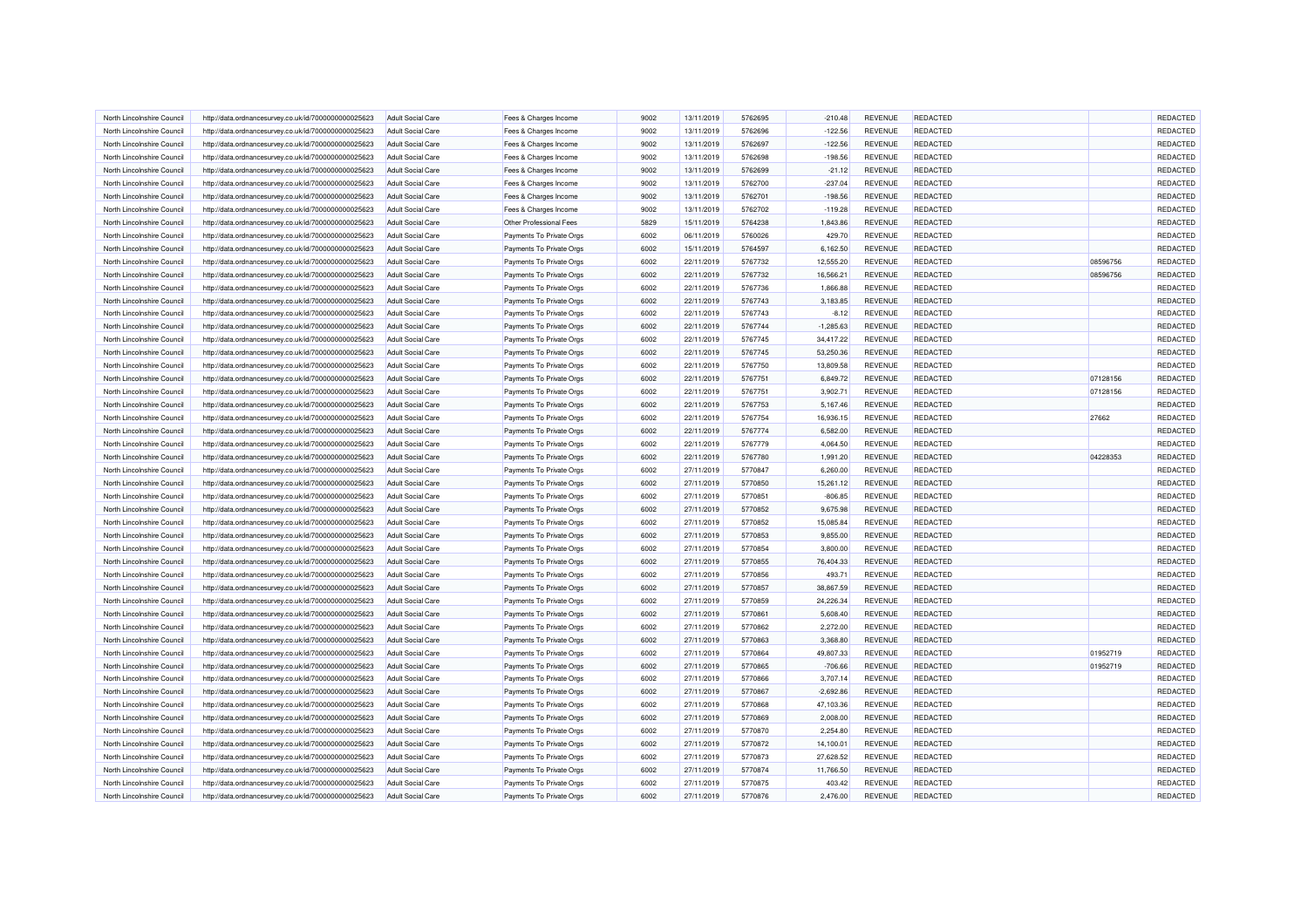| North Lincolnshire Council | http://data.ordnancesurvey.co.uk/id/7000000000025623 | Adult Social Care        | Payments To Private Orgs | 6002 | 27/11/2019 | 5770877 | 22,255.49   | <b>REVENUE</b> | <b>REDACTED</b> |          | REDACTED        |
|----------------------------|------------------------------------------------------|--------------------------|--------------------------|------|------------|---------|-------------|----------------|-----------------|----------|-----------------|
| North Lincolnshire Council | http://data.ordnancesurvey.co.uk/id/7000000000025623 | <b>Adult Social Care</b> | Payments To Private Orgs | 6002 | 27/11/2019 | 5770878 | 7,898.08    | <b>REVENUE</b> | REDACTED        |          | REDACTED        |
| North Lincolnshire Council | http://data.ordnancesurvey.co.uk/id/7000000000025623 | <b>Adult Social Care</b> | Payments To Private Orgs | 6002 | 27/11/2019 | 5770879 | 8,073.12    | REVENUE        | REDACTED        |          | REDACTED        |
| North Lincolnshire Council | http://data.ordnancesurvey.co.uk/id/7000000000025623 | <b>Adult Social Care</b> | Payments To Private Orgs | 6002 | 27/11/2019 | 5770880 | 7,846.44    | REVENUE        | <b>REDACTED</b> |          | REDACTED        |
| North Lincolnshire Council | http://data.ordnancesurvey.co.uk/id/7000000000025623 | <b>Adult Social Care</b> | Payments To Private Orgs | 6002 | 27/11/2019 | 5770881 | 26,322.32   | <b>REVENUE</b> | <b>REDACTED</b> |          | REDACTED        |
| North Lincolnshire Council | http://data.ordnancesurvey.co.uk/id/7000000000025623 | <b>Adult Social Care</b> | Payments To Private Orgs | 6002 | 27/11/2019 | 5770882 | 706.66      | REVENUE        | REDACTED        |          | REDACTED        |
| North Lincolnshire Council | http://data.ordnancesurvey.co.uk/id/7000000000025623 | <b>Adult Social Care</b> | Payments To Private Orgs | 6002 | 27/11/2019 | 5770883 | 1,835.20    | <b>REVENUE</b> | REDACTED        |          | REDACTED        |
| North Lincolnshire Council | http://data.ordnancesurvey.co.uk/id/7000000000025623 | Adult Social Care        | Payments To Private Orgs | 6002 | 27/11/2019 | 5770884 | 60,553.88   | <b>REVENUE</b> | <b>REDACTED</b> |          | REDACTED        |
| North Lincolnshire Council | http://data.ordnancesurvey.co.uk/id/7000000000025623 | <b>Adult Social Care</b> | Payments To Private Orgs | 6002 | 27/11/2019 | 5770885 | 1,600.00    | REVENUE        | REDACTED        |          | REDACTED        |
| North Lincolnshire Council | http://data.ordnancesurvey.co.uk/id/7000000000025623 | <b>Adult Social Care</b> | Payments To Private Orgs | 6002 | 27/11/2019 | 5770885 | 8,380.00    | <b>REVENUE</b> | <b>REDACTED</b> |          | REDACTED        |
| North Lincolnshire Council | http://data.ordnancesurvey.co.uk/id/7000000000025623 | <b>Adult Social Care</b> | Payments To Private Orgs | 6002 | 27/11/2019 | 5770886 | 2,008.00    | <b>REVENUE</b> | <b>REDACTED</b> |          | REDACTED        |
| North Lincolnshire Council | http://data.ordnancesurvey.co.uk/id/7000000000025623 | Adult Social Care        | Payments To Private Orgs | 6002 | 27/11/2019 | 5770887 | 1,910.48    | <b>REVENUE</b> | <b>REDACTED</b> |          | <b>REDACTED</b> |
| North Lincolnshire Council | http://data.ordnancesurvey.co.uk/id/7000000000025623 | <b>Adult Social Care</b> | Payments To Private Orgs | 6002 | 27/11/2019 | 5770888 | 6,148.16    | <b>REVENUE</b> | <b>REDACTED</b> |          | REDACTED        |
| North Lincolnshire Council | http://data.ordnancesurvey.co.uk/id/7000000000025623 | <b>Adult Social Care</b> | Payments To Private Orgs | 6002 | 27/11/2019 | 5770889 | 5,052.32    | REVENUE        | <b>REDACTED</b> |          | REDACTED        |
| North Lincolnshire Council | http://data.ordnancesurvey.co.uk/id/7000000000025623 | <b>Adult Social Care</b> | Payments To Private Orgs | 6002 | 27/11/2019 | 5770890 | 5,921.36    | REVENUE        | <b>REDACTED</b> |          | REDACTED        |
| North Lincolnshire Council | http://data.ordnancesurvey.co.uk/id/7000000000025623 | Adult Social Care        | Payments To Private Orgs | 6002 | 27/11/2019 | 5770891 | $-1,867.02$ | REVENUE        | <b>REDACTED</b> |          | REDACTED        |
| North Lincolnshire Council | http://data.ordnancesurvey.co.uk/id/7000000000025623 | <b>Adult Social Care</b> | Payments To Private Orgs | 6002 | 27/11/2019 | 5770892 | 28,522.96   | REVENUE        | REDACTED        |          | REDACTED        |
| North Lincolnshire Council | http://data.ordnancesurvey.co.uk/id/7000000000025623 | Adult Social Care        | Payments To Private Orgs | 6002 | 27/11/2019 | 5770893 | 18,295.76   | <b>REVENUE</b> | <b>REDACTED</b> |          | REDACTED        |
| North Lincolnshire Council | http://data.ordnancesurvey.co.uk/id/7000000000025623 | Adult Social Care        | Payments To Private Orgs | 6002 | 27/11/2019 | 5770894 | 3,766.40    | REVENUE        | REDACTED        |          | REDACTED        |
| North Lincolnshire Council | http://data.ordnancesurvey.co.uk/id/7000000000025623 | <b>Adult Social Care</b> | Payments To Private Orgs | 6002 | 27/11/2019 | 5770896 | 2,208.00    | <b>REVENUE</b> | <b>REDACTED</b> |          | REDACTED        |
| North Lincolnshire Council | http://data.ordnancesurvey.co.uk/id/7000000000025623 | <b>Adult Social Care</b> | Payments To Private Orgs | 6002 | 27/11/2019 | 5770897 | 1,873.20    | <b>REVENUE</b> | <b>REDACTED</b> |          | REDACTED        |
| North Lincolnshire Council | http://data.ordnancesurvey.co.uk/id/7000000000025623 | <b>Adult Social Care</b> | Payments To Private Orgs | 6002 | 27/11/2019 | 5770899 | 9,405.24    | <b>REVENUE</b> | <b>REDACTED</b> |          | REDACTED        |
| North Lincolnshire Council | http://data.ordnancesurvey.co.uk/id/7000000000025623 | <b>Adult Social Care</b> | Payments To Private Orgs | 6002 | 27/11/2019 | 5770900 | 2,789.20    | REVENUE        | REDACTED        |          | REDACTED        |
| North Lincolnshire Council | http://data.ordnancesurvey.co.uk/id/7000000000025623 | <b>Adult Social Care</b> | Payments To Private Orgs | 6002 | 27/11/2019 | 5770901 | $-546.73$   | <b>REVENUE</b> | <b>REDACTED</b> | 27662    | REDACTED        |
| North Lincolnshire Council | http://data.ordnancesurvey.co.uk/id/7000000000025623 | Adult Social Care        | Payments To Private Orgs | 6002 | 27/11/2019 | 5770902 | 31,746.90   | REVENUE        | <b>REDACTED</b> | 27662    | REDACTED        |
| North Lincolnshire Council | http://data.ordnancesurvey.co.uk/id/7000000000025623 | <b>Adult Social Care</b> | Payments To Private Orgs | 6002 | 27/11/2019 | 5770903 | 51,797.94   | <b>REVENUE</b> | REDACTED        | 27662    | REDACTED        |
| North Lincolnshire Council | http://data.ordnancesurvey.co.uk/id/7000000000025623 | <b>Adult Social Care</b> | Payments To Private Orgs | 6002 | 27/11/2019 | 5770903 | 2,186.92    | REVENUE        | REDACTED        | 27662    | REDACTED        |
| North Lincolnshire Council | http://data.ordnancesurvey.co.uk/id/7000000000025623 | <b>Adult Social Care</b> | Payments To Private Orgs | 6002 | 27/11/2019 | 5770904 | 2,189.32    | <b>REVENUE</b> | <b>REDACTED</b> | 27662    | REDACTED        |
| North Lincolnshire Council | http://data.ordnancesurvey.co.uk/id/7000000000025623 | <b>Adult Social Care</b> | Payments To Private Orgs | 6002 | 27/11/2019 | 5770906 | 29,554.25   | REVENUE        | REDACTED        |          | REDACTED        |
| North Lincolnshire Council | http://data.ordnancesurvey.co.uk/id/7000000000025623 | Adult Social Care        | Payments To Private Orgs | 6002 | 27/11/2019 | 5770907 | 13,178.48   | <b>REVENUE</b> | <b>REDACTED</b> |          | REDACTED        |
| North Lincolnshire Council | http://data.ordnancesurvey.co.uk/id/7000000000025623 | <b>Adult Social Care</b> | Payments To Private Orgs | 6002 | 27/11/2019 | 5770908 | 605.13      | <b>REVENUE</b> | REDACTED        |          | REDACTED        |
| North Lincolnshire Council | http://data.ordnancesurvey.co.uk/id/7000000000025623 | <b>Adult Social Care</b> | Payments To Private Orgs | 6002 | 27/11/2019 | 5770909 | 13,826.48   | <b>REVENUE</b> | <b>REDACTED</b> |          | REDACTED        |
| North Lincolnshire Council | http://data.ordnancesurvey.co.uk/id/7000000000025623 | Adult Social Care        | Payments To Private Orgs | 6002 | 27/11/2019 | 5770910 | 9.162.92    | <b>REVENUE</b> | <b>REDACTED</b> |          | REDACTED        |
| North Lincolnshire Council | http://data.ordnancesurvey.co.uk/id/7000000000025623 | <b>Adult Social Care</b> | Payments To Private Orgs | 6002 | 27/11/2019 | 5770911 | $-888.94$   | <b>REVENUE</b> | REDACTED        |          | REDACTED        |
| North Lincolnshire Council | http://data.ordnancesurvey.co.uk/id/7000000000025623 | Adult Social Care        | Payments To Private Orgs | 6002 | 27/11/2019 | 5770913 | 37,378.68   | REVENUE        | REDACTED        |          | REDACTED        |
| North Lincolnshire Council | http://data.ordnancesurvey.co.uk/id/7000000000025623 | <b>Adult Social Care</b> | Payments To Private Orgs | 6002 | 27/11/2019 | 5770914 | 17,241.67   | <b>REVENUE</b> | <b>REDACTED</b> |          | REDACTED        |
| North Lincolnshire Council | http://data.ordnancesurvey.co.uk/id/7000000000025623 | <b>Adult Social Care</b> | Payments To Private Orgs | 6002 | 27/11/2019 | 5770915 | 11,695.84   | <b>REVENUE</b> | <b>REDACTED</b> |          | REDACTED        |
| North Lincolnshire Council | http://data.ordnancesurvey.co.uk/id/7000000000025623 | <b>Adult Social Care</b> | Payments To Private Orgs | 6002 | 27/11/2019 | 5770916 | 1,893.20    | <b>REVENUE</b> | <b>REDACTED</b> |          | REDACTED        |
| North Lincolnshire Council | http://data.ordnancesurvey.co.uk/id/7000000000025623 | <b>Adult Social Care</b> | Payments To Private Orgs | 6002 | 27/11/2019 | 5770917 | 1,984.36    | <b>REVENUE</b> | REDACTED        |          | REDACTED        |
| North Lincolnshire Council | http://data.ordnancesurvey.co.uk/id/7000000000025623 | Adult Social Care        | Payments To Private Orgs | 6002 | 27/11/2019 | 5770918 | 470.66      | REVENUE        | <b>REDACTED</b> |          | REDACTED        |
| North Lincolnshire Council | http://data.ordnancesurvey.co.uk/id/7000000000025623 | <b>Adult Social Care</b> | Payments To Private Orgs | 6002 | 27/11/2019 | 5770919 | 29,042.55   | REVENUE        | REDACTED        |          | REDACTED        |
| North Lincolnshire Council | http://data.ordnancesurvey.co.uk/id/7000000000025623 | <b>Adult Social Care</b> | Payments To Private Orgs | 6002 | 27/11/2019 | 5770920 | 3,746.40    | REVENUE        | <b>REDACTED</b> |          | REDACTED        |
| North Lincolnshire Council | http://data.ordnancesurvey.co.uk/id/7000000000025623 | <b>Adult Social Care</b> | Payments To Private Orgs | 6002 | 27/11/2019 | 5770921 | 3,850.00    | <b>REVENUE</b> | <b>REDACTED</b> |          | REDACTED        |
| North Lincolnshire Council | http://data.ordnancesurvey.co.uk/id/7000000000025623 | Adult Social Care        | Payments To Private Orgs | 6002 | 27/11/2019 | 5770922 | 1.971.56    | <b>REVENUE</b> | <b>REDACTED</b> | 04676023 | REDACTED        |
| North Lincolnshire Council | http://data.ordnancesurvey.co.uk/id/7000000000025623 | <b>Adult Social Care</b> | Payments To Private Orgs | 6002 | 27/11/2019 | 5770923 | 5,992.88    | REVENUE        | REDACTED        |          | REDACTED        |
| North Lincolnshire Council | http://data.ordnancesurvey.co.uk/id/7000000000025623 | Adult Social Care        | Payments To Private Orgs | 6002 | 27/11/2019 | 5770924 | 3,188.00    | REVENUE        | <b>REDACTED</b> |          | REDACTED        |
| North Lincolnshire Council | http://data.ordnancesurvey.co.uk/id/7000000000025623 | <b>Adult Social Care</b> | Payments To Private Orgs | 6002 | 27/11/2019 | 5770925 | 1,654.32    | REVENUE        | REDACTED        |          | REDACTED        |
| North Lincolnshire Council | http://data.ordnancesurvey.co.uk/id/7000000000025623 | Adult Social Care        | Payments To Private Orgs | 6002 | 27/11/2019 | 5770926 | 5,322.28    | REVENUE        | <b>REDACTED</b> |          | REDACTED        |
| North Lincolnshire Council | http://data.ordnancesurvey.co.uk/id/7000000000025623 | <b>Adult Social Care</b> | Payments To Private Orgs | 6002 | 27/11/2019 | 5770926 | 20,504.56   | REVENUE        | <b>REDACTED</b> |          | REDACTED        |
| North Lincolnshire Council | http://data.ordnancesurvey.co.uk/id/7000000000025623 | Adult Social Care        | Payments To Private Orgs | 6002 | 27/11/2019 | 5770927 | 1,946.64    | <b>REVENUE</b> | <b>REDACTED</b> |          | REDACTED        |
| North Lincolnshire Council | http://data.ordnancesurvey.co.uk/id/7000000000025623 | <b>Adult Social Care</b> | Payments To Private Orgs | 6002 | 27/11/2019 | 5770927 | 21,789.47   | REVENUE        | REDACTED        |          | REDACTED        |
| North Lincolnshire Council | http://data.ordnancesurvey.co.uk/id/7000000000025623 | <b>Adult Social Care</b> | Payments To Private Orgs | 6002 | 27/11/2019 | 5770928 | 29,585.13   | <b>REVENUE</b> | <b>REDACTED</b> |          | REDACTED        |
| North Lincolnshire Council | http://data.ordnancesurvey.co.uk/id/7000000000025623 | Adult Social Care        | Payments To Private Orgs | 6002 | 27/11/2019 | 5770929 | 6,763.84    | REVENUE        | <b>REDACTED</b> |          | REDACTED        |
|                            |                                                      |                          |                          |      |            |         |             |                |                 |          |                 |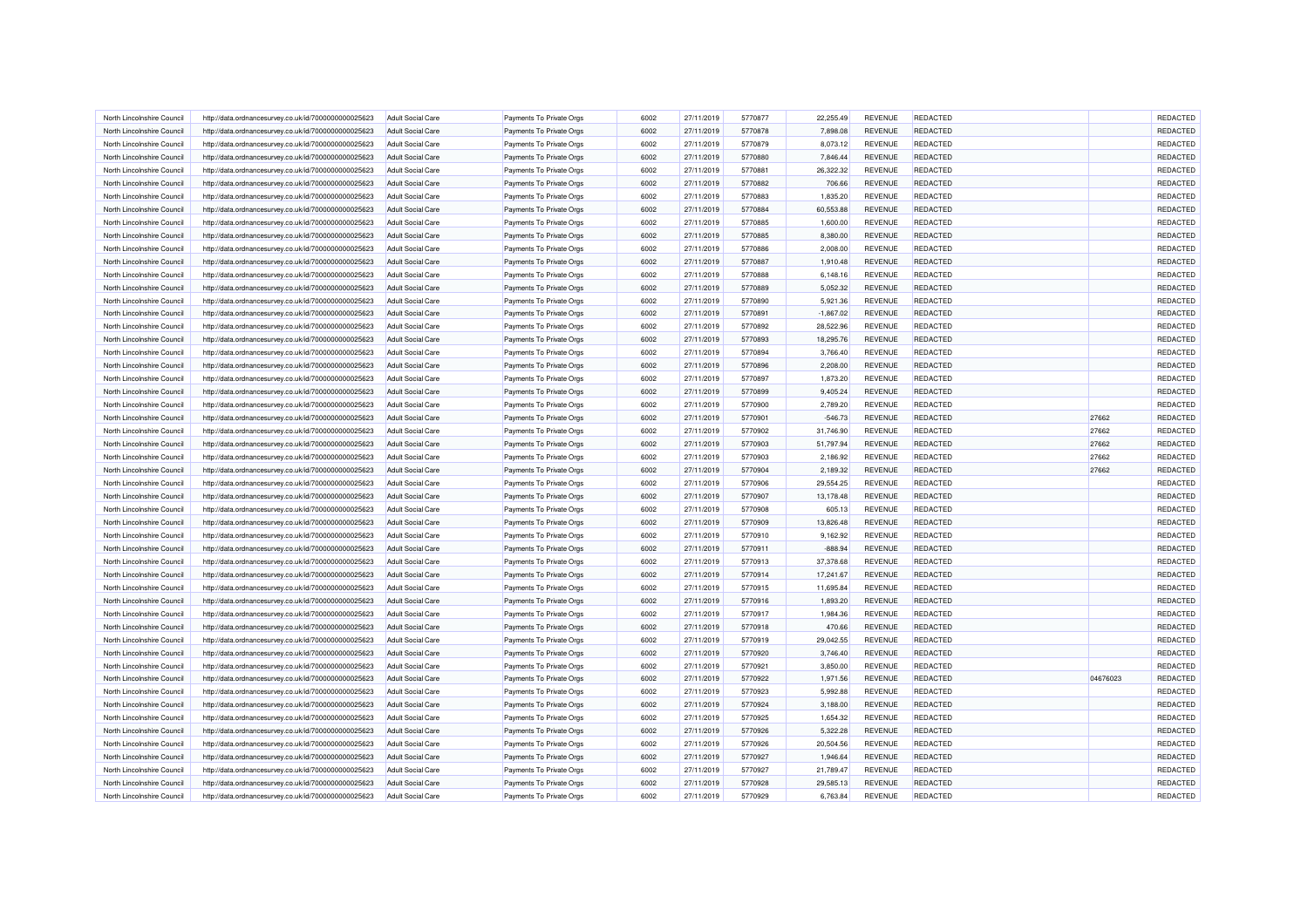| North Lincolnshire Council | http://data.ordnancesurvey.co.uk/id/7000000000025623 | <b>Adult Social Care</b> | Payments To Private Orgs | 6002 | 27/11/2019 | 5770930 | 22,575.79 | REVENUE        | <b>REDACTED</b> |          | REDACTED |
|----------------------------|------------------------------------------------------|--------------------------|--------------------------|------|------------|---------|-----------|----------------|-----------------|----------|----------|
| North Lincolnshire Council | http://data.ordnancesurvey.co.uk/id/7000000000025623 | <b>Adult Social Care</b> | Payments To Private Orgs | 6002 | 27/11/2019 | 5770931 | 23,087.18 | <b>REVENUE</b> | <b>REDACTED</b> |          | REDACTED |
| North Lincolnshire Council | http://data.ordnancesurvey.co.uk/id/7000000000025623 | <b>Adult Social Care</b> | Payments To Private Orgs | 6002 | 27/11/2019 | 5770933 | 10.676.44 | <b>REVENUE</b> | <b>REDACTED</b> |          | REDACTED |
| North Lincolnshire Council | http://data.ordnancesurvey.co.uk/id/7000000000025623 | <b>Adult Social Care</b> | Payments To Private Orgs | 6002 | 27/11/2019 | 5770934 | 29,645.61 | <b>REVENUE</b> | REDACTED        |          | REDACTED |
| North Lincolnshire Council | http://data.ordnancesurvey.co.uk/id/7000000000025623 | <b>Adult Social Care</b> | Payments To Private Orgs | 6002 | 27/11/2019 | 5770935 | 1,748.17  | REVENUE        | <b>REDACTED</b> |          | REDACTED |
| North Lincolnshire Council | http://data.ordnancesurvey.co.uk/id/7000000000025623 | <b>Adult Social Care</b> | Payments To Private Orgs | 6002 | 27/11/2019 | 5770936 | 22,791.68 | <b>REVENUE</b> | <b>REDACTED</b> |          | REDACTED |
| North Lincolnshire Council | http://data.ordnancesurvey.co.uk/id/7000000000025623 | <b>Adult Social Care</b> | Payments To Private Orgs | 6002 | 27/11/2019 | 5770937 | 14,128.57 | <b>REVENUE</b> | <b>REDACTED</b> |          | REDACTED |
| North Lincolnshire Council | http://data.ordnancesurvey.co.uk/id/7000000000025623 | <b>Adult Social Care</b> | Payments To Private Orgs | 6002 | 27/11/2019 | 5770937 | 12,856.00 | REVENUE        | <b>REDACTED</b> |          | REDACTED |
| North Lincolnshire Council | http://data.ordnancesurvey.co.uk/id/7000000000025623 | Adult Social Care        | Payments To Private Oras | 6002 | 27/11/2019 | 5770938 | 2.186.92  | <b>REVENUE</b> | <b>REDACTED</b> |          | REDACTED |
| North Lincolnshire Council | http://data.ordnancesurvey.co.uk/id/7000000000025623 | <b>Adult Social Care</b> | Payments To Private Orgs | 6002 | 27/11/2019 | 5770938 | 6,840.76  | <b>REVENUE</b> | <b>REDACTED</b> |          | REDACTED |
| North Lincolnshire Council | http://data.ordnancesurvey.co.uk/id/7000000000025623 | <b>Adult Social Care</b> | Payments To Private Orgs | 6002 | 27/11/2019 | 5770939 | 5,315.04  | REVENUE        | <b>REDACTED</b> |          | REDACTED |
| North Lincolnshire Council | http://data.ordnancesurvey.co.uk/id/7000000000025623 | <b>Adult Social Care</b> | Payments To Private Orgs | 6002 | 27/11/2019 | 5770940 | 6,848.00  | REVENUE        | REDACTED        |          | REDACTED |
| North Lincolnshire Council | http://data.ordnancesurvey.co.uk/id/7000000000025623 | <b>Adult Social Care</b> | Payments To Private Orgs | 6002 | 27/11/2019 | 5770941 | 43,057.82 | REVENUE        | <b>REDACTED</b> | 02779611 | REDACTED |
| North Lincolnshire Council | http://data.ordnancesurvey.co.uk/id/7000000000025623 | <b>Adult Social Care</b> | Payments To Private Orgs | 6002 | 27/11/2019 | 5770942 | 37,370.40 | REVENUE        | REDACTED        | 02779611 | REDACTED |
| North Lincolnshire Council | http://data.ordnancesurvey.co.uk/id/7000000000025623 | <b>Adult Social Care</b> | Payments To Private Orgs | 6002 | 27/11/2019 | 5770942 | 1,986.92  | <b>REVENUE</b> | <b>REDACTED</b> | 02779611 | REDACTED |
| North Lincolnshire Council | http://data.ordnancesurvey.co.uk/id/7000000000025623 | <b>Adult Social Care</b> | Payments To Private Orgs | 6002 | 27/11/2019 | 5770943 | 64,516.86 | REVENUE        | <b>REDACTED</b> | 02779611 | REDACTED |
| North Lincolnshire Council | http://data.ordnancesurvey.co.uk/id/7000000000025623 | <b>Adult Social Care</b> | Payments To Private Orgs | 6002 | 27/11/2019 | 5770945 | 25,024.92 | <b>REVENUE</b> | <b>REDACTED</b> | 02779611 | REDACTED |
| North Lincolnshire Council | http://data.ordnancesurvey.co.uk/id/7000000000025623 | <b>Adult Social Care</b> | Payments To Private Orgs | 6002 | 27/11/2019 | 5770945 | 3,752.16  | <b>REVENUE</b> | <b>REDACTED</b> | 02779611 | REDACTED |
| North Lincolnshire Council | http://data.ordnancesurvey.co.uk/id/7000000000025623 | <b>Adult Social Care</b> | Payments To Private Orgs | 6002 | 27/11/2019 | 5770946 | 936.60    | REVENUE        | <b>REDACTED</b> | 02779611 | REDACTED |
| North Lincolnshire Council | http://data.ordnancesurvey.co.uk/id/7000000000025623 | <b>Adult Social Care</b> | Payments To Private Orgs | 6002 | 27/11/2019 | 5770946 | 12,532.80 | REVENUE        | REDACTED        | 02779611 | REDACTED |
| North Lincolnshire Council | http://data.ordnancesurvey.co.uk/id/7000000000025623 | <b>Adult Social Care</b> | Payments To Private Orgs | 6002 | 27/11/2019 | 5770947 | 1,986.92  | REVENUE        | <b>REDACTED</b> | 02779611 | REDACTED |
| North Lincolnshire Council |                                                      | Adult Social Care        |                          | 6002 | 27/11/2019 | 5770947 | 12,932.02 | <b>REVENUE</b> | <b>REDACTED</b> | 02779611 | REDACTED |
| North Lincolnshire Council | http://data.ordnancesurvey.co.uk/id/7000000000025623 | <b>Adult Social Care</b> | Payments To Private Orgs | 6002 | 27/11/2019 | 5770948 | 7,161.64  | <b>REVENUE</b> | <b>REDACTED</b> | 02779611 | REDACTED |
|                            | http://data.ordnancesurvey.co.uk/id/7000000000025623 |                          | Payments To Private Orgs |      |            |         |           |                |                 |          |          |
| North Lincolnshire Council | http://data.ordnancesurvey.co.uk/id/7000000000025623 | <b>Adult Social Care</b> | Payments To Private Orgs | 6002 | 27/11/2019 | 5770949 | 9,934.60  | REVENUE        | REDACTED        | 02779611 | REDACTED |
| North Lincolnshire Council | http://data.ordnancesurvey.co.uk/id/7000000000025623 | <b>Adult Social Care</b> | Payments To Private Orgs | 6002 | 27/11/2019 | 5770951 | 2,008.00  | <b>REVENUE</b> | <b>REDACTED</b> | 02779611 | REDACTED |
| North Lincolnshire Council | http://data.ordnancesurvey.co.uk/id/7000000000025623 | <b>Adult Social Care</b> | Payments To Private Orgs | 6002 | 27/11/2019 | 5770954 | 1,600.00  | <b>REVENUE</b> | REDACTED        |          | REDACTED |
| North Lincolnshire Council | http://data.ordnancesurvey.co.uk/id/7000000000025623 | Adult Social Care        | Payments To Private Orgs | 6002 | 27/11/2019 | 5770955 | 29,113.68 | REVENUE        | <b>REDACTED</b> | 06048328 | REDACTED |
| North Lincolnshire Council | http://data.ordnancesurvey.co.uk/id/7000000000025623 | <b>Adult Social Care</b> | Payments To Private Orgs | 6002 | 27/11/2019 | 5770956 | 1,613.69  | REVENUE        | REDACTED        | 06048328 | REDACTED |
| North Lincolnshire Council | http://data.ordnancesurvey.co.uk/id/7000000000025623 | <b>Adult Social Care</b> | Payments To Private Orgs | 6002 | 27/11/2019 | 5770957 | 30,992.23 | <b>REVENUE</b> | <b>REDACTED</b> | 4738023  | REDACTED |
| North Lincolnshire Council | http://data.ordnancesurvey.co.uk/id/7000000000025623 | <b>Adult Social Care</b> | Payments To Private Orgs | 6002 | 27/11/2019 | 5770958 | $-903.80$ | REVENUE        | <b>REDACTED</b> | 4738023  | REDACTED |
| North Lincolnshire Council | http://data.ordnancesurvey.co.uk/id/7000000000025623 | <b>Adult Social Care</b> | Payments To Private Orgs | 6002 | 27/11/2019 | 5770959 | 3,400.00  | <b>REVENUE</b> | REDACTED        |          | REDACTED |
| North Lincolnshire Council | http://data.ordnancesurvey.co.uk/id/7000000000025623 | <b>Adult Social Care</b> | Payments To Private Orgs | 6002 | 27/11/2019 | 5770960 | 16,561.92 | REVENUE        | <b>REDACTED</b> | 04228353 | REDACTED |
| North Lincolnshire Council | http://data.ordnancesurvey.co.uk/id/7000000000025623 | <b>Adult Social Care</b> | Payments To Private Orgs | 6002 | 27/11/2019 | 5770961 | 1,824.00  | <b>REVENUE</b> | <b>REDACTED</b> |          | REDACTED |
| North Lincolnshire Council | http://data.ordnancesurvey.co.uk/id/7000000000025623 | <b>Adult Social Care</b> | Payments To Private Orgs | 6002 | 27/11/2019 | 5770962 | 676.43    | REVENUE        | REDACTED        |          | REDACTED |
| North Lincolnshire Council | http://data.ordnancesurvey.co.uk/id/7000000000025623 | <b>Adult Social Care</b> | Payments To Private Orgs | 6002 | 27/11/2019 | 5770963 | 2,616.00  | REVENUE        | <b>REDACTED</b> |          | REDACTED |
| North Lincolnshire Council | http://data.ordnancesurvey.co.uk/id/7000000000025623 | Adult Social Care        | Payments To Private Orgs | 6002 | 27/11/2019 | 5770964 | 30,122.24 | <b>REVENUE</b> | <b>REDACTED</b> |          | REDACTED |
| North Lincolnshire Council | http://data.ordnancesurvey.co.uk/id/7000000000025623 | <b>Adult Social Care</b> | Payments To Private Orgs | 6002 | 27/11/2019 | 5770965 | 13,258.48 | <b>REVENUE</b> | <b>REDACTED</b> |          | REDACTED |
| North Lincolnshire Council | http://data.ordnancesurvey.co.uk/id/7000000000025623 | <b>Adult Social Care</b> | Payments To Private Orgs | 6002 | 27/11/2019 | 5770966 | 1,852.00  | REVENUE        | <b>REDACTED</b> |          | REDACTED |
| North Lincolnshire Council | http://data.ordnancesurvey.co.uk/id/7000000000025623 | <b>Adult Social Care</b> | Payments To Private Orgs | 6002 | 27/11/2019 | 5770967 | 2,770.56  | REVENUE        | REDACTED        |          | REDACTED |
| North Lincolnshire Council | http://data.ordnancesurvey.co.uk/id/7000000000025623 | <b>Adult Social Care</b> | Payments To Private Orgs | 6002 | 27/11/2019 | 5770968 | 20,843.51 | <b>REVENUE</b> | <b>REDACTED</b> |          | REDACTED |
| North Lincolnshire Council | http://data.ordnancesurvey.co.uk/id/7000000000025623 | <b>Adult Social Care</b> | Payments To Private Orgs | 6002 | 27/11/2019 | 5770970 | 2,088.00  | REVENUE        | <b>REDACTED</b> |          | REDACTED |
| North Lincolnshire Council | http://data.ordnancesurvey.co.uk/id/7000000000025623 | <b>Adult Social Care</b> | Payments To Private Orgs | 6002 | 27/11/2019 | 5770971 | 2,352.00  | <b>REVENUE</b> | <b>REDACTED</b> |          | REDACTED |
| North Lincolnshire Council | http://data.ordnancesurvey.co.uk/id/7000000000025623 | <b>Adult Social Care</b> | Payments To Private Orgs | 6002 | 27/11/2019 | 5770972 | 33,503.75 | REVENUE        | <b>REDACTED</b> |          | REDACTED |
| North Lincolnshire Council | http://data.ordnancesurvey.co.uk/id/7000000000025623 | <b>Adult Social Care</b> | Payments To Private Orgs | 6002 | 27/11/2019 | 5770972 | 6,287.08  | <b>REVENUE</b> | <b>REDACTED</b> |          | REDACTED |
| North Lincolnshire Council | http://data.ordnancesurvey.co.uk/id/7000000000025623 | <b>Adult Social Care</b> | Payments To Private Orgs | 6002 | 27/11/2019 | 5770974 | 2,760.84  | REVENUE        | <b>REDACTED</b> |          | REDACTED |
| North Lincolnshire Council | http://data.ordnancesurvey.co.uk/id/7000000000025623 | <b>Adult Social Care</b> | Payments To Private Orgs | 6002 | 27/11/2019 | 5770975 | 795.36    | REVENUE        | <b>REDACTED</b> |          | REDACTED |
| North Lincolnshire Council | http://data.ordnancesurvey.co.uk/id/7000000000025623 | <b>Adult Social Care</b> | Payments To Private Orgs | 6002 | 27/11/2019 | 5770976 | 12,153.16 | REVENUE        | REDACTED        |          | REDACTED |
| North Lincolnshire Council | http://data.ordnancesurvey.co.uk/id/7000000000025623 | <b>Adult Social Care</b> | Payments To Private Orgs | 6002 | 27/11/2019 | 5770977 | 44,945.02 | REVENUE        | <b>REDACTED</b> |          | REDACTED |
| North Lincolnshire Council | http://data.ordnancesurvey.co.uk/id/7000000000025623 | <b>Adult Social Care</b> | Payments To Private Orgs | 6002 | 27/11/2019 | 5770978 | 2,008.00  | REVENUE        | <b>REDACTED</b> |          | REDACTED |
| North Lincolnshire Council | http://data.ordnancesurvey.co.uk/id/7000000000025623 | <b>Adult Social Care</b> | Payments To Private Orgs | 6002 | 27/11/2019 | 5770979 | 2,261.80  | <b>REVENUE</b> | <b>REDACTED</b> |          | REDACTED |
| North Lincolnshire Council | http://data.ordnancesurvey.co.uk/id/7000000000025623 | <b>Adult Social Care</b> | Payments To Private Orgs | 6002 | 27/11/2019 | 5770981 | 5,096.40  | REVENUE        | <b>REDACTED</b> |          | REDACTED |
| North Lincolnshire Council | http://data.ordnancesurvey.co.uk/id/7000000000025623 | <b>Adult Social Care</b> | Payments To Private Orgs | 6002 | 27/11/2019 | 5770982 | 56,956.56 | <b>REVENUE</b> | <b>REDACTED</b> |          | REDACTED |
| North Lincolnshire Council | http://data.ordnancesurvey.co.uk/id/7000000000025623 | <b>Adult Social Care</b> | Payments To Private Orgs | 6002 | 27/11/2019 | 5770983 | 35,264.38 | REVENUE        | REDACTED        |          | REDACTED |
|                            |                                                      |                          |                          |      |            |         |           |                |                 |          |          |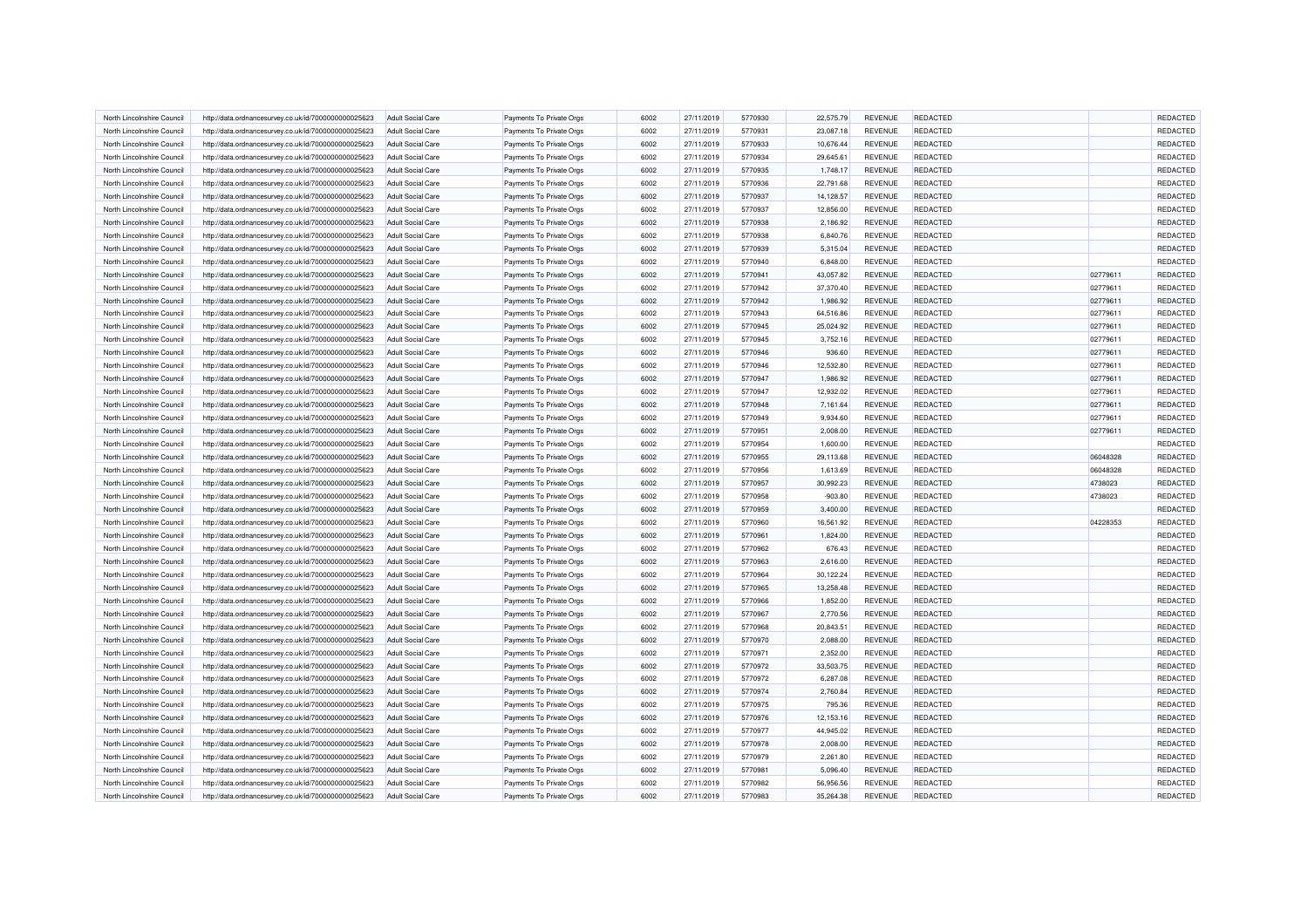| North Lincolnshire Council | http://data.ordnancesurvey.co.uk/id/7000000000025623 | <b>Adult Social Care</b> | Payments To Private Orgs       | 6002 | 27/11/2019 | 5770983 | 80.00        | REVENUE        | <b>REDACTED</b> |          | REDACTED |
|----------------------------|------------------------------------------------------|--------------------------|--------------------------------|------|------------|---------|--------------|----------------|-----------------|----------|----------|
| North Lincolnshire Council | http://data.ordnancesurvey.co.uk/id/7000000000025623 | <b>Adult Social Care</b> | Payments To Private Orgs       | 6002 | 27/11/2019 | 5770984 | 7,195.04     | <b>REVENUE</b> | <b>REDACTED</b> |          | REDACTED |
| North Lincolnshire Council | http://data.ordnancesurvey.co.uk/id/7000000000025623 | <b>Adult Social Care</b> | Payments To Private Orgs       | 6002 | 27/11/2019 | 5770986 | 3,883.30     | REVENUE        | <b>REDACTED</b> | 02779611 | REDACTED |
| North Lincolnshire Council | http://data.ordnancesurvey.co.uk/id/7000000000025623 | <b>Adult Social Care</b> | Payments To Private Orgs       | 6002 | 27/11/2019 | 5770987 | 7,264.00     | <b>REVENUE</b> | REDACTED        |          | REDACTED |
| North Lincolnshire Council | http://data.ordnancesurvey.co.uk/id/7000000000025623 | <b>Adult Social Care</b> | Payments To Private Orgs       | 6002 | 27/11/2019 | 5770988 | 9,263.20     | REVENUE        | <b>REDACTED</b> |          | REDACTED |
| North Lincolnshire Council | http://data.ordnancesurvey.co.uk/id/7000000000025623 | <b>Adult Social Care</b> | Payments To Private Orgs       | 6002 | 27/11/2019 | 5770989 | 22,188.26    | <b>REVENUE</b> | <b>REDACTED</b> |          | REDACTED |
| North Lincolnshire Council | http://data.ordnancesurvey.co.uk/id/7000000000025623 | <b>Adult Social Care</b> | Payments To Private Orgs       | 6002 | 27/11/2019 | 5770990 | $-470.66$    | <b>REVENUE</b> | REDACTED        |          | REDACTED |
| North Lincolnshire Council | http://data.ordnancesurvey.co.uk/id/7000000000025623 | <b>Adult Social Care</b> | Payments To Private Orgs       | 6002 | 27/11/2019 | 5770992 | 30,268.44    | REVENUE        | <b>REDACTED</b> |          | REDACTED |
| North Lincolnshire Council | http://data.ordnancesurvey.co.uk/id/7000000000025623 | Adult Social Care        | <b>Residential Care Income</b> | 9078 | 27/11/2019 | 5770850 | $-5,664.12$  | <b>REVENUE</b> | REDACTED        |          | REDACTED |
| North Lincolnshire Council | http://data.ordnancesurvey.co.uk/id/7000000000025623 | <b>Adult Social Care</b> | <b>Residential Care Income</b> | 9078 | 27/11/2019 | 5770851 | 333.87       | <b>REVENUE</b> | <b>REDACTED</b> |          | REDACTED |
| North Lincolnshire Council | http://data.ordnancesurvey.co.uk/id/7000000000025623 | <b>Adult Social Care</b> | <b>Residential Care Income</b> | 9078 | 27/11/2019 | 5770852 | $-1,296.32$  | <b>REVENUE</b> | <b>REDACTED</b> |          | REDACTED |
| North Lincolnshire Council | http://data.ordnancesurvey.co.uk/id/7000000000025623 | <b>Adult Social Care</b> | <b>Residential Care Income</b> | 9078 | 27/11/2019 | 5770855 | $-27,224.25$ | REVENUE        | REDACTED        |          | REDACTED |
| North Lincolnshire Council | http://data.ordnancesurvey.co.uk/id/7000000000025623 | <b>Adult Social Care</b> | Residential Care Income        | 9078 | 27/11/2019 | 5770857 | $-12,593.16$ | <b>REVENUE</b> | <b>REDACTED</b> |          | REDACTED |
| North Lincolnshire Council | http://data.ordnancesurvey.co.uk/id/7000000000025623 | <b>Adult Social Care</b> | <b>Residential Care Income</b> | 9078 | 27/11/2019 | 5770859 | $-7,330.73$  | REVENUE        | REDACTED        |          | REDACTED |
| North Lincolnshire Council | http://data.ordnancesurvey.co.uk/id/7000000000025623 | <b>Adult Social Care</b> | <b>Residential Care Income</b> | 9078 | 27/11/2019 | 5770864 | $-11,892.31$ | <b>REVENUE</b> | <b>REDACTED</b> | 01952719 | REDACTED |
| North Lincolnshire Council | http://data.ordnancesurvey.co.uk/id/7000000000025623 | <b>Adult Social Care</b> | <b>Residential Care Income</b> | 9078 | 27/11/2019 | 5770868 | $-17,327.46$ | REVENUE        | <b>REDACTED</b> |          | REDACTED |
| North Lincolnshire Council | http://data.ordnancesurvey.co.uk/id/7000000000025623 | <b>Adult Social Care</b> | <b>Residential Care Income</b> | 9078 | 27/11/2019 | 5770872 | $-2,781.16$  | <b>REVENUE</b> | <b>REDACTED</b> |          | REDACTED |
| North Lincolnshire Council | http://data.ordnancesurvey.co.uk/id/7000000000025623 | <b>Adult Social Care</b> | <b>Residential Care Income</b> | 9078 | 27/11/2019 | 5770873 | $-8,904.87$  | <b>REVENUE</b> | <b>REDACTED</b> |          | REDACTED |
| North Lincolnshire Council |                                                      | <b>Adult Social Care</b> | <b>Residential Care Income</b> | 9078 | 27/11/2019 | 5770874 |              | REVENUE        | <b>REDACTED</b> |          | REDACTED |
|                            | http://data.ordnancesurvey.co.uk/id/7000000000025623 |                          |                                | 9078 | 27/11/2019 | 5770876 | $-2,917.12$  | REVENUE        | REDACTED        |          | REDACTED |
| North Lincolnshire Council | http://data.ordnancesurvey.co.uk/id/7000000000025623 | <b>Adult Social Care</b> | Residential Care Income        |      |            |         | $-569.40$    |                |                 |          |          |
| North Lincolnshire Council | http://data.ordnancesurvey.co.uk/id/7000000000025623 | <b>Adult Social Care</b> | <b>Residential Care Income</b> | 9078 | 27/11/2019 | 5770877 | $-8,230.95$  | <b>REVENUE</b> | <b>REDACTED</b> |          | REDACTED |
| North Lincolnshire Council | http://data.ordnancesurvey.co.uk/id/7000000000025623 | Adult Social Care        | <b>Residential Care Income</b> | 9078 | 27/11/2019 | 5770879 | $-339.56$    | REVENUE        | <b>REDACTED</b> |          | REDACTED |
| North Lincolnshire Council | http://data.ordnancesurvey.co.uk/id/7000000000025623 | <b>Adult Social Care</b> | Residential Care Income        | 9078 | 27/11/2019 | 5770881 | $-7,961.08$  | <b>REVENUE</b> | <b>REDACTED</b> |          | REDACTED |
| North Lincolnshire Council | http://data.ordnancesurvey.co.uk/id/7000000000025623 | <b>Adult Social Care</b> | <b>Residential Care Income</b> | 9078 | 27/11/2019 | 5770884 | $-16,806.03$ | REVENUE        | REDACTED        |          | REDACTED |
| North Lincolnshire Council | http://data.ordnancesurvey.co.uk/id/7000000000025623 | <b>Adult Social Care</b> | <b>Residential Care Income</b> | 9078 | 27/11/2019 | 5770886 | $-414.20$    | <b>REVENUE</b> | <b>REDACTED</b> |          | REDACTED |
| North Lincolnshire Council | http://data.ordnancesurvey.co.uk/id/7000000000025623 | <b>Adult Social Care</b> | <b>Residential Care Income</b> | 9078 | 27/11/2019 | 5770891 | 529.90       | REVENUE        | <b>REDACTED</b> |          | REDACTED |
| North Lincolnshire Council | http://data.ordnancesurvey.co.uk/id/7000000000025623 | Adult Social Care        | <b>Residential Care Income</b> | 9078 | 27/11/2019 | 5770892 | $-7,450.72$  | <b>REVENUE</b> | <b>REDACTED</b> |          | REDACTED |
| North Lincolnshire Council | http://data.ordnancesurvey.co.uk/id/7000000000025623 | <b>Adult Social Care</b> | <b>Residential Care Income</b> | 9078 | 27/11/2019 | 5770893 | $-5,738.20$  | REVENUE        | REDACTED        |          | REDACTED |
| North Lincolnshire Council | http://data.ordnancesurvey.co.uk/id/7000000000025623 | <b>Adult Social Care</b> | <b>Residential Care Income</b> | 9078 | 27/11/2019 | 5770901 | 138.10       | <b>REVENUE</b> | <b>REDACTED</b> | 27662    | REDACTED |
| North Lincolnshire Council | http://data.ordnancesurvey.co.uk/id/7000000000025623 | <b>Adult Social Care</b> | Residential Care Income        | 9078 | 27/11/2019 | 5770902 | $-6,529.72$  | REVENUE        | <b>REDACTED</b> | 27662    | REDACTED |
| North Lincolnshire Council | http://data.ordnancesurvey.co.uk/id/7000000000025623 | <b>Adult Social Care</b> | Residential Care Income        | 9078 | 27/11/2019 | 5770902 | 429.25       | <b>REVENUE</b> | REDACTED        | 27662    | REDACTED |
| North Lincolnshire Council | http://data.ordnancesurvey.co.uk/id/7000000000025623 | <b>Adult Social Care</b> | <b>Residential Care Income</b> | 9078 | 27/11/2019 | 5770903 | $-569.40$    | REVENUE        | <b>REDACTED</b> | 27662    | REDACTED |
| North Lincolnshire Council | http://data.ordnancesurvey.co.uk/id/7000000000025623 | <b>Adult Social Care</b> | Residential Care Income        | 9078 | 27/11/2019 | 5770903 | $-8,466.68$  | <b>REVENUE</b> | <b>REDACTED</b> | 27662    | REDACTED |
| North Lincolnshire Council | http://data.ordnancesurvey.co.uk/id/7000000000025623 | <b>Adult Social Care</b> | Residential Care Income        | 9078 | 27/11/2019 | 5770906 | $-1,607.40$  | REVENUE        | <b>REDACTED</b> |          | REDACTED |
| North Lincolnshire Council | http://data.ordnancesurvey.co.uk/id/7000000000025623 | <b>Adult Social Care</b> | Residential Care Income        | 9078 | 27/11/2019 | 5770907 | $-4,193.80$  | REVENUE        | <b>REDACTED</b> |          | REDACTED |
| North Lincolnshire Council | http://data.ordnancesurvey.co.uk/id/7000000000025623 | Adult Social Care        | <b>Residential Care Income</b> | 9078 | 27/11/2019 | 5770909 | $-5.356.40$  | <b>REVENUE</b> | <b>REDACTED</b> |          | REDACTED |
| North Lincolnshire Council | http://data.ordnancesurvey.co.uk/id/7000000000025623 | <b>Adult Social Care</b> | Residential Care Income        | 9078 | 27/11/2019 | 5770910 | $-2,451.62$  | <b>REVENUE</b> | <b>REDACTED</b> |          | REDACTED |
| North Lincolnshire Council | http://data.ordnancesurvey.co.uk/id/7000000000025623 | <b>Adult Social Care</b> | <b>Residential Care Income</b> | 9078 | 27/11/2019 | 5770911 | 229.38       | REVENUE        | <b>REDACTED</b> |          | REDACTED |
| North Lincolnshire Council | http://data.ordnancesurvey.co.uk/id/7000000000025623 | <b>Adult Social Care</b> | Residential Care Income        | 9078 | 27/11/2019 | 5770913 | $-5,413.56$  | REVENUE        | REDACTED        |          | REDACTED |
| North Lincolnshire Council | http://data.ordnancesurvey.co.uk/id/7000000000025623 | <b>Adult Social Care</b> | Residential Care Income        | 9078 | 27/11/2019 | 5770914 | $-3,810.77$  | REVENUE        | <b>REDACTED</b> |          | REDACTED |
| North Lincolnshire Council | http://data.ordnancesurvey.co.uk/id/7000000000025623 | <b>Adult Social Care</b> | Residential Care Income        | 9078 | 27/11/2019 | 5770915 | $-3,516.79$  | REVENUE        | REDACTED        |          | REDACTED |
| North Lincolnshire Council | http://data.ordnancesurvey.co.uk/id/7000000000025623 | <b>Adult Social Care</b> | Residential Care Income        | 9078 | 27/11/2019 | 5770919 | $-8,565.46$  | REVENUE        | <b>REDACTED</b> |          | REDACTED |
| North Lincolnshire Council | http://data.ordnancesurvey.co.uk/id/7000000000025623 | <b>Adult Social Care</b> | <b>Residential Care Income</b> | 9078 | 27/11/2019 | 5770923 | $-257.40$    | REVENUE        | <b>REDACTED</b> |          | REDACTED |
| North Lincolnshire Council | http://data.ordnancesurvey.co.uk/id/7000000000025623 | <b>Adult Social Care</b> | <b>Residential Care Income</b> | 9078 | 27/11/2019 | 5770926 | $-3,180.60$  | <b>REVENUE</b> | <b>REDACTED</b> |          | REDACTED |
| North Lincolnshire Council | http://data.ordnancesurvey.co.uk/id/7000000000025623 | <b>Adult Social Care</b> | Residential Care Income        | 9078 | 27/11/2019 | 5770926 | $-464.60$    | REVENUE        | <b>REDACTED</b> |          | REDACTED |
| North Lincolnshire Council | http://data.ordnancesurvey.co.uk/id/7000000000025623 | <b>Adult Social Care</b> | <b>Residential Care Income</b> | 9078 | 27/11/2019 | 5770927 | $-5,212.64$  | REVENUE        | REDACTED        |          | REDACTED |
| North Lincolnshire Council | http://data.ordnancesurvey.co.uk/id/7000000000025623 | <b>Adult Social Care</b> | Residential Care Income        | 9078 | 27/11/2019 | 5770927 | $-1, 112.84$ | REVENUE        | REDACTED        |          | REDACTED |
| North Lincolnshire Council |                                                      | <b>Adult Social Care</b> | <b>Residential Care Income</b> | 9078 | 27/11/2019 | 5770928 | $-11,779.75$ | REVENUE        | <b>REDACTED</b> |          | REDACTED |
| North Lincolnshire Council | http://data.ordnancesurvey.co.uk/id/7000000000025623 | <b>Adult Social Care</b> | <b>Residential Care Income</b> | 9078 | 27/11/2019 | 5770929 |              | REVENUE        | <b>REDACTED</b> |          | REDACTED |
|                            | http://data.ordnancesurvey.co.uk/id/7000000000025623 |                          |                                |      |            |         | $-1,039.48$  |                |                 |          |          |
| North Lincolnshire Council | http://data.ordnancesurvey.co.uk/id/7000000000025623 | <b>Adult Social Care</b> | <b>Residential Care Income</b> | 9078 | 27/11/2019 | 5770930 | $-8,280.37$  | <b>REVENUE</b> | <b>REDACTED</b> |          | REDACTED |
| North Lincolnshire Council | http://data.ordnancesurvey.co.uk/id/7000000000025623 | <b>Adult Social Care</b> | Residential Care Income        | 9078 | 27/11/2019 | 5770931 | 609.94       | <b>REVENUE</b> | REDACTED        |          | REDACTED |
| North Lincolnshire Council | http://data.ordnancesurvey.co.uk/id/7000000000025623 | <b>Adult Social Care</b> | <b>Residential Care Income</b> | 9078 | 27/11/2019 | 5770934 | $-7,888.75$  | <b>REVENUE</b> | <b>REDACTED</b> |          | REDACTED |
| North Lincolnshire Council | http://data.ordnancesurvey.co.uk/id/7000000000025623 | <b>Adult Social Care</b> | <b>Residential Care Income</b> | 9078 | 27/11/2019 | 5770935 | 150.32       | REVENUE        | <b>REDACTED</b> |          | REDACTED |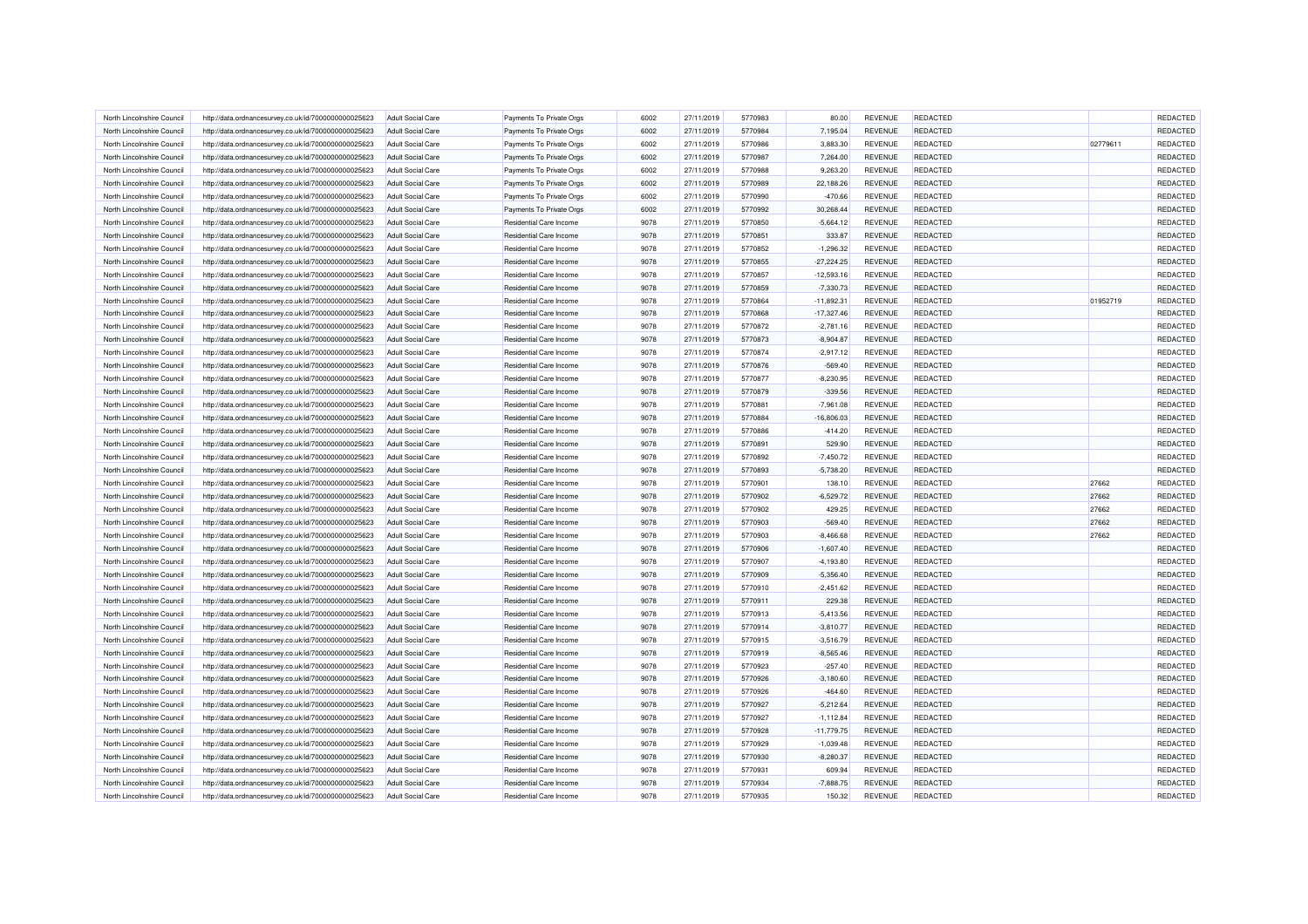| North Lincolnshire Council | http://data.ordnancesurvey.co.uk/id/7000000000025623 | <b>Adult Social Care</b>         | Residential Care Income           | 9078 | 27/11/2019 | 5770936 | $-8,337.23$  | REVENUE        | <b>REDACTED</b> |          | REDACTED |
|----------------------------|------------------------------------------------------|----------------------------------|-----------------------------------|------|------------|---------|--------------|----------------|-----------------|----------|----------|
| North Lincolnshire Council | http://data.ordnancesurvey.co.uk/id/7000000000025623 | <b>Adult Social Care</b>         | <b>Residential Care Income</b>    | 9078 | 27/11/2019 | 5770938 | $-428.19$    | <b>REVENUE</b> | <b>REDACTED</b> |          | REDACTED |
| North Lincolnshire Council | http://data.ordnancesurvey.co.uk/id/7000000000025623 | <b>Adult Social Care</b>         | Residential Care Income           | 9078 | 27/11/2019 | 5770938 | $-479.72$    | REVENUE        | <b>REDACTED</b> |          | REDACTED |
| North Lincolnshire Council | http://data.ordnancesurvey.co.uk/id/7000000000025623 | <b>Adult Social Care</b>         | Residential Care Income           | 9078 | 27/11/2019 | 5770940 | $-443.12$    | <b>REVENUE</b> | REDACTED        |          | REDACTED |
| North Lincolnshire Council | http://data.ordnancesurvey.co.uk/id/7000000000025623 | <b>Adult Social Care</b>         | <b>Residential Care Income</b>    | 9078 | 27/11/2019 | 5770941 | $-4,195.16$  | REVENUE        | <b>REDACTED</b> | 02779611 | REDACTED |
| North Lincolnshire Council | http://data.ordnancesurvey.co.uk/id/7000000000025623 | <b>Adult Social Care</b>         | <b>Residential Care Income</b>    | 9078 | 27/11/2019 | 5770942 | $-5,947.80$  | <b>REVENUE</b> | REDACTED        | 02779611 | REDACTED |
| North Lincolnshire Council | http://data.ordnancesurvey.co.uk/id/7000000000025623 | <b>Adult Social Care</b>         | Residential Care Income           | 9078 | 27/11/2019 | 5770942 | $-569.40$    | REVENUE        | <b>REDACTED</b> | 02779611 | REDACTED |
| North Lincolnshire Council | http://data.ordnancesurvey.co.uk/id/7000000000025623 | <b>Adult Social Care</b>         | <b>Residential Care Income</b>    | 9078 | 27/11/2019 | 5770943 | $-17,999.98$ | REVENUE        | <b>REDACTED</b> | 02779611 | REDACTED |
| North Lincolnshire Council | http://data.ordnancesurvey.co.uk/id/7000000000025623 | Adult Social Care                | <b>Residential Care Income</b>    | 9078 | 27/11/2019 | 5770945 | $-5.080.92$  | <b>REVENUE</b> | REDACTED        | 02779611 | REDACTED |
| North Lincolnshire Council | http://data.ordnancesurvey.co.uk/id/7000000000025623 | <b>Adult Social Care</b>         | <b>Residential Care Income</b>    | 9078 | 27/11/2019 | 5770945 | $-414.20$    | <b>REVENUE</b> | <b>REDACTED</b> | 02779611 | REDACTED |
| North Lincolnshire Council | http://data.ordnancesurvey.co.uk/id/7000000000025623 | <b>Adult Social Care</b>         | Residential Care Income           | 9078 | 27/11/2019 | 5770946 | $-828.40$    | REVENUE        | <b>REDACTED</b> | 02779611 | REDACTED |
| North Lincolnshire Council | http://data.ordnancesurvey.co.uk/id/7000000000025623 | <b>Adult Social Care</b>         | <b>Residential Care Income</b>    | 9078 | 27/11/2019 | 5770946 | $-378.20$    | REVENUE        | REDACTED        | 02779611 | REDACTED |
| North Lincolnshire Council | http://data.ordnancesurvey.co.uk/id/7000000000025623 | <b>Adult Social Care</b>         | <b>Residential Care Income</b>    | 9078 | 27/11/2019 | 5770947 | $-541.40$    | REVENUE        | <b>REDACTED</b> | 02779611 | REDACTED |
| North Lincolnshire Council | http://data.ordnancesurvey.co.uk/id/7000000000025623 | <b>Adult Social Care</b>         | <b>Residential Care Income</b>    | 9078 | 27/11/2019 | 5770947 | $-808.40$    | REVENUE        | REDACTED        | 02779611 | REDACTED |
| North Lincolnshire Council | http://data.ordnancesurvey.co.uk/id/7000000000025623 | <b>Adult Social Care</b>         | Residential Care Income           | 9078 | 27/11/2019 | 5770948 | $-1,413.56$  | <b>REVENUE</b> | <b>REDACTED</b> | 02779611 | REDACTED |
| North Lincolnshire Council | http://data.ordnancesurvey.co.uk/id/7000000000025623 | <b>Adult Social Care</b>         | <b>Residential Care Income</b>    | 9078 | 27/11/2019 | 5770949 | $-1,963.80$  | REVENUE        | <b>REDACTED</b> | 02779611 | REDACTED |
| North Lincolnshire Council | http://data.ordnancesurvey.co.uk/id/7000000000025623 | <b>Adult Social Care</b>         | <b>Residential Care Income</b>    | 9078 | 27/11/2019 | 5770955 | $-9,149.18$  | <b>REVENUE</b> | <b>REDACTED</b> | 06048328 | REDACTED |
| North Lincolnshire Council | http://data.ordnancesurvey.co.uk/id/7000000000025623 | <b>Adult Social Care</b>         | Residential Care Income           | 9078 | 27/11/2019 | 5770957 | $-9,032.04$  | <b>REVENUE</b> | <b>REDACTED</b> | 4738023  | REDACTED |
| North Lincolnshire Council | http://data.ordnancesurvey.co.uk/id/7000000000025623 | <b>Adult Social Care</b>         | <b>Residential Care Income</b>    | 9078 | 27/11/2019 | 5770960 | $-758.00$    | REVENUE        | <b>REDACTED</b> | 04228353 | REDACTED |
| North Lincolnshire Council | http://data.ordnancesurvey.co.uk/id/7000000000025623 | <b>Adult Social Care</b>         | Residential Care Income           | 9078 | 27/11/2019 | 5770964 | $-12,257.32$ | REVENUE        | REDACTED        |          | REDACTED |
| North Lincolnshire Council | http://data.ordnancesurvey.co.uk/id/7000000000025623 | <b>Adult Social Care</b>         | <b>Residential Care Income</b>    | 9078 | 27/11/2019 | 5770965 | $-4,144.60$  | REVENUE        | <b>REDACTED</b> |          | REDACTED |
| North Lincolnshire Council |                                                      | Adult Social Care                | Residential Care Income           | 9078 | 27/11/2019 | 5770966 |              | REVENUE        | <b>REDACTED</b> |          | REDACTED |
|                            | http://data.ordnancesurvey.co.uk/id/7000000000025623 |                                  |                                   |      |            |         | $-590.72$    |                |                 |          | REDACTED |
| North Lincolnshire Council | http://data.ordnancesurvey.co.uk/id/7000000000025623 | <b>Adult Social Care</b>         | <b>Residential Care Income</b>    | 9078 | 27/11/2019 | 5770967 | $-414.20$    | <b>REVENUE</b> | <b>REDACTED</b> |          |          |
| North Lincolnshire Council | http://data.ordnancesurvey.co.uk/id/7000000000025623 | <b>Adult Social Care</b>         | <b>Residential Care Income</b>    | 9078 | 27/11/2019 | 5770968 | $-9,729.69$  | REVENUE        | REDACTED        |          | REDACTED |
| North Lincolnshire Council | http://data.ordnancesurvey.co.uk/id/7000000000025623 | <b>Adult Social Care</b>         | <b>Residential Care Income</b>    | 9078 | 27/11/2019 | 5770969 | 775.58       | <b>REVENUE</b> | <b>REDACTED</b> |          | REDACTED |
| North Lincolnshire Council | http://data.ordnancesurvey.co.uk/id/7000000000025623 | <b>Adult Social Care</b>         | Residential Care Income           | 9078 | 27/11/2019 | 5770972 | $-9,834.45$  | REVENUE        | REDACTED        |          | REDACTED |
| North Lincolnshire Council | http://data.ordnancesurvey.co.uk/id/7000000000025623 | <b>Adult Social Care</b>         | <b>Residential Care Income</b>    | 9078 | 27/11/2019 | 5770972 | 1,055.73     | <b>REVENUE</b> | <b>REDACTED</b> |          | REDACTED |
| North Lincolnshire Council | http://data.ordnancesurvey.co.uk/id/7000000000025623 | <b>Adult Social Care</b>         | Residential Care Income           | 9078 | 27/11/2019 | 5770977 | $-17,909.69$ | REVENUE        | REDACTED        |          | REDACTED |
| North Lincolnshire Council | http://data.ordnancesurvey.co.uk/id/7000000000025623 | <b>Adult Social Care</b>         | <b>Residential Care Income</b>    | 9078 | 27/11/2019 | 5770981 | $-412.64$    | <b>REVENUE</b> | <b>REDACTED</b> |          | REDACTED |
| North Lincolnshire Council | http://data.ordnancesurvey.co.uk/id/7000000000025623 | <b>Adult Social Care</b>         | Residential Care Income           | 9078 | 27/11/2019 | 5770982 | $-15,733.59$ | REVENUE        | <b>REDACTED</b> |          | REDACTED |
| North Lincolnshire Council | http://data.ordnancesurvey.co.uk/id/7000000000025623 | <b>Adult Social Care</b>         | <b>Residential Care Income</b>    | 9078 | 27/11/2019 | 5770983 | $-10,737.06$ | <b>REVENUE</b> | REDACTED        |          | REDACTED |
| North Lincolnshire Council | http://data.ordnancesurvey.co.uk/id/7000000000025623 | <b>Adult Social Care</b>         | Residential Care Income           | 9078 | 27/11/2019 | 5770989 | $-8,342.77$  | REVENUE        | <b>REDACTED</b> |          | REDACTED |
| North Lincolnshire Council | http://data.ordnancesurvey.co.uk/id/7000000000025623 | <b>Adult Social Care</b>         | <b>Residential Care Income</b>    | 9078 | 27/11/2019 | 5770992 | $-10,016.52$ | <b>REVENUE</b> | <b>REDACTED</b> |          | REDACTED |
| North Lincolnshire Council | http://data.ordnancesurvey.co.uk/id/7000000000025623 | Central Services To Public       | Direct Payments To Clients        | 6012 | 21/11/2019 | 5767964 | 500.00       | REVENUE        | REDACTED        |          | REDACTED |
| North Lincolnshire Council | http://data.ordnancesurvey.co.uk/id/7000000000025623 | Central Services To Public       | <b>Direct Payments To Clients</b> | 6012 | 21/11/2019 | 5767965 | 500.00       | REVENUE        | <b>REDACTED</b> |          | REDACTED |
| North Lincolnshire Council | http://data.ordnancesurvey.co.uk/id/7000000000025623 | Central Services To Public       | <b>Direct Payments To Clients</b> | 6012 | 21/11/2019 | 5767966 | 500.00       | <b>REVENUE</b> | <b>REDACTED</b> |          | REDACTED |
| North Lincolnshire Council | http://data.ordnancesurvey.co.uk/id/7000000000025623 | Central Services To Public       | Direct Payments To Clients        | 6012 | 21/11/2019 | 5767967 | 500.00       | <b>REVENUE</b> | <b>REDACTED</b> |          | REDACTED |
| North Lincolnshire Council | http://data.ordnancesurvey.co.uk/id/7000000000025623 | Central Services To Public       | <b>Direct Payments To Clients</b> | 6012 | 21/11/2019 | 5767968 | 500.00       | REVENUE        | <b>REDACTED</b> |          | REDACTED |
| North Lincolnshire Council | http://data.ordnancesurvey.co.uk/id/7000000000025623 | Central Services To Public       | <b>Direct Payments To Clients</b> | 6012 | 21/11/2019 | 5767969 | 500.00       | REVENUE        | REDACTED        |          | REDACTED |
| North Lincolnshire Council | http://data.ordnancesurvey.co.uk/id/7000000000025623 | Central Services To Public       | Direct Payments To Clients        | 6012 | 21/11/2019 | 5767970 | 500.00       | <b>REVENUE</b> | <b>REDACTED</b> |          | REDACTED |
| North Lincolnshire Council | http://data.ordnancesurvey.co.uk/id/7000000000025623 | Central Services To Public       | Direct Payments To Clients        | 6012 | 21/11/2019 | 5767971 | 500.00       | REVENUE        | <b>REDACTED</b> |          | REDACTED |
| North Lincolnshire Council | http://data.ordnancesurvey.co.uk/id/7000000000025623 | Central Services To Public       | Direct Payments To Clients        | 6012 | 21/11/2019 | 5767972 | 500.00       | REVENUE        | <b>REDACTED</b> |          | REDACTED |
| North Lincolnshire Council | http://data.ordnancesurvey.co.uk/id/7000000000025623 | Central Services To Public       | Direct Payments To Clients        | 6012 | 21/11/2019 | 5767973 | 500.00       | REVENUE        | <b>REDACTED</b> |          | REDACTED |
| North Lincolnshire Council | http://data.ordnancesurvey.co.uk/id/7000000000025623 | Central Services To Public       | Direct Payments To Clients        | 6012 | 21/11/2019 | 5767974 | 500.00       | <b>REVENUE</b> | REDACTED        |          | REDACTED |
| North Lincolnshire Council | http://data.ordnancesurvey.co.uk/id/7000000000025623 | Central Services To Public       | <b>Direct Payments To Clients</b> | 6012 | 21/11/2019 | 5767975 | 500.00       | REVENUE        | <b>REDACTED</b> |          | REDACTED |
| North Lincolnshire Council | http://data.ordnancesurvey.co.uk/id/7000000000025623 | Central Services To Public       | <b>Direct Payments To Clients</b> | 6012 | 21/11/2019 | 5767976 | 500.00       | REVENUE        | REDACTED        |          | REDACTED |
| North Lincolnshire Council | http://data.ordnancesurvey.co.uk/id/7000000000025623 | Central Services To Public       | Direct Payments To Clients        | 6012 | 21/11/2019 | 5767977 | 500.00       | REVENUE        | REDACTED        |          | REDACTED |
| North Lincolnshire Council | http://data.ordnancesurvey.co.uk/id/7000000000025623 | Childrens & Education            | <b>B Out Basic Allowance</b>      | 5520 | 04/11/2019 | 5758635 | 601.60       | REVENUE        | <b>REDACTED</b> |          | REDACTED |
| North Lincolnshire Council | http://data.ordnancesurvey.co.uk/id/7000000000025623 | Childrens & Education            | <b>B Out Basic Allowance</b>      | 5520 | 04/11/2019 | 5758638 | 458.00       | REVENUE        | <b>REDACTED</b> |          | REDACTED |
| North Lincolnshire Council | http://data.ordnancesurvey.co.uk/id/7000000000025623 | Childrens & Education            | <b>B Out Basic Allowance</b>      | 5520 | 04/11/2019 | 5758639 | 624.00       | <b>REVENUE</b> | REDACTED        |          | REDACTED |
| North Lincolnshire Council | http://data.ordnancesurvey.co.uk/id/7000000000025623 | <b>Childrens &amp; Education</b> | <b>B Out Basic Allowance</b>      | 5520 | 04/11/2019 | 5758640 | 268.78       | REVENUE        | <b>REDACTED</b> |          | REDACTED |
| North Lincolnshire Council | http://data.ordnancesurvey.co.uk/id/7000000000025623 | Childrens & Education            | <b>B Out Basic Allowance</b>      | 5520 | 04/11/2019 | 5758641 | 258.00       | <b>REVENUE</b> | <b>REDACTED</b> |          | REDACTED |
| North Lincolnshire Council | http://data.ordnancesurvey.co.uk/id/7000000000025623 | Childrens & Education            | <b>B Out Basic Allowance</b>      | 5520 | 04/11/2019 | 5758642 | 287.26       | <b>REVENUE</b> | <b>REDACTED</b> |          | REDACTED |
|                            |                                                      |                                  |                                   |      |            |         |              |                |                 |          |          |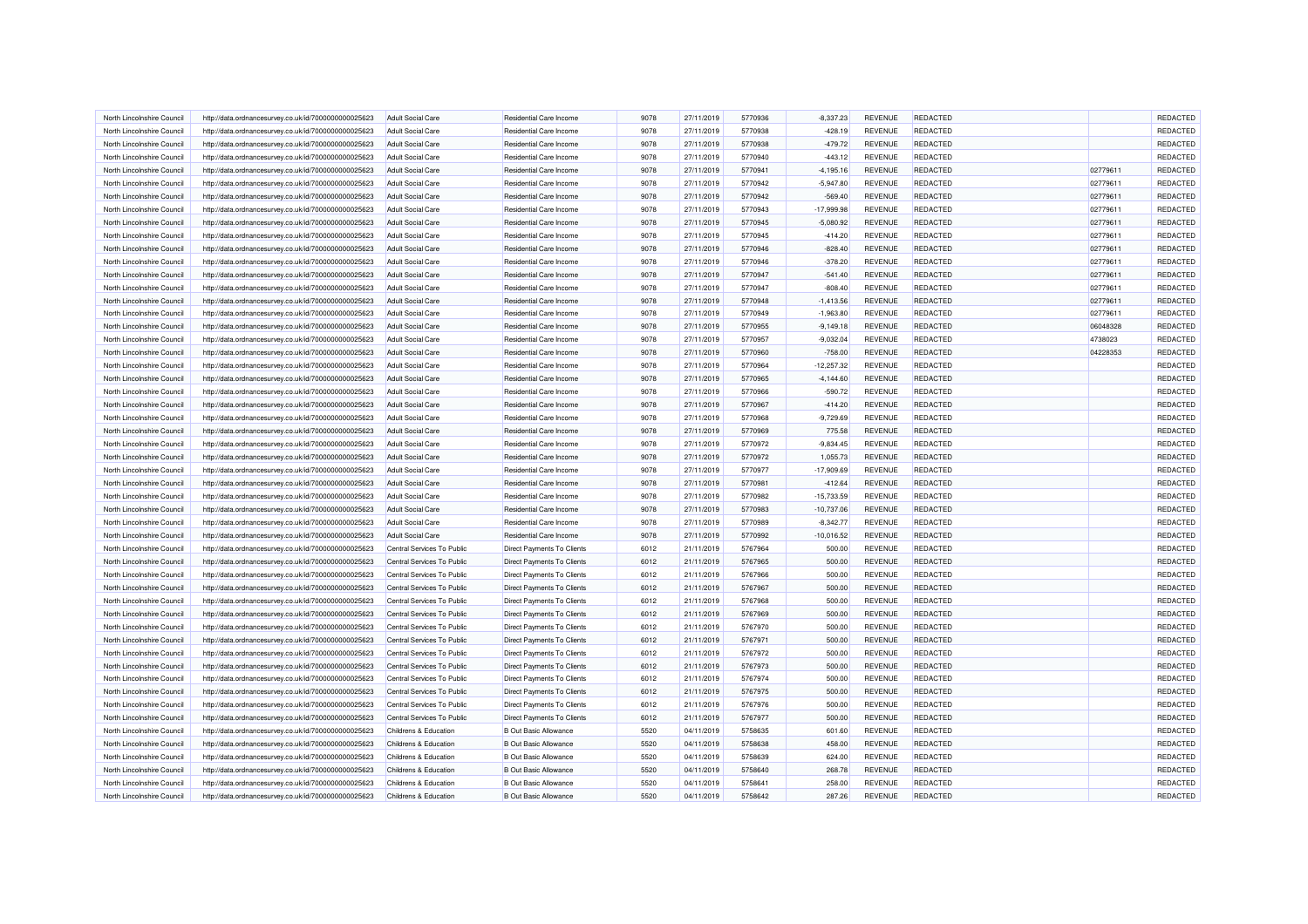| North Lincolnshire Council                               | http://data.ordnancesurvey.co.uk/id/7000000000025623 | Childrens & Education                          | <b>B Out Basic Allowance</b>                                 | 5520         | 04/11/2019               | 5758648 | 258.00           | <b>REVENUE</b>            | <b>REDACTED</b> | REDACTED |
|----------------------------------------------------------|------------------------------------------------------|------------------------------------------------|--------------------------------------------------------------|--------------|--------------------------|---------|------------------|---------------------------|-----------------|----------|
| North Lincolnshire Council                               | http://data.ordnancesurvey.co.uk/id/7000000000025623 | <b>Childrens &amp; Education</b>               | <b>B Out Basic Allowance</b>                                 | 5520         | 04/11/2019               | 5758650 | 556.00           | <b>REVENUE</b>            | <b>REDACTED</b> | REDACTED |
| North Lincolnshire Council                               | http://data.ordnancesurvey.co.uk/id/7000000000025623 | Childrens & Education                          | <b>B Out Basic Allowance</b>                                 | 5520         | 04/11/2019               | 5758651 | 489.00           | REVENUE                   | <b>REDACTED</b> | REDACTED |
| North Lincolnshire Council                               | http://data.ordnancesurvey.co.uk/id/7000000000025623 | <b>Childrens &amp; Education</b>               | <b>B Out Basic Allowance</b>                                 | 5520         | 04/11/2019               | 5758653 | 417.14           | REVENUE                   | <b>REDACTED</b> | REDACTED |
| North Lincolnshire Council                               | http://data.ordnancesurvey.co.uk/id/7000000000025623 | Childrens & Education                          | <b>B Out Basic Allowance</b>                                 | 5520         | 04/11/2019               | 5758656 | 772.00           | <b>REVENUE</b>            | <b>REDACTED</b> | REDACTED |
| North Lincolnshire Council                               | http://data.ordnancesurvey.co.uk/id/7000000000025623 | Childrens & Education                          | <b>B Out Basic Allowance</b>                                 | 5520         | 04/11/2019               | 5758660 | 387.37           | <b>REVENUE</b>            | <b>REDACTED</b> | REDACTED |
| North Lincolnshire Council                               | http://data.ordnancesurvey.co.uk/id/7000000000025623 | Childrens & Education                          | <b>B Out Basic Allowance</b>                                 | 5520         | 04/11/2019               | 5758662 | 721.90           | <b>REVENUE</b>            | <b>REDACTED</b> | REDACTED |
| North Lincolnshire Council                               | http://data.ordnancesurvey.co.uk/id/7000000000025623 | Childrens & Education                          | <b>B Out Basic Allowance</b>                                 | 5520         | 04/11/2019               | 5758668 | 362.90           | <b>REVENUE</b>            | REDACTED        | REDACTED |
| North Lincolnshire Council                               | http://data.ordnancesurvey.co.uk/id/7000000000025623 | Childrens & Education                          | <b>B Out Basic Allowance</b>                                 | 5520         | 04/11/2019               | 5758669 | 700.30           | REVENUE                   | REDACTED        | REDACTED |
| North Lincolnshire Council                               | http://data.ordnancesurvey.co.uk/id/7000000000025623 | Childrens & Education                          | <b>B Out Basic Allowance</b>                                 | 5520         | 04/11/2019               | 5758671 | 312.92           | REVENUE                   | REDACTED        | REDACTED |
| North Lincolnshire Council                               | http://data.ordnancesurvey.co.uk/id/7000000000025623 | Childrens & Education                          | <b>B Out Basic Allowance</b>                                 | 5520         | 04/11/2019               | 5758672 | 818.00           | <b>REVENUE</b>            | <b>REDACTED</b> | REDACTED |
| North Lincolnshire Council                               | http://data.ordnancesurvey.co.uk/id/7000000000025623 | Childrens & Education                          | <b>B</b> Out Basic Allowance                                 | 5520         | 04/11/2019               | 5758681 | 395.24           | <b>REVENUE</b>            | <b>REDACTED</b> | REDACTED |
| North Lincolnshire Council                               | http://data.ordnancesurvey.co.uk/id/7000000000025623 | Childrens & Education                          | <b>B Out Basic Allowance</b>                                 | 5520         | 04/11/2019               | 5758682 | 626.30           | <b>REVENUE</b>            | <b>REDACTED</b> | REDACTED |
| North Lincolnshire Council                               | http://data.ordnancesurvey.co.uk/id/7000000000025623 | Childrens & Education                          | <b>B Out Basic Allowance</b>                                 | 5520         | 04/11/2019               | 5758684 | 318.00           | REVENUE                   | <b>REDACTED</b> | REDACTED |
| North Lincolnshire Council                               | http://data.ordnancesurvey.co.uk/id/7000000000025623 | Childrens & Education                          | <b>B Out Basic Allowance</b>                                 | 5520         | 04/11/2019               | 5758689 | 287.60           | REVENUE                   | REDACTED        | REDACTED |
| North Lincolnshire Council                               | http://data.ordnancesurvey.co.uk/id/7000000000025623 | Childrens & Education                          | <b>B Out Basic Allowance</b>                                 | 5520         | 04/11/2019               | 5758692 | 263.60           | REVENUE                   | <b>REDACTED</b> | REDACTED |
| North Lincolnshire Council                               | http://data.ordnancesurvey.co.uk/id/7000000000025623 | Childrens & Education                          | <b>B Out Basic Allowance</b>                                 | 5520         | 04/11/2019               | 5758694 | 458.78           | REVENUE                   | <b>REDACTED</b> | REDACTED |
| North Lincolnshire Council                               | http://data.ordnancesurvey.co.uk/id/7000000000025623 | Childrens & Education                          | <b>B Out Basic Allowance</b>                                 | 5520         | 04/11/2019               | 5758695 | 463.00           | REVENUE                   | <b>REDACTED</b> | REDACTED |
| North Lincolnshire Council                               | http://data.ordnancesurvey.co.uk/id/7000000000025623 | Childrens & Education                          | <b>B Out Basic Allowance</b>                                 | 5520         | 04/11/2019               | 5758698 | 298.00           | REVENUE                   | <b>REDACTED</b> | REDACTED |
| North Lincolnshire Council                               | http://data.ordnancesurvey.co.uk/id/7000000000025623 | Childrens & Education                          | <b>B Out Basic Allowance</b>                                 | 5520         | 04/11/2019               | 5758699 | 287.60           | <b>REVENUE</b>            | <b>REDACTED</b> | REDACTED |
| North Lincolnshire Council                               | http://data.ordnancesurvey.co.uk/id/7000000000025623 | Childrens & Education                          | <b>B Out Basic Allowance</b>                                 | 5520         | 04/11/2019               | 5758700 | 272.30           | REVENUE                   | <b>REDACTED</b> | REDACTED |
| North Lincolnshire Council                               | http://data.ordnancesurvey.co.uk/id/7000000000025623 | Childrens & Education                          | <b>B Out Basic Allowance</b>                                 | 5520         | 04/11/2019               | 5758701 | 368.52           | <b>REVENUE</b>            | <b>REDACTED</b> | REDACTED |
| North Lincolnshire Council                               | http://data.ordnancesurvey.co.uk/id/7000000000025623 | Childrens & Education                          | <b>B Out Basic Allowance</b>                                 | 5520         | 04/11/2019               | 5758704 | 432.20           | REVENUE                   | REDACTED        | REDACTED |
|                                                          |                                                      |                                                |                                                              |              |                          | 5758708 |                  |                           | <b>REDACTED</b> | REDACTED |
| North Lincolnshire Council<br>North Lincolnshire Council | http://data.ordnancesurvey.co.uk/id/7000000000025623 | Childrens & Education<br>Childrens & Education | <b>B Out Basic Allowance</b><br><b>B Out Basic Allowance</b> | 5520<br>5520 | 04/11/2019<br>04/11/2019 | 5758709 | 254.60<br>489.71 | <b>REVENUE</b><br>REVENUE | <b>REDACTED</b> | REDACTED |
|                                                          | http://data.ordnancesurvey.co.uk/id/7000000000025623 |                                                |                                                              |              |                          |         |                  |                           |                 |          |
| North Lincolnshire Council                               | http://data.ordnancesurvey.co.uk/id/7000000000025623 | Childrens & Education                          | <b>B Out Basic Allowance</b>                                 | 5520         | 04/11/2019               | 5758714 | 623.30           | <b>REVENUE</b>            | <b>REDACTED</b> | REDACTED |
| North Lincolnshire Council                               | http://data.ordnancesurvey.co.uk/id/7000000000025623 | Childrens & Education                          | <b>B Out Basic Allowance</b>                                 | 5520         | 04/11/2019               | 5758717 | 648.00           | REVENUE                   | <b>REDACTED</b> | REDACTED |
| North Lincolnshire Council                               | http://data.ordnancesurvey.co.uk/id/7000000000025623 | Childrens & Education                          | <b>B Out Basic Allowance</b>                                 | 5520         | 04/11/2019               | 5758722 | 386.00           | <b>REVENUE</b>            | <b>REDACTED</b> | REDACTED |
| North Lincolnshire Council                               | http://data.ordnancesurvey.co.uk/id/7000000000025623 | Childrens & Education                          | <b>B Out Basic Allowance</b>                                 | 5520         | 04/11/2019               | 5758723 | 353.52           | REVENUE                   | <b>REDACTED</b> | REDACTED |
| North Lincolnshire Council                               | http://data.ordnancesurvey.co.uk/id/7000000000025623 | Childrens & Education                          | <b>B Out Basic Allowance</b>                                 | 5520         | 04/11/2019               | 5758724 | 602.00           | REVENUE                   | REDACTED        | REDACTED |
| North Lincolnshire Council                               | http://data.ordnancesurvey.co.uk/id/7000000000025623 | Childrens & Education                          | <b>B Out Basic Allowance</b>                                 | 5520         | 04/11/2019               | 5758728 | 319.71           | REVENUE                   | REDACTED        | REDACTED |
| North Lincolnshire Council                               | http://data.ordnancesurvey.co.uk/id/7000000000025623 | Childrens & Education                          | <b>B Out Basic Allowance</b>                                 | 5520         | 04/11/2019               | 5758735 | 818.00           | <b>REVENUE</b>            | <b>REDACTED</b> | REDACTED |
| North Lincolnshire Council                               | http://data.ordnancesurvey.co.uk/id/7000000000025623 | Childrens & Education                          | <b>B Out Basic Allowance</b>                                 | 5520         | 04/11/2019               | 5758738 | 428.00           | <b>REVENUE</b>            | <b>REDACTED</b> | REDACTED |
| North Lincolnshire Council                               | http://data.ordnancesurvey.co.uk/id/7000000000025623 | Childrens & Education                          | <b>B Out Basic Allowance</b>                                 | 5520         | 04/11/2019               | 5758739 | 602.00           | REVENUE                   | <b>REDACTED</b> | REDACTED |
| North Lincolnshire Council                               | http://data.ordnancesurvey.co.uk/id/7000000000025623 | Childrens & Education                          | <b>B Out Basic Allowance</b>                                 | 5520         | 04/11/2019               | 5758744 | 252.60           | REVENUE                   | <b>REDACTED</b> | REDACTED |
| North Lincolnshire Council                               | http://data.ordnancesurvey.co.uk/id/7000000000025623 | Childrens & Education                          | <b>B Out Basic Allowance</b>                                 | 5520         | 04/11/2019               | 5758748 | 648.00           | <b>REVENUE</b>            | <b>REDACTED</b> | REDACTED |
| North Lincolnshire Council                               | http://data.ordnancesurvey.co.uk/id/7000000000025623 | Childrens & Education                          | <b>B Out Basic Allowance</b>                                 | 5520         | 04/11/2019               | 5758750 | 314.60           | <b>REVENUE</b>            | <b>REDACTED</b> | REDACTED |
| North Lincolnshire Council                               | http://data.ordnancesurvey.co.uk/id/7000000000025623 | Childrens & Education                          | <b>B Out Basic Allowance</b>                                 | 5520         | 04/11/2019               | 5758751 | 394.90           | REVENUE                   | <b>REDACTED</b> | REDACTED |
| North Lincolnshire Council                               | http://data.ordnancesurvey.co.uk/id/7000000000025623 | Childrens & Education                          | <b>B Out Basic Allowance</b>                                 | 5520         | 04/11/2019               | 5758756 | 277.76           | <b>REVENUE</b>            | <b>REDACTED</b> | REDACTED |
| North Lincolnshire Council                               | http://data.ordnancesurvey.co.uk/id/7000000000025623 | Childrens & Education                          | <b>B Out Basic Allowance</b>                                 | 5520         | 04/11/2019               | 5758759 | 399.00           | REVENUE                   | <b>REDACTED</b> | REDACTED |
| North Lincolnshire Council                               | http://data.ordnancesurvey.co.uk/id/7000000000025623 | Childrens & Education                          | <b>B Out Basic Allowance</b>                                 | 5520         | 04/11/2019               | 5758761 | 1,223.26         | REVENUE                   | REDACTED        | REDACTED |
| North Lincolnshire Council                               | http://data.ordnancesurvey.co.uk/id/7000000000025623 | Childrens & Education                          | <b>B Out Basic Allowance</b>                                 | 5520         | 04/11/2019               | 5758762 | 313.00           | REVENUE                   | <b>REDACTED</b> | REDACTED |
| North Lincolnshire Council                               | http://data.ordnancesurvey.co.uk/id/7000000000025623 | Childrens & Education                          | <b>B Out Basic Allowance</b>                                 | 5520         | 04/11/2019               | 5758764 | 385.30           | <b>REVENUE</b>            | <b>REDACTED</b> | REDACTED |
| North Lincolnshire Council                               | http://data.ordnancesurvey.co.uk/id/7000000000025623 | Childrens & Education                          | <b>B Out Basic Allowance</b>                                 | 5520         | 04/11/2019               | 5758767 | 216.00           | <b>REVENUE</b>            | <b>REDACTED</b> | REDACTED |
| North Lincolnshire Council                               | http://data.ordnancesurvey.co.uk/id/7000000000025623 | Childrens & Education                          | <b>B Out Basic Allowance</b>                                 | 5520         | 04/11/2019               | 5758768 | 333.76           | REVENUE                   | <b>REDACTED</b> | REDACTED |
| North Lincolnshire Council                               | http://data.ordnancesurvey.co.uk/id/7000000000025623 | Childrens & Education                          | <b>B Out Basic Allowance</b>                                 | 5520         | 04/11/2019               | 5758771 | 258.00           | REVENUE                   | <b>REDACTED</b> | REDACTED |
| North Lincolnshire Council                               | http://data.ordnancesurvey.co.uk/id/7000000000025623 | Childrens & Education                          | <b>B Out Basic Allowance</b>                                 | 5520         | 04/11/2019               | 5758774 | 322.00           | <b>REVENUE</b>            | <b>REDACTED</b> | REDACTED |
| North Lincolnshire Council                               | http://data.ordnancesurvey.co.uk/id/7000000000025623 | Childrens & Education                          | <b>B Out Basic Allowance</b>                                 | 5520         | 04/11/2019               | 5758777 | 1,208.00         | REVENUE                   | <b>REDACTED</b> | REDACTED |
| North Lincolnshire Council                               | http://data.ordnancesurvey.co.uk/id/7000000000025623 | Childrens & Education                          | <b>B Out Basic Allowance</b>                                 | 5520         | 04/11/2019               | 5758781 | 216.00           | REVENUE                   | <b>REDACTED</b> | REDACTED |
| North Lincolnshire Council                               | http://data.ordnancesurvey.co.uk/id/7000000000025623 | Childrens & Education                          | <b>B Out Basic Allowance</b>                                 | 5520         | 04/11/2019               | 5758783 | 340.00           | REVENUE                   | <b>REDACTED</b> | REDACTED |
| North Lincolnshire Council                               | http://data.ordnancesurvey.co.uk/id/7000000000025623 | Childrens & Education                          | <b>B Out Basic Allowance</b>                                 | 5520         | 04/11/2019               | 5758789 | 216.00           | REVENUE                   | <b>REDACTED</b> | REDACTED |
| North Lincolnshire Council                               | http://data.ordnancesurvey.co.uk/id/7000000000025623 | Childrens & Education                          | <b>B Out Basic Allowance</b>                                 | 5520         | 04/11/2019               | 5758792 | 271.02           | <b>REVENUE</b>            | <b>REDACTED</b> | REDACTED |
| North Lincolnshire Council                               | http://data.ordnancesurvey.co.uk/id/7000000000025623 | Childrens & Education                          | <b>B Out Basic Allowance</b>                                 | 5520         | 04/11/2019               | 5758794 | 267.60           | REVENUE                   | <b>REDACTED</b> | REDACTED |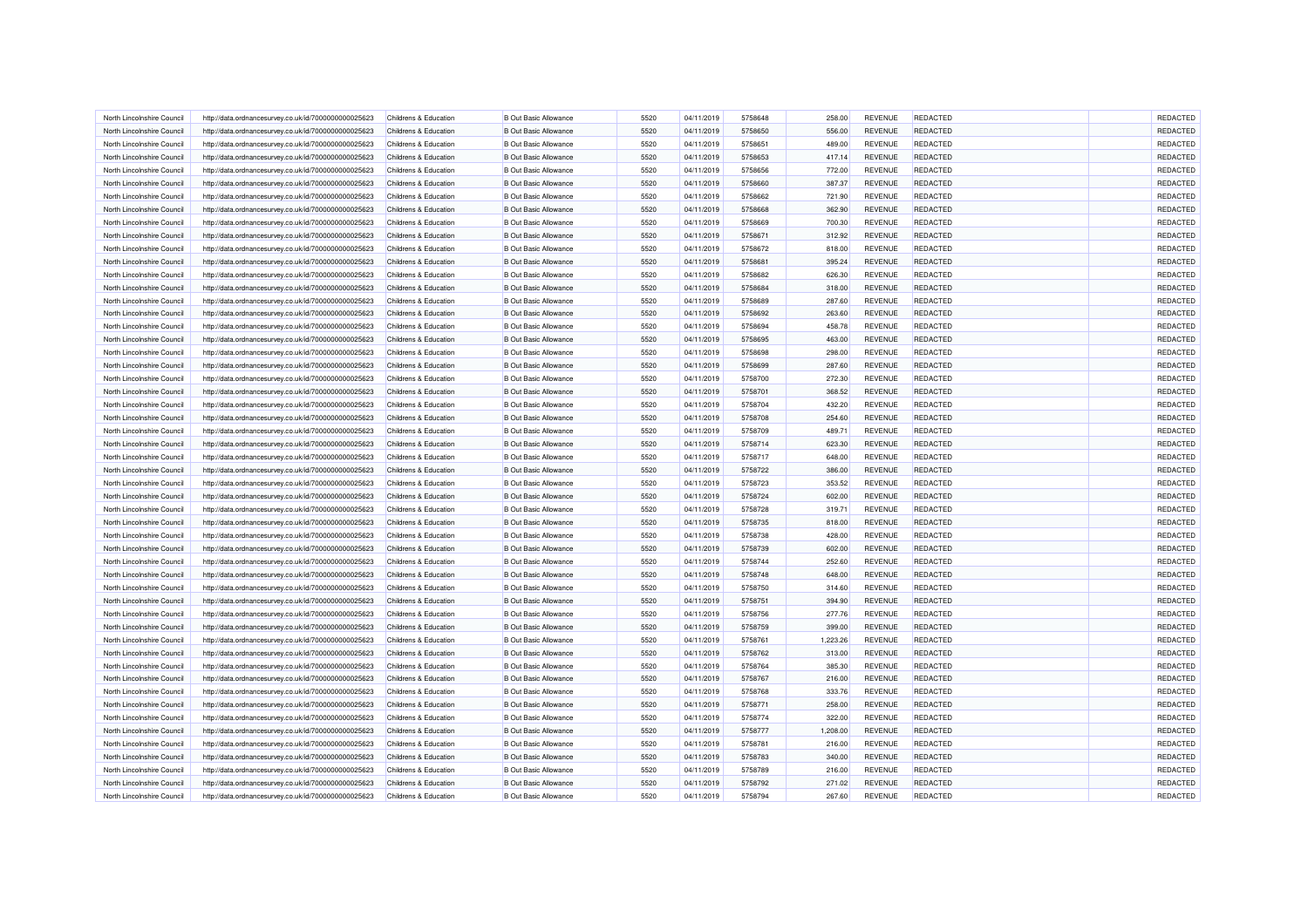| North Lincolnshire Council                               | http://data.ordnancesurvey.co.uk/id/7000000000025623 | Childrens & Education                                     | <b>B</b> Out Basic Allowance                                 | 5520         | 04/11/2019               | 5758795            | 170.00           | <b>REVENUE</b>                   | <b>REDACTED</b> | REDACTED             |
|----------------------------------------------------------|------------------------------------------------------|-----------------------------------------------------------|--------------------------------------------------------------|--------------|--------------------------|--------------------|------------------|----------------------------------|-----------------|----------------------|
| North Lincolnshire Council                               | http://data.ordnancesurvey.co.uk/id/7000000000025623 | Childrens & Education                                     | <b>B Out Basic Allowance</b>                                 | 5520         | 04/11/2019               | 5758800            | 480.00           | REVENUE                          | <b>REDACTED</b> | REDACTED             |
| North Lincolnshire Council                               | http://data.ordnancesurvey.co.uk/id/7000000000025623 | Childrens & Education                                     | <b>B Out Basic Allowance</b>                                 | 5520         | 04/11/2019               | 5758803            | 292.00           | <b>REVENUE</b>                   | <b>REDACTED</b> | REDACTED             |
| North Lincolnshire Council                               | http://data.ordnancesurvey.co.uk/id/7000000000025623 | Childrens & Education                                     | <b>B Out Basic Allowance</b>                                 | 5520         | 04/11/2019               | 5758804            | 474.00           | REVENUE                          | <b>REDACTED</b> | REDACTED             |
| North Lincolnshire Council                               | http://data.ordnancesurvey.co.uk/id/7000000000025623 | Childrens & Education                                     | <b>B Out Basic Allowance</b>                                 | 5520         | 04/11/2019               | 5758805            | 474.00           | <b>REVENUE</b>                   | <b>REDACTED</b> | REDACTED             |
| North Lincolnshire Council                               | http://data.ordnancesurvey.co.uk/id/7000000000025623 | Childrens & Education                                     | <b>B Out Basic Allowance</b>                                 | 5520         | 04/11/2019               | 5758806            | 468.00           | REVENUE                          | <b>REDACTED</b> | REDACTED             |
| North Lincolnshire Council                               | http://data.ordnancesurvey.co.uk/id/7000000000025623 | Childrens & Education                                     | <b>B Out Basic Allowance</b>                                 | 5520         | 04/11/2019               | 5758807            | 319.00           | <b>REVENUE</b>                   | <b>REDACTED</b> | REDACTED             |
| North Lincolnshire Council                               | http://data.ordnancesurvey.co.uk/id/7000000000025623 | Childrens & Education                                     | <b>B Out Basic Allowance</b>                                 | 5520         | 04/11/2019               | 5758808            | 967.00           | REVENUE                          | <b>REDACTED</b> | REDACTED             |
| North Lincolnshire Council                               | http://data.ordnancesurvey.co.uk/id/7000000000025623 | Childrens & Education                                     | <b>B Out Basic Allowance</b>                                 | 5520         | 04/11/2019               | 5758809            | 545.26           | REVENUE                          | REDACTED        | REDACTED             |
| North Lincolnshire Council                               | http://data.ordnancesurvey.co.uk/id/7000000000025623 | Childrens & Education                                     | <b>B Out Basic Allowance</b>                                 | 5520         | 04/11/2019               | 5758811            | 269.00           | REVENUE                          | <b>REDACTED</b> | REDACTED             |
| North Lincolnshire Council                               | http://data.ordnancesurvey.co.uk/id/7000000000025623 | Childrens & Education                                     | <b>B Out Basic Allowance</b>                                 | 5520         | 04/11/2019               | 5758812            | 528.00           | <b>REVENUE</b>                   | <b>REDACTED</b> | REDACTED             |
| North Lincolnshire Council                               | http://data.ordnancesurvey.co.uk/id/7000000000025623 | Childrens & Education                                     | <b>B</b> Out Basic Allowance                                 | 5520         | 04/11/2019               | 5758814            | 382.00           | <b>REVENUE</b>                   | <b>REDACTED</b> | REDACTED             |
| North Lincolnshire Council                               | http://data.ordnancesurvey.co.uk/id/7000000000025623 | Childrens & Education                                     | <b>B Out Basic Allowance</b>                                 | 5520         | 04/11/2019               | 5758821            | 556.00           | <b>REVENUE</b>                   | <b>REDACTED</b> | REDACTED             |
| North Lincolnshire Council                               | http://data.ordnancesurvey.co.uk/id/7000000000025623 | Childrens & Education                                     | <b>B Out Basic Allowance</b>                                 | 5520         | 04/11/2019               | 5758822            | 586.00           | REVENUE                          | <b>REDACTED</b> | REDACTED             |
| North Lincolnshire Council                               | http://data.ordnancesurvey.co.uk/id/7000000000025623 | Childrens & Education                                     | <b>B Out Basic Allowance</b>                                 | 5520         | 04/11/2019               | 5758824            | 251.60           | REVENUE                          | REDACTED        | REDACTED             |
| North Lincolnshire Council                               | http://data.ordnancesurvey.co.uk/id/7000000000025623 | Childrens & Education                                     | <b>B Out Basic Allowance</b>                                 | 5520         | 04/11/2019               | 5758826            | 258.00           | REVENUE                          | <b>REDACTED</b> | REDACTED             |
| North Lincolnshire Council                               | http://data.ordnancesurvey.co.uk/id/7000000000025623 | Childrens & Education                                     | <b>B Out Basic Allowance</b>                                 | 5520         | 04/11/2019               | 5758827            | 570.85           | <b>REVENUE</b>                   | <b>REDACTED</b> | REDACTED             |
| North Lincolnshire Council                               | http://data.ordnancesurvey.co.uk/id/7000000000025623 | Childrens & Education                                     | <b>B Out Basic Allowance</b>                                 | 5520         | 04/11/2019               | 5758830            | 407.00           | REVENUE                          | <b>REDACTED</b> | REDACTED             |
| North Lincolnshire Council                               | http://data.ordnancesurvey.co.uk/id/7000000000025623 | Childrens & Education                                     | <b>B Out Basic Allowance</b>                                 | 5520         | 04/11/2019               | 5758831            | 556.00           | REVENUE                          | REDACTED        | REDACTED             |
| North Lincolnshire Council                               | http://data.ordnancesurvey.co.uk/id/7000000000025623 | Childrens & Education                                     | <b>B Out Basic Allowance</b>                                 | 5520         | 04/11/2019               | 5758832            | 258.00           | <b>REVENUE</b>                   | <b>REDACTED</b> | REDACTED             |
| North Lincolnshire Council                               | http://data.ordnancesurvey.co.uk/id/7000000000025623 | Childrens & Education                                     | <b>B Out Basic Allowance</b>                                 | 5520         | 04/11/2019               | 5758833            | 772.57           | REVENUE                          | <b>REDACTED</b> | REDACTED             |
| North Lincolnshire Council                               | http://data.ordnancesurvey.co.uk/id/7000000000025623 | Childrens & Education                                     | <b>B Out Basic Allowance</b>                                 | 5520         | 04/11/2019               | 5758834            | 474.00           | <b>REVENUE</b>                   | <b>REDACTED</b> | REDACTED             |
| North Lincolnshire Council                               | http://data.ordnancesurvey.co.uk/id/7000000000025623 | <b>Childrens &amp; Education</b>                          | <b>B Out Basic Allowance</b>                                 | 5520         | 04/11/2019               | 5758836            | 404.00           | <b>REVENUE</b>                   | <b>REDACTED</b> | REDACTED             |
|                                                          |                                                      |                                                           |                                                              |              |                          | 5758840            |                  |                                  | <b>REDACTED</b> | REDACTED             |
| North Lincolnshire Council<br>North Lincolnshire Council | http://data.ordnancesurvey.co.uk/id/7000000000025623 | Childrens & Education<br><b>Childrens &amp; Education</b> | <b>B Out Basic Allowance</b><br><b>B Out Basic Allowance</b> | 5520<br>5520 | 04/11/2019<br>04/11/2019 | 5758841            | 340.00<br>438.00 | <b>REVENUE</b><br><b>REVENUE</b> | REDACTED        | REDACTED             |
|                                                          | http://data.ordnancesurvey.co.uk/id/7000000000025623 |                                                           |                                                              |              |                          |                    |                  |                                  |                 |                      |
| North Lincolnshire Council                               | http://data.ordnancesurvey.co.uk/id/7000000000025623 | Childrens & Education                                     | <b>B Out Basic Allowance</b>                                 | 5520         | 04/11/2019               | 5758843<br>5758846 | 275.30           | <b>REVENUE</b>                   | REDACTED        | REDACTED<br>REDACTED |
| North Lincolnshire Council                               | http://data.ordnancesurvey.co.uk/id/7000000000025623 | Childrens & Education                                     | <b>B Out Basic Allowance</b>                                 | 5520         | 04/11/2019               |                    | 287.60           | REVENUE                          | <b>REDACTED</b> | REDACTED             |
| North Lincolnshire Council                               | http://data.ordnancesurvey.co.uk/id/7000000000025623 | Childrens & Education                                     | <b>B Out Basic Allowance</b>                                 | 5520         | 04/11/2019               | 5758848            | 216.00           | <b>REVENUE</b>                   | <b>REDACTED</b> |                      |
| North Lincolnshire Council                               | http://data.ordnancesurvey.co.uk/id/7000000000025623 | Childrens & Education                                     | <b>B Out Basic Allowance</b>                                 | 5520         | 04/11/2019               | 5758849            | 394.90           | REVENUE                          | <b>REDACTED</b> | REDACTED             |
| North Lincolnshire Council                               | http://data.ordnancesurvey.co.uk/id/7000000000025623 | Childrens & Education                                     | <b>B Out Basic Allowance</b>                                 | 5520         | 04/11/2019               | 5758850            | 255.42           | REVENUE                          | <b>REDACTED</b> | REDACTED             |
| North Lincolnshire Council                               | http://data.ordnancesurvey.co.uk/id/7000000000025623 | Childrens & Education                                     | <b>B Out Basic Allowance</b>                                 | 5520         | 04/11/2019               | 5758851            | 509.20           | <b>REVENUE</b>                   | <b>REDACTED</b> | REDACTED             |
| North Lincolnshire Council                               | http://data.ordnancesurvey.co.uk/id/7000000000025623 | Childrens & Education                                     | <b>B Out Basic Allowance</b>                                 | 5520         | 04/11/2019               | 5758854            | 216.00           | <b>REVENUE</b>                   | <b>REDACTED</b> | REDACTED             |
| North Lincolnshire Council                               | http://data.ordnancesurvey.co.uk/id/7000000000025623 | Childrens & Education                                     | <b>B Out Basic Allowance</b>                                 | 5520         | 04/11/2019               | 5758856            | 299.60           | <b>REVENUE</b>                   | <b>REDACTED</b> | REDACTED             |
| North Lincolnshire Council                               | http://data.ordnancesurvey.co.uk/id/7000000000025623 | Childrens & Education                                     | <b>B Out Basic Allowance</b>                                 | 5520         | 04/11/2019               | 5758863            | 251.40           | REVENUE                          | REDACTED        | REDACTED             |
| North Lincolnshire Council                               | http://data.ordnancesurvey.co.uk/id/7000000000025623 | Childrens & Education                                     | <b>B Out Basic Allowance</b>                                 | 5520         | 04/11/2019               | 5758867            | 386.00           | <b>REVENUE</b>                   | REDACTED        | REDACTED             |
| North Lincolnshire Council                               | http://data.ordnancesurvey.co.uk/id/7000000000025623 | Childrens & Education                                     | <b>B Out Basic Allowance</b>                                 | 5520         | 04/11/2019               | 5758870            | 772.00           | REVENUE                          | <b>REDACTED</b> | REDACTED             |
| North Lincolnshire Council                               | http://data.ordnancesurvey.co.uk/id/7000000000025623 | Childrens & Education                                     | <b>B Out Basic Allowance</b>                                 | 5520         | 04/11/2019               | 5758872            | 278.00           | <b>REVENUE</b>                   | <b>REDACTED</b> | REDACTED             |
| North Lincolnshire Council                               | http://data.ordnancesurvey.co.uk/id/7000000000025623 | Childrens & Education                                     | <b>B Out Basic Allowance</b>                                 | 5520         | 04/11/2019               | 5758873            | 340.00           | REVENUE                          | <b>REDACTED</b> | REDACTED             |
| North Lincolnshire Council                               | http://data.ordnancesurvey.co.uk/id/7000000000025623 | Childrens & Education                                     | <b>B Out Basic Allowance</b>                                 | 5520         | 04/11/2019               | 5758876            | 474.00           | <b>REVENUE</b>                   | <b>REDACTED</b> | REDACTED             |
| North Lincolnshire Council                               | http://data.ordnancesurvey.co.uk/id/7000000000025623 | Childrens & Education                                     | <b>B Out Basic Allowance</b>                                 | 5520         | 04/11/2019               | 5758877            | 187.71           | REVENUE                          | <b>REDACTED</b> | REDACTED             |
| North Lincolnshire Council                               | http://data.ordnancesurvey.co.uk/id/7000000000025623 | Childrens & Education                                     | <b>B Out Basic Allowance</b>                                 | 5520         | 04/11/2019               | 5758878            | 264.00           | REVENUE                          | REDACTED        | REDACTED             |
| North Lincolnshire Council                               | http://data.ordnancesurvey.co.uk/id/7000000000025623 | Childrens & Education                                     | <b>B Out Basic Allowance</b>                                 | 5520         | 04/11/2019               | 5758880            | 459.00           | REVENUE                          | <b>REDACTED</b> | REDACTED             |
| North Lincolnshire Council                               | http://data.ordnancesurvey.co.uk/id/7000000000025623 | Childrens & Education                                     | <b>B Out Basic Allowance</b>                                 | 5520         | 04/11/2019               | 5758881            | 167.00           | <b>REVENUE</b>                   | <b>REDACTED</b> | REDACTED             |
| North Lincolnshire Council                               | http://data.ordnancesurvey.co.uk/id/7000000000025623 | Childrens & Education                                     | <b>B Out Basic Allowance</b>                                 | 5520         | 04/11/2019               | 5758883            | 410.00           | <b>REVENUE</b>                   | <b>REDACTED</b> | REDACTED             |
| North Lincolnshire Council                               | http://data.ordnancesurvey.co.uk/id/7000000000025623 | Childrens & Education                                     | <b>B Out Basic Allowance</b>                                 | 5520         | 04/11/2019               | 5758889            | 702.00           | <b>REVENUE</b>                   | <b>REDACTED</b> | REDACTED             |
| North Lincolnshire Council                               | http://data.ordnancesurvey.co.uk/id/7000000000025623 | Childrens & Education                                     | <b>B Out Basic Allowance</b>                                 | 5520         | 04/11/2019               | 5758890            | 357.44           | REVENUE                          | <b>REDACTED</b> | REDACTED             |
| North Lincolnshire Council                               | http://data.ordnancesurvey.co.uk/id/7000000000025623 | Childrens & Education                                     | <b>B Out Basic Allowance</b>                                 | 5520         | 04/11/2019               | 5758893            | 1,219.43         | <b>REVENUE</b>                   | <b>REDACTED</b> | REDACTED             |
| North Lincolnshire Council                               | http://data.ordnancesurvey.co.uk/id/7000000000025623 | Childrens & Education                                     | <b>B Out Basic Allowance</b>                                 | 5520         | 04/11/2019               | 5758896            | 520.00           | REVENUE                          | <b>REDACTED</b> | REDACTED             |
| North Lincolnshire Council                               | http://data.ordnancesurvey.co.uk/id/7000000000025623 | Childrens & Education                                     | <b>B Out Basic Allowance</b>                                 | 5520         | 04/11/2019               | 5758897            | 556.00           | <b>REVENUE</b>                   | <b>REDACTED</b> | REDACTED             |
| North Lincolnshire Council                               | http://data.ordnancesurvey.co.uk/id/7000000000025623 | Childrens & Education                                     | <b>B Out Basic Allowance</b>                                 | 5520         | 04/11/2019               | 5758904            | 264.00           | REVENUE                          | <b>REDACTED</b> | REDACTED             |
| North Lincolnshire Council                               | http://data.ordnancesurvey.co.uk/id/7000000000025623 | <b>Childrens &amp; Education</b>                          | <b>B Out Basic Allowance</b>                                 | 5520         | 11/11/2019               | 5761791            | 601.60           | REVENUE                          | <b>REDACTED</b> | REDACTED             |
| North Lincolnshire Council                               | http://data.ordnancesurvey.co.uk/id/7000000000025623 | Childrens & Education                                     | <b>B Out Basic Allowance</b>                                 | 5520         | 11/11/2019               | 5761794            | 458.00           | <b>REVENUE</b>                   | <b>REDACTED</b> | REDACTED             |
| North Lincolnshire Council                               | http://data.ordnancesurvey.co.uk/id/7000000000025623 | Childrens & Education                                     | <b>B Out Basic Allowance</b>                                 | 5520         | 11/11/2019               | 5761795            | 624.00           | REVENUE                          | <b>REDACTED</b> | REDACTED             |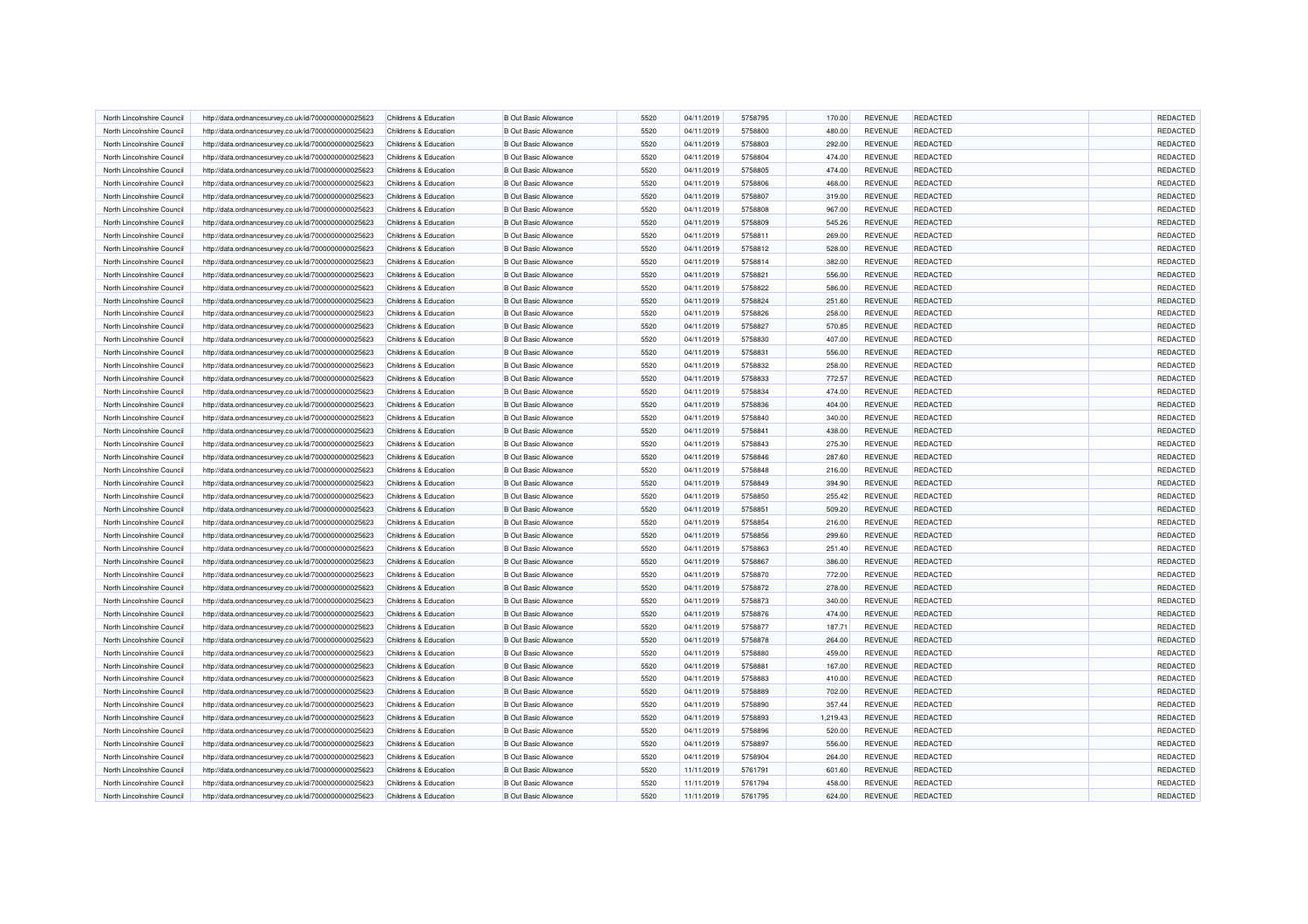| North Lincolnshire Council                               | http://data.ordnancesurvey.co.uk/id/7000000000025623 | Childrens & Education                          | <b>B Out Basic Allowance</b>                                 | 5520 | 11/11/2019               | 5761796 | 268.78           | <b>REVENUE</b>            | <b>REDACTED</b> | REDACTED             |
|----------------------------------------------------------|------------------------------------------------------|------------------------------------------------|--------------------------------------------------------------|------|--------------------------|---------|------------------|---------------------------|-----------------|----------------------|
| North Lincolnshire Council                               | http://data.ordnancesurvey.co.uk/id/7000000000025623 | <b>Childrens &amp; Education</b>               | <b>B Out Basic Allowance</b>                                 | 5520 | 11/11/2019               | 5761797 | 258.00           | <b>REVENUE</b>            | <b>REDACTED</b> | REDACTED             |
| North Lincolnshire Council                               | http://data.ordnancesurvey.co.uk/id/7000000000025623 | Childrens & Education                          | <b>B Out Basic Allowance</b>                                 | 5520 | 11/11/2019               | 5761798 | 287.26           | REVENUE                   | <b>REDACTED</b> | REDACTED             |
| North Lincolnshire Council                               | http://data.ordnancesurvey.co.uk/id/7000000000025623 | <b>Childrens &amp; Education</b>               | <b>B Out Basic Allowance</b>                                 | 5520 | 11/11/2019               | 5761799 | 475.74           | <b>REVENUE</b>            | REDACTED        | REDACTED             |
| North Lincolnshire Council                               | http://data.ordnancesurvey.co.uk/id/7000000000025623 | Childrens & Education                          | <b>B Out Basic Allowance</b>                                 | 5520 | 11/11/2019               | 5761804 | 258.00           | <b>REVENUE</b>            | <b>REDACTED</b> | REDACTED             |
| North Lincolnshire Council                               | http://data.ordnancesurvey.co.uk/id/7000000000025623 | Childrens & Education                          | <b>B Out Basic Allowance</b>                                 | 5520 | 11/11/2019               | 5761805 | 215.44           | <b>REVENUE</b>            | <b>REDACTED</b> | REDACTED             |
| North Lincolnshire Council                               | http://data.ordnancesurvey.co.uk/id/7000000000025623 | Childrens & Education                          | <b>B Out Basic Allowance</b>                                 | 5520 | 11/11/2019               | 5761806 | 556.00           | <b>REVENUE</b>            | <b>REDACTED</b> | REDACTED             |
| North Lincolnshire Council                               | http://data.ordnancesurvey.co.uk/id/7000000000025623 | Childrens & Education                          | <b>B Out Basic Allowance</b>                                 | 5520 | 11/11/2019               | 5761807 | 489.00           | REVENUE                   | REDACTED        | REDACTED             |
| North Lincolnshire Council                               | http://data.ordnancesurvey.co.uk/id/7000000000025623 | Childrens & Education                          | <b>B Out Basic Allowance</b>                                 | 5520 | 11/11/2019               | 5761812 | 772.00           | REVENUE                   | <b>REDACTED</b> | REDACTED             |
| North Lincolnshire Council                               | http://data.ordnancesurvey.co.uk/id/7000000000025623 | Childrens & Education                          | <b>B Out Basic Allowance</b>                                 | 5520 | 11/11/2019               | 5761816 | 387.37           | REVENUE                   | <b>REDACTED</b> | REDACTED             |
| North Lincolnshire Council                               | http://data.ordnancesurvey.co.uk/id/7000000000025623 | Childrens & Education                          | <b>B Out Basic Allowance</b>                                 | 5520 | 11/11/2019               | 5761818 | 505.90           | <b>REVENUE</b>            | <b>REDACTED</b> | REDACTED             |
| North Lincolnshire Council                               | http://data.ordnancesurvey.co.uk/id/7000000000025623 | Childrens & Education                          | <b>B</b> Out Basic Allowance                                 | 5520 | 11/11/2019               | 5761824 | 362.90           | <b>REVENUE</b>            | <b>REDACTED</b> | REDACTED             |
| North Lincolnshire Council                               | http://data.ordnancesurvey.co.uk/id/7000000000025623 | Childrens & Education                          | <b>B Out Basic Allowance</b>                                 | 5520 | 11/11/2019               | 5761825 | 484.30           | <b>REVENUE</b>            | <b>REDACTED</b> | REDACTED             |
| North Lincolnshire Council                               | http://data.ordnancesurvey.co.uk/id/7000000000025623 | Childrens & Education                          | <b>B Out Basic Allowance</b>                                 | 5520 | 11/11/2019               | 5761827 | 312.92           | REVENUE                   | REDACTED        | REDACTED             |
| North Lincolnshire Council                               | http://data.ordnancesurvey.co.uk/id/7000000000025623 | Childrens & Education                          | <b>B Out Basic Allowance</b>                                 | 5520 | 11/11/2019               | 5761828 | 818.00           | REVENUE                   | <b>REDACTED</b> | REDACTED             |
| North Lincolnshire Council                               | http://data.ordnancesurvey.co.uk/id/7000000000025623 | Childrens & Education                          | <b>B Out Basic Allowance</b>                                 | 5520 | 11/11/2019               | 5761831 | 216.00           | REVENUE                   | <b>REDACTED</b> | REDACTED             |
| North Lincolnshire Council                               | http://data.ordnancesurvey.co.uk/id/7000000000025623 | Childrens & Education                          | <b>B Out Basic Allowance</b>                                 | 5520 | 11/11/2019               | 5761837 | 395.24           | REVENUE                   | <b>REDACTED</b> | REDACTED             |
| North Lincolnshire Council                               | http://data.ordnancesurvey.co.uk/id/7000000000025623 | Childrens & Education                          | <b>B Out Basic Allowance</b>                                 | 5520 | 11/11/2019               | 5761838 | 626.30           | REVENUE                   | <b>REDACTED</b> | REDACTED             |
| North Lincolnshire Council                               | http://data.ordnancesurvey.co.uk/id/7000000000025623 | Childrens & Education                          | <b>B Out Basic Allowance</b>                                 | 5520 | 11/11/2019               | 5761840 | 318.00           | REVENUE                   | <b>REDACTED</b> | REDACTED             |
| North Lincolnshire Council                               | http://data.ordnancesurvey.co.uk/id/7000000000025623 | Childrens & Education                          | <b>B Out Basic Allowance</b>                                 | 5520 | 11/11/2019               | 5761845 | 287.60           | <b>REVENUE</b>            | <b>REDACTED</b> | REDACTED             |
| North Lincolnshire Council                               | http://data.ordnancesurvey.co.uk/id/7000000000025623 | Childrens & Education                          | <b>B Out Basic Allowance</b>                                 | 5520 | 11/11/2019               | 5761848 | 275.03           | REVENUE                   | <b>REDACTED</b> | REDACTED             |
| North Lincolnshire Council                               | http://data.ordnancesurvey.co.uk/id/7000000000025623 | Childrens & Education                          | <b>B Out Basic Allowance</b>                                 | 5520 | 11/11/2019               | 5761850 | 458.78           | <b>REVENUE</b>            | <b>REDACTED</b> | REDACTED             |
| North Lincolnshire Council                               | http://data.ordnancesurvey.co.uk/id/7000000000025623 | Childrens & Education                          | <b>B Out Basic Allowance</b>                                 | 5520 | 11/11/2019               | 5761851 | 463.00           | REVENUE                   | REDACTED        | REDACTED             |
|                                                          |                                                      |                                                |                                                              | 5520 |                          | 5761854 |                  |                           | <b>REDACTED</b> | REDACTED             |
| North Lincolnshire Council<br>North Lincolnshire Council | http://data.ordnancesurvey.co.uk/id/7000000000025623 | Childrens & Education<br>Childrens & Education | <b>B Out Basic Allowance</b><br><b>B Out Basic Allowance</b> | 5520 | 11/11/2019<br>11/11/2019 | 5761855 | 298.00<br>287.60 | <b>REVENUE</b><br>REVENUE | <b>REDACTED</b> | REDACTED             |
|                                                          | http://data.ordnancesurvey.co.uk/id/7000000000025623 |                                                |                                                              |      |                          |         |                  |                           |                 |                      |
| North Lincolnshire Council                               | http://data.ordnancesurvey.co.uk/id/7000000000025623 | Childrens & Education                          | <b>B Out Basic Allowance</b>                                 | 5520 | 11/11/2019               | 5761856 | 272.30           | <b>REVENUE</b>            | <b>REDACTED</b> | REDACTED             |
| North Lincolnshire Council                               | http://data.ordnancesurvey.co.uk/id/7000000000025623 | Childrens & Education                          | <b>B Out Basic Allowance</b>                                 | 5520 | 11/11/2019               | 5761857 | 342.54           | REVENUE                   | <b>REDACTED</b> | REDACTED<br>REDACTED |
| North Lincolnshire Council                               | http://data.ordnancesurvey.co.uk/id/7000000000025623 | Childrens & Education                          | <b>B Out Basic Allowance</b>                                 | 5520 | 11/11/2019               | 5761860 | 432.20           | <b>REVENUE</b>            | <b>REDACTED</b> |                      |
| North Lincolnshire Council                               | http://data.ordnancesurvey.co.uk/id/7000000000025623 | Childrens & Education                          | <b>B Out Basic Allowance</b>                                 | 5520 | 11/11/2019               | 5761864 | 254.60           | REVENUE                   | <b>REDACTED</b> | REDACTED             |
| North Lincolnshire Council                               | http://data.ordnancesurvey.co.uk/id/7000000000025623 | Childrens & Education                          | <b>B Out Basic Allowance</b>                                 | 5520 | 11/11/2019               | 5761865 | 1,088.57         | REVENUE                   | REDACTED        | REDACTED             |
| North Lincolnshire Council                               | http://data.ordnancesurvey.co.uk/id/7000000000025623 | Childrens & Education                          | <b>B Out Basic Allowance</b>                                 | 5520 | 11/11/2019               | 5761870 | 623.30           | REVENUE                   | REDACTED        | REDACTED             |
| North Lincolnshire Council                               | http://data.ordnancesurvey.co.uk/id/7000000000025623 | Childrens & Education                          | <b>B Out Basic Allowance</b>                                 | 5520 | 11/11/2019               | 5761873 | 648.00           | <b>REVENUE</b>            | <b>REDACTED</b> | REDACTED             |
| North Lincolnshire Council                               | http://data.ordnancesurvey.co.uk/id/7000000000025623 | Childrens & Education                          | <b>B Out Basic Allowance</b>                                 | 5520 | 11/11/2019               | 5761878 | 386.00           | <b>REVENUE</b>            | <b>REDACTED</b> | REDACTED             |
| North Lincolnshire Council                               | http://data.ordnancesurvey.co.uk/id/7000000000025623 | <b>Childrens &amp; Education</b>               | <b>B Out Basic Allowance</b>                                 | 5520 | 11/11/2019               | 5761879 | 353.52           | REVENUE                   | <b>REDACTED</b> | REDACTED             |
| North Lincolnshire Council                               | http://data.ordnancesurvey.co.uk/id/7000000000025623 | Childrens & Education                          | <b>B Out Basic Allowance</b>                                 | 5520 | 11/11/2019               | 5761880 | 602.00           | REVENUE                   | <b>REDACTED</b> | REDACTED             |
| North Lincolnshire Council                               | http://data.ordnancesurvey.co.uk/id/7000000000025623 | <b>Childrens &amp; Education</b>               | <b>B Out Basic Allowance</b>                                 | 5520 | 11/11/2019               | 5761884 | 732.00           | <b>REVENUE</b>            | <b>REDACTED</b> | REDACTED             |
| North Lincolnshire Council                               | http://data.ordnancesurvey.co.uk/id/7000000000025623 | Childrens & Education                          | <b>B Out Basic Allowance</b>                                 | 5520 | 11/11/2019               | 5761891 | 818.00           | <b>REVENUE</b>            | <b>REDACTED</b> | REDACTED             |
| North Lincolnshire Council                               | http://data.ordnancesurvey.co.uk/id/7000000000025623 | Childrens & Education                          | <b>B Out Basic Allowance</b>                                 | 5520 | 11/11/2019               | 5761894 | 428.00           | REVENUE                   | <b>REDACTED</b> | REDACTED             |
| North Lincolnshire Council                               | http://data.ordnancesurvey.co.uk/id/7000000000025623 | Childrens & Education                          | <b>B Out Basic Allowance</b>                                 | 5520 | 11/11/2019               | 5761895 | 602.00           | <b>REVENUE</b>            | <b>REDACTED</b> | REDACTED             |
| North Lincolnshire Council                               | http://data.ordnancesurvey.co.uk/id/7000000000025623 | Childrens & Education                          | <b>B Out Basic Allowance</b>                                 | 5520 | 11/11/2019               | 5761899 | 432.00           | REVENUE                   | <b>REDACTED</b> | REDACTED             |
| North Lincolnshire Council                               | http://data.ordnancesurvey.co.uk/id/7000000000025623 | Childrens & Education                          | <b>B Out Basic Allowance</b>                                 | 5520 | 11/11/2019               | 5761900 | 252.60           | REVENUE                   | <b>REDACTED</b> | REDACTED             |
| North Lincolnshire Council                               | http://data.ordnancesurvey.co.uk/id/7000000000025623 | Childrens & Education                          | <b>B Out Basic Allowance</b>                                 | 5520 | 11/11/2019               | 5761904 | 432.00           | REVENUE                   | <b>REDACTED</b> | REDACTED             |
| North Lincolnshire Council                               | http://data.ordnancesurvey.co.uk/id/7000000000025623 | Childrens & Education                          | <b>B Out Basic Allowance</b>                                 | 5520 | 11/11/2019               | 5761906 | 314.60           | <b>REVENUE</b>            | <b>REDACTED</b> | REDACTED             |
| North Lincolnshire Council                               | http://data.ordnancesurvey.co.uk/id/7000000000025623 | Childrens & Education                          | <b>B Out Basic Allowance</b>                                 | 5520 | 11/11/2019               | 5761907 | 394.90           | <b>REVENUE</b>            | <b>REDACTED</b> | REDACTED             |
| North Lincolnshire Council                               | http://data.ordnancesurvey.co.uk/id/7000000000025623 | Childrens & Education                          | <b>B Out Basic Allowance</b>                                 | 5520 | 11/11/2019               | 5761912 | 277.76           | REVENUE                   | <b>REDACTED</b> | REDACTED             |
| North Lincolnshire Council                               | http://data.ordnancesurvey.co.uk/id/7000000000025623 | Childrens & Education                          | <b>B Out Basic Allowance</b>                                 | 5520 | 11/11/2019               | 5761915 | 399.00           | REVENUE                   | <b>REDACTED</b> | REDACTED             |
| North Lincolnshire Council                               | http://data.ordnancesurvey.co.uk/id/7000000000025623 | Childrens & Education                          | <b>B Out Basic Allowance</b>                                 | 5520 | 11/11/2019               | 5761917 | 1,223.26         | REVENUE                   | <b>REDACTED</b> | REDACTED             |
| North Lincolnshire Council                               | http://data.ordnancesurvey.co.uk/id/7000000000025623 | Childrens & Education                          | <b>B Out Basic Allowance</b>                                 | 5520 | 11/11/2019               | 5761918 | 313.00           | REVENUE                   | REDACTED        | REDACTED             |
| North Lincolnshire Council                               | http://data.ordnancesurvey.co.uk/id/7000000000025623 | Childrens & Education                          | <b>B Out Basic Allowance</b>                                 | 5520 | 11/11/2019               | 5761920 | 385.30           | REVENUE                   | <b>REDACTED</b> | REDACTED             |
| North Lincolnshire Council                               | http://data.ordnancesurvey.co.uk/id/7000000000025623 | Childrens & Education                          | <b>B Out Basic Allowance</b>                                 | 5520 | 11/11/2019               | 5761923 | 216.00           | <b>REVENUE</b>            | <b>REDACTED</b> | REDACTED             |
| North Lincolnshire Council                               | http://data.ordnancesurvey.co.uk/id/7000000000025623 | Childrens & Education                          | <b>B Out Basic Allowance</b>                                 | 5520 | 11/11/2019               | 5761924 | 333.76           | REVENUE                   | <b>REDACTED</b> | REDACTED             |
| North Lincolnshire Council                               | http://data.ordnancesurvey.co.uk/id/7000000000025623 | Childrens & Education                          | <b>B Out Basic Allowance</b>                                 | 5520 | 11/11/2019               | 5761927 | 258.00           | <b>REVENUE</b>            | <b>REDACTED</b> | REDACTED             |
| North Lincolnshire Council                               | http://data.ordnancesurvey.co.uk/id/7000000000025623 | Childrens & Education                          | <b>B Out Basic Allowance</b>                                 | 5520 | 11/11/2019               | 5761930 | 322.00           | REVENUE                   | <b>REDACTED</b> | REDACTED             |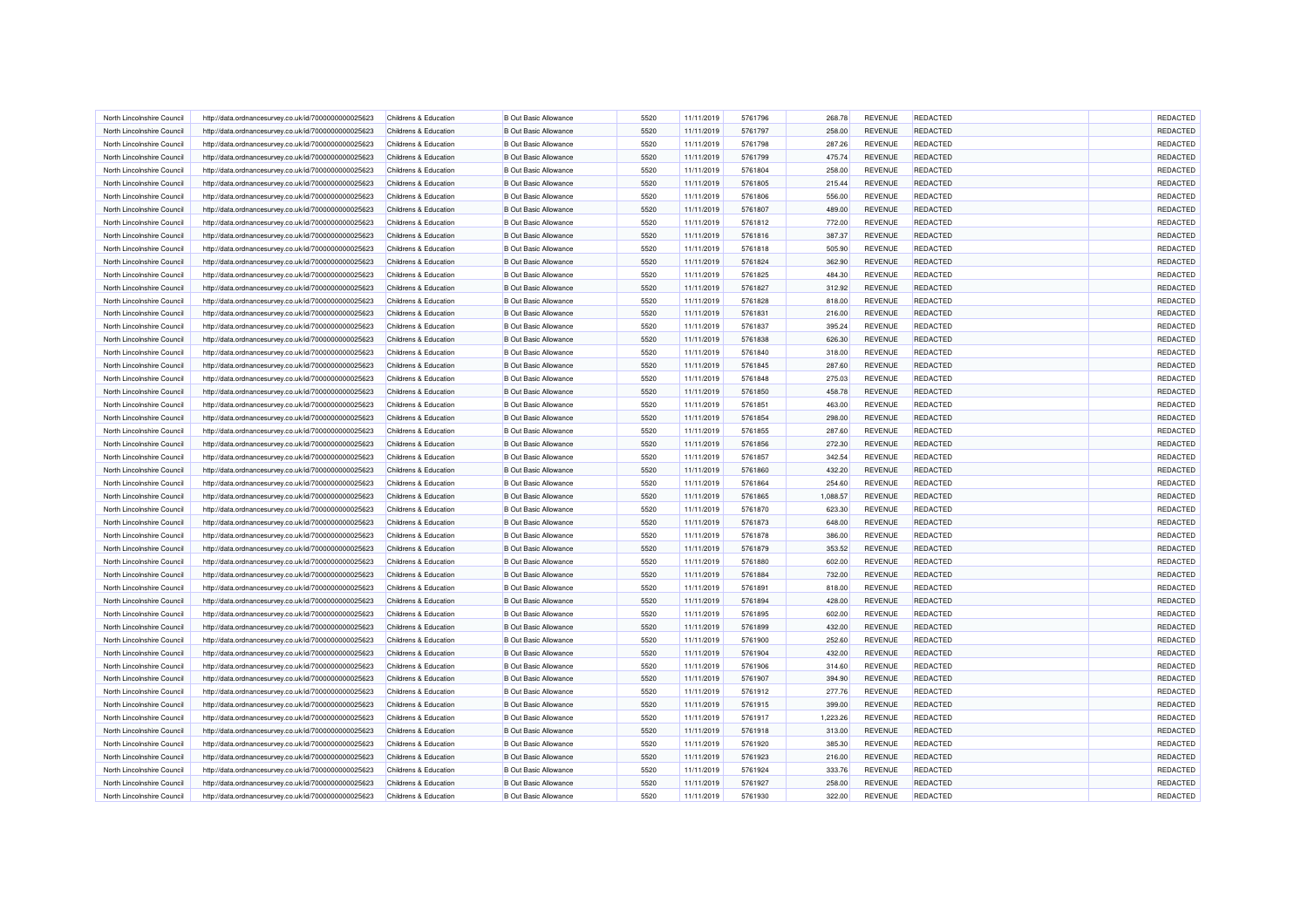| North Lincolnshire Council | http://data.ordnancesurvey.co.uk/id/7000000000025623 | Childrens & Education                          | <b>B Out Basic Allowance</b> | 5520 | 11/11/2019               | 5761933 | 1,208.00 | <b>REVENUE</b> | <b>REDACTED</b> | <b>REDACTED</b> |
|----------------------------|------------------------------------------------------|------------------------------------------------|------------------------------|------|--------------------------|---------|----------|----------------|-----------------|-----------------|
| North Lincolnshire Council | http://data.ordnancesurvey.co.uk/id/7000000000025623 | Childrens & Education                          | <b>B Out Basic Allowance</b> | 5520 | 11/11/2019               | 5761936 | 301.14   | REVENUE        | <b>REDACTED</b> | REDACTED        |
| North Lincolnshire Council | http://data.ordnancesurvey.co.uk/id/7000000000025623 | Childrens & Education                          | <b>B Out Basic Allowance</b> | 5520 | 11/11/2019               | 5761937 | 216.00   | <b>REVENUE</b> | <b>REDACTED</b> | REDACTED        |
| North Lincolnshire Council | http://data.ordnancesurvey.co.uk/id/7000000000025623 | Childrens & Education                          | <b>B Out Basic Allowance</b> | 5520 | 11/11/2019               | 5761939 | 340.00   | REVENUE        | REDACTED        | REDACTED        |
| North Lincolnshire Council | http://data.ordnancesurvey.co.uk/id/7000000000025623 | Childrens & Education                          | <b>B Out Basic Allowance</b> | 5520 | 11/11/2019               | 5761948 | 271.02   | <b>REVENUE</b> | <b>REDACTED</b> | REDACTED        |
| North Lincolnshire Council | http://data.ordnancesurvey.co.uk/id/7000000000025623 | Childrens & Education                          | <b>B Out Basic Allowance</b> | 5520 | 11/11/2019               | 5761950 | 267.60   | REVENUE        | <b>REDACTED</b> | REDACTED        |
| North Lincolnshire Council | http://data.ordnancesurvey.co.uk/id/7000000000025623 | Childrens & Education                          | <b>B Out Basic Allowance</b> | 5520 | 11/11/2019               | 5761956 | 480.00   | <b>REVENUE</b> | <b>REDACTED</b> | REDACTED        |
| North Lincolnshire Council | http://data.ordnancesurvey.co.uk/id/7000000000025623 | Childrens & Education                          | <b>B Out Basic Allowance</b> | 5520 | 11/11/2019               | 5761959 | 474.00   | REVENUE        | <b>REDACTED</b> | REDACTED        |
| North Lincolnshire Council | http://data.ordnancesurvey.co.uk/id/7000000000025623 | Childrens & Education                          | <b>B Out Basic Allowance</b> | 5520 | 11/11/2019               | 5761960 | 474.00   | REVENUE        | <b>REDACTED</b> | REDACTED        |
| North Lincolnshire Council | http://data.ordnancesurvey.co.uk/id/7000000000025623 | Childrens & Education                          | <b>B Out Basic Allowance</b> | 5520 | 11/11/2019               | 5761961 | 468.00   | REVENUE        | <b>REDACTED</b> | REDACTED        |
| North Lincolnshire Council | http://data.ordnancesurvey.co.uk/id/7000000000025623 | Childrens & Education                          | <b>B Out Basic Allowance</b> | 5520 | 11/11/2019               | 5761962 | 535.00   | <b>REVENUE</b> | <b>REDACTED</b> | REDACTED        |
| North Lincolnshire Council | http://data.ordnancesurvey.co.uk/id/7000000000025623 | Childrens & Education                          | <b>B</b> Out Basic Allowance | 5520 | 11/11/2019               | 5761963 | 967.00   | <b>REVENUE</b> | <b>REDACTED</b> | REDACTED        |
| North Lincolnshire Council | http://data.ordnancesurvey.co.uk/id/7000000000025623 | Childrens & Education                          | <b>B Out Basic Allowance</b> | 5520 | 11/11/2019               | 5761966 | 269.00   | <b>REVENUE</b> | <b>REDACTED</b> | REDACTED        |
| North Lincolnshire Council | http://data.ordnancesurvey.co.uk/id/7000000000025623 | Childrens & Education                          | <b>B Out Basic Allowance</b> | 5520 | 11/11/2019               | 5761969 | 382.00   | REVENUE        | REDACTED        | REDACTED        |
| North Lincolnshire Council | http://data.ordnancesurvey.co.uk/id/7000000000025623 | Childrens & Education                          | <b>B Out Basic Allowance</b> | 5520 | 11/11/2019               | 5761976 | 556.00   | REVENUE        | <b>REDACTED</b> | REDACTED        |
| North Lincolnshire Council | http://data.ordnancesurvey.co.uk/id/7000000000025623 | Childrens & Education                          | <b>B Out Basic Allowance</b> | 5520 | 11/11/2019               | 5761977 | 586.00   | REVENUE        | <b>REDACTED</b> | REDACTED        |
| North Lincolnshire Council | http://data.ordnancesurvey.co.uk/id/7000000000025623 | Childrens & Education                          | <b>B Out Basic Allowance</b> | 5520 | 11/11/2019               | 5761979 | 251.60   | <b>REVENUE</b> | <b>REDACTED</b> | REDACTED        |
| North Lincolnshire Council | http://data.ordnancesurvey.co.uk/id/7000000000025623 | Childrens & Education                          | <b>B Out Basic Allowance</b> | 5520 | 11/11/2019               | 5761981 | 258.00   | REVENUE        | <b>REDACTED</b> | REDACTED        |
| North Lincolnshire Council |                                                      | Childrens & Education                          | <b>B Out Basic Allowance</b> | 5520 |                          | 5761985 | 407.00   | REVENUE        | REDACTED        | REDACTED        |
| North Lincolnshire Council | http://data.ordnancesurvey.co.uk/id/7000000000025623 | Childrens & Education                          | <b>B Out Basic Allowance</b> | 5520 | 11/11/2019<br>11/11/2019 | 5761986 | 273.44   | <b>REVENUE</b> | <b>REDACTED</b> | REDACTED        |
| North Lincolnshire Council | http://data.ordnancesurvey.co.uk/id/7000000000025623 |                                                |                              | 5520 |                          |         |          |                |                 | REDACTED        |
| North Lincolnshire Council | http://data.ordnancesurvey.co.uk/id/7000000000025623 | Childrens & Education<br>Childrens & Education | <b>B Out Basic Allowance</b> | 5520 | 11/11/2019               | 5761987 | 556.00   | REVENUE        | <b>REDACTED</b> | REDACTED        |
|                            | http://data.ordnancesurvey.co.uk/id/7000000000025623 |                                                | <b>B Out Basic Allowance</b> |      | 11/11/2019               | 5761988 | 441.43   | <b>REVENUE</b> | <b>REDACTED</b> |                 |
| North Lincolnshire Council | http://data.ordnancesurvey.co.uk/id/7000000000025623 | <b>Childrens &amp; Education</b>               | <b>B Out Basic Allowance</b> | 5520 | 11/11/2019               | 5761989 | 2,083.27 | <b>REVENUE</b> | <b>REDACTED</b> | REDACTED        |
| North Lincolnshire Council | http://data.ordnancesurvey.co.uk/id/7000000000025623 | Childrens & Education                          | <b>B Out Basic Allowance</b> | 5520 | 11/11/2019               | 5761990 | 832.00   | <b>REVENUE</b> | <b>REDACTED</b> | REDACTED        |
| North Lincolnshire Council | http://data.ordnancesurvey.co.uk/id/7000000000025623 | <b>Childrens &amp; Education</b>               | <b>B Out Basic Allowance</b> | 5520 | 11/11/2019               | 5761991 | 474.00   | <b>REVENUE</b> | REDACTED        | REDACTED        |
| North Lincolnshire Council | http://data.ordnancesurvey.co.uk/id/7000000000025623 | Childrens & Education                          | <b>B Out Basic Allowance</b> | 5520 | 11/11/2019               | 5761993 | 662.00   | <b>REVENUE</b> | REDACTED        | REDACTED        |
| North Lincolnshire Council | http://data.ordnancesurvey.co.uk/id/7000000000025623 | Childrens & Education                          | <b>B Out Basic Allowance</b> | 5520 | 11/11/2019               | 5761997 | 340.00   | REVENUE        | <b>REDACTED</b> | REDACTED        |
| North Lincolnshire Council | http://data.ordnancesurvey.co.uk/id/7000000000025623 | Childrens & Education                          | <b>B Out Basic Allowance</b> | 5520 | 11/11/2019               | 5761998 | 438.00   | <b>REVENUE</b> | <b>REDACTED</b> | REDACTED        |
| North Lincolnshire Council | http://data.ordnancesurvey.co.uk/id/7000000000025623 | Childrens & Education                          | <b>B Out Basic Allowance</b> | 5520 | 11/11/2019               | 5762000 | 275.30   | REVENUE        | <b>REDACTED</b> | REDACTED        |
| North Lincolnshire Council | http://data.ordnancesurvey.co.uk/id/7000000000025623 | Childrens & Education                          | <b>B Out Basic Allowance</b> | 5520 | 11/11/2019               | 5762001 | 304.06   | REVENUE        | <b>REDACTED</b> | REDACTED        |
| North Lincolnshire Council | http://data.ordnancesurvey.co.uk/id/7000000000025623 | Childrens & Education                          | <b>B Out Basic Allowance</b> | 5520 | 11/11/2019               | 5762002 | 287.60   | <b>REVENUE</b> | <b>REDACTED</b> | REDACTED        |
| North Lincolnshire Council | http://data.ordnancesurvey.co.uk/id/7000000000025623 | Childrens & Education                          | <b>B Out Basic Allowance</b> | 5520 | 11/11/2019               | 5762004 | 216.00   | <b>REVENUE</b> | <b>REDACTED</b> | REDACTED        |
| North Lincolnshire Council | http://data.ordnancesurvey.co.uk/id/7000000000025623 | Childrens & Education                          | <b>B Out Basic Allowance</b> | 5520 | 11/11/2019               | 5762005 | 394.90   | <b>REVENUE</b> | <b>REDACTED</b> | REDACTED        |
| North Lincolnshire Council | http://data.ordnancesurvey.co.uk/id/7000000000025623 | Childrens & Education                          | <b>B Out Basic Allowance</b> | 5520 | 11/11/2019               | 5762006 | 298.00   | REVENUE        | REDACTED        | REDACTED        |
| North Lincolnshire Council | http://data.ordnancesurvey.co.uk/id/7000000000025623 | Childrens & Education                          | <b>B Out Basic Allowance</b> | 5520 | 11/11/2019               | 5762007 | 509.20   | <b>REVENUE</b> | REDACTED        | REDACTED        |
| North Lincolnshire Council | http://data.ordnancesurvey.co.uk/id/7000000000025623 | Childrens & Education                          | <b>B Out Basic Allowance</b> | 5520 | 11/11/2019               | 5762010 | 216.00   | REVENUE        | <b>REDACTED</b> | REDACTED        |
| North Lincolnshire Council | http://data.ordnancesurvey.co.uk/id/7000000000025623 | Childrens & Education                          | <b>B Out Basic Allowance</b> | 5520 | 11/11/2019               | 5762012 | 299.60   | <b>REVENUE</b> | <b>REDACTED</b> | REDACTED        |
| North Lincolnshire Council | http://data.ordnancesurvey.co.uk/id/7000000000025623 | Childrens & Education                          | <b>B Out Basic Allowance</b> | 5520 | 11/11/2019               | 5762013 | 290.30   | REVENUE        | <b>REDACTED</b> | REDACTED        |
| North Lincolnshire Council | http://data.ordnancesurvey.co.uk/id/7000000000025623 | Childrens & Education                          | <b>B Out Basic Allowance</b> | 5520 | 11/11/2019               | 5762019 | 251.40   | <b>REVENUE</b> | <b>REDACTED</b> | REDACTED        |
| North Lincolnshire Council | http://data.ordnancesurvey.co.uk/id/7000000000025623 | Childrens & Education                          | <b>B Out Basic Allowance</b> | 5520 | 11/11/2019               | 5762023 | 386.00   | REVENUE        | <b>REDACTED</b> | REDACTED        |
| North Lincolnshire Council | http://data.ordnancesurvey.co.uk/id/7000000000025623 | Childrens & Education                          | <b>B Out Basic Allowance</b> | 5520 | 11/11/2019               | 5762026 | 988.00   | REVENUE        | REDACTED        | REDACTED        |
| North Lincolnshire Council | http://data.ordnancesurvey.co.uk/id/7000000000025623 | Childrens & Education                          | <b>B Out Basic Allowance</b> | 5520 | 11/11/2019               | 5762028 | 278.00   | REVENUE        | <b>REDACTED</b> | REDACTED        |
| North Lincolnshire Council | http://data.ordnancesurvey.co.uk/id/7000000000025623 | Childrens & Education                          | <b>B Out Basic Allowance</b> | 5520 | 11/11/2019               | 5762032 | 227.14   | <b>REVENUE</b> | <b>REDACTED</b> | REDACTED        |
| North Lincolnshire Council | http://data.ordnancesurvey.co.uk/id/7000000000025623 | Childrens & Education                          | <b>B Out Basic Allowance</b> | 5520 | 11/11/2019               | 5762034 | 264.00   | <b>REVENUE</b> | <b>REDACTED</b> | REDACTED        |
| North Lincolnshire Council | http://data.ordnancesurvey.co.uk/id/7000000000025623 | Childrens & Education                          | <b>B Out Basic Allowance</b> | 5520 | 11/11/2019               | 5762036 | 459.00   | <b>REVENUE</b> | <b>REDACTED</b> | REDACTED        |
| North Lincolnshire Council | http://data.ordnancesurvey.co.uk/id/7000000000025623 | Childrens & Education                          | <b>B Out Basic Allowance</b> | 5520 | 11/11/2019               | 5762037 | 167.00   | REVENUE        | <b>REDACTED</b> | REDACTED        |
| North Lincolnshire Council | http://data.ordnancesurvey.co.uk/id/7000000000025623 | Childrens & Education                          | <b>B Out Basic Allowance</b> | 5520 | 11/11/2019               | 5762039 | 556.00   | <b>REVENUE</b> | <b>REDACTED</b> | REDACTED        |
| North Lincolnshire Council | http://data.ordnancesurvey.co.uk/id/7000000000025623 | Childrens & Education                          | <b>B Out Basic Allowance</b> | 5520 | 11/11/2019               | 5762043 | 146.00   | REVENUE        | <b>REDACTED</b> | REDACTED        |
| North Lincolnshire Council | http://data.ordnancesurvey.co.uk/id/7000000000025623 | Childrens & Education                          | <b>B Out Basic Allowance</b> | 5520 | 11/11/2019               | 5762045 | 476.56   | <b>REVENUE</b> | <b>REDACTED</b> | REDACTED        |
| North Lincolnshire Council | http://data.ordnancesurvey.co.uk/id/7000000000025623 | Childrens & Education                          | <b>B Out Basic Allowance</b> | 5520 | 11/11/2019               | 5762046 | 278.00   | REVENUE        | <b>REDACTED</b> | REDACTED        |
| North Lincolnshire Council | http://data.ordnancesurvey.co.uk/id/7000000000025623 | <b>Childrens &amp; Education</b>               | <b>B Out Basic Allowance</b> | 5520 | 11/11/2019               | 5762053 | 556.00   | REVENUE        | <b>REDACTED</b> | REDACTED        |
| North Lincolnshire Council | http://data.ordnancesurvey.co.uk/id/7000000000025623 | Childrens & Education                          | <b>B Out Basic Allowance</b> | 5520 | 11/11/2019               | 5762054 | 476.56   | <b>REVENUE</b> | <b>REDACTED</b> | REDACTED        |
| North Lincolnshire Council | http://data.ordnancesurvey.co.uk/id/7000000000025623 | Childrens & Education                          | <b>B Out Basic Allowance</b> | 5520 | 11/11/2019               | 5762058 | 339.43   | REVENUE        | <b>REDACTED</b> | REDACTED        |
|                            |                                                      |                                                |                              |      |                          |         |          |                |                 |                 |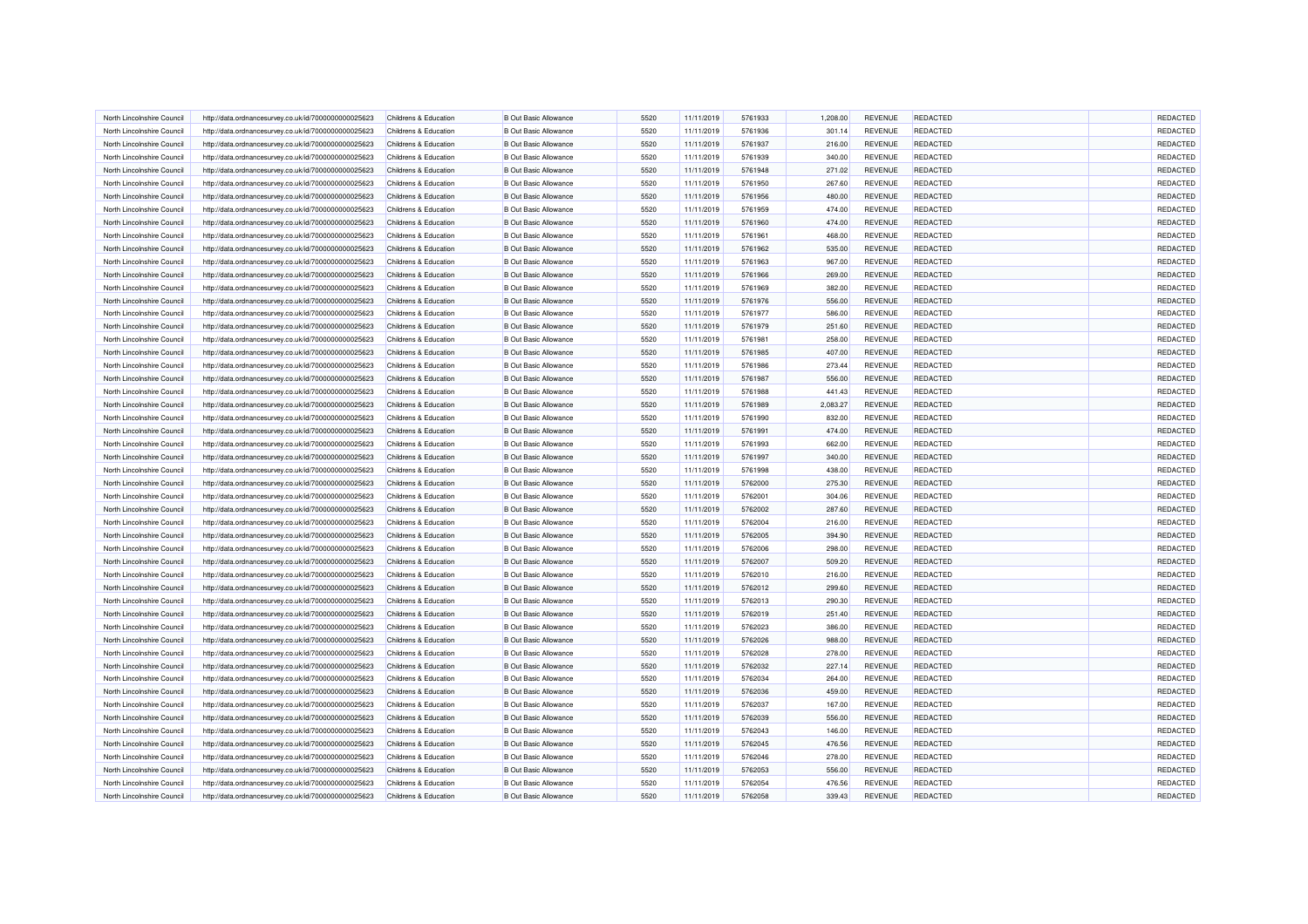| North Lincolnshire Council | http://data.ordnancesurvey.co.uk/id/7000000000025623 | Childrens & Education                          | <b>B Out Basic Allowance</b> | 5520         | 11/11/2019               | 5762061 | 264.00           | <b>REVENUE</b> | <b>REDACTED</b> | REDACTED |
|----------------------------|------------------------------------------------------|------------------------------------------------|------------------------------|--------------|--------------------------|---------|------------------|----------------|-----------------|----------|
| North Lincolnshire Council | http://data.ordnancesurvey.co.uk/id/7000000000025623 | <b>Childrens &amp; Education</b>               | <b>B Out Basic Allowance</b> | 5520         | 18/11/2019               | 5765537 | 601.60           | <b>REVENUE</b> | <b>REDACTED</b> | REDACTED |
| North Lincolnshire Council | http://data.ordnancesurvey.co.uk/id/7000000000025623 | Childrens & Education                          | <b>B Out Basic Allowance</b> | 5520         | 18/11/2019               | 5765540 | 458.00           | REVENUE        | <b>REDACTED</b> | REDACTED |
| North Lincolnshire Council | http://data.ordnancesurvey.co.uk/id/7000000000025623 | <b>Childrens &amp; Education</b>               | <b>B Out Basic Allowance</b> | 5520         | 18/11/2019               | 5765541 | 624.00           | <b>REVENUE</b> | REDACTED        | REDACTED |
| North Lincolnshire Council | http://data.ordnancesurvey.co.uk/id/7000000000025623 | Childrens & Education                          | <b>B Out Basic Allowance</b> | 5520         | 18/11/2019               | 5765542 | 268.78           | <b>REVENUE</b> | <b>REDACTED</b> | REDACTED |
| North Lincolnshire Council | http://data.ordnancesurvey.co.uk/id/7000000000025623 | Childrens & Education                          | <b>B Out Basic Allowance</b> | 5520         | 18/11/2019               | 5765543 | 258.00           | <b>REVENUE</b> | <b>REDACTED</b> | REDACTED |
| North Lincolnshire Council | http://data.ordnancesurvey.co.uk/id/7000000000025623 | Childrens & Education                          | <b>B Out Basic Allowance</b> | 5520         | 18/11/2019               | 5765544 | 287.26           | <b>REVENUE</b> | <b>REDACTED</b> | REDACTED |
| North Lincolnshire Council | http://data.ordnancesurvey.co.uk/id/7000000000025623 | Childrens & Education                          | <b>B Out Basic Allowance</b> | 5520         | 18/11/2019               | 5765550 | 258.00           | REVENUE        | REDACTED        | REDACTED |
| North Lincolnshire Council | http://data.ordnancesurvey.co.uk/id/7000000000025623 | Childrens & Education                          | <b>B Out Basic Allowance</b> | 5520         | 18/11/2019               | 5765551 | 215.44           | REVENUE        | <b>REDACTED</b> | REDACTED |
| North Lincolnshire Council | http://data.ordnancesurvey.co.uk/id/7000000000025623 | Childrens & Education                          | <b>B Out Basic Allowance</b> | 5520         | 18/11/2019               | 5765552 | 556.00           | REVENUE        | REDACTED        | REDACTED |
| North Lincolnshire Council | http://data.ordnancesurvey.co.uk/id/7000000000025623 | Childrens & Education                          | <b>B Out Basic Allowance</b> | 5520         | 18/11/2019               | 5765553 | 489.00           | <b>REVENUE</b> | <b>REDACTED</b> | REDACTED |
| North Lincolnshire Council | http://data.ordnancesurvey.co.uk/id/7000000000025623 | Childrens & Education                          | <b>B</b> Out Basic Allowance | 5520         | 18/11/2019               | 5765555 | 214.40           | <b>REVENUE</b> | <b>REDACTED</b> | REDACTED |
| North Lincolnshire Council | http://data.ordnancesurvey.co.uk/id/7000000000025623 | Childrens & Education                          | <b>B Out Basic Allowance</b> | 5520         | 18/11/2019               | 5765558 | 772.00           | <b>REVENUE</b> | <b>REDACTED</b> | REDACTED |
| North Lincolnshire Council | http://data.ordnancesurvey.co.uk/id/7000000000025623 | Childrens & Education                          | <b>B Out Basic Allowance</b> | 5520         | 18/11/2019               | 5765562 | 387.37           | <b>REVENUE</b> | REDACTED        | REDACTED |
| North Lincolnshire Council | http://data.ordnancesurvey.co.uk/id/7000000000025623 | Childrens & Education                          | <b>B Out Basic Allowance</b> | 5520         | 18/11/2019               | 5765564 | 691.04           | REVENUE        | <b>REDACTED</b> | REDACTED |
| North Lincolnshire Council | http://data.ordnancesurvey.co.uk/id/7000000000025623 | Childrens & Education                          | <b>B Out Basic Allowance</b> | 5520         | 18/11/2019               | 5765570 | 362.90           | REVENUE        | <b>REDACTED</b> | REDACTED |
| North Lincolnshire Council | http://data.ordnancesurvey.co.uk/id/7000000000025623 | Childrens & Education                          | <b>B Out Basic Allowance</b> | 5520         | 18/11/2019               | 5765571 | 484.30           | REVENUE        | <b>REDACTED</b> | REDACTED |
| North Lincolnshire Council | http://data.ordnancesurvey.co.uk/id/7000000000025623 | Childrens & Education                          | <b>B Out Basic Allowance</b> | 5520         | 18/11/2019               | 5765573 | 312.92           | REVENUE        | <b>REDACTED</b> | REDACTED |
| North Lincolnshire Council | http://data.ordnancesurvey.co.uk/id/7000000000025623 | Childrens & Education                          | <b>B Out Basic Allowance</b> | 5520         |                          | 5765574 |                  | REVENUE        | <b>REDACTED</b> | REDACTED |
| North Lincolnshire Council | http://data.ordnancesurvey.co.uk/id/7000000000025623 | Childrens & Education                          | <b>B Out Basic Allowance</b> | 5520         | 18/11/2019<br>18/11/2019 | 5765577 | 818.00<br>216.00 | <b>REVENUE</b> | <b>REDACTED</b> | REDACTED |
| North Lincolnshire Council |                                                      |                                                | <b>B Out Basic Allowance</b> |              |                          | 5765583 |                  | REVENUE        | <b>REDACTED</b> | REDACTED |
| North Lincolnshire Council | http://data.ordnancesurvey.co.uk/id/7000000000025623 | Childrens & Education<br>Childrens & Education | <b>B Out Basic Allowance</b> | 5520<br>5520 | 18/11/2019               | 5765584 | 395.24           | <b>REVENUE</b> | <b>REDACTED</b> | REDACTED |
| North Lincolnshire Council | http://data.ordnancesurvey.co.uk/id/7000000000025623 | Childrens & Education                          | <b>B Out Basic Allowance</b> | 5520         | 18/11/2019               | 5765586 | 626.30           | REVENUE        | REDACTED        | REDACTED |
|                            | http://data.ordnancesurvey.co.uk/id/7000000000025623 |                                                |                              |              | 18/11/2019               |         | 318.00           |                |                 |          |
| North Lincolnshire Council | http://data.ordnancesurvey.co.uk/id/7000000000025623 | Childrens & Education                          | <b>B Out Basic Allowance</b> | 5520         | 18/11/2019               | 5765591 | 287.60           | <b>REVENUE</b> | <b>REDACTED</b> | REDACTED |
| North Lincolnshire Council | http://data.ordnancesurvey.co.uk/id/7000000000025623 | Childrens & Education                          | <b>B Out Basic Allowance</b> | 5520         | 18/11/2019               | 5765594 | 283.60           | REVENUE        | <b>REDACTED</b> | REDACTED |
| North Lincolnshire Council | http://data.ordnancesurvey.co.uk/id/7000000000025623 | Childrens & Education                          | <b>B Out Basic Allowance</b> | 5520         | 18/11/2019               | 5765596 | 458.78           | <b>REVENUE</b> | <b>REDACTED</b> | REDACTED |
| North Lincolnshire Council | http://data.ordnancesurvey.co.uk/id/7000000000025623 | Childrens & Education                          | <b>B Out Basic Allowance</b> | 5520         | 18/11/2019               | 5765597 | 463.00           | REVENUE        | <b>REDACTED</b> | REDACTED |
| North Lincolnshire Council | http://data.ordnancesurvey.co.uk/id/7000000000025623 | Childrens & Education                          | <b>B Out Basic Allowance</b> | 5520         | 18/11/2019               | 5765600 | 298.00           | <b>REVENUE</b> | <b>REDACTED</b> | REDACTED |
| North Lincolnshire Council | http://data.ordnancesurvey.co.uk/id/7000000000025623 | Childrens & Education                          | <b>B Out Basic Allowance</b> | 5520         | 18/11/2019               | 5765601 | 287.60           | REVENUE        | <b>REDACTED</b> | REDACTED |
| North Lincolnshire Council | http://data.ordnancesurvey.co.uk/id/7000000000025623 | Childrens & Education                          | <b>B Out Basic Allowance</b> | 5520         | 18/11/2019               | 5765602 | 272.30           | REVENUE        | REDACTED        | REDACTED |
| North Lincolnshire Council | http://data.ordnancesurvey.co.uk/id/7000000000025623 | Childrens & Education                          | <b>B Out Basic Allowance</b> | 5520         | 18/11/2019               | 5765603 | 342.54           | REVENUE        | REDACTED        | REDACTED |
| North Lincolnshire Council | http://data.ordnancesurvey.co.uk/id/7000000000025623 | Childrens & Education                          | <b>B Out Basic Allowance</b> | 5520         | 18/11/2019               | 5765606 | 432.20           | <b>REVENUE</b> | <b>REDACTED</b> | REDACTED |
| North Lincolnshire Council | http://data.ordnancesurvey.co.uk/id/7000000000025623 | Childrens & Education                          | <b>B Out Basic Allowance</b> | 5520         | 18/11/2019               | 5765610 | 254.60           | <b>REVENUE</b> | <b>REDACTED</b> | REDACTED |
| North Lincolnshire Council | http://data.ordnancesurvey.co.uk/id/7000000000025623 | <b>Childrens &amp; Education</b>               | <b>B Out Basic Allowance</b> | 5520         | 18/11/2019               | 5765611 | 793.00           | REVENUE        | <b>REDACTED</b> | REDACTED |
| North Lincolnshire Council | http://data.ordnancesurvey.co.uk/id/7000000000025623 | Childrens & Education                          | <b>B Out Basic Allowance</b> | 5520         | 18/11/2019               | 5765615 | 470.82           | REVENUE        | <b>REDACTED</b> | REDACTED |
| North Lincolnshire Council | http://data.ordnancesurvey.co.uk/id/7000000000025623 | <b>Childrens &amp; Education</b>               | <b>B Out Basic Allowance</b> | 5520         | 18/11/2019               | 5765616 | 623.30           | <b>REVENUE</b> | <b>REDACTED</b> | REDACTED |
| North Lincolnshire Council | http://data.ordnancesurvey.co.uk/id/7000000000025623 | Childrens & Education                          | <b>B Out Basic Allowance</b> | 5520         | 18/11/2019               | 5765619 | 648.00           | <b>REVENUE</b> | <b>REDACTED</b> | REDACTED |
| North Lincolnshire Council | http://data.ordnancesurvey.co.uk/id/7000000000025623 | Childrens & Education                          | <b>B Out Basic Allowance</b> | 5520         | 18/11/2019               | 5765624 | 386.00           | REVENUE        | <b>REDACTED</b> | REDACTED |
| North Lincolnshire Council | http://data.ordnancesurvey.co.uk/id/7000000000025623 | Childrens & Education                          | <b>B Out Basic Allowance</b> | 5520         | 18/11/2019               | 5765625 | 353.52           | <b>REVENUE</b> | <b>REDACTED</b> | REDACTED |
| North Lincolnshire Council | http://data.ordnancesurvey.co.uk/id/7000000000025623 | Childrens & Education                          | <b>B Out Basic Allowance</b> | 5520         | 18/11/2019               | 5765626 | 602.00           | REVENUE        | <b>REDACTED</b> | REDACTED |
| North Lincolnshire Council | http://data.ordnancesurvey.co.uk/id/7000000000025623 | Childrens & Education                          | <b>B Out Basic Allowance</b> | 5520         | 18/11/2019               | 5765630 | 412.28           | REVENUE        | REDACTED        | REDACTED |
| North Lincolnshire Council | http://data.ordnancesurvey.co.uk/id/7000000000025623 | Childrens & Education                          | <b>B Out Basic Allowance</b> | 5520         | 18/11/2019               | 5765637 | 818.00           | REVENUE        | <b>REDACTED</b> | REDACTED |
| North Lincolnshire Council | http://data.ordnancesurvey.co.uk/id/7000000000025623 | Childrens & Education                          | <b>B Out Basic Allowance</b> | 5520         | 18/11/2019               | 5765640 | 428.00           | <b>REVENUE</b> | <b>REDACTED</b> | REDACTED |
| North Lincolnshire Council | http://data.ordnancesurvey.co.uk/id/7000000000025623 | Childrens & Education                          | <b>B Out Basic Allowance</b> | 5520         | 18/11/2019               | 5765641 | 602.00           | <b>REVENUE</b> | <b>REDACTED</b> | REDACTED |
| North Lincolnshire Council | http://data.ordnancesurvey.co.uk/id/7000000000025623 | Childrens & Education                          | <b>B Out Basic Allowance</b> | 5520         | 18/11/2019               | 5765646 | 252.60           | REVENUE        | <b>REDACTED</b> | REDACTED |
| North Lincolnshire Council | http://data.ordnancesurvey.co.uk/id/7000000000025623 | Childrens & Education                          | <b>B Out Basic Allowance</b> | 5520         | 18/11/2019               | 5765650 | 432.00           | REVENUE        | <b>REDACTED</b> | REDACTED |
| North Lincolnshire Council | http://data.ordnancesurvey.co.uk/id/7000000000025623 | Childrens & Education                          | <b>B Out Basic Allowance</b> | 5520         | 18/11/2019               | 5765652 | 314.60           | <b>REVENUE</b> | <b>REDACTED</b> | REDACTED |
| North Lincolnshire Council | http://data.ordnancesurvey.co.uk/id/7000000000025623 | Childrens & Education                          | <b>B Out Basic Allowance</b> | 5520         | 18/11/2019               | 5765653 | 394.90           | <b>REVENUE</b> | <b>REDACTED</b> | REDACTED |
| North Lincolnshire Council | http://data.ordnancesurvey.co.uk/id/7000000000025623 | Childrens & Education                          | <b>B Out Basic Allowance</b> | 5520         | 18/11/2019               | 5765658 | 277.76           | REVENUE        | <b>REDACTED</b> | REDACTED |
| North Lincolnshire Council | http://data.ordnancesurvey.co.uk/id/7000000000025623 | Childrens & Education                          | <b>B Out Basic Allowance</b> | 5520         | 18/11/2019               | 5765661 | 399.00           | <b>REVENUE</b> | <b>REDACTED</b> | REDACTED |
| North Lincolnshire Council | http://data.ordnancesurvey.co.uk/id/7000000000025623 | Childrens & Education                          | <b>B Out Basic Allowance</b> | 5520         | 18/11/2019               | 5765663 | 1,223.26         | REVENUE        | <b>REDACTED</b> | REDACTED |
| North Lincolnshire Council | http://data.ordnancesurvey.co.uk/id/7000000000025623 | Childrens & Education                          | <b>B Out Basic Allowance</b> | 5520         | 18/11/2019               | 5765664 | 313.00           | <b>REVENUE</b> | <b>REDACTED</b> | REDACTED |
| North Lincolnshire Council | http://data.ordnancesurvey.co.uk/id/7000000000025623 | Childrens & Education                          | <b>B Out Basic Allowance</b> | 5520         | 18/11/2019               | 5765666 | 385.30           | REVENUE        | <b>REDACTED</b> | REDACTED |
|                            |                                                      |                                                |                              |              |                          |         |                  |                |                 |          |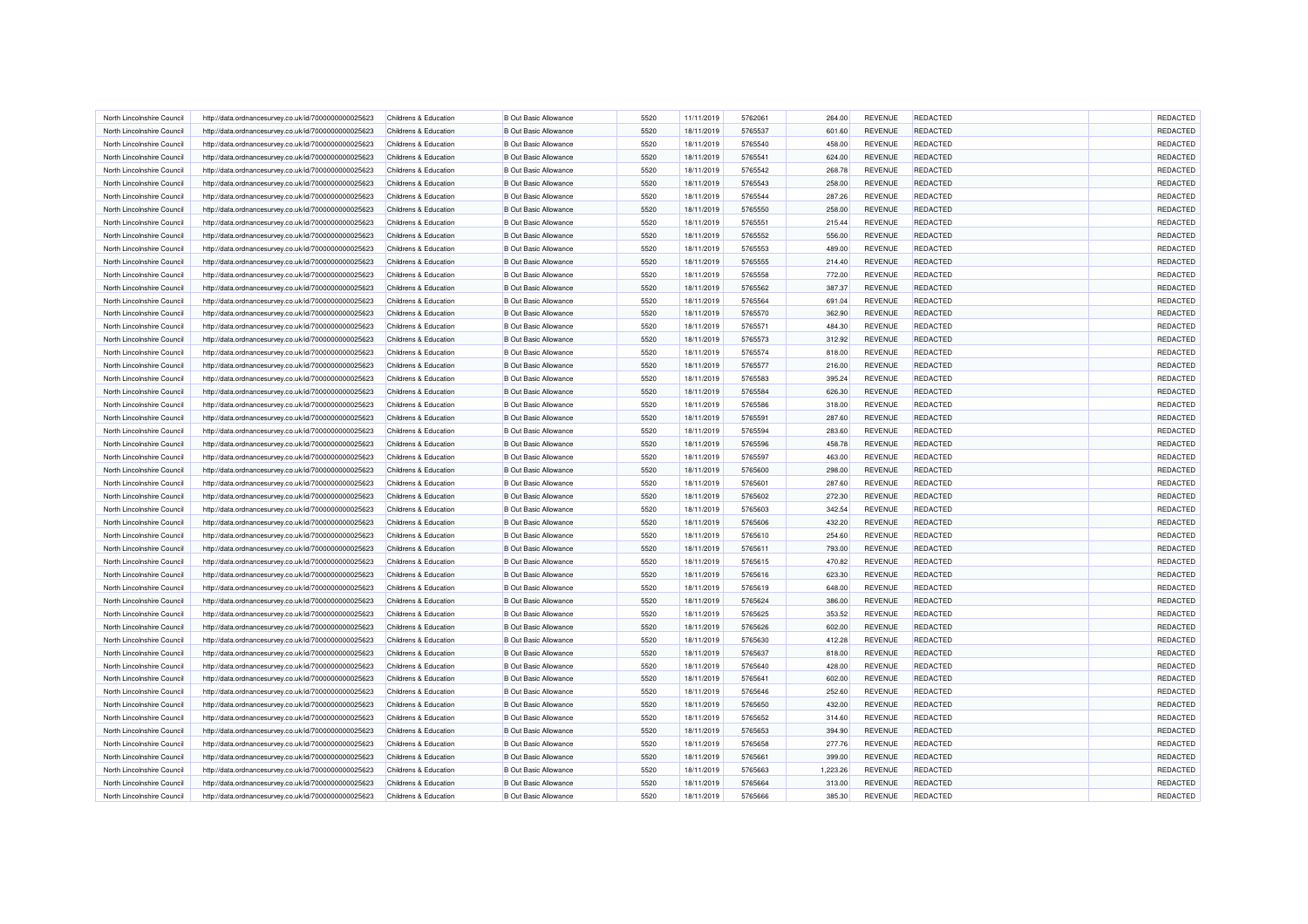| North Lincolnshire Council | http://data.ordnancesurvey.co.uk/id/7000000000025623                                                         | Childrens & Education                          | <b>B Out Basic Allowance</b> | 5520 | 18/11/2019               | 5765669 | 216.00           | <b>REVENUE</b> | <b>REDACTED</b> | <b>REDACTED</b> |
|----------------------------|--------------------------------------------------------------------------------------------------------------|------------------------------------------------|------------------------------|------|--------------------------|---------|------------------|----------------|-----------------|-----------------|
| North Lincolnshire Council | http://data.ordnancesurvey.co.uk/id/7000000000025623                                                         | Childrens & Education                          | <b>B Out Basic Allowance</b> | 5520 | 18/11/2019               | 5765670 | 333.76           | REVENUE        | <b>REDACTED</b> | REDACTED        |
| North Lincolnshire Council | http://data.ordnancesurvey.co.uk/id/7000000000025623                                                         | Childrens & Education                          | <b>B Out Basic Allowance</b> | 5520 | 18/11/2019               | 5765673 | 258.00           | REVENUE        | <b>REDACTED</b> | REDACTED        |
| North Lincolnshire Council | http://data.ordnancesurvey.co.uk/id/7000000000025623                                                         | Childrens & Education                          | <b>B Out Basic Allowance</b> | 5520 | 18/11/2019               | 5765676 | 322.00           | REVENUE        | <b>REDACTED</b> | REDACTED        |
| North Lincolnshire Council | http://data.ordnancesurvey.co.uk/id/7000000000025623                                                         | Childrens & Education                          | <b>B Out Basic Allowance</b> | 5520 | 18/11/2019               | 5765679 | 1,208.00         | <b>REVENUE</b> | <b>REDACTED</b> | REDACTED        |
| North Lincolnshire Council | http://data.ordnancesurvey.co.uk/id/7000000000025623                                                         | Childrens & Education                          | <b>B Out Basic Allowance</b> | 5520 | 18/11/2019               | 5765683 | 216.00           | REVENUE        | <b>REDACTED</b> | REDACTED        |
| North Lincolnshire Council | http://data.ordnancesurvey.co.uk/id/7000000000025623                                                         | Childrens & Education                          | <b>B Out Basic Allowance</b> | 5520 | 18/11/2019               | 5765685 | 340.00           | <b>REVENUE</b> | <b>REDACTED</b> | REDACTED        |
| North Lincolnshire Council | http://data.ordnancesurvey.co.uk/id/7000000000025623                                                         | Childrens & Education                          | <b>B Out Basic Allowance</b> | 5520 | 18/11/2019               | 5765694 | 276.73           | REVENUE        | <b>REDACTED</b> | REDACTED        |
| North Lincolnshire Council | http://data.ordnancesurvey.co.uk/id/7000000000025623                                                         | Childrens & Education                          | <b>B Out Basic Allowance</b> | 5520 | 18/11/2019               | 5765696 | 267.60           | REVENUE        | <b>REDACTED</b> | REDACTED        |
| North Lincolnshire Council | http://data.ordnancesurvey.co.uk/id/7000000000025623                                                         | Childrens & Education                          | <b>B Out Basic Allowance</b> | 5520 | 18/11/2019               | 5765698 | 2,193.77         | REVENUE        | <b>REDACTED</b> | REDACTED        |
| North Lincolnshire Council | http://data.ordnancesurvey.co.uk/id/7000000000025623                                                         | Childrens & Education                          | <b>B Out Basic Allowance</b> | 5520 | 18/11/2019               | 5765702 | 647.00           | <b>REVENUE</b> | <b>REDACTED</b> | REDACTED        |
| North Lincolnshire Council | http://data.ordnancesurvey.co.uk/id/7000000000025623                                                         | Childrens & Education                          | <b>B</b> Out Basic Allowance | 5520 | 18/11/2019               | 5765705 | 474.00           | <b>REVENUE</b> | <b>REDACTED</b> | REDACTED        |
| North Lincolnshire Council | http://data.ordnancesurvey.co.uk/id/7000000000025623                                                         | Childrens & Education                          | <b>B Out Basic Allowance</b> | 5520 | 18/11/2019               | 5765706 | 690.00           | <b>REVENUE</b> | <b>REDACTED</b> | REDACTED        |
| North Lincolnshire Council | http://data.ordnancesurvey.co.uk/id/7000000000025623                                                         | Childrens & Education                          | <b>B Out Basic Allowance</b> | 5520 | 18/11/2019               | 5765707 | 468.00           | REVENUE        | REDACTED        | REDACTED        |
| North Lincolnshire Council | http://data.ordnancesurvey.co.uk/id/7000000000025623                                                         | Childrens & Education                          | <b>B Out Basic Allowance</b> | 5520 | 18/11/2019               | 5765708 | 270.43           | REVENUE        | <b>REDACTED</b> | REDACTED        |
| North Lincolnshire Council | http://data.ordnancesurvey.co.uk/id/7000000000025623                                                         | Childrens & Education                          | <b>B Out Basic Allowance</b> | 5520 | 18/11/2019               | 5765709 | 967.00           | REVENUE        | <b>REDACTED</b> | REDACTED        |
| North Lincolnshire Council | http://data.ordnancesurvey.co.uk/id/7000000000025623                                                         | Childrens & Education                          | <b>B Out Basic Allowance</b> | 5520 | 18/11/2019               | 5765710 | 287.26           | <b>REVENUE</b> | <b>REDACTED</b> | REDACTED        |
| North Lincolnshire Council | http://data.ordnancesurvey.co.uk/id/7000000000025623                                                         | Childrens & Education                          | <b>B Out Basic Allowance</b> | 5520 | 18/11/2019               | 5765712 | 269.00           | REVENUE        | <b>REDACTED</b> | REDACTED        |
| North Lincolnshire Council |                                                                                                              | Childrens & Education                          | <b>B Out Basic Allowance</b> | 5520 |                          | 5765715 | 382.00           | <b>REVENUE</b> | REDACTED        | REDACTED        |
| North Lincolnshire Council | http://data.ordnancesurvey.co.uk/id/7000000000025623<br>http://data.ordnancesurvey.co.uk/id/7000000000025623 | Childrens & Education                          | <b>B Out Basic Allowance</b> | 5520 | 18/11/2019<br>18/11/2019 | 5765722 | 556.00           | <b>REVENUE</b> | <b>REDACTED</b> | REDACTED        |
| North Lincolnshire Council |                                                                                                              |                                                | <b>B Out Basic Allowance</b> | 5520 |                          | 5765723 |                  | <b>REVENUE</b> | <b>REDACTED</b> | REDACTED        |
| North Lincolnshire Council | http://data.ordnancesurvey.co.uk/id/7000000000025623                                                         | Childrens & Education<br>Childrens & Education | <b>B Out Basic Allowance</b> | 5520 | 18/11/2019<br>18/11/2019 | 5765725 | 586.00           | <b>REVENUE</b> | <b>REDACTED</b> | REDACTED        |
| North Lincolnshire Council | http://data.ordnancesurvey.co.uk/id/7000000000025623                                                         | Childrens & Education                          | <b>B Out Basic Allowance</b> | 5520 | 18/11/2019               | 5765727 | 251.60<br>258.00 | <b>REVENUE</b> | <b>REDACTED</b> | REDACTED        |
|                            | http://data.ordnancesurvey.co.uk/id/7000000000025623                                                         |                                                |                              |      |                          |         |                  |                |                 |                 |
| North Lincolnshire Council | http://data.ordnancesurvey.co.uk/id/7000000000025623                                                         | Childrens & Education                          | <b>B Out Basic Allowance</b> | 5520 | 18/11/2019               | 5765731 | 407.00           | <b>REVENUE</b> | <b>REDACTED</b> | REDACTED        |
| North Lincolnshire Council | http://data.ordnancesurvey.co.uk/id/7000000000025623                                                         | Childrens & Education                          | <b>B Out Basic Allowance</b> | 5520 | 18/11/2019               | 5765732 | 485.72           | REVENUE        | REDACTED        | REDACTED        |
| North Lincolnshire Council | http://data.ordnancesurvey.co.uk/id/7000000000025623                                                         | Childrens & Education                          | <b>B Out Basic Allowance</b> | 5520 | 18/11/2019               | 5765734 | 428.00           | <b>REVENUE</b> | REDACTED        | REDACTED        |
| North Lincolnshire Council | http://data.ordnancesurvey.co.uk/id/7000000000025623                                                         | Childrens & Education                          | <b>B Out Basic Allowance</b> | 5520 | 18/11/2019               | 5765736 | 832.00           | REVENUE        | <b>REDACTED</b> | REDACTED        |
| North Lincolnshire Council | http://data.ordnancesurvey.co.uk/id/7000000000025623                                                         | Childrens & Education                          | <b>B Out Basic Allowance</b> | 5520 | 18/11/2019               | 5765737 | 474.00           | <b>REVENUE</b> | <b>REDACTED</b> | REDACTED        |
| North Lincolnshire Council | http://data.ordnancesurvey.co.uk/id/7000000000025623                                                         | Childrens & Education                          | <b>B Out Basic Allowance</b> | 5520 | 18/11/2019               | 5765739 | 404.00           | REVENUE        | <b>REDACTED</b> | REDACTED        |
| North Lincolnshire Council | http://data.ordnancesurvey.co.uk/id/7000000000025623                                                         | Childrens & Education                          | <b>B Out Basic Allowance</b> | 5520 | 18/11/2019               | 5765743 | 340.00           | REVENUE        | <b>REDACTED</b> | REDACTED        |
| North Lincolnshire Council | http://data.ordnancesurvey.co.uk/id/7000000000025623                                                         | Childrens & Education                          | <b>B Out Basic Allowance</b> | 5520 | 18/11/2019               | 5765744 | 438.00           | REVENUE        | <b>REDACTED</b> | REDACTED        |
| North Lincolnshire Council | http://data.ordnancesurvey.co.uk/id/7000000000025623                                                         | Childrens & Education                          | <b>B Out Basic Allowance</b> | 5520 | 18/11/2019               | 5765748 | 287.60           | <b>REVENUE</b> | <b>REDACTED</b> | REDACTED        |
| North Lincolnshire Council | http://data.ordnancesurvey.co.uk/id/7000000000025623                                                         | Childrens & Education                          | <b>B Out Basic Allowance</b> | 5520 | 18/11/2019               | 5765750 | 216.00           | <b>REVENUE</b> | <b>REDACTED</b> | REDACTED        |
| North Lincolnshire Council | http://data.ordnancesurvey.co.uk/id/7000000000025623                                                         | Childrens & Education                          | <b>B Out Basic Allowance</b> | 5520 | 18/11/2019               | 5765751 | 394.90           | REVENUE        | REDACTED        | REDACTED        |
| North Lincolnshire Council | http://data.ordnancesurvey.co.uk/id/7000000000025623                                                         | Childrens & Education                          | <b>B Out Basic Allowance</b> | 5520 | 18/11/2019               | 5765752 | 298.00           | REVENUE        | REDACTED        | REDACTED        |
| North Lincolnshire Council | http://data.ordnancesurvey.co.uk/id/7000000000025623                                                         | Childrens & Education                          | <b>B Out Basic Allowance</b> | 5520 | 18/11/2019               | 5765753 | 509.20           | REVENUE        | <b>REDACTED</b> | REDACTED        |
| North Lincolnshire Council | http://data.ordnancesurvey.co.uk/id/7000000000025623                                                         | Childrens & Education                          | <b>B Out Basic Allowance</b> | 5520 | 18/11/2019               | 5765754 | 312.60           | <b>REVENUE</b> | <b>REDACTED</b> | REDACTED        |
| North Lincolnshire Council | http://data.ordnancesurvey.co.uk/id/7000000000025623                                                         | Childrens & Education                          | <b>B Out Basic Allowance</b> | 5520 | 18/11/2019               | 5765756 | 216.00           | REVENUE        | <b>REDACTED</b> | REDACTED        |
| North Lincolnshire Council | http://data.ordnancesurvey.co.uk/id/7000000000025623                                                         | Childrens & Education                          | <b>B Out Basic Allowance</b> | 5520 | 18/11/2019               | 5765758 | 299.60           | <b>REVENUE</b> | <b>REDACTED</b> | REDACTED        |
| North Lincolnshire Council | http://data.ordnancesurvey.co.uk/id/7000000000025623                                                         | Childrens & Education                          | <b>B Out Basic Allowance</b> | 5520 | 18/11/2019               | 5765765 | 251.40           | REVENUE        | <b>REDACTED</b> | REDACTED        |
| North Lincolnshire Council | http://data.ordnancesurvey.co.uk/id/7000000000025623                                                         | Childrens & Education                          | <b>B Out Basic Allowance</b> | 5520 | 18/11/2019               | 5765769 | 386.00           | REVENUE        | REDACTED        | REDACTED        |
| North Lincolnshire Council | http://data.ordnancesurvey.co.uk/id/7000000000025623                                                         | Childrens & Education                          | <b>B Out Basic Allowance</b> | 5520 | 18/11/2019               | 5765772 | 772.00           | REVENUE        | <b>REDACTED</b> | REDACTED        |
| North Lincolnshire Council | http://data.ordnancesurvey.co.uk/id/7000000000025623                                                         | Childrens & Education                          | <b>B Out Basic Allowance</b> | 5520 | 18/11/2019               | 5765774 | 278.00           | <b>REVENUE</b> | <b>REDACTED</b> | REDACTED        |
| North Lincolnshire Council | http://data.ordnancesurvey.co.uk/id/7000000000025623                                                         | Childrens & Education                          | <b>B Out Basic Allowance</b> | 5520 | 18/11/2019               | 5765778 | 258.00           | <b>REVENUE</b> | <b>REDACTED</b> | REDACTED        |
| North Lincolnshire Council | http://data.ordnancesurvey.co.uk/id/7000000000025623                                                         | Childrens & Education                          | <b>B Out Basic Allowance</b> | 5520 | 18/11/2019               | 5765780 | 264.00           | <b>REVENUE</b> | <b>REDACTED</b> | REDACTED        |
| North Lincolnshire Council | http://data.ordnancesurvey.co.uk/id/7000000000025623                                                         | Childrens & Education                          | <b>B Out Basic Allowance</b> | 5520 | 18/11/2019               | 5765782 | 459.00           | REVENUE        | <b>REDACTED</b> | REDACTED        |
| North Lincolnshire Council | http://data.ordnancesurvey.co.uk/id/7000000000025623                                                         | Childrens & Education                          | <b>B Out Basic Allowance</b> | 5520 | 18/11/2019               | 5765783 | 167.00           | <b>REVENUE</b> | <b>REDACTED</b> | REDACTED        |
| North Lincolnshire Council | http://data.ordnancesurvey.co.uk/id/7000000000025623                                                         | Childrens & Education                          | <b>B Out Basic Allowance</b> | 5520 | 18/11/2019               | 5765785 | 278.00           | REVENUE        | <b>REDACTED</b> | REDACTED        |
| North Lincolnshire Council | http://data.ordnancesurvey.co.uk/id/7000000000025623                                                         | Childrens & Education                          | <b>B Out Basic Allowance</b> | 5520 | 18/11/2019               | 5765791 | 556.00           | <b>REVENUE</b> | <b>REDACTED</b> | REDACTED        |
| North Lincolnshire Council | http://data.ordnancesurvey.co.uk/id/7000000000025623                                                         | Childrens & Education                          | <b>B Out Basic Allowance</b> | 5520 | 18/11/2019               | 5765792 | 278.00           | REVENUE        | <b>REDACTED</b> | REDACTED        |
| North Lincolnshire Council | http://data.ordnancesurvey.co.uk/id/7000000000025623                                                         | <b>Childrens &amp; Education</b>               | <b>B Out Basic Allowance</b> | 5520 | 18/11/2019               | 5765793 | 396.00           | REVENUE        | <b>REDACTED</b> | REDACTED        |
| North Lincolnshire Council | http://data.ordnancesurvey.co.uk/id/7000000000025623                                                         | Childrens & Education                          | <b>B Out Basic Allowance</b> | 5520 | 18/11/2019               | 5765798 | 556.00           | <b>REVENUE</b> | <b>REDACTED</b> | REDACTED        |
| North Lincolnshire Council | http://data.ordnancesurvey.co.uk/id/7000000000025623                                                         | Childrens & Education                          | <b>B Out Basic Allowance</b> | 5520 | 18/11/2019               | 5765799 | 556.00           | REVENUE        | <b>REDACTED</b> | REDACTED        |
|                            |                                                                                                              |                                                |                              |      |                          |         |                  |                |                 |                 |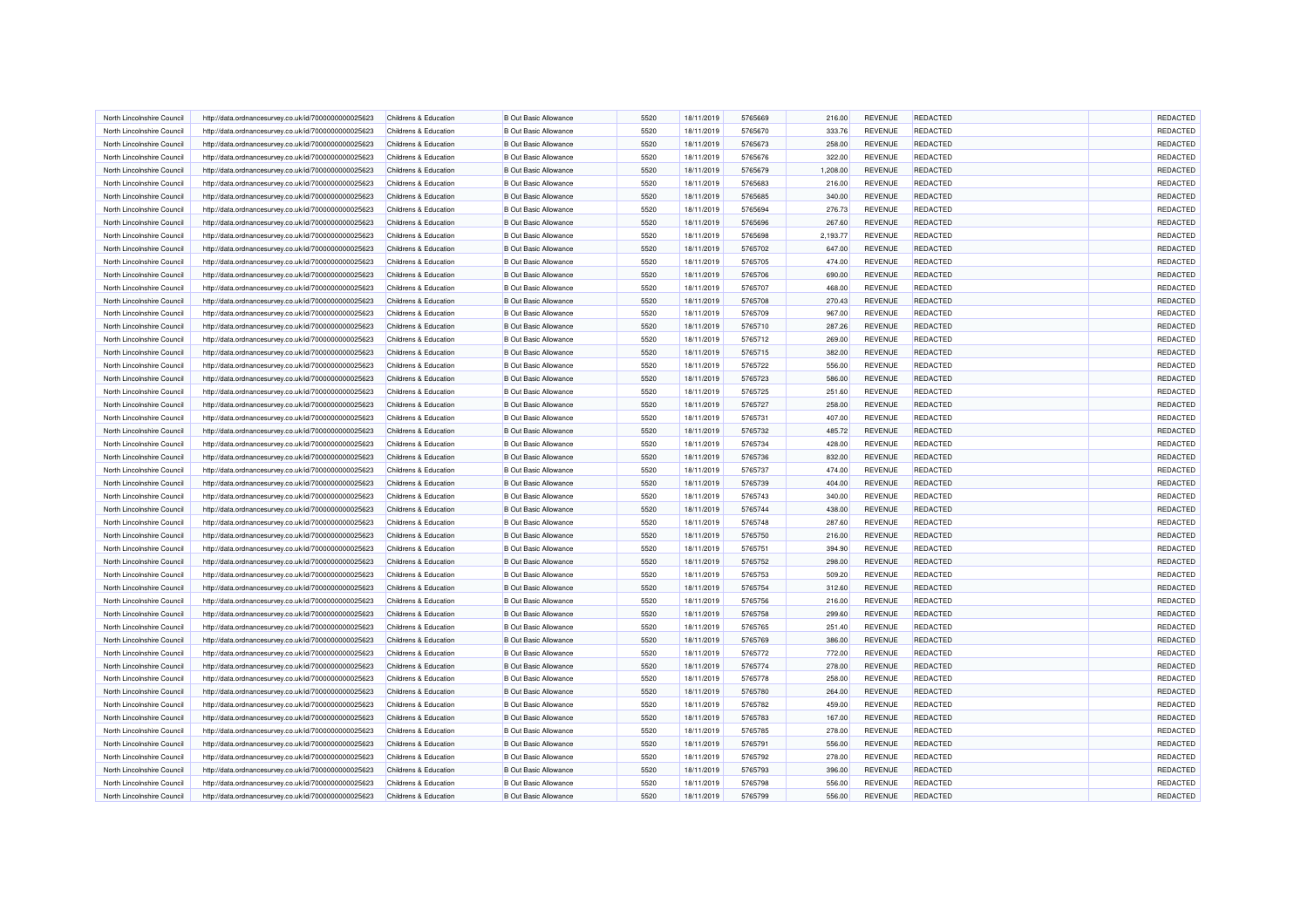| North Lincolnshire Council | http://data.ordnancesurvey.co.uk/id/7000000000025623 | Childrens & Education                          | <b>B Out Basic Allowance</b> | 5520         | 18/11/2019               | 5765806 | 264.00           | <b>REVENUE</b> | <b>REDACTED</b> | REDACTED |
|----------------------------|------------------------------------------------------|------------------------------------------------|------------------------------|--------------|--------------------------|---------|------------------|----------------|-----------------|----------|
| North Lincolnshire Council | http://data.ordnancesurvey.co.uk/id/7000000000025623 | <b>Childrens &amp; Education</b>               | <b>B Out Basic Allowance</b> | 5520         | 25/11/2019               | 5768725 | 1,710.80         | <b>REVENUE</b> | <b>REDACTED</b> | REDACTED |
| North Lincolnshire Council | http://data.ordnancesurvey.co.uk/id/7000000000025623 | Childrens & Education                          | <b>B Out Basic Allowance</b> | 5520         | 25/11/2019               | 5768728 | 974.00           | REVENUE        | <b>REDACTED</b> | REDACTED |
| North Lincolnshire Council | http://data.ordnancesurvey.co.uk/id/7000000000025623 | <b>Childrens &amp; Education</b>               | <b>B Out Basic Allowance</b> | 5520         | 25/11/2019               | 5768729 | 1,572.00         | <b>REVENUE</b> | REDACTED        | REDACTED |
| North Lincolnshire Council | http://data.ordnancesurvey.co.uk/id/7000000000025623 | Childrens & Education                          | <b>B Out Basic Allowance</b> | 5520         | 25/11/2019               | 5768730 | 268.78           | <b>REVENUE</b> | <b>REDACTED</b> | REDACTED |
| North Lincolnshire Council | http://data.ordnancesurvey.co.uk/id/7000000000025623 | Childrens & Education                          | <b>B Out Basic Allowance</b> | 5520         | 25/11/2019               | 5768731 | 774.00           | REVENUE        | <b>REDACTED</b> | REDACTED |
| North Lincolnshire Council | http://data.ordnancesurvey.co.uk/id/7000000000025623 | Childrens & Education                          | <b>B Out Basic Allowance</b> | 5520         | 25/11/2019               | 5768732 | 627.26           | <b>REVENUE</b> | <b>REDACTED</b> | REDACTED |
| North Lincolnshire Council | http://data.ordnancesurvey.co.uk/id/7000000000025623 | Childrens & Education                          | <b>B Out Basic Allowance</b> | 5520         | 25/11/2019               | 5768733 | 722.18           | REVENUE        | REDACTED        | REDACTED |
| North Lincolnshire Council | http://data.ordnancesurvey.co.uk/id/7000000000025623 | Childrens & Education                          | <b>B Out Basic Allowance</b> | 5520         | 25/11/2019               | 5768735 | 510.00           | REVENUE        | <b>REDACTED</b> | REDACTED |
| North Lincolnshire Council | http://data.ordnancesurvey.co.uk/id/7000000000025623 | Childrens & Education                          | <b>B Out Basic Allowance</b> | 5520         | 25/11/2019               | 5768737 | 543.30           | REVENUE        | REDACTED        | REDACTED |
| North Lincolnshire Council | http://data.ordnancesurvey.co.uk/id/7000000000025623 | Childrens & Education                          | <b>B Out Basic Allowance</b> | 5520         | 25/11/2019               | 5768738 | 871.14           | <b>REVENUE</b> | <b>REDACTED</b> | REDACTED |
| North Lincolnshire Council | http://data.ordnancesurvey.co.uk/id/7000000000025623 | Childrens & Education                          | <b>B</b> Out Basic Allowance | 5520         | 25/11/2019               | 5768740 | 1,668.00         | <b>REVENUE</b> | <b>REDACTED</b> | REDACTED |
| North Lincolnshire Council | http://data.ordnancesurvey.co.uk/id/7000000000025623 | Childrens & Education                          | <b>B Out Basic Allowance</b> | 5520         | 25/11/2019               | 5768741 | 1,467.00         | <b>REVENUE</b> | <b>REDACTED</b> | REDACTED |
| North Lincolnshire Council | http://data.ordnancesurvey.co.uk/id/7000000000025623 | Childrens & Education                          | <b>B Out Basic Allowance</b> | 5520         | 25/11/2019               | 5768742 | 462.30           | REVENUE        | REDACTED        | REDACTED |
| North Lincolnshire Council | http://data.ordnancesurvey.co.uk/id/7000000000025623 | Childrens & Education                          | <b>B Out Basic Allowance</b> | 5520         | 25/11/2019               | 5768745 | 773.90           | REVENUE        | <b>REDACTED</b> | REDACTED |
| North Lincolnshire Council | http://data.ordnancesurvey.co.uk/id/7000000000025623 | Childrens & Education                          | <b>B Out Basic Allowance</b> | 5520         | 25/11/2019               | 5768746 | 2,316.00         | REVENUE        | <b>REDACTED</b> | REDACTED |
| North Lincolnshire Council | http://data.ordnancesurvey.co.uk/id/7000000000025623 | Childrens & Education                          | <b>B Out Basic Allowance</b> | 5520         | 25/11/2019               | 5768747 | 469.30           | REVENUE        | <b>REDACTED</b> | REDACTED |
| North Lincolnshire Council | http://data.ordnancesurvey.co.uk/id/7000000000025623 | Childrens & Education                          | <b>B Out Basic Allowance</b> | 5520         | 25/11/2019               | 5768748 | 623.30           | REVENUE        | <b>REDACTED</b> | REDACTED |
| North Lincolnshire Council | http://data.ordnancesurvey.co.uk/id/7000000000025623 | Childrens & Education                          | <b>B Out Basic Allowance</b> | 5520         |                          | 5768749 | 687.90           | REVENUE        | <b>REDACTED</b> | REDACTED |
| North Lincolnshire Council | http://data.ordnancesurvey.co.uk/id/7000000000025623 | Childrens & Education                          | <b>B Out Basic Allowance</b> | 5520         | 25/11/2019<br>25/11/2019 | 5768750 | 983.37           | <b>REVENUE</b> | <b>REDACTED</b> | REDACTED |
| North Lincolnshire Council |                                                      |                                                | <b>B Out Basic Allowance</b> |              |                          | 5768752 |                  | REVENUE        | <b>REDACTED</b> | REDACTED |
| North Lincolnshire Council | http://data.ordnancesurvey.co.uk/id/7000000000025623 | Childrens & Education<br>Childrens & Education | <b>B Out Basic Allowance</b> | 5520<br>5520 | 25/11/2019<br>25/11/2019 | 5768754 | 1,706.47         | <b>REVENUE</b> | <b>REDACTED</b> | REDACTED |
| North Lincolnshire Council | http://data.ordnancesurvey.co.uk/id/7000000000025623 | Childrens & Education                          | <b>B Out Basic Allowance</b> | 5520         | 25/11/2019               | 5768757 | 462.30<br>425.72 | REVENUE        | REDACTED        | REDACTED |
|                            | http://data.ordnancesurvey.co.uk/id/7000000000025623 |                                                |                              |              |                          |         |                  |                |                 |          |
| North Lincolnshire Council | http://data.ordnancesurvey.co.uk/id/7000000000025623 | Childrens & Education                          | <b>B Out Basic Allowance</b> | 5520         | 25/11/2019               | 5768758 | 362.90           | <b>REVENUE</b> | <b>REDACTED</b> | REDACTED |
| North Lincolnshire Council | http://data.ordnancesurvey.co.uk/id/7000000000025623 | Childrens & Education                          | <b>B Out Basic Allowance</b> | 5520         | 25/11/2019               | 5768759 | 1,164.30         | REVENUE        | <b>REDACTED</b> | REDACTED |
| North Lincolnshire Council | http://data.ordnancesurvey.co.uk/id/7000000000025623 | Childrens & Education                          | <b>B Out Basic Allowance</b> | 5520         | 25/11/2019               | 5768761 | 312.92           | <b>REVENUE</b> | <b>REDACTED</b> | REDACTED |
| North Lincolnshire Council | http://data.ordnancesurvey.co.uk/id/7000000000025623 | Childrens & Education                          | <b>B Out Basic Allowance</b> | 5520         | 25/11/2019               | 5768762 | 2,454.00         | REVENUE        | <b>REDACTED</b> | REDACTED |
| North Lincolnshire Council | http://data.ordnancesurvey.co.uk/id/7000000000025623 | Childrens & Education                          | <b>B Out Basic Allowance</b> | 5520         | 25/11/2019               | 5768765 | 648.00           | <b>REVENUE</b> | <b>REDACTED</b> | REDACTED |
| North Lincolnshire Council | http://data.ordnancesurvey.co.uk/id/7000000000025623 | Childrens & Education                          | <b>B Out Basic Allowance</b> | 5520         | 25/11/2019               | 5768771 | 395.24           | REVENUE        | <b>REDACTED</b> | REDACTED |
| North Lincolnshire Council | http://data.ordnancesurvey.co.uk/id/7000000000025623 | Childrens & Education                          | <b>B Out Basic Allowance</b> | 5520         | 25/11/2019               | 5768772 | 1,878.90         | REVENUE        | REDACTED        | REDACTED |
| North Lincolnshire Council | http://data.ordnancesurvey.co.uk/id/7000000000025623 | Childrens & Education                          | <b>B Out Basic Allowance</b> | 5520         | 25/11/2019               | 5768774 | 318.00           | REVENUE        | REDACTED        | REDACTED |
| North Lincolnshire Council | http://data.ordnancesurvey.co.uk/id/7000000000025623 | Childrens & Education                          | <b>B Out Basic Allowance</b> | 5520         | 25/11/2019               | 5768779 | 931.60           | <b>REVENUE</b> | <b>REDACTED</b> | REDACTED |
| North Lincolnshire Council | http://data.ordnancesurvey.co.uk/id/7000000000025623 | Childrens & Education                          | <b>B Out Basic Allowance</b> | 5520         | 25/11/2019               | 5768782 | 283.60           | <b>REVENUE</b> | <b>REDACTED</b> | REDACTED |
| North Lincolnshire Council | http://data.ordnancesurvey.co.uk/id/7000000000025623 | <b>Childrens &amp; Education</b>               | <b>B Out Basic Allowance</b> | 5520         | 25/11/2019               | 5768783 | 459.24           | REVENUE        | <b>REDACTED</b> | REDACTED |
| North Lincolnshire Council | http://data.ordnancesurvey.co.uk/id/7000000000025623 | Childrens & Education                          | <b>B Out Basic Allowance</b> | 5520         | 25/11/2019               | 5768784 | 458.78           | REVENUE        | <b>REDACTED</b> | REDACTED |
| North Lincolnshire Council | http://data.ordnancesurvey.co.uk/id/7000000000025623 | <b>Childrens &amp; Education</b>               | <b>B Out Basic Allowance</b> | 5520         | 25/11/2019               | 5768785 | 463.00           | <b>REVENUE</b> | <b>REDACTED</b> | REDACTED |
| North Lincolnshire Council | http://data.ordnancesurvey.co.uk/id/7000000000025623 | Childrens & Education                          | <b>B Out Basic Allowance</b> | 5520         | 25/11/2019               | 5768786 | 462.30           | <b>REVENUE</b> | <b>REDACTED</b> | REDACTED |
| North Lincolnshire Council | http://data.ordnancesurvey.co.uk/id/7000000000025623 | Childrens & Education                          | <b>B Out Basic Allowance</b> | 5520         | 25/11/2019               | 5768787 | 469.30           | REVENUE        | <b>REDACTED</b> | REDACTED |
| North Lincolnshire Council | http://data.ordnancesurvey.co.uk/id/7000000000025623 | Childrens & Education                          | <b>B Out Basic Allowance</b> | 5520         | 25/11/2019               | 5768788 | 808.86           | <b>REVENUE</b> | <b>REDACTED</b> | REDACTED |
| North Lincolnshire Council | http://data.ordnancesurvey.co.uk/id/7000000000025623 | Childrens & Education                          | <b>B Out Basic Allowance</b> | 5520         | 25/11/2019               | 5768789 | 287.60           | <b>REVENUE</b> | <b>REDACTED</b> | REDACTED |
| North Lincolnshire Council | http://data.ordnancesurvey.co.uk/id/7000000000025623 | Childrens & Education                          | <b>B Out Basic Allowance</b> | 5520         | 25/11/2019               | 5768790 | 858.30           | REVENUE        | REDACTED        | REDACTED |
| North Lincolnshire Council | http://data.ordnancesurvey.co.uk/id/7000000000025623 | Childrens & Education                          | <b>B Out Basic Allowance</b> | 5520         | 25/11/2019               | 5768791 | 342.54           | REVENUE        | <b>REDACTED</b> | REDACTED |
| North Lincolnshire Council | http://data.ordnancesurvey.co.uk/id/7000000000025623 | Childrens & Education                          | <b>B Out Basic Allowance</b> | 5520         | 25/11/2019               | 5768792 | 543.30           | <b>REVENUE</b> | <b>REDACTED</b> | REDACTED |
| North Lincolnshire Council | http://data.ordnancesurvey.co.uk/id/7000000000025623 | Childrens & Education                          | <b>B Out Basic Allowance</b> | 5520         | 25/11/2019               | 5768794 | 432.20           | <b>REVENUE</b> | <b>REDACTED</b> | REDACTED |
| North Lincolnshire Council | http://data.ordnancesurvey.co.uk/id/7000000000025623 | Childrens & Education                          | <b>B Out Basic Allowance</b> | 5520         | 25/11/2019               | 5768797 | 864.00           | <b>REVENUE</b> | <b>REDACTED</b> | REDACTED |
| North Lincolnshire Council | http://data.ordnancesurvey.co.uk/id/7000000000025623 | Childrens & Education                          | <b>B Out Basic Allowance</b> | 5520         | 25/11/2019               | 5768798 | 818.60           | REVENUE        | <b>REDACTED</b> | REDACTED |
| North Lincolnshire Council | http://data.ordnancesurvey.co.uk/id/7000000000025623 | Childrens & Education                          | <b>B Out Basic Allowance</b> | 5520         | 25/11/2019               | 5768799 | 1,657.00         | <b>REVENUE</b> | <b>REDACTED</b> | REDACTED |
| North Lincolnshire Council | http://data.ordnancesurvey.co.uk/id/7000000000025623 | Childrens & Education                          | <b>B Out Basic Allowance</b> | 5520         | 25/11/2019               | 5768802 | 756.00           | REVENUE        | <b>REDACTED</b> | REDACTED |
| North Lincolnshire Council | http://data.ordnancesurvey.co.uk/id/7000000000025623 | Childrens & Education                          | <b>B Out Basic Allowance</b> | 5520         | 25/11/2019               | 5768804 | 1,911.30         | REVENUE        | <b>REDACTED</b> | REDACTED |
| North Lincolnshire Council | http://data.ordnancesurvey.co.uk/id/7000000000025623 | Childrens & Education                          | <b>B Out Basic Allowance</b> | 5520         | 25/11/2019               | 5768806 | 648.00           | <b>REVENUE</b> | <b>REDACTED</b> | REDACTED |
| North Lincolnshire Council | http://data.ordnancesurvey.co.uk/id/7000000000025623 | Childrens & Education                          | <b>B Out Basic Allowance</b> | 5520         | 25/11/2019               | 5768807 | 1,944.00         | REVENUE        | <b>REDACTED</b> | REDACTED |
| North Lincolnshire Council | http://data.ordnancesurvey.co.uk/id/7000000000025623 | Childrens & Education                          | <b>B Out Basic Allowance</b> | 5520         | 25/11/2019               | 5768811 | 462.30           | <b>REVENUE</b> | <b>REDACTED</b> | REDACTED |
| North Lincolnshire Council | http://data.ordnancesurvey.co.uk/id/7000000000025623 | Childrens & Education                          | <b>B Out Basic Allowance</b> | 5520         | 25/11/2019               | 5768812 | 1,158.00         | REVENUE        | <b>REDACTED</b> | REDACTED |
|                            |                                                      |                                                |                              |              |                          |         |                  |                |                 |          |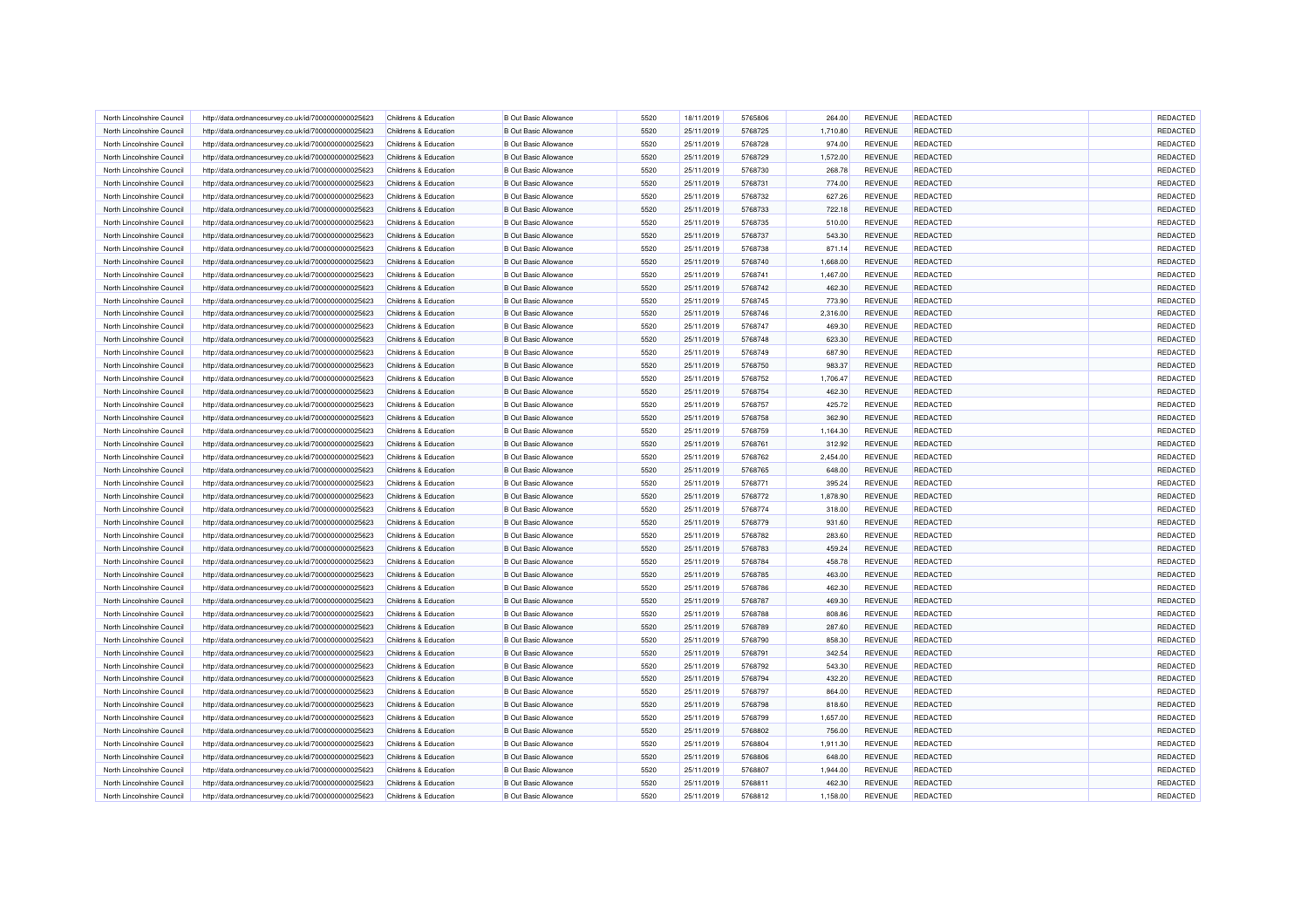| North Lincolnshire Council                               | http://data.ordnancesurvey.co.uk/id/7000000000025623                                                         | Childrens & Education            | <b>B Out Basic Allowance</b> | 5520 | 25/11/2019 | 5768813            | 353.52   | <b>REVENUE</b> | <b>REDACTED</b> | <b>REDACTED</b> |
|----------------------------------------------------------|--------------------------------------------------------------------------------------------------------------|----------------------------------|------------------------------|------|------------|--------------------|----------|----------------|-----------------|-----------------|
| North Lincolnshire Council                               | http://data.ordnancesurvey.co.uk/id/7000000000025623                                                         | Childrens & Education            | <b>B Out Basic Allowance</b> | 5520 | 25/11/2019 | 5768814            | 1,806.00 | REVENUE        | <b>REDACTED</b> | REDACTED        |
| North Lincolnshire Council                               | http://data.ordnancesurvey.co.uk/id/7000000000025623                                                         | Childrens & Education            | <b>B Out Basic Allowance</b> | 5520 | 25/11/2019 | 5768816            | 648.00   | <b>REVENUE</b> | <b>REDACTED</b> | REDACTED        |
| North Lincolnshire Council                               | http://data.ordnancesurvey.co.uk/id/7000000000025623                                                         | Childrens & Education            | <b>B Out Basic Allowance</b> | 5520 | 25/11/2019 | 5768818            | 1,385.14 | REVENUE        | <b>REDACTED</b> | REDACTED        |
| North Lincolnshire Council                               | http://data.ordnancesurvey.co.uk/id/7000000000025623                                                         | Childrens & Education            | <b>B Out Basic Allowance</b> | 5520 | 25/11/2019 | 5768825            | 3,040.29 | <b>REVENUE</b> | <b>REDACTED</b> | REDACTED        |
| North Lincolnshire Council                               | http://data.ordnancesurvey.co.uk/id/7000000000025623                                                         | Childrens & Education            | <b>B Out Basic Allowance</b> | 5520 | 25/11/2019 | 5768828            | 1,345.71 | REVENUE        | <b>REDACTED</b> | REDACTED        |
| North Lincolnshire Council                               | http://data.ordnancesurvey.co.uk/id/7000000000025623                                                         | Childrens & Education            | <b>B Out Basic Allowance</b> | 5520 | 25/11/2019 | 5768829            | 1,806.00 | <b>REVENUE</b> | <b>REDACTED</b> | REDACTED        |
| North Lincolnshire Council                               | http://data.ordnancesurvey.co.uk/id/7000000000025623                                                         | Childrens & Education            | <b>B Out Basic Allowance</b> | 5520 | 25/11/2019 | 5768832            | 369.30   | REVENUE        | <b>REDACTED</b> | REDACTED        |
| North Lincolnshire Council                               | http://data.ordnancesurvey.co.uk/id/7000000000025623                                                         | Childrens & Education            | <b>B Out Basic Allowance</b> | 5520 | 25/11/2019 | 5768833            | 648.00   | REVENUE        | <b>REDACTED</b> | REDACTED        |
| North Lincolnshire Council                               | http://data.ordnancesurvey.co.uk/id/7000000000025623                                                         | Childrens & Education            | <b>B Out Basic Allowance</b> | 5520 | 25/11/2019 | 5768834            | 252.60   | REVENUE        | <b>REDACTED</b> | REDACTED        |
| North Lincolnshire Council                               | http://data.ordnancesurvey.co.uk/id/7000000000025623                                                         | Childrens & Education            | <b>B Out Basic Allowance</b> | 5520 | 25/11/2019 | 5768836            | 648.00   | <b>REVENUE</b> | <b>REDACTED</b> | REDACTED        |
| North Lincolnshire Council                               | http://data.ordnancesurvey.co.uk/id/7000000000025623                                                         | Childrens & Education            | <b>B</b> Out Basic Allowance | 5520 | 25/11/2019 | 5768838            | 1,296.00 | <b>REVENUE</b> | <b>REDACTED</b> | REDACTED        |
| North Lincolnshire Council                               | http://data.ordnancesurvey.co.uk/id/7000000000025623                                                         | Childrens & Education            | <b>B Out Basic Allowance</b> | 5520 | 25/11/2019 | 5768840            | 1,012.60 | <b>REVENUE</b> | <b>REDACTED</b> | REDACTED        |
| North Lincolnshire Council                               | http://data.ordnancesurvey.co.uk/id/7000000000025623                                                         | Childrens & Education            | <b>B Out Basic Allowance</b> | 5520 | 25/11/2019 | 5768841            | 1,280.90 | REVENUE        | REDACTED        | REDACTED        |
| North Lincolnshire Council                               | http://data.ordnancesurvey.co.uk/id/7000000000025623                                                         | Childrens & Education            | <b>B Out Basic Allowance</b> | 5520 | 25/11/2019 | 5768843            | 447.00   | REVENUE        | <b>REDACTED</b> | REDACTED        |
| North Lincolnshire Council                               | http://data.ordnancesurvey.co.uk/id/7000000000025623                                                         | Childrens & Education            | <b>B Out Basic Allowance</b> | 5520 | 25/11/2019 | 5768846            | 277.76   | REVENUE        | <b>REDACTED</b> | REDACTED        |
| North Lincolnshire Council                               | http://data.ordnancesurvey.co.uk/id/7000000000025623                                                         | Childrens & Education            | <b>B Out Basic Allowance</b> | 5520 | 25/11/2019 | 5768847            | 543.30   | <b>REVENUE</b> | <b>REDACTED</b> | REDACTED        |
| North Lincolnshire Council                               | http://data.ordnancesurvey.co.uk/id/7000000000025623                                                         | Childrens & Education            | <b>B Out Basic Allowance</b> | 5520 | 25/11/2019 | 5768849            | 399.00   | REVENUE        | <b>REDACTED</b> | REDACTED        |
| North Lincolnshire Council                               | http://data.ordnancesurvey.co.uk/id/7000000000025623                                                         | Childrens & Education            | <b>B Out Basic Allowance</b> | 5520 | 25/11/2019 | 5768851            | 3,035.26 | <b>REVENUE</b> | REDACTED        | REDACTED        |
| North Lincolnshire Council                               | http://data.ordnancesurvey.co.uk/id/7000000000025623                                                         | Childrens & Education            | <b>B Out Basic Allowance</b> | 5520 | 25/11/2019 | 5768852            | 939.00   | <b>REVENUE</b> | <b>REDACTED</b> | REDACTED        |
| North Lincolnshire Council                               | http://data.ordnancesurvey.co.uk/id/7000000000025623                                                         | Childrens & Education            | <b>B Out Basic Allowance</b> | 5520 | 25/11/2019 | 5768854            | 1,139.30 | <b>REVENUE</b> | <b>REDACTED</b> | REDACTED        |
| North Lincolnshire Council                               |                                                                                                              | Childrens & Education            | <b>B Out Basic Allowance</b> | 5520 | 25/11/2019 | 5768857            | 648.00   | <b>REVENUE</b> | <b>REDACTED</b> | REDACTED        |
| North Lincolnshire Council                               | http://data.ordnancesurvey.co.uk/id/7000000000025623<br>http://data.ordnancesurvey.co.uk/id/7000000000025623 | <b>Childrens &amp; Education</b> | <b>B Out Basic Allowance</b> | 5520 | 25/11/2019 | 5768858            | 631.76   | <b>REVENUE</b> | <b>REDACTED</b> | REDACTED        |
|                                                          |                                                                                                              |                                  |                              |      |            |                    |          |                |                 |                 |
| North Lincolnshire Council<br>North Lincolnshire Council | http://data.ordnancesurvey.co.uk/id/7000000000025623                                                         | Childrens & Education            | <b>B Out Basic Allowance</b> | 5520 | 25/11/2019 | 5768861<br>5768864 | 774.00   | <b>REVENUE</b> | <b>REDACTED</b> | REDACTED        |
|                                                          | http://data.ordnancesurvey.co.uk/id/7000000000025623                                                         | <b>Childrens &amp; Education</b> | <b>B Out Basic Allowance</b> | 5520 | 25/11/2019 |                    | 322.00   | REVENUE        | REDACTED        | REDACTED        |
| North Lincolnshire Council                               | http://data.ordnancesurvey.co.uk/id/7000000000025623                                                         | Childrens & Education            | <b>B Out Basic Allowance</b> | 5520 | 25/11/2019 | 5768866            | 648.00   | <b>REVENUE</b> | <b>REDACTED</b> | REDACTED        |
| North Lincolnshire Council                               | http://data.ordnancesurvey.co.uk/id/7000000000025623                                                         | Childrens & Education            | <b>B Out Basic Allowance</b> | 5520 | 25/11/2019 | 5768867            | 1,724.00 | REVENUE        | <b>REDACTED</b> | REDACTED        |
| North Lincolnshire Council                               | http://data.ordnancesurvey.co.uk/id/7000000000025623                                                         | Childrens & Education            | <b>B Out Basic Allowance</b> | 5520 | 25/11/2019 | 5768871            | 648.00   | <b>REVENUE</b> | <b>REDACTED</b> | REDACTED        |
| North Lincolnshire Council                               | http://data.ordnancesurvey.co.uk/id/7000000000025623                                                         | Childrens & Education            | <b>B Out Basic Allowance</b> | 5520 | 25/11/2019 | 5768872            | 447.00   | REVENUE        | <b>REDACTED</b> | REDACTED        |
| North Lincolnshire Council                               | http://data.ordnancesurvey.co.uk/id/7000000000025623                                                         | Childrens & Education            | <b>B Out Basic Allowance</b> | 5520 | 25/11/2019 | 5768873            | 1,020.00 | REVENUE        | <b>REDACTED</b> | REDACTED        |
| North Lincolnshire Council                               | http://data.ordnancesurvey.co.uk/id/7000000000025623                                                         | Childrens & Education            | <b>B Out Basic Allowance</b> | 5520 | 25/11/2019 | 5768879            | 648.00   | REVENUE        | <b>REDACTED</b> | REDACTED        |
| North Lincolnshire Council                               | http://data.ordnancesurvey.co.uk/id/7000000000025623                                                         | Childrens & Education            | <b>B Out Basic Allowance</b> | 5520 | 25/11/2019 | 5768882            | 291.02   | <b>REVENUE</b> | <b>REDACTED</b> | REDACTED        |
| North Lincolnshire Council                               | http://data.ordnancesurvey.co.uk/id/7000000000025623                                                         | Childrens & Education            | <b>B Out Basic Allowance</b> | 5520 | 25/11/2019 | 5768884            | 267.60   | <b>REVENUE</b> | REDACTED        | REDACTED        |
| North Lincolnshire Council                               | http://data.ordnancesurvey.co.uk/id/7000000000025623                                                         | Childrens & Education            | <b>B Out Basic Allowance</b> | 5520 | 25/11/2019 | 5768885            | 367.48   | REVENUE        | REDACTED        | REDACTED        |
| North Lincolnshire Council                               | http://data.ordnancesurvey.co.uk/id/7000000000025623                                                         | Childrens & Education            | <b>B Out Basic Allowance</b> | 5520 | 25/11/2019 | 5768886            | 407.30   | <b>REVENUE</b> | REDACTED        | REDACTED        |
| North Lincolnshire Council                               | http://data.ordnancesurvey.co.uk/id/7000000000025623                                                         | Childrens & Education            | <b>B Out Basic Allowance</b> | 5520 | 25/11/2019 | 5768888            | 369.30   | REVENUE        | <b>REDACTED</b> | REDACTED        |
| North Lincolnshire Council                               | http://data.ordnancesurvey.co.uk/id/7000000000025623                                                         | Childrens & Education            | <b>B Out Basic Allowance</b> | 5520 | 25/11/2019 | 5768889            | 1,440.00 | <b>REVENUE</b> | <b>REDACTED</b> | REDACTED        |
| North Lincolnshire Council                               | http://data.ordnancesurvey.co.uk/id/7000000000025623                                                         | Childrens & Education            | <b>B Out Basic Allowance</b> | 5520 | 25/11/2019 | 5768890            | 321.90   | REVENUE        | <b>REDACTED</b> | REDACTED        |
| North Lincolnshire Council                               | http://data.ordnancesurvey.co.uk/id/7000000000025623                                                         | Childrens & Education            | <b>B Out Basic Allowance</b> | 5520 | 25/11/2019 | 5768891            | 396.00   | <b>REVENUE</b> | <b>REDACTED</b> | REDACTED        |
| North Lincolnshire Council                               | http://data.ordnancesurvey.co.uk/id/7000000000025623                                                         | Childrens & Education            | <b>B Out Basic Allowance</b> | 5520 | 25/11/2019 | 5768892            | 1,422.00 | REVENUE        | <b>REDACTED</b> | REDACTED        |
| North Lincolnshire Council                               | http://data.ordnancesurvey.co.uk/id/7000000000025623                                                         | Childrens & Education            | <b>B Out Basic Allowance</b> | 5520 | 25/11/2019 | 5768893            | 1,422.00 | REVENUE        | REDACTED        | REDACTED        |
| North Lincolnshire Council                               | http://data.ordnancesurvey.co.uk/id/7000000000025623                                                         | Childrens & Education            | <b>B Out Basic Allowance</b> | 5520 | 25/11/2019 | 5768894            | 1,404.00 | REVENUE        | <b>REDACTED</b> | REDACTED        |
| North Lincolnshire Council                               | http://data.ordnancesurvey.co.uk/id/7000000000025623                                                         | Childrens & Education            | <b>B Out Basic Allowance</b> | 5520 | 25/11/2019 | 5768895            | 957.00   | <b>REVENUE</b> | <b>REDACTED</b> | REDACTED        |
| North Lincolnshire Council                               | http://data.ordnancesurvey.co.uk/id/7000000000025623                                                         | Childrens & Education            | <b>B Out Basic Allowance</b> | 5520 | 25/11/2019 | 5768896            | 2.901.00 | <b>REVENUE</b> | <b>REDACTED</b> | REDACTED        |
| North Lincolnshire Council                               | http://data.ordnancesurvey.co.uk/id/7000000000025623                                                         | Childrens & Education            | <b>B Out Basic Allowance</b> | 5520 | 25/11/2019 | 5768897            | 627.26   | <b>REVENUE</b> | <b>REDACTED</b> | REDACTED        |
| North Lincolnshire Council                               | http://data.ordnancesurvey.co.uk/id/7000000000025623                                                         | Childrens & Education            | <b>B Out Basic Allowance</b> | 5520 | 25/11/2019 | 5768899            | 807.00   | REVENUE        | <b>REDACTED</b> | REDACTED        |
| North Lincolnshire Council                               | http://data.ordnancesurvey.co.uk/id/7000000000025623                                                         | Childrens & Education            | <b>B Out Basic Allowance</b> | 5520 | 25/11/2019 | 5768900            | 396.00   | <b>REVENUE</b> | <b>REDACTED</b> | REDACTED        |
| North Lincolnshire Council                               | http://data.ordnancesurvey.co.uk/id/7000000000025623                                                         | Childrens & Education            | <b>B Out Basic Allowance</b> | 5520 | 25/11/2019 | 5768902            | 1,134.00 | REVENUE        | <b>REDACTED</b> | REDACTED        |
| North Lincolnshire Council                               | http://data.ordnancesurvey.co.uk/id/7000000000025623                                                         | Childrens & Education            | <b>B Out Basic Allowance</b> | 5520 | 25/11/2019 | 5768905            | 365.30   | <b>REVENUE</b> | <b>REDACTED</b> | REDACTED        |
| North Lincolnshire Council                               | http://data.ordnancesurvey.co.uk/id/7000000000025623                                                         | Childrens & Education            | <b>B Out Basic Allowance</b> | 5520 | 25/11/2019 | 5768906            | 396.00   | REVENUE        | <b>REDACTED</b> | REDACTED        |
| North Lincolnshire Council                               | http://data.ordnancesurvey.co.uk/id/7000000000025623                                                         | <b>Childrens &amp; Education</b> | <b>B</b> Out Basic Allowance | 5520 | 25/11/2019 | 5768909            | 1,668.00 | REVENUE        | <b>REDACTED</b> | REDACTED        |
| North Lincolnshire Council                               | http://data.ordnancesurvey.co.uk/id/7000000000025623                                                         | Childrens & Education            | <b>B Out Basic Allowance</b> | 5520 | 25/11/2019 | 5768910            | 1,018.00 | <b>REVENUE</b> | <b>REDACTED</b> | REDACTED        |
| North Lincolnshire Council                               | http://data.ordnancesurvey.co.uk/id/7000000000025623                                                         | Childrens & Education            | <b>B Out Basic Allowance</b> | 5520 | 25/11/2019 | 5768912            | 728.80   | REVENUE        | <b>REDACTED</b> | REDACTED        |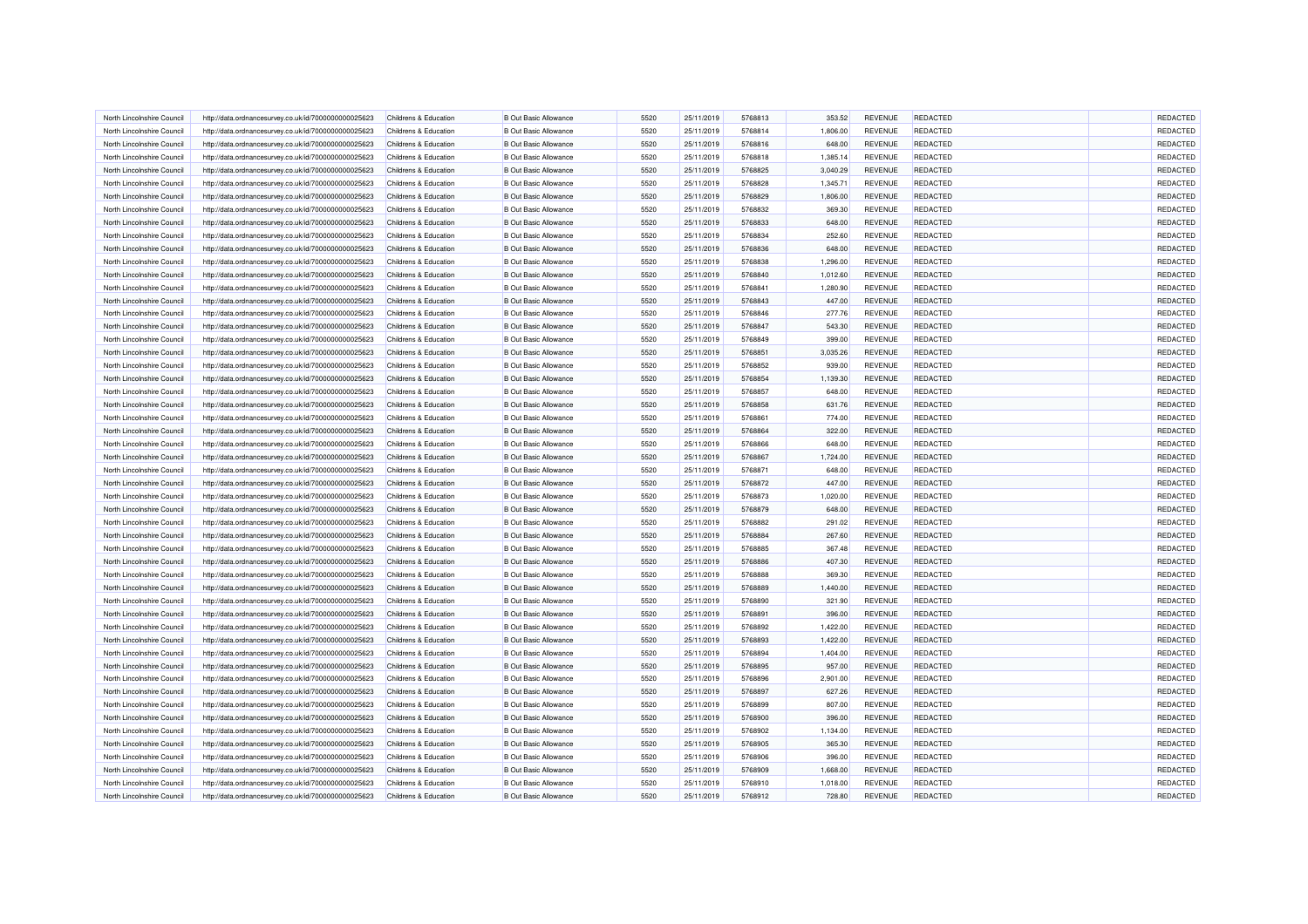| North Lincolnshire Council                               | http://data.ordnancesurvey.co.uk/id/7000000000025623                                                         | Childrens & Education                          | <b>B Out Basic Allowance</b>                                 | 5520         | 25/11/2019               | 5768914 | 774.00           | <b>REVENUE</b>            | <b>REDACTED</b> | REDACTED |
|----------------------------------------------------------|--------------------------------------------------------------------------------------------------------------|------------------------------------------------|--------------------------------------------------------------|--------------|--------------------------|---------|------------------|---------------------------|-----------------|----------|
| North Lincolnshire Council                               | http://data.ordnancesurvey.co.uk/id/7000000000025623                                                         | <b>Childrens &amp; Education</b>               | <b>B Out Basic Allowance</b>                                 | 5520         | 25/11/2019               | 5768916 | 334.90           | <b>REVENUE</b>            | <b>REDACTED</b> | REDACTED |
| North Lincolnshire Council                               | http://data.ordnancesurvey.co.uk/id/7000000000025623                                                         | Childrens & Education                          | <b>B Out Basic Allowance</b>                                 | 5520         | 25/11/2019               | 5768918 | 1,221.00         | REVENUE                   | <b>REDACTED</b> | REDACTED |
| North Lincolnshire Council                               | http://data.ordnancesurvey.co.uk/id/7000000000025623                                                         | <b>Childrens &amp; Education</b>               | <b>B Out Basic Allowance</b>                                 | 5520         | 25/11/2019               | 5768919 | 238.29           | <b>REVENUE</b>            | REDACTED        | REDACTED |
| North Lincolnshire Council                               | http://data.ordnancesurvey.co.uk/id/7000000000025623                                                         | Childrens & Education                          | <b>B Out Basic Allowance</b>                                 | 5520         | 25/11/2019               | 5768920 | 1,575.71         | <b>REVENUE</b>            | <b>REDACTED</b> | REDACTED |
| North Lincolnshire Council                               | http://data.ordnancesurvey.co.uk/id/7000000000025623                                                         | Childrens & Education                          | <b>B Out Basic Allowance</b>                                 | 5520         | 25/11/2019               | 5768921 | 1,354.27         | <b>REVENUE</b>            | <b>REDACTED</b> | REDACTED |
| North Lincolnshire Council                               | http://data.ordnancesurvey.co.uk/id/7000000000025623                                                         | Childrens & Education                          | <b>B Out Basic Allowance</b>                                 | 5520         | 25/11/2019               | 5768924 | 1,696.00         | <b>REVENUE</b>            | <b>REDACTED</b> | REDACTED |
| North Lincolnshire Council                               | http://data.ordnancesurvey.co.uk/id/7000000000025623                                                         | Childrens & Education                          | <b>B Out Basic Allowance</b>                                 | 5520         | 25/11/2019               | 5768925 | 1,422.00         | REVENUE                   | REDACTED        | REDACTED |
| North Lincolnshire Council                               | http://data.ordnancesurvey.co.uk/id/7000000000025623                                                         | Childrens & Education                          | <b>B Out Basic Allowance</b>                                 | 5520         | 25/11/2019               | 5768926 | 396.00           | REVENUE                   | <b>REDACTED</b> | REDACTED |
| North Lincolnshire Council                               | http://data.ordnancesurvey.co.uk/id/7000000000025623                                                         | Childrens & Education                          | <b>B Out Basic Allowance</b>                                 | 5520         | 25/11/2019               | 5768927 | 124.71           | REVENUE                   | REDACTED        | REDACTED |
| North Lincolnshire Council                               | http://data.ordnancesurvey.co.uk/id/7000000000025623                                                         | Childrens & Education                          | <b>B Out Basic Allowance</b>                                 | 5520         | 25/11/2019               | 5768931 | 1,020.00         | <b>REVENUE</b>            | <b>REDACTED</b> | REDACTED |
| North Lincolnshire Council                               | http://data.ordnancesurvey.co.uk/id/7000000000025623                                                         | Childrens & Education                          | <b>B</b> Out Basic Allowance                                 | 5520         | 25/11/2019               | 5768932 | 1,314.00         | <b>REVENUE</b>            | <b>REDACTED</b> | REDACTED |
| North Lincolnshire Council                               | http://data.ordnancesurvey.co.uk/id/7000000000025623                                                         | Childrens & Education                          | <b>B Out Basic Allowance</b>                                 | 5520         | 25/11/2019               | 5768934 | 126.30           | <b>REVENUE</b>            | <b>REDACTED</b> | REDACTED |
| North Lincolnshire Council                               | http://data.ordnancesurvey.co.uk/id/7000000000025623                                                         | Childrens & Education                          | <b>B Out Basic Allowance</b>                                 | 5520         | 25/11/2019               | 5768936 | 287.60           | REVENUE                   | REDACTED        | REDACTED |
| North Lincolnshire Council                               | http://data.ordnancesurvey.co.uk/id/7000000000025623                                                         | Childrens & Education                          | <b>B Out Basic Allowance</b>                                 | 5520         | 25/11/2019               | 5768938 | 648.00           | REVENUE                   | <b>REDACTED</b> | REDACTED |
| North Lincolnshire Council                               | http://data.ordnancesurvey.co.uk/id/7000000000025623                                                         | Childrens & Education                          | <b>B Out Basic Allowance</b>                                 | 5520         | 25/11/2019               | 5768939 | 394.90           | REVENUE                   | <b>REDACTED</b> | REDACTED |
| North Lincolnshire Council                               | http://data.ordnancesurvey.co.uk/id/7000000000025623                                                         | Childrens & Education                          | <b>B Out Basic Allowance</b>                                 | 5520         | 25/11/2019               | 5768940 | 894.00           | REVENUE                   | <b>REDACTED</b> | REDACTED |
| North Lincolnshire Council                               | http://data.ordnancesurvey.co.uk/id/7000000000025623                                                         | Childrens & Education                          | <b>B Out Basic Allowance</b>                                 | 5520         | 25/11/2019               | 5768941 | 765.20           | REVENUE                   | <b>REDACTED</b> | REDACTED |
| North Lincolnshire Council                               | http://data.ordnancesurvey.co.uk/id/7000000000025623                                                         | Childrens & Education                          | <b>B Out Basic Allowance</b>                                 | 5520         | 25/11/2019               | 5768942 | 468.90           | REVENUE                   | <b>REDACTED</b> | REDACTED |
| North Lincolnshire Council                               | http://data.ordnancesurvey.co.uk/id/7000000000025623                                                         | Childrens & Education                          | <b>B Out Basic Allowance</b>                                 | 5520         | 25/11/2019               | 5768944 | 648.00           | <b>REVENUE</b>            | <b>REDACTED</b> | REDACTED |
| North Lincolnshire Council                               | http://data.ordnancesurvey.co.uk/id/7000000000025623                                                         | Childrens & Education                          | <b>B Out Basic Allowance</b>                                 | 5520         | 25/11/2019               | 5768945 | 396.00           | REVENUE                   | <b>REDACTED</b> | REDACTED |
| North Lincolnshire Council                               |                                                                                                              | Childrens & Education                          | <b>B Out Basic Allowance</b>                                 | 5520         | 25/11/2019               | 5768946 | 913.60           | <b>REVENUE</b>            | <b>REDACTED</b> | REDACTED |
| North Lincolnshire Council                               | http://data.ordnancesurvey.co.uk/id/7000000000025623<br>http://data.ordnancesurvey.co.uk/id/7000000000025623 | Childrens & Education                          | <b>B Out Basic Allowance</b>                                 | 5520         | 25/11/2019               | 5768947 | 290.30           | REVENUE                   | REDACTED        | REDACTED |
|                                                          |                                                                                                              |                                                |                                                              |              |                          | 5768950 |                  |                           | <b>REDACTED</b> | REDACTED |
| North Lincolnshire Council<br>North Lincolnshire Council | http://data.ordnancesurvey.co.uk/id/7000000000025623                                                         | Childrens & Education<br>Childrens & Education | <b>B Out Basic Allowance</b><br><b>B Out Basic Allowance</b> | 5520<br>5520 | 25/11/2019<br>25/11/2019 | 5768951 | 783.78<br>624.28 | <b>REVENUE</b><br>REVENUE | <b>REDACTED</b> | REDACTED |
|                                                          | http://data.ordnancesurvey.co.uk/id/7000000000025623                                                         |                                                |                                                              |              |                          |         |                  |                           |                 |          |
| North Lincolnshire Council                               | http://data.ordnancesurvey.co.uk/id/7000000000025623                                                         | Childrens & Education                          | <b>B Out Basic Allowance</b>                                 | 5520         | 25/11/2019               | 5768953 | 251.40           | <b>REVENUE</b>            | <b>REDACTED</b> | REDACTED |
| North Lincolnshire Council                               | http://data.ordnancesurvey.co.uk/id/7000000000025623                                                         | Childrens & Education                          | <b>B Out Basic Allowance</b>                                 | 5520         | 25/11/2019               | 5768954 | 369.30           | REVENUE                   | <b>REDACTED</b> | REDACTED |
| North Lincolnshire Council                               | http://data.ordnancesurvey.co.uk/id/7000000000025623                                                         | Childrens & Education                          | <b>B Out Basic Allowance</b>                                 | 5520         | 25/11/2019               | 5768956 | 776.60           | <b>REVENUE</b>            | <b>REDACTED</b> | REDACTED |
| North Lincolnshire Council                               | http://data.ordnancesurvey.co.uk/id/7000000000025623                                                         | Childrens & Education                          | <b>B Out Basic Allowance</b>                                 | 5520         | 25/11/2019               | 5768957 | 1,158.00         | REVENUE                   | <b>REDACTED</b> | REDACTED |
| North Lincolnshire Council                               | http://data.ordnancesurvey.co.uk/id/7000000000025623                                                         | Childrens & Education                          | <b>B Out Basic Allowance</b>                                 | 5520         | 25/11/2019               | 5768958 | 438.00           | REVENUE                   | REDACTED        | REDACTED |
| North Lincolnshire Council                               | http://data.ordnancesurvey.co.uk/id/7000000000025623                                                         | Childrens & Education                          | <b>B Out Basic Allowance</b>                                 | 5520         | 25/11/2019               | 5768959 | 396.00           | REVENUE                   | REDACTED        | REDACTED |
| North Lincolnshire Council                               | http://data.ordnancesurvey.co.uk/id/7000000000025623                                                         | Childrens & Education                          | <b>B Out Basic Allowance</b>                                 | 5520         | 25/11/2019               | 5768960 | 2,316.00         | <b>REVENUE</b>            | <b>REDACTED</b> | REDACTED |
| North Lincolnshire Council                               | http://data.ordnancesurvey.co.uk/id/7000000000025623                                                         | Childrens & Education                          | <b>B Out Basic Allowance</b>                                 | 5520         | 25/11/2019               | 5768962 | 834.00           | <b>REVENUE</b>            | <b>REDACTED</b> | REDACTED |
| North Lincolnshire Council                               | http://data.ordnancesurvey.co.uk/id/7000000000025623                                                         | <b>Childrens &amp; Education</b>               | <b>B Out Basic Allowance</b>                                 | 5520         | 25/11/2019               | 5768963 | 510.00           | REVENUE                   | <b>REDACTED</b> | REDACTED |
| North Lincolnshire Council                               | http://data.ordnancesurvey.co.uk/id/7000000000025623                                                         | Childrens & Education                          | <b>B Out Basic Allowance</b>                                 | 5520         | 25/11/2019               | 5768964 | 471.30           | REVENUE                   | <b>REDACTED</b> | REDACTED |
| North Lincolnshire Council                               | http://data.ordnancesurvey.co.uk/id/7000000000025623                                                         | <b>Childrens &amp; Education</b>               | <b>B Out Basic Allowance</b>                                 | 5520         | 25/11/2019               | 5768965 | 465.30           | <b>REVENUE</b>            | <b>REDACTED</b> | REDACTED |
| North Lincolnshire Council                               | http://data.ordnancesurvey.co.uk/id/7000000000025623                                                         | Childrens & Education                          | <b>B Out Basic Allowance</b>                                 | 5520         | 25/11/2019               | 5768966 | 1,032.00         | <b>REVENUE</b>            | <b>REDACTED</b> | REDACTED |
| North Lincolnshire Council                               | http://data.ordnancesurvey.co.uk/id/7000000000025623                                                         | Childrens & Education                          | <b>B Out Basic Allowance</b>                                 | 5520         | 25/11/2019               | 5768968 | 792.00           | REVENUE                   | <b>REDACTED</b> | REDACTED |
| North Lincolnshire Council                               | http://data.ordnancesurvey.co.uk/id/7000000000025623                                                         | Childrens & Education                          | <b>B Out Basic Allowance</b>                                 | 5520         | 25/11/2019               | 5768969 | 772.30           | <b>REVENUE</b>            | <b>REDACTED</b> | REDACTED |
| North Lincolnshire Council                               | http://data.ordnancesurvey.co.uk/id/7000000000025623                                                         | Childrens & Education                          | <b>B Out Basic Allowance</b>                                 | 5520         | 25/11/2019               | 5768970 | 1,377.00         | REVENUE                   | <b>REDACTED</b> | REDACTED |
| North Lincolnshire Council                               | http://data.ordnancesurvey.co.uk/id/7000000000025623                                                         | Childrens & Education                          | <b>B Out Basic Allowance</b>                                 | 5520         | 25/11/2019               | 5768971 | 396.00           | REVENUE                   | <b>REDACTED</b> | REDACTED |
| North Lincolnshire Council                               | http://data.ordnancesurvey.co.uk/id/7000000000025623                                                         | Childrens & Education                          | <b>B Out Basic Allowance</b>                                 | 5520         | 25/11/2019               | 5768972 | 834.00           | REVENUE                   | <b>REDACTED</b> | REDACTED |
| North Lincolnshire Council                               | http://data.ordnancesurvey.co.uk/id/7000000000025623                                                         | Childrens & Education                          | <b>B Out Basic Allowance</b>                                 | 5520         | 25/11/2019               | 5768973 | 363.30           | <b>REVENUE</b>            | <b>REDACTED</b> | REDACTED |
| North Lincolnshire Council                               | http://data.ordnancesurvey.co.uk/id/7000000000025623                                                         | Childrens & Education                          | <b>B Out Basic Allowance</b>                                 | 5520         | 25/11/2019               | 5768974 | 438.00           | <b>REVENUE</b>            | <b>REDACTED</b> | REDACTED |
| North Lincolnshire Council                               | http://data.ordnancesurvey.co.uk/id/7000000000025623                                                         | Childrens & Education                          | <b>B Out Basic Allowance</b>                                 | 5520         | 25/11/2019               | 5768975 | 396.00           | REVENUE                   | <b>REDACTED</b> | REDACTED |
| North Lincolnshire Council                               | http://data.ordnancesurvey.co.uk/id/7000000000025623                                                         | Childrens & Education                          | <b>B Out Basic Allowance</b>                                 | 5520         | 25/11/2019               | 5768976 | 438.00           | REVENUE                   | <b>REDACTED</b> | REDACTED |
| North Lincolnshire Council                               | http://data.ordnancesurvey.co.uk/id/7000000000025623                                                         | Childrens & Education                          | <b>B Out Basic Allowance</b>                                 | 5520         | 25/11/2019               | 5768977 | 290.30           | <b>REVENUE</b>            | <b>REDACTED</b> | REDACTED |
| North Lincolnshire Council                               | http://data.ordnancesurvey.co.uk/id/7000000000025623                                                         | Childrens & Education                          | <b>B Out Basic Allowance</b>                                 | 5520         | 25/11/2019               | 5768978 | 1,668.00         | REVENUE                   | <b>REDACTED</b> | REDACTED |
| North Lincolnshire Council                               | http://data.ordnancesurvey.co.uk/id/7000000000025623                                                         | Childrens & Education                          | <b>B Out Basic Allowance</b>                                 | 5520         | 25/11/2019               | 5768979 | 834.00           | REVENUE                   | <b>REDACTED</b> | REDACTED |
| North Lincolnshire Council                               | http://data.ordnancesurvey.co.uk/id/7000000000025623                                                         | Childrens & Education                          | <b>B Out Basic Allowance</b>                                 | 5520         | 25/11/2019               | 5768980 | 396.00           | REVENUE                   | <b>REDACTED</b> | REDACTED |
| North Lincolnshire Council                               | http://data.ordnancesurvey.co.uk/id/7000000000025623                                                         | Childrens & Education                          | <b>B Out Basic Allowance</b>                                 | 5520         | 25/11/2019               | 5768981 | 396.00           | REVENUE                   | <b>REDACTED</b> | REDACTED |
| North Lincolnshire Council                               | http://data.ordnancesurvey.co.uk/id/7000000000025623                                                         | Childrens & Education                          | <b>B Out Basic Allowance</b>                                 | 5520         | 25/11/2019               | 5768983 | 582.00           | <b>REVENUE</b>            | <b>REDACTED</b> | REDACTED |
| North Lincolnshire Council                               | http://data.ordnancesurvey.co.uk/id/7000000000025623                                                         | Childrens & Education                          | <b>B Out Basic Allowance</b>                                 | 5520         | 25/11/2019               | 5768984 | 360.90           | REVENUE                   | <b>REDACTED</b> | REDACTED |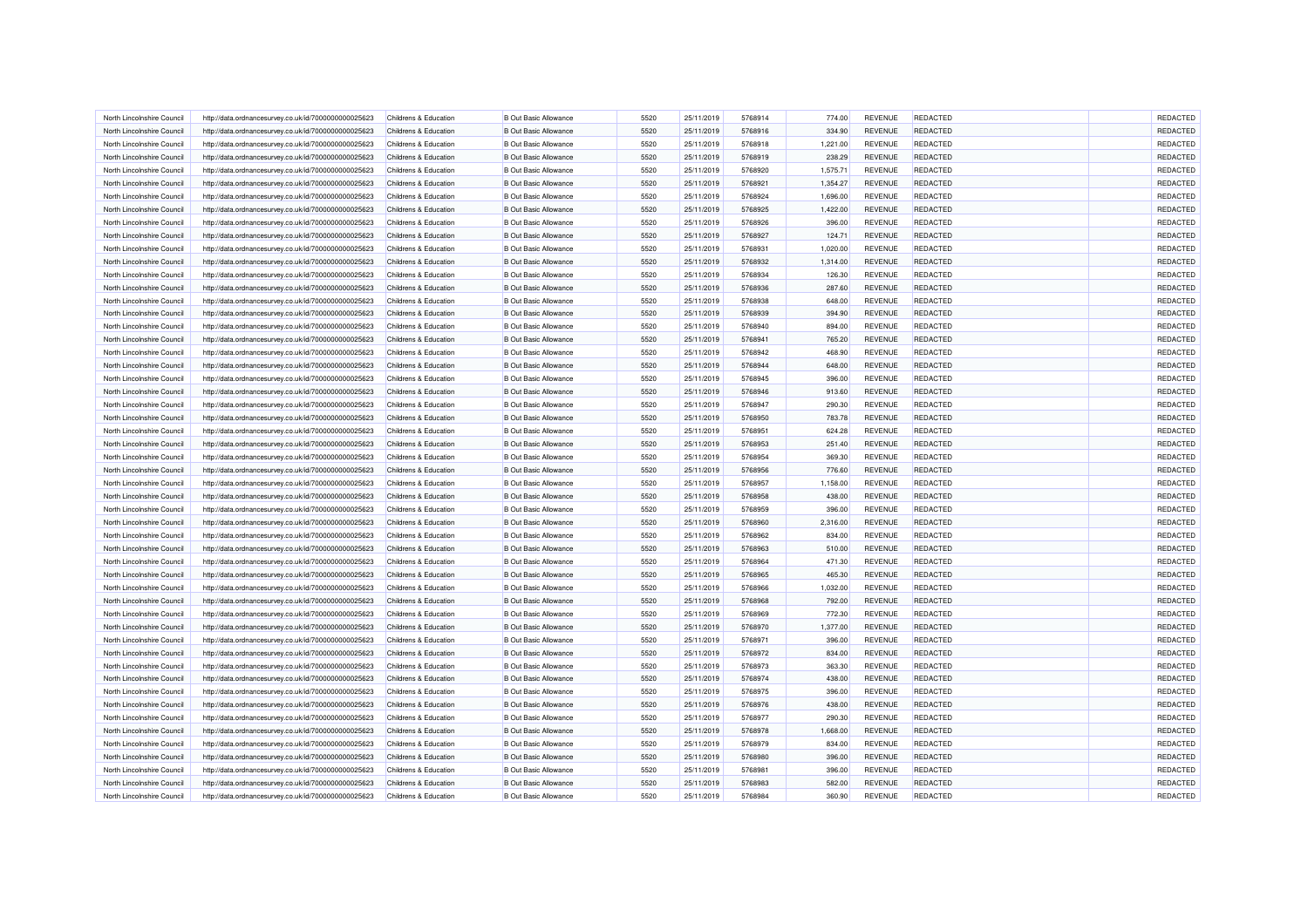| North Lincolnshire Council                               | http://data.ordnancesurvey.co.uk/id/7000000000025623 | Childrens & Education                          | <b>B</b> Out Basic Allowance                               | 5520 | 25/11/2019               | 5768986            | 1.668.00 | <b>REVENUE</b> | <b>REDACTED</b>                    | <b>REDACTED</b> |
|----------------------------------------------------------|------------------------------------------------------|------------------------------------------------|------------------------------------------------------------|------|--------------------------|--------------------|----------|----------------|------------------------------------|-----------------|
| North Lincolnshire Council                               | http://data.ordnancesurvey.co.uk/id/7000000000025623 | Childrens & Education                          | <b>B Out Basic Allowance</b>                               | 5520 | 25/11/2019               | 5768987            | 1,668.00 | REVENUE        | <b>REDACTED</b>                    | REDACTED        |
| North Lincolnshire Council                               | http://data.ordnancesurvey.co.uk/id/7000000000025623 | Childrens & Education                          | <b>B Out Basic Allowance</b>                               | 5520 | 25/11/2019               | 5768991            | 396.00   | <b>REVENUE</b> | <b>REDACTED</b>                    | REDACTED        |
| North Lincolnshire Council                               | http://data.ordnancesurvey.co.uk/id/7000000000025623 | Childrens & Education                          | <b>B</b> Out Basic Allowance                               | 5520 | 25/11/2019               | 5768993            | 384.28   | REVENUE        | REDACTED                           | REDACTED        |
| North Lincolnshire Council                               | http://data.ordnancesurvey.co.uk/id/7000000000025623 | Childrens & Education                          | <b>B Out Basic Allowance</b>                               | 5520 | 25/11/2019               | 5768994            | 792.00   | <b>REVENUE</b> | <b>REDACTED</b>                    | REDACTED        |
| North Lincolnshire Council                               | http://data.ordnancesurvey.co.uk/id/7000000000025623 | Childrens & Education                          | <b>Client Related Costs</b>                                | 5534 | 04/11/2019               | 5758635            | 22.31    | REVENUE        | <b>REDACTED</b>                    | REDACTED        |
| North Lincolnshire Council                               | http://data.ordnancesurvey.co.uk/id/7000000000025623 | Childrens & Education                          | <b>Client Related Costs</b>                                | 5534 | 04/11/2019               | 5758639            | 172.31   | <b>REVENUE</b> | <b>REDACTED</b>                    | REDACTED        |
| North Lincolnshire Council                               | http://data.ordnancesurvey.co.uk/id/7000000000025623 | Childrens & Education                          | <b>Client Related Costs</b>                                | 5534 | 04/11/2019               | 5758641            | 127.80   | REVENUE        | <b>REDACTED</b>                    | REDACTED        |
| North Lincolnshire Council                               | http://data.ordnancesurvey.co.uk/id/7000000000025623 | Childrens & Education                          | <b>Client Related Costs</b>                                | 5534 | 04/11/2019               | 5758642            | 2.31     | REVENUE        | <b>REDACTED</b>                    | REDACTED        |
| North Lincolnshire Council                               | http://data.ordnancesurvey.co.uk/id/7000000000025623 | Childrens & Education                          | <b>Client Related Costs</b>                                | 5534 | 04/11/2019               | 5758650            | 852.85   | REVENUE        | <b>REDACTED</b>                    | REDACTED        |
| North Lincolnshire Council                               | http://data.ordnancesurvey.co.uk/id/7000000000025623 | Childrens & Education                          | <b>Client Related Costs</b>                                | 5534 | 04/11/2019               | 5758651            | 72.31    | <b>REVENUE</b> | <b>REDACTED</b>                    | REDACTED        |
| North Lincolnshire Council                               | http://data.ordnancesurvey.co.uk/id/7000000000025623 | Childrens & Education                          | <b>Client Related Costs</b>                                | 5534 | 04/11/2019               | 5758653            | 91.42    | <b>REVENUE</b> | <b>REDACTED</b>                    | REDACTED        |
| North Lincolnshire Council                               | http://data.ordnancesurvey.co.uk/id/7000000000025623 | Childrens & Education                          | <b>Client Related Costs</b>                                | 5534 | 04/11/2019               | 5758656            | 384.82   | <b>REVENUE</b> | <b>REDACTED</b>                    | REDACTED        |
| North Lincolnshire Council                               | http://data.ordnancesurvey.co.uk/id/7000000000025623 | Childrens & Education                          | <b>Client Related Costs</b>                                | 5534 | 04/11/2019               | 5758662            | 40.00    | REVENUE        | <b>REDACTED</b>                    | REDACTED        |
| North Lincolnshire Council                               | http://data.ordnancesurvey.co.uk/id/7000000000025623 | Childrens & Education                          | <b>Client Related Costs</b>                                | 5534 | 04/11/2019               | 5758669            | 265.71   | REVENUE        | <b>REDACTED</b>                    | REDACTED        |
| North Lincolnshire Council                               | http://data.ordnancesurvey.co.uk/id/7000000000025623 | Childrens & Education                          | <b>Client Related Costs</b>                                | 5534 | 04/11/2019               | 5758672            | 154.29   | REVENUE        | <b>REDACTED</b>                    | REDACTED        |
| North Lincolnshire Council                               | http://data.ordnancesurvey.co.uk/id/7000000000025623 | Childrens & Education                          | <b>Client Related Costs</b>                                | 5534 | 04/11/2019               | 5758682            | 30.00    | REVENUE        | <b>REDACTED</b>                    | REDACTED        |
| North Lincolnshire Council                               | http://data.ordnancesurvey.co.uk/id/7000000000025623 | Childrens & Education                          | <b>Client Related Costs</b>                                | 5534 | 04/11/2019               | 5758698            | 40.00    | <b>REVENUE</b> | <b>REDACTED</b>                    | REDACTED        |
|                                                          |                                                      | Childrens & Education                          | <b>Client Related Costs</b>                                | 5534 |                          | 5758709            | 88.57    | <b>REVENUE</b> | <b>REDACTED</b>                    | REDACTED        |
| North Lincolnshire Council<br>North Lincolnshire Council | http://data.ordnancesurvey.co.uk/id/7000000000025623 | Childrens & Education                          | <b>Client Related Costs</b>                                | 5534 | 04/11/2019<br>04/11/2019 | 5758717            | 21.43    | <b>REVENUE</b> | <b>REDACTED</b>                    | REDACTED        |
| North Lincolnshire Council                               | http://data.ordnancesurvey.co.uk/id/7000000000025623 |                                                |                                                            | 5534 |                          |                    |          |                |                                    | REDACTED        |
| North Lincolnshire Council                               | http://data.ordnancesurvey.co.uk/id/7000000000025623 | Childrens & Education<br>Childrens & Education | <b>Client Related Costs</b><br><b>Client Related Costs</b> | 5534 | 04/11/2019               | 5758724<br>5758728 | 130.00   | <b>REVENUE</b> | <b>REDACTED</b><br><b>REDACTED</b> | REDACTED        |
|                                                          | http://data.ordnancesurvey.co.uk/id/7000000000025623 |                                                |                                                            | 5534 | 04/11/2019               |                    | 377.14   | REVENUE        |                                    |                 |
| North Lincolnshire Council                               | http://data.ordnancesurvey.co.uk/id/7000000000025623 | <b>Childrens &amp; Education</b>               | <b>Client Related Costs</b>                                |      | 04/11/2019               | 5758735            | 160.00   | REVENUE        | <b>REDACTED</b>                    | REDACTED        |
| North Lincolnshire Council                               | http://data.ordnancesurvey.co.uk/id/7000000000025623 | Childrens & Education                          | <b>Client Related Costs</b>                                | 5534 | 04/11/2019               | 5758738            | 20.00    | <b>REVENUE</b> | <b>REDACTED</b>                    | REDACTED        |
| North Lincolnshire Council                               | http://data.ordnancesurvey.co.uk/id/7000000000025623 | Childrens & Education                          | <b>Client Related Costs</b>                                | 5534 | 04/11/2019               | 5758739            | 190.00   | REVENUE        | REDACTED                           | REDACTED        |
| North Lincolnshire Council                               | http://data.ordnancesurvey.co.uk/id/7000000000025623 | Childrens & Education                          | <b>Client Related Costs</b>                                | 5534 | 04/11/2019               | 5758748            | 180.00   | <b>REVENUE</b> | REDACTED                           | REDACTED        |
| North Lincolnshire Council                               | http://data.ordnancesurvey.co.uk/id/7000000000025623 | Childrens & Education                          | <b>Client Related Costs</b>                                | 5534 | 04/11/2019               | 5758761            | 20.00    | REVENUE        | <b>REDACTED</b>                    | REDACTED        |
| North Lincolnshire Council                               | http://data.ordnancesurvey.co.uk/id/7000000000025623 | Childrens & Education                          | <b>Client Related Costs</b>                                | 5534 | 04/11/2019               | 5758767            | 114.12   | <b>REVENUE</b> | <b>REDACTED</b>                    | REDACTED        |
| North Lincolnshire Council                               | http://data.ordnancesurvey.co.uk/id/7000000000025623 | Childrens & Education                          | <b>Client Related Costs</b>                                | 5534 | 04/11/2019               | 5758771            | 20.00    | <b>REVENUE</b> | <b>REDACTED</b>                    | REDACTED        |
| North Lincolnshire Council                               | http://data.ordnancesurvey.co.uk/id/7000000000025623 | Childrens & Education                          | <b>Client Related Costs</b>                                | 5534 | 04/11/2019               | 5758781            | 77.14    | REVENUE        | <b>REDACTED</b>                    | REDACTED        |
| North Lincolnshire Council                               | http://data.ordnancesurvey.co.uk/id/7000000000025623 | Childrens & Education                          | <b>Client Related Costs</b>                                | 5534 | 04/11/2019               | 5758795            | 100.00   | <b>REVENUE</b> | <b>REDACTED</b>                    | REDACTED        |
| North Lincolnshire Council                               | http://data.ordnancesurvey.co.uk/id/7000000000025623 | Childrens & Education                          | <b>Client Related Costs</b>                                | 5534 | 04/11/2019               | 5758800            | 300.00   | <b>REVENUE</b> | <b>REDACTED</b>                    | REDACTED        |
| North Lincolnshire Council                               | http://data.ordnancesurvey.co.uk/id/7000000000025623 | Childrens & Education                          | <b>Client Related Costs</b>                                | 5534 | 04/11/2019               | 5758804            | 92.31    | REVENUE        | <b>REDACTED</b>                    | REDACTED        |
| North Lincolnshire Council                               | http://data.ordnancesurvey.co.uk/id/7000000000025623 | Childrens & Education                          | <b>Client Related Costs</b>                                | 5534 | 04/11/2019               | 5758805            | 22.31    | REVENUE        | <b>REDACTED</b>                    | REDACTED        |
| North Lincolnshire Council                               | http://data.ordnancesurvey.co.uk/id/7000000000025623 | Childrens & Education                          | <b>Client Related Costs</b>                                | 5534 | 04/11/2019               | 5758806            | 12.31    | REVENUE        | <b>REDACTED</b>                    | REDACTED        |
| North Lincolnshire Council                               | http://data.ordnancesurvey.co.uk/id/7000000000025623 | Childrens & Education                          | <b>Client Related Costs</b>                                | 5534 | 04/11/2019               | 5758807            | 122.31   | REVENUE        | <b>REDACTED</b>                    | REDACTED        |
| North Lincolnshire Council                               | http://data.ordnancesurvey.co.uk/id/7000000000025623 | Childrens & Education                          | <b>Client Related Costs</b>                                | 5534 | 04/11/2019               | 5758808            | 122.31   | <b>REVENUE</b> | <b>REDACTED</b>                    | REDACTED        |
| North Lincolnshire Council                               | http://data.ordnancesurvey.co.uk/id/7000000000025623 | Childrens & Education                          | <b>Client Related Costs</b>                                | 5534 | 04/11/2019               | 5758809            | 100.00   | REVENUE        | <b>REDACTED</b>                    | REDACTED        |
| North Lincolnshire Council                               | http://data.ordnancesurvey.co.uk/id/7000000000025623 | Childrens & Education                          | <b>Client Related Costs</b>                                | 5534 | 04/11/2019               | 5758821            | 110.00   | <b>REVENUE</b> | <b>REDACTED</b>                    | REDACTED        |
| North Lincolnshire Council                               | http://data.ordnancesurvey.co.uk/id/7000000000025623 | Childrens & Education                          | <b>Client Related Costs</b>                                | 5534 | 04/11/2019               | 5758826            | 5.71     | REVENUE        | <b>REDACTED</b>                    | REDACTED        |
| North Lincolnshire Council                               | http://data.ordnancesurvey.co.uk/id/7000000000025623 | Childrens & Education                          | <b>Client Related Costs</b>                                | 5534 | 04/11/2019               | 5758830            | 40.00    | <b>REVENUE</b> | <b>REDACTED</b>                    | REDACTED        |
| North Lincolnshire Council                               | http://data.ordnancesurvey.co.uk/id/7000000000025623 | Childrens & Education                          | <b>Client Related Costs</b>                                | 5534 | 04/11/2019               | 5758831            | 90.00    | REVENUE        | <b>REDACTED</b>                    | REDACTED        |
| North Lincolnshire Council                               | http://data.ordnancesurvey.co.uk/id/7000000000025623 | Childrens & Education                          | <b>Client Related Costs</b>                                | 5534 | 04/11/2019               | 5758832            | 100.00   | <b>REVENUE</b> | <b>REDACTED</b>                    | REDACTED        |
| North Lincolnshire Council                               | http://data.ordnancesurvey.co.uk/id/7000000000025623 | Childrens & Education                          | <b>Client Related Costs</b>                                | 5534 | 04/11/2019               | 5758834            | 80.00    | <b>REVENUE</b> | <b>REDACTED</b>                    | REDACTED        |
| North Lincolnshire Council                               | http://data.ordnancesurvey.co.uk/id/7000000000025623 | Childrens & Education                          | <b>Client Related Costs</b>                                | 5534 | 04/11/2019               | 5758840            | 74.00    | REVENUE        | <b>REDACTED</b>                    | REDACTED        |
| North Lincolnshire Council                               | http://data.ordnancesurvey.co.uk/id/7000000000025623 | Childrens & Education                          | <b>Client Related Costs</b>                                | 5534 | 04/11/2019               | 5758843            | 100.00   | REVENUE        | <b>REDACTED</b>                    | REDACTED        |
| North Lincolnshire Council                               | http://data.ordnancesurvey.co.uk/id/7000000000025623 | Childrens & Education                          | <b>Client Related Costs</b>                                | 5534 | 04/11/2019               | 5758848            | 40.00    | <b>REVENUE</b> | <b>REDACTED</b>                    | REDACTED        |
| North Lincolnshire Council                               | http://data.ordnancesurvey.co.uk/id/7000000000025623 | Childrens & Education                          | <b>Client Related Costs</b>                                | 5534 | 04/11/2019               | 5758854            | 60.00    | REVENUE        | <b>REDACTED</b>                    | REDACTED        |
| North Lincolnshire Council                               | http://data.ordnancesurvey.co.uk/id/7000000000025623 | Childrens & Education                          | <b>Client Related Costs</b>                                | 5534 | 04/11/2019               | 5758867            | 40.00    | REVENUE        | <b>REDACTED</b>                    | REDACTED        |
| North Lincolnshire Council                               | http://data.ordnancesurvey.co.uk/id/7000000000025623 | Childrens & Education                          | <b>Client Related Costs</b>                                | 5534 | 04/11/2019               | 5758870            | 377.14   | <b>REVENUE</b> | <b>REDACTED</b>                    | REDACTED        |
| North Lincolnshire Council                               | http://data.ordnancesurvey.co.uk/id/7000000000025623 | <b>Childrens &amp; Education</b>               | <b>Client Related Costs</b>                                | 5534 | 04/11/2019               | 5758876            | 80.00    | REVENUE        | <b>REDACTED</b>                    | REDACTED        |
| North Lincolnshire Council                               | http://data.ordnancesurvey.co.uk/id/7000000000025623 | Childrens & Education                          | <b>Client Related Costs</b>                                | 5534 | 04/11/2019               | 5758877            | 51.43    | <b>REVENUE</b> | <b>REDACTED</b>                    | REDACTED        |
| North Lincolnshire Council                               | http://data.ordnancesurvey.co.uk/id/7000000000025623 | Childrens & Education                          | <b>Client Related Costs</b>                                | 5534 | 04/11/2019               | 5758880            | 40.00    | REVENUE        | <b>REDACTED</b>                    | REDACTED        |
|                                                          |                                                      |                                                |                                                            |      |                          |                    |          |                |                                    |                 |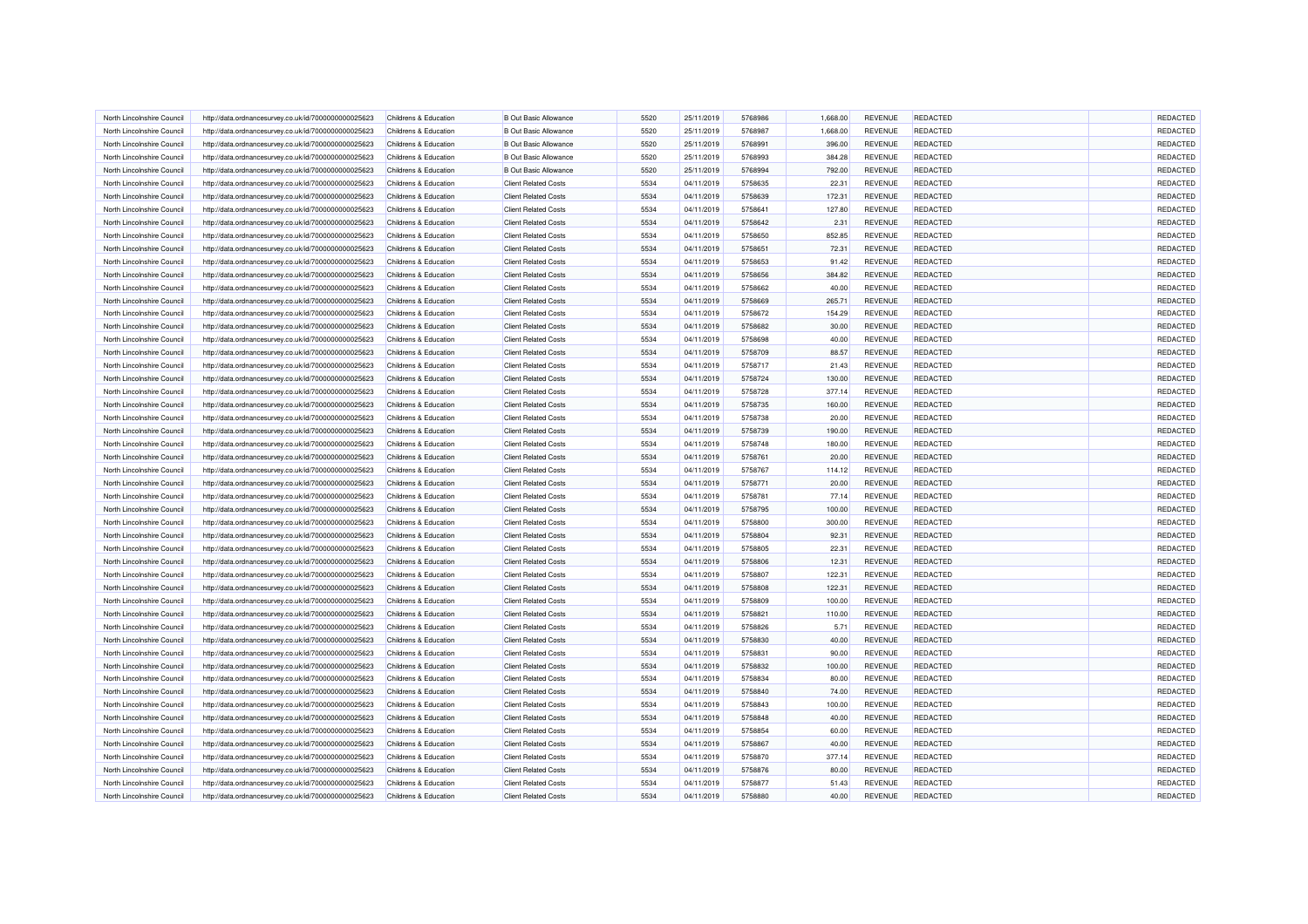| North Lincolnshire Council                               | http://data.ordnancesurvey.co.uk/id/7000000000025623 | Childrens & Education                          | <b>Client Related Costs</b>                                | 5534 | 04/11/2019               | 5758881            | 100.00           | <b>REVENUE</b>                   | <b>REDACTED</b> | REDACTED |
|----------------------------------------------------------|------------------------------------------------------|------------------------------------------------|------------------------------------------------------------|------|--------------------------|--------------------|------------------|----------------------------------|-----------------|----------|
| North Lincolnshire Council                               | http://data.ordnancesurvey.co.uk/id/7000000000025623 | Childrens & Education                          | <b>Client Related Costs</b>                                | 5534 | 04/11/2019               | 5758889            | 111.43           | REVENUE                          | <b>REDACTED</b> | REDACTED |
| North Lincolnshire Council                               | http://data.ordnancesurvey.co.uk/id/7000000000025623 | Childrens & Education                          | <b>Client Related Costs</b>                                | 5534 | 04/11/2019               | 5758897            | 50.00            | REVENUE                          | <b>REDACTED</b> | REDACTED |
| North Lincolnshire Council                               | http://data.ordnancesurvey.co.uk/id/7000000000025623 | Childrens & Education                          | <b>Client Related Costs</b>                                | 5534 | 08/11/2019               | 5760579            | 476.00           | REVENUE                          | <b>REDACTED</b> | REDACTED |
| North Lincolnshire Council                               | http://data.ordnancesurvey.co.uk/id/7000000000025623 | Childrens & Education                          | <b>Client Related Costs</b>                                | 5534 | 11/11/2019               | 5761791            | 216.60           | <b>REVENUE</b>                   | <b>REDACTED</b> | REDACTED |
| North Lincolnshire Council                               | http://data.ordnancesurvey.co.uk/id/7000000000025623 | Childrens & Education                          | <b>Client Related Costs</b>                                | 5534 | 11/11/2019               | 5761795            | 172.31           | REVENUE                          | <b>REDACTED</b> | REDACTED |
| North Lincolnshire Council                               | http://data.ordnancesurvey.co.uk/id/7000000000025623 | Childrens & Education                          | <b>Client Related Costs</b>                                | 5534 | 11/11/2019               | 5761797            | 2.31             | <b>REVENUE</b>                   | REDACTED        | REDACTED |
| North Lincolnshire Council                               | http://data.ordnancesurvey.co.uk/id/7000000000025623 | Childrens & Education                          | <b>Client Related Costs</b>                                | 5534 | 11/11/2019               | 5761798            | 2.31             | <b>REVENUE</b>                   | REDACTED        | REDACTED |
| North Lincolnshire Council                               | http://data.ordnancesurvey.co.uk/id/7000000000025623 | Childrens & Education                          | <b>Client Related Costs</b>                                | 5534 | 11/11/2019               | 5761805            | 77.14            | REVENUE                          | <b>REDACTED</b> | REDACTED |
| North Lincolnshire Council                               | http://data.ordnancesurvey.co.uk/id/7000000000025623 | Childrens & Education                          | <b>Client Related Costs</b>                                | 5534 | 11/11/2019               | 5761806            | 210.00           | REVENUE                          | <b>REDACTED</b> | REDACTED |
| North Lincolnshire Council                               | http://data.ordnancesurvey.co.uk/id/7000000000025623 | Childrens & Education                          | <b>Client Related Costs</b>                                | 5534 | 11/11/2019               | 5761807            | 434.19           | <b>REVENUE</b>                   | <b>REDACTED</b> | REDACTED |
| North Lincolnshire Council                               | http://data.ordnancesurvey.co.uk/id/7000000000025623 | Childrens & Education                          | <b>Client Related Costs</b>                                | 5534 | 11/11/2019               | 5761812            | 310.31           | <b>REVENUE</b>                   | <b>REDACTED</b> | REDACTED |
| North Lincolnshire Council                               | http://data.ordnancesurvey.co.uk/id/7000000000025623 | Childrens & Education                          | <b>Client Related Costs</b>                                | 5534 | 11/11/2019               | 5761825            | 60.00            | <b>REVENUE</b>                   | <b>REDACTED</b> | REDACTED |
| North Lincolnshire Council                               | http://data.ordnancesurvey.co.uk/id/7000000000025623 | Childrens & Education                          | <b>Client Related Costs</b>                                | 5534 | 11/11/2019               | 5761828            | 120.00           | REVENUE                          | <b>REDACTED</b> | REDACTED |
| North Lincolnshire Council                               | http://data.ordnancesurvey.co.uk/id/7000000000025623 | Childrens & Education                          | <b>Client Related Costs</b>                                | 5534 | 11/11/2019               | 5761831            | 342.86           | REVENUE                          | <b>REDACTED</b> | REDACTED |
| North Lincolnshire Council                               | http://data.ordnancesurvey.co.uk/id/7000000000025623 | Childrens & Education                          | <b>Client Related Costs</b>                                | 5534 | 11/11/2019               | 5761838            | 30.00            | REVENUE                          | <b>REDACTED</b> | REDACTED |
| North Lincolnshire Council                               | http://data.ordnancesurvey.co.uk/id/7000000000025623 | Childrens & Education                          | <b>Client Related Costs</b>                                | 5534 | 11/11/2019               | 5761854            | 40.00            | REVENUE                          | <b>REDACTED</b> | REDACTED |
| North Lincolnshire Council                               | http://data.ordnancesurvey.co.uk/id/7000000000025623 | Childrens & Education                          | <b>Client Related Costs</b>                                | 5534 | 11/11/2019               | 5761865            | 128.57           | <b>REVENUE</b>                   | <b>REDACTED</b> | REDACTED |
| North Lincolnshire Council                               | http://data.ordnancesurvey.co.uk/id/7000000000025623 | Childrens & Education                          | <b>Client Related Costs</b>                                | 5534 | 11/11/2019               | 5761873            | 78.57            | REVENUE                          | <b>REDACTED</b> | REDACTED |
| North Lincolnshire Council                               | http://data.ordnancesurvey.co.uk/id/7000000000025623 | Childrens & Education                          | <b>Client Related Costs</b>                                | 5534 | 11/11/2019               | 5761880            | 130.00           | <b>REVENUE</b>                   | <b>REDACTED</b> | REDACTED |
| North Lincolnshire Council                               | http://data.ordnancesurvey.co.uk/id/7000000000025623 | Childrens & Education                          | <b>Client Related Costs</b>                                | 5534 | 11/11/2019               | 5761884            | 80.00            | REVENUE                          | <b>REDACTED</b> | REDACTED |
| North Lincolnshire Council                               | http://data.ordnancesurvey.co.uk/id/7000000000025623 | Childrens & Education                          | <b>Client Related Costs</b>                                | 5534 | 11/11/2019               | 5761891            | 160.00           | <b>REVENUE</b>                   | REDACTED        | REDACTED |
| North Lincolnshire Council                               | http://data.ordnancesurvey.co.uk/id/7000000000025623 | Childrens & Education                          | <b>Client Related Costs</b>                                | 5534 | 11/11/2019               | 5761894            | 20.00            | REVENUE                          | REDACTED        | REDACTED |
|                                                          |                                                      |                                                |                                                            | 5534 |                          |                    |                  |                                  | <b>REDACTED</b> | REDACTED |
| North Lincolnshire Council<br>North Lincolnshire Council | http://data.ordnancesurvey.co.uk/id/7000000000025623 | Childrens & Education<br>Childrens & Education | <b>Client Related Costs</b><br><b>Client Related Costs</b> | 5534 | 11/11/2019<br>11/11/2019 | 5761895<br>5761904 | 190.00<br>180.00 | <b>REVENUE</b><br><b>REVENUE</b> | <b>REDACTED</b> | REDACTED |
|                                                          | http://data.ordnancesurvey.co.uk/id/7000000000025623 |                                                |                                                            |      |                          |                    |                  |                                  |                 |          |
| North Lincolnshire Council                               | http://data.ordnancesurvey.co.uk/id/7000000000025623 | Childrens & Education                          | <b>Client Related Costs</b>                                | 5534 | 11/11/2019               | 5761917            | 20.00            | <b>REVENUE</b>                   | <b>REDACTED</b> | REDACTED |
| North Lincolnshire Council                               | http://data.ordnancesurvey.co.uk/id/7000000000025623 | Childrens & Education                          | <b>Client Related Costs</b>                                | 5534 | 11/11/2019               | 5761923            | 101.04           | REVENUE                          | <b>REDACTED</b> | REDACTED |
| North Lincolnshire Council                               | http://data.ordnancesurvey.co.uk/id/7000000000025623 | Childrens & Education                          | <b>Client Related Costs</b>                                | 5534 | 11/11/2019               | 5761927            | 20.00            | <b>REVENUE</b>                   | <b>REDACTED</b> | REDACTED |
| North Lincolnshire Council                               | http://data.ordnancesurvey.co.uk/id/7000000000025623 | Childrens & Education                          | <b>Client Related Costs</b>                                | 5534 | 11/11/2019               | 5761937            | 60.00            | <b>REVENUE</b>                   | <b>REDACTED</b> | REDACTED |
| North Lincolnshire Council                               | http://data.ordnancesurvey.co.uk/id/7000000000025623 | Childrens & Education                          | <b>Client Related Costs</b>                                | 5534 | 11/11/2019               | 5761956            | 300.00           | REVENUE                          | <b>REDACTED</b> | REDACTED |
| North Lincolnshire Council                               | http://data.ordnancesurvey.co.uk/id/7000000000025623 | Childrens & Education                          | <b>Client Related Costs</b>                                | 5534 | 11/11/2019               | 5761959            | 92.31            | <b>REVENUE</b>                   | REDACTED        | REDACTED |
| North Lincolnshire Council                               | http://data.ordnancesurvey.co.uk/id/7000000000025623 | Childrens & Education                          | <b>Client Related Costs</b>                                | 5534 | 11/11/2019               | 5761960            | 673.74           | <b>REVENUE</b>                   | <b>REDACTED</b> | REDACTED |
| North Lincolnshire Council                               | http://data.ordnancesurvey.co.uk/id/7000000000025623 | Childrens & Education                          | <b>Client Related Costs</b>                                | 5534 | 11/11/2019               | 5761961            | 12.31            | <b>REVENUE</b>                   | <b>REDACTED</b> | REDACTED |
| North Lincolnshire Council                               | http://data.ordnancesurvey.co.uk/id/7000000000025623 | <b>Childrens &amp; Education</b>               | <b>Client Related Costs</b>                                | 5534 | 11/11/2019               | 5761962            | 65.17            | REVENUE                          | <b>REDACTED</b> | REDACTED |
| North Lincolnshire Council                               | http://data.ordnancesurvey.co.uk/id/7000000000025623 | Childrens & Education                          | <b>Client Related Costs</b>                                | 5534 | 11/11/2019               | 5761963            | 122.31           | REVENUE                          | <b>REDACTED</b> | REDACTED |
| North Lincolnshire Council                               | http://data.ordnancesurvey.co.uk/id/7000000000025623 | Childrens & Education                          | <b>Client Related Costs</b>                                | 5534 | 11/11/2019               | 5761976            | 95.72            | REVENUE                          | <b>REDACTED</b> | REDACTED |
| North Lincolnshire Council                               | http://data.ordnancesurvey.co.uk/id/7000000000025623 | Childrens & Education                          | <b>Client Related Costs</b>                                | 5534 | 11/11/2019               | 5761985            | 40.00            | <b>REVENUE</b>                   | <b>REDACTED</b> | REDACTED |
| North Lincolnshire Council                               | http://data.ordnancesurvey.co.uk/id/7000000000025623 | Childrens & Education                          | <b>Client Related Costs</b>                                | 5534 | 11/11/2019               | 5761987            | 311.16           | REVENUE                          | <b>REDACTED</b> | REDACTED |
| North Lincolnshire Council                               | http://data.ordnancesurvey.co.uk/id/7000000000025623 | Childrens & Education                          | <b>Client Related Costs</b>                                | 5534 | 11/11/2019               | 5761988            | 168.57           | <b>REVENUE</b>                   | <b>REDACTED</b> | REDACTED |
| North Lincolnshire Council                               | http://data.ordnancesurvey.co.uk/id/7000000000025623 | <b>Childrens &amp; Education</b>               | <b>Client Related Costs</b>                                | 5534 | 11/11/2019               | 5761991            | 80.00            | <b>REVENUE</b>                   | <b>REDACTED</b> | REDACTED |
| North Lincolnshire Council                               | http://data.ordnancesurvey.co.uk/id/7000000000025623 | Childrens & Education                          | <b>Client Related Costs</b>                                | 5534 | 11/11/2019               | 5761997            | 20.00            | REVENUE                          | <b>REDACTED</b> | REDACTED |
| North Lincolnshire Council                               | http://data.ordnancesurvey.co.uk/id/7000000000025623 | Childrens & Education                          | <b>Client Related Costs</b>                                | 5534 | 11/11/2019               | 5762000            | 100.00           | REVENUE                          | <b>REDACTED</b> | REDACTED |
| North Lincolnshire Council                               | http://data.ordnancesurvey.co.uk/id/7000000000025623 | Childrens & Education                          | <b>Client Related Costs</b>                                | 5534 | 11/11/2019               | 5762001            | 30.00            | <b>REVENUE</b>                   | <b>REDACTED</b> | REDACTED |
| North Lincolnshire Council                               | http://data.ordnancesurvey.co.uk/id/7000000000025623 | Childrens & Education                          | <b>Client Related Costs</b>                                | 5534 | 11/11/2019               | 5762004            | 40.00            | <b>REVENUE</b>                   | <b>REDACTED</b> | REDACTED |
| North Lincolnshire Council                               | http://data.ordnancesurvey.co.uk/id/7000000000025623 | Childrens & Education                          | <b>Client Related Costs</b>                                | 5534 | 11/11/2019               | 5762010            | 60.00            | REVENUE                          | <b>REDACTED</b> | REDACTED |
| North Lincolnshire Council                               | http://data.ordnancesurvey.co.uk/id/7000000000025623 | Childrens & Education                          | <b>Client Related Costs</b>                                | 5534 | 11/11/2019               | 5762023            | 40.00            | REVENUE                          | <b>REDACTED</b> | REDACTED |
| North Lincolnshire Council                               | http://data.ordnancesurvey.co.uk/id/7000000000025623 | Childrens & Education                          | <b>Client Related Costs</b>                                | 5534 | 11/11/2019               | 5762026            | 120.00           | <b>REVENUE</b>                   | <b>REDACTED</b> | REDACTED |
| North Lincolnshire Council                               | http://data.ordnancesurvey.co.uk/id/7000000000025623 | Childrens & Education                          | <b>Client Related Costs</b>                                | 5534 | 11/11/2019               | 5762032            | 40.00            | <b>REVENUE</b>                   | <b>REDACTED</b> | REDACTED |
| North Lincolnshire Council                               | http://data.ordnancesurvey.co.uk/id/7000000000025623 | Childrens & Education                          | <b>Client Related Costs</b>                                | 5534 | 11/11/2019               | 5762034            | 47.50            | REVENUE                          | <b>REDACTED</b> | REDACTED |
| North Lincolnshire Council                               | http://data.ordnancesurvey.co.uk/id/7000000000025623 | Childrens & Education                          | <b>Client Related Costs</b>                                | 5534 | 11/11/2019               | 5762036            | 40.00            | <b>REVENUE</b>                   | <b>REDACTED</b> | REDACTED |
| North Lincolnshire Council                               | http://data.ordnancesurvey.co.uk/id/7000000000025623 | Childrens & Education                          | <b>Client Related Costs</b>                                | 5534 | 11/11/2019               | 5762037            | 100.00           | REVENUE                          | <b>REDACTED</b> | REDACTED |
| North Lincolnshire Council                               | http://data.ordnancesurvey.co.uk/id/7000000000025623 | Childrens & Education                          | <b>Client Related Costs</b>                                | 5534 | 11/11/2019               | 5762049            | 514.62           | <b>REVENUE</b>                   | <b>REDACTED</b> | REDACTED |
| North Lincolnshire Council                               | http://data.ordnancesurvey.co.uk/id/7000000000025623 | Childrens & Education                          | <b>Client Related Costs</b>                                | 5534 | 11/11/2019               | 5762054            | 42.86            | REVENUE                          | <b>REDACTED</b> | REDACTED |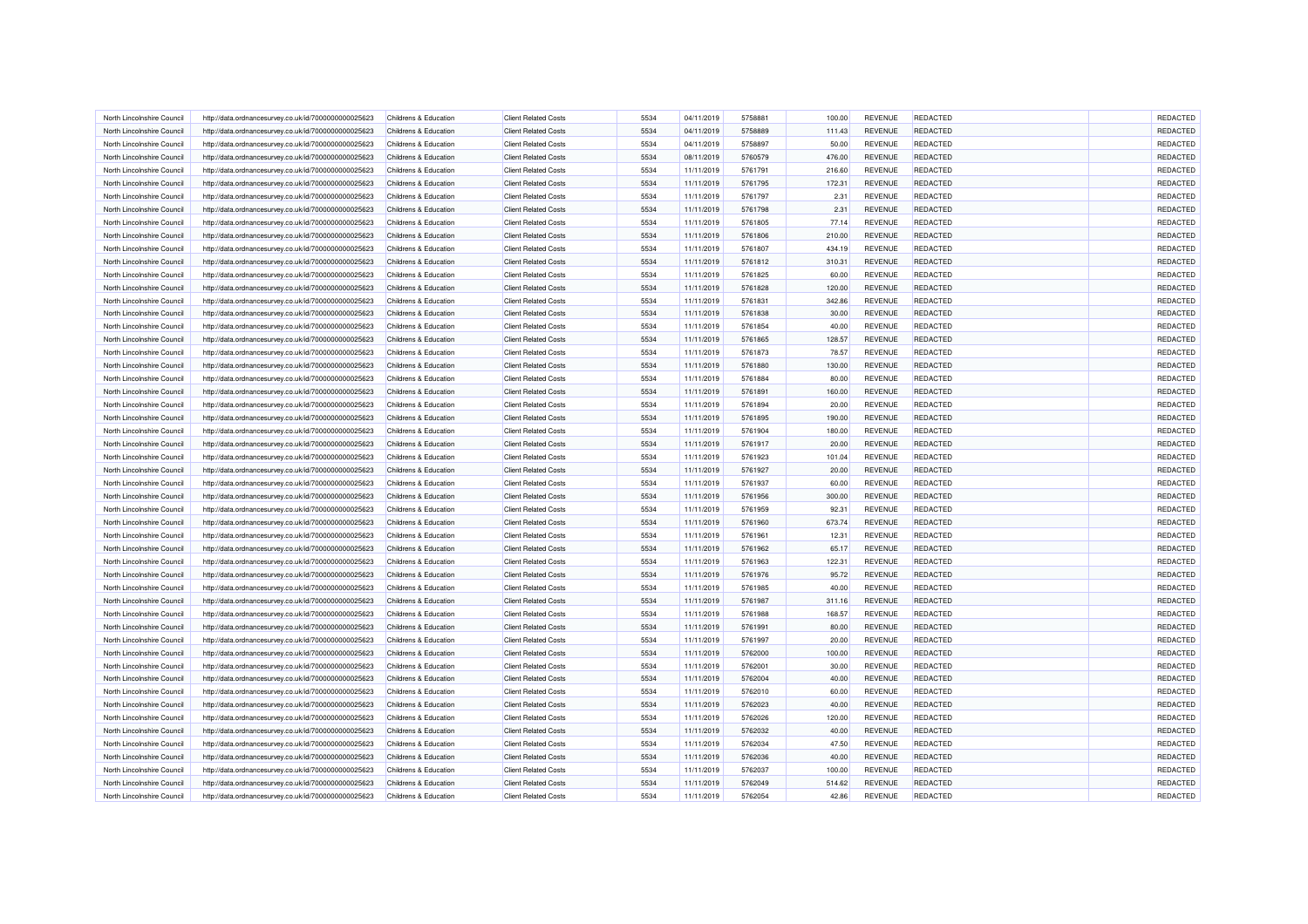| North Lincolnshire Council                               | http://data.ordnancesurvey.co.uk/id/7000000000025623 | Childrens & Education                          | <b>Client Related Costs</b>                                | 5534         | 18/11/2019               | 5765537 | 42.31           | <b>REVENUE</b>                   | <b>REDACTED</b> | <b>REDACTED</b> |
|----------------------------------------------------------|------------------------------------------------------|------------------------------------------------|------------------------------------------------------------|--------------|--------------------------|---------|-----------------|----------------------------------|-----------------|-----------------|
| North Lincolnshire Council                               | http://data.ordnancesurvey.co.uk/id/7000000000025623 | Childrens & Education                          | <b>Client Related Costs</b>                                | 5534         | 18/11/2019               | 5765541 | 172.31          | REVENUE                          | <b>REDACTED</b> | REDACTED        |
| North Lincolnshire Council                               | http://data.ordnancesurvey.co.uk/id/7000000000025623 | Childrens & Education                          | <b>Client Related Costs</b>                                | 5534         | 18/11/2019               | 5765543 | 2.31            | REVENUE                          | <b>REDACTED</b> | REDACTED        |
| North Lincolnshire Council                               | http://data.ordnancesurvey.co.uk/id/7000000000025623 | Childrens & Education                          | <b>Client Related Costs</b>                                | 5534         | 18/11/2019               | 5765544 | 2.31            | REVENUE                          | REDACTED        | REDACTED        |
| North Lincolnshire Council                               | http://data.ordnancesurvey.co.uk/id/7000000000025623 | Childrens & Education                          | <b>Client Related Costs</b>                                | 5534         | 18/11/2019               | 5765551 | 77.14           | <b>REVENUE</b>                   | <b>REDACTED</b> | REDACTED        |
| North Lincolnshire Council                               | http://data.ordnancesurvey.co.uk/id/7000000000025623 | Childrens & Education                          | <b>Client Related Costs</b>                                | 5534         | 18/11/2019               | 5765552 | 210.00          | REVENUE                          | <b>REDACTED</b> | REDACTED        |
| North Lincolnshire Council                               | http://data.ordnancesurvey.co.uk/id/7000000000025623 | Childrens & Education                          | <b>Client Related Costs</b>                                | 5534         | 18/11/2019               | 5765553 | 72.31           | <b>REVENUE</b>                   | <b>REDACTED</b> | REDACTED        |
| North Lincolnshire Council                               | http://data.ordnancesurvey.co.uk/id/7000000000025623 | Childrens & Education                          | <b>Client Related Costs</b>                                | 5534         | 18/11/2019               | 5765555 | 57.14           | REVENUE                          | <b>REDACTED</b> | REDACTED        |
| North Lincolnshire Council                               | http://data.ordnancesurvey.co.uk/id/7000000000025623 | Childrens & Education                          | <b>Client Related Costs</b>                                | 5534         | 18/11/2019               | 5765558 | 262.31          | REVENUE                          | <b>REDACTED</b> | REDACTED        |
| North Lincolnshire Council                               | http://data.ordnancesurvey.co.uk/id/7000000000025623 | Childrens & Education                          | <b>Client Related Costs</b>                                | 5534         | 18/11/2019               | 5765564 | 114.28          | REVENUE                          | <b>REDACTED</b> | REDACTED        |
| North Lincolnshire Council                               | http://data.ordnancesurvey.co.uk/id/7000000000025623 | Childrens & Education                          | <b>Client Related Costs</b>                                | 5534         | 18/11/2019               | 5765571 | 60.00           | <b>REVENUE</b>                   | <b>REDACTED</b> | REDACTED        |
| North Lincolnshire Council                               | http://data.ordnancesurvey.co.uk/id/7000000000025623 | Childrens & Education                          | <b>Client Related Costs</b>                                | 5534         | 18/11/2019               | 5765574 | 120.00          | <b>REVENUE</b>                   | <b>REDACTED</b> | REDACTED        |
| North Lincolnshire Council                               | http://data.ordnancesurvey.co.uk/id/7000000000025623 | Childrens & Education                          | <b>Client Related Costs</b>                                | 5534         | 18/11/2019               | 5765577 | 60.00           | <b>REVENUE</b>                   | <b>REDACTED</b> | REDACTED        |
| North Lincolnshire Council                               | http://data.ordnancesurvey.co.uk/id/7000000000025623 | Childrens & Education                          | <b>Client Related Costs</b>                                | 5534         | 18/11/2019               | 5765584 | 30.00           | REVENUE                          | <b>REDACTED</b> | REDACTED        |
| North Lincolnshire Council                               | http://data.ordnancesurvey.co.uk/id/7000000000025623 | Childrens & Education                          | <b>Client Related Costs</b>                                | 5534         | 18/11/2019               | 5765600 | 40.00           | REVENUE                          | <b>REDACTED</b> | REDACTED        |
| North Lincolnshire Council                               | http://data.ordnancesurvey.co.uk/id/7000000000025623 | Childrens & Education                          | <b>Client Related Costs</b>                                | 5534         | 18/11/2019               | 5765611 | 91.43           | REVENUE                          | <b>REDACTED</b> | REDACTED        |
| North Lincolnshire Council                               | http://data.ordnancesurvey.co.uk/id/7000000000025623 | Childrens & Education                          | <b>Client Related Costs</b>                                | 5534         | 18/11/2019               | 5765616 | 68.68           | <b>REVENUE</b>                   | <b>REDACTED</b> | REDACTED        |
| North Lincolnshire Council                               | http://data.ordnancesurvey.co.uk/id/7000000000025623 | Childrens & Education                          | <b>Client Related Costs</b>                                | 5534         | 18/11/2019               | 5765619 | 50.00           | <b>REVENUE</b>                   | <b>REDACTED</b> | REDACTED        |
| North Lincolnshire Council                               | http://data.ordnancesurvey.co.uk/id/7000000000025623 | <b>Childrens &amp; Education</b>               | <b>Client Related Costs</b>                                | 5534         | 18/11/2019               | 5765626 | 130.00          | REVENUE                          | <b>REDACTED</b> | REDACTED        |
| North Lincolnshire Council                               | http://data.ordnancesurvey.co.uk/id/7000000000025623 | Childrens & Education                          | <b>Client Related Costs</b>                                | 5534         | 18/11/2019               | 5765630 | 68.58           | <b>REVENUE</b>                   | <b>REDACTED</b> | REDACTED        |
| North Lincolnshire Council                               | http://data.ordnancesurvey.co.uk/id/7000000000025623 | Childrens & Education                          | <b>Client Related Costs</b>                                | 5534         | 18/11/2019               | 5765637 | 160.00          | <b>REVENUE</b>                   | <b>REDACTED</b> | REDACTED        |
| North Lincolnshire Council                               | http://data.ordnancesurvey.co.uk/id/7000000000025623 | Childrens & Education                          | <b>Client Related Costs</b>                                | 5534         | 18/11/2019               | 5765640 | 20.00           | REVENUE                          | <b>REDACTED</b> | REDACTED        |
| North Lincolnshire Council                               | http://data.ordnancesurvey.co.uk/id/7000000000025623 | Childrens & Education                          | <b>Client Related Costs</b>                                | 5534         | 18/11/2019               | 5765641 | 190.00          | REVENUE                          | <b>REDACTED</b> | REDACTED        |
|                                                          |                                                      |                                                |                                                            |              |                          | 5765650 |                 |                                  | <b>REDACTED</b> | REDACTED        |
| North Lincolnshire Council<br>North Lincolnshire Council | http://data.ordnancesurvey.co.uk/id/7000000000025623 | Childrens & Education<br>Childrens & Education | <b>Client Related Costs</b><br><b>Client Related Costs</b> | 5534<br>5534 | 18/11/2019<br>18/11/2019 | 5765663 | 180.00<br>20.00 | <b>REVENUE</b><br><b>REVENUE</b> | REDACTED        | REDACTED        |
|                                                          | http://data.ordnancesurvey.co.uk/id/7000000000025623 |                                                |                                                            |              |                          |         |                 |                                  |                 |                 |
| North Lincolnshire Council                               | http://data.ordnancesurvey.co.uk/id/7000000000025623 | Childrens & Education                          | <b>Client Related Costs</b>                                | 5534         | 18/11/2019               | 5765666 | 36.10           | <b>REVENUE</b>                   | REDACTED        | REDACTED        |
| North Lincolnshire Council                               | http://data.ordnancesurvey.co.uk/id/7000000000025623 | Childrens & Education                          | <b>Client Related Costs</b>                                | 5534         | 18/11/2019               | 5765669 | 332.12          | <b>REVENUE</b>                   | <b>REDACTED</b> | REDACTED        |
| North Lincolnshire Council                               | http://data.ordnancesurvey.co.uk/id/7000000000025623 | Childrens & Education                          | <b>Client Related Costs</b>                                | 5534         | 18/11/2019               | 5765673 | 20.00           | <b>REVENUE</b>                   | <b>REDACTED</b> | REDACTED        |
| North Lincolnshire Council                               | http://data.ordnancesurvey.co.uk/id/7000000000025623 | Childrens & Education                          | <b>Client Related Costs</b>                                | 5534         | 18/11/2019               | 5765683 | 60.00           | <b>REVENUE</b>                   | <b>REDACTED</b> | REDACTED        |
| North Lincolnshire Council                               | http://data.ordnancesurvey.co.uk/id/7000000000025623 | Childrens & Education                          | <b>Client Related Costs</b>                                | 5534         | 18/11/2019               | 5765702 | 300.00          | REVENUE                          | <b>REDACTED</b> | REDACTED        |
| North Lincolnshire Council                               | http://data.ordnancesurvey.co.uk/id/7000000000025623 | Childrens & Education                          | <b>Client Related Costs</b>                                | 5534         | 18/11/2019               | 5765705 | 92.31           | <b>REVENUE</b>                   | <b>REDACTED</b> | REDACTED        |
| North Lincolnshire Council                               | http://data.ordnancesurvey.co.uk/id/7000000000025623 | Childrens & Education                          | <b>Client Related Costs</b>                                | 5534         | 18/11/2019               | 5765706 | 142.31          | <b>REVENUE</b>                   | <b>REDACTED</b> | REDACTED        |
| North Lincolnshire Council                               | http://data.ordnancesurvey.co.uk/id/7000000000025623 | Childrens & Education                          | <b>Client Related Costs</b>                                | 5534         | 18/11/2019               | 5765707 | 12.31           | <b>REVENUE</b>                   | <b>REDACTED</b> | REDACTED        |
| North Lincolnshire Council                               | http://data.ordnancesurvey.co.uk/id/7000000000025623 | Childrens & Education                          | <b>Client Related Costs</b>                                | 5534         | 18/11/2019               | 5765708 | 150.88          | REVENUE                          | <b>REDACTED</b> | REDACTED        |
| North Lincolnshire Council                               | http://data.ordnancesurvey.co.uk/id/7000000000025623 | Childrens & Education                          | <b>Client Related Costs</b>                                | 5534         | 18/11/2019               | 5765709 | 396.60          | <b>REVENUE</b>                   | <b>REDACTED</b> | REDACTED        |
| North Lincolnshire Council                               | http://data.ordnancesurvey.co.uk/id/7000000000025623 | Childrens & Education                          | <b>Client Related Costs</b>                                | 5534         | 18/11/2019               | 5765710 | 220.00          | REVENUE                          | <b>REDACTED</b> | REDACTED        |
| North Lincolnshire Council                               | http://data.ordnancesurvey.co.uk/id/7000000000025623 | Childrens & Education                          | <b>Client Related Costs</b>                                | 5534         | 18/11/2019               | 5765722 | 124.28          | <b>REVENUE</b>                   | <b>REDACTED</b> | REDACTED        |
| North Lincolnshire Council                               | http://data.ordnancesurvey.co.uk/id/7000000000025623 | Childrens & Education                          | <b>Client Related Costs</b>                                | 5534         | 18/11/2019               | 5765727 | 114.29          | REVENUE                          | <b>REDACTED</b> | REDACTED        |
| North Lincolnshire Council                               | http://data.ordnancesurvey.co.uk/id/7000000000025623 | Childrens & Education                          | <b>Client Related Costs</b>                                | 5534         | 18/11/2019               | 5765731 | 28.57           | <b>REVENUE</b>                   | <b>REDACTED</b> | REDACTED        |
| North Lincolnshire Council                               | http://data.ordnancesurvey.co.uk/id/7000000000025623 | Childrens & Education                          | <b>Client Related Costs</b>                                | 5534         | 18/11/2019               | 5765732 | 114.28          | REVENUE                          | <b>REDACTED</b> | REDACTED        |
| North Lincolnshire Council                               | http://data.ordnancesurvey.co.uk/id/7000000000025623 | Childrens & Education                          | <b>Client Related Costs</b>                                | 5534         | 18/11/2019               | 5765734 | 200.00          | <b>REVENUE</b>                   | <b>REDACTED</b> | REDACTED        |
| North Lincolnshire Council                               | http://data.ordnancesurvey.co.uk/id/7000000000025623 | Childrens & Education                          | <b>Client Related Costs</b>                                | 5534         | 18/11/2019               | 5765737 | 80.00           | REVENUE                          | <b>REDACTED</b> | REDACTED        |
| North Lincolnshire Council                               | http://data.ordnancesurvey.co.uk/id/7000000000025623 | Childrens & Education                          | <b>Client Related Costs</b>                                | 5534         | 18/11/2019               | 5765743 | 20.00           | <b>REVENUE</b>                   | <b>REDACTED</b> | REDACTED        |
| North Lincolnshire Council                               | http://data.ordnancesurvey.co.uk/id/7000000000025623 | Childrens & Education                          | <b>Client Related Costs</b>                                | 5534         | 18/11/2019               | 5765750 | 40.00           | <b>REVENUE</b>                   | <b>REDACTED</b> | REDACTED        |
| North Lincolnshire Council                               | http://data.ordnancesurvey.co.uk/id/7000000000025623 | Childrens & Education                          | <b>Client Related Costs</b>                                | 5534         | 18/11/2019               | 5765756 | 116.00          | <b>REVENUE</b>                   | <b>REDACTED</b> | REDACTED        |
| North Lincolnshire Council                               | http://data.ordnancesurvey.co.uk/id/7000000000025623 | Childrens & Education                          | <b>Client Related Costs</b>                                | 5534         | 18/11/2019               | 5765769 | 40.00           | REVENUE                          | <b>REDACTED</b> | REDACTED        |
| North Lincolnshire Council                               | http://data.ordnancesurvey.co.uk/id/7000000000025623 | Childrens & Education                          | <b>Client Related Costs</b>                                | 5534         | 18/11/2019               | 5765772 | 120.00          | <b>REVENUE</b>                   | <b>REDACTED</b> | REDACTED        |
| North Lincolnshire Council                               | http://data.ordnancesurvey.co.uk/id/7000000000025623 | Childrens & Education                          | <b>Client Related Costs</b>                                | 5534         | 18/11/2019               | 5765778 | 28.57           | REVENUE                          | <b>REDACTED</b> | REDACTED        |
| North Lincolnshire Council                               | http://data.ordnancesurvey.co.uk/id/7000000000025623 | Childrens & Education                          | <b>Client Related Costs</b>                                | 5534         | 18/11/2019               | 5765782 | 40.00           | <b>REVENUE</b>                   | <b>REDACTED</b> | REDACTED        |
| North Lincolnshire Council                               | http://data.ordnancesurvey.co.uk/id/7000000000025623 | Childrens & Education                          | <b>Client Related Costs</b>                                | 5534         | 18/11/2019               | 5765783 | 100.00          | <b>REVENUE</b>                   | <b>REDACTED</b> | REDACTED        |
| North Lincolnshire Council                               | http://data.ordnancesurvey.co.uk/id/7000000000025623 | <b>Childrens &amp; Education</b>               | <b>Client Related Costs</b>                                | 5534         | 18/11/2019               | 5765791 | 668.57          | REVENUE                          | <b>REDACTED</b> | REDACTED        |
| North Lincolnshire Council                               | http://data.ordnancesurvey.co.uk/id/7000000000025623 | Childrens & Education                          | <b>Client Related Costs</b>                                | 5534         | 18/11/2019               | 5765799 | 50.00           | <b>REVENUE</b>                   | <b>REDACTED</b> | REDACTED        |
| North Lincolnshire Council                               | http://data.ordnancesurvey.co.uk/id/7000000000025623 | Childrens & Education                          | <b>Client Related Costs</b>                                | 5534         | 25/11/2019               | 5768725 | 42.31           | REVENUE                          | <b>REDACTED</b> | REDACTED        |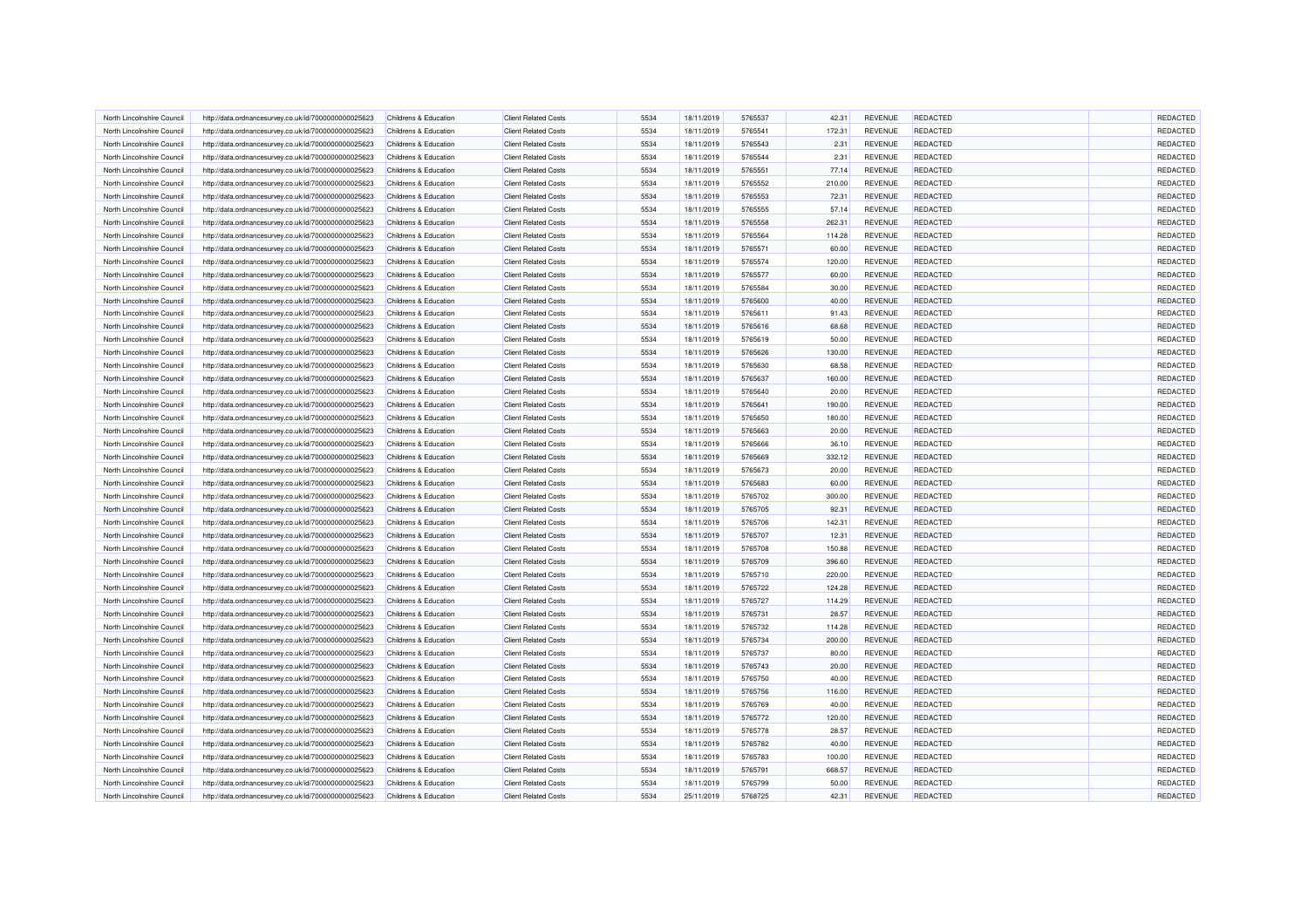| North Lincolnshire Council                               | http://data.ordnancesurvey.co.uk/id/7000000000025623 | Childrens & Education                          | <b>Client Related Costs</b>                                | 5534 | 25/11/2019               | 5768728            | 20.00           | <b>REVENUE</b> | <b>REDACTED</b>             | REDACTED             |
|----------------------------------------------------------|------------------------------------------------------|------------------------------------------------|------------------------------------------------------------|------|--------------------------|--------------------|-----------------|----------------|-----------------------------|----------------------|
| North Lincolnshire Council                               | http://data.ordnancesurvey.co.uk/id/7000000000025623 | Childrens & Education                          | <b>Client Related Costs</b>                                | 5534 | 25/11/2019               | 5768729            | 172.31          | REVENUE        | <b>REDACTED</b>             | REDACTED             |
| North Lincolnshire Council                               | http://data.ordnancesurvey.co.uk/id/7000000000025623 | Childrens & Education                          | <b>Client Related Costs</b>                                | 5534 | 25/11/2019               | 5768731            | 2.31            | REVENUE        | <b>REDACTED</b>             | REDACTED             |
| North Lincolnshire Council                               | http://data.ordnancesurvey.co.uk/id/7000000000025623 | Childrens & Education                          | <b>Client Related Costs</b>                                | 5534 | 25/11/2019               | 5768732            | 2.31            | <b>REVENUE</b> | <b>REDACTED</b>             | REDACTED             |
| North Lincolnshire Council                               | http://data.ordnancesurvey.co.uk/id/7000000000025623 | Childrens & Education                          | <b>Client Related Costs</b>                                | 5534 | 25/11/2019               | 5768735            | 40.00           | <b>REVENUE</b> | <b>REDACTED</b>             | REDACTED             |
| North Lincolnshire Council                               | http://data.ordnancesurvey.co.uk/id/7000000000025623 | Childrens & Education                          | <b>Client Related Costs</b>                                | 5534 | 25/11/2019               | 5768738            | 67.14           | REVENUE        | <b>REDACTED</b>             | REDACTED             |
| North Lincolnshire Council                               | http://data.ordnancesurvey.co.uk/id/7000000000025623 | Childrens & Education                          | <b>Client Related Costs</b>                                | 5534 | 25/11/2019               | 5768740            | 210.00          | <b>REVENUE</b> | <b>REDACTED</b>             | REDACTED             |
| North Lincolnshire Council                               | http://data.ordnancesurvey.co.uk/id/7000000000025623 | Childrens & Education                          | <b>Client Related Costs</b>                                | 5534 | 25/11/2019               | 5768741            | 214.19          | <b>REVENUE</b> | <b>REDACTED</b>             | REDACTED             |
| North Lincolnshire Council                               | http://data.ordnancesurvey.co.uk/id/7000000000025623 | Childrens & Education                          | <b>Client Related Costs</b>                                | 5534 | 25/11/2019               | 5768746            | 313.31          | REVENUE        | <b>REDACTED</b>             | REDACTED             |
| North Lincolnshire Council                               | http://data.ordnancesurvey.co.uk/id/7000000000025623 | Childrens & Education                          | <b>Client Related Costs</b>                                | 5534 | 25/11/2019               | 5768750            | 33.00           | REVENUE        | <b>REDACTED</b>             | REDACTED             |
| North Lincolnshire Council                               | http://data.ordnancesurvey.co.uk/id/7000000000025623 | Childrens & Education                          | <b>Client Related Costs</b>                                | 5534 | 25/11/2019               | 5768752            | 37.14           | <b>REVENUE</b> | <b>REDACTED</b>             | REDACTED             |
| North Lincolnshire Council                               | http://data.ordnancesurvey.co.uk/id/7000000000025623 | Childrens & Education                          | <b>Client Related Costs</b>                                | 5534 | 25/11/2019               | 5768757            | 19.45           | <b>REVENUE</b> | <b>REDACTED</b>             | REDACTED             |
| North Lincolnshire Council                               | http://data.ordnancesurvey.co.uk/id/7000000000025623 | Childrens & Education                          | <b>Client Related Costs</b>                                | 5534 | 25/11/2019               | 5768759            | 60.00           | <b>REVENUE</b> | <b>REDACTED</b>             | REDACTED             |
| North Lincolnshire Council                               | http://data.ordnancesurvey.co.uk/id/7000000000025623 | Childrens & Education                          | <b>Client Related Costs</b>                                | 5534 | 25/11/2019               | 5768762            | 264.60          | REVENUE        | <b>REDACTED</b>             | REDACTED             |
| North Lincolnshire Council                               | http://data.ordnancesurvey.co.uk/id/7000000000025623 | Childrens & Education                          | <b>Client Related Costs</b>                                | 5534 | 25/11/2019               | 5768765            | 60.00           | REVENUE        | <b>REDACTED</b>             | REDACTED             |
| North Lincolnshire Council                               | http://data.ordnancesurvey.co.uk/id/7000000000025623 | Childrens & Education                          | <b>Client Related Costs</b>                                | 5534 | 25/11/2019               | 5768772            | 30.00           | REVENUE        | <b>REDACTED</b>             | REDACTED             |
| North Lincolnshire Council                               | http://data.ordnancesurvey.co.uk/id/7000000000025623 | Childrens & Education                          | <b>Client Related Costs</b>                                | 5534 | 25/11/2019               | 5768788            | 28.57           | REVENUE        | <b>REDACTED</b>             | REDACTED             |
| North Lincolnshire Council                               | http://data.ordnancesurvey.co.uk/id/7000000000025623 | Childrens & Education                          | <b>Client Related Costs</b>                                | 5534 | 25/11/2019               | 5768799            | 40.00           | <b>REVENUE</b> | <b>REDACTED</b>             | REDACTED             |
|                                                          |                                                      | Childrens & Education                          | <b>Client Related Costs</b>                                | 5534 |                          | 5768807            |                 | REVENUE        | <b>REDACTED</b>             | REDACTED             |
| North Lincolnshire Council<br>North Lincolnshire Council | http://data.ordnancesurvey.co.uk/id/7000000000025623 | Childrens & Education                          | <b>Client Related Costs</b>                                | 5534 | 25/11/2019<br>25/11/2019 | 5768814            | 50.00<br>130.00 | <b>REVENUE</b> | <b>REDACTED</b>             | REDACTED             |
| North Lincolnshire Council                               | http://data.ordnancesurvey.co.uk/id/7000000000025623 |                                                |                                                            | 5534 |                          |                    |                 |                |                             |                      |
| North Lincolnshire Council                               | http://data.ordnancesurvey.co.uk/id/7000000000025623 | Childrens & Education<br>Childrens & Education | <b>Client Related Costs</b><br><b>Client Related Costs</b> | 5534 | 25/11/2019               | 5768818<br>5768825 | 80.00           | REVENUE        | <b>REDACTED</b><br>REDACTED | REDACTED<br>REDACTED |
|                                                          | http://data.ordnancesurvey.co.uk/id/7000000000025623 |                                                |                                                            |      | 25/11/2019               | 5768828            | 302.86          | REVENUE        |                             |                      |
| North Lincolnshire Council                               | http://data.ordnancesurvey.co.uk/id/7000000000025623 | Childrens & Education                          | <b>Client Related Costs</b>                                | 5534 | 25/11/2019               |                    | 20.00           | REVENUE        | REDACTED                    | REDACTED             |
| North Lincolnshire Council                               | http://data.ordnancesurvey.co.uk/id/7000000000025623 | Childrens & Education                          | <b>Client Related Costs</b>                                | 5534 | 25/11/2019               | 5768829            | 190.00          | <b>REVENUE</b> | <b>REDACTED</b>             | REDACTED             |
| North Lincolnshire Council                               | http://data.ordnancesurvey.co.uk/id/7000000000025623 | Childrens & Education                          | <b>Client Related Costs</b>                                | 5534 | 25/11/2019               | 5768838            | 180.00          | REVENUE        | <b>REDACTED</b>             | REDACTED             |
| North Lincolnshire Council                               | http://data.ordnancesurvey.co.uk/id/7000000000025623 | Childrens & Education                          | <b>Client Related Costs</b>                                | 5534 | 25/11/2019               | 5768851            | 351.42          | <b>REVENUE</b> | <b>REDACTED</b>             | REDACTED             |
| North Lincolnshire Council                               | http://data.ordnancesurvey.co.uk/id/7000000000025623 | Childrens & Education                          | <b>Client Related Costs</b>                                | 5534 | 25/11/2019               | 5768854            | 10.00           | REVENUE        | <b>REDACTED</b>             | REDACTED             |
| North Lincolnshire Council                               | http://data.ordnancesurvey.co.uk/id/7000000000025623 | Childrens & Education                          | <b>Client Related Costs</b>                                | 5534 | 25/11/2019               | 5768857            | 82.84           | <b>REVENUE</b> | <b>REDACTED</b>             | REDACTED             |
| North Lincolnshire Council                               | http://data.ordnancesurvey.co.uk/id/7000000000025623 | Childrens & Education                          | <b>Client Related Costs</b>                                | 5534 | 25/11/2019               | 5768866            | 23.07           | <b>REVENUE</b> | <b>REDACTED</b>             | REDACTED             |
| North Lincolnshire Council                               | http://data.ordnancesurvey.co.uk/id/7000000000025623 | Childrens & Education                          | <b>Client Related Costs</b>                                | 5534 | 25/11/2019               | 5768871            | 60.00           | REVENUE        | REDACTED                    | REDACTED             |
| North Lincolnshire Council                               | http://data.ordnancesurvey.co.uk/id/7000000000025623 | Childrens & Education                          | <b>Client Related Costs</b>                                | 5534 | 25/11/2019               | 5768872            | 149.00          | <b>REVENUE</b> | REDACTED                    | REDACTED             |
| North Lincolnshire Council                               | http://data.ordnancesurvey.co.uk/id/7000000000025623 | Childrens & Education                          | <b>Client Related Costs</b>                                | 5534 | 25/11/2019               | 5768889            | 300.00          | <b>REVENUE</b> | <b>REDACTED</b>             | REDACTED             |
| North Lincolnshire Council                               | http://data.ordnancesurvey.co.uk/id/7000000000025623 | Childrens & Education                          | <b>Client Related Costs</b>                                | 5534 | 25/11/2019               | 5768892            | 92.31           | <b>REVENUE</b> | <b>REDACTED</b>             | REDACTED             |
| North Lincolnshire Council                               | http://data.ordnancesurvey.co.uk/id/7000000000025623 | <b>Childrens &amp; Education</b>               | <b>Client Related Costs</b>                                | 5534 | 25/11/2019               | 5768893            | 142.31          | REVENUE        | <b>REDACTED</b>             | REDACTED             |
| North Lincolnshire Council                               | http://data.ordnancesurvey.co.uk/id/7000000000025623 | Childrens & Education                          | <b>Client Related Costs</b>                                | 5534 | 25/11/2019               | 5768894            | 12.31           | REVENUE        | <b>REDACTED</b>             | REDACTED             |
| North Lincolnshire Council                               | http://data.ordnancesurvey.co.uk/id/7000000000025623 | Childrens & Education                          | <b>Client Related Costs</b>                                | 5534 | 25/11/2019               | 5768895            | 122.31          | REVENUE        | <b>REDACTED</b>             | REDACTED             |
| North Lincolnshire Council                               | http://data.ordnancesurvey.co.uk/id/7000000000025623 | Childrens & Education                          | <b>Client Related Costs</b>                                | 5534 | 25/11/2019               | 5768896            | 182.31          | <b>REVENUE</b> | <b>REDACTED</b>             | REDACTED             |
| North Lincolnshire Council                               | http://data.ordnancesurvey.co.uk/id/7000000000025623 | Childrens & Education                          | <b>Client Related Costs</b>                                | 5534 | 25/11/2019               | 5768897            | 100.00          | REVENUE        | <b>REDACTED</b>             | REDACTED             |
| North Lincolnshire Council                               | http://data.ordnancesurvey.co.uk/id/7000000000025623 | Childrens & Education                          | <b>Client Related Costs</b>                                | 5534 | 25/11/2019               | 5768909            | 110.00          | <b>REVENUE</b> | <b>REDACTED</b>             | REDACTED             |
| North Lincolnshire Council                               | http://data.ordnancesurvey.co.uk/id/7000000000025623 | <b>Childrens &amp; Education</b>               | <b>Client Related Costs</b>                                | 5534 | 25/11/2019               | 5768914            | 40.00           | <b>REVENUE</b> | <b>REDACTED</b>             | REDACTED             |
| North Lincolnshire Council                               | http://data.ordnancesurvey.co.uk/id/7000000000025623 | Childrens & Education                          | <b>Client Related Costs</b>                                | 5534 | 25/11/2019               | 5768919            | 38.57           | REVENUE        | <b>REDACTED</b>             | REDACTED             |
| North Lincolnshire Council                               | http://data.ordnancesurvey.co.uk/id/7000000000025623 | Childrens & Education                          | <b>Client Related Costs</b>                                | 5534 | 25/11/2019               | 5768920            | 90.00           | REVENUE        | <b>REDACTED</b>             | REDACTED             |
| North Lincolnshire Council                               | http://data.ordnancesurvey.co.uk/id/7000000000025623 | Childrens & Education                          | <b>Client Related Costs</b>                                | 5534 | 25/11/2019               | 5768921            | 234.29          | <b>REVENUE</b> | <b>REDACTED</b>             | REDACTED             |
| North Lincolnshire Council                               | http://data.ordnancesurvey.co.uk/id/7000000000025623 | Childrens & Education                          | <b>Client Related Costs</b>                                | 5534 | 25/11/2019               | 5768925            | 80.00           | <b>REVENUE</b> | <b>REDACTED</b>             | REDACTED             |
| North Lincolnshire Council                               | http://data.ordnancesurvey.co.uk/id/7000000000025623 | Childrens & Education                          | <b>Client Related Costs</b>                                | 5534 | 25/11/2019               | 5768927            | 165.71          | <b>REVENUE</b> | <b>REDACTED</b>             | REDACTED             |
| North Lincolnshire Council                               | http://data.ordnancesurvey.co.uk/id/7000000000025623 | Childrens & Education                          | <b>Client Related Costs</b>                                | 5534 | 25/11/2019               | 5768931            | 20.00           | REVENUE        | <b>REDACTED</b>             | REDACTED             |
| North Lincolnshire Council                               | http://data.ordnancesurvey.co.uk/id/7000000000025623 | Childrens & Education                          | <b>Client Related Costs</b>                                | 5534 | 25/11/2019               | 5768934            | 250.00          | <b>REVENUE</b> | <b>REDACTED</b>             | REDACTED             |
| North Lincolnshire Council                               | http://data.ordnancesurvey.co.uk/id/7000000000025623 | Childrens & Education                          | <b>Client Related Costs</b>                                | 5534 | 25/11/2019               | 5768938            | 20.00           | <b>REVENUE</b> | <b>REDACTED</b>             | REDACTED             |
| North Lincolnshire Council                               | http://data.ordnancesurvey.co.uk/id/7000000000025623 | Childrens & Education                          | <b>Client Related Costs</b>                                | 5534 | 25/11/2019               | 5768944            | 60.00           | REVENUE        | <b>REDACTED</b>             | REDACTED             |
| North Lincolnshire Council                               | http://data.ordnancesurvey.co.uk/id/7000000000025623 | Childrens & Education                          | <b>Client Related Costs</b>                                | 5534 | 25/11/2019               | 5768957            | 40.00           | <b>REVENUE</b> | <b>REDACTED</b>             | REDACTED             |
| North Lincolnshire Council                               | http://data.ordnancesurvey.co.uk/id/7000000000025623 | Childrens & Education                          | <b>Client Related Costs</b>                                | 5534 | 25/11/2019               | 5768960            | 120.00          | REVENUE        | <b>REDACTED</b>             | REDACTED             |
| North Lincolnshire Council                               | http://data.ordnancesurvey.co.uk/id/7000000000025623 | Childrens & Education                          | <b>Client Related Costs</b>                                | 5534 | 25/11/2019               | 5768966            | 20.00           | <b>REVENUE</b> | <b>REDACTED</b>             | REDACTED             |
| North Lincolnshire Council                               | http://data.ordnancesurvey.co.uk/id/7000000000025623 | Childrens & Education                          | <b>Client Related Costs</b>                                | 5534 | 25/11/2019               | 5768970            | 40.00           | REVENUE        | <b>REDACTED</b>             | REDACTED             |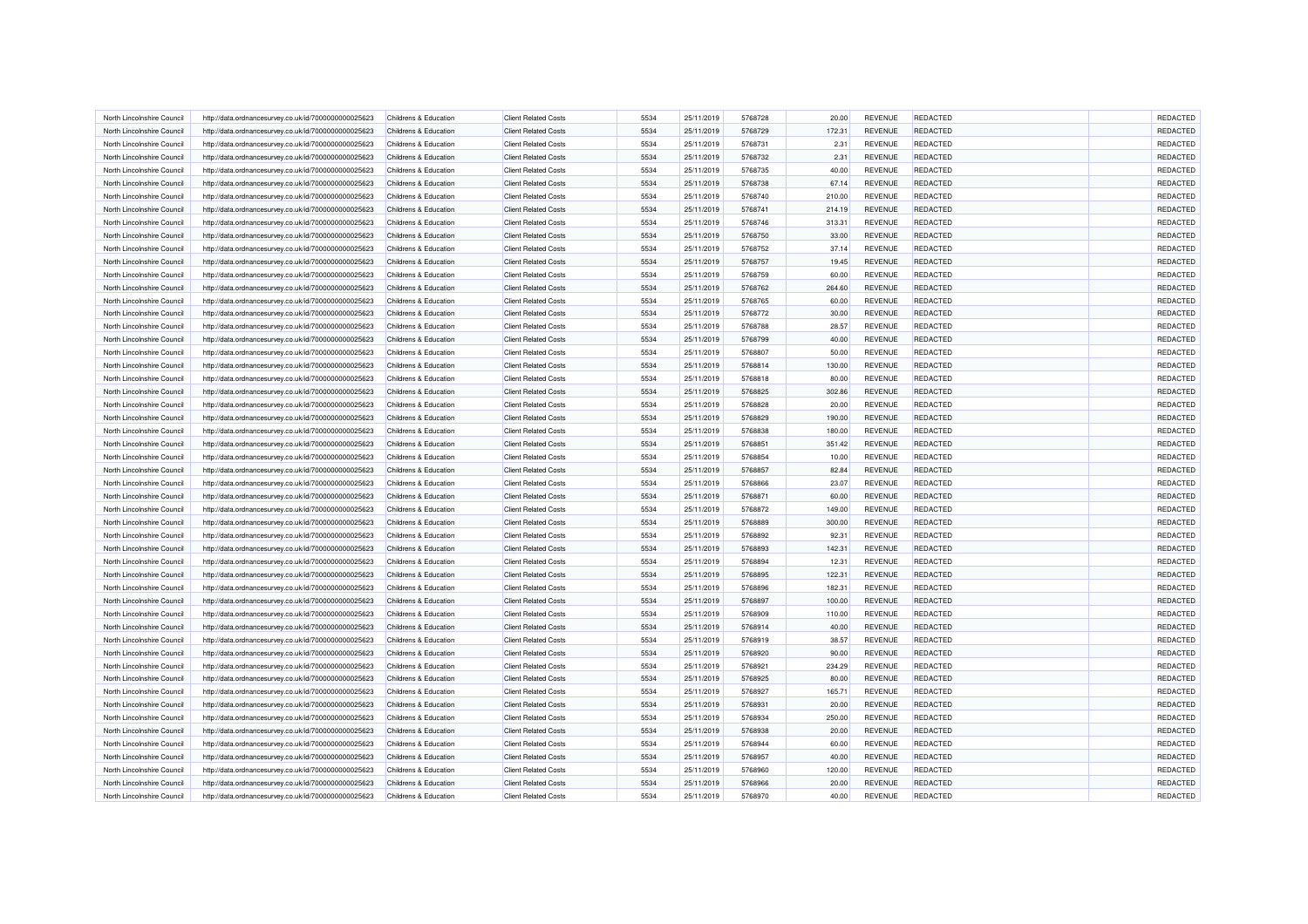| North Lincolnshire Council | http://data.ordnancesurvey.co.uk/id/7000000000025623                                                         | Childrens & Education                          | <b>Client Related Costs</b>       | 5534   | 25/11/2019               | 5768978 | 260.00           | REVENUE            | <b>REDACTED</b>                    |          | <b>REDACTED</b> |
|----------------------------|--------------------------------------------------------------------------------------------------------------|------------------------------------------------|-----------------------------------|--------|--------------------------|---------|------------------|--------------------|------------------------------------|----------|-----------------|
| North Lincolnshire Council | http://data.ordnancesurvey.co.uk/id/7000000000025623                                                         | Childrens & Education                          | <b>Client Related Costs</b>       | 5534   | 25/11/2019               | 5768979 | 47.49            | REVENUE            | REDACTED                           |          | REDACTED        |
| North Lincolnshire Council | http://data.ordnancesurvey.co.uk/id/7000000000025623                                                         | Childrens & Education                          | <b>Client Related Costs</b>       | 5534   | 25/11/2019               | 5768987 | 50.00            | REVENUE            | REDACTED                           |          | REDACTED        |
| North Lincolnshire Council | http://data.ordnancesurvey.co.uk/id/7000000000025623                                                         | Childrens & Education                          | <b>Client Related Costs</b>       | 5534   | 29/11/2019               | 5770411 | 570.00           | REVENUE            | REDACTED                           |          | REDACTED        |
| North Lincolnshire Council | http://data.ordnancesurvey.co.uk/id/7000000000025623                                                         | Childrens & Education                          | <b>Client Related Costs</b>       | 5534   | 06/12/2019               | 5768922 | 501.91           | <b>REVENUE</b>     | <b>REDACTED</b>                    |          | REDACTED        |
| North Lincolnshire Council | http://data.ordnancesurvey.co.uk/id/7000000000025623                                                         | Childrens & Education                          | <b>Client Transport Costs</b>     | 6092   | 04/11/2019               | 5758767 | 22.50            | REVENUE            | <b>REDACTED</b>                    |          | REDACTED        |
| North Lincolnshire Council | http://data.ordnancesurvey.co.uk/id/7000000000025623                                                         | Childrens & Education                          | <b>Client Transport Costs</b>     | 6092   | 04/11/2019               | 5758768 | 239.40           | <b>REVENUE</b>     | <b>REDACTED</b>                    |          | REDACTED        |
| North Lincolnshire Council | http://data.ordnancesurvey.co.uk/id/7000000000025623                                                         | Childrens & Education                          | <b>Client Transport Costs</b>     | 6092   | 04/11/2019               | 5758789 | 73.80            | REVENUE            | <b>REDACTED</b>                    |          | REDACTED        |
| North Lincolnshire Council | http://data.ordnancesurvey.co.uk/id/7000000000025623                                                         | Childrens & Education                          | <b>Client Transport Costs</b>     | 6092   | 04/11/2019               | 5758821 | 301.95           | REVENUE            | <b>REDACTED</b>                    |          | REDACTED        |
| North Lincolnshire Council | http://data.ordnancesurvey.co.uk/id/7000000000025623                                                         | Childrens & Education                          | <b>Client Transport Costs</b>     | 6092   | 04/11/2019               | 5758854 | 150.89           | REVENUE            | <b>REDACTED</b>                    |          | REDACTED        |
| North Lincolnshire Council | http://data.ordnancesurvey.co.uk/id/7000000000025623                                                         | Childrens & Education                          | <b>Client Transport Costs</b>     | 6092   | 04/11/2019               | 5758877 | 74.70            | <b>REVENUE</b>     | <b>REDACTED</b>                    |          | REDACTED        |
| North Lincolnshire Council | http://data.ordnancesurvey.co.uk/id/7000000000025623                                                         | Childrens & Education                          | <b>Client Transport Costs</b>     | 6092   | 11/11/2019               | 5761807 | 736.20           | <b>REVENUE</b>     | <b>REDACTED</b>                    |          | REDACTED        |
| North Lincolnshire Council | http://data.ordnancesurvey.co.uk/id/7000000000025623                                                         | Childrens & Education                          | <b>Client Transport Costs</b>     | 6092   | 11/11/2019               | 5761884 | 195.75           | <b>REVENUE</b>     | <b>REDACTED</b>                    |          | REDACTED        |
| North Lincolnshire Council | http://data.ordnancesurvey.co.uk/id/7000000000025623                                                         | Childrens & Education                          | <b>Client Transport Costs</b>     | 6092   | 11/11/2019               | 5761987 | 102.00           | REVENUE            | REDACTED                           |          | REDACTED        |
| North Lincolnshire Council | http://data.ordnancesurvey.co.uk/id/7000000000025623                                                         | <b>Childrens &amp; Education</b>               | <b>Client Transport Costs</b>     | 6092   | 11/11/2019               | 5762010 | 75.33            | REVENUE            | <b>REDACTED</b>                    |          | REDACTED        |
| North Lincolnshire Council | http://data.ordnancesurvey.co.uk/id/7000000000025623                                                         | Childrens & Education                          | <b>Client Transport Costs</b>     | 6092   | 11/11/2019               | 5762043 | 265.50           | REVENUE            | <b>REDACTED</b>                    |          | REDACTED        |
| North Lincolnshire Council | http://data.ordnancesurvey.co.uk/id/7000000000025623                                                         | Childrens & Education                          | <b>Client Transport Costs</b>     | 6092   | 11/11/2019               | 5762049 | 148.50           | REVENUE            | <b>REDACTED</b>                    |          | REDACTED        |
| North Lincolnshire Council | http://data.ordnancesurvey.co.uk/id/7000000000025623                                                         | Childrens & Education                          | <b>Client Transport Costs</b>     | 6092   | 15/11/2019               | 5764570 | 377.10           | <b>REVENUE</b>     | <b>REDACTED</b>                    |          | REDACTED        |
| North Lincolnshire Council |                                                                                                              | Childrens & Education                          | <b>Client Transport Costs</b>     | 6092   |                          | 5764571 | 941.40           | <b>REVENUE</b>     | REDACTED                           |          | REDACTED        |
| North Lincolnshire Council | http://data.ordnancesurvey.co.uk/id/7000000000025623<br>http://data.ordnancesurvey.co.uk/id/7000000000025623 | Childrens & Education                          | <b>Client Transport Costs</b>     | 6092   | 15/11/2019<br>15/11/2019 | 5764572 | 690.30           | <b>REVENUE</b>     | <b>REDACTED</b>                    |          | REDACTED        |
| North Lincolnshire Council |                                                                                                              |                                                |                                   | 6092   |                          | 5764577 |                  | <b>REVENUE</b>     | <b>REDACTED</b>                    |          | REDACTED        |
| North Lincolnshire Council | http://data.ordnancesurvey.co.uk/id/7000000000025623                                                         | Childrens & Education<br>Childrens & Education | <b>Client Transport Costs</b>     | 6092   | 15/11/2019               | 5764589 | 359.55           |                    |                                    |          | REDACTED        |
| North Lincolnshire Council | http://data.ordnancesurvey.co.uk/id/7000000000025623                                                         | <b>Childrens &amp; Education</b>               | <b>Client Transport Costs</b>     | 6092   | 15/11/2019<br>15/11/2019 | 5764591 | 791.27<br>595.80 | REVENUE<br>REVENUE | <b>REDACTED</b><br><b>REDACTED</b> |          | REDACTED        |
|                            | http://data.ordnancesurvey.co.uk/id/7000000000025623                                                         |                                                | <b>Client Transport Costs</b>     |        |                          |         |                  |                    |                                    |          |                 |
| North Lincolnshire Council | http://data.ordnancesurvey.co.uk/id/7000000000025623                                                         | Childrens & Education                          | <b>Client Transport Costs</b>     | 6092   | 15/11/2019               | 5764592 | 965.70           | <b>REVENUE</b>     | <b>REDACTED</b>                    |          | REDACTED        |
| North Lincolnshire Council | http://data.ordnancesurvey.co.uk/id/7000000000025623                                                         | Childrens & Education                          | <b>Client Transport Costs</b>     | 6092   | 15/11/2019               | 5764593 | 951.20           | REVENUE            | <b>REDACTED</b>                    |          | REDACTED        |
| North Lincolnshire Council | http://data.ordnancesurvey.co.uk/id/7000000000025623                                                         | Childrens & Education                          | <b>Client Transport Costs</b>     | 6092   | 22/11/2019               | 5767894 | 384.61           | <b>REVENUE</b>     | REDACTED                           |          | REDACTED        |
| North Lincolnshire Council | http://data.ordnancesurvey.co.uk/id/7000000000025623                                                         | Childrens & Education                          | <b>Client Transport Costs</b>     | 6092   | 25/11/2019               | 5768741 | 473.60           | REVENUE            | <b>REDACTED</b>                    |          | REDACTED        |
| North Lincolnshire Council | http://data.ordnancesurvey.co.uk/id/7000000000025623                                                         | Childrens & Education                          | <b>Client Transport Costs</b>     | 6092   | 25/11/2019               | 5768762 | 93.10            | <b>REVENUE</b>     | <b>REDACTED</b>                    |          | REDACTED        |
| North Lincolnshire Council | http://data.ordnancesurvey.co.uk/id/7000000000025623                                                         | Childrens & Education                          | <b>Client Transport Costs</b>     | 6092   | 25/11/2019               | 5768857 | 63.00            | <b>REVENUE</b>     | <b>REDACTED</b>                    |          | REDACTED        |
| North Lincolnshire Council | http://data.ordnancesurvey.co.uk/id/7000000000025623                                                         | Childrens & Education                          | <b>Client Transport Costs</b>     | 6092   | 25/11/2019               | 5768919 | 98.10            | REVENUE            | <b>REDACTED</b>                    |          | REDACTED        |
| North Lincolnshire Council | http://data.ordnancesurvey.co.uk/id/7000000000025623                                                         | Childrens & Education                          | <b>Client Transport Costs</b>     | 6092   | 25/11/2019               | 5768934 | 97.60            | <b>REVENUE</b>     | <b>REDACTED</b>                    |          | REDACTED        |
| North Lincolnshire Council | http://data.ordnancesurvey.co.uk/id/7000000000025623                                                         | Childrens & Education                          | <b>Client Transport Costs</b>     | 6092   | 25/11/2019               | 5768944 | 171.84           | <b>REVENUE</b>     | <b>REDACTED</b>                    |          | REDACTED        |
| North Lincolnshire Council | http://data.ordnancesurvey.co.uk/id/7000000000025623                                                         | Childrens & Education                          | <b>Direct Payments To Clients</b> | 6012   | 13/11/2019               | 5761708 | 774.00           | REVENUE            | <b>REDACTED</b>                    | 7605054  | REDACTED        |
| North Lincolnshire Council | http://data.ordnancesurvey.co.uk/id/7000000000025623                                                         | Childrens & Education                          | Direct Payments To Clients        | 6012   | 13/11/2019               | 5762704 | 324.00           | REVENUE            | REDACTED                           |          | REDACTED        |
| North Lincolnshire Council | http://data.ordnancesurvey.co.uk/id/7000000000025623                                                         | Childrens & Education                          | Direct Payments To Clients        | 6012   | 13/11/2019               | 5762706 | 252.00           | REVENUE            | <b>REDACTED</b>                    |          | REDACTED        |
| North Lincolnshire Council | http://data.ordnancesurvey.co.uk/id/7000000000025623                                                         | Childrens & Education                          | Direct Payments To Clients        | 6012   | 13/11/2019               | 5762708 | 288.00           | REVENUE            | <b>REDACTED</b>                    |          | REDACTED        |
| North Lincolnshire Council | http://data.ordnancesurvey.co.uk/id/7000000000025623                                                         | Childrens & Education                          | Direct Payments To Clients        | 6012   | 13/11/2019               | 5762710 | 720.00           | <b>REVENUE</b>     | <b>REDACTED</b>                    |          | REDACTED        |
| North Lincolnshire Council | http://data.ordnancesurvey.co.uk/id/7000000000025623                                                         | Childrens & Education                          | Direct Payments To Clients        | 6012   | 13/11/2019               | 5762711 | 270.00           | REVENUE            | <b>REDACTED</b>                    |          | REDACTED        |
| North Lincolnshire Council | http://data.ordnancesurvey.co.uk/id/7000000000025623                                                         | Childrens & Education                          | Direct Payments To Clients        | 6012   | 13/11/2019               | 5762712 | 648.00           | <b>REVENUE</b>     | <b>REDACTED</b>                    |          | REDACTED        |
| North Lincolnshire Council | http://data.ordnancesurvey.co.uk/id/7000000000025623                                                         | Childrens & Education                          | Direct Payments To Clients        | 6012   | 13/11/2019               | 5762715 | 360.00           | REVENUE            | <b>REDACTED</b>                    |          | REDACTED        |
| North Lincolnshire Council | http://data.ordnancesurvey.co.uk/id/7000000000025623                                                         | Childrens & Education                          | Direct Payments To Clients        | 6012   | 15/11/2019               | 5764594 | 1,062.00         | <b>REVENUE</b>     | <b>REDACTED</b>                    |          | REDACTED        |
| North Lincolnshire Council | http://data.ordnancesurvey.co.uk/id/7000000000025623                                                         | Childrens & Education                          | Home To School Transport          | 4201   | 08/11/2019               | 5760967 | 303.45           | REVENUE            | <b>REDACTED</b>                    |          | REDACTED        |
| North Lincolnshire Council | http://data.ordnancesurvey.co.uk/id/7000000000025623                                                         | Childrens & Education                          | Payments To Private Orgs          | 6002   | 06/11/2019               | 5759195 | 1,031.62         | <b>REVENUE</b>     | <b>REDACTED</b>                    |          | REDACTED        |
| North Lincolnshire Council | http://data.ordnancesurvey.co.uk/id/7000000000025623                                                         | Childrens & Education                          | Payments To Private Orgs          | 6002   | 06/11/2019               | 5759216 | 4.263.15         | <b>REVENUE</b>     | <b>REDACTED</b>                    |          | REDACTED        |
| North Lincolnshire Council | http://data.ordnancesurvey.co.uk/id/7000000000025623                                                         | Childrens & Education                          | Payments To Private Orgs          | 6002   | 06/11/2019               | 5759251 | 547.04           | <b>REVENUE</b>     | <b>REDACTED</b>                    |          | REDACTED        |
| North Lincolnshire Council | http://data.ordnancesurvey.co.uk/id/7000000000025623                                                         | Childrens & Education                          | Payments To Private Orgs          | 6002   | 06/11/2019               | 5759259 | 2,186.60         | REVENUE            | <b>REDACTED</b>                    |          | REDACTED        |
| North Lincolnshire Council | http://data.ordnancesurvey.co.uk/id/7000000000025623                                                         | Childrens & Education                          | Payments To Private Orgs          | 6002   | 06/11/2019               | 5759262 | 3,215.28         | <b>REVENUE</b>     | <b>REDACTED</b>                    |          | REDACTED        |
| North Lincolnshire Council | http://data.ordnancesurvey.co.uk/id/7000000000025623                                                         | Childrens & Education                          | Payments To Private Orgs          | 6002   | 06/11/2019               | 5759267 | 1,474.83         | REVENUE            | <b>REDACTED</b>                    |          | REDACTED        |
| North Lincolnshire Council | http://data.ordnancesurvey.co.uk/id/7000000000025623                                                         | Childrens & Education                          | Payments To Private Orgs          | 6002   | 13/11/2019               | 5763131 | 2,793.00         | <b>REVENUE</b>     | <b>REDACTED</b>                    |          | REDACTED        |
| North Lincolnshire Council | http://data.ordnancesurvey.co.uk/id/7000000000025623                                                         | Childrens & Education                          | Payments To Private Orgs          | 6002   | 15/11/2019               | 5764483 | 300.00           | <b>REVENUE</b>     | <b>REDACTED</b>                    |          | REDACTED        |
| North Lincolnshire Council | http://data.ordnancesurvey.co.uk/id/7000000000025623                                                         | <b>Childrens &amp; Education</b>               | Payments To Private Orgs          | 6002   | 15/11/2019               | 5764516 | 3,483.16         | REVENUE            | <b>REDACTED</b>                    |          | REDACTED        |
| North Lincolnshire Council | http://data.ordnancesurvey.co.uk/id/7000000000025623                                                         | Childrens & Education                          | Payments To Private Orgs          | 6002   | 29/11/2019               | 5771105 | 382.56           | <b>REVENUE</b>     | <b>REDACTED</b>                    | 07128156 | REDACTED        |
| North Lincolnshire Council | http://data.ordnancesurvey.co.uk/id/7000000000025623                                                         | Council Tax Payers Account                     | Refunds                           | REFUND | 04/11/2019               | 5758583 | 277.13           |                    | <b>REDACTED</b>                    |          | REDACTED        |
|                            |                                                                                                              |                                                |                                   |        |                          |         |                  |                    |                                    |          |                 |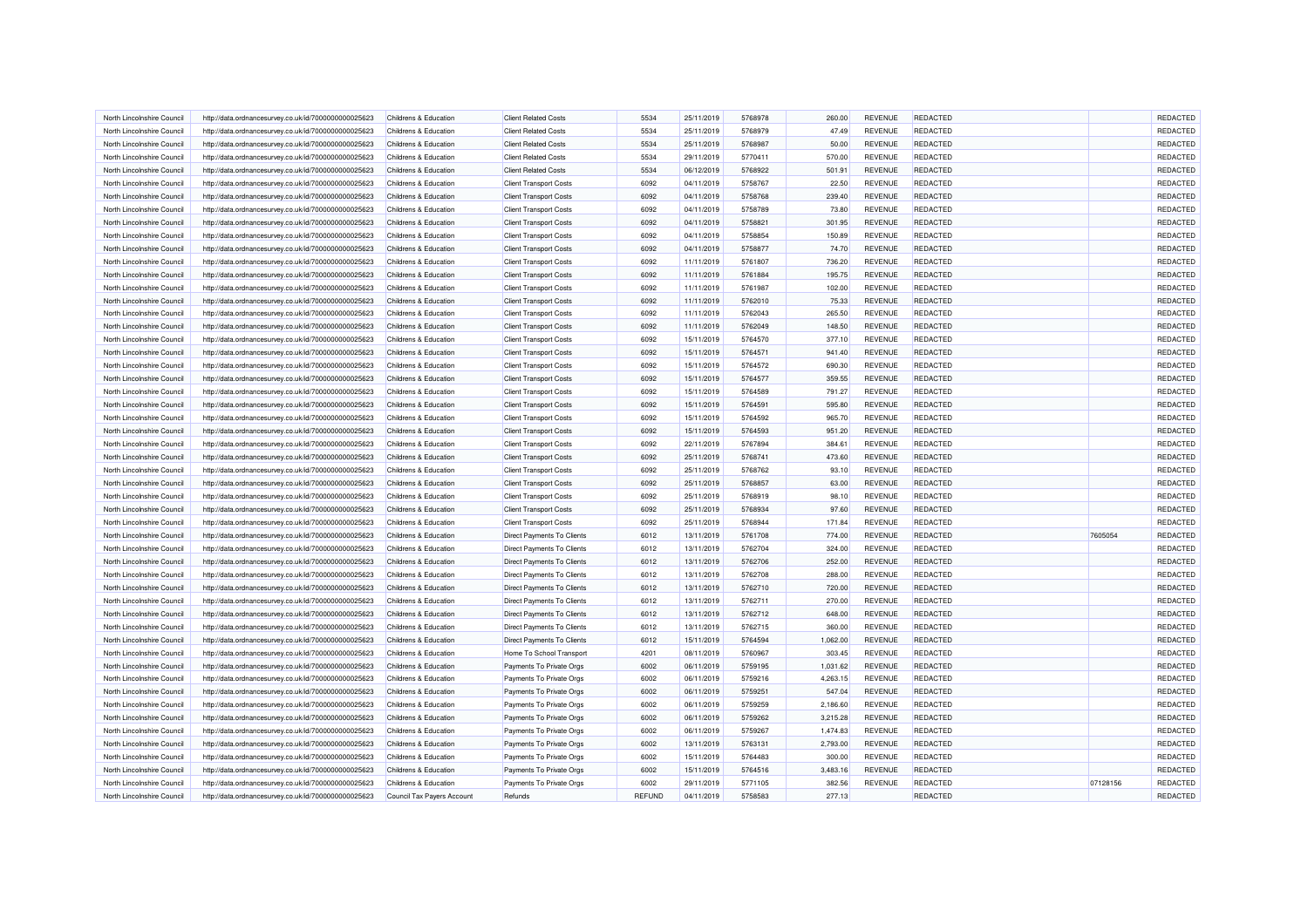| North Lincolnshire Council | http://data.ordnancesurvey.co.uk/id/7000000000025623                                                         | <b>Council Tax Payers Account</b> | Refunds            | REFUND        | 04/11/2019 | 5758588 | 737.07   | <b>REDACTED</b> | REDACTED |
|----------------------------|--------------------------------------------------------------------------------------------------------------|-----------------------------------|--------------------|---------------|------------|---------|----------|-----------------|----------|
| North Lincolnshire Council | http://data.ordnancesurvey.co.uk/id/7000000000025623                                                         | <b>Council Tax Payers Account</b> | Refunds            | REFUND        | 04/11/2019 | 5758591 | 600.90   | REDACTED        | REDACTED |
| North Lincolnshire Council | http://data.ordnancesurvey.co.uk/id/7000000000025623                                                         | <b>Council Tax Payers Account</b> | Refunds            | REFUND        | 04/11/2019 | 5758594 | 379.69   | REDACTED        | REDACTED |
| North Lincolnshire Council | http://data.ordnancesurvey.co.uk/id/7000000000025623                                                         | <b>Council Tax Payers Account</b> | Refunds            | <b>REFUND</b> | 04/11/2019 | 5758595 | 586.12   | REDACTED        | REDACTED |
| North Lincolnshire Council | http://data.ordnancesurvey.co.uk/id/7000000000025623                                                         | Council Tax Payers Account        | Refunds            | REFUND        | 04/11/2019 | 5758596 | 342.86   | <b>REDACTED</b> | REDACTED |
| North Lincolnshire Council | http://data.ordnancesurvey.co.uk/id/7000000000025623                                                         | Council Tax Payers Account        | Refunds            | <b>REFUND</b> | 04/11/2019 | 5758597 | 426.05   | <b>REDACTED</b> | REDACTED |
| North Lincolnshire Council | http://data.ordnancesurvey.co.uk/id/7000000000025623                                                         | Council Tax Payers Account        | Refunds            | REFUND        | 04/11/2019 | 5758601 | 373.84   | <b>REDACTED</b> | REDACTED |
| North Lincolnshire Council | http://data.ordnancesurvey.co.uk/id/7000000000025623                                                         | Council Tax Payers Account        | Refunds            | <b>REFUND</b> | 04/11/2019 | 5758602 | 820.33   | REDACTED        | REDACTED |
| North Lincolnshire Council | http://data.ordnancesurvey.co.uk/id/7000000000025623                                                         | Council Tax Payers Account        | Refunds            | REFUND        | 04/11/2019 | 5758603 | 447.78   | <b>REDACTED</b> | REDACTED |
| North Lincolnshire Council | http://data.ordnancesurvey.co.uk/id/7000000000025623                                                         | <b>Council Tax Payers Account</b> | Refunds            | <b>REFUND</b> | 04/11/2019 | 5758604 | 345.98   | <b>REDACTED</b> | REDACTED |
| North Lincolnshire Council | http://data.ordnancesurvey.co.uk/id/7000000000025623                                                         | <b>Council Tax Payers Account</b> | Refunds            | REFUND        | 04/11/2019 | 5758608 | 463.99   | REDACTED        | REDACTED |
| North Lincolnshire Council | http://data.ordnancesurvey.co.uk/id/7000000000025623                                                         | Council Tax Payers Account        | Refunds            | REFUND        | 07/11/2019 | 5760655 | 254.40   | <b>REDACTED</b> | REDACTED |
| North Lincolnshire Council | http://data.ordnancesurvey.co.uk/id/7000000000025623                                                         | Council Tax Payers Account        | Refunds            | REFUND        | 07/11/2019 | 5760658 | 250.35   | REDACTED        | REDACTED |
| North Lincolnshire Council | http://data.ordnancesurvey.co.uk/id/7000000000025623                                                         | <b>Council Tax Payers Account</b> | Refunds            | REFUND        | 07/11/2019 | 5760662 | 362.08   | REDACTED        | REDACTED |
| North Lincolnshire Council | http://data.ordnancesurvey.co.uk/id/7000000000025623                                                         | Council Tax Payers Account        | Refunds            | REFUND        | 07/11/2019 | 5760664 | 358.23   | <b>REDACTED</b> | REDACTED |
| North Lincolnshire Council | http://data.ordnancesurvey.co.uk/id/7000000000025623                                                         | Council Tax Payers Account        | Refunds            | REFUND        | 07/11/2019 | 5760665 | 524.00   | <b>REDACTED</b> | REDACTED |
| North Lincolnshire Council | http://data.ordnancesurvey.co.uk/id/7000000000025623                                                         | Council Tax Payers Account        | Refunds            | REFUND        | 07/11/2019 | 5760669 | 581.30   | <b>REDACTED</b> | REDACTED |
| North Lincolnshire Council | http://data.ordnancesurvey.co.uk/id/7000000000025623                                                         | <b>Council Tax Payers Account</b> | Refunds            | REFUND        | 07/11/2019 | 5760676 | 314.93   | <b>REDACTED</b> | REDACTED |
| North Lincolnshire Council | http://data.ordnancesurvey.co.uk/id/7000000000025623                                                         | Council Tax Payers Account        | Refunds            | REFUND        | 07/11/2019 | 5760680 | 285.75   | REDACTED        | REDACTED |
| North Lincolnshire Council | http://data.ordnancesurvey.co.uk/id/7000000000025623                                                         | <b>Council Tax Payers Account</b> | Refunds            | REFUND        | 07/11/2019 | 5760683 | 292.38   | REDACTED        | REDACTED |
| North Lincolnshire Council | http://data.ordnancesurvey.co.uk/id/7000000000025623                                                         | Council Tax Payers Account        | Refunds            | REFUND        | 07/11/2019 | 5760684 | 585.17   | REDACTED        | REDACTED |
| North Lincolnshire Council | http://data.ordnancesurvey.co.uk/id/7000000000025623                                                         | Council Tax Payers Account        | Refunds            | REFUND        | 07/11/2019 | 5760695 | 1.462.18 | REDACTED        | REDACTED |
| North Lincolnshire Council | http://data.ordnancesurvey.co.uk/id/7000000000025623                                                         | Council Tax Payers Account        | Refunds            | REFUND        | 07/11/2019 | 5760703 | 306.94   | <b>REDACTED</b> | REDACTED |
| North Lincolnshire Council | http://data.ordnancesurvey.co.uk/id/7000000000025623                                                         | Council Tax Payers Account        | Refunds            | <b>REFUND</b> | 07/11/2019 | 5760704 | 696.58   | REDACTED        | REDACTED |
| North Lincolnshire Council | http://data.ordnancesurvey.co.uk/id/7000000000025623                                                         | Council Tax Payers Account        | Refunds            | REFUND        | 07/11/2019 | 5760705 | 897.20   | REDACTED        | REDACTED |
| North Lincolnshire Council | http://data.ordnancesurvey.co.uk/id/7000000000025623                                                         | Council Tax Payers Account        | Refunds            | <b>REFUND</b> | 07/11/2019 | 5760708 | 395.06   | REDACTED        | REDACTED |
| North Lincolnshire Council | http://data.ordnancesurvey.co.uk/id/7000000000025623                                                         | Council Tax Payers Account        | Refunds            | REFUND        | 07/11/2019 | 5760710 | 739.36   | REDACTED        | REDACTED |
| North Lincolnshire Council | http://data.ordnancesurvey.co.uk/id/7000000000025623                                                         | Council Tax Payers Account        | Refunds            | <b>REFUND</b> | 07/11/2019 | 5760712 | 269.56   | <b>REDACTED</b> | REDACTED |
| North Lincolnshire Council | http://data.ordnancesurvey.co.uk/id/7000000000025623                                                         | Council Tax Payers Account        | Refunds            | REFUND        | 07/11/2019 | 5760724 | 275.92   | <b>REDACTED</b> | REDACTED |
| North Lincolnshire Council | http://data.ordnancesurvey.co.uk/id/7000000000025623                                                         | <b>Council Tax Payers Account</b> | Refunds            | REFUND        | 07/11/2019 | 5760725 | 270.45   | REDACTED        | REDACTED |
| North Lincolnshire Council | http://data.ordnancesurvey.co.uk/id/7000000000025623                                                         | Council Tax Payers Account        | Refunds            | REFUND        | 07/11/2019 | 5760738 | 353.82   | REDACTED        | REDACTED |
| North Lincolnshire Council | http://data.ordnancesurvey.co.uk/id/7000000000025623                                                         | Council Tax Payers Account        | Refunds            | <b>REFUND</b> | 11/11/2019 | 5762717 | 401.70   | <b>REDACTED</b> | REDACTED |
| North Lincolnshire Council | http://data.ordnancesurvey.co.uk/id/7000000000025623                                                         | Council Tax Payers Account        | Refunds            | REFUND        | 11/11/2019 | 5762718 | 270.68   | <b>REDACTED</b> | REDACTED |
| North Lincolnshire Council | http://data.ordnancesurvey.co.uk/id/7000000000025623                                                         | Council Tax Payers Account        | Refunds            | <b>REFUND</b> | 11/11/2019 | 5762719 | 340.70   | <b>REDACTED</b> | REDACTED |
| North Lincolnshire Council |                                                                                                              | Council Tax Payers Account        | Refunds            | REFUND        | 11/11/2019 | 5762726 | 408.61   | REDACTED        | REDACTED |
| North Lincolnshire Council | http://data.ordnancesurvey.co.uk/id/7000000000025623<br>http://data.ordnancesurvey.co.uk/id/7000000000025623 | Council Tax Payers Account        |                    | <b>REFUND</b> | 11/11/2019 | 5762728 | 290.38   | <b>REDACTED</b> | REDACTED |
| North Lincolnshire Council | http://data.ordnancesurvey.co.uk/id/7000000000025623                                                         | Council Tax Payers Account        | Refunds<br>Refunds | REFUND        | 11/11/2019 | 5762729 | 266.70   | <b>REDACTED</b> | REDACTED |
| North Lincolnshire Council | http://data.ordnancesurvey.co.uk/id/7000000000025623                                                         | Council Tax Payers Account        | Refunds            | REFUND        | 11/11/2019 | 5762737 | 290.57   | REDACTED        | REDACTED |
| North Lincolnshire Council | http://data.ordnancesurvey.co.uk/id/7000000000025623                                                         | Council Tax Payers Account        | Refunds            | REFUND        | 11/11/2019 | 5762738 | 285.78   | <b>REDACTED</b> | REDACTED |
| North Lincolnshire Council | http://data.ordnancesurvey.co.uk/id/7000000000025623                                                         |                                   |                    | REFUND        | 11/11/2019 | 5762740 | 817.49   | REDACTED        | REDACTED |
| North Lincolnshire Council |                                                                                                              | Council Tax Payers Account        | Refunds            | REFUND        | 11/11/2019 | 5762742 | 586.30   | REDACTED        | REDACTED |
|                            | http://data.ordnancesurvey.co.uk/id/7000000000025623                                                         | Council Tax Payers Account        | Refunds            |               |            |         |          |                 |          |
| North Lincolnshire Council | http://data.ordnancesurvey.co.uk/id/7000000000025623                                                         | Council Tax Payers Account        | Refunds            | <b>REFUND</b> | 11/11/2019 | 5762743 | 546.28   | REDACTED        | REDACTED |
| North Lincolnshire Council | http://data.ordnancesurvey.co.uk/id/7000000000025623                                                         | Council Tax Payers Account        | Refunds            | <b>REFUND</b> | 11/11/2019 | 5762744 | 494.46   | <b>REDACTED</b> | REDACTED |
| North Lincolnshire Council | http://data.ordnancesurvey.co.uk/id/7000000000025623                                                         | Council Tax Payers Account        | Refunds            | <b>REFUND</b> | 11/11/2019 | 5762746 | 538.15   | <b>REDACTED</b> | REDACTED |
| North Lincolnshire Council | http://data.ordnancesurvey.co.uk/id/7000000000025623                                                         | Council Tax Payers Account        | Refunds            | REFUND        | 11/11/2019 | 5762750 | 368.32   | REDACTED        | REDACTED |
| North Lincolnshire Council | http://data.ordnancesurvey.co.uk/id/7000000000025623                                                         | Council Tax Payers Account        | Refunds            | REFUND        | 11/11/2019 | 5762755 | 325.25   | REDACTED        | REDACTED |
| North Lincolnshire Council | http://data.ordnancesurvey.co.uk/id/7000000000025623                                                         | Council Tax Payers Account        | Refunds            | REFUND        | 14/11/2019 | 5764358 | 485.78   | REDACTED        | REDACTED |
| North Lincolnshire Council | http://data.ordnancesurvey.co.uk/id/7000000000025623                                                         | Council Tax Payers Account        | Refunds            | <b>REFUND</b> | 14/11/2019 | 5764360 | 261.00   | REDACTED        | REDACTED |
| North Lincolnshire Council | http://data.ordnancesurvey.co.uk/id/7000000000025623                                                         | Council Tax Payers Account        | Refunds            | REFUND        | 14/11/2019 | 5764362 | 433.14   | REDACTED        | REDACTED |
| North Lincolnshire Council | http://data.ordnancesurvey.co.uk/id/7000000000025623                                                         | Council Tax Payers Account        | Refunds            | <b>REFUND</b> | 14/11/2019 | 5764363 | 442.13   | <b>REDACTED</b> | REDACTED |
| North Lincolnshire Council | http://data.ordnancesurvey.co.uk/id/7000000000025623                                                         | Council Tax Payers Account        | Refunds            | REFUND        | 14/11/2019 | 5764367 | 288.06   | REDACTED        | REDACTED |
| North Lincolnshire Council | http://data.ordnancesurvey.co.uk/id/7000000000025623                                                         | <b>Council Tax Payers Account</b> | Refunds            | <b>REFUND</b> | 14/11/2019 | 5764368 | 435.89   | REDACTED        | REDACTED |
| North Lincolnshire Council | http://data.ordnancesurvey.co.uk/id/7000000000025623                                                         | Council Tax Payers Account        | Refunds            | REFUND        | 14/11/2019 | 5764377 | 283.93   | REDACTED        | REDACTED |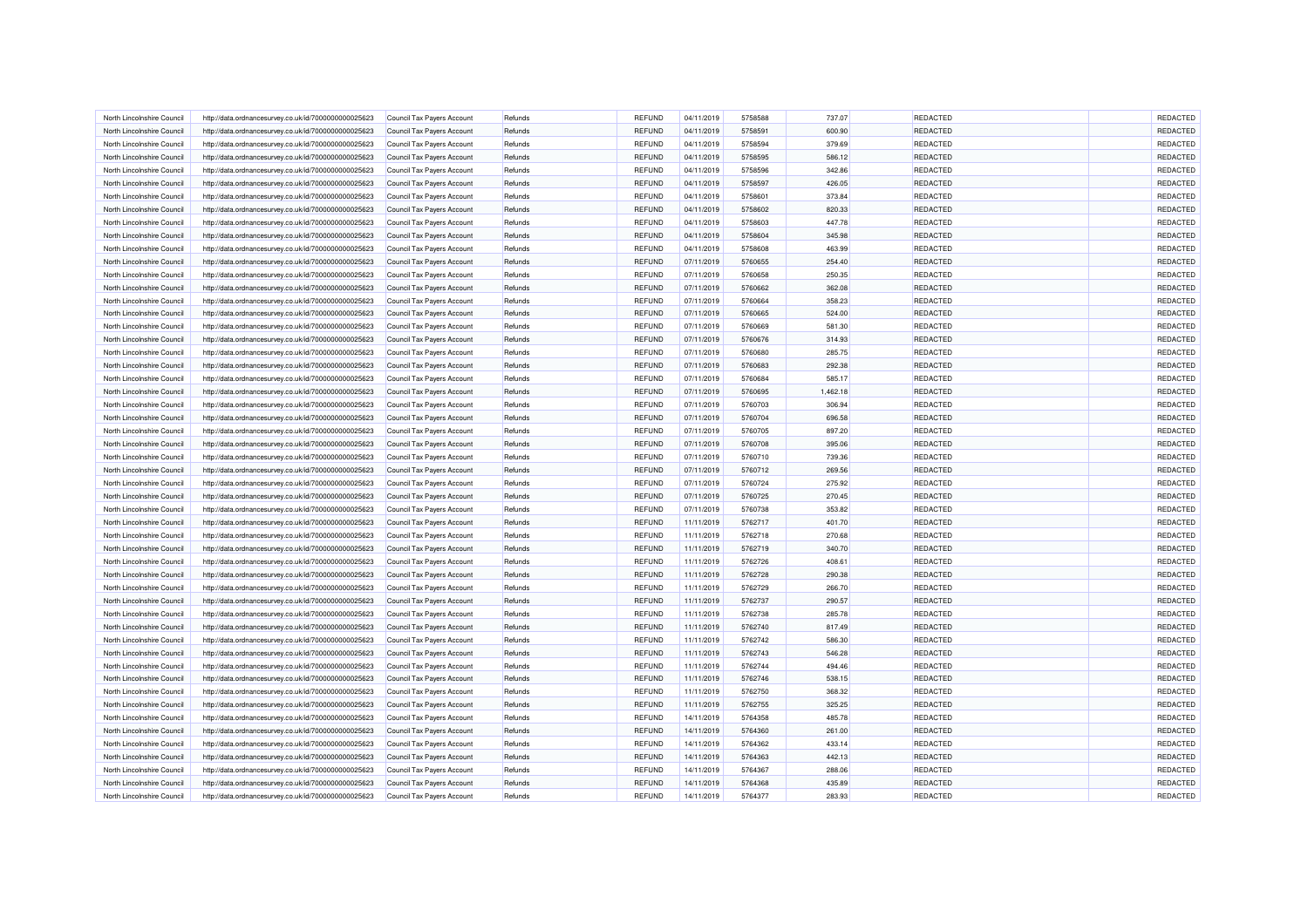| North Lincolnshire Council | http://data.ordnancesurvey.co.uk/id/7000000000025623 | <b>Council Tax Payers Account</b> | Refunds            | REFUND                  | 14/11/2019               | 5764380            | 274.07             | <b>REDACTED</b> | REDACTED |
|----------------------------|------------------------------------------------------|-----------------------------------|--------------------|-------------------------|--------------------------|--------------------|--------------------|-----------------|----------|
| North Lincolnshire Council | http://data.ordnancesurvey.co.uk/id/7000000000025623 | Council Tax Payers Account        | Refunds            | REFUND                  | 14/11/2019               | 5764391            | 684.64             | <b>REDACTED</b> | REDACTED |
| North Lincolnshire Council | http://data.ordnancesurvey.co.uk/id/7000000000025623 | <b>Council Tax Payers Account</b> | Refunds            | REFUND                  | 14/11/2019               | 5764395            | 631.28             | REDACTED        | REDACTED |
| North Lincolnshire Council | http://data.ordnancesurvey.co.uk/id/7000000000025623 | Council Tax Payers Account        | Refunds            | REFUND                  | 14/11/2019               | 5764397            | 1,273.93           | REDACTED        | REDACTED |
| North Lincolnshire Council | http://data.ordnancesurvey.co.uk/id/7000000000025623 | Council Tax Payers Account        | Refunds            | <b>REFUND</b>           | 14/11/2019               | 5764401            | 460.52             | <b>REDACTED</b> | REDACTED |
| North Lincolnshire Council | http://data.ordnancesurvey.co.uk/id/7000000000025623 | Council Tax Payers Account        | Refunds            | REFUND                  | 14/11/2019               | 5764402            | 436.80             | <b>REDACTED</b> | REDACTED |
| North Lincolnshire Council | http://data.ordnancesurvey.co.uk/id/7000000000025623 | Council Tax Payers Account        | Refunds            | <b>REFUND</b>           | 18/11/2019               | 5766088            | 420.70             | <b>REDACTED</b> | REDACTED |
| North Lincolnshire Council | http://data.ordnancesurvey.co.uk/id/7000000000025623 | Council Tax Payers Account        | Refunds            | REFUND                  | 18/11/2019               | 5766089            | 251.15             | REDACTED        | REDACTED |
| North Lincolnshire Council | http://data.ordnancesurvey.co.uk/id/7000000000025623 | Council Tax Payers Account        | Refunds            | <b>REFUND</b>           | 18/11/2019               | 5766090            | 666.28             | <b>REDACTED</b> | REDACTED |
| North Lincolnshire Council | http://data.ordnancesurvey.co.uk/id/7000000000025623 | <b>Council Tax Payers Account</b> | Refunds            | REFUND                  | 18/11/2019               | 5766091            | 331.99             | REDACTED        | REDACTED |
| North Lincolnshire Council | http://data.ordnancesurvey.co.uk/id/7000000000025623 | Council Tax Payers Account        | Refunds            | REFUND                  | 18/11/2019               | 5766093            | 332.83             | REDACTED        | REDACTED |
| North Lincolnshire Council | http://data.ordnancesurvey.co.uk/id/7000000000025623 | Council Tax Payers Account        | Refunds            | REFUND                  | 18/11/2019               | 5766099            | 662.43             | <b>REDACTED</b> | REDACTED |
| North Lincolnshire Council | http://data.ordnancesurvey.co.uk/id/7000000000025623 | Council Tax Payers Account        | Refunds            | REFUND                  | 18/11/2019               | 5766101            | 311.65             | REDACTED        | REDACTED |
| North Lincolnshire Council | http://data.ordnancesurvey.co.uk/id/7000000000025623 | Council Tax Payers Account        | Refunds            | REFUND                  | 18/11/2019               | 5766102            | 281.02             | REDACTED        | REDACTED |
| North Lincolnshire Council | http://data.ordnancesurvey.co.uk/id/7000000000025623 | Council Tax Payers Account        | Refunds            | <b>REFUND</b>           | 18/11/2019               | 5766103            | 321.13             | REDACTED        | REDACTED |
| North Lincolnshire Council | http://data.ordnancesurvey.co.uk/id/7000000000025623 | Council Tax Payers Account        | Refunds            | REFUND                  | 18/11/2019               | 5766105            | 421.49             | REDACTED        | REDACTED |
| North Lincolnshire Council | http://data.ordnancesurvey.co.uk/id/7000000000025623 | Council Tax Payers Account        | Refunds            | <b>REFUND</b>           | 18/11/2019               | 5766108            | 690.38             | <b>REDACTED</b> | REDACTED |
| North Lincolnshire Council | http://data.ordnancesurvey.co.uk/id/7000000000025623 | <b>Council Tax Payers Account</b> | Refunds            | REFUND                  | 18/11/2019               | 5766109            | 521.13             | <b>REDACTED</b> | REDACTED |
| North Lincolnshire Council | http://data.ordnancesurvey.co.uk/id/7000000000025623 | Council Tax Payers Account        | Refunds            | REFUND                  | 18/11/2019               | 5766113            | 470.91             | REDACTED        | REDACTED |
| North Lincolnshire Council | http://data.ordnancesurvey.co.uk/id/7000000000025623 | <b>Council Tax Payers Account</b> | Refunds            | REFUND                  | 18/11/2019               | 5766117            | 253.31             | REDACTED        | REDACTED |
| North Lincolnshire Council | http://data.ordnancesurvey.co.uk/id/7000000000025623 | Council Tax Payers Account        | Refunds            | <b>REFUND</b>           | 18/11/2019               | 5766120            | 345.49             | REDACTED        | REDACTED |
| North Lincolnshire Council | http://data.ordnancesurvey.co.uk/id/7000000000025623 | Council Tax Payers Account        | Refunds            | REFUND                  | 18/11/2019               | 5766122            | 255.03             | REDACTED        | REDACTED |
| North Lincolnshire Council | http://data.ordnancesurvey.co.uk/id/7000000000025623 | Council Tax Payers Account        | Refunds            | <b>REFUND</b>           | 18/11/2019               | 5766129            | 335.88             | <b>REDACTED</b> | REDACTED |
| North Lincolnshire Council |                                                      |                                   |                    |                         |                          |                    |                    | REDACTED        | REDACTED |
| North Lincolnshire Council | http://data.ordnancesurvey.co.uk/id/7000000000025623 | Council Tax Payers Account        | Refunds<br>Refunds | REFUND<br><b>REFUND</b> | 21/11/2019<br>21/11/2019 | 5767804<br>5767805 | 1,759.70<br>310.50 | <b>REDACTED</b> | REDACTED |
|                            | http://data.ordnancesurvey.co.uk/id/7000000000025623 | <b>Council Tax Payers Account</b> |                    |                         |                          |                    |                    |                 |          |
| North Lincolnshire Council | http://data.ordnancesurvey.co.uk/id/7000000000025623 | Council Tax Payers Account        | Refunds            | REFUND                  | 21/11/2019               | 5767810            | 976.15             | REDACTED        | REDACTED |
| North Lincolnshire Council | http://data.ordnancesurvey.co.uk/id/7000000000025623 | Council Tax Payers Account        | Refunds            | <b>REFUND</b>           | 21/11/2019               | 5767817            | 686.63             | <b>REDACTED</b> | REDACTED |
| North Lincolnshire Council | http://data.ordnancesurvey.co.uk/id/7000000000025623 | Council Tax Payers Account        | Refunds            | REFUND                  | 21/11/2019               | 5767819            | 314.08             | REDACTED        | REDACTED |
| North Lincolnshire Council | http://data.ordnancesurvey.co.uk/id/7000000000025623 | Council Tax Payers Account        | Refunds            | <b>REFUND</b>           | 21/11/2019               | 5767821            | 257.61             | REDACTED        | REDACTED |
| North Lincolnshire Council | http://data.ordnancesurvey.co.uk/id/7000000000025623 | Council Tax Payers Account        | Refunds            | REFUND                  | 21/11/2019               | 5767822            | 367.47             | REDACTED        | REDACTED |
| North Lincolnshire Council | http://data.ordnancesurvey.co.uk/id/7000000000025623 | <b>Council Tax Payers Account</b> | Refunds            | <b>REFUND</b>           | 21/11/2019               | 5767823            | 507.34             | REDACTED        | REDACTED |
| North Lincolnshire Council | http://data.ordnancesurvey.co.uk/id/7000000000025623 | Council Tax Payers Account        | Refunds            | <b>REFUND</b>           | 21/11/2019               | 5767833            | 1,281.38           | <b>REDACTED</b> | REDACTED |
| North Lincolnshire Council | http://data.ordnancesurvey.co.uk/id/7000000000025623 | Council Tax Payers Account        | Refunds            | <b>REFUND</b>           | 21/11/2019               | 5767837            | 1,342.01           | <b>REDACTED</b> | REDACTED |
| North Lincolnshire Council | http://data.ordnancesurvey.co.uk/id/7000000000025623 | Council Tax Payers Account        | Refunds            | REFUND                  | 25/11/2019               | 5769287            | 464.16             | <b>REDACTED</b> | REDACTED |
| North Lincolnshire Council | http://data.ordnancesurvey.co.uk/id/7000000000025623 | Council Tax Payers Account        | Refunds            | <b>REFUND</b>           | 25/11/2019               | 5769290            | 438.14             | REDACTED        | REDACTED |
| North Lincolnshire Council | http://data.ordnancesurvey.co.uk/id/7000000000025623 | Council Tax Payers Account        | Refunds            | REFUND                  | 25/11/2019               | 5769291            | 2.218.58           | <b>REDACTED</b> | REDACTED |
| North Lincolnshire Council | http://data.ordnancesurvey.co.uk/id/7000000000025623 | <b>Council Tax Payers Account</b> | Refunds            | <b>REFUND</b>           | 25/11/2019               | 5769300            | 1,361.79           | <b>REDACTED</b> | REDACTED |
| North Lincolnshire Council | http://data.ordnancesurvey.co.uk/id/7000000000025623 | <b>Council Tax Payers Account</b> | Refunds            | REFUND                  | 25/11/2019               | 5769301            | 418.61             | REDACTED        | REDACTED |
| North Lincolnshire Council | http://data.ordnancesurvey.co.uk/id/7000000000025623 | Council Tax Payers Account        | Refunds            | <b>REFUND</b>           | 28/11/2019               | 5771222            | 649.84             | <b>REDACTED</b> | REDACTED |
| North Lincolnshire Council | http://data.ordnancesurvey.co.uk/id/7000000000025623 | Council Tax Payers Account        | Refunds            | REFUND                  | 28/11/2019               | 5771223            | 259.00             | REDACTED        | REDACTED |
| North Lincolnshire Council | http://data.ordnancesurvey.co.uk/id/7000000000025623 | Council Tax Payers Account        | Refunds            | REFUND                  | 28/11/2019               | 5771224            | 1,939.07           | REDACTED        | REDACTED |
| North Lincolnshire Council | http://data.ordnancesurvey.co.uk/id/7000000000025623 | Council Tax Payers Account        | Refunds            | <b>REFUND</b>           | 28/11/2019               | 5771225            | 475.31             | REDACTED        | REDACTED |
| North Lincolnshire Council | http://data.ordnancesurvey.co.uk/id/7000000000025623 | Council Tax Payers Account        | Refunds            | <b>REFUND</b>           | 28/11/2019               | 5771227            | 553.46             | <b>REDACTED</b> | REDACTED |
| North Lincolnshire Council | http://data.ordnancesurvey.co.uk/id/7000000000025623 | Council Tax Payers Account        | Refunds            | REFUND                  | 28/11/2019               | 5771229            | 409.57             | <b>REDACTED</b> | REDACTED |
| North Lincolnshire Council | http://data.ordnancesurvey.co.uk/id/7000000000025623 | <b>Council Tax Payers Account</b> | Refunds            | REFUND                  | 28/11/2019               | 5771238            | 2,038.21           | REDACTED        | REDACTED |
| North Lincolnshire Council | http://data.ordnancesurvey.co.uk/id/7000000000025623 | Council Tax Payers Account        | Refunds            | REFUND                  | 28/11/2019               | 5771240            | 331.78             | REDACTED        | REDACTED |
| North Lincolnshire Council | http://data.ordnancesurvey.co.uk/id/7000000000025623 | <b>Council Tax Payers Account</b> | Refunds            | <b>REFUND</b>           | 28/11/2019               | 5771249            | 407.24             | REDACTED        | REDACTED |
| North Lincolnshire Council | http://data.ordnancesurvey.co.uk/id/7000000000025623 | Council Tax Payers Account        | Refunds            | REFUND                  | 28/11/2019               | 5771252            | 255.68             | REDACTED        | REDACTED |
| North Lincolnshire Council | http://data.ordnancesurvey.co.uk/id/7000000000025623 | Council Tax Payers Account        | Refunds            | REFUND                  | 28/11/2019               | 5771254            | 357.19             | REDACTED        | REDACTED |
| North Lincolnshire Council | http://data.ordnancesurvey.co.uk/id/7000000000025623 | Council Tax Payers Account        | Refunds            | REFUND                  | 28/11/2019               | 5771256            | 355.12             | <b>REDACTED</b> | REDACTED |
| North Lincolnshire Council | http://data.ordnancesurvey.co.uk/id/7000000000025623 | Council Tax Payers Account        | Refunds            | <b>REFUND</b>           | 28/11/2019               | 5771257            | 309.86             | REDACTED        | REDACTED |
| North Lincolnshire Council | http://data.ordnancesurvey.co.uk/id/7000000000025623 | Council Tax Payers Account        | Refunds            | REFUND                  | 28/11/2019               | 5771258            | 255.05             | REDACTED        | REDACTED |
| North Lincolnshire Council | http://data.ordnancesurvey.co.uk/id/7000000000025623 | Council Tax Payers Account        | Refunds            | <b>REFUND</b>           | 28/11/2019               | 5771262            | 330.90             | REDACTED        | REDACTED |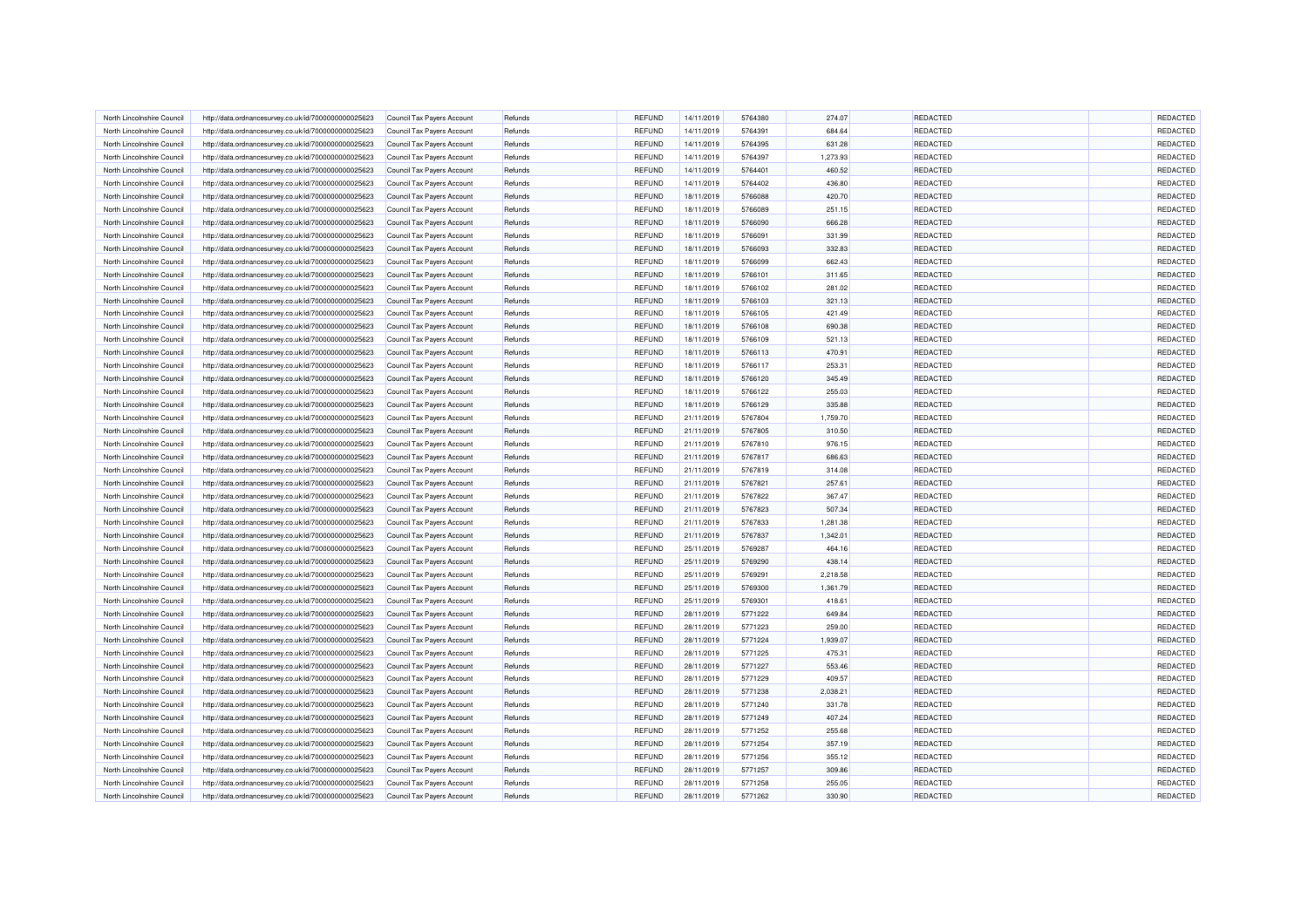| North Lincolnshire Council | http://data.ordnancesurvey.co.uk/id/7000000000025623 | Council Tax Payers Account                         | Refunds                       | <b>REFUND</b> | 28/11/2019 | 5771264 | 287.54         |                | REDACTED                        |          | REDACTED        |
|----------------------------|------------------------------------------------------|----------------------------------------------------|-------------------------------|---------------|------------|---------|----------------|----------------|---------------------------------|----------|-----------------|
| North Lincolnshire Council | http://data.ordnancesurvey.co.uk/id/7000000000025623 | <b>Council Tax Payers Account</b>                  | Refunds                       | <b>REFUND</b> | 28/11/2019 | 5771267 | 384.36         |                | REDACTED                        |          | REDACTED        |
| North Lincolnshire Council | http://data.ordnancesurvey.co.uk/id/7000000000025623 | Council Tax Payers Account                         | Refunds                       | <b>REFUND</b> | 28/11/2019 | 5771269 | 294.25         |                | REDACTED                        |          | REDACTED        |
| North Lincolnshire Council | http://data.ordnancesurvey.co.uk/id/7000000000025623 | <b>Council Tax Payers Account</b>                  | Refunds                       | <b>REFUND</b> | 28/11/2019 | 5771270 | 507.45         |                | REDACTED                        |          | REDACTED        |
| North Lincolnshire Council | http://data.ordnancesurvey.co.uk/id/7000000000025623 | Council Tax Payers Account                         | Refunds                       | <b>REFUND</b> | 28/11/2019 | 5771279 | 280.32         |                | REDACTED                        |          | REDACTED        |
| North Lincolnshire Council | http://data.ordnancesurvey.co.uk/id/7000000000025623 | <b>Council Tax Payers Account</b>                  | Refunds                       | <b>REFUND</b> | 28/11/2019 | 5771280 | 868.56         |                | <b>REDACTED</b>                 |          | REDACTED        |
| North Lincolnshire Council | http://data.ordnancesurvey.co.uk/id/7000000000025623 | Council Tax Payers Account                         | Refunds                       | <b>REFUND</b> | 28/11/2019 | 5771281 | 253.53         |                | REDACTED                        |          | REDACTED        |
| North Lincolnshire Council | http://data.ordnancesurvey.co.uk/id/7000000000025623 | Council Tax Payers Account                         | Refunds                       | <b>REFUND</b> | 28/11/2019 | 5771283 | 1,571.56       |                | REDACTED                        |          | REDACTED        |
| North Lincolnshire Council | http://data.ordnancesurvey.co.uk/id/7000000000025623 | <b>Council Tax Payers Account</b>                  | Refunds                       | <b>REFUND</b> | 28/11/2019 | 5771284 | 441.23         |                | REDACTED                        |          | REDACTED        |
| North Lincolnshire Council | http://data.ordnancesurvey.co.uk/id/7000000000025623 | Council Tax Payers Account                         | Refunds                       | <b>REFUND</b> | 13/12/2019 | 5769306 | 304.93         |                | <b>REDACTED</b>                 |          | REDACTED        |
| North Lincolnshire Council | http://data.ordnancesurvey.co.uk/id/7000000000025623 | <b>Culture &amp; Related Services</b>              | Other Supplies & Services     | 5799          | 20/11/2019 | 5766329 | 416.30         | <b>REVENUE</b> | REDACTED                        |          | REDACTED        |
| North Lincolnshire Council | http://data.ordnancesurvey.co.uk/id/7000000000025623 | Highways & Transport                               | Other Supplies & Services     | 5799          | 06/12/2019 | 5766670 | 5,300.00       | <b>REVENUE</b> | REDACTED                        | 11618222 | REDACTED        |
| North Lincolnshire Council | http://data.ordnancesurvey.co.uk/id/7000000000025623 | <b>Housing Services</b>                            | Gen Office Exp (Incl Postage) | 5603          | 06/11/2019 | 5760041 | 803.56         | REVENUE        | REDACTED                        |          | REDACTED        |
| North Lincolnshire Council | http://data.ordnancesurvey.co.uk/id/7000000000025623 | <b>Housing Services</b>                            | Gen Office Exp (Incl Postage) | 5603          | 08/11/2019 | 5760835 | 570.00         | REVENUE        | REDACTED                        |          | REDACTED        |
| North Lincolnshire Council | http://data.ordnancesurvey.co.uk/id/7000000000025623 | <b>Housing Services</b>                            | Gen Office Exp (Incl Postage) | 5603          | 08/11/2019 | 5760838 | 600.00         | REVENUE        | REDACTED                        |          | REDACTED        |
| North Lincolnshire Council | http://data.ordnancesurvey.co.uk/id/7000000000025623 | <b>Housing Services</b>                            | Gen Office Exp (Incl Postage) | 5603          | 13/11/2019 | 5763117 | 420.52         | <b>REVENUE</b> | REDACTED                        |          | REDACTED        |
| North Lincolnshire Council | http://data.ordnancesurvey.co.uk/id/7000000000025623 | <b>Housing Services</b>                            | Gen Office Exp (Incl Postage) | 5603          | 13/11/2019 | 5763123 | 400.00         | <b>REVENUE</b> | REDACTED                        |          | REDACTED        |
| North Lincolnshire Council | http://data.ordnancesurvey.co.uk/id/7000000000025623 | <b>Housing Services</b>                            | Gen Office Exp (Incl Postage) | 5603          | 27/11/2019 | 5769744 | 787.59         | <b>REVENUE</b> | <b>REDACTED</b>                 |          | REDACTED        |
| North Lincolnshire Council | http://data.ordnancesurvey.co.uk/id/7000000000025623 |                                                    | Gen Office Exp (Incl Postage) | 5603          | 27/11/2019 | 5769750 | 450.00         | <b>REVENUE</b> | REDACTED                        |          | REDACTED        |
| North Lincolnshire Council | http://data.ordnancesurvey.co.uk/id/7000000000025623 | <b>Housing Services</b><br><b>Housing Services</b> | Gen Office Exp (Incl Postage) | 5603          | 27/11/2019 | 5769878 | 600.00         | <b>REVENUE</b> | REDACTED                        |          | REDACTED        |
| North Lincolnshire Council |                                                      |                                                    |                               | 5799          |            | 5763107 |                | REVENUE        | REDACTED                        |          | REDACTED        |
|                            | http://data.ordnancesurvey.co.uk/id/7000000000025623 | <b>Housing Services</b>                            | Other Supplies & Services     |               | 13/11/2019 |         | 1,152.00       |                |                                 |          |                 |
| North Lincolnshire Council | http://data.ordnancesurvey.co.uk/id/7000000000025623 | N Lincs Gf Balance Sheet                           | Hsg Bens Debtors System       | A57D          | 13/11/2019 | 5763146 | 1,390.40       | CAPITAL        | REDACTED                        |          | REDACTED        |
| North Lincolnshire Council | http://data.ordnancesurvey.co.uk/id/7000000000025623 | <b>Nndr Payers Account</b>                         | Refunds                       | <b>REFUND</b> | 01/11/2019 | 5757905 | 695.36         |                | <b>REDACTED</b>                 |          | REDACTED        |
| North Lincolnshire Council | http://data.ordnancesurvey.co.uk/id/7000000000025623 | Nndr Payers Account                                | Refunds                       | <b>REFUND</b> | 01/11/2019 | 5757906 | 1,169.88       |                | REDACTED                        |          | REDACTED        |
| North Lincolnshire Council | http://data.ordnancesurvey.co.uk/id/7000000000025623 | Nndr Payers Account                                | Refunds                       | <b>REFUND</b> | 01/11/2019 | 5757907 | 25.060.05      |                | REDACTED                        |          | REDACTED        |
| North Lincolnshire Council | http://data.ordnancesurvey.co.uk/id/7000000000025623 | Nndr Payers Account                                | Refunds                       | <b>REFUND</b> | 01/11/2019 | 5757909 | 226,800.00     |                | REDACTED                        |          | REDACTED        |
| North Lincolnshire Council | http://data.ordnancesurvey.co.uk/id/7000000000025623 | Nndr Payers Account                                | Refunds                       | <b>REFUND</b> | 06/11/2019 | 5757908 | 422.95         |                | REDACTED                        |          | REDACTED        |
| North Lincolnshire Council | http://data.ordnancesurvey.co.uk/id/7000000000025623 | Nndr Payers Account                                | Refunds                       | <b>REFUND</b> | 08/11/2019 | 5761247 | 1,838.17       |                | <b>REDACTED</b>                 |          | REDACTED        |
| North Lincolnshire Council | http://data.ordnancesurvey.co.uk/id/7000000000025623 | Nndr Payers Account                                | Refunds                       | <b>REFUND</b> | 08/11/2019 | 5761248 | 535.61         |                | REDACTED                        |          | REDACTED        |
| North Lincolnshire Council | http://data.ordnancesurvey.co.uk/id/7000000000025623 | Nndr Payers Account                                | Refunds                       | <b>REFUND</b> | 08/11/2019 | 5761251 | 333.00         |                | REDACTED                        |          | REDACTED        |
| North Lincolnshire Council | http://data.ordnancesurvey.co.uk/id/7000000000025623 | Nndr Payers Account                                | Refunds                       | <b>REFUND</b> | 08/11/2019 | 5761252 | 5,516.78       |                | REDACTED                        |          | REDACTED        |
| North Lincolnshire Council | http://data.ordnancesurvey.co.uk/id/7000000000025623 | Nndr Payers Account                                | Refunds                       | <b>REFUND</b> | 08/11/2019 | 5761253 | 571.00         |                | REDACTED                        |          | REDACTED        |
| North Lincolnshire Council | http://data.ordnancesurvey.co.uk/id/7000000000025623 | Nndr Payers Account                                | Refunds                       | <b>REFUND</b> | 08/11/2019 | 5761255 | 1,931.84       |                | REDACTED                        |          | REDACTED        |
| North Lincolnshire Council | http://data.ordnancesurvey.co.uk/id/7000000000025623 | Nndr Payers Account                                | Refunds                       | <b>REFUND</b> | 08/11/2019 | 5761256 | 7,610.57       |                | REDACTED                        |          | REDACTED        |
| North Lincolnshire Council | http://data.ordnancesurvey.co.uk/id/7000000000025623 | Nndr Payers Account                                | Refunds                       | <b>REFUND</b> | 15/11/2019 | 5764817 | 3,170.37       |                | REDACTED                        |          | REDACTED        |
| North Lincolnshire Council | http://data.ordnancesurvey.co.uk/id/7000000000025623 | Nndr Payers Account                                | Refunds                       | <b>REFUND</b> | 15/11/2019 | 5764819 | 9,213.94       |                | REDACTED                        |          | REDACTED        |
| North Lincolnshire Council | http://data.ordnancesurvey.co.uk/id/7000000000025623 | Nndr Payers Account                                | Refunds                       | <b>REFUND</b> | 15/11/2019 | 5764820 | 497.61         |                | REDACTED                        |          | REDACTED        |
| North Lincolnshire Council | http://data.ordnancesurvey.co.uk/id/7000000000025623 | Nndr Payers Account                                | Refunds                       | <b>REFUND</b> | 15/11/2019 | 5764821 | 1,334.19       |                | REDACTED                        |          | REDACTED        |
| North Lincolnshire Council | http://data.ordnancesurvey.co.uk/id/7000000000025623 | Nndr Payers Account                                | Refunds                       | <b>REFUND</b> | 15/11/2019 | 5764823 | 944.11         |                | REDACTED                        |          | REDACTED        |
| North Lincolnshire Council | http://data.ordnancesurvey.co.uk/id/7000000000025623 | Nndr Payers Account                                | Refunds                       | <b>REFUND</b> | 21/11/2019 | 5767642 | $-331.11$      |                | REDACTED                        |          | REDACTED        |
| North Lincolnshire Council | http://data.ordnancesurvey.co.uk/id/7000000000025623 | Nndr Payers Account                                | Refunds                       | REFUND        | 21/11/2019 | 5767654 | $-394.17$      |                | REDACTED                        |          | REDACTED        |
| North Lincolnshire Council | http://data.ordnancesurvey.co.uk/id/7000000000025623 | Nndr Payers Account                                | Refunds                       | <b>REFUND</b> | 21/11/2019 | 5767693 | $-284.00$      |                | REDACTED                        |          | REDACTED        |
| North Lincolnshire Council | http://data.ordnancesurvey.co.uk/id/7000000000025623 | Nndr Payers Account                                | Refunds                       | <b>REFUND</b> | 21/11/2019 | 5767701 | $-250.00$      |                | REDACTED                        |          | REDACTED        |
| North Lincolnshire Council | http://data.ordnancesurvey.co.uk/id/7000000000025623 | Nndr Payers Account                                | Refunds                       | <b>REFUND</b> | 21/11/2019 | 5767719 | $-11,554.50$   |                | REDACTED                        |          | REDACTED        |
| North Lincolnshire Council | http://data.ordnancesurvey.co.uk/id/7000000000025623 | Nndr Payers Account                                | Refunds                       | <b>REFUND</b> | 22/11/2019 | 5768171 | 1,322.99       |                | REDACTED                        |          | REDACTED        |
| North Lincolnshire Council | http://data.ordnancesurvey.co.uk/id/7000000000025623 | Nndr Payers Account                                | Refunds                       | <b>REFUND</b> | 22/11/2019 | 5768172 | 3,518.83       |                | <b>REDACTED</b>                 |          | REDACTED        |
| North Lincolnshire Council | http://data.ordnancesurvey.co.uk/id/7000000000025623 | Nndr Payers Account                                | Refunds                       | <b>REFUND</b> | 28/11/2019 | 5771206 | 46.211.72      |                | REDACTED                        |          | REDACTED        |
| North Lincolnshire Council | http://data.ordnancesurvey.co.uk/id/7000000000025623 | Nndr Payers Account                                | Refunds                       | <b>REFUND</b> | 29/11/2019 | 5771599 | 1,157.82       |                | REDACTED                        |          | REDACTED        |
| North Lincolnshire Council | http://data.ordnancesurvey.co.uk/id/7000000000025623 | Nndr Payers Account                                | Refunds                       | <b>REFUND</b> | 29/11/2019 | 5771600 | 658.60         |                | REDACTED                        |          | REDACTED        |
| North Lincolnshire Council | http://data.ordnancesurvey.co.uk/id/7000000000025623 | Nndr Payers Account                                | Refunds                       | <b>REFUND</b> | 29/11/2019 | 5771601 | 827.80         |                | REDACTED                        |          | REDACTED        |
| North Lincolnshire Council | http://data.ordnancesurvey.co.uk/id/7000000000025623 | Environmental & Regulatory Svs                     | Payments To Private Orgs      | 6002          | 29/11/2019 | 5770399 | 1,697.40       | <b>REVENUE</b> | Refood Uk Ltd                   | 06561170 | <b>REF0100F</b> |
| North Lincolnshire Council | http://data.ordnancesurvey.co.uk/id/7000000000025623 | Childrens & Education                              | Payments To Private Orgs      | 6002          | 27/11/2019 | 5764463 | 3.341.49       | <b>REVENUE</b> | <b>Regional Foster Families</b> | 4217642  | <b>REG0076G</b> |
| North Lincolnshire Council | http://data.ordnancesurvey.co.uk/id/7000000000025623 | Environmental & Regulatory Svs                     | Materials                     | 5004          | 15/11/2019 | 5764355 | $\overline{0}$ | <b>REVENUE</b> | Repic Ltd                       | 05016750 | <b>REP0165P</b> |
|                            |                                                      |                                                    |                               |               |            |         |                |                |                                 |          |                 |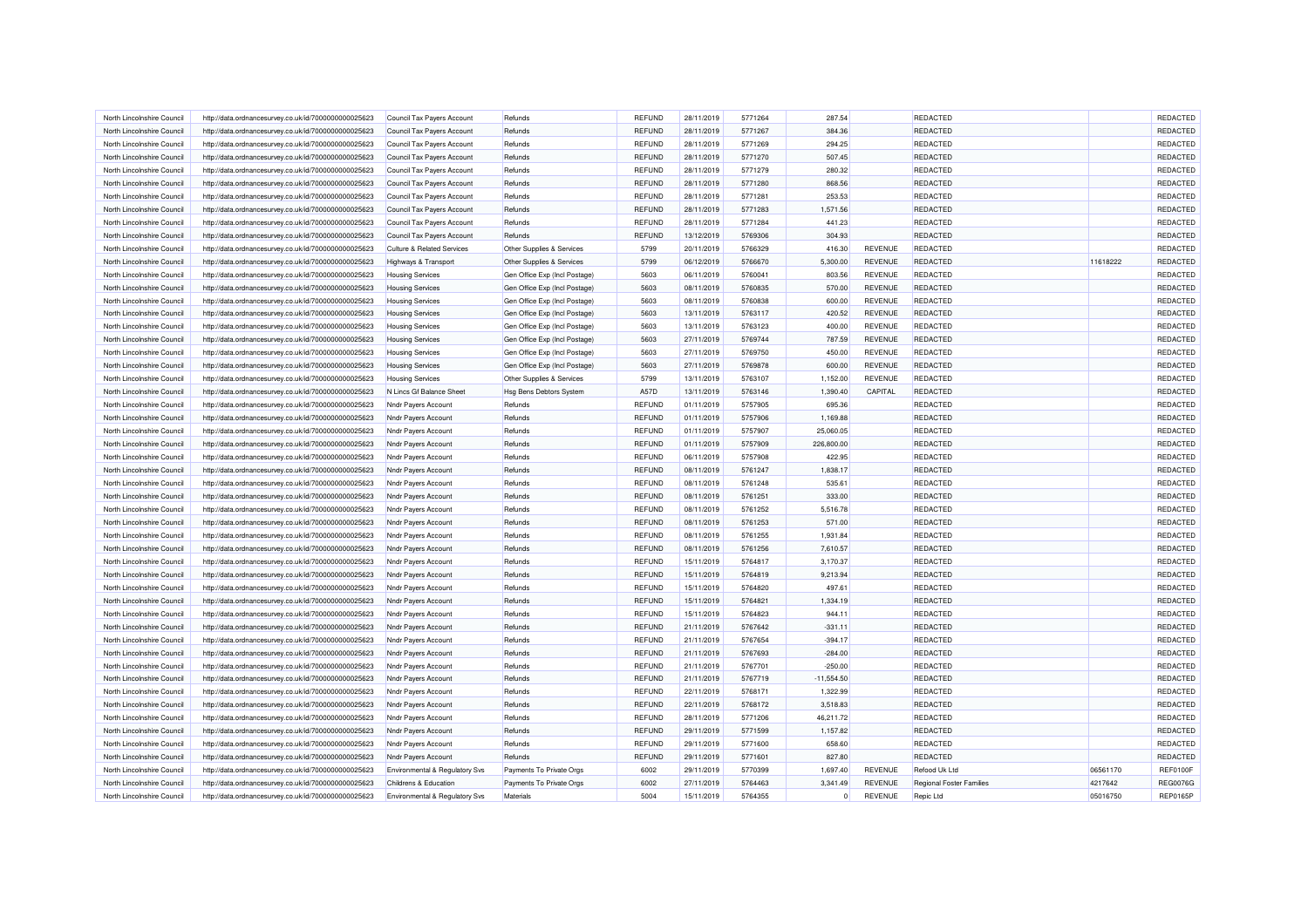| North Lincolnshire Council | http://data.ordnancesurvey.co.uk/id/7000000000025623 | Environmental & Regulatory Svs        | Payments To Private Orgs               | 6002 | 15/11/2019 | 5764355 | 2,380.00    | REVENUE        | Repic Ltd                               | 05016750 | <b>REP0165P</b> |
|----------------------------|------------------------------------------------------|---------------------------------------|----------------------------------------|------|------------|---------|-------------|----------------|-----------------------------------------|----------|-----------------|
| North Lincolnshire Council | http://data.ordnancesurvey.co.uk/id/7000000000025623 | Corporate And Democratic Core         | Course Fees/Training                   | 2002 | 15/11/2019 | 5764747 | 405.00      | REVENUE        | Retail Motor Industry Federation Ltd    | 00133095 | <b>RET0050T</b> |
| North Lincolnshire Council | http://data.ordnancesurvey.co.uk/id/7000000000025623 | Culture, Env, Reg & Planning Cap      | Consultants                            | A087 | 15/11/2019 | 5763364 | 5,065.80    | CAPITAL        | Rex Procter & Partners                  | 07159352 | PRO0262O        |
| North Lincolnshire Council | http://data.ordnancesurvey.co.uk/id/7000000000025623 | Culture, Env, Reg & Planning Cap      | Consultants                            | A087 | 15/11/2019 | 5764801 | $-5,065.80$ | CAPITAL        | Rex Procter & Partners                  | 07159352 | PRO0262O        |
| North Lincolnshire Council | http://data.ordnancesurvey.co.uk/id/7000000000025623 | Highways & Transport Capital          | Consultants                            | A087 | 20/11/2019 | 5765469 | 750.00      | CAPITAL        | Rex Procter & Partners                  | 07159352 | PRO0262O        |
| North Lincolnshire Council | http://data.ordnancesurvey.co.uk/id/7000000000025623 | Environmental & Regulatory Svs        | Course Fees/Training                   | 2002 | 06/12/2019 | 5766335 | 604.80      | <b>REVENUE</b> | <b>Rh Environmental Limited</b>         |          | <b>RHE0002E</b> |
| North Lincolnshire Council | http://data.ordnancesurvey.co.uk/id/7000000000025623 | Corporate And Democratic Core         | Repair & Maintenance Costs             | 3000 | 22/11/2019 | 5762914 | 3,350.00    | <b>REVENUE</b> | Rhodar Limited                          | 01269463 | <b>RHO0006O</b> |
| North Lincolnshire Council | http://data.ordnancesurvey.co.uk/id/7000000000025623 | <b>Culture &amp; Related Services</b> | Other Supplies & Services              | 5799 | 15/11/2019 | 5759590 | 900.00      | <b>REVENUE</b> | Rick'S Grass & Tree Care                |          | <b>RIC0090C</b> |
| North Lincolnshire Council | http://data.ordnancesurvey.co.uk/id/7000000000025623 | <b>Planning Services</b>              | Payments To Private Orgs               | 6002 | 27/11/2019 | 5766252 | 13,500.00   | REVENUE        | Rider Levett Bucknall Uk Ltd            |          | RID0150D        |
| North Lincolnshire Council | http://data.ordnancesurvey.co.uk/id/7000000000025623 | Fin&Inv I&E                           | Subscriptions & Memberships            | 5510 | 13/11/2019 | 5763192 | 450.00      | <b>REVENUE</b> | <b>Rightmove Group Limited</b>          |          | RIG0015G        |
| North Lincolnshire Council | http://data.ordnancesurvey.co.uk/id/7000000000025623 | Fin&Inv I&E                           | Subscriptions & Memberships            | 5510 | 13/11/2019 | 5763194 | 450.00      | <b>REVENUE</b> | Rightmove Group Limited                 |          | RIG0015G        |
| North Lincolnshire Council | http://data.ordnancesurvey.co.uk/id/7000000000025623 | Fin&Inv I&E                           | Subscriptions & Memberships            | 5510 | 13/11/2019 | 5763195 | 450.00      | REVENUE        | Rightmove Group Limited                 |          | RIG0015G        |
| North Lincolnshire Council | http://data.ordnancesurvey.co.uk/id/7000000000025623 | Fin&Inv I&E                           | Materials                              | 5004 | 22/11/2019 | 5761160 | 1,423.13    | REVENUE        | <b>Ripon Farm Services</b>              | 9373430  | <b>RFS0001S</b> |
| North Lincolnshire Council | http://data.ordnancesurvey.co.uk/id/7000000000025623 | Fin&Inv I&E                           | Materials                              | 5004 | 22/11/2019 | 5761163 | 546.54      | REVENUE        | <b>Ripon Farm Services</b>              | 9373430  | <b>RFS0001S</b> |
| North Lincolnshire Council | http://data.ordnancesurvey.co.uk/id/7000000000025623 | Fin&Inv I&E                           | Materials                              | 5004 | 22/11/2019 | 5761164 | 622.08      | REVENUE        | <b>Ripon Farm Services</b>              | 9373430  | <b>RFS0001S</b> |
| North Lincolnshire Council | http://data.ordnancesurvey.co.uk/id/7000000000025623 | Fin&Inv I&E                           | Materials                              | 5004 | 29/11/2019 | 5767528 | 386.71      | REVENUE        | Ripon Farm Services                     | 9373430  | <b>RFS0001S</b> |
| North Lincolnshire Council | http://data.ordnancesurvey.co.uk/id/7000000000025623 | <b>Adult Social Care</b>              | Payments To Health Providers           | 6019 | 13/11/2019 | 5761624 | 812.54      | <b>REVENUE</b> | <b>Riverside Surgery</b>                |          | PRO0009O        |
| North Lincolnshire Council | http://data.ordnancesurvey.co.uk/id/7000000000025623 | <b>Public Health</b>                  | Payments To Health Providers           | 6019 | 13/11/2019 | 5761624 | 160.00      | REVENUE        | Riverside Surgery                       |          | <b>PRO0009C</b> |
| North Lincolnshire Council | http://data.ordnancesurvey.co.uk/id/7000000000025623 | <b>Culture &amp; Related Services</b> | Subscriptions & Memberships            | 5510 | 06/11/2019 | 5757827 | 342.00      | REVENUE        | <b>RIss Direct</b>                      |          | <b>RLS0006S</b> |
| North Lincolnshire Council | http://data.ordnancesurvey.co.uk/id/7000000000025623 | <b>Culture &amp; Related Services</b> | Other Supplies & Services              | 5799 | 27/11/2019 | 5764609 | 12,220.00   | <b>REVENUE</b> | Roadway Uk (Tm) Ltd                     | 09294199 | ROA0015A        |
| North Lincolnshire Council | http://data.ordnancesurvey.co.uk/id/7000000000025623 | Highways & Transport                  | Other Supplies & Services              | 5799 | 27/11/2019 | 5764612 | 405.00      | REVENUE        | Roadway Uk (Tm) Ltd                     | 09294199 | ROA0015A        |
| North Lincolnshire Council |                                                      |                                       |                                        | 5799 | 27/11/2019 | 5764614 | 405.00      | REVENUE        |                                         | 09294199 | ROA0015A        |
|                            | http://data.ordnancesurvey.co.uk/id/7000000000025623 | Highways & Transport                  | Other Supplies & Services<br>Materials | 5004 |            |         | 3,058.90    | REVENUE        | Roadway Uk (Tm) Ltd                     |          | ENZ0001Z        |
| North Lincolnshire Council | http://data.ordnancesurvey.co.uk/id/7000000000025623 | Fin&Inv I&E                           |                                        |      | 22/11/2019 | 5761033 |             |                | Roanza Ltd                              | 08865644 |                 |
| North Lincolnshire Council | http://data.ordnancesurvey.co.uk/id/7000000000025623 | Fin&Inv I&E                           | Materials                              | 5004 | 22/11/2019 | 5767377 | 371.55      | <b>REVENUE</b> | Roanza Ltd                              | 08865644 | ENZ0001Z        |
| North Lincolnshire Council | http://data.ordnancesurvey.co.uk/id/7000000000025623 | Fin&Inv I&E                           | Materials                              | 5004 | 11/12/2019 | 5767376 | 2,528.48    | <b>REVENUE</b> | Roanza Ltd                              | 08865644 | ENZ0001Z        |
| North Lincolnshire Council | http://data.ordnancesurvey.co.uk/id/7000000000025623 | <b>Housing Services</b>               | Fees & Charges Income                  | 9002 | 27/11/2019 | 5766180 | $-700.00$   | <b>REVENUE</b> | Rolec Energy Ltd                        | 10031908 | ROL0032L        |
| North Lincolnshire Council | http://data.ordnancesurvey.co.uk/id/7000000000025623 | <b>Housing Services</b>               | Fees & Charges Income                  | 9002 | 27/11/2019 | 5766181 | $-700.00$   | REVENUE        | Rolec Energy Ltd                        | 10031908 | <b>ROL0032L</b> |
| North Lincolnshire Council | http://data.ordnancesurvey.co.uk/id/7000000000025623 | Corporate And Democratic Core         | Repair & Maintenance Costs             | 3000 | 27/11/2019 | 5769659 | 248.00      | <b>REVENUE</b> | Rollo Power Solutions                   |          | <b>TSE0002E</b> |
| North Lincolnshire Council | http://data.ordnancesurvey.co.uk/id/7000000000025623 | Corporate And Democratic Core         | Repair & Maintenance Costs             | 3000 | 27/11/2019 | 5769664 | 6,272.78    | REVENUE        | <b>Rollo Power Solutions</b>            |          | <b>TSE0002E</b> |
| North Lincolnshire Council | http://data.ordnancesurvey.co.uk/id/7000000000025623 | Central Services To Public            | Gen Office Exp (Incl Postage)          | 5603 | 08/11/2019 | 5760630 | 99.54       | REVENUE        | Royal Mail Group Plc                    | 4138203  | ROY0021Y        |
| North Lincolnshire Council | http://data.ordnancesurvey.co.uk/id/7000000000025623 | Central Services To Public            | Gen Office Exp (Incl Postage)          | 5603 | 08/11/2019 | 5760632 | 773.64      | REVENUE        | Royal Mail Group Plc                    | 4138203  | ROY0021Y        |
| North Lincolnshire Council | http://data.ordnancesurvey.co.uk/id/7000000000025623 | Central Services To Public            | Gen Office Exp (Incl Postage)          | 5603 | 08/11/2019 | 5760633 | 56.70       | <b>REVENUE</b> | Royal Mail Group Plc                    | 4138203  | ROY0021Y        |
| North Lincolnshire Council | http://data.ordnancesurvey.co.uk/id/7000000000025623 | Central Services To Public            | Gen Office Exp (Incl Postage)          | 5603 | 27/11/2019 | 5766341 | 703.95      | REVENUE        | Royal Mail Group Plc                    | 4138203  | ROY0021Y        |
| North Lincolnshire Council | http://data.ordnancesurvey.co.uk/id/7000000000025623 | Central Services To Public            | Gen Office Exp (Incl Postage)          | 5603 | 27/11/2019 | 5768106 | 225.81      | <b>REVENUE</b> | Royal Mail Group Plc                    | 4138203  | ROY0021Y        |
| North Lincolnshire Council | http://data.ordnancesurvey.co.uk/id/7000000000025623 | Central Services To Public            | Gen Office Exp (Incl Postage)          | 5603 | 29/11/2019 | 5760631 | 45.07       | <b>REVENUE</b> | Royal Mail Group Plc                    | 4138203  | ROY0021Y        |
| North Lincolnshire Council | http://data.ordnancesurvey.co.uk/id/7000000000025623 | Corporate And Democratic Core         | Gen Office Exp (Incl Postage)          | 5603 | 06/11/2019 | 5759293 | 2,251.79    | REVENUE        | Royal Mail Group Plc                    | 4138203  | ROY0021Y        |
| North Lincolnshire Council | http://data.ordnancesurvey.co.uk/id/7000000000025623 | Corporate And Democratic Core         | Gen Office Exp (Incl Postage)          | 5603 | 08/11/2019 | 5760630 | 1,197.12    | REVENUE        | Royal Mail Group Plc                    | 4138203  | ROY0021Y        |
| North Lincolnshire Council | http://data.ordnancesurvey.co.uk/id/7000000000025623 | Corporate And Democratic Core         | Gen Office Exp (Incl Postage)          | 5603 | 08/11/2019 | 5760632 | 219.66      | <b>REVENUE</b> | Royal Mail Group Plc                    | 4138203  | ROY0021Y        |
| North Lincolnshire Council | http://data.ordnancesurvey.co.uk/id/7000000000025623 | Corporate And Democratic Core         | Gen Office Exp (Incl Postage)          | 5603 | 08/11/2019 | 5760632 | 1,078.78    | <b>REVENUE</b> | Royal Mail Group Plc                    | 4138203  | ROY0021Y        |
| North Lincolnshire Council | http://data.ordnancesurvey.co.uk/id/7000000000025623 | Corporate And Democratic Core         | Gen Office Exp (Incl Postage)          | 5603 | 08/11/2019 | 5760633 | 1,986.85    | <b>REVENUE</b> | Royal Mail Group Plc                    | 4138203  | ROY0021Y        |
| North Lincolnshire Council | http://data.ordnancesurvey.co.uk/id/7000000000025623 | Corporate And Democratic Core         | Gen Office Exp (Incl Postage)          | 5603 | 08/11/2019 | 5760633 | 8.40        | REVENUE        | Royal Mail Group Plc                    | 4138203  | ROY0021Y        |
| North Lincolnshire Council | http://data.ordnancesurvey.co.uk/id/7000000000025623 | Corporate And Democratic Core         | Gen Office Exp (Incl Postage)          | 5603 | 22/11/2019 | 5768125 | 1.039.33    | <b>REVENUE</b> | Royal Mail Group Plc                    | 4138203  | ROY0021Y        |
| North Lincolnshire Council | http://data.ordnancesurvey.co.uk/id/7000000000025623 | Corporate And Democratic Core         | Gen Office Exp (Incl Postage)          | 5603 | 27/11/2019 | 5768106 | 217.52      | <b>REVENUE</b> | Royal Mail Group Plc                    | 4138203  | ROY0021Y        |
| North Lincolnshire Council | http://data.ordnancesurvey.co.uk/id/7000000000025623 | Corporate And Democratic Core         | Gen Office Exp (Incl Postage)          | 5603 | 27/11/2019 | 5768106 | 1,526.60    | REVENUE        | Royal Mail Group Plc                    | 4138203  | ROY0021Y        |
| North Lincolnshire Council | http://data.ordnancesurvey.co.uk/id/7000000000025623 | Corporate And Democratic Core         | Gen Office Exp (Incl Postage)          | 5603 | 29/11/2019 | 5760631 | 1,489.55    | <b>REVENUE</b> | Royal Mail Group Plc                    | 4138203  | ROY0021Y        |
| North Lincolnshire Council | http://data.ordnancesurvey.co.uk/id/7000000000025623 | <b>Culture &amp; Related Services</b> | <b>Equipment Hire/Rent</b>             | 5002 | 22/11/2019 | 5760091 | 598.00      | <b>REVENUE</b> | Russell Group                           | 178738   | <b>RUS0130S</b> |
| North Lincolnshire Council | http://data.ordnancesurvey.co.uk/id/7000000000025623 | Environmental & Regulatory Svs        | Equipment Hire/Rent                    | 5002 | 22/11/2019 | 5760947 | 2,070.00    | <b>REVENUE</b> | <b>Russell Group</b>                    | 178738   | <b>RUS0130S</b> |
| North Lincolnshire Council | http://data.ordnancesurvey.co.uk/id/7000000000025623 | <b>Culture &amp; Related Services</b> | <b>Equipment Purchase</b>              | 5001 | 08/11/2019 | 5760541 | 299.90      | REVENUE        | Rusty'S Cycles Ltd                      | 919117   | <b>RUS0047S</b> |
| North Lincolnshire Council | http://data.ordnancesurvey.co.uk/id/7000000000025623 | Environmental & Regulatory Svs        | <b>Public Health Funerals</b>          | 5740 | 04/12/2019 | 5761712 | 784.00      | <b>REVENUE</b> | R Wallace & Son Ltd                     |          | <b>WAL0210L</b> |
| North Lincolnshire Council | http://data.ordnancesurvey.co.uk/id/7000000000025623 | Environmental & Regulatory Svs        | Payments To Private Orgs               | 6002 | 06/11/2019 | 5759642 | 2,770.94    | REVENUE        | S A Greenfield                          |          | GRA0228A        |
| North Lincolnshire Council | http://data.ordnancesurvey.co.uk/id/7000000000025623 | Childrens & Education                 | Payments To Private Orgs               | 6002 | 15/11/2019 | 5761760 | 774.46      | <b>REVENUE</b> | Saint Therese Of Lisieux Catholic Trust |          | STT0001T        |
| North Lincolnshire Council | http://data.ordnancesurvey.co.uk/id/7000000000025623 | <b>Adult Social Care</b>              | Consultancy                            | 5830 | 06/11/2019 | 5757893 | 1,815.00    | REVENUE        | San Pietro Restaurant Ltd               | 04748338 | SAN0034N        |
| North Lincolnshire Council | http://data.ordnancesurvey.co.uk/id/7000000000025623 | Childrens & Education                 | Payments To Private Orgs               | 6002 | 06/11/2019 | 5759264 | 521.06      | REVENUE        | Sarah Scott Childminding                |          | SCO0130O        |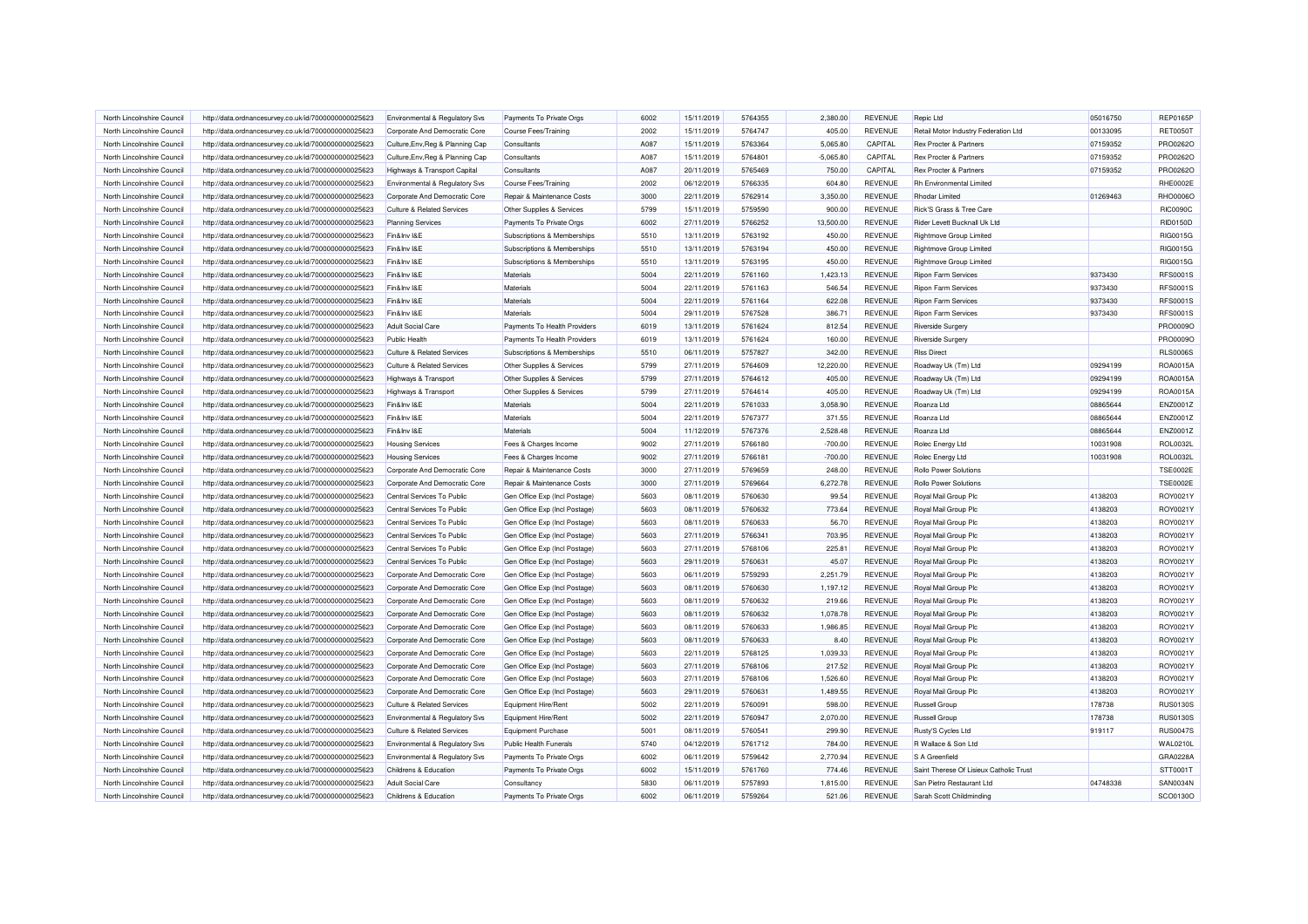| North Lincolnshire Council                               | http://data.ordnancesurvey.co.uk/id/7000000000025623 | Childrens & Education                 | Course Fees/Training                     | 2002         | 13/11/2019               | 5763031 | 220.00    | REVENUE                          | Sarah'S Family Dining                        |          | <b>SAR0142R</b> |
|----------------------------------------------------------|------------------------------------------------------|---------------------------------------|------------------------------------------|--------------|--------------------------|---------|-----------|----------------------------------|----------------------------------------------|----------|-----------------|
| North Lincolnshire Council                               | http://data.ordnancesurvey.co.uk/id/7000000000025623 | Childrens & Education                 | <b>Client Related Costs</b>              | 5534         | 22/11/2019               | 5766963 | 260.00    | <b>REVENUE</b>                   | <b>Sayf Driving School</b>                   |          | SAY0042Y        |
| North Lincolnshire Council                               | http://data.ordnancesurvey.co.uk/id/7000000000025623 | Childrens & Education                 | Payments To Private Orgs                 | 6002         | 29/11/2019               | 5765140 | 650.00    | REVENUE                          | School Improvers Uk Ltd                      | 09129885 | <b>SCH0181H</b> |
| North Lincolnshire Council                               | http://data.ordnancesurvey.co.uk/id/7000000000025623 | <b>Culture &amp; Related Services</b> | Stock Purchases & Adjustments            | 5030         | 29/11/2019               | 5766689 | 337.00    | <b>REVENUE</b>                   | Scotron                                      |          | SCO0056C        |
| North Lincolnshire Council                               | http://data.ordnancesurvey.co.uk/id/7000000000025623 | Childrens & Education                 | Home To School Transport                 | 4201         | 08/11/2019               | 5760831 | 2,540.00  | <b>REVENUE</b>                   | Scunthorpe & Brigg Private Hire              |          | SCU0465U        |
| North Lincolnshire Council                               | http://data.ordnancesurvey.co.uk/id/7000000000025623 | Childrens & Education                 | Payments To Private Orgs                 | 6002         | 27/11/2019               | 5759265 | 20,813.55 | REVENUE                          | Scunthorpe C Of E Primary School"Main A/C"   |          | <b>SCU0232U</b> |
| North Lincolnshire Council                               | http://data.ordnancesurvey.co.uk/id/7000000000025623 | Childrens & Education                 | Payments To Private Orgs                 | 6002         | 27/11/2019               | 5761781 | 15,000.00 | <b>REVENUE</b>                   | Scunthorpe C Of E Primary School"Main A/C"   |          | <b>SCU0232U</b> |
| North Lincolnshire Council                               | http://data.ordnancesurvey.co.uk/id/7000000000025623 | <b>Culture &amp; Related Services</b> | Other Supplies & Services                | 5799         | 13/11/2019               | 5762983 | 467.91    | REVENUE                          | Scunthorpe & District Citizens Advice Bureau |          | SCU0018U        |
| North Lincolnshire Council                               | http://data.ordnancesurvey.co.uk/id/7000000000025623 | Environmental & Regulatory Svs        | Other Supplies & Services                | 5799         | 08/11/2019               | 5760573 | 25,000.00 | <b>REVENUE</b>                   | Scunthorpe & District Citizens Advice Bureau |          | SCU0018U        |
| North Lincolnshire Council                               | http://data.ordnancesurvey.co.uk/id/7000000000025623 | <b>Culture &amp; Related Services</b> | Other Supplies & Services                | 5799         | 06/12/2019               | 5766320 | 378.80    | <b>REVENUE</b>                   | Scunthorpe Lawnmowers Limited                | 6750913  | SCU0006U        |
| North Lincolnshire Council                               | http://data.ordnancesurvey.co.uk/id/7000000000025623 | Fin&Inv I&F                           | Materials                                | 5004         | 22/11/2019               | 5761168 | 856.00    | <b>REVENUE</b>                   | Scunthorpe Radiator Services                 |          | SCU0025U        |
| North Lincolnshire Council                               | http://data.ordnancesurvey.co.uk/id/7000000000025623 | Corporate And Democratic Core         | Repair & Maintenance Costs               | 3000         | 06/11/2019               | 5759346 | 390.00    | REVENUE                          | <b>Second Element</b>                        | 4578427  | SEC0045C        |
| North Lincolnshire Council                               | http://data.ordnancesurvey.co.uk/id/7000000000025623 | Corporate And Democratic Core         | Other Professional Fees                  | 5829         | 27/11/2019               | 5765459 | 247.20    | <b>REVENUE</b>                   | Security Plus Limited                        | 1325489  | <b>SEC0017C</b> |
| North Lincolnshire Council                               | http://data.ordnancesurvey.co.uk/id/7000000000025623 | Corporate And Democratic Core         | <b>Other Professional Fees</b>           | 5829         | 27/11/2019               | 5765460 | 1,784.10  | REVENUE                          | Security Plus Limited                        | 1325489  | <b>SEC0017C</b> |
| North Lincolnshire Council                               | http://data.ordnancesurvey.co.uk/id/7000000000025623 | <b>Culture &amp; Related Services</b> | Stock Purchases & Adjustments            | 5030         | 06/11/2019               | 5758370 | 275.00    | <b>REVENUE</b>                   | Security Plus Ltd                            |          | <b>PLU0165U</b> |
| North Lincolnshire Council                               | http://data.ordnancesurvey.co.uk/id/7000000000025623 | <b>Culture &amp; Related Services</b> | Other Supplies & Services                | 5799         | 15/10/2019               | 5766678 | 420.00    | REVENUE                          | Serco Ltd                                    |          | <b>SER0051R</b> |
| North Lincolnshire Council                               | http://data.ordnancesurvey.co.uk/id/7000000000025623 | <b>Culture &amp; Related Services</b> | <b>Equipment Purchase</b>                | 5001         | 18/12/2019               | 5769819 | 310.95    | REVENUE                          | Seton                                        | 4201763  | SET0002T        |
| North Lincolnshire Council                               | http://data.ordnancesurvey.co.uk/id/7000000000025623 | Childrens & Education                 | Payments To Private Orgs                 | 6002         | 06/11/2019               | 5759244 | 444.52    | <b>REVENUE</b>                   | <b>Sharon Matthews</b>                       |          | MAT0115T        |
|                                                          |                                                      |                                       |                                          |              |                          | 5760597 |           |                                  |                                              |          | SHE0228E        |
| North Lincolnshire Council<br>North Lincolnshire Council | http://data.ordnancesurvey.co.uk/id/7000000000025623 | Fin&Inv I&E                           | <b>Cleaning Services &amp; Contracts</b> | 3311<br>4201 | 22/11/2019<br>29/11/2019 | 5771532 | 1,200.00  | <b>REVENUE</b><br><b>REVENUE</b> | She-Co Cleaning Services<br>Sherwood Trave   |          | SHE0170E        |
|                                                          | http://data.ordnancesurvey.co.uk/id/7000000000025623 | Childrens & Education                 | Home To School Transport                 |              |                          |         | 330.00    |                                  |                                              |          |                 |
| North Lincolnshire Council                               | http://data.ordnancesurvey.co.uk/id/7000000000025623 | Childrens & Education                 | Home To School Transport                 | 4201         | 29/11/2019               | 5771533 | 330.00    | <b>REVENUE</b>                   | Sherwood Travel                              |          | SHE0170E        |
| North Lincolnshire Council                               | http://data.ordnancesurvey.co.uk/id/7000000000025623 | Childrens & Education                 | Home To School Transport                 | 4201         | 29/11/2019               | 5771534 | 330.00    | REVENUE                          | <b>Sherwood Trave</b>                        |          | SHE0170E        |
| North Lincolnshire Council                               | http://data.ordnancesurvey.co.uk/id/7000000000025623 | Childrens & Education                 | Home To School Transport                 | 4201         | 29/11/2019               | 5771535 | 330.00    | <b>REVENUE</b>                   | Sherwood Travel                              |          | SHE0170E        |
| North Lincolnshire Council                               | http://data.ordnancesurvey.co.uk/id/7000000000025623 | Childrens & Education                 | Home To School Transport                 | 4201         | 29/11/2019               | 5771536 | 330.00    | <b>REVENUE</b>                   | Sherwood Trave                               |          | SHE0170E        |
| North Lincolnshire Council                               | http://data.ordnancesurvey.co.uk/id/7000000000025623 | Childrens & Education                 | Home To School Transport                 | 4201         | 29/11/2019               | 5771537 | 330.00    | REVENUE                          | <b>Sherwood Trave</b>                        |          | SHE0170E        |
| North Lincolnshire Council                               | http://data.ordnancesurvey.co.uk/id/7000000000025623 | Childrens & Education                 | Home To School Transport                 | 4201         | 29/11/2019               | 5771538 | 330.00    | <b>REVENUE</b>                   | Sherwood Trave                               |          | SHE0170E        |
| North Lincolnshire Council                               | http://data.ordnancesurvey.co.uk/id/7000000000025623 | <b>Culture &amp; Related Services</b> | Pay - Agency                             | 0131         | 27/11/2019               | 5761715 | 948.00    | <b>REVENUE</b>                   | Shield Security Services(Yorkshire)Ltd       | 4464684  | <b>SHI0015I</b> |
| North Lincolnshire Council                               | http://data.ordnancesurvey.co.uk/id/7000000000025623 | Public Health                         | Other Supplies & Services                | 5799         | 27/11/2019               | 5760606 | 2,092.50  | <b>REVENUE</b>                   | Shield Security Services(Yorkshire)Ltd       | 4464684  | <b>SHI0015I</b> |
| North Lincolnshire Council                               | http://data.ordnancesurvey.co.uk/id/7000000000025623 | Public Health                         | Other Supplies & Services                | 5799         | 27/11/2019               | 5761767 | 1,934.50  | <b>REVENUE</b>                   | Shield Security Services(Yorkshire)Ltd       | 4464684  | <b>SHI0015I</b> |
| North Lincolnshire Council                               | http://data.ordnancesurvey.co.uk/id/7000000000025623 | <b>Public Health</b>                  | Other Supplies & Services                | 5799         | 27/11/2019               | 5768077 | 4,832.40  | REVENUE                          | Shield Security Services(Yorkshire)Ltd       | 4464684  | <b>SHI0015I</b> |
| North Lincolnshire Council                               | http://data.ordnancesurvey.co.uk/id/7000000000025623 | Childrens & Education                 | Payments To Private Orgs                 | 6002         | 06/11/2019               | 5759243 | 14,562.31 | <b>REVENUE</b>                   | Shining Little Stars T/A                     |          | <b>LIT0060T</b> |
| North Lincolnshire Council                               | http://data.ordnancesurvey.co.uk/id/7000000000025623 | Environmental & Regulatory Svs        | Payments To Private Orgs                 | 6002         | 29/11/2019               | 5768710 | 392.70    | <b>REVENUE</b>                   | Shredall (East Midlands) Ltd                 | 03317730 | SHR0005R        |
| North Lincolnshire Council                               | http://data.ordnancesurvey.co.uk/id/7000000000025623 | Environmental & Regulatory Svs        | Payments To Private Orgs                 | 6002         | 29/11/2019               | 5768712 | 232.30    | <b>REVENUE</b>                   | Shredall (East Midlands) Ltd                 | 03317730 | SHR0005R        |
| North Lincolnshire Council                               | http://data.ordnancesurvey.co.uk/id/7000000000025623 | Environmental & Regulatory Svs        | Payments To Private Orgs                 | 6002         | 29/11/2019               | 5770394 | 249.10    | REVENUE                          | Shredall (East Midlands) Ltd                 | 03317730 | SHR0005R        |
| North Lincolnshire Council                               | http://data.ordnancesurvey.co.uk/id/7000000000025623 | Highways & Transport                  | Stock Purchases & Adjustments            | 5030         | 27/11/2019               | 5759626 | 1,331.00  | <b>REVENUE</b>                   | <b>Signpost Solutions Ltd</b>                |          | SIG0057G        |
| North Lincolnshire Council                               | http://data.ordnancesurvey.co.uk/id/7000000000025623 | Highways & Transport                  | Stock Purchases & Adjustments            | 5030         | 27/11/2019               | 5759628 | 726.00    | REVENUE                          | <b>Signpost Solutions Ltd</b>                |          | SIG0057G        |
| North Lincolnshire Council                               | http://data.ordnancesurvey.co.uk/id/7000000000025623 | Childrens & Education                 | Payments To Private Orgs                 | 6002         | 27/11/2019               | 5760035 | 12,865.00 | <b>REVENUE</b>                   | Sixteen Plus Ltd                             |          | SIX0032X        |
| North Lincolnshire Council                               | http://data.ordnancesurvey.co.uk/id/7000000000025623 | Childrens & Education                 | Payments To Private Orgs                 | 6002         | 27/11/2019               | 5760518 | 22,165.00 | REVENUE                          | Sixteen Plus Ltd                             |          | SIX0032X        |
| North Lincolnshire Council                               | http://data.ordnancesurvey.co.uk/id/7000000000025623 | <b>Housing Services</b>               | Other Supplies & Services                | 5799         | 13/11/2019               | 5759622 | 960.00    | <b>REVENUE</b>                   | <b>Smart Move</b>                            |          | SMA0182A        |
| North Lincolnshire Council                               | http://data.ordnancesurvey.co.uk/id/7000000000025623 | <b>Housing Services</b>               | Other Supplies & Services                | 5799         | 13/11/2019               | 5763099 | 1,000.00  | <b>REVENUE</b>                   | <b>Smart Move</b>                            |          | <b>SMA0182A</b> |
| North Lincolnshire Council                               | http://data.ordnancesurvey.co.uk/id/7000000000025623 | Childrens & Education                 | <b>Equipment Purchase</b>                | 5001         | 06/11/2019               | 5757927 | 347.30    | <b>REVENUE</b>                   | Smg (Uk) Ltd                                 | 821116   | SMG0022C        |
| North Lincolnshire Council                               | http://data.ordnancesurvey.co.uk/id/7000000000025623 | Corporate And Democratic Core         | Course Fees/Training                     | 2002         | 27/11/2019               | 5769726 | 2,132.33  | <b>REVENUE</b>                   | Smg (Uk) Ltd                                 | 821116   | SMG0022C        |
| North Lincolnshire Council                               | http://data.ordnancesurvey.co.uk/id/7000000000025623 | Corporate And Democratic Core         | Clothing, Uniforms & Laundry             | 5301         | 06/11/2019               | 5751173 | 688.62    | <b>REVENUE</b>                   | Smi Group                                    | 07644080 | <b>SMI09601</b> |
| North Lincolnshire Council                               | http://data.ordnancesurvey.co.uk/id/7000000000025623 | Corporate And Democratic Core         | Clothing, Uniforms & Laundry             | 5301         | 06/12/2019               | 5764632 | 449.30    | REVENUE                          | Smi Group                                    | 07644080 | <b>SMI09601</b> |
| North Lincolnshire Council                               | http://data.ordnancesurvey.co.uk/id/7000000000025623 | Environmental & Regulatory Svs        | Clothing, Uniforms & Laundry             | 5301         | 15/11/2019               | 5760558 | 1,291.21  | REVENUE                          | Smi Group                                    | 07644080 | <b>SMI09601</b> |
| North Lincolnshire Council                               | http://data.ordnancesurvey.co.uk/id/7000000000025623 | Environmental & Regulatory Svs        | Clothing, Uniforms & Laundry             | 5301         | 29/11/2019               | 5760554 | 379.81    | <b>REVENUE</b>                   | Smi Group                                    | 07644080 | <b>SMI09601</b> |
| North Lincolnshire Council                               | http://data.ordnancesurvey.co.uk/id/7000000000025623 | Corporate And Democratic Core         | Other Supplies & Services                | 5799         | 15/11/2019               | 5764695 | 536.42    | REVENUE                          | Sodexo Motivation Solutions Ltd              |          | P&M0002M        |
| North Lincolnshire Council                               | http://data.ordnancesurvey.co.uk/id/7000000000025623 | Childrens & Education                 | Payments To Private Orgs                 | 6002         | 06/11/2019               | 5759196 | 1,262.10  | <b>REVENUE</b>                   | Sophie Brownless                             |          | <b>BRO0218C</b> |
| North Lincolnshire Council                               | http://data.ordnancesurvey.co.uk/id/7000000000025623 | Childrens & Education                 | Payments To Private Orgs                 | 6002         | 06/11/2019               | 5759492 | 18,200.00 | <b>REVENUE</b>                   | South Axholme Academy                        | 07814150 | SOU0071U        |
| North Lincolnshire Council                               | http://data.ordnancesurvey.co.uk/id/7000000000025623 | <b>Adult Social Care</b>              | Payments To Health Providers             | 6019         | 13/11/2019               | 5763240 | 807.08    | REVENUE                          | South Axholme Practice                       |          | SOU0151U        |
| North Lincolnshire Council                               | http://data.ordnancesurvey.co.uk/id/7000000000025623 | Childrens & Education                 | Payments To Voluntary Orgs               | 6001         | 06/11/2019               | 5759212 | 4,530.15  | <b>REVENUE</b>                   | South Ferriby Pre-School                     |          | <b>FER0023R</b> |
| North Lincolnshire Council                               | http://data.ordnancesurvey.co.uk/id/7000000000025623 | Childrens & Education                 | Payments To Private Orgs                 | 6002         | 06/11/2019               | 5759268 | 3,106.45  | <b>REVENUE</b>                   | Southfield Nursery                           |          | SOU0007U        |
| North Lincolnshire Council                               | http://data.ordnancesurvey.co.uk/id/7000000000025623 | <b>Adult Social Care</b>              | Payments To Health Providers             | 6019         | 10/03/2018               | 5768127 | 584.00    | <b>REVENUE</b>                   | South Staff & Shropshire Healthcare          |          | SOU0116U        |
|                                                          |                                                      |                                       |                                          |              |                          |         |           |                                  |                                              |          |                 |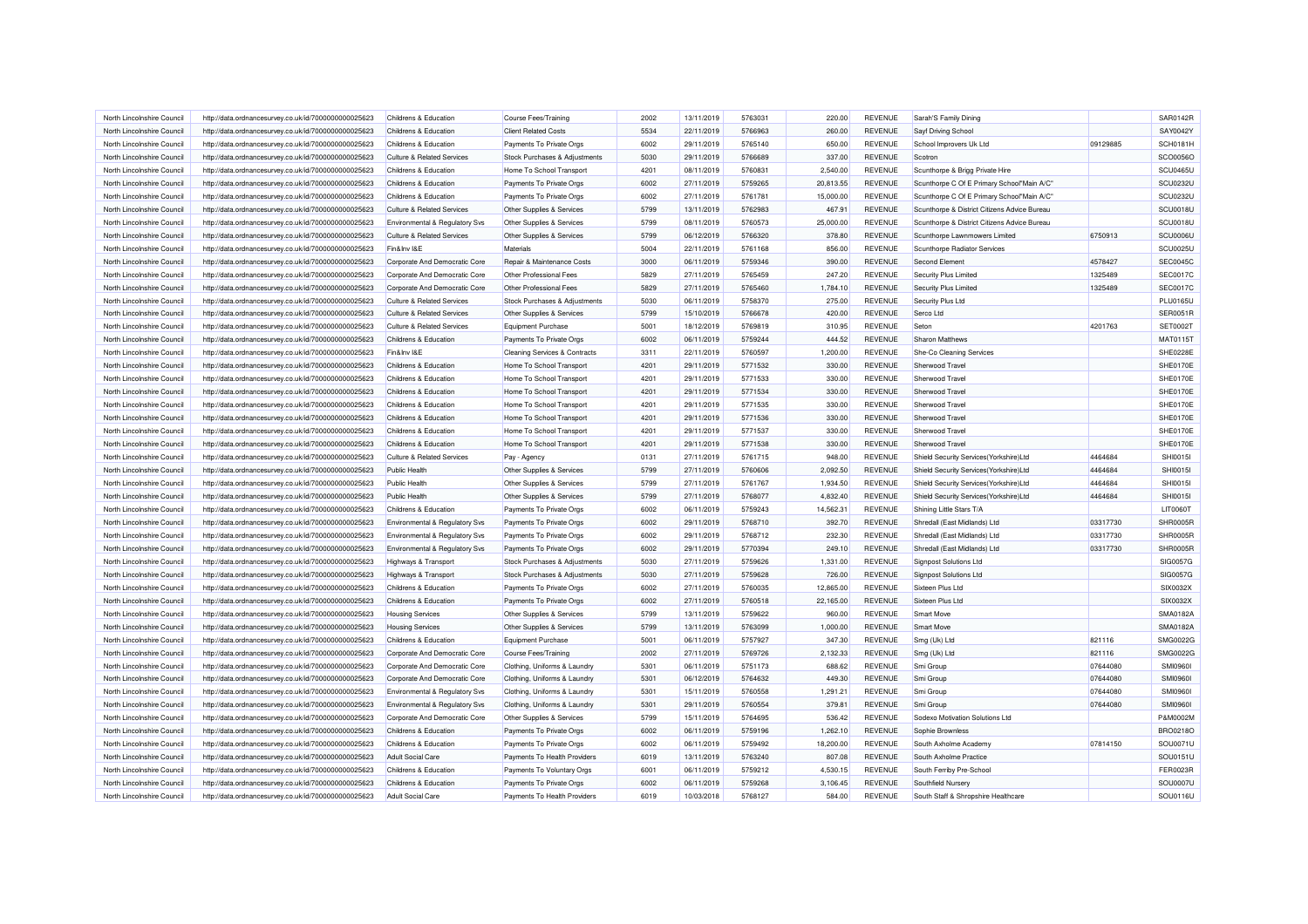| North Lincolnshire Council<br>http://data.ordnancesurvey.co.uk/id/7000000000025623<br><b>Adult Social Care</b><br>Payments To Health Providers<br>6019<br>11/12/2019<br>5768130<br>$-584.00$<br><b>REVENUE</b><br>South Staff & Shropshire Healthcare<br>North Lincolnshire Council<br>Environmental & Regulatory Svs<br>Other Supplies & Services<br>5799<br>13/11/2019<br>5762839<br>15,707.00<br>REVENUE<br>Space Projects Hull Ltd<br>http://data.ordnancesurvey.co.uk/id/7000000000025623<br>5204<br>5758460<br>374.55<br>REVENUE<br>North Lincolnshire Council<br>http://data.ordnancesurvey.co.uk/id/7000000000025623<br>Fin&Inv I&E<br><b>Catering Contract</b><br>22/11/2019<br>Spa Vending Ltd<br>North Lincolnshire Council<br>Fin&Inv I&E<br>5204<br>18/12/2019<br>5768713<br>531.58<br><b>REVENUE</b><br>http://data.ordnancesurvey.co.uk/id/7000000000025623<br><b>Catering Contract</b><br>Spa Vending Ltd<br>North Lincolnshire Council<br>http://data.ordnancesurvey.co.uk/id/7000000000025623<br>Environmental & Regulatory Svs<br>Other Professional Fees<br>5829<br>15/11/2019<br>5763387<br>954.55<br><b>REVENUE</b><br>Srcl Ltd (Mediaburst)<br>A085<br>5760639<br>7,040.00<br>CAPITAL<br>North Lincolnshire Council<br>Culture, Env, Reg & Planning Cap<br>Other Costs<br>08/11/2019<br>http://data.ordnancesurvey.co.uk/id/7000000000025623<br>Sri Water Engineering Ltd<br>North Lincolnshire Council<br>http://data.ordnancesurvey.co.uk/id/7000000000025623<br>Childrens & Education<br>Payments To Private Orgs<br>6002<br>06/11/2019<br>5759269<br>382.72<br><b>REVENUE</b><br>4201<br>20/11/2019<br>5766337<br>20,589.00<br><b>REVENUE</b><br>North Lincolnshire Council<br>http://data.ordnancesurvey.co.uk/id/7000000000025623<br>Childrens & Education<br>Home To School Transport<br>Stagecoach Services Limited<br><b>REVENUE</b><br>6010<br>27/11/2019<br>5768048<br>82,159.70<br>North Lincolnshire Council<br>http://data.ordnancesurvey.co.uk/id/7000000000025623<br>Highways & Transport<br><b>Concessionary Fares</b><br>Stagecoach Services Limited<br>North Lincolnshire Council<br>6011<br>18/12/2019<br>5764467<br>523.20<br>REVENUE<br>Stagecoach Services Ltd<br>http://data.ordnancesurvey.co.uk/id/7000000000025623<br>Highways & Transport<br><b>Passenger Transport</b><br>5764472<br>REVENUE<br>North Lincolnshire Council<br>Passenger Transport<br>6011<br>18/12/2019<br>528.00<br>Stagecoach Services Ltd<br>http://data.ordnancesurvey.co.uk/id/7000000000025623<br>Highways & Transport<br>North Lincolnshire Council<br>6011<br>18/12/2019<br>5764475<br>REVENUE<br>Stagecoach Services Ltd<br>http://data.ordnancesurvey.co.uk/id/7000000000025623<br>Highways & Transport<br>Passenger Transport<br>1.916.00<br>North Lincolnshire Council<br>Highways & Transport<br>Passenger Transport<br>6011<br>18/12/2019<br>5764477<br>4,100.00<br><b>REVENUE</b><br><b>Stagecoach Services Ltd</b><br>http://data.ordnancesurvey.co.uk/id/7000000000025623<br>REVENUE<br>North Lincolnshire Council<br>6011<br>18/12/2019<br>5764480<br>5,664.00<br>Stagecoach Services Ltd<br>http://data.ordnancesurvey.co.uk/id/7000000000025623<br>Highways & Transport<br>Passenger Transport<br>REVENUE<br>North Lincolnshire Council<br>http://data.ordnancesurvey.co.uk/id/7000000000025623<br>Highways & Transport<br>Passenger Transport<br>6011<br>18/12/2019<br>5764484<br>1,725.60<br>Stagecoach Services Ltd<br>5764486<br>1,968.00<br>REVENUE<br>North Lincolnshire Council<br>http://data.ordnancesurvey.co.uk/id/7000000000025623<br>Highways & Transport<br>Passenger Transport<br>6011<br>18/12/2019<br>Stagecoach Services Ltd<br>North Lincolnshire Council<br>6011<br>5764487<br>5,770.62<br><b>REVENUE</b><br>http://data.ordnancesurvey.co.uk/id/7000000000025623<br>Highways & Transport<br>Passenger Transport<br>18/12/2019<br>Stagecoach Services Ltd<br>6011<br>10,305.90<br>REVENUE<br>North Lincolnshire Council<br>http://data.ordnancesurvey.co.uk/id/7000000000025623<br><b>Highways &amp; Transport</b><br>Passenger Transport<br>18/12/2019<br>5764489<br>Stagecoach Services Ltd<br>6011<br><b>REVENUE</b><br>North Lincolnshire Council<br>http://data.ordnancesurvey.co.uk/id/7000000000025623<br>Highways & Transport<br>Passenger Transport<br>18/12/2019<br>5764491<br>2,002.98<br>Stagecoach Services Ltd<br>North Lincolnshire Council<br>6011<br>18/12/2019<br>5764493<br>420.00<br><b>REVENUE</b><br>Stagecoach Services Ltd<br>http://data.ordnancesurvey.co.uk/id/7000000000025623<br>Highways & Transport<br>Passenger Transport<br>North Lincolnshire Council<br>http://data.ordnancesurvey.co.uk/id/7000000000025623<br>Highways & Transport<br>Passenger Transport<br>6011<br>18/12/2019<br>5764494<br>468.00<br><b>REVENUE</b><br><b>Stagecoach Services Ltd</b><br>REVENUE<br>North Lincolnshire Council<br>6011<br>5764497<br>Stagecoach Services Ltd<br>http://data.ordnancesurvey.co.uk/id/7000000000025623<br>Highways & Transport<br>Passenger Transport<br>18/12/2019<br>5,736.00<br><b>REVENUE</b><br>North Lincolnshire Council<br>http://data.ordnancesurvey.co.uk/id/7000000000025623<br><b>Passenger Transport</b><br>6011<br>18/12/2019<br>5764498<br>384.00<br>Stagecoach Services Ltd<br><b>Highways &amp; Transport</b><br>North Lincolnshire Council<br>6011<br>18/12/2019<br>5764499<br>320.00<br>REVENUE<br><b>Stagecoach Services Ltd</b><br>http://data.ordnancesurvey.co.uk/id/7000000000025623<br>Highways & Transport<br>Passenger Transport<br><b>REVENUE</b><br>6002<br>06/11/2019<br>5759270<br>29,939.10<br>North Lincolnshire Council<br>http://data.ordnancesurvey.co.uk/id/7000000000025623<br>Childrens & Education<br>Payments To Private Orgs<br>North Lincolnshire Council<br>Payments To Private Orgs<br>6002<br>06/11/2019<br>5759271<br>25,151.70<br><b>REVENUE</b><br>http://data.ordnancesurvey.co.uk/id/7000000000025623<br>Childrens & Education<br>5771215<br>North Lincolnshire Council<br>http://data.ordnancesurvey.co.uk/id/7000000000025623<br>Childrens & Education<br>Payments To Private Orgs<br>6002<br>29/11/2019<br>4,550.00<br><b>REVENUE</b><br>5534<br>5757426<br>REVENUE<br>North Lincolnshire Council<br>http://data.ordnancesurvey.co.uk/id/7000000000025623<br>Childrens & Education<br><b>Client Related Costs</b><br>01/11/2019<br>510.00<br>Stepping Stones Of Scawby<br>North Lincolnshire Council<br>http://data.ordnancesurvey.co.uk/id/7000000000025623<br>Childrens & Education<br><b>Client Related Costs</b><br>5534<br>01/11/2019<br>5757681<br>363.00<br><b>REVENUE</b><br>Stepping Stones Of Scawby<br>6002<br>06/11/2019<br>5759263<br>6,566.50<br>REVENUE<br>Stepping Stones Of Scawby<br>North Lincolnshire Council<br>http://data.ordnancesurvey.co.uk/id/7000000000025623<br>Childrens & Education<br>Payments To Private Orgs<br>5764469<br>Repair & Maintenance Costs<br>3000<br>15/11/2019<br>963.53<br><b>REVENUE</b><br>North Lincolnshire Council<br>http://data.ordnancesurvey.co.uk/id/7000000000025623<br>Corporate And Democratic Core<br>Steve Ball Joinery Ltd<br>North Lincolnshire Council<br>Building/Construction<br>A082<br>06/12/2019<br>5764803<br>95,000.00<br>CAPITAL<br>http://data.ordnancesurvey.co.uk/id/7000000000025623<br>Culture, Env, Reg & Planning Cap<br>Steve Ball Joinery Ltd<br>3000<br>5764469<br><b>REVENUE</b><br>North Lincolnshire Council<br>http://data.ordnancesurvey.co.uk/id/7000000000025623<br><b>Culture &amp; Related Services</b><br>Repair & Maintenance Costs<br>15/11/2019<br>107.00<br>Steve Ball Joinery Ltd<br>North Lincolnshire Council<br>Fin&Inv I&E<br>Repair & Maintenance Costs<br>3000<br>15/11/2019<br>5764469<br>178.19<br>REVENUE<br>http://data.ordnancesurvey.co.uk/id/7000000000025623<br>Steve Ball Joinery Ltd<br>North Lincolnshire Council<br>Fin&Inv I&E<br>Repair & Maintenance Costs<br>3000<br>15/11/2019<br>5764469<br>155.28<br><b>REVENUE</b><br>Steve Ball Joinery Ltd<br>http://data.ordnancesurvey.co.uk/id/7000000000025623<br>REVENUE<br>Equipment Maint.& Repair<br>5003<br>04/12/2019<br>5769715<br>3,162.80<br>North Lincolnshire Council<br>http://data.ordnancesurvey.co.uk/id/7000000000025623<br>Highways & Transport<br>Steve Ball Joinery Ltd | 5958380<br>03226910<br>Stacey Johnson (Laugh And Learn Childminding)<br>2818654<br>2818654<br>2818654<br>2818654<br>2818654<br>2818654<br>2818654<br>2818654<br>2818654<br>2818654<br>2818654<br>2818654<br>2818654<br>2818654<br>2818654<br>2818654<br>2818654<br>St Augustine Webster Cath. Prim. Vol. Academy<br>St. Bernadette'S Catholic Prim, Vol. Academy<br>St. Bernadette'S Catholic Prim. Vol. Academy<br>3682402 | SOU0116U<br>SPA0101A<br>SPA0027A<br>SPA0027A<br>WHI0238I<br><b>SRI00021</b><br>STA0121A<br><b>LIN0118N</b><br><b>LIN0118N</b><br>STA0274A<br>STA0274A<br>STA0274A<br>STA0274A<br>STA0274A<br>STA0274A<br>STA0274A<br>STA0274A<br>STA0274A<br>STA0274A<br>STA0274A<br>STA0274A<br>STA0274A<br><b>STA0274A</b><br>STA0274A<br><b>STA0465A</b><br><b>STB0030B</b><br><b>STB0030B</b><br><b>SCA0139A</b><br><b>SCA0139A</b> |
|-----------------------------------------------------------------------------------------------------------------------------------------------------------------------------------------------------------------------------------------------------------------------------------------------------------------------------------------------------------------------------------------------------------------------------------------------------------------------------------------------------------------------------------------------------------------------------------------------------------------------------------------------------------------------------------------------------------------------------------------------------------------------------------------------------------------------------------------------------------------------------------------------------------------------------------------------------------------------------------------------------------------------------------------------------------------------------------------------------------------------------------------------------------------------------------------------------------------------------------------------------------------------------------------------------------------------------------------------------------------------------------------------------------------------------------------------------------------------------------------------------------------------------------------------------------------------------------------------------------------------------------------------------------------------------------------------------------------------------------------------------------------------------------------------------------------------------------------------------------------------------------------------------------------------------------------------------------------------------------------------------------------------------------------------------------------------------------------------------------------------------------------------------------------------------------------------------------------------------------------------------------------------------------------------------------------------------------------------------------------------------------------------------------------------------------------------------------------------------------------------------------------------------------------------------------------------------------------------------------------------------------------------------------------------------------------------------------------------------------------------------------------------------------------------------------------------------------------------------------------------------------------------------------------------------------------------------------------------------------------------------------------------------------------------------------------------------------------------------------------------------------------------------------------------------------------------------------------------------------------------------------------------------------------------------------------------------------------------------------------------------------------------------------------------------------------------------------------------------------------------------------------------------------------------------------------------------------------------------------------------------------------------------------------------------------------------------------------------------------------------------------------------------------------------------------------------------------------------------------------------------------------------------------------------------------------------------------------------------------------------------------------------------------------------------------------------------------------------------------------------------------------------------------------------------------------------------------------------------------------------------------------------------------------------------------------------------------------------------------------------------------------------------------------------------------------------------------------------------------------------------------------------------------------------------------------------------------------------------------------------------------------------------------------------------------------------------------------------------------------------------------------------------------------------------------------------------------------------------------------------------------------------------------------------------------------------------------------------------------------------------------------------------------------------------------------------------------------------------------------------------------------------------------------------------------------------------------------------------------------------------------------------------------------------------------------------------------------------------------------------------------------------------------------------------------------------------------------------------------------------------------------------------------------------------------------------------------------------------------------------------------------------------------------------------------------------------------------------------------------------------------------------------------------------------------------------------------------------------------------------------------------------------------------------------------------------------------------------------------------------------------------------------------------------------------------------------------------------------------------------------------------------------------------------------------------------------------------------------------------------------------------------------------------------------------------------------------------------------------------------------------------------------------------------------------------------------------------------------------------------------------------------------------------------------------------------------------------------------------------------------------------------------------------------------------------------------------------------------------------------------------------------------------------------------------------------------------------------------------------------------------------------------------------------------------------------------------------------------------------------------------------------------------------------------------------------------------------------------------------------------------------------------------------------------------------------------------------------------------------------------------------------------------------------------------------------------------------------------------------------------------------------------------------------------------------------------------------------------------------------------------------------------------------------------------------------------------------------------------------------------------------------------------------------------------------------------------------------------------------------------------------------------------------------------------------------------------------------------------------------------------------------------------------------------------------------------------------------------------------------------------------------------------------------------------------------------------------------------------------------------------------------------------------------------------------------------------------------------------------------------------------------------------------------------------------------|-----------------------------------------------------------------------------------------------------------------------------------------------------------------------------------------------------------------------------------------------------------------------------------------------------------------------------------------------------------------------------------------------------------------------------|-------------------------------------------------------------------------------------------------------------------------------------------------------------------------------------------------------------------------------------------------------------------------------------------------------------------------------------------------------------------------------------------------------------------------|
|                                                                                                                                                                                                                                                                                                                                                                                                                                                                                                                                                                                                                                                                                                                                                                                                                                                                                                                                                                                                                                                                                                                                                                                                                                                                                                                                                                                                                                                                                                                                                                                                                                                                                                                                                                                                                                                                                                                                                                                                                                                                                                                                                                                                                                                                                                                                                                                                                                                                                                                                                                                                                                                                                                                                                                                                                                                                                                                                                                                                                                                                                                                                                                                                                                                                                                                                                                                                                                                                                                                                                                                                                                                                                                                                                                                                                                                                                                                                                                                                                                                                                                                                                                                                                                                                                                                                                                                                                                                                                                                                                                                                                                                                                                                                                                                                                                                                                                                                                                                                                                                                                                                                                                                                                                                                                                                                                                                                                                                                                                                                                                                                                                                                                                                                                                                                                                                                                                                                                                                                                                                                                                                                                                                                                                                                                                                                                                                                                                                                                                                                                                                                                                                                                                                                                                                                                                                                                                                                                                                                                                                                                                                                                                                                                                                                                                                                                                                                                                                                                                                                                                                                                                                                                                                                                                                                                                                                                                                                                                                                                                                                                                                                                                                                                                                                                                                       |                                                                                                                                                                                                                                                                                                                                                                                                                             |                                                                                                                                                                                                                                                                                                                                                                                                                         |
|                                                                                                                                                                                                                                                                                                                                                                                                                                                                                                                                                                                                                                                                                                                                                                                                                                                                                                                                                                                                                                                                                                                                                                                                                                                                                                                                                                                                                                                                                                                                                                                                                                                                                                                                                                                                                                                                                                                                                                                                                                                                                                                                                                                                                                                                                                                                                                                                                                                                                                                                                                                                                                                                                                                                                                                                                                                                                                                                                                                                                                                                                                                                                                                                                                                                                                                                                                                                                                                                                                                                                                                                                                                                                                                                                                                                                                                                                                                                                                                                                                                                                                                                                                                                                                                                                                                                                                                                                                                                                                                                                                                                                                                                                                                                                                                                                                                                                                                                                                                                                                                                                                                                                                                                                                                                                                                                                                                                                                                                                                                                                                                                                                                                                                                                                                                                                                                                                                                                                                                                                                                                                                                                                                                                                                                                                                                                                                                                                                                                                                                                                                                                                                                                                                                                                                                                                                                                                                                                                                                                                                                                                                                                                                                                                                                                                                                                                                                                                                                                                                                                                                                                                                                                                                                                                                                                                                                                                                                                                                                                                                                                                                                                                                                                                                                                                                                       |                                                                                                                                                                                                                                                                                                                                                                                                                             |                                                                                                                                                                                                                                                                                                                                                                                                                         |
|                                                                                                                                                                                                                                                                                                                                                                                                                                                                                                                                                                                                                                                                                                                                                                                                                                                                                                                                                                                                                                                                                                                                                                                                                                                                                                                                                                                                                                                                                                                                                                                                                                                                                                                                                                                                                                                                                                                                                                                                                                                                                                                                                                                                                                                                                                                                                                                                                                                                                                                                                                                                                                                                                                                                                                                                                                                                                                                                                                                                                                                                                                                                                                                                                                                                                                                                                                                                                                                                                                                                                                                                                                                                                                                                                                                                                                                                                                                                                                                                                                                                                                                                                                                                                                                                                                                                                                                                                                                                                                                                                                                                                                                                                                                                                                                                                                                                                                                                                                                                                                                                                                                                                                                                                                                                                                                                                                                                                                                                                                                                                                                                                                                                                                                                                                                                                                                                                                                                                                                                                                                                                                                                                                                                                                                                                                                                                                                                                                                                                                                                                                                                                                                                                                                                                                                                                                                                                                                                                                                                                                                                                                                                                                                                                                                                                                                                                                                                                                                                                                                                                                                                                                                                                                                                                                                                                                                                                                                                                                                                                                                                                                                                                                                                                                                                                                                       |                                                                                                                                                                                                                                                                                                                                                                                                                             |                                                                                                                                                                                                                                                                                                                                                                                                                         |
|                                                                                                                                                                                                                                                                                                                                                                                                                                                                                                                                                                                                                                                                                                                                                                                                                                                                                                                                                                                                                                                                                                                                                                                                                                                                                                                                                                                                                                                                                                                                                                                                                                                                                                                                                                                                                                                                                                                                                                                                                                                                                                                                                                                                                                                                                                                                                                                                                                                                                                                                                                                                                                                                                                                                                                                                                                                                                                                                                                                                                                                                                                                                                                                                                                                                                                                                                                                                                                                                                                                                                                                                                                                                                                                                                                                                                                                                                                                                                                                                                                                                                                                                                                                                                                                                                                                                                                                                                                                                                                                                                                                                                                                                                                                                                                                                                                                                                                                                                                                                                                                                                                                                                                                                                                                                                                                                                                                                                                                                                                                                                                                                                                                                                                                                                                                                                                                                                                                                                                                                                                                                                                                                                                                                                                                                                                                                                                                                                                                                                                                                                                                                                                                                                                                                                                                                                                                                                                                                                                                                                                                                                                                                                                                                                                                                                                                                                                                                                                                                                                                                                                                                                                                                                                                                                                                                                                                                                                                                                                                                                                                                                                                                                                                                                                                                                                                       |                                                                                                                                                                                                                                                                                                                                                                                                                             |                                                                                                                                                                                                                                                                                                                                                                                                                         |
|                                                                                                                                                                                                                                                                                                                                                                                                                                                                                                                                                                                                                                                                                                                                                                                                                                                                                                                                                                                                                                                                                                                                                                                                                                                                                                                                                                                                                                                                                                                                                                                                                                                                                                                                                                                                                                                                                                                                                                                                                                                                                                                                                                                                                                                                                                                                                                                                                                                                                                                                                                                                                                                                                                                                                                                                                                                                                                                                                                                                                                                                                                                                                                                                                                                                                                                                                                                                                                                                                                                                                                                                                                                                                                                                                                                                                                                                                                                                                                                                                                                                                                                                                                                                                                                                                                                                                                                                                                                                                                                                                                                                                                                                                                                                                                                                                                                                                                                                                                                                                                                                                                                                                                                                                                                                                                                                                                                                                                                                                                                                                                                                                                                                                                                                                                                                                                                                                                                                                                                                                                                                                                                                                                                                                                                                                                                                                                                                                                                                                                                                                                                                                                                                                                                                                                                                                                                                                                                                                                                                                                                                                                                                                                                                                                                                                                                                                                                                                                                                                                                                                                                                                                                                                                                                                                                                                                                                                                                                                                                                                                                                                                                                                                                                                                                                                                                       |                                                                                                                                                                                                                                                                                                                                                                                                                             |                                                                                                                                                                                                                                                                                                                                                                                                                         |
|                                                                                                                                                                                                                                                                                                                                                                                                                                                                                                                                                                                                                                                                                                                                                                                                                                                                                                                                                                                                                                                                                                                                                                                                                                                                                                                                                                                                                                                                                                                                                                                                                                                                                                                                                                                                                                                                                                                                                                                                                                                                                                                                                                                                                                                                                                                                                                                                                                                                                                                                                                                                                                                                                                                                                                                                                                                                                                                                                                                                                                                                                                                                                                                                                                                                                                                                                                                                                                                                                                                                                                                                                                                                                                                                                                                                                                                                                                                                                                                                                                                                                                                                                                                                                                                                                                                                                                                                                                                                                                                                                                                                                                                                                                                                                                                                                                                                                                                                                                                                                                                                                                                                                                                                                                                                                                                                                                                                                                                                                                                                                                                                                                                                                                                                                                                                                                                                                                                                                                                                                                                                                                                                                                                                                                                                                                                                                                                                                                                                                                                                                                                                                                                                                                                                                                                                                                                                                                                                                                                                                                                                                                                                                                                                                                                                                                                                                                                                                                                                                                                                                                                                                                                                                                                                                                                                                                                                                                                                                                                                                                                                                                                                                                                                                                                                                                                       |                                                                                                                                                                                                                                                                                                                                                                                                                             |                                                                                                                                                                                                                                                                                                                                                                                                                         |
|                                                                                                                                                                                                                                                                                                                                                                                                                                                                                                                                                                                                                                                                                                                                                                                                                                                                                                                                                                                                                                                                                                                                                                                                                                                                                                                                                                                                                                                                                                                                                                                                                                                                                                                                                                                                                                                                                                                                                                                                                                                                                                                                                                                                                                                                                                                                                                                                                                                                                                                                                                                                                                                                                                                                                                                                                                                                                                                                                                                                                                                                                                                                                                                                                                                                                                                                                                                                                                                                                                                                                                                                                                                                                                                                                                                                                                                                                                                                                                                                                                                                                                                                                                                                                                                                                                                                                                                                                                                                                                                                                                                                                                                                                                                                                                                                                                                                                                                                                                                                                                                                                                                                                                                                                                                                                                                                                                                                                                                                                                                                                                                                                                                                                                                                                                                                                                                                                                                                                                                                                                                                                                                                                                                                                                                                                                                                                                                                                                                                                                                                                                                                                                                                                                                                                                                                                                                                                                                                                                                                                                                                                                                                                                                                                                                                                                                                                                                                                                                                                                                                                                                                                                                                                                                                                                                                                                                                                                                                                                                                                                                                                                                                                                                                                                                                                                                       |                                                                                                                                                                                                                                                                                                                                                                                                                             |                                                                                                                                                                                                                                                                                                                                                                                                                         |
|                                                                                                                                                                                                                                                                                                                                                                                                                                                                                                                                                                                                                                                                                                                                                                                                                                                                                                                                                                                                                                                                                                                                                                                                                                                                                                                                                                                                                                                                                                                                                                                                                                                                                                                                                                                                                                                                                                                                                                                                                                                                                                                                                                                                                                                                                                                                                                                                                                                                                                                                                                                                                                                                                                                                                                                                                                                                                                                                                                                                                                                                                                                                                                                                                                                                                                                                                                                                                                                                                                                                                                                                                                                                                                                                                                                                                                                                                                                                                                                                                                                                                                                                                                                                                                                                                                                                                                                                                                                                                                                                                                                                                                                                                                                                                                                                                                                                                                                                                                                                                                                                                                                                                                                                                                                                                                                                                                                                                                                                                                                                                                                                                                                                                                                                                                                                                                                                                                                                                                                                                                                                                                                                                                                                                                                                                                                                                                                                                                                                                                                                                                                                                                                                                                                                                                                                                                                                                                                                                                                                                                                                                                                                                                                                                                                                                                                                                                                                                                                                                                                                                                                                                                                                                                                                                                                                                                                                                                                                                                                                                                                                                                                                                                                                                                                                                                                       |                                                                                                                                                                                                                                                                                                                                                                                                                             |                                                                                                                                                                                                                                                                                                                                                                                                                         |
|                                                                                                                                                                                                                                                                                                                                                                                                                                                                                                                                                                                                                                                                                                                                                                                                                                                                                                                                                                                                                                                                                                                                                                                                                                                                                                                                                                                                                                                                                                                                                                                                                                                                                                                                                                                                                                                                                                                                                                                                                                                                                                                                                                                                                                                                                                                                                                                                                                                                                                                                                                                                                                                                                                                                                                                                                                                                                                                                                                                                                                                                                                                                                                                                                                                                                                                                                                                                                                                                                                                                                                                                                                                                                                                                                                                                                                                                                                                                                                                                                                                                                                                                                                                                                                                                                                                                                                                                                                                                                                                                                                                                                                                                                                                                                                                                                                                                                                                                                                                                                                                                                                                                                                                                                                                                                                                                                                                                                                                                                                                                                                                                                                                                                                                                                                                                                                                                                                                                                                                                                                                                                                                                                                                                                                                                                                                                                                                                                                                                                                                                                                                                                                                                                                                                                                                                                                                                                                                                                                                                                                                                                                                                                                                                                                                                                                                                                                                                                                                                                                                                                                                                                                                                                                                                                                                                                                                                                                                                                                                                                                                                                                                                                                                                                                                                                                                       |                                                                                                                                                                                                                                                                                                                                                                                                                             |                                                                                                                                                                                                                                                                                                                                                                                                                         |
|                                                                                                                                                                                                                                                                                                                                                                                                                                                                                                                                                                                                                                                                                                                                                                                                                                                                                                                                                                                                                                                                                                                                                                                                                                                                                                                                                                                                                                                                                                                                                                                                                                                                                                                                                                                                                                                                                                                                                                                                                                                                                                                                                                                                                                                                                                                                                                                                                                                                                                                                                                                                                                                                                                                                                                                                                                                                                                                                                                                                                                                                                                                                                                                                                                                                                                                                                                                                                                                                                                                                                                                                                                                                                                                                                                                                                                                                                                                                                                                                                                                                                                                                                                                                                                                                                                                                                                                                                                                                                                                                                                                                                                                                                                                                                                                                                                                                                                                                                                                                                                                                                                                                                                                                                                                                                                                                                                                                                                                                                                                                                                                                                                                                                                                                                                                                                                                                                                                                                                                                                                                                                                                                                                                                                                                                                                                                                                                                                                                                                                                                                                                                                                                                                                                                                                                                                                                                                                                                                                                                                                                                                                                                                                                                                                                                                                                                                                                                                                                                                                                                                                                                                                                                                                                                                                                                                                                                                                                                                                                                                                                                                                                                                                                                                                                                                                                       |                                                                                                                                                                                                                                                                                                                                                                                                                             |                                                                                                                                                                                                                                                                                                                                                                                                                         |
|                                                                                                                                                                                                                                                                                                                                                                                                                                                                                                                                                                                                                                                                                                                                                                                                                                                                                                                                                                                                                                                                                                                                                                                                                                                                                                                                                                                                                                                                                                                                                                                                                                                                                                                                                                                                                                                                                                                                                                                                                                                                                                                                                                                                                                                                                                                                                                                                                                                                                                                                                                                                                                                                                                                                                                                                                                                                                                                                                                                                                                                                                                                                                                                                                                                                                                                                                                                                                                                                                                                                                                                                                                                                                                                                                                                                                                                                                                                                                                                                                                                                                                                                                                                                                                                                                                                                                                                                                                                                                                                                                                                                                                                                                                                                                                                                                                                                                                                                                                                                                                                                                                                                                                                                                                                                                                                                                                                                                                                                                                                                                                                                                                                                                                                                                                                                                                                                                                                                                                                                                                                                                                                                                                                                                                                                                                                                                                                                                                                                                                                                                                                                                                                                                                                                                                                                                                                                                                                                                                                                                                                                                                                                                                                                                                                                                                                                                                                                                                                                                                                                                                                                                                                                                                                                                                                                                                                                                                                                                                                                                                                                                                                                                                                                                                                                                                                       |                                                                                                                                                                                                                                                                                                                                                                                                                             |                                                                                                                                                                                                                                                                                                                                                                                                                         |
|                                                                                                                                                                                                                                                                                                                                                                                                                                                                                                                                                                                                                                                                                                                                                                                                                                                                                                                                                                                                                                                                                                                                                                                                                                                                                                                                                                                                                                                                                                                                                                                                                                                                                                                                                                                                                                                                                                                                                                                                                                                                                                                                                                                                                                                                                                                                                                                                                                                                                                                                                                                                                                                                                                                                                                                                                                                                                                                                                                                                                                                                                                                                                                                                                                                                                                                                                                                                                                                                                                                                                                                                                                                                                                                                                                                                                                                                                                                                                                                                                                                                                                                                                                                                                                                                                                                                                                                                                                                                                                                                                                                                                                                                                                                                                                                                                                                                                                                                                                                                                                                                                                                                                                                                                                                                                                                                                                                                                                                                                                                                                                                                                                                                                                                                                                                                                                                                                                                                                                                                                                                                                                                                                                                                                                                                                                                                                                                                                                                                                                                                                                                                                                                                                                                                                                                                                                                                                                                                                                                                                                                                                                                                                                                                                                                                                                                                                                                                                                                                                                                                                                                                                                                                                                                                                                                                                                                                                                                                                                                                                                                                                                                                                                                                                                                                                                                       |                                                                                                                                                                                                                                                                                                                                                                                                                             |                                                                                                                                                                                                                                                                                                                                                                                                                         |
|                                                                                                                                                                                                                                                                                                                                                                                                                                                                                                                                                                                                                                                                                                                                                                                                                                                                                                                                                                                                                                                                                                                                                                                                                                                                                                                                                                                                                                                                                                                                                                                                                                                                                                                                                                                                                                                                                                                                                                                                                                                                                                                                                                                                                                                                                                                                                                                                                                                                                                                                                                                                                                                                                                                                                                                                                                                                                                                                                                                                                                                                                                                                                                                                                                                                                                                                                                                                                                                                                                                                                                                                                                                                                                                                                                                                                                                                                                                                                                                                                                                                                                                                                                                                                                                                                                                                                                                                                                                                                                                                                                                                                                                                                                                                                                                                                                                                                                                                                                                                                                                                                                                                                                                                                                                                                                                                                                                                                                                                                                                                                                                                                                                                                                                                                                                                                                                                                                                                                                                                                                                                                                                                                                                                                                                                                                                                                                                                                                                                                                                                                                                                                                                                                                                                                                                                                                                                                                                                                                                                                                                                                                                                                                                                                                                                                                                                                                                                                                                                                                                                                                                                                                                                                                                                                                                                                                                                                                                                                                                                                                                                                                                                                                                                                                                                                                                       |                                                                                                                                                                                                                                                                                                                                                                                                                             |                                                                                                                                                                                                                                                                                                                                                                                                                         |
|                                                                                                                                                                                                                                                                                                                                                                                                                                                                                                                                                                                                                                                                                                                                                                                                                                                                                                                                                                                                                                                                                                                                                                                                                                                                                                                                                                                                                                                                                                                                                                                                                                                                                                                                                                                                                                                                                                                                                                                                                                                                                                                                                                                                                                                                                                                                                                                                                                                                                                                                                                                                                                                                                                                                                                                                                                                                                                                                                                                                                                                                                                                                                                                                                                                                                                                                                                                                                                                                                                                                                                                                                                                                                                                                                                                                                                                                                                                                                                                                                                                                                                                                                                                                                                                                                                                                                                                                                                                                                                                                                                                                                                                                                                                                                                                                                                                                                                                                                                                                                                                                                                                                                                                                                                                                                                                                                                                                                                                                                                                                                                                                                                                                                                                                                                                                                                                                                                                                                                                                                                                                                                                                                                                                                                                                                                                                                                                                                                                                                                                                                                                                                                                                                                                                                                                                                                                                                                                                                                                                                                                                                                                                                                                                                                                                                                                                                                                                                                                                                                                                                                                                                                                                                                                                                                                                                                                                                                                                                                                                                                                                                                                                                                                                                                                                                                                       |                                                                                                                                                                                                                                                                                                                                                                                                                             |                                                                                                                                                                                                                                                                                                                                                                                                                         |
|                                                                                                                                                                                                                                                                                                                                                                                                                                                                                                                                                                                                                                                                                                                                                                                                                                                                                                                                                                                                                                                                                                                                                                                                                                                                                                                                                                                                                                                                                                                                                                                                                                                                                                                                                                                                                                                                                                                                                                                                                                                                                                                                                                                                                                                                                                                                                                                                                                                                                                                                                                                                                                                                                                                                                                                                                                                                                                                                                                                                                                                                                                                                                                                                                                                                                                                                                                                                                                                                                                                                                                                                                                                                                                                                                                                                                                                                                                                                                                                                                                                                                                                                                                                                                                                                                                                                                                                                                                                                                                                                                                                                                                                                                                                                                                                                                                                                                                                                                                                                                                                                                                                                                                                                                                                                                                                                                                                                                                                                                                                                                                                                                                                                                                                                                                                                                                                                                                                                                                                                                                                                                                                                                                                                                                                                                                                                                                                                                                                                                                                                                                                                                                                                                                                                                                                                                                                                                                                                                                                                                                                                                                                                                                                                                                                                                                                                                                                                                                                                                                                                                                                                                                                                                                                                                                                                                                                                                                                                                                                                                                                                                                                                                                                                                                                                                                                       |                                                                                                                                                                                                                                                                                                                                                                                                                             |                                                                                                                                                                                                                                                                                                                                                                                                                         |
|                                                                                                                                                                                                                                                                                                                                                                                                                                                                                                                                                                                                                                                                                                                                                                                                                                                                                                                                                                                                                                                                                                                                                                                                                                                                                                                                                                                                                                                                                                                                                                                                                                                                                                                                                                                                                                                                                                                                                                                                                                                                                                                                                                                                                                                                                                                                                                                                                                                                                                                                                                                                                                                                                                                                                                                                                                                                                                                                                                                                                                                                                                                                                                                                                                                                                                                                                                                                                                                                                                                                                                                                                                                                                                                                                                                                                                                                                                                                                                                                                                                                                                                                                                                                                                                                                                                                                                                                                                                                                                                                                                                                                                                                                                                                                                                                                                                                                                                                                                                                                                                                                                                                                                                                                                                                                                                                                                                                                                                                                                                                                                                                                                                                                                                                                                                                                                                                                                                                                                                                                                                                                                                                                                                                                                                                                                                                                                                                                                                                                                                                                                                                                                                                                                                                                                                                                                                                                                                                                                                                                                                                                                                                                                                                                                                                                                                                                                                                                                                                                                                                                                                                                                                                                                                                                                                                                                                                                                                                                                                                                                                                                                                                                                                                                                                                                                                       |                                                                                                                                                                                                                                                                                                                                                                                                                             |                                                                                                                                                                                                                                                                                                                                                                                                                         |
|                                                                                                                                                                                                                                                                                                                                                                                                                                                                                                                                                                                                                                                                                                                                                                                                                                                                                                                                                                                                                                                                                                                                                                                                                                                                                                                                                                                                                                                                                                                                                                                                                                                                                                                                                                                                                                                                                                                                                                                                                                                                                                                                                                                                                                                                                                                                                                                                                                                                                                                                                                                                                                                                                                                                                                                                                                                                                                                                                                                                                                                                                                                                                                                                                                                                                                                                                                                                                                                                                                                                                                                                                                                                                                                                                                                                                                                                                                                                                                                                                                                                                                                                                                                                                                                                                                                                                                                                                                                                                                                                                                                                                                                                                                                                                                                                                                                                                                                                                                                                                                                                                                                                                                                                                                                                                                                                                                                                                                                                                                                                                                                                                                                                                                                                                                                                                                                                                                                                                                                                                                                                                                                                                                                                                                                                                                                                                                                                                                                                                                                                                                                                                                                                                                                                                                                                                                                                                                                                                                                                                                                                                                                                                                                                                                                                                                                                                                                                                                                                                                                                                                                                                                                                                                                                                                                                                                                                                                                                                                                                                                                                                                                                                                                                                                                                                                                       |                                                                                                                                                                                                                                                                                                                                                                                                                             |                                                                                                                                                                                                                                                                                                                                                                                                                         |
|                                                                                                                                                                                                                                                                                                                                                                                                                                                                                                                                                                                                                                                                                                                                                                                                                                                                                                                                                                                                                                                                                                                                                                                                                                                                                                                                                                                                                                                                                                                                                                                                                                                                                                                                                                                                                                                                                                                                                                                                                                                                                                                                                                                                                                                                                                                                                                                                                                                                                                                                                                                                                                                                                                                                                                                                                                                                                                                                                                                                                                                                                                                                                                                                                                                                                                                                                                                                                                                                                                                                                                                                                                                                                                                                                                                                                                                                                                                                                                                                                                                                                                                                                                                                                                                                                                                                                                                                                                                                                                                                                                                                                                                                                                                                                                                                                                                                                                                                                                                                                                                                                                                                                                                                                                                                                                                                                                                                                                                                                                                                                                                                                                                                                                                                                                                                                                                                                                                                                                                                                                                                                                                                                                                                                                                                                                                                                                                                                                                                                                                                                                                                                                                                                                                                                                                                                                                                                                                                                                                                                                                                                                                                                                                                                                                                                                                                                                                                                                                                                                                                                                                                                                                                                                                                                                                                                                                                                                                                                                                                                                                                                                                                                                                                                                                                                                                       |                                                                                                                                                                                                                                                                                                                                                                                                                             |                                                                                                                                                                                                                                                                                                                                                                                                                         |
|                                                                                                                                                                                                                                                                                                                                                                                                                                                                                                                                                                                                                                                                                                                                                                                                                                                                                                                                                                                                                                                                                                                                                                                                                                                                                                                                                                                                                                                                                                                                                                                                                                                                                                                                                                                                                                                                                                                                                                                                                                                                                                                                                                                                                                                                                                                                                                                                                                                                                                                                                                                                                                                                                                                                                                                                                                                                                                                                                                                                                                                                                                                                                                                                                                                                                                                                                                                                                                                                                                                                                                                                                                                                                                                                                                                                                                                                                                                                                                                                                                                                                                                                                                                                                                                                                                                                                                                                                                                                                                                                                                                                                                                                                                                                                                                                                                                                                                                                                                                                                                                                                                                                                                                                                                                                                                                                                                                                                                                                                                                                                                                                                                                                                                                                                                                                                                                                                                                                                                                                                                                                                                                                                                                                                                                                                                                                                                                                                                                                                                                                                                                                                                                                                                                                                                                                                                                                                                                                                                                                                                                                                                                                                                                                                                                                                                                                                                                                                                                                                                                                                                                                                                                                                                                                                                                                                                                                                                                                                                                                                                                                                                                                                                                                                                                                                                                       |                                                                                                                                                                                                                                                                                                                                                                                                                             |                                                                                                                                                                                                                                                                                                                                                                                                                         |
|                                                                                                                                                                                                                                                                                                                                                                                                                                                                                                                                                                                                                                                                                                                                                                                                                                                                                                                                                                                                                                                                                                                                                                                                                                                                                                                                                                                                                                                                                                                                                                                                                                                                                                                                                                                                                                                                                                                                                                                                                                                                                                                                                                                                                                                                                                                                                                                                                                                                                                                                                                                                                                                                                                                                                                                                                                                                                                                                                                                                                                                                                                                                                                                                                                                                                                                                                                                                                                                                                                                                                                                                                                                                                                                                                                                                                                                                                                                                                                                                                                                                                                                                                                                                                                                                                                                                                                                                                                                                                                                                                                                                                                                                                                                                                                                                                                                                                                                                                                                                                                                                                                                                                                                                                                                                                                                                                                                                                                                                                                                                                                                                                                                                                                                                                                                                                                                                                                                                                                                                                                                                                                                                                                                                                                                                                                                                                                                                                                                                                                                                                                                                                                                                                                                                                                                                                                                                                                                                                                                                                                                                                                                                                                                                                                                                                                                                                                                                                                                                                                                                                                                                                                                                                                                                                                                                                                                                                                                                                                                                                                                                                                                                                                                                                                                                                                                       |                                                                                                                                                                                                                                                                                                                                                                                                                             |                                                                                                                                                                                                                                                                                                                                                                                                                         |
|                                                                                                                                                                                                                                                                                                                                                                                                                                                                                                                                                                                                                                                                                                                                                                                                                                                                                                                                                                                                                                                                                                                                                                                                                                                                                                                                                                                                                                                                                                                                                                                                                                                                                                                                                                                                                                                                                                                                                                                                                                                                                                                                                                                                                                                                                                                                                                                                                                                                                                                                                                                                                                                                                                                                                                                                                                                                                                                                                                                                                                                                                                                                                                                                                                                                                                                                                                                                                                                                                                                                                                                                                                                                                                                                                                                                                                                                                                                                                                                                                                                                                                                                                                                                                                                                                                                                                                                                                                                                                                                                                                                                                                                                                                                                                                                                                                                                                                                                                                                                                                                                                                                                                                                                                                                                                                                                                                                                                                                                                                                                                                                                                                                                                                                                                                                                                                                                                                                                                                                                                                                                                                                                                                                                                                                                                                                                                                                                                                                                                                                                                                                                                                                                                                                                                                                                                                                                                                                                                                                                                                                                                                                                                                                                                                                                                                                                                                                                                                                                                                                                                                                                                                                                                                                                                                                                                                                                                                                                                                                                                                                                                                                                                                                                                                                                                                                       |                                                                                                                                                                                                                                                                                                                                                                                                                             |                                                                                                                                                                                                                                                                                                                                                                                                                         |
|                                                                                                                                                                                                                                                                                                                                                                                                                                                                                                                                                                                                                                                                                                                                                                                                                                                                                                                                                                                                                                                                                                                                                                                                                                                                                                                                                                                                                                                                                                                                                                                                                                                                                                                                                                                                                                                                                                                                                                                                                                                                                                                                                                                                                                                                                                                                                                                                                                                                                                                                                                                                                                                                                                                                                                                                                                                                                                                                                                                                                                                                                                                                                                                                                                                                                                                                                                                                                                                                                                                                                                                                                                                                                                                                                                                                                                                                                                                                                                                                                                                                                                                                                                                                                                                                                                                                                                                                                                                                                                                                                                                                                                                                                                                                                                                                                                                                                                                                                                                                                                                                                                                                                                                                                                                                                                                                                                                                                                                                                                                                                                                                                                                                                                                                                                                                                                                                                                                                                                                                                                                                                                                                                                                                                                                                                                                                                                                                                                                                                                                                                                                                                                                                                                                                                                                                                                                                                                                                                                                                                                                                                                                                                                                                                                                                                                                                                                                                                                                                                                                                                                                                                                                                                                                                                                                                                                                                                                                                                                                                                                                                                                                                                                                                                                                                                                                       |                                                                                                                                                                                                                                                                                                                                                                                                                             |                                                                                                                                                                                                                                                                                                                                                                                                                         |
|                                                                                                                                                                                                                                                                                                                                                                                                                                                                                                                                                                                                                                                                                                                                                                                                                                                                                                                                                                                                                                                                                                                                                                                                                                                                                                                                                                                                                                                                                                                                                                                                                                                                                                                                                                                                                                                                                                                                                                                                                                                                                                                                                                                                                                                                                                                                                                                                                                                                                                                                                                                                                                                                                                                                                                                                                                                                                                                                                                                                                                                                                                                                                                                                                                                                                                                                                                                                                                                                                                                                                                                                                                                                                                                                                                                                                                                                                                                                                                                                                                                                                                                                                                                                                                                                                                                                                                                                                                                                                                                                                                                                                                                                                                                                                                                                                                                                                                                                                                                                                                                                                                                                                                                                                                                                                                                                                                                                                                                                                                                                                                                                                                                                                                                                                                                                                                                                                                                                                                                                                                                                                                                                                                                                                                                                                                                                                                                                                                                                                                                                                                                                                                                                                                                                                                                                                                                                                                                                                                                                                                                                                                                                                                                                                                                                                                                                                                                                                                                                                                                                                                                                                                                                                                                                                                                                                                                                                                                                                                                                                                                                                                                                                                                                                                                                                                                       |                                                                                                                                                                                                                                                                                                                                                                                                                             |                                                                                                                                                                                                                                                                                                                                                                                                                         |
|                                                                                                                                                                                                                                                                                                                                                                                                                                                                                                                                                                                                                                                                                                                                                                                                                                                                                                                                                                                                                                                                                                                                                                                                                                                                                                                                                                                                                                                                                                                                                                                                                                                                                                                                                                                                                                                                                                                                                                                                                                                                                                                                                                                                                                                                                                                                                                                                                                                                                                                                                                                                                                                                                                                                                                                                                                                                                                                                                                                                                                                                                                                                                                                                                                                                                                                                                                                                                                                                                                                                                                                                                                                                                                                                                                                                                                                                                                                                                                                                                                                                                                                                                                                                                                                                                                                                                                                                                                                                                                                                                                                                                                                                                                                                                                                                                                                                                                                                                                                                                                                                                                                                                                                                                                                                                                                                                                                                                                                                                                                                                                                                                                                                                                                                                                                                                                                                                                                                                                                                                                                                                                                                                                                                                                                                                                                                                                                                                                                                                                                                                                                                                                                                                                                                                                                                                                                                                                                                                                                                                                                                                                                                                                                                                                                                                                                                                                                                                                                                                                                                                                                                                                                                                                                                                                                                                                                                                                                                                                                                                                                                                                                                                                                                                                                                                                                       |                                                                                                                                                                                                                                                                                                                                                                                                                             |                                                                                                                                                                                                                                                                                                                                                                                                                         |
|                                                                                                                                                                                                                                                                                                                                                                                                                                                                                                                                                                                                                                                                                                                                                                                                                                                                                                                                                                                                                                                                                                                                                                                                                                                                                                                                                                                                                                                                                                                                                                                                                                                                                                                                                                                                                                                                                                                                                                                                                                                                                                                                                                                                                                                                                                                                                                                                                                                                                                                                                                                                                                                                                                                                                                                                                                                                                                                                                                                                                                                                                                                                                                                                                                                                                                                                                                                                                                                                                                                                                                                                                                                                                                                                                                                                                                                                                                                                                                                                                                                                                                                                                                                                                                                                                                                                                                                                                                                                                                                                                                                                                                                                                                                                                                                                                                                                                                                                                                                                                                                                                                                                                                                                                                                                                                                                                                                                                                                                                                                                                                                                                                                                                                                                                                                                                                                                                                                                                                                                                                                                                                                                                                                                                                                                                                                                                                                                                                                                                                                                                                                                                                                                                                                                                                                                                                                                                                                                                                                                                                                                                                                                                                                                                                                                                                                                                                                                                                                                                                                                                                                                                                                                                                                                                                                                                                                                                                                                                                                                                                                                                                                                                                                                                                                                                                                       |                                                                                                                                                                                                                                                                                                                                                                                                                             |                                                                                                                                                                                                                                                                                                                                                                                                                         |
|                                                                                                                                                                                                                                                                                                                                                                                                                                                                                                                                                                                                                                                                                                                                                                                                                                                                                                                                                                                                                                                                                                                                                                                                                                                                                                                                                                                                                                                                                                                                                                                                                                                                                                                                                                                                                                                                                                                                                                                                                                                                                                                                                                                                                                                                                                                                                                                                                                                                                                                                                                                                                                                                                                                                                                                                                                                                                                                                                                                                                                                                                                                                                                                                                                                                                                                                                                                                                                                                                                                                                                                                                                                                                                                                                                                                                                                                                                                                                                                                                                                                                                                                                                                                                                                                                                                                                                                                                                                                                                                                                                                                                                                                                                                                                                                                                                                                                                                                                                                                                                                                                                                                                                                                                                                                                                                                                                                                                                                                                                                                                                                                                                                                                                                                                                                                                                                                                                                                                                                                                                                                                                                                                                                                                                                                                                                                                                                                                                                                                                                                                                                                                                                                                                                                                                                                                                                                                                                                                                                                                                                                                                                                                                                                                                                                                                                                                                                                                                                                                                                                                                                                                                                                                                                                                                                                                                                                                                                                                                                                                                                                                                                                                                                                                                                                                                                       |                                                                                                                                                                                                                                                                                                                                                                                                                             |                                                                                                                                                                                                                                                                                                                                                                                                                         |
|                                                                                                                                                                                                                                                                                                                                                                                                                                                                                                                                                                                                                                                                                                                                                                                                                                                                                                                                                                                                                                                                                                                                                                                                                                                                                                                                                                                                                                                                                                                                                                                                                                                                                                                                                                                                                                                                                                                                                                                                                                                                                                                                                                                                                                                                                                                                                                                                                                                                                                                                                                                                                                                                                                                                                                                                                                                                                                                                                                                                                                                                                                                                                                                                                                                                                                                                                                                                                                                                                                                                                                                                                                                                                                                                                                                                                                                                                                                                                                                                                                                                                                                                                                                                                                                                                                                                                                                                                                                                                                                                                                                                                                                                                                                                                                                                                                                                                                                                                                                                                                                                                                                                                                                                                                                                                                                                                                                                                                                                                                                                                                                                                                                                                                                                                                                                                                                                                                                                                                                                                                                                                                                                                                                                                                                                                                                                                                                                                                                                                                                                                                                                                                                                                                                                                                                                                                                                                                                                                                                                                                                                                                                                                                                                                                                                                                                                                                                                                                                                                                                                                                                                                                                                                                                                                                                                                                                                                                                                                                                                                                                                                                                                                                                                                                                                                                                       |                                                                                                                                                                                                                                                                                                                                                                                                                             |                                                                                                                                                                                                                                                                                                                                                                                                                         |
|                                                                                                                                                                                                                                                                                                                                                                                                                                                                                                                                                                                                                                                                                                                                                                                                                                                                                                                                                                                                                                                                                                                                                                                                                                                                                                                                                                                                                                                                                                                                                                                                                                                                                                                                                                                                                                                                                                                                                                                                                                                                                                                                                                                                                                                                                                                                                                                                                                                                                                                                                                                                                                                                                                                                                                                                                                                                                                                                                                                                                                                                                                                                                                                                                                                                                                                                                                                                                                                                                                                                                                                                                                                                                                                                                                                                                                                                                                                                                                                                                                                                                                                                                                                                                                                                                                                                                                                                                                                                                                                                                                                                                                                                                                                                                                                                                                                                                                                                                                                                                                                                                                                                                                                                                                                                                                                                                                                                                                                                                                                                                                                                                                                                                                                                                                                                                                                                                                                                                                                                                                                                                                                                                                                                                                                                                                                                                                                                                                                                                                                                                                                                                                                                                                                                                                                                                                                                                                                                                                                                                                                                                                                                                                                                                                                                                                                                                                                                                                                                                                                                                                                                                                                                                                                                                                                                                                                                                                                                                                                                                                                                                                                                                                                                                                                                                                                       |                                                                                                                                                                                                                                                                                                                                                                                                                             |                                                                                                                                                                                                                                                                                                                                                                                                                         |
|                                                                                                                                                                                                                                                                                                                                                                                                                                                                                                                                                                                                                                                                                                                                                                                                                                                                                                                                                                                                                                                                                                                                                                                                                                                                                                                                                                                                                                                                                                                                                                                                                                                                                                                                                                                                                                                                                                                                                                                                                                                                                                                                                                                                                                                                                                                                                                                                                                                                                                                                                                                                                                                                                                                                                                                                                                                                                                                                                                                                                                                                                                                                                                                                                                                                                                                                                                                                                                                                                                                                                                                                                                                                                                                                                                                                                                                                                                                                                                                                                                                                                                                                                                                                                                                                                                                                                                                                                                                                                                                                                                                                                                                                                                                                                                                                                                                                                                                                                                                                                                                                                                                                                                                                                                                                                                                                                                                                                                                                                                                                                                                                                                                                                                                                                                                                                                                                                                                                                                                                                                                                                                                                                                                                                                                                                                                                                                                                                                                                                                                                                                                                                                                                                                                                                                                                                                                                                                                                                                                                                                                                                                                                                                                                                                                                                                                                                                                                                                                                                                                                                                                                                                                                                                                                                                                                                                                                                                                                                                                                                                                                                                                                                                                                                                                                                                                       |                                                                                                                                                                                                                                                                                                                                                                                                                             |                                                                                                                                                                                                                                                                                                                                                                                                                         |
|                                                                                                                                                                                                                                                                                                                                                                                                                                                                                                                                                                                                                                                                                                                                                                                                                                                                                                                                                                                                                                                                                                                                                                                                                                                                                                                                                                                                                                                                                                                                                                                                                                                                                                                                                                                                                                                                                                                                                                                                                                                                                                                                                                                                                                                                                                                                                                                                                                                                                                                                                                                                                                                                                                                                                                                                                                                                                                                                                                                                                                                                                                                                                                                                                                                                                                                                                                                                                                                                                                                                                                                                                                                                                                                                                                                                                                                                                                                                                                                                                                                                                                                                                                                                                                                                                                                                                                                                                                                                                                                                                                                                                                                                                                                                                                                                                                                                                                                                                                                                                                                                                                                                                                                                                                                                                                                                                                                                                                                                                                                                                                                                                                                                                                                                                                                                                                                                                                                                                                                                                                                                                                                                                                                                                                                                                                                                                                                                                                                                                                                                                                                                                                                                                                                                                                                                                                                                                                                                                                                                                                                                                                                                                                                                                                                                                                                                                                                                                                                                                                                                                                                                                                                                                                                                                                                                                                                                                                                                                                                                                                                                                                                                                                                                                                                                                                                       |                                                                                                                                                                                                                                                                                                                                                                                                                             | SCA0139A                                                                                                                                                                                                                                                                                                                                                                                                                |
|                                                                                                                                                                                                                                                                                                                                                                                                                                                                                                                                                                                                                                                                                                                                                                                                                                                                                                                                                                                                                                                                                                                                                                                                                                                                                                                                                                                                                                                                                                                                                                                                                                                                                                                                                                                                                                                                                                                                                                                                                                                                                                                                                                                                                                                                                                                                                                                                                                                                                                                                                                                                                                                                                                                                                                                                                                                                                                                                                                                                                                                                                                                                                                                                                                                                                                                                                                                                                                                                                                                                                                                                                                                                                                                                                                                                                                                                                                                                                                                                                                                                                                                                                                                                                                                                                                                                                                                                                                                                                                                                                                                                                                                                                                                                                                                                                                                                                                                                                                                                                                                                                                                                                                                                                                                                                                                                                                                                                                                                                                                                                                                                                                                                                                                                                                                                                                                                                                                                                                                                                                                                                                                                                                                                                                                                                                                                                                                                                                                                                                                                                                                                                                                                                                                                                                                                                                                                                                                                                                                                                                                                                                                                                                                                                                                                                                                                                                                                                                                                                                                                                                                                                                                                                                                                                                                                                                                                                                                                                                                                                                                                                                                                                                                                                                                                                                                       |                                                                                                                                                                                                                                                                                                                                                                                                                             | <b>BAL0025L</b>                                                                                                                                                                                                                                                                                                                                                                                                         |
|                                                                                                                                                                                                                                                                                                                                                                                                                                                                                                                                                                                                                                                                                                                                                                                                                                                                                                                                                                                                                                                                                                                                                                                                                                                                                                                                                                                                                                                                                                                                                                                                                                                                                                                                                                                                                                                                                                                                                                                                                                                                                                                                                                                                                                                                                                                                                                                                                                                                                                                                                                                                                                                                                                                                                                                                                                                                                                                                                                                                                                                                                                                                                                                                                                                                                                                                                                                                                                                                                                                                                                                                                                                                                                                                                                                                                                                                                                                                                                                                                                                                                                                                                                                                                                                                                                                                                                                                                                                                                                                                                                                                                                                                                                                                                                                                                                                                                                                                                                                                                                                                                                                                                                                                                                                                                                                                                                                                                                                                                                                                                                                                                                                                                                                                                                                                                                                                                                                                                                                                                                                                                                                                                                                                                                                                                                                                                                                                                                                                                                                                                                                                                                                                                                                                                                                                                                                                                                                                                                                                                                                                                                                                                                                                                                                                                                                                                                                                                                                                                                                                                                                                                                                                                                                                                                                                                                                                                                                                                                                                                                                                                                                                                                                                                                                                                                                       | 3682402                                                                                                                                                                                                                                                                                                                                                                                                                     | <b>BAL0025L</b>                                                                                                                                                                                                                                                                                                                                                                                                         |
|                                                                                                                                                                                                                                                                                                                                                                                                                                                                                                                                                                                                                                                                                                                                                                                                                                                                                                                                                                                                                                                                                                                                                                                                                                                                                                                                                                                                                                                                                                                                                                                                                                                                                                                                                                                                                                                                                                                                                                                                                                                                                                                                                                                                                                                                                                                                                                                                                                                                                                                                                                                                                                                                                                                                                                                                                                                                                                                                                                                                                                                                                                                                                                                                                                                                                                                                                                                                                                                                                                                                                                                                                                                                                                                                                                                                                                                                                                                                                                                                                                                                                                                                                                                                                                                                                                                                                                                                                                                                                                                                                                                                                                                                                                                                                                                                                                                                                                                                                                                                                                                                                                                                                                                                                                                                                                                                                                                                                                                                                                                                                                                                                                                                                                                                                                                                                                                                                                                                                                                                                                                                                                                                                                                                                                                                                                                                                                                                                                                                                                                                                                                                                                                                                                                                                                                                                                                                                                                                                                                                                                                                                                                                                                                                                                                                                                                                                                                                                                                                                                                                                                                                                                                                                                                                                                                                                                                                                                                                                                                                                                                                                                                                                                                                                                                                                                                       | 3682402                                                                                                                                                                                                                                                                                                                                                                                                                     | <b>BAL0025L</b>                                                                                                                                                                                                                                                                                                                                                                                                         |
|                                                                                                                                                                                                                                                                                                                                                                                                                                                                                                                                                                                                                                                                                                                                                                                                                                                                                                                                                                                                                                                                                                                                                                                                                                                                                                                                                                                                                                                                                                                                                                                                                                                                                                                                                                                                                                                                                                                                                                                                                                                                                                                                                                                                                                                                                                                                                                                                                                                                                                                                                                                                                                                                                                                                                                                                                                                                                                                                                                                                                                                                                                                                                                                                                                                                                                                                                                                                                                                                                                                                                                                                                                                                                                                                                                                                                                                                                                                                                                                                                                                                                                                                                                                                                                                                                                                                                                                                                                                                                                                                                                                                                                                                                                                                                                                                                                                                                                                                                                                                                                                                                                                                                                                                                                                                                                                                                                                                                                                                                                                                                                                                                                                                                                                                                                                                                                                                                                                                                                                                                                                                                                                                                                                                                                                                                                                                                                                                                                                                                                                                                                                                                                                                                                                                                                                                                                                                                                                                                                                                                                                                                                                                                                                                                                                                                                                                                                                                                                                                                                                                                                                                                                                                                                                                                                                                                                                                                                                                                                                                                                                                                                                                                                                                                                                                                                                       | 3682402                                                                                                                                                                                                                                                                                                                                                                                                                     | <b>BAL0025L</b>                                                                                                                                                                                                                                                                                                                                                                                                         |
|                                                                                                                                                                                                                                                                                                                                                                                                                                                                                                                                                                                                                                                                                                                                                                                                                                                                                                                                                                                                                                                                                                                                                                                                                                                                                                                                                                                                                                                                                                                                                                                                                                                                                                                                                                                                                                                                                                                                                                                                                                                                                                                                                                                                                                                                                                                                                                                                                                                                                                                                                                                                                                                                                                                                                                                                                                                                                                                                                                                                                                                                                                                                                                                                                                                                                                                                                                                                                                                                                                                                                                                                                                                                                                                                                                                                                                                                                                                                                                                                                                                                                                                                                                                                                                                                                                                                                                                                                                                                                                                                                                                                                                                                                                                                                                                                                                                                                                                                                                                                                                                                                                                                                                                                                                                                                                                                                                                                                                                                                                                                                                                                                                                                                                                                                                                                                                                                                                                                                                                                                                                                                                                                                                                                                                                                                                                                                                                                                                                                                                                                                                                                                                                                                                                                                                                                                                                                                                                                                                                                                                                                                                                                                                                                                                                                                                                                                                                                                                                                                                                                                                                                                                                                                                                                                                                                                                                                                                                                                                                                                                                                                                                                                                                                                                                                                                                       | 3682402                                                                                                                                                                                                                                                                                                                                                                                                                     | <b>BAL0025L</b>                                                                                                                                                                                                                                                                                                                                                                                                         |
|                                                                                                                                                                                                                                                                                                                                                                                                                                                                                                                                                                                                                                                                                                                                                                                                                                                                                                                                                                                                                                                                                                                                                                                                                                                                                                                                                                                                                                                                                                                                                                                                                                                                                                                                                                                                                                                                                                                                                                                                                                                                                                                                                                                                                                                                                                                                                                                                                                                                                                                                                                                                                                                                                                                                                                                                                                                                                                                                                                                                                                                                                                                                                                                                                                                                                                                                                                                                                                                                                                                                                                                                                                                                                                                                                                                                                                                                                                                                                                                                                                                                                                                                                                                                                                                                                                                                                                                                                                                                                                                                                                                                                                                                                                                                                                                                                                                                                                                                                                                                                                                                                                                                                                                                                                                                                                                                                                                                                                                                                                                                                                                                                                                                                                                                                                                                                                                                                                                                                                                                                                                                                                                                                                                                                                                                                                                                                                                                                                                                                                                                                                                                                                                                                                                                                                                                                                                                                                                                                                                                                                                                                                                                                                                                                                                                                                                                                                                                                                                                                                                                                                                                                                                                                                                                                                                                                                                                                                                                                                                                                                                                                                                                                                                                                                                                                                                       | 3682402                                                                                                                                                                                                                                                                                                                                                                                                                     | <b>BAL0025L</b>                                                                                                                                                                                                                                                                                                                                                                                                         |
| 5770827<br>North Lincolnshire Council<br>http://data.ordnancesurvey.co.uk/id/7000000000025623<br>Non Distributed Costs<br>Payments To Private Orgs<br>6002<br>06/12/2019<br>57,000.00<br><b>REVENUE</b><br>Steve Ball Joinery Ltd                                                                                                                                                                                                                                                                                                                                                                                                                                                                                                                                                                                                                                                                                                                                                                                                                                                                                                                                                                                                                                                                                                                                                                                                                                                                                                                                                                                                                                                                                                                                                                                                                                                                                                                                                                                                                                                                                                                                                                                                                                                                                                                                                                                                                                                                                                                                                                                                                                                                                                                                                                                                                                                                                                                                                                                                                                                                                                                                                                                                                                                                                                                                                                                                                                                                                                                                                                                                                                                                                                                                                                                                                                                                                                                                                                                                                                                                                                                                                                                                                                                                                                                                                                                                                                                                                                                                                                                                                                                                                                                                                                                                                                                                                                                                                                                                                                                                                                                                                                                                                                                                                                                                                                                                                                                                                                                                                                                                                                                                                                                                                                                                                                                                                                                                                                                                                                                                                                                                                                                                                                                                                                                                                                                                                                                                                                                                                                                                                                                                                                                                                                                                                                                                                                                                                                                                                                                                                                                                                                                                                                                                                                                                                                                                                                                                                                                                                                                                                                                                                                                                                                                                                                                                                                                                                                                                                                                                                                                                                                                                                                                                                     | 3682402                                                                                                                                                                                                                                                                                                                                                                                                                     | <b>BAL0025L</b>                                                                                                                                                                                                                                                                                                                                                                                                         |
| 27/11/2019<br>5769665<br>1,600.00<br>REVENUE<br>North Lincolnshire Council<br>http://data.ordnancesurvey.co.uk/id/7000000000025623<br><b>Planning Services</b><br>Payments To Voluntary Orgs<br>6001<br>St Marks Community Fund                                                                                                                                                                                                                                                                                                                                                                                                                                                                                                                                                                                                                                                                                                                                                                                                                                                                                                                                                                                                                                                                                                                                                                                                                                                                                                                                                                                                                                                                                                                                                                                                                                                                                                                                                                                                                                                                                                                                                                                                                                                                                                                                                                                                                                                                                                                                                                                                                                                                                                                                                                                                                                                                                                                                                                                                                                                                                                                                                                                                                                                                                                                                                                                                                                                                                                                                                                                                                                                                                                                                                                                                                                                                                                                                                                                                                                                                                                                                                                                                                                                                                                                                                                                                                                                                                                                                                                                                                                                                                                                                                                                                                                                                                                                                                                                                                                                                                                                                                                                                                                                                                                                                                                                                                                                                                                                                                                                                                                                                                                                                                                                                                                                                                                                                                                                                                                                                                                                                                                                                                                                                                                                                                                                                                                                                                                                                                                                                                                                                                                                                                                                                                                                                                                                                                                                                                                                                                                                                                                                                                                                                                                                                                                                                                                                                                                                                                                                                                                                                                                                                                                                                                                                                                                                                                                                                                                                                                                                                                                                                                                                                                       |                                                                                                                                                                                                                                                                                                                                                                                                                             | STM0180M                                                                                                                                                                                                                                                                                                                                                                                                                |
| North Lincolnshire Council<br>6002<br>06/11/2019<br>5759490<br>3,383.33<br><b>REVENUE</b><br>http://data.ordnancesurvey.co.uk/id/7000000000025623<br>Childrens & Education<br>Payments To Private Orgs<br>St. Mary'S Catholic Primary Vol. Academy                                                                                                                                                                                                                                                                                                                                                                                                                                                                                                                                                                                                                                                                                                                                                                                                                                                                                                                                                                                                                                                                                                                                                                                                                                                                                                                                                                                                                                                                                                                                                                                                                                                                                                                                                                                                                                                                                                                                                                                                                                                                                                                                                                                                                                                                                                                                                                                                                                                                                                                                                                                                                                                                                                                                                                                                                                                                                                                                                                                                                                                                                                                                                                                                                                                                                                                                                                                                                                                                                                                                                                                                                                                                                                                                                                                                                                                                                                                                                                                                                                                                                                                                                                                                                                                                                                                                                                                                                                                                                                                                                                                                                                                                                                                                                                                                                                                                                                                                                                                                                                                                                                                                                                                                                                                                                                                                                                                                                                                                                                                                                                                                                                                                                                                                                                                                                                                                                                                                                                                                                                                                                                                                                                                                                                                                                                                                                                                                                                                                                                                                                                                                                                                                                                                                                                                                                                                                                                                                                                                                                                                                                                                                                                                                                                                                                                                                                                                                                                                                                                                                                                                                                                                                                                                                                                                                                                                                                                                                                                                                                                                                    |                                                                                                                                                                                                                                                                                                                                                                                                                             | STM0020M                                                                                                                                                                                                                                                                                                                                                                                                                |
| North Lincolnshire Council<br>6002<br>08/11/2019<br>5759273<br>16,042.95<br>REVENUE<br>http://data.ordnancesurvey.co.uk/id/7000000000025623<br>Childrens & Education<br>Payments To Private Orgs<br>St Norbert'S Catholic Primary Vol Academy                                                                                                                                                                                                                                                                                                                                                                                                                                                                                                                                                                                                                                                                                                                                                                                                                                                                                                                                                                                                                                                                                                                                                                                                                                                                                                                                                                                                                                                                                                                                                                                                                                                                                                                                                                                                                                                                                                                                                                                                                                                                                                                                                                                                                                                                                                                                                                                                                                                                                                                                                                                                                                                                                                                                                                                                                                                                                                                                                                                                                                                                                                                                                                                                                                                                                                                                                                                                                                                                                                                                                                                                                                                                                                                                                                                                                                                                                                                                                                                                                                                                                                                                                                                                                                                                                                                                                                                                                                                                                                                                                                                                                                                                                                                                                                                                                                                                                                                                                                                                                                                                                                                                                                                                                                                                                                                                                                                                                                                                                                                                                                                                                                                                                                                                                                                                                                                                                                                                                                                                                                                                                                                                                                                                                                                                                                                                                                                                                                                                                                                                                                                                                                                                                                                                                                                                                                                                                                                                                                                                                                                                                                                                                                                                                                                                                                                                                                                                                                                                                                                                                                                                                                                                                                                                                                                                                                                                                                                                                                                                                                                                         |                                                                                                                                                                                                                                                                                                                                                                                                                             | STN0005N                                                                                                                                                                                                                                                                                                                                                                                                                |
| 5770410<br>North Lincolnshire Council<br>http://data.ordnancesurvey.co.uk/id/7000000000025623<br><b>Planning Services</b><br>Payments To Voluntary Orgs<br>6001<br>06/12/2019<br>13,828.00<br><b>REVENUE</b><br>St Norbert'S Catholic Primary Vol Academy                                                                                                                                                                                                                                                                                                                                                                                                                                                                                                                                                                                                                                                                                                                                                                                                                                                                                                                                                                                                                                                                                                                                                                                                                                                                                                                                                                                                                                                                                                                                                                                                                                                                                                                                                                                                                                                                                                                                                                                                                                                                                                                                                                                                                                                                                                                                                                                                                                                                                                                                                                                                                                                                                                                                                                                                                                                                                                                                                                                                                                                                                                                                                                                                                                                                                                                                                                                                                                                                                                                                                                                                                                                                                                                                                                                                                                                                                                                                                                                                                                                                                                                                                                                                                                                                                                                                                                                                                                                                                                                                                                                                                                                                                                                                                                                                                                                                                                                                                                                                                                                                                                                                                                                                                                                                                                                                                                                                                                                                                                                                                                                                                                                                                                                                                                                                                                                                                                                                                                                                                                                                                                                                                                                                                                                                                                                                                                                                                                                                                                                                                                                                                                                                                                                                                                                                                                                                                                                                                                                                                                                                                                                                                                                                                                                                                                                                                                                                                                                                                                                                                                                                                                                                                                                                                                                                                                                                                                                                                                                                                                                             |                                                                                                                                                                                                                                                                                                                                                                                                                             | STN0005N                                                                                                                                                                                                                                                                                                                                                                                                                |
| North Lincolnshire Council<br>6001<br>27/11/2019<br>5763062<br>13,828,00<br><b>REVENUE</b><br>St Norberts School Fund-Do Not Use<br>http://data.ordnancesurvey.co.uk/id/7000000000025623<br><b>Planning Services</b><br>Payments To Voluntary Orgs                                                                                                                                                                                                                                                                                                                                                                                                                                                                                                                                                                                                                                                                                                                                                                                                                                                                                                                                                                                                                                                                                                                                                                                                                                                                                                                                                                                                                                                                                                                                                                                                                                                                                                                                                                                                                                                                                                                                                                                                                                                                                                                                                                                                                                                                                                                                                                                                                                                                                                                                                                                                                                                                                                                                                                                                                                                                                                                                                                                                                                                                                                                                                                                                                                                                                                                                                                                                                                                                                                                                                                                                                                                                                                                                                                                                                                                                                                                                                                                                                                                                                                                                                                                                                                                                                                                                                                                                                                                                                                                                                                                                                                                                                                                                                                                                                                                                                                                                                                                                                                                                                                                                                                                                                                                                                                                                                                                                                                                                                                                                                                                                                                                                                                                                                                                                                                                                                                                                                                                                                                                                                                                                                                                                                                                                                                                                                                                                                                                                                                                                                                                                                                                                                                                                                                                                                                                                                                                                                                                                                                                                                                                                                                                                                                                                                                                                                                                                                                                                                                                                                                                                                                                                                                                                                                                                                                                                                                                                                                                                                                                                    |                                                                                                                                                                                                                                                                                                                                                                                                                             | <b>STN0002N</b>                                                                                                                                                                                                                                                                                                                                                                                                         |
| North Lincolnshire Council<br>http://data.ordnancesurvey.co.uk/id/7000000000025623<br><b>Planning Services</b><br>Payments To Voluntary Orgs<br>6001<br>27/11/2019<br>5769828<br>$-13,828.00$<br><b>REVENUE</b><br>St Norberts School Fund-Do Not Use                                                                                                                                                                                                                                                                                                                                                                                                                                                                                                                                                                                                                                                                                                                                                                                                                                                                                                                                                                                                                                                                                                                                                                                                                                                                                                                                                                                                                                                                                                                                                                                                                                                                                                                                                                                                                                                                                                                                                                                                                                                                                                                                                                                                                                                                                                                                                                                                                                                                                                                                                                                                                                                                                                                                                                                                                                                                                                                                                                                                                                                                                                                                                                                                                                                                                                                                                                                                                                                                                                                                                                                                                                                                                                                                                                                                                                                                                                                                                                                                                                                                                                                                                                                                                                                                                                                                                                                                                                                                                                                                                                                                                                                                                                                                                                                                                                                                                                                                                                                                                                                                                                                                                                                                                                                                                                                                                                                                                                                                                                                                                                                                                                                                                                                                                                                                                                                                                                                                                                                                                                                                                                                                                                                                                                                                                                                                                                                                                                                                                                                                                                                                                                                                                                                                                                                                                                                                                                                                                                                                                                                                                                                                                                                                                                                                                                                                                                                                                                                                                                                                                                                                                                                                                                                                                                                                                                                                                                                                                                                                                                                                 |                                                                                                                                                                                                                                                                                                                                                                                                                             | STN0002N                                                                                                                                                                                                                                                                                                                                                                                                                |
| North Lincolnshire Council<br>Childrens & Education<br>6002<br>06/11/2019<br>5759275<br><b>REVENUE</b><br>Stone Hen Childcare<br>http://data.ordnancesurvey.co.uk/id/7000000000025623<br>Payments To Private Orgs<br>816.38                                                                                                                                                                                                                                                                                                                                                                                                                                                                                                                                                                                                                                                                                                                                                                                                                                                                                                                                                                                                                                                                                                                                                                                                                                                                                                                                                                                                                                                                                                                                                                                                                                                                                                                                                                                                                                                                                                                                                                                                                                                                                                                                                                                                                                                                                                                                                                                                                                                                                                                                                                                                                                                                                                                                                                                                                                                                                                                                                                                                                                                                                                                                                                                                                                                                                                                                                                                                                                                                                                                                                                                                                                                                                                                                                                                                                                                                                                                                                                                                                                                                                                                                                                                                                                                                                                                                                                                                                                                                                                                                                                                                                                                                                                                                                                                                                                                                                                                                                                                                                                                                                                                                                                                                                                                                                                                                                                                                                                                                                                                                                                                                                                                                                                                                                                                                                                                                                                                                                                                                                                                                                                                                                                                                                                                                                                                                                                                                                                                                                                                                                                                                                                                                                                                                                                                                                                                                                                                                                                                                                                                                                                                                                                                                                                                                                                                                                                                                                                                                                                                                                                                                                                                                                                                                                                                                                                                                                                                                                                                                                                                                                           |                                                                                                                                                                                                                                                                                                                                                                                                                             | STO0172C                                                                                                                                                                                                                                                                                                                                                                                                                |
| North Lincolnshire Council<br>http://data.ordnancesurvey.co.uk/id/7000000000025623<br>Childrens & Education<br>Payments To Voluntary Orgs<br>6001<br>06/11/2019<br>5759276<br>4,991.62<br><b>REVENUE</b><br>St Pauls Pre-School                                                                                                                                                                                                                                                                                                                                                                                                                                                                                                                                                                                                                                                                                                                                                                                                                                                                                                                                                                                                                                                                                                                                                                                                                                                                                                                                                                                                                                                                                                                                                                                                                                                                                                                                                                                                                                                                                                                                                                                                                                                                                                                                                                                                                                                                                                                                                                                                                                                                                                                                                                                                                                                                                                                                                                                                                                                                                                                                                                                                                                                                                                                                                                                                                                                                                                                                                                                                                                                                                                                                                                                                                                                                                                                                                                                                                                                                                                                                                                                                                                                                                                                                                                                                                                                                                                                                                                                                                                                                                                                                                                                                                                                                                                                                                                                                                                                                                                                                                                                                                                                                                                                                                                                                                                                                                                                                                                                                                                                                                                                                                                                                                                                                                                                                                                                                                                                                                                                                                                                                                                                                                                                                                                                                                                                                                                                                                                                                                                                                                                                                                                                                                                                                                                                                                                                                                                                                                                                                                                                                                                                                                                                                                                                                                                                                                                                                                                                                                                                                                                                                                                                                                                                                                                                                                                                                                                                                                                                                                                                                                                                                                       |                                                                                                                                                                                                                                                                                                                                                                                                                             | STP0001P                                                                                                                                                                                                                                                                                                                                                                                                                |
| North Lincolnshire Council<br>Childrens & Education<br>Other Supplies & Services<br>5799<br>08/11/2019<br>5759527<br>304.00<br><b>REVENUE</b><br><b>Street Beat College</b><br>http://data.ordnancesurvey.co.uk/id/7000000000025623                                                                                                                                                                                                                                                                                                                                                                                                                                                                                                                                                                                                                                                                                                                                                                                                                                                                                                                                                                                                                                                                                                                                                                                                                                                                                                                                                                                                                                                                                                                                                                                                                                                                                                                                                                                                                                                                                                                                                                                                                                                                                                                                                                                                                                                                                                                                                                                                                                                                                                                                                                                                                                                                                                                                                                                                                                                                                                                                                                                                                                                                                                                                                                                                                                                                                                                                                                                                                                                                                                                                                                                                                                                                                                                                                                                                                                                                                                                                                                                                                                                                                                                                                                                                                                                                                                                                                                                                                                                                                                                                                                                                                                                                                                                                                                                                                                                                                                                                                                                                                                                                                                                                                                                                                                                                                                                                                                                                                                                                                                                                                                                                                                                                                                                                                                                                                                                                                                                                                                                                                                                                                                                                                                                                                                                                                                                                                                                                                                                                                                                                                                                                                                                                                                                                                                                                                                                                                                                                                                                                                                                                                                                                                                                                                                                                                                                                                                                                                                                                                                                                                                                                                                                                                                                                                                                                                                                                                                                                                                                                                                                                                   | 08387440                                                                                                                                                                                                                                                                                                                                                                                                                    | STR0023R                                                                                                                                                                                                                                                                                                                                                                                                                |
| 5829<br>5759529<br><b>REVENUE</b><br>North Lincolnshire Council<br>Other Professional Fees<br>08/11/2019<br>277.50<br>http://data.ordnancesurvey.co.uk/id/7000000000025623<br>Culture & Related Services<br><b>Street Beat College</b>                                                                                                                                                                                                                                                                                                                                                                                                                                                                                                                                                                                                                                                                                                                                                                                                                                                                                                                                                                                                                                                                                                                                                                                                                                                                                                                                                                                                                                                                                                                                                                                                                                                                                                                                                                                                                                                                                                                                                                                                                                                                                                                                                                                                                                                                                                                                                                                                                                                                                                                                                                                                                                                                                                                                                                                                                                                                                                                                                                                                                                                                                                                                                                                                                                                                                                                                                                                                                                                                                                                                                                                                                                                                                                                                                                                                                                                                                                                                                                                                                                                                                                                                                                                                                                                                                                                                                                                                                                                                                                                                                                                                                                                                                                                                                                                                                                                                                                                                                                                                                                                                                                                                                                                                                                                                                                                                                                                                                                                                                                                                                                                                                                                                                                                                                                                                                                                                                                                                                                                                                                                                                                                                                                                                                                                                                                                                                                                                                                                                                                                                                                                                                                                                                                                                                                                                                                                                                                                                                                                                                                                                                                                                                                                                                                                                                                                                                                                                                                                                                                                                                                                                                                                                                                                                                                                                                                                                                                                                                                                                                                                                                | 08387440                                                                                                                                                                                                                                                                                                                                                                                                                    | STR0023R                                                                                                                                                                                                                                                                                                                                                                                                                |
| 3201<br>08/11/2019<br>5759529<br>100.00<br>REVENUE<br>North Lincolnshire Council<br>http://data.ordnancesurvey.co.uk/id/7000000000025623<br>Culture & Related Services<br>Rents<br><b>Street Beat College</b>                                                                                                                                                                                                                                                                                                                                                                                                                                                                                                                                                                                                                                                                                                                                                                                                                                                                                                                                                                                                                                                                                                                                                                                                                                                                                                                                                                                                                                                                                                                                                                                                                                                                                                                                                                                                                                                                                                                                                                                                                                                                                                                                                                                                                                                                                                                                                                                                                                                                                                                                                                                                                                                                                                                                                                                                                                                                                                                                                                                                                                                                                                                                                                                                                                                                                                                                                                                                                                                                                                                                                                                                                                                                                                                                                                                                                                                                                                                                                                                                                                                                                                                                                                                                                                                                                                                                                                                                                                                                                                                                                                                                                                                                                                                                                                                                                                                                                                                                                                                                                                                                                                                                                                                                                                                                                                                                                                                                                                                                                                                                                                                                                                                                                                                                                                                                                                                                                                                                                                                                                                                                                                                                                                                                                                                                                                                                                                                                                                                                                                                                                                                                                                                                                                                                                                                                                                                                                                                                                                                                                                                                                                                                                                                                                                                                                                                                                                                                                                                                                                                                                                                                                                                                                                                                                                                                                                                                                                                                                                                                                                                                                                         | 08387440                                                                                                                                                                                                                                                                                                                                                                                                                    | STR0023R                                                                                                                                                                                                                                                                                                                                                                                                                |
| North Lincolnshire Council<br>http://data.ordnancesurvey.co.uk/id/7000000000025623<br>Childrens & Education<br>Payments To Private Orgs<br>6002<br>27/11/2019<br>5768551<br>472.50<br><b>REVENUE</b><br><b>Street Beat Dance Academy</b>                                                                                                                                                                                                                                                                                                                                                                                                                                                                                                                                                                                                                                                                                                                                                                                                                                                                                                                                                                                                                                                                                                                                                                                                                                                                                                                                                                                                                                                                                                                                                                                                                                                                                                                                                                                                                                                                                                                                                                                                                                                                                                                                                                                                                                                                                                                                                                                                                                                                                                                                                                                                                                                                                                                                                                                                                                                                                                                                                                                                                                                                                                                                                                                                                                                                                                                                                                                                                                                                                                                                                                                                                                                                                                                                                                                                                                                                                                                                                                                                                                                                                                                                                                                                                                                                                                                                                                                                                                                                                                                                                                                                                                                                                                                                                                                                                                                                                                                                                                                                                                                                                                                                                                                                                                                                                                                                                                                                                                                                                                                                                                                                                                                                                                                                                                                                                                                                                                                                                                                                                                                                                                                                                                                                                                                                                                                                                                                                                                                                                                                                                                                                                                                                                                                                                                                                                                                                                                                                                                                                                                                                                                                                                                                                                                                                                                                                                                                                                                                                                                                                                                                                                                                                                                                                                                                                                                                                                                                                                                                                                                                                              |                                                                                                                                                                                                                                                                                                                                                                                                                             | STR0143R                                                                                                                                                                                                                                                                                                                                                                                                                |
| 6002<br>15/11/2019<br>5763189<br>29,566.66<br><b>REVENUE</b><br>North Lincolnshire Council<br>http://data.ordnancesurvey.co.uk/id/7000000000025623<br>Environmental & Regulatory Svs<br>Payments To Private Orgs<br>Suez                                                                                                                                                                                                                                                                                                                                                                                                                                                                                                                                                                                                                                                                                                                                                                                                                                                                                                                                                                                                                                                                                                                                                                                                                                                                                                                                                                                                                                                                                                                                                                                                                                                                                                                                                                                                                                                                                                                                                                                                                                                                                                                                                                                                                                                                                                                                                                                                                                                                                                                                                                                                                                                                                                                                                                                                                                                                                                                                                                                                                                                                                                                                                                                                                                                                                                                                                                                                                                                                                                                                                                                                                                                                                                                                                                                                                                                                                                                                                                                                                                                                                                                                                                                                                                                                                                                                                                                                                                                                                                                                                                                                                                                                                                                                                                                                                                                                                                                                                                                                                                                                                                                                                                                                                                                                                                                                                                                                                                                                                                                                                                                                                                                                                                                                                                                                                                                                                                                                                                                                                                                                                                                                                                                                                                                                                                                                                                                                                                                                                                                                                                                                                                                                                                                                                                                                                                                                                                                                                                                                                                                                                                                                                                                                                                                                                                                                                                                                                                                                                                                                                                                                                                                                                                                                                                                                                                                                                                                                                                                                                                                                                              |                                                                                                                                                                                                                                                                                                                                                                                                                             |                                                                                                                                                                                                                                                                                                                                                                                                                         |
|                                                                                                                                                                                                                                                                                                                                                                                                                                                                                                                                                                                                                                                                                                                                                                                                                                                                                                                                                                                                                                                                                                                                                                                                                                                                                                                                                                                                                                                                                                                                                                                                                                                                                                                                                                                                                                                                                                                                                                                                                                                                                                                                                                                                                                                                                                                                                                                                                                                                                                                                                                                                                                                                                                                                                                                                                                                                                                                                                                                                                                                                                                                                                                                                                                                                                                                                                                                                                                                                                                                                                                                                                                                                                                                                                                                                                                                                                                                                                                                                                                                                                                                                                                                                                                                                                                                                                                                                                                                                                                                                                                                                                                                                                                                                                                                                                                                                                                                                                                                                                                                                                                                                                                                                                                                                                                                                                                                                                                                                                                                                                                                                                                                                                                                                                                                                                                                                                                                                                                                                                                                                                                                                                                                                                                                                                                                                                                                                                                                                                                                                                                                                                                                                                                                                                                                                                                                                                                                                                                                                                                                                                                                                                                                                                                                                                                                                                                                                                                                                                                                                                                                                                                                                                                                                                                                                                                                                                                                                                                                                                                                                                                                                                                                                                                                                                                                       | 02291198                                                                                                                                                                                                                                                                                                                                                                                                                    | <b>NOR0206F</b>                                                                                                                                                                                                                                                                                                                                                                                                         |
| 25,922.95<br>REVENUE<br>North Lincolnshire Council<br>http://data.ordnancesurvey.co.uk/id/7000000000025623<br>Environmental & Regulatory Svs<br>Payments To Private Orgs<br>6002<br>20/11/2019<br>5766783<br>Suez                                                                                                                                                                                                                                                                                                                                                                                                                                                                                                                                                                                                                                                                                                                                                                                                                                                                                                                                                                                                                                                                                                                                                                                                                                                                                                                                                                                                                                                                                                                                                                                                                                                                                                                                                                                                                                                                                                                                                                                                                                                                                                                                                                                                                                                                                                                                                                                                                                                                                                                                                                                                                                                                                                                                                                                                                                                                                                                                                                                                                                                                                                                                                                                                                                                                                                                                                                                                                                                                                                                                                                                                                                                                                                                                                                                                                                                                                                                                                                                                                                                                                                                                                                                                                                                                                                                                                                                                                                                                                                                                                                                                                                                                                                                                                                                                                                                                                                                                                                                                                                                                                                                                                                                                                                                                                                                                                                                                                                                                                                                                                                                                                                                                                                                                                                                                                                                                                                                                                                                                                                                                                                                                                                                                                                                                                                                                                                                                                                                                                                                                                                                                                                                                                                                                                                                                                                                                                                                                                                                                                                                                                                                                                                                                                                                                                                                                                                                                                                                                                                                                                                                                                                                                                                                                                                                                                                                                                                                                                                                                                                                                                                     | 02291198                                                                                                                                                                                                                                                                                                                                                                                                                    | <b>NOR0206F</b>                                                                                                                                                                                                                                                                                                                                                                                                         |
| 6002<br>5768709<br>19,099.02<br>REVENUE<br>North Lincolnshire Council<br>29/11/2019<br>http://data.ordnancesurvey.co.uk/id/7000000000025623<br>Environmental & Regulatory Svs<br>Payments To Private Orgs<br>Suez                                                                                                                                                                                                                                                                                                                                                                                                                                                                                                                                                                                                                                                                                                                                                                                                                                                                                                                                                                                                                                                                                                                                                                                                                                                                                                                                                                                                                                                                                                                                                                                                                                                                                                                                                                                                                                                                                                                                                                                                                                                                                                                                                                                                                                                                                                                                                                                                                                                                                                                                                                                                                                                                                                                                                                                                                                                                                                                                                                                                                                                                                                                                                                                                                                                                                                                                                                                                                                                                                                                                                                                                                                                                                                                                                                                                                                                                                                                                                                                                                                                                                                                                                                                                                                                                                                                                                                                                                                                                                                                                                                                                                                                                                                                                                                                                                                                                                                                                                                                                                                                                                                                                                                                                                                                                                                                                                                                                                                                                                                                                                                                                                                                                                                                                                                                                                                                                                                                                                                                                                                                                                                                                                                                                                                                                                                                                                                                                                                                                                                                                                                                                                                                                                                                                                                                                                                                                                                                                                                                                                                                                                                                                                                                                                                                                                                                                                                                                                                                                                                                                                                                                                                                                                                                                                                                                                                                                                                                                                                                                                                                                                                     | 02291198                                                                                                                                                                                                                                                                                                                                                                                                                    | <b>NOR0206F</b>                                                                                                                                                                                                                                                                                                                                                                                                         |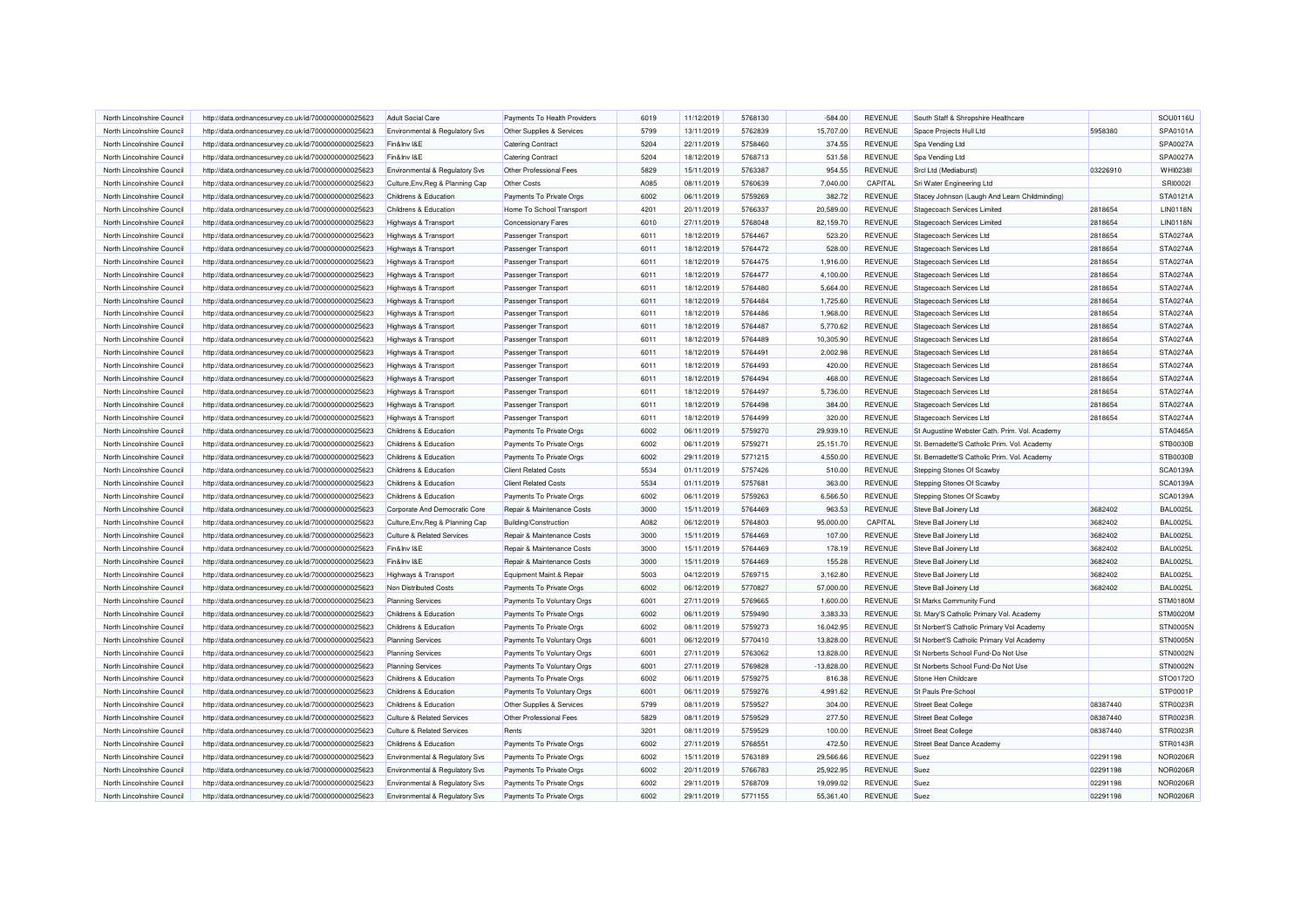| North Lincolnshire Council | http://data.ordnancesurvey.co.uk/id/7000000000025623 | Environmental & Regulatory Svs        | Payments To Private Orgs       | 6002 | 29/11/2019 | 5771157            | 61.500.90 | <b>REVENUE</b> | Suez                                         | 02291198 | <b>NOR0206F</b> |
|----------------------------|------------------------------------------------------|---------------------------------------|--------------------------------|------|------------|--------------------|-----------|----------------|----------------------------------------------|----------|-----------------|
| North Lincolnshire Council | http://data.ordnancesurvey.co.uk/id/7000000000025623 | Highways & Transport                  | <b>Exhibitions/Events</b>      | 5709 | 13/11/2019 | 5761719            | 1,470.00  | <b>REVENUE</b> | Sunshine Events Uk Ltd                       | 06305643 | <b>SUN0019N</b> |
| North Lincolnshire Council | http://data.ordnancesurvey.co.uk/id/7000000000025623 | Childrens & Education                 | Payments To Private Orgs       | 6002 | 13/11/2019 | 5759235            | 870.87    | REVENUE        | Susan Ling                                   |          | <b>LIN0358N</b> |
| North Lincolnshire Council | http://data.ordnancesurvey.co.uk/id/7000000000025623 | <b>Culture &amp; Related Services</b> | Stock Purchases & Adjustments  | 5030 | 15/11/2019 | 5758462            | 363.09    | REVENUE        | Swimrite Supplies Ltd                        | 02716914 | SW 100311       |
| North Lincolnshire Council | http://data.ordnancesurvey.co.uk/id/7000000000025623 | <b>Culture &amp; Related Services</b> | Stock Purchases & Adjustments  | 5030 | 27/11/2019 | 5766734            | 349.65    | REVENUE        | Swimrite Supplies Ltd                        | 02716914 | SW100311        |
| North Lincolnshire Council | http://data.ordnancesurvey.co.uk/id/7000000000025623 | <b>Culture &amp; Related Services</b> | Stock Purchases & Adjustments  | 5030 | 04/12/2019 | 5766730            | 368.26    | <b>REVENUE</b> | Swimrite Supplies Ltd                        | 02716914 | SW 100311       |
| North Lincolnshire Council |                                                      | <b>Culture &amp; Related Services</b> |                                | 5030 | 11/12/2019 | 5769820            | 481.90    | <b>REVENUE</b> |                                              | 02716914 | SW10031         |
|                            | http://data.ordnancesurvey.co.uk/id/7000000000025623 |                                       | Stock Purchases & Adjustments  | 5823 | 27/11/2019 | 5768552            |           | <b>REVENUE</b> | Swimrite Supplies Ltd                        |          | SYM0007M        |
| North Lincolnshire Council | http://data.ordnancesurvey.co.uk/id/7000000000025623 | Childrens & Education                 | <b>Legal Fees</b>              |      |            |                    | 265.20    |                | Symes Bains Broomer                          |          |                 |
| North Lincolnshire Council | http://data.ordnancesurvey.co.uk/id/7000000000025623 | Corporate And Democratic Core         | Gen Office Exp (Incl Postage)  | 5603 | 11/12/2019 | 5769774            | 1,320.00  | <b>REVENUE</b> | Systematic Print Management Ltd              | 3890167  | SYS0015S        |
| North Lincolnshire Council | http://data.ordnancesurvey.co.uk/id/7000000000025623 | Childrens & Education                 | Payments To Private Orgs       | 6002 | 06/11/2019 | 5759277            | 1,306.17  | REVENUE        | Tammy'S Tots Bottesford                      |          | <b>TAM0032M</b> |
| North Lincolnshire Council | http://data.ordnancesurvey.co.uk/id/7000000000025623 | <b>Highways &amp; Transport</b>       | Materials                      | 5004 | 27/11/2019 | 5749072            | 356.16    | <b>REVENUE</b> | <b>Tarmac Trading Ltd</b>                    | 453791   | <b>TOP0002P</b> |
| North Lincolnshire Council | http://data.ordnancesurvey.co.uk/id/7000000000025623 | Highways & Transport                  | Materials                      | 5004 | 27/11/2019 | 5750053            | 579.69    | REVENUE        | <b>Tarmac Trading Ltd</b>                    | 453791   | <b>TOP0002P</b> |
| North Lincolnshire Council | http://data.ordnancesurvey.co.uk/id/7000000000025623 | Highways & Transport                  | Materials                      | 5004 | 27/11/2019 | 5750054            | 233.96    | REVENUE        | <b>Tarmac Trading Ltd</b>                    | 453791   | <b>TOP0002P</b> |
| North Lincolnshire Council | http://data.ordnancesurvey.co.uk/id/7000000000025623 | Highways & Transport                  | Materials                      | 5004 | 27/11/2019 | 5753725            | 217.57    | <b>REVENUE</b> | <b>Tarmac Trading Ltd</b>                    | 453791   | <b>TOP0002P</b> |
| North Lincolnshire Council | http://data.ordnancesurvey.co.uk/id/7000000000025623 | Highways & Transport                  | Materials                      | 5004 | 27/11/2019 | 5753779            | 217.57    | <b>REVENUE</b> | <b>Tarmac Trading Ltd</b>                    | 453791   | <b>TOP0002P</b> |
| North Lincolnshire Council | http://data.ordnancesurvey.co.uk/id/7000000000025623 | Highways & Transport                  | Materials                      | 5004 | 27/11/2019 | 5756729            | 280.16    | <b>REVENUE</b> | <b>Tarmac Trading Ltd</b>                    | 453791   | <b>TOP0002P</b> |
| North Lincolnshire Council | http://data.ordnancesurvey.co.uk/id/7000000000025623 | Highways & Transport                  | Materials                      | 5004 | 27/11/2019 | 5757075            | 219.06    | <b>REVENUE</b> | Tarmac Trading Ltd                           | 453791   | <b>TOP0002P</b> |
| North Lincolnshire Council | http://data.ordnancesurvey.co.uk/id/7000000000025623 | Highways & Transport                  | Materials                      | 5004 | 27/11/2019 | 5757084            | 225.02    | REVENUE        | <b>Tarmac Trading Ltd</b>                    | 453791   | <b>TOP0002P</b> |
| North Lincolnshire Council | http://data.ordnancesurvey.co.uk/id/7000000000025623 | Highways & Transport                  | Materials                      | 5004 | 27/11/2019 | 5759477            | 220.55    | REVENUE        | <b>Tarmac Trading Ltd</b>                    | 453791   | <b>TOP0002P</b> |
| North Lincolnshire Council | http://data.ordnancesurvey.co.uk/id/7000000000025623 | Highways & Transport                  | Materials                      | 5004 | 27/11/2019 | 5759479            | 305.49    | REVENUE        | <b>Tarmac Trading Ltd</b>                    | 453791   | <b>TOP0002F</b> |
| North Lincolnshire Council | http://data.ordnancesurvey.co.uk/id/7000000000025623 | Highways & Transport                  | Materials                      | 5004 | 27/11/2019 | 5760516            | 209.07    | REVENUE        | <b>Tarmac Trading Ltd</b>                    | 453791   | <b>TOP0002P</b> |
| North Lincolnshire Council | http://data.ordnancesurvey.co.uk/id/7000000000025623 | Highways & Transport                  | Materials                      | 5004 | 27/11/2019 | 5760528            | 226.51    | <b>REVENUE</b> | <b>Tarmac Trading Ltd</b>                    | 453791   | <b>TOP0002P</b> |
| North Lincolnshire Council | http://data.ordnancesurvey.co.uk/id/7000000000025623 | <b>Highways &amp; Transport</b>       | Materials                      | 5004 | 27/11/2019 | 5761593            | 223.53    | REVENUE        | <b>Tarmac Trading Ltd</b>                    | 453791   | <b>TOP0002P</b> |
| North Lincolnshire Council | http://data.ordnancesurvey.co.uk/id/7000000000025623 | Highways & Transport                  | Materials                      | 5004 | 27/11/2019 | 5761594            | 229.49    | <b>REVENUE</b> | <b>Tarmac Trading Ltd</b>                    | 453791   | <b>TOP0002P</b> |
| North Lincolnshire Council | http://data.ordnancesurvey.co.uk/id/7000000000025623 | Highways & Transport                  | Materials                      | 5004 | 27/11/2019 | 5761595            | 208.63    | REVENUE        | <b>Tarmac Trading Ltd</b>                    | 453791   | <b>TOP0002P</b> |
| North Lincolnshire Council | http://data.ordnancesurvey.co.uk/id/7000000000025623 | Highways & Transport                  | Materials                      | 5004 | 27/11/2019 | 5765145            | 603.54    | <b>REVENUE</b> | <b>Tarmac Trading Ltd</b>                    | 453791   | <b>TOP0002P</b> |
| North Lincolnshire Council | http://data.ordnancesurvey.co.uk/id/7000000000025623 | Culture, Env, Reg & Planning Cap      | Acquisition Of Asset           | A080 | 28/11/2019 | 5771204            | 50,000.00 | CAPITAL        | <b>Taylor Bracewell Solicitors</b>           |          | TAY0032Y        |
| North Lincolnshire Council | http://data.ordnancesurvey.co.uk/id/7000000000025623 | Childrens & Education                 | Provisions                     | 5201 | 06/11/2019 | 5759442            | 493.50    | <b>REVENUE</b> | <b>Taylors Family Butchers</b>               |          | TAY0250Y        |
|                            |                                                      |                                       |                                |      |            |                    |           |                |                                              |          |                 |
| North Lincolnshire Council | http://data.ordnancesurvey.co.uk/id/7000000000025623 | Childrens & Education                 | Payments To Private Orgs       | 6002 | 20/11/2019 | 5766749            | 336.00    | REVENUE        | <b>Teaching Personnel Ltd</b>                | 3225158  | <b>BAR0135R</b> |
| North Lincolnshire Council | http://data.ordnancesurvey.co.uk/id/7000000000025623 | Childrens & Education                 | Payments To Private Orgs       | 6002 | 20/11/2019 | 5766750            | 224.00    | <b>REVENUE</b> | <b>Teaching Personnel Ltd</b>                | 3225158  | <b>BAR0135R</b> |
| North Lincolnshire Council | http://data.ordnancesurvey.co.uk/id/7000000000025623 | Childrens & Education                 | Payments To Private Orgs       | 6002 | 20/11/2019 | 5766751            | 560.00    | <b>REVENUE</b> | <b>Teaching Personnel Ltd</b>                | 3225158  | <b>BAR0135R</b> |
| North Lincolnshire Council | http://data.ordnancesurvey.co.uk/id/7000000000025623 | Childrens & Education                 | Payments To Private Orgs       | 6002 | 20/11/2019 | 5766752            | 560.00    | REVENUE        | <b>Teaching Personnel Ltd</b>                | 3225158  | <b>BAR0135R</b> |
| North Lincolnshire Council | http://data.ordnancesurvey.co.uk/id/7000000000025623 | Childrens & Education                 | Payments To Private Orgs       | 6002 | 20/11/2019 | 5766753            | 560.00    | REVENUE        | <b>Teaching Personnel Ltd</b>                | 3225158  | <b>BAR0135R</b> |
| North Lincolnshire Council | http://data.ordnancesurvey.co.uk/id/7000000000025623 | Childrens & Education                 | Payments To Private Orgs       | 6002 | 29/11/2019 | 5771361            | 560.00    | <b>REVENUE</b> | <b>Teaching Personnel Ltd</b>                | 3225158  | <b>BAR0135R</b> |
| North Lincolnshire Council | http://data.ordnancesurvey.co.uk/id/7000000000025623 | Childrens & Education                 | Payments To Private Orgs       | 6002 | 29/11/2019 | 5771363            | 1,013.50  | <b>REVENUE</b> | <b>Teaching Personnel Ltd</b>                | 3225158  | <b>BAR0135R</b> |
| North Lincolnshire Council | http://data.ordnancesurvey.co.uk/id/7000000000025623 | Childrens & Education                 | <b>Course Fees/Training</b>    | 2002 | 29/11/2019 | 5770432            | 2,050.00  | REVENUE        | Team Teach Ltd                               | 03770582 | <b>TEA0015A</b> |
| North Lincolnshire Council | http://data.ordnancesurvey.co.uk/id/7000000000025623 | Childrens & Education                 | <b>Course Fees/Training</b>    | 2002 | 04/12/2019 | 5770437            | 11,146.45 | REVENUE        | <b>Team Teach Ltd</b>                        | 03770582 | <b>TEA0015A</b> |
| North Lincolnshire Council | http://data.ordnancesurvey.co.uk/id/7000000000025623 | <b>Culture &amp; Related Services</b> | Books (Libraries+Schools Only) | 5005 | 27/11/2019 | 5760531            | 283.30    | <b>REVENUE</b> | Telegraph News Shop                          |          | <b>TEL0017L</b> |
| North Lincolnshire Council | http://data.ordnancesurvey.co.uk/id/7000000000025623 | <b>Culture &amp; Related Services</b> | Other Professional Fees        | 5829 | 27/11/2019 | 5759535            | 2,000.00  | <b>REVENUE</b> | The 62 Group                                 |          | 62G0001G        |
| North Lincolnshire Council | http://data.ordnancesurvey.co.uk/id/7000000000025623 | Childrens & Education                 | <b>Client Related Costs</b>    | 5534 | 15/11/2019 | 5764225            | 402.00    | <b>REVENUE</b> | The Ark Family Centre                        |          | ARK0120K        |
| North Lincolnshire Council | http://data.ordnancesurvey.co.uk/id/7000000000025623 | Childrens & Education                 | Payments To Private Orgs       | 6002 | 06/11/2019 | 5759188            | 21,410.60 | <b>REVENUE</b> | The Ark Family Centre                        |          | ARK0120K        |
| North Lincolnshire Council | http://data.ordnancesurvey.co.uk/id/7000000000025623 | <b>Adult Social Care</b>              | Payments To Health Providers   | 6019 | 13/11/2019 | 5761619            | 470.12    | REVENUE        | The Birches Medical Practice                 |          | <b>BIR0224R</b> |
| North Lincolnshire Council | http://data.ordnancesurvey.co.uk/id/7000000000025623 | Public Health                         | Payments To Health Providers   | 6019 | 13/11/2019 | 5761619            | 260.00    | <b>REVENUE</b> | The Birches Medical Practice                 |          | <b>BIR0224R</b> |
| North Lincolnshire Council | http://data.ordnancesurvey.co.uk/id/7000000000025623 | <b>Culture &amp; Related Services</b> | Materials                      | 5004 | 15/11/2019 | 5764351            | 1,200.00  | REVENUE        | The British Museum Great Court Ltd           |          | <b>BRI0317I</b> |
| North Lincolnshire Council | http://data.ordnancesurvey.co.uk/id/7000000000025623 | <b>Culture &amp; Related Services</b> | Materials                      | 5004 | 15/11/2019 | 5764352            | 1,600.00  | <b>REVENUE</b> | The British Museum Great Court Ltd           |          | <b>BRI0317I</b> |
| North Lincolnshire Council | http://data.ordnancesurvey.co.uk/id/7000000000025623 | Environmental & Regulatory Svs        | Other Professional Fees        | 5829 | 06/12/2019 | 5764833            | 458.00    | <b>REVENUE</b> | The Columbaria Company                       | 890557   | COL0332L        |
| North Lincolnshire Council | http://data.ordnancesurvey.co.uk/id/7000000000025623 | Environmental & Regulatory Svs        | Other Supplies & Services      | 5799 | 22/11/2019 | 5768074            | 1,420.83  | <b>REVENUE</b> | The Columbaria Company                       | 890557   | COL0332L        |
| North Lincolnshire Council | http://data.ordnancesurvey.co.uk/id/7000000000025623 | <b>Adult Social Care</b>              | Payments To Private Orgs       | 6002 | 22/11/2019 | 5767749            | 2,160.00  | REVENUE        | The Croft Community (Camphill Village Trust) |          | CVT0001T        |
| North Lincolnshire Council | http://data.ordnancesurvey.co.uk/id/7000000000025623 | <b>Public Health</b>                  | Materials                      | 5004 | 06/12/2019 | 5759515            | 15,168.34 | REVENUE        | The Dollywood Foundation Of The Uk           |          | DOL0032L        |
| North Lincolnshire Council | http://data.ordnancesurvey.co.uk/id/7000000000025623 | Fin&Inv I&E                           | Gen Office Exp (Incl Postage)  | 5603 | 27/11/2019 | 5769348            | 4,065.04  | REVENUE        | The Essential Partnership Ltd                |          | ESS0130S        |
| North Lincolnshire Council |                                                      | Childrens & Education                 |                                | 6002 | 27/11/2019 | 5766968            | 26,472.86 | <b>REVENUE</b> |                                              |          | <b>HES0021S</b> |
|                            | http://data.ordnancesurvey.co.uk/id/7000000000025623 |                                       | Payments To Private Orgs       |      |            |                    |           |                | The Hesley Group                             |          |                 |
| North Lincolnshire Council | http://data.ordnancesurvey.co.uk/id/7000000000025623 | Childrens & Education                 | Payments To Voluntary Orgs     | 6001 | 27/11/2019 | 5768549<br>5768550 | 1,000.00  | <b>REVENUE</b> | The Howard League For Penal Reform           |          | <b>REF0020F</b> |
| North Lincolnshire Council | http://data.ordnancesurvey.co.uk/id/7000000000025623 | Childrens & Education                 | Payments To Voluntary Orgs     | 6001 | 27/11/2019 |                    | 250.00    | REVENUE        | The Howard League For Penal Reform           |          | <b>REF0020F</b> |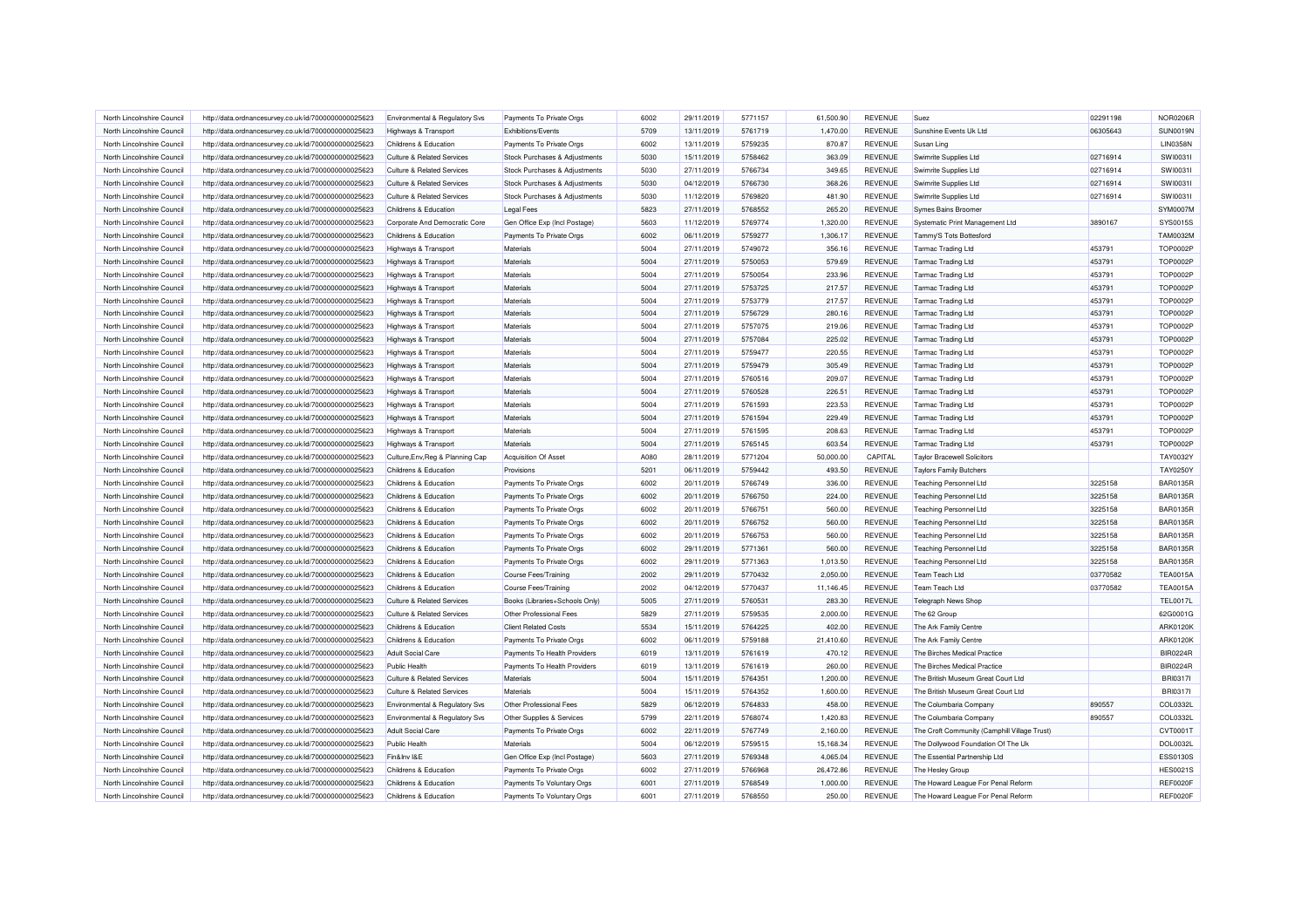| North Lincolnshire Council                               | http://data.ordnancesurvey.co.uk/id/7000000000025623                                                         | Corporate And Democratic Core                                   | Other Supplies & Services                            | 5799         | 20/11/2019               | 5766696            | 1.111.42               | REVENUE                          | The Hygiene Hub Ltd                             | 01873933 | SHE0006E        |
|----------------------------------------------------------|--------------------------------------------------------------------------------------------------------------|-----------------------------------------------------------------|------------------------------------------------------|--------------|--------------------------|--------------------|------------------------|----------------------------------|-------------------------------------------------|----------|-----------------|
| North Lincolnshire Council                               | http://data.ordnancesurvey.co.uk/id/7000000000025623                                                         | <b>Adult Social Care</b>                                        | Payments To Health Providers                         | 6019         | 13/11/2019               | 5763235            | 120.87                 | <b>REVENUE</b>                   | The Oswald Road Medical Centre                  |          | OSW0002W        |
| North Lincolnshire Council                               | http://data.ordnancesurvey.co.uk/id/7000000000025623                                                         | Public Health                                                   | Payments To Health Providers                         | 6019         | 13/11/2019               | 5763235            | 130.00                 | REVENUE                          | The Oswald Road Medical Centre                  |          | OSW0002W        |
| North Lincolnshire Council                               | http://data.ordnancesurvey.co.uk/id/7000000000025623                                                         | <b>Adult Social Care</b>                                        | Payments To Private Orgs                             | 6002         | 22/11/2019               | 5763036            | 560.00                 | <b>REVENUE</b>                   | The Social Work Awards Ltd                      |          | SOC0120C        |
| North Lincolnshire Council                               | http://data.ordnancesurvey.co.uk/id/7000000000025623                                                         | Corporate And Democratic Core                                   | Course Fees/Training                                 | 2002         | 08/11/2019               | 5760609            | 287.00                 | <b>REVENUE</b>                   | The Swimming Teachers Association               |          | <b>SW100031</b> |
| North Lincolnshire Council                               | http://data.ordnancesurvey.co.uk/id/7000000000025623                                                         | <b>Culture &amp; Related Services</b>                           | <b>Catering Contract</b>                             | 5204         | 29/11/2019               | 5771399            | 2,243.00               | REVENUE                          | The Wortley House Hotel                         | 4792332  | WOR0009R        |
| North Lincolnshire Council                               | http://data.ordnancesurvey.co.uk/id/7000000000025623                                                         | <b>Culture &amp; Related Services</b>                           | <b>Catering Contract</b>                             | 5204         | 29/11/2019               | 5771400            | 718.00                 | <b>REVENUE</b>                   | The Wortley House Hotel                         | 4792332  | WOR0009R        |
| North Lincolnshire Council                               | http://data.ordnancesurvey.co.uk/id/7000000000025623                                                         | <b>Culture &amp; Related Services</b>                           | <b>Catering Contract</b>                             | 5204         | 29/11/2019               | 5771402            | 209.00                 | <b>REVENUE</b>                   | The Wortley House Hotel                         | 4792332  | WOR0009F        |
| North Lincolnshire Council                               | http://data.ordnancesurvey.co.uk/id/7000000000025623                                                         | Childrens & Education                                           | Other Supplies & Services                            | 5799         | 08/11/2019               | 5760640            | 350.00                 | <b>REVENUE</b>                   | <b>Thompsons Solicitors</b>                     |          | THO0267C        |
| North Lincolnshire Council                               | http://data.ordnancesurvey.co.uk/id/7000000000025623                                                         | Childrens & Education                                           | Home To School Transport                             | 4201         | 27/11/2019               | 5761186            | 11,397.60              | <b>REVENUE</b>                   | T J'S Coach Hire Ltd                            | 6466222  | <b>TJC0002C</b> |
| North Lincolnshire Council                               | http://data.ordnancesurvey.co.uk/id/7000000000025623                                                         | <b>Culture &amp; Related Services</b>                           | Stock Purchases & Adjustments                        | 5030         | 29/11/2019               | 5764331            | 266.64                 | <b>REVENUE</b>                   | <b>Tobar Group Trading Ltd</b>                  | 07845411 | <b>TOB0001B</b> |
| North Lincolnshire Council                               | http://data.ordnancesurvey.co.uk/id/7000000000025623                                                         | Childrens & Education                                           | Repair & Maintenance Costs                           | 3000         | 15/11/2019               | 5763132            | 108.84                 | REVENUE                          | <b>Topcon Building Ltd</b>                      | 9540672  | <b>TOP0050P</b> |
| North Lincolnshire Council                               | http://data.ordnancesurvey.co.uk/id/7000000000025623                                                         | Corporate And Democratic Core                                   | Repair & Maintenance Costs                           | 3000         | 15/11/2019               | 5763132            | 724.91                 | <b>REVENUE</b>                   | Topcon Building Ltd                             | 9540672  | TOP0050P        |
| North Lincolnshire Council                               | http://data.ordnancesurvey.co.uk/id/7000000000025623                                                         | <b>Culture &amp; Related Services</b>                           | Repair & Maintenance Costs                           | 3000         | 15/11/2019               | 5763132            | 947.85                 | <b>REVENUE</b>                   | <b>Topcon Building Ltd</b>                      | 9540672  | <b>TOP0050P</b> |
| North Lincolnshire Council                               | http://data.ordnancesurvey.co.uk/id/7000000000025623                                                         | Fin&Inv I&E                                                     | Repair & Maintenance Costs                           | 3000         | 15/11/2019               | 5763132            | 336.03                 | <b>REVENUE</b>                   | <b>Topcon Building Ltd</b>                      | 9540672  | <b>TOP0050P</b> |
| North Lincolnshire Council                               | http://data.ordnancesurvey.co.uk/id/7000000000025623                                                         | Corporate And Democratic Core                                   | <b>Equipment Purchase</b>                            | 5001         | 20/11/2019               | 5765525            | 1,020.00               | <b>REVENUE</b>                   | <b>Total Computer Networks Ltd</b>              | 04858126 | <b>TOT0031T</b> |
| North Lincolnshire Council                               | http://data.ordnancesurvey.co.uk/id/7000000000025623                                                         | Corporate And Democratic Core                                   | <b>Equipment Purchase</b>                            | 5001         | 20/11/2019               | 5766082            | 670.20                 | REVENUE                          | <b>Total Computer Networks Ltd</b>              | 04858126 | <b>TOT0031T</b> |
| North Lincolnshire Council                               | http://data.ordnancesurvey.co.uk/id/7000000000025623                                                         | Corporate And Democratic Core                                   | <b>Equipment Purchase</b>                            | 5001         | 04/12/2019               | 5771391            | $-224.62$              | <b>REVENUE</b>                   | <b>Total Computer Networks Ltd</b>              | 04858126 | <b>TOT0031T</b> |
| North Lincolnshire Council                               | http://data.ordnancesurvey.co.uk/id/7000000000025623                                                         | Corporate And Democratic Core                                   | <b>Equipment Purchase</b>                            | 5001         | 11/12/2019               | 5765527            | 1,213.78               | <b>REVENUE</b>                   | <b>Total Computer Networks Ltd</b>              | 04858126 | <b>TOT0031T</b> |
| North Lincolnshire Council                               | http://data.ordnancesurvey.co.uk/id/7000000000025623                                                         | Corporate And Democratic Core                                   | <b>Equipment Purchase</b>                            | 5001         | 13/12/2019               | 5766174            | 2.625.00               | <b>REVENUE</b>                   | <b>Total Computer Networks Ltd</b>              | 04858126 | <b>TOT0031T</b> |
| North Lincolnshire Council                               | http://data.ordnancesurvey.co.uk/id/7000000000025623                                                         | Corporate And Democratic Core                                   | <b>Equipment Purchase</b>                            | 5001         | 11/01/2020               | 5764834            | 302.04                 | <b>REVENUE</b>                   | <b>Total Computer Networks Ltd</b>              | 04858126 | <b>TOT0031T</b> |
| North Lincolnshire Council                               | http://data.ordnancesurvey.co.uk/id/7000000000025623                                                         | Corporate And Democratic Core                                   | Gen Office Exp (Incl Postage)                        | 5603         | 18/12/2019               | 5771395            | 258.00                 | <b>REVENUE</b>                   | <b>Total Computer Networks Ltd</b>              | 04858126 | <b>TOT0031T</b> |
| North Lincolnshire Council                               | http://data.ordnancesurvey.co.uk/id/7000000000025623                                                         | Corporate And Democratic Core                                   | It Hardware - Purchase                               | 5050         | 04/12/2019               | 5765528            | 377.00                 | <b>REVENUE</b>                   | <b>Total Computer Networks Ltd</b>              | 04858126 | <b>TOT0031T</b> |
| North Lincolnshire Council                               | http://data.ordnancesurvey.co.uk/id/7000000000025623                                                         | Fin&Inv I&E                                                     | <b>Equipment Purchase</b>                            | 5001         | 20/11/2019               | 5765156            | 6,230.00               | <b>REVENUE</b>                   | <b>Total Computer Networks Ltd</b>              | 04858126 | <b>TOT0031T</b> |
| North Lincolnshire Council                               | http://data.ordnancesurvey.co.uk/id/7000000000025623                                                         | <b>Support Servs Capital</b>                                    | It Equipment                                         | A098         | 22/11/2019               | 5766084            | 360.00                 | CAPITAL                          | <b>Total Computer Networks Ltd</b>              | 04858126 | <b>TOT0031T</b> |
| North Lincolnshire Council                               | http://data.ordnancesurvey.co.uk/id/7000000000025623                                                         | Childrens & Education                                           | Payments To Private Orgs                             | 6002         | 20/11/2019               | 5765483            | 1,456.00               | <b>REVENUE</b>                   | Tots On Tour Ltd                                |          | <b>TOT0028T</b> |
| North Lincolnshire Council                               | http://data.ordnancesurvey.co.uk/id/7000000000025623                                                         | <b>Adult Social Care</b>                                        | Equipment Maint.& Repair                             | 5003         | 15/11/2019               | 5764354            | 1,260.17               | <b>REVENUE</b>                   | Townsend Elec. Serv. - Mechanical               |          | <b>TOW0600W</b> |
| North Lincolnshire Council                               | http://data.ordnancesurvey.co.uk/id/7000000000025623                                                         | Corporate And Democratic Core                                   | Repair & Maintenance Costs                           | 3000         | 15/11/2019               | 5764354            | 1,643.45               | <b>REVENUE</b>                   | Townsend Flec. Serv. - Mechanica                |          | <b>TOW0600W</b> |
| North Lincolnshire Council                               | http://data.ordnancesurvey.co.uk/id/7000000000025623                                                         | <b>Culture &amp; Related Services</b>                           | Repair & Maintenance Costs                           | 3000         | 15/11/2019               | 5764354            | 210.08                 | <b>REVENUE</b>                   | Townsend Elec. Serv. - Mechanical               |          | <b>TOW0600W</b> |
| North Lincolnshire Council                               | http://data.ordnancesurvey.co.uk/id/7000000000025623                                                         | Fin&Inv I&E                                                     | Equipment Maint.& Repair                             | 5003         | 15/11/2019               | 5764354            | 205.13                 | REVENUE                          | Townsend Elec. Serv. - Mechanical               |          | <b>TOW0600W</b> |
| North Lincolnshire Council                               | http://data.ordnancesurvey.co.uk/id/7000000000025623                                                         | Fin&Inv I&E                                                     | Repair & Maintenance Costs                           | 3000         | 15/11/2019               | 5764354            | 601.45                 | <b>REVENUE</b>                   | Townsend Elec. Serv. - Mechanical               |          | <b>TOW0600W</b> |
| North Lincolnshire Council                               | http://data.ordnancesurvey.co.uk/id/7000000000025623                                                         | Childrens & Education                                           | Equipment Maint.& Repair                             | 5003         | 15/11/2019               | 5764319            | 124.50                 | <b>REVENUE</b>                   | <b>Townsend Electrical Services</b>             |          | <b>TOW0097W</b> |
| North Lincolnshire Council                               | http://data.ordnancesurvey.co.uk/id/7000000000025623                                                         | Childrens & Education                                           | Repair & Maintenance Costs                           | 3000         | 15/11/2019               | 5764319            | 37.50                  | <b>REVENUE</b>                   | <b>Townsend Electrical Services</b>             |          | <b>TOW0097W</b> |
| North Lincolnshire Council                               | http://data.ordnancesurvey.co.uk/id/7000000000025623                                                         | Corporate And Democratic Core                                   | Materials                                            | 5004         | 15/11/2019               | 5764319            | c                      | <b>REVENUE</b>                   | <b>Townsend Electrical Services</b>             |          | <b>TOW0097W</b> |
| North Lincolnshire Council                               |                                                                                                              | Corporate And Democratic Core                                   | Repair & Maintenance Costs                           | 3000         | 15/11/2019               | 5764319            | 1,675.54               | <b>REVENUE</b>                   | <b>Townsend Electrical Services</b>             |          | <b>TOW0097W</b> |
|                                                          | http://data.ordnancesurvey.co.uk/id/7000000000025623                                                         |                                                                 |                                                      |              |                          |                    |                        |                                  |                                                 |          | TOW0097W        |
| North Lincolnshire Council<br>North Lincolnshire Council | http://data.ordnancesurvey.co.uk/id/7000000000025623                                                         | <b>Culture &amp; Related Services</b><br>Childrens & Education  | Repair & Maintenance Costs                           | 3000<br>6002 | 15/11/2019<br>06/11/2019 | 5764319<br>5759279 | 58.00<br>17,728.95     | REVENUE<br><b>REVENUE</b>        | <b>Townsend Electrical Services</b>             |          | <b>TOY0009Y</b> |
| North Lincolnshire Council                               | http://data.ordnancesurvey.co.uk/id/7000000000025623                                                         |                                                                 | Payments To Private Orgs                             | 5001         |                          | 5761558            |                        |                                  | <b>Toy Box Nursery</b>                          |          | <b>TRA0086A</b> |
| North Lincolnshire Council                               | http://data.ordnancesurvey.co.uk/id/7000000000025623                                                         | Highways & Transport                                            | <b>Equipment Purchase</b><br><b>Bank Charges</b>     | 5821         | 27/11/2019<br>27/11/2019 | 5760042            | 149.75<br>3,517.81     | REVENUE                          | Trade Uk                                        | 3006378  | <b>TRA0205A</b> |
| North Lincolnshire Council                               | http://data.ordnancesurvey.co.uk/id/7000000000025623<br>http://data.ordnancesurvey.co.uk/id/7000000000025623 | Corporate And Democratic Core<br>Environmental & Regulatory Svs | Payments To Private Orgs                             | 6002         | 27/11/2019               | 5763188            | 405,386.24             | REVENUE<br><b>REVENUE</b>        | Tradition (Uk) Limited                          | 3863280  | <b>TRA0252A</b> |
|                                                          |                                                                                                              |                                                                 |                                                      |              |                          | 5763058            |                        |                                  | Transwaste Recycling And Aggregates Ltd         |          | <b>TRE0066E</b> |
| North Lincolnshire Council<br>North Lincolnshire Council | http://data.ordnancesurvey.co.uk/id/7000000000025623                                                         | Childrens & Education<br>Childrens & Education                  | Payments To Private Orgs                             | 6002<br>6002 | 13/11/2019<br>13/11/2019 | 5763065            | 21,248.33<br>18,986.57 | <b>REVENUE</b><br><b>REVENUE</b> | <b>Treehouse Care Ltd</b><br>Treehouse Care Ltd |          | <b>TRE0066E</b> |
| North Lincolnshire Council                               | http://data.ordnancesurvey.co.uk/id/7000000000025623<br>http://data.ordnancesurvey.co.uk/id/7000000000025623 | <b>Planning Services</b>                                        | Payments To Private Orgs<br>Payments To Private Orgs | 6002         | 13/11/2019               | 5763014            | 1,975.00               | <b>REVENUE</b>                   | <b>Trent Valley Electrical Services Ltd</b>     |          | <b>TRE0023E</b> |
|                                                          |                                                                                                              |                                                                 |                                                      |              |                          |                    |                        |                                  |                                                 |          | <b>ROB0005B</b> |
| North Lincolnshire Council                               | http://data.ordnancesurvey.co.uk/id/7000000000025623                                                         | <b>Planning Services</b>                                        | Other Supplies & Services                            | 5799         | 06/11/2019               | 5757801            | 378.00                 | REVENUE                          | <b>Trevor Roberts Associates Ltd</b>            |          |                 |
| North Lincolnshire Council                               | http://data.ordnancesurvey.co.uk/id/7000000000025623                                                         | <b>Housing Services</b>                                         | Other Supplies & Services                            | 5799         | 11/12/2019               | 5766935            | 2,955.20               | <b>REVENUE</b>                   | Triangle                                        | 07039452 | <b>TRI00261</b> |
| North Lincolnshire Council                               | http://data.ordnancesurvey.co.uk/id/7000000000025623                                                         | Corporate And Democratic Core                                   | It Software-Purchase                                 | 5051         | 11/12/2019               | 5765529            | 384.80                 | <b>REVENUE</b>                   | <b>Trustmarque Solutions Ltd</b>                | 2183240  | <b>TRU0043U</b> |
| North Lincolnshire Council                               | http://data.ordnancesurvey.co.uk/id/7000000000025623                                                         | Childrens & Education                                           | Equipment Purchase                                   | 5001         | 27/11/2019               | 5769780            | 250.00                 | REVENUE                          | <b>Tts Training Services Ltd</b>                | 8368008  | <b>TTS0003S</b> |
| North Lincolnshire Council                               | http://data.ordnancesurvey.co.uk/id/7000000000025623                                                         | <b>Culture &amp; Related Services</b>                           | Materials                                            | 5004         | 29/11/2019               | 5763391            | 366.75                 | <b>REVENUE</b>                   | Tudor (Uk) Ltd                                  | 08693251 | <b>TUD0080D</b> |
| North Lincolnshire Council                               | http://data.ordnancesurvey.co.uk/id/7000000000025623                                                         | <b>Culture &amp; Related Services</b>                           | Equipment Maint.& Repair                             | 5003         | 22/11/2019               | 5760741            | 400.00                 | <b>REVENUE</b>                   | <b>Tulip Healthcare</b>                         | 5633972  | <b>TUL0004L</b> |
| North Lincolnshire Council                               | http://data.ordnancesurvey.co.uk/id/7000000000025623                                                         | Environmental & Regulatory Svs                                  | Equipment Purchase                                   | 5001         | 04/12/2019               | 5767803            | 2,695.00               | <b>REVENUE</b>                   | Tunstall Healthcare (Uk) Ltd                    | 1332249  | <b>TUN0021N</b> |
| North Lincolnshire Council                               | http://data.ordnancesurvey.co.uk/id/7000000000025623                                                         | <b>Adult Social Care</b>                                        | Provisions                                           | 5201         | 08/11/2019               | 5757163            | 821.87                 | <b>REVENUE</b>                   | <b>Turner Price Ltd</b>                         | 02732141 | <b>TUR0245R</b> |
| North Lincolnshire Council                               | http://data.ordnancesurvey.co.uk/id/7000000000025623                                                         | <b>Adult Social Care</b>                                        | Provisions                                           | 5201         | 08/11/2019               | 5759419            | 370.93                 | <b>REVENUE</b>                   | <b>Turner Price Ltd</b>                         | 02732141 | <b>TUR0245R</b> |
| North Lincolnshire Council                               | http://data.ordnancesurvey.co.uk/id/7000000000025623                                                         | <b>Adult Social Care</b>                                        | Provisions                                           | 5201         | 11/12/2019               | 5768571            | 510.07                 | <b>REVENUE</b>                   | <b>Turner Price Ltd</b>                         | 02732141 | <b>TUR0245R</b> |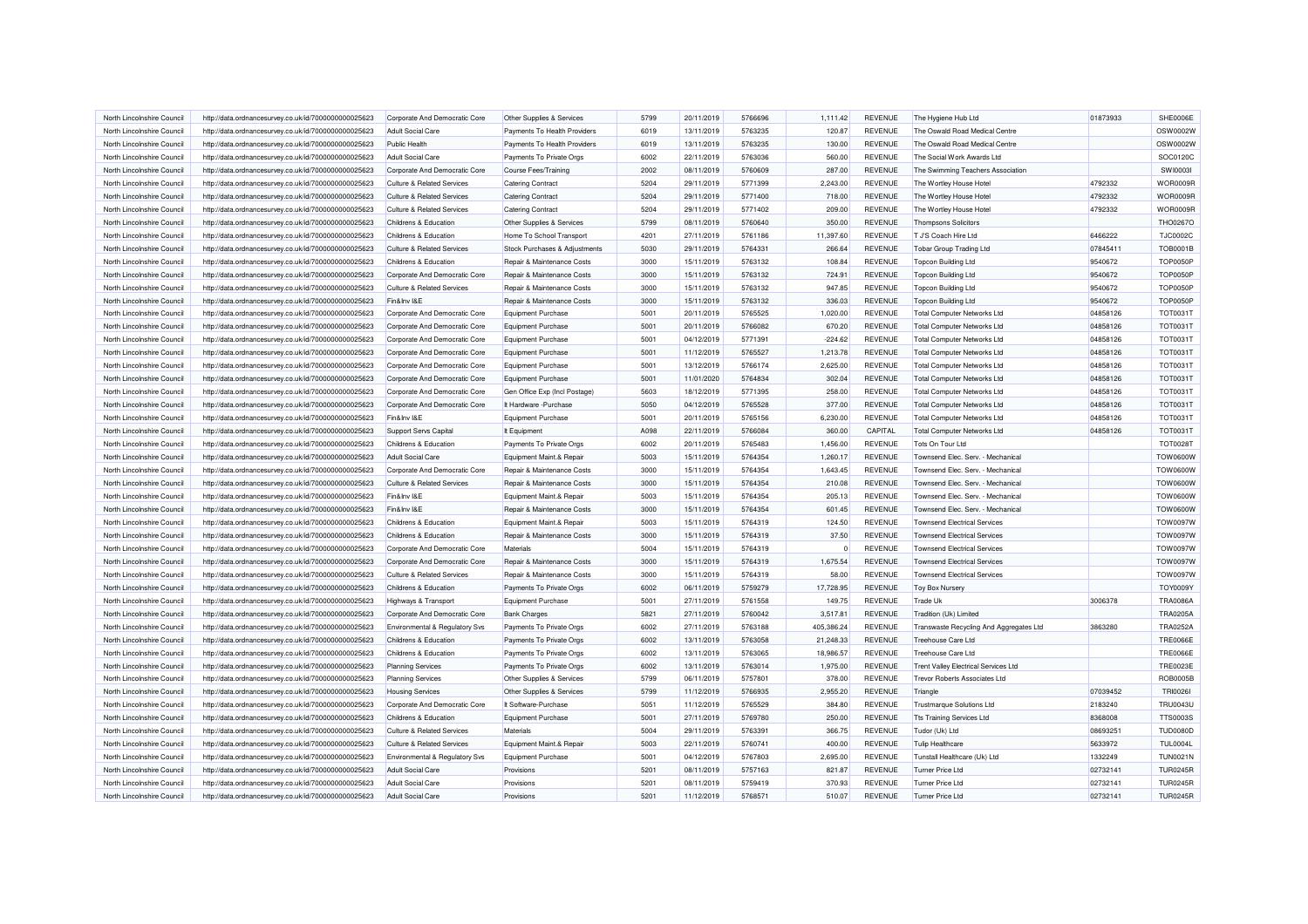| North Lincolnshire Council | http://data.ordnancesurvey.co.uk/id/7000000000025623 | <b>Culture &amp; Related Services</b> | Provisions | 5201 | 29/11/2019 | 5768204 | 460.20 | <b>REVENUE</b> | <b>Turner Price Ltd</b> | 02732141 | <b>TUR0245R</b> |
|----------------------------|------------------------------------------------------|---------------------------------------|------------|------|------------|---------|--------|----------------|-------------------------|----------|-----------------|
| North Lincolnshire Council | http://data.ordnancesurvey.co.uk/id/7000000000025623 | <b>Culture &amp; Related Services</b> | Provisions | 5201 | 11/12/2019 | 5768205 | 359.19 | <b>REVENUE</b> | <b>Turner Price Ltd</b> | 02732141 | <b>TUR0245R</b> |
| North Lincolnshire Council |                                                      | Culture & Related Services            | Provisions | 5201 | 11/12/2019 | 5768206 | 316.45 | <b>REVENUE</b> | Turner Price I td       | 02732141 | <b>TUR0245R</b> |
|                            | http://data.ordnancesurvey.co.uk/id/7000000000025623 |                                       |            |      |            |         |        |                |                         |          |                 |
| North Lincolnshire Council | http://data.ordnancesurvey.co.uk/id/7000000000025623 | <b>Culture &amp; Related Services</b> | Provisions | 5201 | 11/12/2019 | 5768207 | 397.54 | <b>REVENUE</b> | <b>Turner Price Ltd</b> | 02732141 | <b>TUR0245R</b> |
| North Lincolnshire Council | http://data.ordnancesurvey.co.uk/id/7000000000025623 | Fin&Inv I&E                           | Provisions | 5201 | 06/11/2019 | 5759911 | 377.10 | REVENUE        | <b>Turner Price Ltd</b> | 02732141 | <b>TUR0245R</b> |
| North Lincolnshire Council | http://data.ordnancesurvey.co.uk/id/7000000000025623 | Fin&Inv I&E                           | Provisions | 5201 | 06/11/2019 | 5759912 | 294.24 | REVENUE        | <b>Turner Price Ltd</b> | 02732141 | <b>TUR0245R</b> |
| North Lincolnshire Council | http://data.ordnancesurvey.co.uk/id/7000000000025623 | Fin&Inv I&E                           | Provisions | 5201 | 06/11/2019 | 5759914 | 286.01 | <b>REVENUE</b> | <b>Turner Price Ltd</b> | 02732141 | <b>TUR0245R</b> |
| North Lincolnshire Council | http://data.ordnancesurvey.co.uk/id/7000000000025623 | Fin&Inv I&E                           | Provisions | 5201 | 06/11/2019 | 5759916 | 253.22 | <b>REVENUE</b> | <b>Turner Price Ltd</b> | 02732141 | <b>TUR0245R</b> |
| North Lincolnshire Council | http://data.ordnancesurvey.co.uk/id/7000000000025623 | Fin&Inv I&E                           | Provisions | 5201 | 06/11/2019 | 5759919 | 574.44 | <b>REVENUE</b> | Turner Price I td       | 02732141 | <b>TUR0245R</b> |
| North Lincolnshire Council | http://data.ordnancesurvey.co.uk/id/7000000000025623 | Fin&Inv I&E                           | Provisions | 5201 | 06/11/2019 | 5759923 | 425.44 | <b>REVENUE</b> | <b>Turner Price Ltd</b> | 02732141 | <b>TUR0245R</b> |
| North Lincolnshire Council | http://data.ordnancesurvey.co.uk/id/7000000000025623 | Fin&Inv I&E                           | Provisions | 5201 | 06/11/2019 | 5759926 | 336.68 | <b>REVENUE</b> | <b>Turner Price Ltd</b> | 02732141 | <b>TUR0245R</b> |
| North Lincolnshire Council | http://data.ordnancesurvey.co.uk/id/7000000000025623 | Fin&Inv I&E                           | Provisions | 5201 | 06/11/2019 | 5759927 | 351.71 | REVENUE        | <b>Turner Price Ltd</b> | 02732141 | <b>TUR0245R</b> |
| North Lincolnshire Council | http://data.ordnancesurvey.co.uk/id/7000000000025623 | Fin&Inv I&E                           | Provisions | 5201 | 06/11/2019 | 5759928 | 458.59 | REVENUE        | <b>Turner Price Ltd</b> | 02732141 | <b>TUR0245R</b> |
| North Lincolnshire Council | http://data.ordnancesurvey.co.uk/id/7000000000025623 | Fin&Inv I&F                           | Provisions | 5201 | 06/11/2019 | 5759930 | 348.18 | REVENUE        | Turner Price Ltd        | 02732141 | <b>TUR0245R</b> |
| North Lincolnshire Council | http://data.ordnancesurvey.co.uk/id/7000000000025623 | Fin&Inv I&E                           | Provisions | 5201 | 06/11/2019 | 5759934 | 261.35 | REVENUE        | <b>Turner Price Ltd</b> | 02732141 | <b>TUR0245R</b> |
| North Lincolnshire Council | http://data.ordnancesurvey.co.uk/id/7000000000025623 | Fin&Inv I&E                           | Provisions | 5201 | 06/11/2019 | 5759935 | 262.72 | <b>REVENUE</b> | <b>Turner Price Ltd</b> | 02732141 | <b>TUR0245R</b> |
| North Lincolnshire Council | http://data.ordnancesurvey.co.uk/id/7000000000025623 | Fin&Inv I&E                           | Provisions | 5201 | 06/11/2019 | 5759941 | 332.55 | <b>REVENUE</b> | Turner Price I td       | 02732141 | <b>TUR0245R</b> |
| North Lincolnshire Council | http://data.ordnancesurvey.co.uk/id/7000000000025623 | Fin&Inv I&E                           | Provisions | 5201 | 06/11/2019 | 5759944 | 249.19 | <b>REVENUE</b> | <b>Turner Price Ltd</b> | 02732141 | <b>TUR0245R</b> |
| North Lincolnshire Council | http://data.ordnancesurvey.co.uk/id/7000000000025623 | Fin&Inv I&E                           | Provisions | 5201 | 06/11/2019 | 5759947 | 490.09 | REVENUE        | <b>Turner Price Ltd</b> | 02732141 | <b>TUR0245R</b> |
| North Lincolnshire Council | http://data.ordnancesurvey.co.uk/id/7000000000025623 | Fin&Inv I&E                           | Provisions | 5201 | 06/11/2019 | 5759952 | 351.43 | REVENUE        | <b>Turner Price Ltd</b> | 02732141 | <b>TUR0245R</b> |
| North Lincolnshire Council | http://data.ordnancesurvey.co.uk/id/7000000000025623 | Fin&Inv I&E                           | Provisions | 5201 | 06/11/2019 | 5759954 | 313.86 | REVENUE        | <b>Turner Price Ltd</b> | 02732141 | <b>TUR0245R</b> |
| North Lincolnshire Council | http://data.ordnancesurvey.co.uk/id/7000000000025623 | Fin&Inv I&E                           | Provisions | 5201 | 06/11/2019 | 5759956 | 431.39 | REVENUE        | Turner Price Ltd        | 02732141 | <b>TUR0245R</b> |
| North Lincolnshire Council | http://data.ordnancesurvey.co.uk/id/7000000000025623 | Fin&Inv I&E                           | Provisions | 5201 | 06/11/2019 | 5759959 | 313.94 | REVENUE        | Turner Price Ltd        | 02732141 | <b>TUR0245R</b> |
| North Lincolnshire Council | http://data.ordnancesurvey.co.uk/id/7000000000025623 | Fin&Inv I&E                           | Provisions | 5201 | 06/11/2019 | 5759995 | 267.87 | <b>REVENUE</b> | <b>Turner Price Ltd</b> | 02732141 | <b>TUR0245R</b> |
| North Lincolnshire Council | http://data.ordnancesurvey.co.uk/id/7000000000025623 | Fin&Inv I&E                           | Provisions | 5201 | 20/11/2019 | 5765393 | 370.07 | REVENUE        | <b>Turner Price Ltd</b> | 02732141 | <b>TUR0245R</b> |
| North Lincolnshire Council | http://data.ordnancesurvey.co.uk/id/7000000000025623 | Fin&Inv I&E                           | Provisions | 5201 | 20/11/2019 | 5765395 | 319.25 | <b>REVENUE</b> | <b>Turner Price Ltd</b> | 02732141 | <b>TUR0245R</b> |
| North Lincolnshire Council | http://data.ordnancesurvey.co.uk/id/7000000000025623 | Fin&Inv I&E                           | Provisions | 5201 | 20/11/2019 | 5765398 | 259.40 | <b>REVENUE</b> | <b>Turner Price Ltd</b> | 02732141 | <b>TUR0245R</b> |
| North Lincolnshire Council | http://data.ordnancesurvey.co.uk/id/7000000000025623 | Fin&Inv I&E                           | Provisions | 5201 | 20/11/2019 | 5765402 | 274.38 | <b>REVENUE</b> | Turner Price I td       | 02732141 | <b>TUR0245R</b> |
| North Lincolnshire Council | http://data.ordnancesurvey.co.uk/id/7000000000025623 | Fin&Inv I&E                           | Provisions | 5201 | 20/11/2019 | 5765403 | 355.99 | REVENUE        | Turner Price Ltd        | 02732141 | <b>TUR0245R</b> |
| North Lincolnshire Council | http://data.ordnancesurvey.co.uk/id/7000000000025623 | Fin&Inv I&E                           |            | 5201 | 20/11/2019 | 5765405 | 292.64 | REVENUE        | <b>Turner Price Ltd</b> | 02732141 | <b>TUR0245R</b> |
| North Lincolnshire Council |                                                      |                                       | Provisions |      |            |         |        |                |                         |          |                 |
|                            | http://data.ordnancesurvey.co.uk/id/7000000000025623 | Fin&Inv I&E                           | Provisions | 5201 | 20/11/2019 | 5765407 | 279.00 | REVENUE        | <b>Turner Price Ltd</b> | 02732141 | <b>TUR0245R</b> |
| North Lincolnshire Council | http://data.ordnancesurvey.co.uk/id/7000000000025623 | Fin&Inv I&E                           | Provisions | 5201 | 20/11/2019 | 5765408 | 704.60 | <b>REVENUE</b> | <b>Turner Price Ltd</b> | 02732141 | <b>TUR0245R</b> |
| North Lincolnshire Council | http://data.ordnancesurvey.co.uk/id/7000000000025623 | Fin&Inv I&E                           | Provisions | 5201 | 20/11/2019 | 5765412 | 406.59 | REVENUE        | <b>Turner Price Ltd</b> | 02732141 | <b>TUR0245R</b> |
| North Lincolnshire Council | http://data.ordnancesurvey.co.uk/id/7000000000025623 | Fin&Inv I&E                           | Provisions | 5201 | 20/11/2019 | 5765414 | 331.08 | <b>REVENUE</b> | <b>Turner Price Ltd</b> | 02732141 | <b>TUR0245R</b> |
| North Lincolnshire Council | http://data.ordnancesurvey.co.uk/id/7000000000025623 | Fin&Inv I&E                           | Provisions | 5201 | 20/11/2019 | 5765415 | 290.51 | <b>REVENUE</b> | <b>Turner Price Ltd</b> | 02732141 | <b>TUR0245R</b> |
| North Lincolnshire Council | http://data.ordnancesurvey.co.uk/id/7000000000025623 | Fin&Inv I&E                           | Provisions | 5201 | 20/11/2019 | 5765423 | 296.10 | <b>REVENUE</b> | <b>Turner Price Ltd</b> | 02732141 | <b>TUR0245R</b> |
| North Lincolnshire Council | http://data.ordnancesurvey.co.uk/id/7000000000025623 | Fin&Inv I&E                           | Provisions | 5201 | 20/11/2019 | 5765424 | 255.22 | REVENUE        | <b>Turner Price Ltd</b> | 02732141 | <b>TUR0245R</b> |
| North Lincolnshire Council | http://data.ordnancesurvey.co.uk/id/7000000000025623 | Fin&Inv I&E                           | Provisions | 5201 | 20/11/2019 | 5765429 | 375.90 | <b>REVENUE</b> | <b>Turner Price Ltd</b> | 02732141 | <b>TUR0245R</b> |
| North Lincolnshire Council | http://data.ordnancesurvey.co.uk/id/7000000000025623 | Fin&Inv I&E                           | Provisions | 5201 | 20/11/2019 | 5765434 | 278.98 | REVENUE        | <b>Turner Price Ltd</b> | 02732141 | <b>TUR0245R</b> |
| North Lincolnshire Council | http://data.ordnancesurvey.co.uk/id/7000000000025623 | Fin&Inv I&E                           | Provisions | 5201 | 20/11/2019 | 5765437 | 302.43 | <b>REVENUE</b> | <b>Turner Price Ltd</b> | 02732141 | <b>TUR0245R</b> |
| North Lincolnshire Council | http://data.ordnancesurvey.co.uk/id/7000000000025623 | Fin&Inv I&E                           | Provisions | 5201 | 20/11/2019 | 5765438 | 425.53 | <b>REVENUE</b> | <b>Turner Price Ltd</b> | 02732141 | <b>TUR0245R</b> |
| North Lincolnshire Council | http://data.ordnancesurvey.co.uk/id/7000000000025623 | Fin&Inv I&E                           | Provisions | 5201 | 20/11/2019 | 5765446 | 338.78 | <b>REVENUE</b> | <b>Turner Price Ltd</b> | 02732141 | <b>TUR0245R</b> |
| North Lincolnshire Council | http://data.ordnancesurvey.co.uk/id/7000000000025623 | Fin&Inv I&E                           | Provisions | 5201 | 20/11/2019 | 5766555 | 254.84 | <b>REVENUE</b> | <b>Turner Price Ltd</b> | 02732141 | <b>TUR0245R</b> |
| North Lincolnshire Council | http://data.ordnancesurvey.co.uk/id/7000000000025623 | Fin&Inv I&E                           | Provisions | 5201 | 20/11/2019 | 5766556 | 354.30 | <b>REVENUE</b> | <b>Turner Price Ltd</b> | 02732141 | <b>TUR0245R</b> |
| North Lincolnshire Council | http://data.ordnancesurvey.co.uk/id/7000000000025623 | Fin&Inv I&E                           | Provisions | 5201 | 20/11/2019 | 5766595 | 265.25 | REVENUE        | Turner Price Ltd        | 02732141 | <b>TUR0245R</b> |
| North Lincolnshire Council | http://data.ordnancesurvey.co.uk/id/7000000000025623 | Fin&Inv I&E                           | Provisions | 5201 | 20/11/2019 | 5766596 | 307.07 | <b>REVENUE</b> | <b>Turner Price Ltd</b> | 02732141 | <b>TUR0245R</b> |
| North Lincolnshire Council | http://data.ordnancesurvey.co.uk/id/7000000000025623 | Fin&Inv I&E                           | Provisions | 5201 | 20/11/2019 | 5766597 | 259.03 | <b>REVENUE</b> | <b>Turner Price Ltd</b> | 02732141 | <b>TUR0245R</b> |
| North Lincolnshire Council | http://data.ordnancesurvey.co.uk/id/7000000000025623 | Fin&Inv I&E                           | Provisions | 5201 | 20/11/2019 | 5766598 | 251.67 | REVENUE        | <b>Turner Price Ltd</b> | 02732141 | <b>TUR0245R</b> |
| North Lincolnshire Council | http://data.ordnancesurvey.co.uk/id/7000000000025623 | Fin&Inv I&E                           | Provisions | 5201 | 20/11/2019 | 5766602 | 280.96 | <b>REVENUE</b> | <b>Turner Price Ltd</b> | 02732141 | <b>TUR0245R</b> |
| North Lincolnshire Council | http://data.ordnancesurvey.co.uk/id/7000000000025623 | Fin&Inv I&E                           | Provisions | 5201 | 20/11/2019 | 5766603 | 437.50 | REVENUE        | <b>Turner Price Ltd</b> | 02732141 | <b>TUR0245R</b> |
| North Lincolnshire Council | http://data.ordnancesurvey.co.uk/id/7000000000025623 | Fin&Inv I&E                           | Provisions | 5201 | 20/11/2019 | 5766607 | 350.79 | <b>REVENUE</b> | <b>Turner Price Ltd</b> | 02732141 | <b>TUR0245R</b> |
| North Lincolnshire Council | http://data.ordnancesurvey.co.uk/id/7000000000025623 | Fin&Inv I&E                           | Provisions | 5201 | 20/11/2019 | 5766611 | 277.24 | REVENUE        | <b>Turner Price Ltd</b> | 02732141 | <b>TUR0245R</b> |
| North Lincolnshire Council | http://data.ordnancesurvey.co.uk/id/7000000000025623 | Fin&Inv I&E                           | Provisions | 5201 | 20/11/2019 | 5766612 | 339.39 | <b>REVENUE</b> | <b>Turner Price Ltd</b> | 02732141 | <b>TUR0245R</b> |
|                            |                                                      |                                       |            |      |            |         |        |                |                         |          |                 |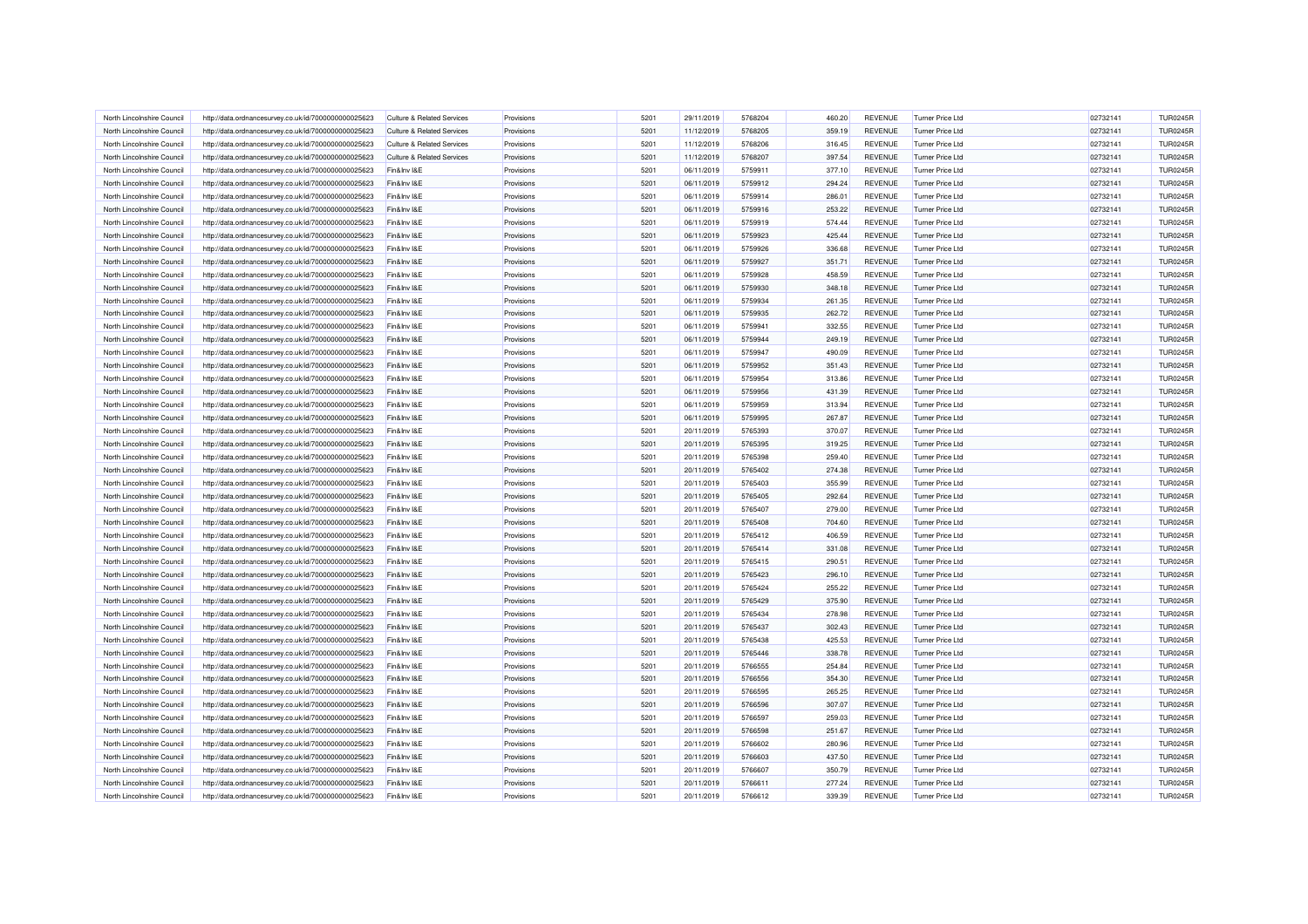| North Lincolnshire Council                               | http://data.ordnancesurvey.co.uk/id/7000000000025623                                                         | Fin&Inv I&E                           | Provisions                     | 5201 | 20/11/2019               | 5766614 | 306.99             | REVENUE        | <b>Turner Price Ltd</b>           | 02732141 | <b>TUR0245R</b> |
|----------------------------------------------------------|--------------------------------------------------------------------------------------------------------------|---------------------------------------|--------------------------------|------|--------------------------|---------|--------------------|----------------|-----------------------------------|----------|-----------------|
| North Lincolnshire Council                               | http://data.ordnancesurvey.co.uk/id/7000000000025623                                                         | Fin&Inv I&E                           | Provisions                     | 5201 | 20/11/2019               | 5766623 | 277.58             | REVENUE        | <b>Turner Price Ltd</b>           | 02732141 | <b>TUR0245R</b> |
| North Lincolnshire Council                               | http://data.ordnancesurvey.co.uk/id/7000000000025623                                                         | Fin&Inv I&E                           | Provisions                     | 5201 | 20/11/2019               | 5766624 | 387.08             | <b>REVENUE</b> | <b>Turner Price Ltd</b>           | 02732141 | <b>TUR0245R</b> |
| North Lincolnshire Council                               | http://data.ordnancesurvey.co.uk/id/7000000000025623                                                         | Fin&Inv I&E                           | Provisions                     | 5201 | 20/11/2019               | 5766630 | 367.11             | <b>REVENUE</b> | <b>Turner Price Ltd</b>           | 02732141 | <b>TUR0245R</b> |
| North Lincolnshire Council                               | http://data.ordnancesurvey.co.uk/id/7000000000025623                                                         | Fin&Inv I&E                           | Provisions                     | 5201 | 20/11/2019               | 5766638 | 262.73             | <b>REVENUE</b> | Turner Price Ltd                  | 02732141 | <b>TUR0245R</b> |
| North Lincolnshire Council                               | http://data.ordnancesurvey.co.uk/id/7000000000025623                                                         | Fin&Inv I&E                           | Provisions                     | 5201 | 20/11/2019               | 5766639 | 331.82             | <b>REVENUE</b> | <b>Turner Price Ltd</b>           | 02732141 | <b>TUR0245R</b> |
| North Lincolnshire Council                               | http://data.ordnancesurvey.co.uk/id/7000000000025623                                                         | Fin&Inv I&E                           | Provisions                     | 5201 | 20/11/2019               | 5766647 | 337.98             | REVENUE        | <b>Turner Price Ltd</b>           | 02732141 | <b>TUR0245R</b> |
| North Lincolnshire Council                               | http://data.ordnancesurvey.co.uk/id/7000000000025623                                                         | Fin&Inv I&E                           | Provisions                     | 5201 | 20/11/2019               | 5766650 | 336.29             | <b>REVENUE</b> | Turner Price Ltd                  | 02732141 | <b>TUR0245R</b> |
| North Lincolnshire Council                               | http://data.ordnancesurvey.co.uk/id/7000000000025623                                                         | Fin&Inv I&E                           | Provisions                     | 5201 | 27/11/2019               | 5770059 | 381.40             | REVENUE        | <b>Turner Price Ltd</b>           | 02732141 | <b>TUR0245R</b> |
| North Lincolnshire Council                               | http://data.ordnancesurvey.co.uk/id/7000000000025623                                                         | Fin&Inv I&E                           | Provisions                     | 5201 | 27/11/2019               | 5770063 | 451.91             | REVENUE        | <b>Turner Price Ltd</b>           | 02732141 | <b>TUR0245R</b> |
| North Lincolnshire Council                               | http://data.ordnancesurvey.co.uk/id/7000000000025623                                                         | Fin&Inv I&E                           | Provisions                     | 5201 | 27/11/2019               | 5770092 | 254.96             | <b>REVENUE</b> | <b>Turner Price Ltd</b>           | 02732141 | <b>TUR0245R</b> |
| North Lincolnshire Council                               | http://data.ordnancesurvey.co.uk/id/7000000000025623                                                         | Fin&Inv I&E                           | Provisions                     | 5201 | 27/11/2019               | 5770094 | 254.66             | <b>REVENUE</b> | <b>Turner Price Ltd</b>           | 02732141 | <b>TUR0245R</b> |
| North Lincolnshire Council                               | http://data.ordnancesurvey.co.uk/id/7000000000025623                                                         | Fin&Inv I&E                           | Provisions                     | 5201 | 27/11/2019               | 5770096 | 300.37             | <b>REVENUE</b> | <b>Turner Price Ltd</b>           | 02732141 | <b>TUR0245R</b> |
| North Lincolnshire Council                               | http://data.ordnancesurvey.co.uk/id/7000000000025623                                                         | Fin&Inv I&E                           | Provisions                     | 5201 | 27/11/2019               | 5770102 | 294.87             | <b>REVENUE</b> | <b>Turner Price Ltd</b>           | 02732141 | <b>TUR0245R</b> |
| North Lincolnshire Council                               | http://data.ordnancesurvey.co.uk/id/7000000000025623                                                         | Fin&Inv I&E                           | Provisions                     | 5201 | 27/11/2019               | 5770104 | 253.73             | <b>REVENUE</b> | <b>Turner Price Ltd</b>           | 02732141 | <b>TUR0245R</b> |
| North Lincolnshire Council                               | http://data.ordnancesurvey.co.uk/id/7000000000025623                                                         | Fin&Inv I&E                           | Provisions                     | 5201 | 27/11/2019               | 5770107 | 552.29             | REVENUE        | <b>Turner Price Ltd</b>           | 02732141 | <b>TUR0245R</b> |
| North Lincolnshire Council                               | http://data.ordnancesurvey.co.uk/id/7000000000025623                                                         | Fin&Inv I&E                           | Provisions                     | 5201 | 27/11/2019               | 5770111 | 354.65             | <b>REVENUE</b> | <b>Turner Price Ltd</b>           | 02732141 | <b>TUR0245R</b> |
| North Lincolnshire Council                               | http://data.ordnancesurvey.co.uk/id/7000000000025623                                                         | Fin&Inv I&E                           | Provisions                     | 5201 | 27/11/2019               | 5770115 | 260.14             | <b>REVENUE</b> | <b>Turner Price Ltd</b>           | 02732141 | <b>TUR0245R</b> |
| North Lincolnshire Council                               | http://data.ordnancesurvey.co.uk/id/7000000000025623                                                         | Fin&Inv I&E                           | Provisions                     | 5201 | 27/11/2019               | 5770121 | 315.42             | <b>REVENUE</b> | <b>Turner Price Ltd</b>           | 02732141 | <b>TUR0245R</b> |
| North Lincolnshire Council                               | http://data.ordnancesurvey.co.uk/id/7000000000025623                                                         | Fin&Inv I&E                           | Provisions                     | 5201 | 27/11/2019               | 5770123 | 251.59             | REVENUE        | Turner Price Ltd                  | 02732141 | <b>TUR0245R</b> |
| North Lincolnshire Council                               | http://data.ordnancesurvey.co.uk/id/7000000000025623                                                         | Fin&Inv I&E                           | Provisions                     | 5201 | 27/11/2019               | 5770127 | 467.45             | REVENUE        | <b>Turner Price Ltd</b>           | 02732141 | <b>TUR0245R</b> |
| North Lincolnshire Council                               | http://data.ordnancesurvey.co.uk/id/7000000000025623                                                         | Fin&Inv I&E                           | Provisions                     | 5201 | 27/11/2019               | 5770135 | 304.20             | <b>REVENUE</b> | <b>Turner Price Ltd</b>           | 02732141 | <b>TUR0245R</b> |
| North Lincolnshire Council                               | http://data.ordnancesurvey.co.uk/id/7000000000025623                                                         | Fin&Inv I&E                           | Provisions                     | 5201 | 27/11/2019               | 5770136 | 395.18             | <b>REVENUE</b> | <b>Turner Price Ltd</b>           | 02732141 | <b>TUR0245R</b> |
| North Lincolnshire Council                               | http://data.ordnancesurvey.co.uk/id/7000000000025623                                                         | Fin&Inv I&E                           | Provisions                     | 5201 | 27/11/2019               | 5770143 | 339.80             | <b>REVENUE</b> | <b>Turner Price Ltd</b>           | 02732141 | <b>TUR0245R</b> |
| North Lincolnshire Council                               | http://data.ordnancesurvey.co.uk/id/7000000000025623                                                         | Non Distributed Costs                 | Other Supplies & Services      | 5799 | 06/11/2019               | 5759887 | 486.74             | <b>REVENUE</b> | Turner Price Ltd                  | 02732141 | <b>TUR0245R</b> |
| North Lincolnshire Council                               | http://data.ordnancesurvey.co.uk/id/7000000000025623                                                         | <b>Public Health</b>                  | Equipment Maint.& Repair       | 5003 | 22/11/2019               | 5757799 | 304.00             | <b>REVENUE</b> | <b>Turnkey Instruments Ltd</b>    |          | <b>TUR0062R</b> |
| North Lincolnshire Council                               |                                                                                                              | <b>Housing Services</b>               | Other Supplies & Services      | 5799 | 06/11/2019               | 5759400 | 2,005.04           | REVENUE        | <b>Tvt Investments Limited</b>    |          | <b>LAN0021N</b> |
| North Lincolnshire Council                               | http://data.ordnancesurvey.co.uk/id/7000000000025623<br>http://data.ordnancesurvey.co.uk/id/7000000000025623 | <b>Housing Services</b>               | Other Supplies & Services      | 5799 | 08/11/2019               | 5760598 | 1,275.00           | <b>REVENUE</b> | <b>Tvt Investments Limited</b>    |          | <b>LAN0021N</b> |
| North Lincolnshire Council                               |                                                                                                              |                                       |                                | 5799 |                          | 5759617 |                    | <b>REVENUE</b> | <b>Tvt Investments Limited</b>    |          | <b>LAN0021N</b> |
|                                                          | http://data.ordnancesurvey.co.uk/id/7000000000025623                                                         | <b>Housing Services</b>               | Other Supplies & Services      | 5799 | 13/11/2019<br>20/11/2019 | 5766210 | 1,718.54<br>756.53 | <b>REVENUE</b> | Tyt Investments Limited           |          | <b>LAN0021N</b> |
| North Lincolnshire Council<br>North Lincolnshire Council | http://data.ordnancesurvey.co.uk/id/7000000000025623                                                         | <b>Housing Services</b>               | Other Supplies & Services      | 5799 |                          | 5766215 |                    |                | <b>Tvt Investments Limited</b>    |          | <b>LAN0021N</b> |
|                                                          | http://data.ordnancesurvey.co.uk/id/7000000000025623                                                         | <b>Housing Services</b>               | Other Supplies & Services      |      | 20/11/2019               |         | 1,920.00           | <b>REVENUE</b> |                                   |          |                 |
| North Lincolnshire Council                               | http://data.ordnancesurvey.co.uk/id/7000000000025623                                                         | <b>Culture &amp; Related Services</b> | Other Professional Fees        | 5829 | 29/11/2019               | 5771408 | 1,660.50           | <b>REVENUE</b> | Ukactive                          |          | <b>UKA0008A</b> |
| North Lincolnshire Council                               | http://data.ordnancesurvey.co.uk/id/7000000000025623                                                         | Childrens & Education                 | <b>Client Related Costs</b>    | 5534 | 27/11/2019               | 5769713 | 920.00             | <b>REVENUE</b> | Ulceby Pre-School Playgroup       |          | <b>ULC0009C</b> |
| North Lincolnshire Council                               | http://data.ordnancesurvey.co.uk/id/7000000000025623                                                         | Childrens & Education                 | Payments To Voluntary Orgs     | 6001 | 06/11/2019               | 5759280 | 5,361.02           | <b>REVENUE</b> | Ulceby Pre-School Playgroup       |          | <b>ULC0009C</b> |
| North Lincolnshire Council                               | http://data.ordnancesurvey.co.uk/id/7000000000025623                                                         | <b>Culture &amp; Related Services</b> | Books (Libraries+Schools Only) | 5005 | 22/11/2019               | 5766958 | 319.28             | REVENUE        | Ulverscroft Large Print Books Ltd | 1068776  | ULV0001V        |
| North Lincolnshire Council                               | http://data.ordnancesurvey.co.uk/id/7000000000025623                                                         | Fin&Inv I&E                           | Other Vehicle Costs            | 4005 | 06/12/2019               | 5767536 | 208.67             | REVENUE        | Uniloads Ltd                      | 139768   | <b>UNI01091</b> |
| North Lincolnshire Council                               | http://data.ordnancesurvey.co.uk/id/7000000000025623                                                         | Corporate And Democratic Core         | Fees & Charges Income          | 9002 | 06/11/2019               | 5758520 | $-253.20$          | REVENUE        | Unison                            |          | <b>UNI00031</b> |
| North Lincolnshire Council                               | http://data.ordnancesurvey.co.uk/id/7000000000025623                                                         | Corporate And Democratic Core         | Equipment Hire/Ren             | 5002 | 20/11/2019               | 5765491 | 753.44             | REVENUE        | United Carlton Office Systems Ltd | 2118025  | <b>UNI00521</b> |
| North Lincolnshire Council                               | http://data.ordnancesurvey.co.uk/id/7000000000025623                                                         | Corporate And Democratic Core         | <b>Equipment Hire/Rent</b>     | 5002 | 20/11/2019               | 5765492 | 1,179.30           | <b>REVENUE</b> | United Carlton Office Systems Ltd | 2118025  | <b>UNI00521</b> |
| North Lincolnshire Council                               | http://data.ordnancesurvey.co.uk/id/7000000000025623                                                         | Corporate And Democratic Core         | <b>Equipment Hire/Rent</b>     | 5002 | 29/11/2019               | 5771388 | 520.56             | REVENUE        | United Carlton Office Systems Ltd | 2118025  | <b>UNI00521</b> |
| North Lincolnshire Council                               | http://data.ordnancesurvey.co.uk/id/7000000000025623                                                         | Corporate And Democratic Core         | <b>Equipment Hire/Rent</b>     | 5002 | 29/11/2019               | 5771389 | 5,106.03           | REVENUE        | United Carlton Office Systems Ltd | 2118025  | <b>UNI00521</b> |
| North Lincolnshire Council                               | http://data.ordnancesurvey.co.uk/id/7000000000025623                                                         | Corporate And Democratic Core         | Gen Office Exp (Incl Postage)  | 5603 | 20/11/2019               | 5765492 | 1.624.34           | <b>REVENUE</b> | United Carlton Office Systems Ltd | 2118025  | <b>UNI00521</b> |
| North Lincolnshire Council                               | http://data.ordnancesurvey.co.uk/id/7000000000025623                                                         | Corporate And Democratic Core         | Gen Office Exp (Incl Postage)  | 5603 | 29/11/2019               | 5771389 | 2,545.37           | <b>REVENUE</b> | United Carlton Office Systems Ltd | 2118025  | <b>UNI00521</b> |
| North Lincolnshire Council                               | http://data.ordnancesurvey.co.uk/id/7000000000025623                                                         | Childrens & Education                 | Payments To Private Orgs       | 6002 | 13/11/2019               | 5763012 | 4,656.51           | REVENUE        | Unity Foster Care Limited         | 09792053 | <b>UNI0502I</b> |
| North Lincolnshire Council                               | http://data.ordnancesurvey.co.uk/id/7000000000025623                                                         | Childrens & Education                 | Payments To Private Orgs       | 6002 | 13/11/2019               | 5763013 | $-3,755.25$        | <b>REVENUE</b> | Unity Foster Care Limited         | 09792053 | <b>UNI0502I</b> |
| North Lincolnshire Council                               | http://data.ordnancesurvey.co.uk/id/7000000000025623                                                         | <b>Culture &amp; Related Services</b> | Materials                      | 5004 | 06/11/2019               | 5758467 | 638.76             | <b>REVENUE</b> | Univar Limited                    | 24134696 | UNI02911        |
| North Lincolnshire Council                               | http://data.ordnancesurvey.co.uk/id/7000000000025623                                                         | <b>Culture &amp; Related Services</b> | Materials                      | 5004 | 06/11/2019               | 5758468 | 734.45             | <b>REVENUE</b> | <b>Univar Limited</b>             | 24134696 | UNI02911        |
| North Lincolnshire Council                               | http://data.ordnancesurvey.co.uk/id/7000000000025623                                                         | <b>Culture &amp; Related Services</b> | Materials                      | 5004 | 08/11/2019               | 5760552 | 666.22             | REVENUE        | <b>Univar Limited</b>             | 24134696 | UNI02911        |
| North Lincolnshire Council                               | http://data.ordnancesurvey.co.uk/id/7000000000025623                                                         | Fin&Inv I&E                           | Materials                      | 5004 | 22/11/2019               | 5761174 | 332.31             | <b>REVENUE</b> | Universal Hose Ltd T/A Hydraquip  | 4937556  | <b>UNI0098I</b> |
| North Lincolnshire Council                               | http://data.ordnancesurvey.co.uk/id/7000000000025623                                                         | <b>Housing Services</b>               | Other Supplies & Services      | 5799 | 22/11/2019               | 5766928 | 472.00             | REVENUE        | Valley Carpets And Flooring       |          | <b>VAL0064L</b> |
| North Lincolnshire Council                               | http://data.ordnancesurvey.co.uk/id/7000000000025623                                                         | <b>Adult Social Care</b>              | Gen Office Exp (Incl Postage)  | 5603 | 13/11/2019               | 5763251 | 638.56             | <b>REVENUE</b> | Valtech Ltd                       | 3127414  | <b>VAL0046L</b> |
| North Lincolnshire Council                               | http://data.ordnancesurvey.co.uk/id/7000000000025623                                                         | Corporate And Democratic Core         | <b>Equipment Purchase</b>      | 5001 | 29/11/2019               | 5771518 | 218.80             | REVENUE        | Vanessa Treasure Designs          |          | <b>VAN0130N</b> |
| North Lincolnshire Council                               | http://data.ordnancesurvey.co.uk/id/7000000000025623                                                         | Corporate And Democratic Core         | Other Professional Fees        | 5829 | 29/11/2019               | 5771518 | 8.50               | <b>REVENUE</b> | Vanessa Treasure Designs          |          | <b>VAN0130N</b> |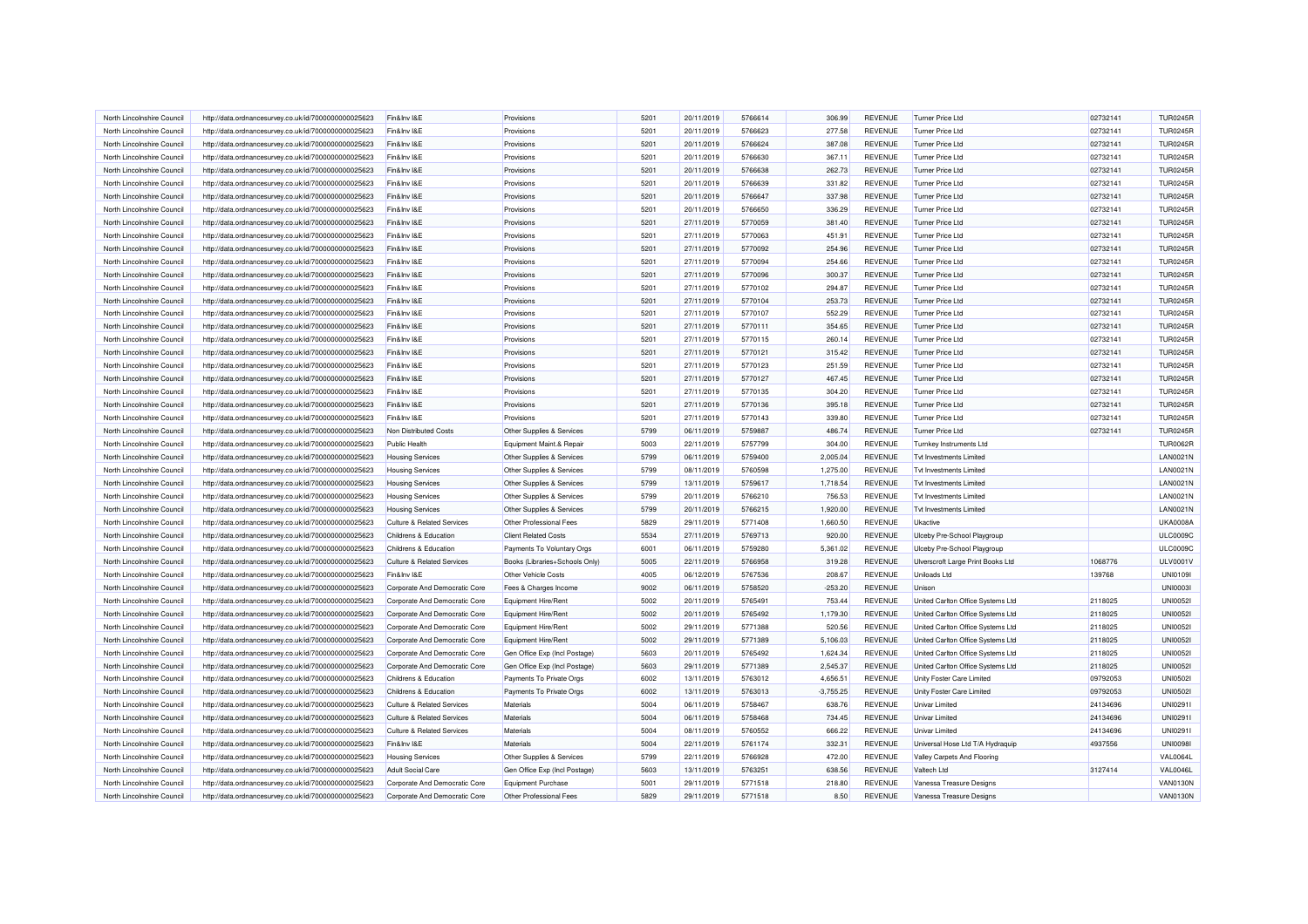| North Lincolnshire Council                               | http://data.ordnancesurvey.co.uk/id/7000000000025623 | Culture, Env, Reg & Planning Cap      | Building/Construction         | A082         | 15/11/2019 | 5763365            | 194.335.41         | CAPITAL                   | Vba Joint Venture Ltd                                 | 3998767            | <b>VBA0001A</b>             |
|----------------------------------------------------------|------------------------------------------------------|---------------------------------------|-------------------------------|--------------|------------|--------------------|--------------------|---------------------------|-------------------------------------------------------|--------------------|-----------------------------|
| North Lincolnshire Council                               | http://data.ordnancesurvey.co.uk/id/7000000000025623 | Environmental & Regulatory Svs        | Other Premises Costs          | 3390         | 29/11/2019 | 5770403            | 3,380.00           | REVENUE                   | Veolia Es (Uk) Ltd                                    | 2481991            | CLE0001E                    |
| North Lincolnshire Council                               | http://data.ordnancesurvey.co.uk/id/7000000000025623 | Highways & Transport                  | Other Supplies & Services     | 5799         | 13/12/2019 | 5767688            | 300.00             | REVENUE                   | Veolia Es (Uk) Ltd                                    | 2481991            | CLE0001E                    |
| North Lincolnshire Council                               | http://data.ordnancesurvey.co.uk/id/7000000000025623 | Corporate And Democratic Core         | <b>Heating Fuels</b>          | 3104         | 15/11/2019 | 5764732            | 1,769.52           | <b>REVENUE</b>            | Verdenergy (Yorkshire) Ltd                            | 09563853           | <b>VER0165R</b>             |
| North Lincolnshire Council                               | http://data.ordnancesurvey.co.uk/id/7000000000025623 | <b>Culture &amp; Related Services</b> | <b>Equipment Hire/Rent</b>    | 5002         | 08/11/2019 | 5758475            | 458.50             | <b>REVENUE</b>            | Verifone Services Uk & Ireland Ltd                    | 2747866            | <b>VER0006R</b>             |
| North Lincolnshire Council                               | http://data.ordnancesurvey.co.uk/id/7000000000025623 | <b>Culture &amp; Related Services</b> | Equipment Hire/Rent           | 5002         | 11/12/2019 | 5769823            | 458.50             | <b>REVENUE</b>            | Verifone Services Uk & Ireland Ltd                    | 2747866            | VER0006R                    |
| North Lincolnshire Council                               | http://data.ordnancesurvey.co.uk/id/7000000000025623 | Fin&Inv I&E                           | Other Vehicle Costs           | 4005         | 22/11/2019 | 5767537            | 308.00             | REVENUE                   | Versalift Distributers (Uk)Ltd                        |                    | <b>VER0023R</b>             |
| North Lincolnshire Council                               | http://data.ordnancesurvey.co.uk/id/7000000000025623 | Fin&Inv I&E                           | Other Vehicle Costs           | 4005         | 22/11/2019 | 5767538            | 308.00             | REVENUE                   | Versalift Distributers (Uk)Ltd                        |                    | <b>VER0023R</b>             |
| North Lincolnshire Council                               | http://data.ordnancesurvey.co.uk/id/7000000000025623 | <b>Childrens &amp; Education</b>      | Payments To Private Orgs      | 6002         | 06/11/2019 | 5759250            | 297.67             | REVENUE                   | Vicky Lee                                             |                    | OWE0036E                    |
| North Lincolnshire Council                               | http://data.ordnancesurvey.co.uk/id/7000000000025623 | Corporate And Democratic Core         | <b>Other Premises Costs</b>   | 3390         | 04/12/2019 | 5769414            | 680.00             | <b>REVENUE</b>            | Videcom Security Ltd                                  | 427189924          | <b>VID0021D</b>             |
| North Lincolnshire Council                               | http://data.ordnancesurvey.co.uk/id/7000000000025623 | Corporate And Democratic Core         | Repair & Maintenance Costs    | 3000         | 04/12/2019 | 5769414            | $\Omega$           | <b>REVENUE</b>            | Videcom Security Ltd                                  | 427189924          | VID0021D                    |
| North Lincolnshire Council                               | http://data.ordnancesurvey.co.uk/id/7000000000025623 | Childrens & Education                 | Materials                     | 5004         | 29/11/2019 | 5771141            | 302.92             | <b>REVENUE</b>            | Viking Direct Ltd                                     | 2472621            | <b>VIK0003K</b>             |
| North Lincolnshire Council                               | http://data.ordnancesurvey.co.uk/id/7000000000025623 | Highways & Transport                  | <b>Equipment Purchase</b>     | 5001         | 20/11/2019 | 5751160            | 249.90             | REVENUE                   | Viking Hardware Ltd                                   | 03016279           | <b>VIK0007K</b>             |
| North Lincolnshire Council                               | http://data.ordnancesurvey.co.uk/id/7000000000025623 | <b>Adult Social Care</b>              | Payments To Health Providers  | 6019         | 13/11/2019 | 5763248            | 74,543.09          | <b>REVENUE</b>            | Virgin Care Services                                  | 07557877           | <b>VIR0064R</b>             |
| North Lincolnshire Council                               | http://data.ordnancesurvey.co.uk/id/7000000000025623 | Childrens & Education                 | <b>Agency Costs</b>           | 6005         | 29/11/2019 | 5771568            | 1,876.00           | REVENUE                   | Vision For Education Ltd                              | 6433086            | <b>VIS0064S</b>             |
| North Lincolnshire Council                               | http://data.ordnancesurvey.co.uk/id/7000000000025623 | Childrens & Education                 | Payments To Private Orgs      | 6002         | 20/11/2019 | 5766305            | 1,736.00           | <b>REVENUE</b>            | Vision For Education Ltd                              | 6433086            | <b>VIS0064S</b>             |
| North Lincolnshire Council                               | http://data.ordnancesurvey.co.uk/id/7000000000025623 | Childrens & Education                 | Payments To Private Orgs      | 6002         | 20/11/2019 | 5766317            | 1,545.00           | REVENUE                   | Vision For Education I td                             | 6433086            | <b>VIS0064S</b>             |
| North Lincolnshire Council                               | http://data.ordnancesurvey.co.uk/id/7000000000025623 | <b>Adult Social Care</b>              | Pay - Agency                  | 0131         | 27/11/2019 | 5766759            | 623.67             | <b>REVENUE</b>            | Vision Rehabilitation                                 | 9144893            | <b>VIS0163S</b>             |
| North Lincolnshire Council                               |                                                      |                                       |                               | 0131         |            | 5766760            |                    | REVENUE                   | Vision Rehabilitation                                 |                    | <b>VIS0163S</b>             |
|                                                          | http://data.ordnancesurvey.co.uk/id/7000000000025623 | <b>Adult Social Care</b>              | Pay - Agency                  |              | 04/12/2019 |                    | 674.40             |                           |                                                       | 9144893            |                             |
| North Lincolnshire Council<br>North Lincolnshire Council | http://data.ordnancesurvey.co.uk/id/7000000000025623 | <b>Adult Social Care</b>              | Pay - Agency                  | 0131<br>6002 | 11/12/2019 | 5766761            | 503.82             | <b>REVENUE</b>            | Vision Rehabilitation<br><b>Vision Rehabilitation</b> | 9144893            | <b>VIS0163S</b>             |
| North Lincolnshire Council                               | http://data.ordnancesurvey.co.uk/id/7000000000025623 | <b>Adult Social Care</b>              | Payments To Private Orgs      | 5403         | 15/11/2019 | 5763311<br>5771379 | 543.29             | REVENUE<br><b>REVENUE</b> | Vodafone Uk                                           | 9144893<br>1471587 | <b>VIS0163S</b><br>VOD0016D |
|                                                          | http://data.ordnancesurvey.co.uk/id/7000000000025623 | Corporate And Democratic Core         | Telephone Rent/Calls          | 5403         | 29/11/2019 | 5771386            | 951.49<br>3.924.99 |                           | Vodafone Ul                                           |                    |                             |
| North Lincolnshire Council                               | http://data.ordnancesurvey.co.uk/id/7000000000025623 | Corporate And Democratic Core         | Telephone Rent/Calls          |              | 29/11/2019 |                    |                    | REVENUE                   |                                                       | 1471587            | VOD0016D                    |
| North Lincolnshire Council                               | http://data.ordnancesurvey.co.uk/id/7000000000025623 | Corporate And Democratic Core         | Telephone Rent/Calls          | 5403         | 29/11/2019 | 5771387            | 1,401.56           | REVENUE                   | Vodafone Uk                                           | 1471587            | VOD0016D                    |
| North Lincolnshire Council                               | http://data.ordnancesurvey.co.uk/id/7000000000025623 | Fin&Inv I&E                           | Water (Meter/Rate) & Sewerage | 3221         | 13/11/2019 | 5761776            | 441.57             | <b>REVENUE</b>            | <b>Water Plus</b>                                     |                    | <b>SEV0001V</b>             |
| North Lincolnshire Council                               | http://data.ordnancesurvey.co.uk/id/7000000000025623 | Fin&Inv I&E                           | Water (Meter/Rate) & Sewerage | 3221         | 20/11/2019 | 5766364            | 982.80             | REVENUE                   | <b>Water Plus</b>                                     |                    | <b>SEV0001V</b>             |
| North Lincolnshire Council                               | http://data.ordnancesurvey.co.uk/id/7000000000025623 | <b>Adult Social Care</b>              | <b>Legal Fees</b>             | 5823         | 06/11/2019 | 5757885            | 1,500.00           | REVENUE                   | Weightmans Llp                                        |                    | <b>WEI0003I</b>             |
| North Lincolnshire Council                               | http://data.ordnancesurvey.co.uk/id/7000000000025623 | <b>Culture &amp; Related Services</b> | <b>Equipment Purchase</b>     | 5001         | 29/11/2019 | 5771398            | 1,250.00           | <b>REVENUE</b>            | Wel Medical Ltd                                       | 5714397            | WEL0100L                    |
| North Lincolnshire Council                               | http://data.ordnancesurvey.co.uk/id/7000000000025623 | Childrens & Education                 | Payments To Private Orgs      | 6002         | 06/11/2019 | 5759284            | 16,839.90          | <b>REVENUE</b>            | Westwoodside Church Of England Academy Trust          |                    | <b>WES00819</b>             |
| North Lincolnshire Council                               | http://data.ordnancesurvey.co.uk/id/7000000000025623 | Childrens & Education                 | Payments To Private Orgs      | 6002         | 06/11/2019 | 5760045            | 8,000.00           | REVENUE                   | Westwoodside Church Of England Academy Trust          |                    | <b>WES00819</b>             |
| North Lincolnshire Council                               | http://data.ordnancesurvey.co.uk/id/7000000000025623 | Childrens & Education                 | Payments To Private Orgs      | 6002         | 06/11/2019 | 5760046            | 12,000.00          | <b>REVENUE</b>            | Westwoodside Church Of England Academy Trust          |                    | <b>WES0081S</b>             |
| North Lincolnshire Council                               | http://data.ordnancesurvey.co.uk/id/7000000000025623 | <b>Culture &amp; Related Services</b> | Fuel                          | 4001         | 04/12/2019 | 5770414            | 339.36             | <b>REVENUE</b>            | Wex Europe Services Limited                           | 082824241          | WEX0001>                    |
| North Lincolnshire Council                               | http://data.ordnancesurvey.co.uk/id/7000000000025623 | Corporate And Democratic Core         | <b>Legal Fees</b>             | 5823         | 06/11/2019 | 5759398            | 355.00             | <b>REVENUE</b>            | <b>Wilberforce Chambers</b>                           |                    | <b>CLE0090E</b>             |
| North Lincolnshire Council                               | http://data.ordnancesurvey.co.uk/id/7000000000025623 | Corporate And Democratic Core         | <b>Legal Fees</b>             | 5823         | 08/11/2019 | 5760636            | 708.00             | <b>REVENUE</b>            | <b>Wilberforce Chambers</b>                           |                    | CLE0090E                    |
| North Lincolnshire Council                               | http://data.ordnancesurvey.co.uk/id/7000000000025623 | <b>Adult Social Care</b>              | Pay - Agency                  | 0131         | 20/11/2019 | 5759420            | 2,537.00           | REVENUE                   | Wilberforce Healthcare                                |                    | WIL0352L                    |
| North Lincolnshire Council                               | http://data.ordnancesurvey.co.uk/id/7000000000025623 | <b>Adult Social Care</b>              | Pay - Agency                  | 0131         | 27/11/2019 | 5762824            | 2,190.00           | <b>REVENUE</b>            | Wilberforce Healthcare                                |                    | WIL0352L                    |
| North Lincolnshire Council                               | http://data.ordnancesurvey.co.uk/id/7000000000025623 | <b>Adult Social Care</b>              | Pay - Agency                  | 0131         | 04/12/2019 | 5769349            | 3,271.00           | <b>REVENUE</b>            | Wilberforce Healthcare                                |                    | <b>WIL0352L</b>             |
| North Lincolnshire Council                               | http://data.ordnancesurvey.co.uk/id/7000000000025623 | <b>Adult Social Care</b>              | Pay - Agency                  | 0131         | 11/12/2019 | 5769351            | 2,851.00           | REVENUE                   | Wilberforce Healthcare                                |                    | WIL0352L                    |
| North Lincolnshire Council                               | http://data.ordnancesurvey.co.uk/id/7000000000025623 | Fin&Inv I&E                           | Equipment Purchase            | 5001         | 06/11/2019 | 5760011            | 279.80             | REVENUE                   | Wilkes Catering Supplies Ltd                          | 03538699           | WIL0984L                    |
| North Lincolnshire Council                               | http://data.ordnancesurvey.co.uk/id/7000000000025623 | Fin&Inv I&E                           | Equipment Purchase            | 5001         | 06/11/2019 | 5760012            | 384.60             | REVENUE                   | <b>Wilkes Catering Supplies Ltd</b>                   | 03538699           | <b>WIL0984L</b>             |
| North Lincolnshire Council                               | http://data.ordnancesurvey.co.uk/id/7000000000025623 | Fin&Inv I&E                           | <b>Equipment Purchase</b>     | 5001         | 20/11/2019 | 5766666            | 460.31             | REVENUE                   | Wilkes Catering Supplies Ltd                          | 03538699           | <b>WIL0984L</b>             |
| North Lincolnshire Council                               | http://data.ordnancesurvey.co.uk/id/7000000000025623 | Corporate And Democratic Core         | Other Professional Fees       | 5829         | 06/11/2019 | 5759294            | 1,446.50           | <b>REVENUE</b>            | Wilkin Chapman Llp (Solicitors)                       | OC343261           | <b>WIL0688L</b>             |
| North Lincolnshire Council                               | http://data.ordnancesurvey.co.uk/id/7000000000025623 | Childrens & Education                 | Payments To Private Orgs      | 6002         | 08/11/2019 | 5759286            | 10,935.96          | <b>REVENUE</b>            | <b>Willoughby Road Primary Academy</b>                |                    | <b>WIL0410L</b>             |
| North Lincolnshire Council                               | http://data.ordnancesurvey.co.uk/id/7000000000025623 | <b>Adult Social Care</b>              | Payments To Private Orgs      | 6002         | 22/11/2019 | 5767781            | 57.094.62          | <b>REVENUE</b>            | Willow Homecare & Support Services Ltd                | 4779959            | WIL0855L                    |
| North Lincolnshire Council                               | http://data.ordnancesurvey.co.uk/id/7000000000025623 | <b>Adult Social Care</b>              | Payments To Private Orgs      | 6002         | 22/11/2019 | 5767781            | 2,122.40           | REVENUE                   | Willow Homecare & Support Services Ltd                | 4779959            | WIL0855L                    |
| North Lincolnshire Council                               | http://data.ordnancesurvey.co.uk/id/7000000000025623 | <b>Adult Social Care</b>              | Payments To Private Orgs      | 6002         | 22/11/2019 | 5767782            | $-333.52$          | REVENUE                   | Willow Homecare & Support Services Ltd                | 4779959            | <b>WIL0855L</b>             |
| North Lincolnshire Council                               | http://data.ordnancesurvey.co.uk/id/7000000000025623 | <b>Adult Social Care</b>              | Payments To Private Orgs      | 6002         | 22/11/2019 | 5767782            | $-379.00$          | REVENUE                   | Willow Homecare & Support Services Ltd                | 4779959            | <b>WIL0855L</b>             |
| North Lincolnshire Council                               | http://data.ordnancesurvey.co.uk/id/7000000000025623 | <b>Adult Social Care</b>              | Payments To Private Orgs      | 6002         | 22/11/2019 | 5767783            | $-630.18$          | REVENUE                   | Willow Homecare & Support Services Ltd                | 4779959            | <b>WIL0855L</b>             |
| North Lincolnshire Council                               | http://data.ordnancesurvey.co.uk/id/7000000000025623 | Childrens & Education                 | Payments To Voluntary Orgs    | 6001         | 06/11/2019 | 5759287            | 3.482.36           | <b>REVENUE</b>            | Winteringham Under Fives                              |                    | <b>WIN0036N</b>             |
| North Lincolnshire Council                               | http://data.ordnancesurvey.co.uk/id/7000000000025623 | <b>Adult Social Care</b>              | Payments To Health Providers  | 6019         | 13/11/2019 | 5763245            | 385.03             | <b>REVENUE</b>            | <b>Winterton Medical Practice</b>                     |                    | <b>WIN0022N</b>             |
| North Lincolnshire Council                               | http://data.ordnancesurvey.co.uk/id/7000000000025623 | <b>Public Health</b>                  | Payments To Health Providers  | 6019         | 13/11/2019 | 5761600            | 300.00             | REVENUE                   | <b>Winterton Medical Practice</b>                     |                    | WIN0022N                    |
| North Lincolnshire Council                               | http://data.ordnancesurvey.co.uk/id/7000000000025623 | <b>Public Health</b>                  | Payments To Health Providers  | 6019         | 13/11/2019 | 5763245            | 400.00             | <b>REVENUE</b>            | <b>Winterton Medical Practice</b>                     |                    | <b>WIN0022N</b>             |
| North Lincolnshire Council                               | http://data.ordnancesurvey.co.uk/id/7000000000025623 | Corporate And Democratic Core         | Electricity                   | 3102         | 27/11/2019 | 5769657            | 274.13             | <b>REVENUE</b>            | Winterton Rangers F C                                 |                    | <b>RAN0011N</b>             |
|                                                          |                                                      |                                       |                               |              |            |                    |                    |                           |                                                       |                    |                             |